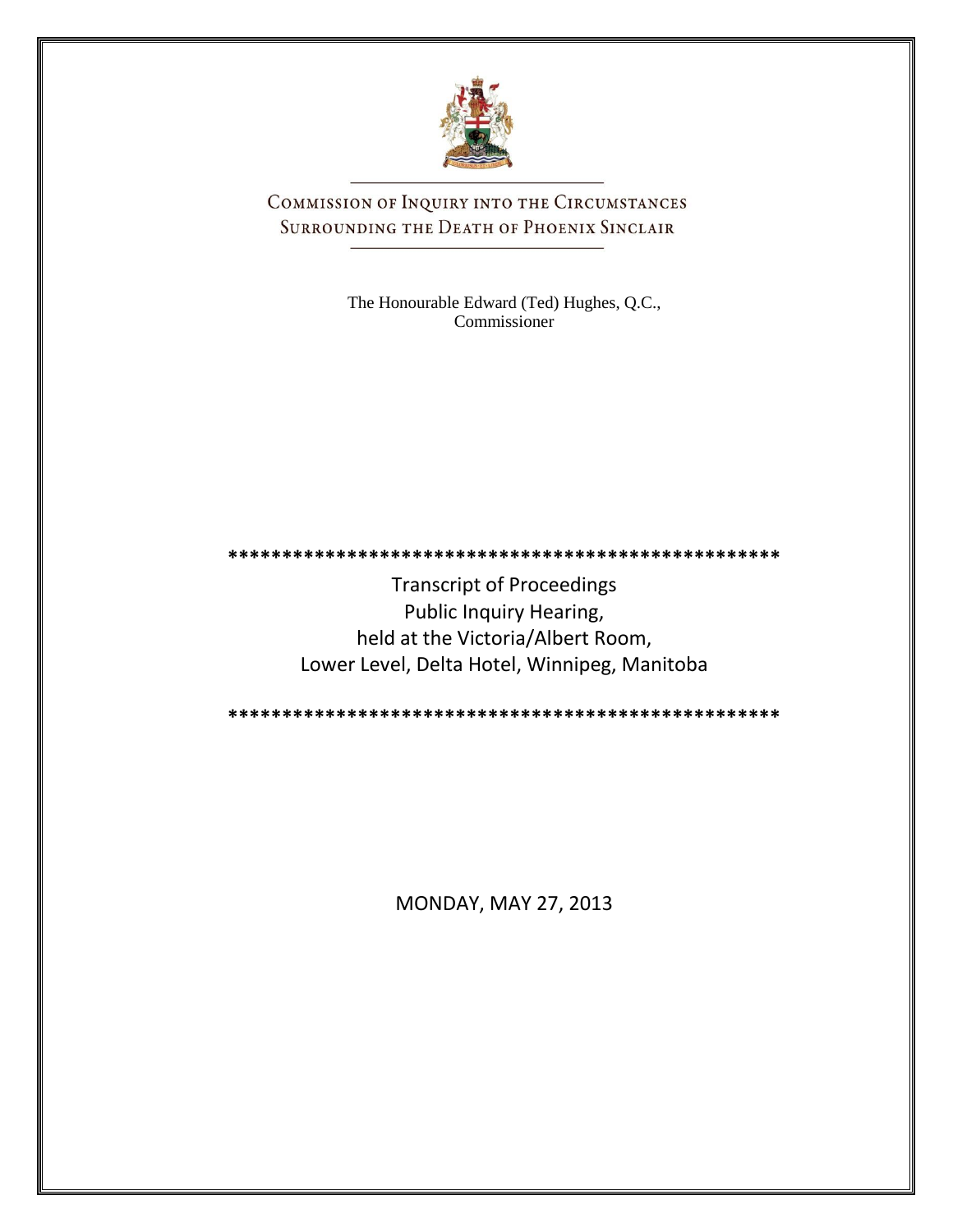### **APPEARANCES**

**MS. S. WALSH,** Commission Counsel **MR. D. OLSON,** Senior Associate Counsel **MS. K. DYCK**, Associate Commission Counsel **MR. R. MASCARENHAS**, Associate Commission Counsel

**MR. S. PAUL,** for Department of Family Services and Labour

**MR. H. COCHRANE, MR. K. SAXBERG** and **MR. S. SCARCELLO,** First Nations of Northern Manitoba Child and Family Services Authority, First Nations of Southern Manitoba Child and Family Services Authority, and Child and Family All Nation Coordinated Response Network

**MR. H. KHAN,** for Intertribal Child and Family Services

**MR. J. GINDIN,** for Mr. Nelson Draper Steve Sinclair and Ms. Kimberly-Ann Edwards

**MR. J. FUNKE,** for Assembly of Manitoba Chiefs and Southern Chiefs Organization Inc.

**MR. W. HAIGHT**, for Manitoba Métis Federation and Métis Child and Family Services Authority Inc.

**MS. C. DUNN**, for Ka Ni Kanichihk Inc.

**MR. G. TRAMLEY**, for Aboriginal Council of Winnipeg Inc.

**MS. U. GOERES**, for Ms. Billie Schibler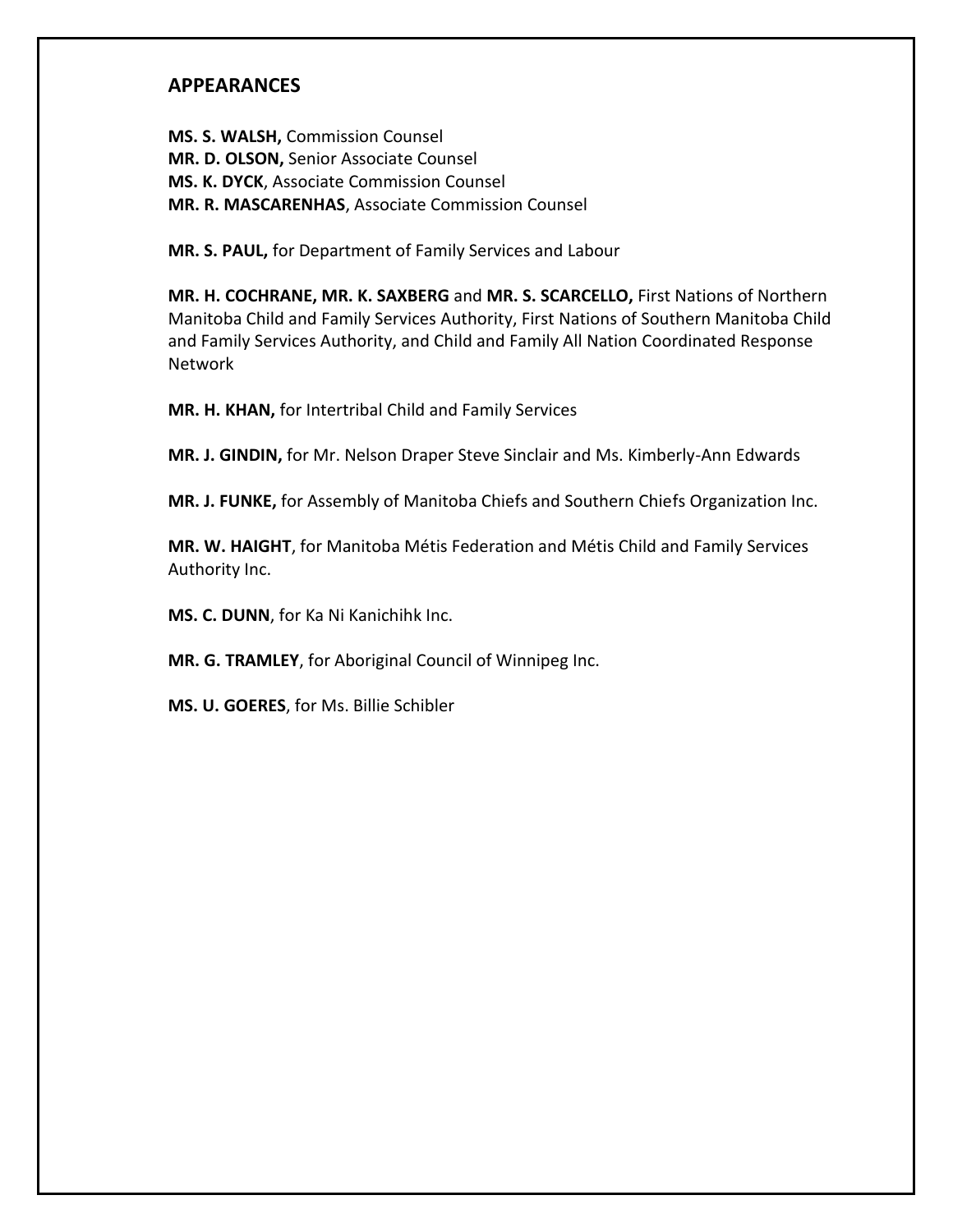## **INDEX**

|                                                    |                                                                                                          |         | Page                 |
|----------------------------------------------------|----------------------------------------------------------------------------------------------------------|---------|----------------------|
| PROCEEDINGS                                        |                                                                                                          |         | 1                    |
| WITNESSES:                                         |                                                                                                          |         |                      |
| BILLIE SCHIBLER<br>MARGARET LAVALLEE<br>ANNA SMITH |                                                                                                          |         |                      |
|                                                    | Direct Examination (Walsh)<br>Cross-Examination (Gindin)<br>Cross-Examination (Goeres)<br>Re-Examination | (Walsh) | 10<br>79<br>82<br>85 |
| SHAUNA MACKINNON                                   |                                                                                                          |         |                      |
|                                                    | Direct Examination (Walsh)                                                                               |         | 106                  |
| LYNA HART                                          | Direct Examination (Walsh)                                                                               |         | 183                  |
| EXHIBITS:                                          |                                                                                                          |         |                      |
| 84                                                 | Curriculum Vitae of Dr. Shauna MacKinnon                                                                 |         |                      |
| 85                                                 | Report Entitled State of the Inner-City,<br>2009, It Takes All Day to be Poor<br>101                     |         |                      |
| 86                                                 | We're In It for the Long Haul, State of the<br>Inner-City, December 2010<br>102                          |         |                      |
| 87                                                 | Breaking Barriers, Building Bridges, State<br>of the Inner-City Report, 2012<br>103                      |         |                      |
| 88                                                 | The View from Here, Manitobans Call for a<br>Poverty Reduction Plan, June 2009<br>104                    |         |                      |

89 State of the Inner-City Report, Neoliberalism "What a Difference a Theory Makes" 172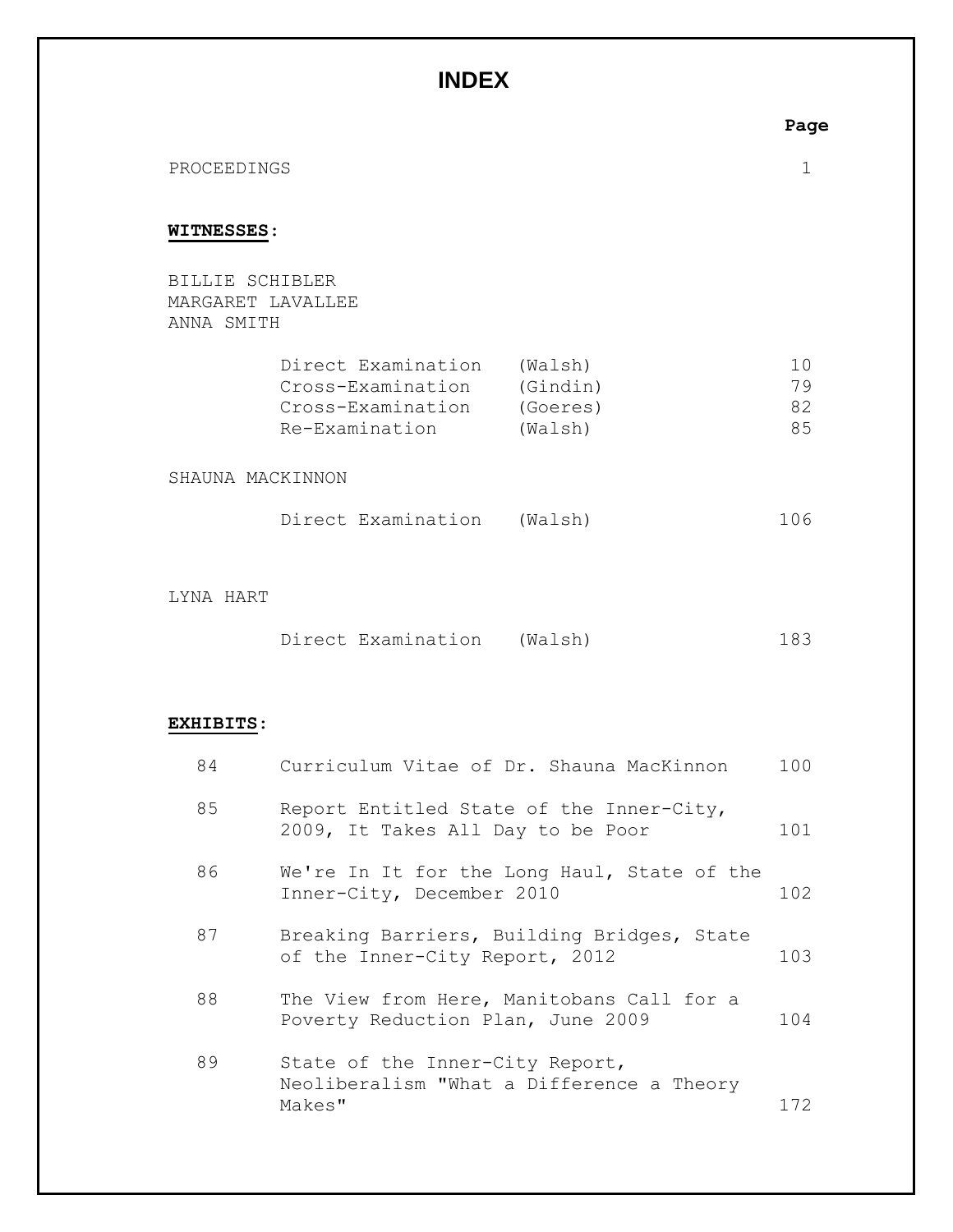### **Page**

| 90 | Ombudsman's Report on Manitoba's Employment<br>and Income Assistance Program, dated<br>May 2010                      | 181 |
|----|----------------------------------------------------------------------------------------------------------------------|-----|
| 91 | The 2012 Report Card on Goal 2020, Half<br>the Hunger, Winnipeg Harvest Inc.<br>Fighting Hunger and Feeding Hope     | 181 |
| 92 | A More Inclusive and Generous Canada,<br>the 2012 Acceptable Living Level                                            | 182 |
| 93 | Report on the Right to Food, Prepared<br>by Special Rapporteur, Olivier De Schutter                                  |     |
| 94 | Hunger Count 2012, A Comprehensive Report<br>on Hunger and Food Bank Use in Canada<br>and Recommendations for Change | 183 |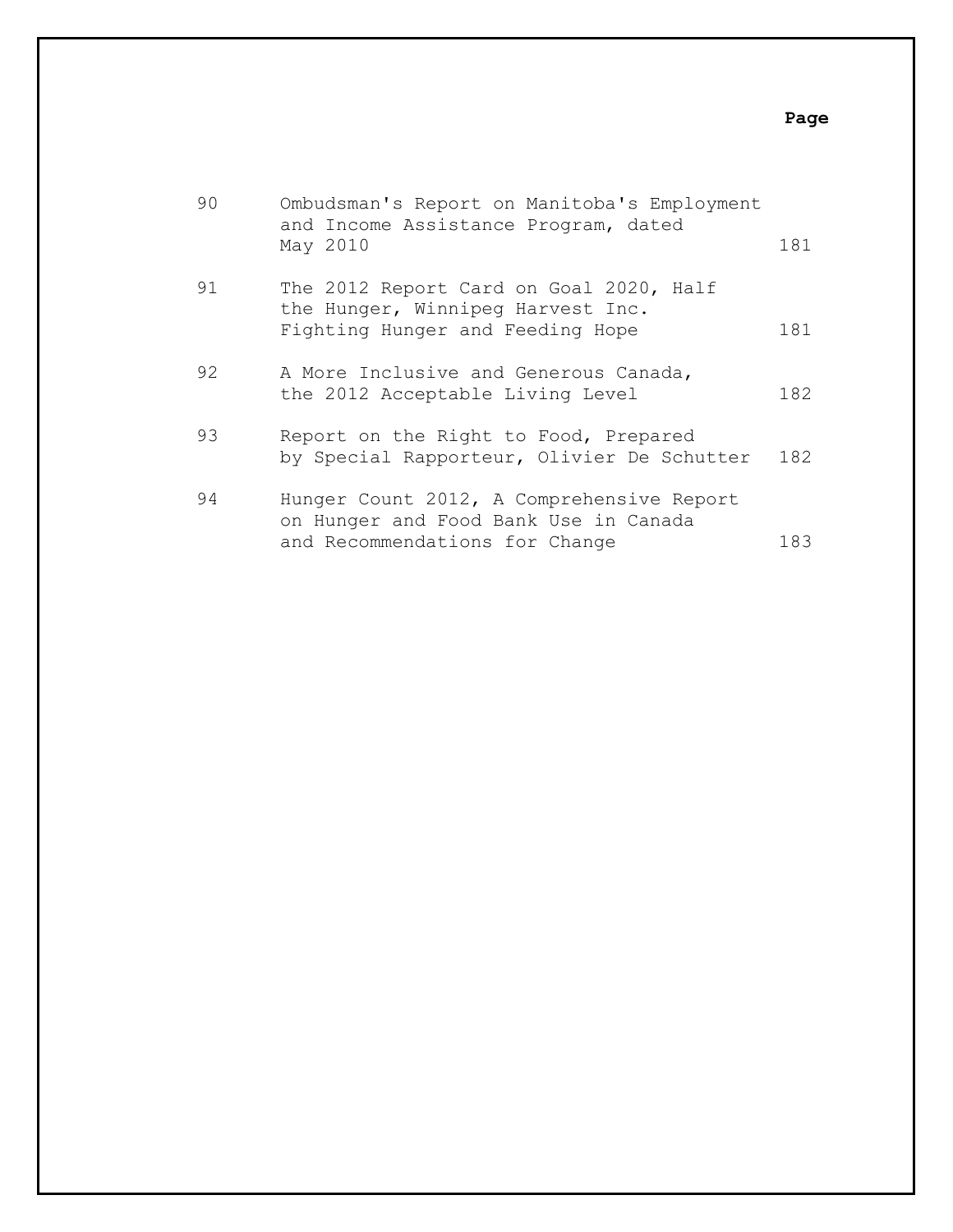MAY 27, 2013

 PROCEEDINGS CONTINUED FROM MAY 16, 2013 THE COMMISSIONER: Good morning. MS. WALSH: Good morning, Mr. Commissioner. THE COMMISSIONER: We're ready to start phase 3. MS. WALSH: We are. Before we begin, Mr. Commissioner, as you've just indicated, today the Commission moves to the third and final phase of this inquiry. Before we call our first witnesses, I want to say

 a few words about the evidence we expect to hear over the course of the next eight days and where that evidence fits in the context of the proceedings as a whole.

 In phase 1, we focused mostly on the facts surrounding the contact Phoenix Sinclair and her family had with the child welfare system. We heard from Phoenix's biological father, Steve Sinclair, and from her foster, or godparents, Kim Edwards and Rohan Stephenson. We heard from child welfare staff, going all the way up the chain of command, from the front line workers, to agency CEOs. We heard from the principal of the school where Phoenix was registered to attend nursery school, from the public health nurse who worked with Samantha Kematch before and after the birth of her fourth child, from staff of the Employment and

 $- 1 -$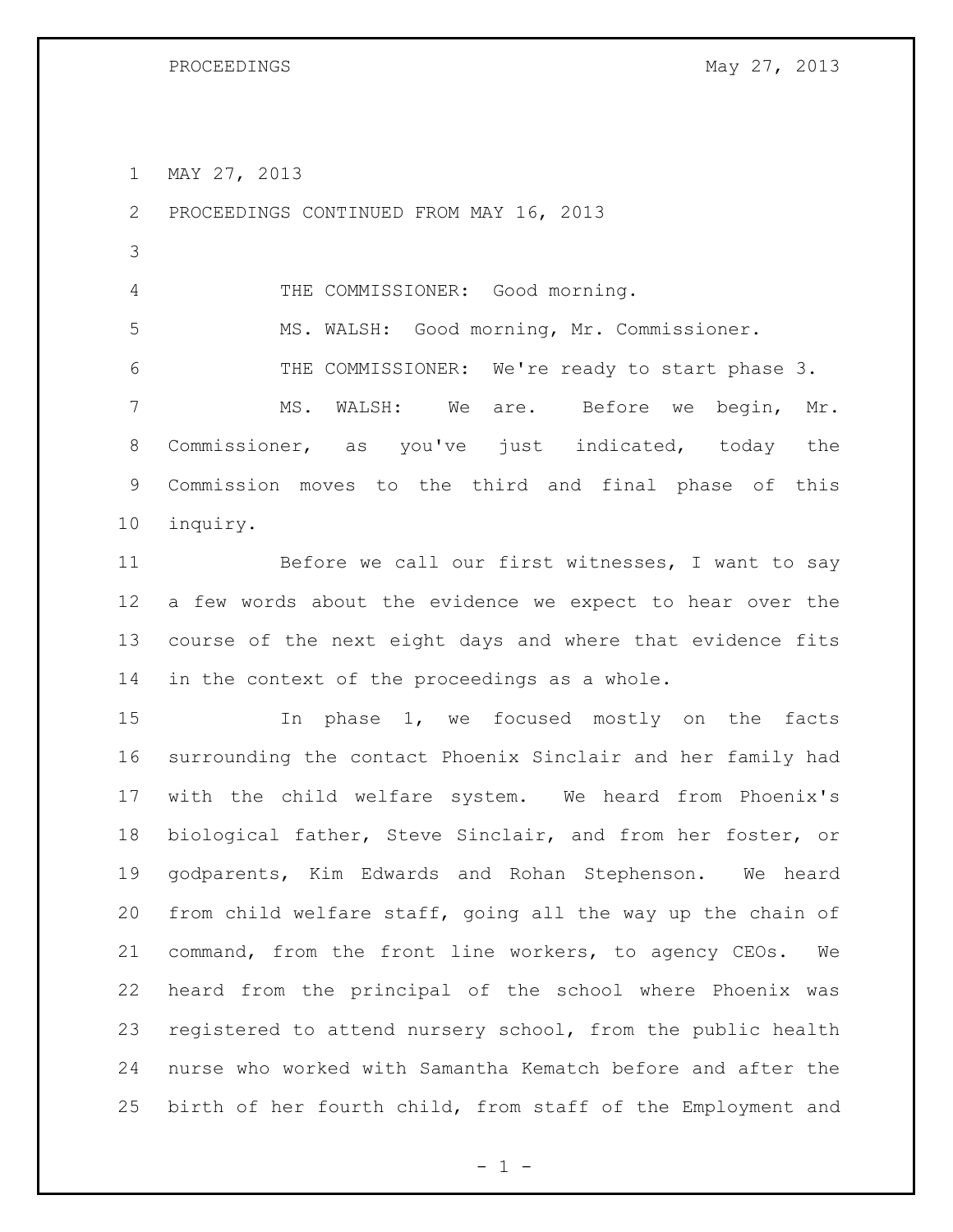Income Assistance program and from people in Phoenix's community, friends and family members of Phoenix and her parents.

 In phase 2, we focused on the child welfare system itself, starting with a discussion about best practice and the delivery of child welfare services. Dr. Alex Wright, you will recall, testified about the importance of what she called an ecological approach to child welfare, on in which best practice is looked at not only from the perspective of direct service delivery, but also from the broader perspective of the community and social system in which child welfare services are delivered.

 We heard from the assistant deputy minister of the Department of Family Services and Labour, from the CEOs of the General and Southern Authorities, the CEO of ANCR and from the current CEO of Winnipeg Child and Family Services.

 The evidence from these witnesses focused on changes that have been made in response to the recommendations in the reports which were prepared following the discovery of Phoenix's death, some of which were specific to the facts of Phoenix's case and some of which were of a more systemic nature. These reports included the six reports which are listed in the terms of

 $- 2 -$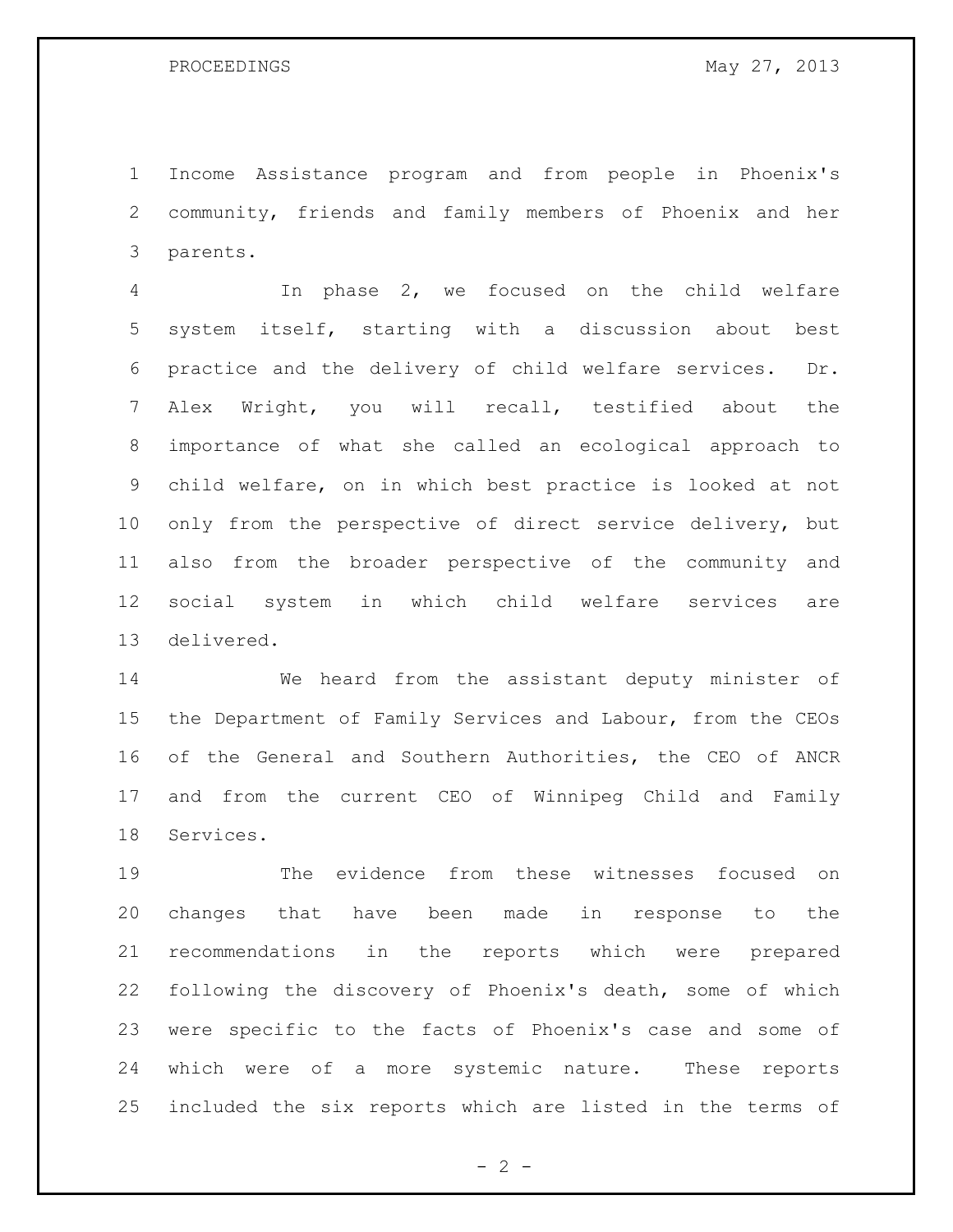reference which established this inquiry.

 We also heard from witnesses put forward by the Assembly of Manitoba Chiefs, including Dr. Cindy Blackstock, Chief Norman Bone and staff from First Nations agencies about current issues surrounding the delivery of child welfare services to and by First Nations people, including the impact of efforts taken to implement the recommendations made in the reports which you must consider.

 Repeatedly, in both phases 1 and 2, we heard evidence that the dominant circumstances which makes families vulnerable and which may lead them into contact with the child welfare system are poverty, homelessness and substance abuse. We looked at the statistics published by the Department of Family Services and Labour, which showed the numbers of children who are in care of the child welfare system at March 31st each year. We saw that those numbers remain high, almost 10,000 children in the most recent count, over 80 percent of whom are aboriginal.

 We heard about the implementation of a new model of child welfare service delivery, differential response. A model which places emphasis on prevention and early intervention, on building relationships with families and keeping children safe in their home. A model which relies on developing partnerships with other government

 $- 3 -$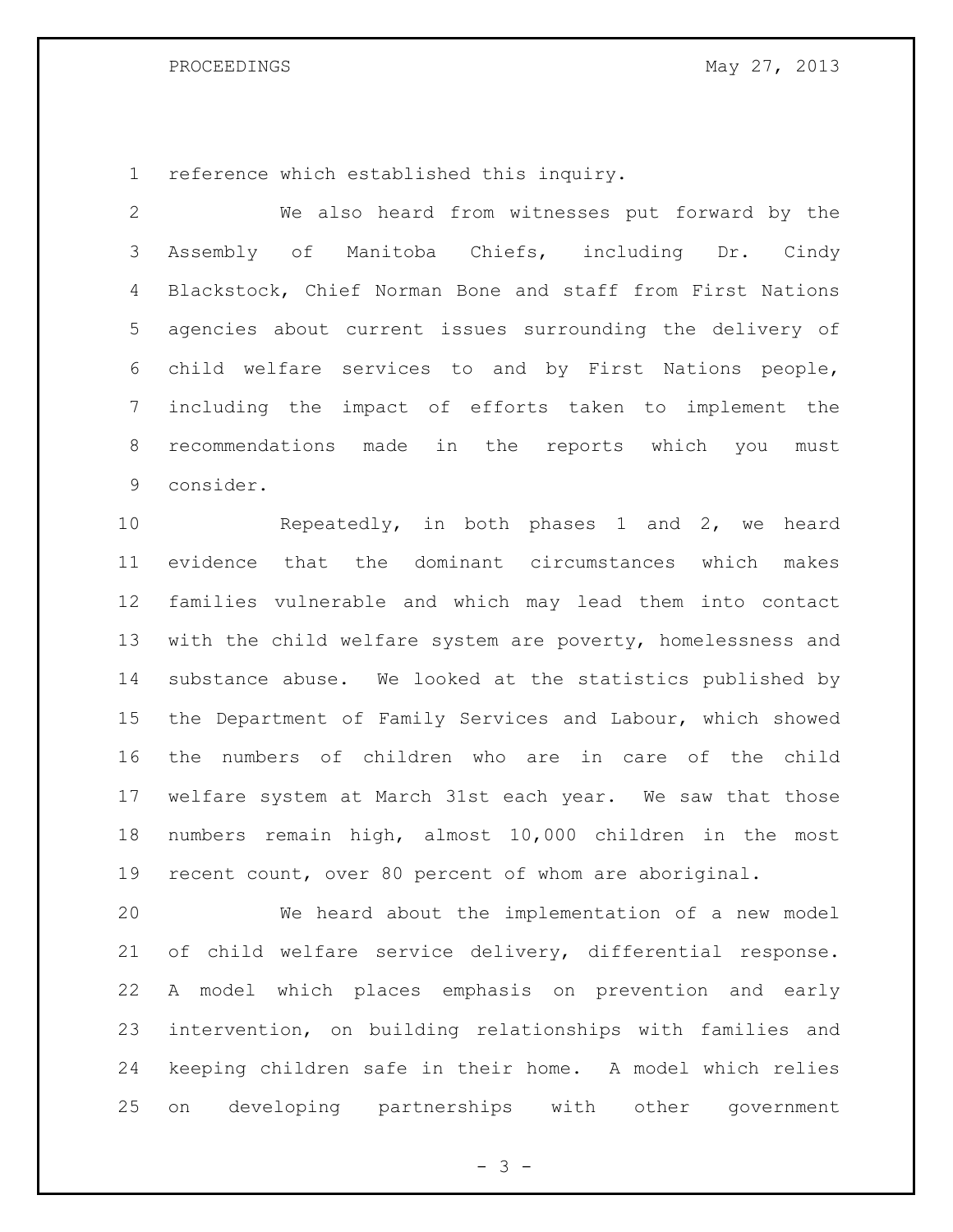departments and with community-based agencies and organizations.

 We heard evidence that notwithstanding the addition of staff and money to the system over the last six or seven years, resources remain stretched. Workloads are such that agencies are often not able to spend the time required to build relationships and implement prevention and early intervention strategies. We heard that notwithstanding the provision of additional resources to the child welfare system, the underlying need, the social context in which families and children live, is becoming more dire and that the child welfare system alone cannot protect Manitoba children.

 With that in mind, Mr. Commissioner, the evidence in phase 3 will look beyond the strict parameters of the child welfare system, although there will necessarily be instances of overlap, since, as the evidence has demonstrated, no single response to protecting children can be looked at in isolation. As we heard, however, currently, only the child welfare system has the legislated mandate to protect Manitoba children.

 Over the course of the next week and a half, you will hear from witnesses who will talk about where else you might look in considering recommendations to better protect children in Manitoba.

 $- 4 -$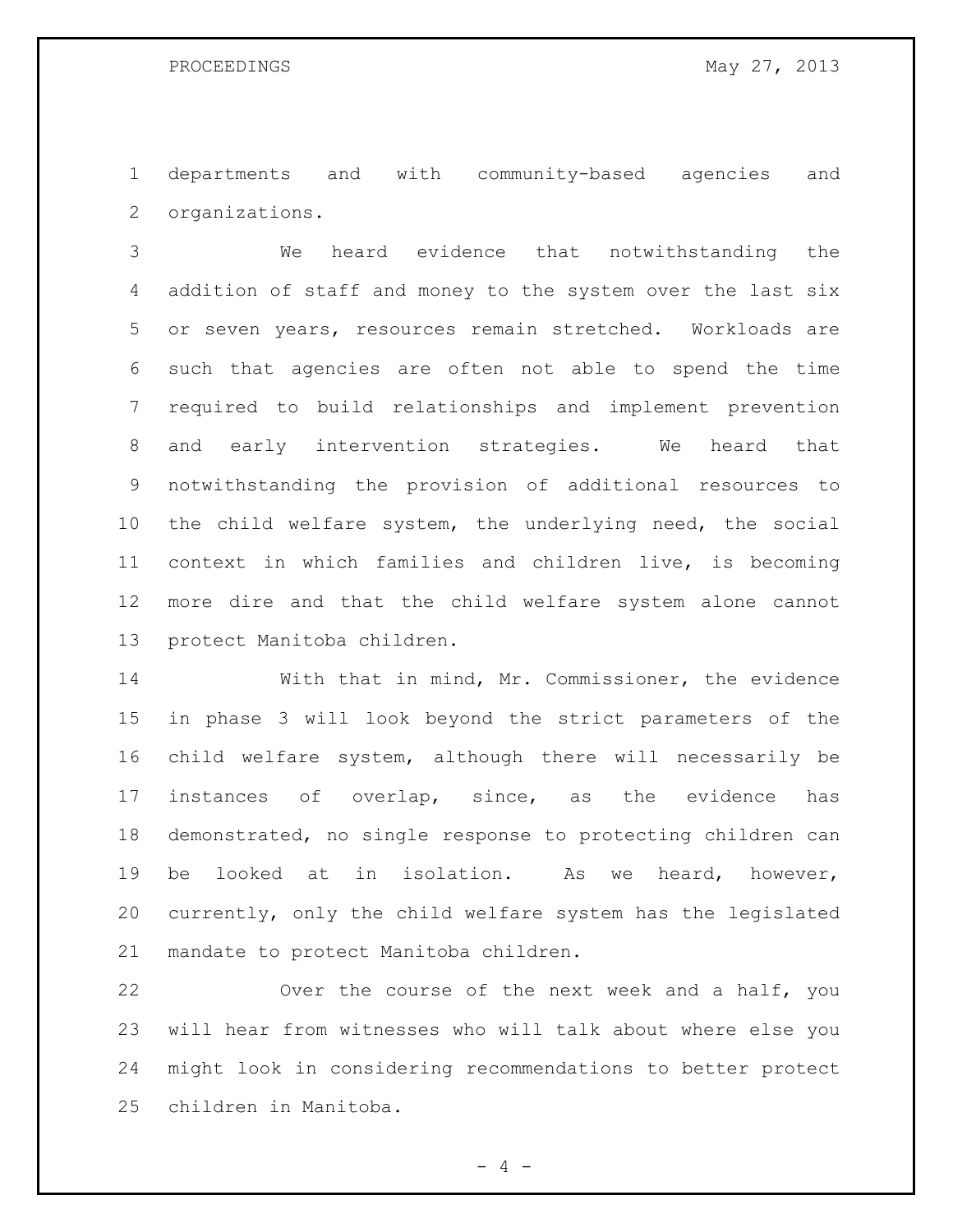We will start by listening to the experience and wisdom of some First Nation elders, the grandmothers. We will go on to hear from those with experience and expertise in the areas of poverty, homelessness, substance abuse, early childhood education and care, public health policy and building capacity for First Nations communities.

 The witnesses who will testify come from a variety of backgrounds. Their expertise and experience ranges from local to international, from personal to professional.

 In listening to this evidence, Mr. Commissioner, we must remember Phoenix herself and the circumstances into which she was born. We will recall the evidence that Phoenix Sinclair was born on April 23rd, 2000. Her parents, Samantha Kematch and Steve Sinclair, were 18 and 19 years old, respectively. They were aboriginal, they were urban, they had not completed their high school education. They lived on social assistance because they were unemployed. They had been wards of the child welfare system themselves. They had issues of substance abuse. Neither one of them had experienced much in the way of a parental role model.

 Samantha delivered her first baby when she was a teenager and that baby was, shortly after, taken into care. Neither parent was prepared for Phoenix's birth. Steve had

 $- 5 -$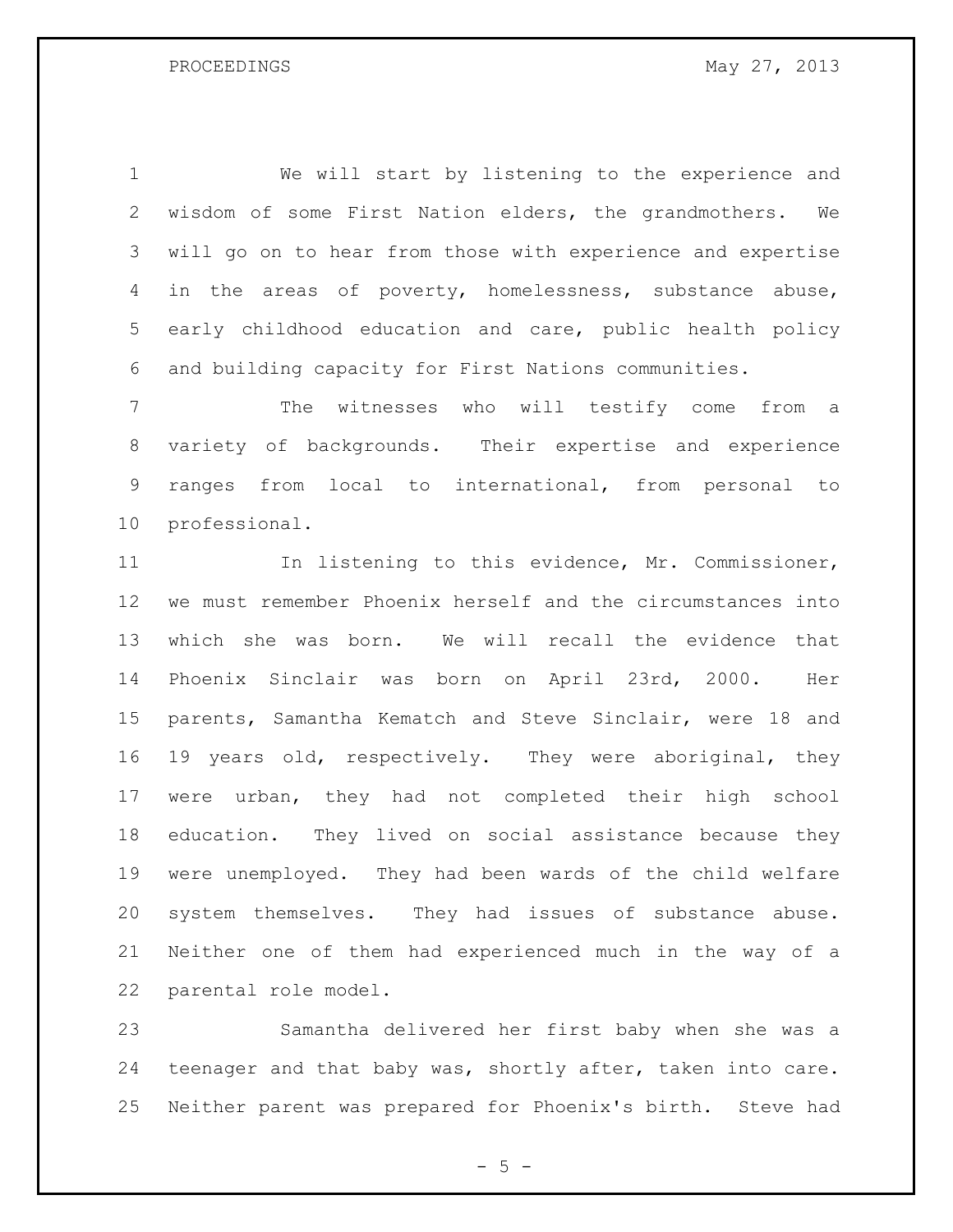some supports from his family and certainly from his friend, Kim and her partner. From the beginning, the evidence was that Steve wanted to find employment and daycare for Phoenix. According to the records in the Child and Family Services agency files, Steve was certainly the more dedicated of the two parents.

 Both parents had some contact, at various times, with community-based programs at Ma Mawi, Andrew's Street Family Centre, the Winnipeg Boys and Girls Club. Samantha also participated in the Healthy Baby Program before and after the birth of her fourth child, but as you will recall, the evidence of the public health nurse connected with that program was that contact, her contact with Samantha ceased after she asked permission to speak with Child and Family Services. And we know that throughout her lifetime, Phoenix, a child under five, changed addresses many times, moving between Samantha, Steve, Steve's sisters', Kim Edwards and Rohan Stephenson, from Winnipeg to Fisher River, never attending daycare, nursery school, or any community programs. She was, as we have said, a child who became invisible.

 So with this in mind, Mr. Commissioner, we turn to the evidence. By the end of phase 3, we expect you will have an understanding of this community's needs and responsibilities from which to make many of your

 $- 6 -$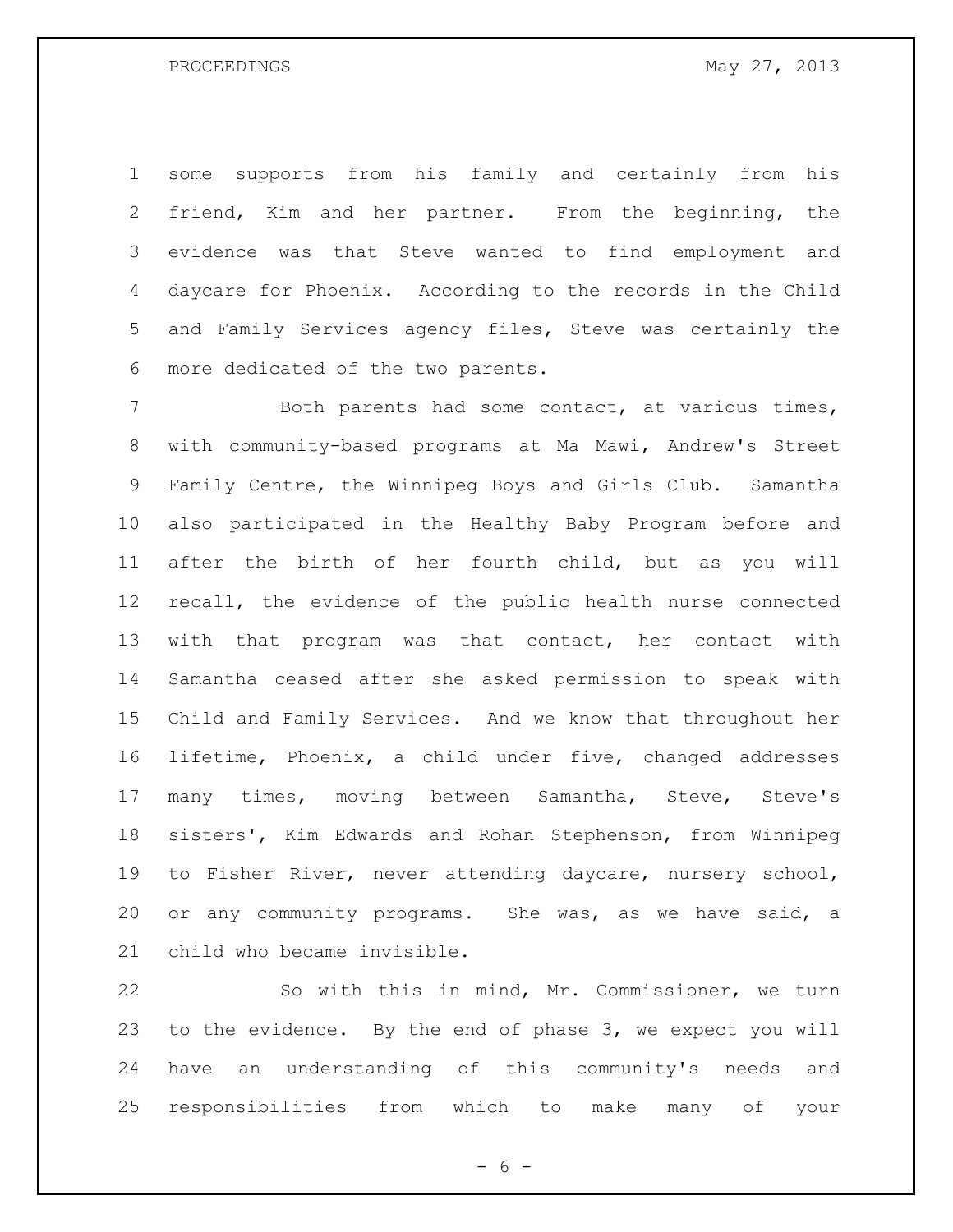B. SCHIBLER May 27, 2013

 recommendations, to better protect Manitoba children. THE COMMISSIONER: Thank you for that opening statement, it's a very excellent review of where we've been and where we hope to go in the next eight days. MS. WALSH: Thank you. And so we start with our panel of Kookum elders. 7 THE CLERK: All right. Ms. Schibler, you're, you're still under oath, thank you. **BILLIE SCHIBLER**, previously having promised to tell the truth while 12 holding the Eagle Feather, testified as follows: 15 THE CLERK: Can I just ask you to stand please? UNIDENTIFIED PERSON: You need to stand. 17 MS. LAVALLEE: Stand then? 18 THE CLERK: Yes. Just tell me your first -- your whole name please? MS. LAVALLEE: Margaret Lavallee. 21 THE CLERK: And can you spell me your first name? MS. LAVALLEE: Spell it? 23 THE CLERK: Yes. MS. LAVALLEE: M-A-R-G-A-R-E-T. 25 THE CLERK: And your last name please?

 $- 7 -$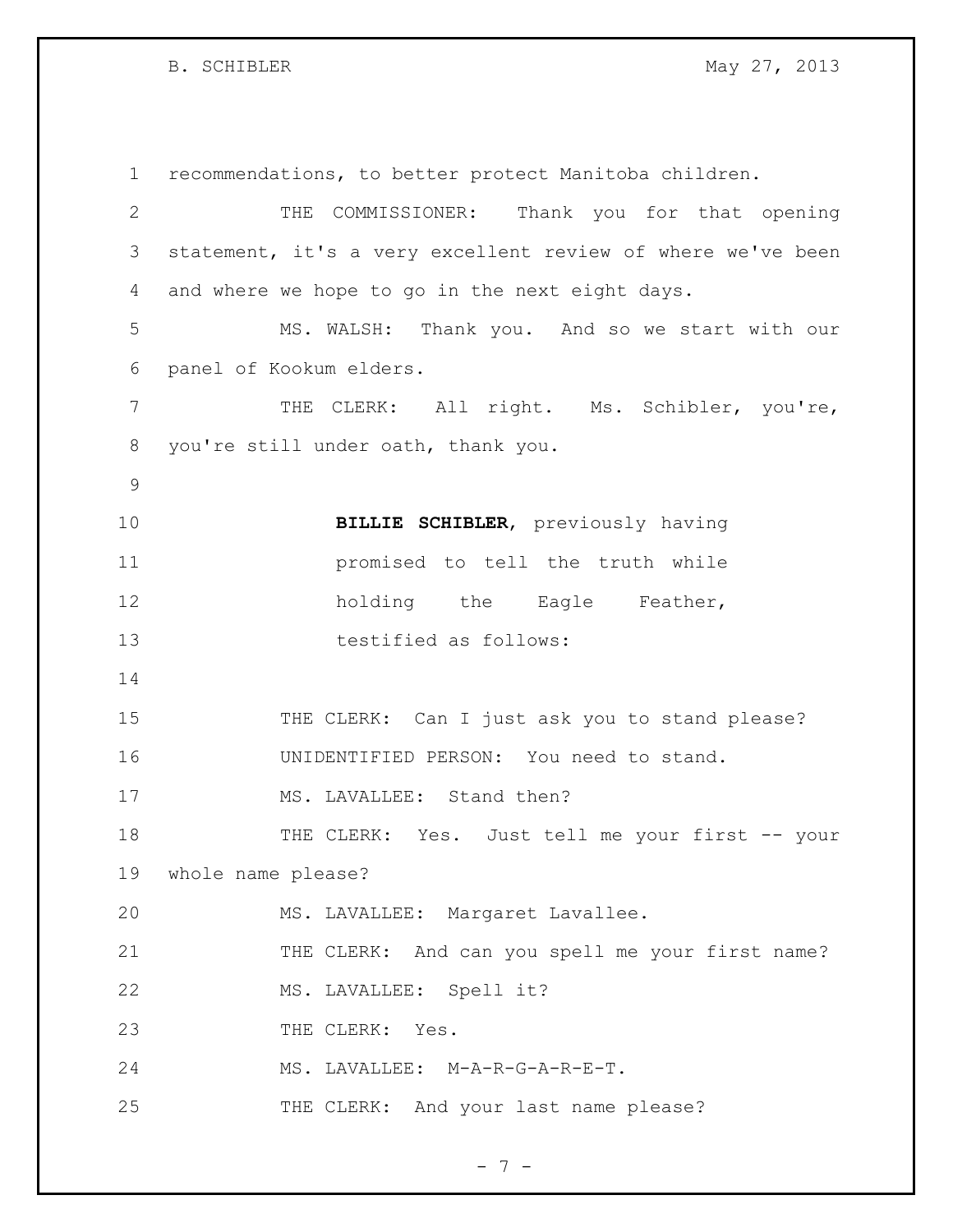M. LAVALLEE May 27, 2013

| 1             | MS. LAVALLEE: L-A-V-A, double L, double E.       |  |  |
|---------------|--------------------------------------------------|--|--|
| $\mathbf{2}$  | THE CLERK: Thank you. And you brought an eagle   |  |  |
| 3             | feather staff?                                   |  |  |
| 4             | MS. LAVALLEE: Yes, we brought out staff.         |  |  |
| 5             | THE CLERK: Thank you.                            |  |  |
| 6             | MS. LAVALLEE: That represents our Kookum Kaa Na  |  |  |
| 7             | Da Maa Waad Abinoojiiak Council.                 |  |  |
| 8             | THE CLERK: Thank you.                            |  |  |
| $\mathcal{G}$ | MS. LAVALLEE: Children -- grandmothers           |  |  |
| 10            | protecting the children --                       |  |  |
| 11            | THE CLERK: Thank you.                            |  |  |
| 12            | MS. LAVALLEE: -- is what it means.               |  |  |
| 13            |                                                  |  |  |
| 14            | MARGARET LAVALLEE, promising to                  |  |  |
| 15            | tell the truth while holding the                 |  |  |
| 16            | Eagle Feather, testified<br>as                   |  |  |
| 17            | follows:                                         |  |  |
| 18            |                                                  |  |  |
| 19            | THE CLERK: Thank you.                            |  |  |
| 20            | MS. LAVALLEE: Okay.                              |  |  |
| 21            | THE CLERK: You can have a seat now.              |  |  |
| 22            | Can you stand for a moment?                      |  |  |
| 23            | MS. SMITH: I can.                                |  |  |
| 24            | THE CLERK: And just state your full name for the |  |  |
| 25            | court.                                           |  |  |

- 8 -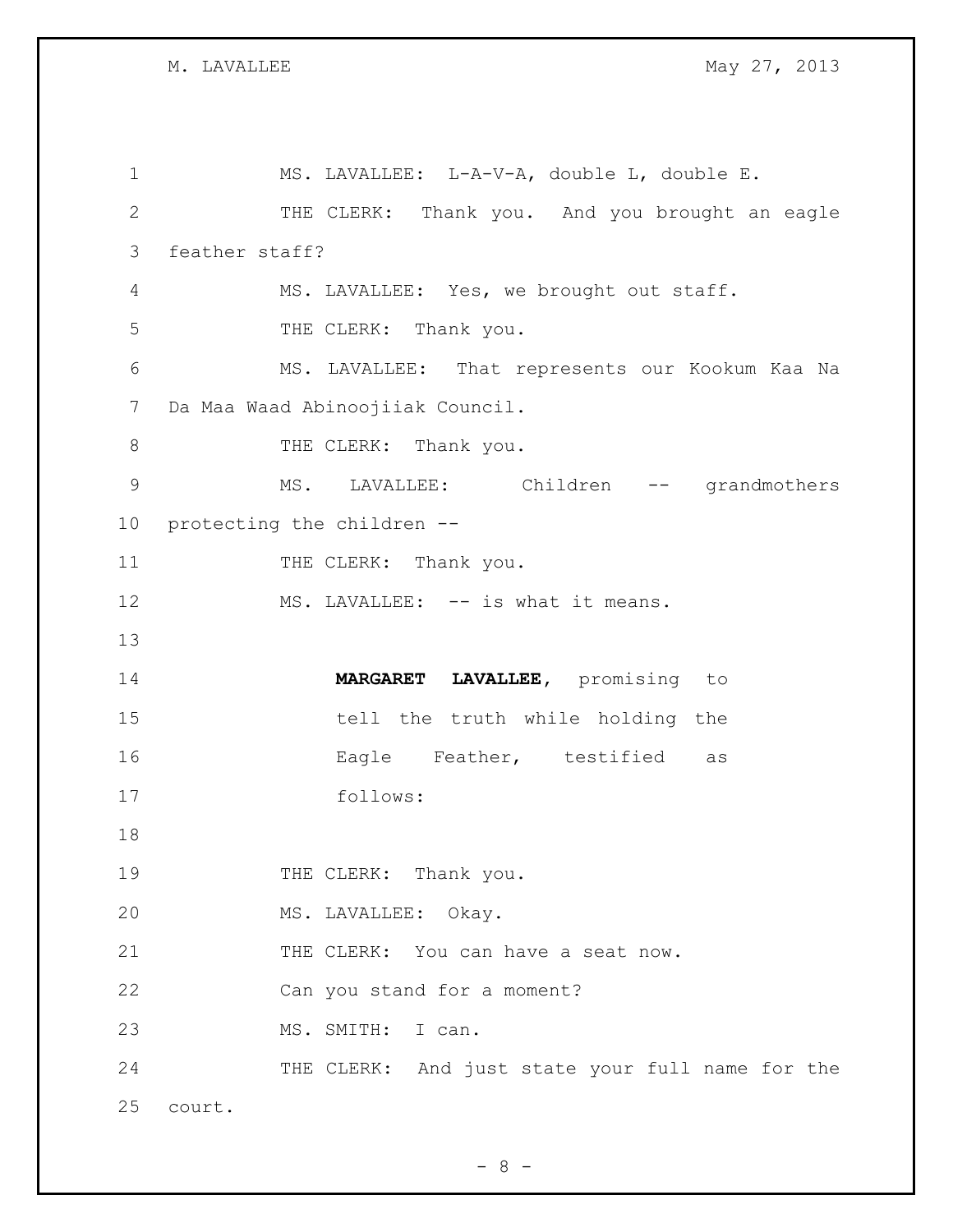A. SMITH May 27, 2013

| $\mathbf 1$ |                                                         |                  | MS. SMITH: It's -- my legal name is Anna Smith. |  |
|-------------|---------------------------------------------------------|------------------|-------------------------------------------------|--|
| 2           |                                                         |                  | THE CLERK: All right. Just spell us your first  |  |
| 3           | name please.                                            |                  |                                                 |  |
| 4           |                                                         |                  | MS. SMITH: A-N-N-A.                             |  |
| 5           |                                                         |                  | THE CLERK: And your last name.                  |  |
| 6           |                                                         |                  | MS. SMITH: S-M-I-T-H.                           |  |
| 7           |                                                         |                  | THE CLERK: Thank you.                           |  |
| 8           |                                                         |                  |                                                 |  |
| $\mathsf 9$ |                                                         |                  | ANNA SMITH, promising to tell the               |  |
| 10          |                                                         |                  | truth while holding the Eagle                   |  |
| 11          |                                                         |                  | Feather, testified as follows:                  |  |
| 12          |                                                         |                  |                                                 |  |
| 13          |                                                         |                  | MS. SMITH: Yes, but I'd like to<br>say my       |  |
| 14          | traditional name, because then it would, it means more. |                  |                                                 |  |
| 15          |                                                         |                  | THE CLERK: Please do so.                        |  |
| 16          |                                                         |                  | MS. SMITH: Taa Pii Ge Gesis Ikwe.               |  |
| 17          |                                                         |                  | THE CLERK: Thank you. Can you spell it for us?  |  |
| 18          |                                                         |                  | MS. SMITH: No. Sorry, I can write it out after  |  |
| 19          | and then I'll --                                        |                  |                                                 |  |
| 20          |                                                         |                  | THE CLERK: Thank you --                         |  |
| 21          |                                                         |                  | MS. SMITH: -- spell it for you.                 |  |
| 22          |                                                         |                  | THE CLERK: -- that's fine.                      |  |
| 23          |                                                         | MS. SMITH: Okay. |                                                 |  |
| 24          |                                                         |                  | THE CLERK: Please be seated, thank you.         |  |
| 25          |                                                         |                  | MS. SMITH: Thank you.                           |  |

- 9 -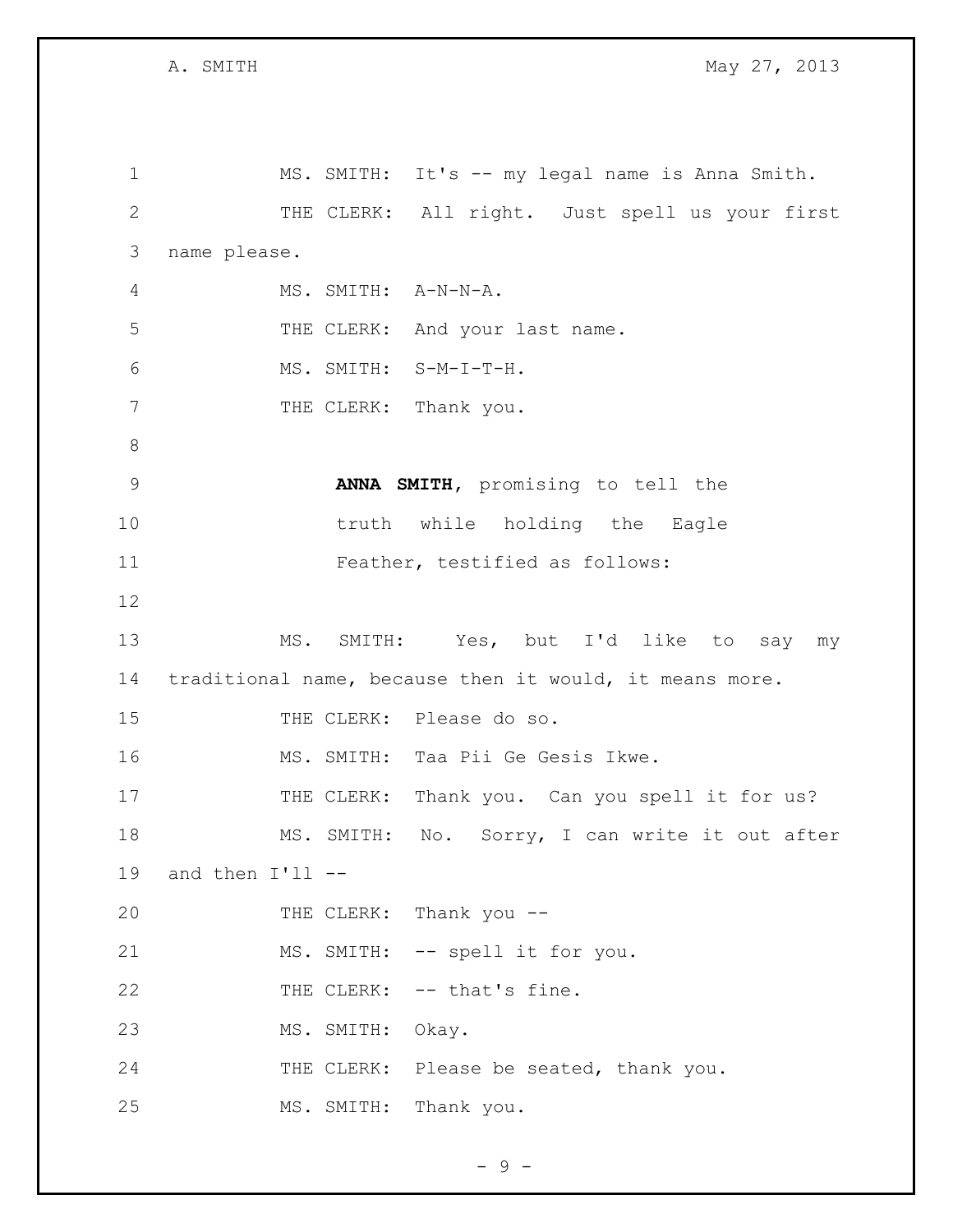B. SCHIBLER - DR.EX. (WALSH) May 27, 2013 M. LAVALLEE - DR.EX. (WALSH) A. SMITH - DR.EX. (WALSH) 1 MS. WALSH: Thank you. DIRECT EXAMINATION BY MS. WALSH: MS. WALSH: So let's start with just a, a little bit more by way of introduction and I understand that you are comfortable with my referring to you by your first names? 8 MS. SMITH: Yes. MS. WALSH: So, Billie, you are currently the CEO of the Métis Child and Family Services Authority? 11 MS. SCHIBLER: Yes, that's correct. MS. WALSH: And you testified, a few weeks ago, at this inquiry, in your capacity as former children's advocate? 15 MS. SCHIBLER: That's correct. MS. WALSH: Okay. At that time, you did describe that you were a member of the Kookum Council, maybe -- 18 MS. SCHIBLER: Yes. MS. WALSH: -- why don't you tell us what, what the Kookum Council is? I know that Margaret has, has referred to it, but if you could just confirm for us what the Kookum Council is? MS. SCHIBLER: The Kookum Council is a community group of grandmothers who come together for the purpose of addressing matters related to the safety and protection of

 $- 10 -$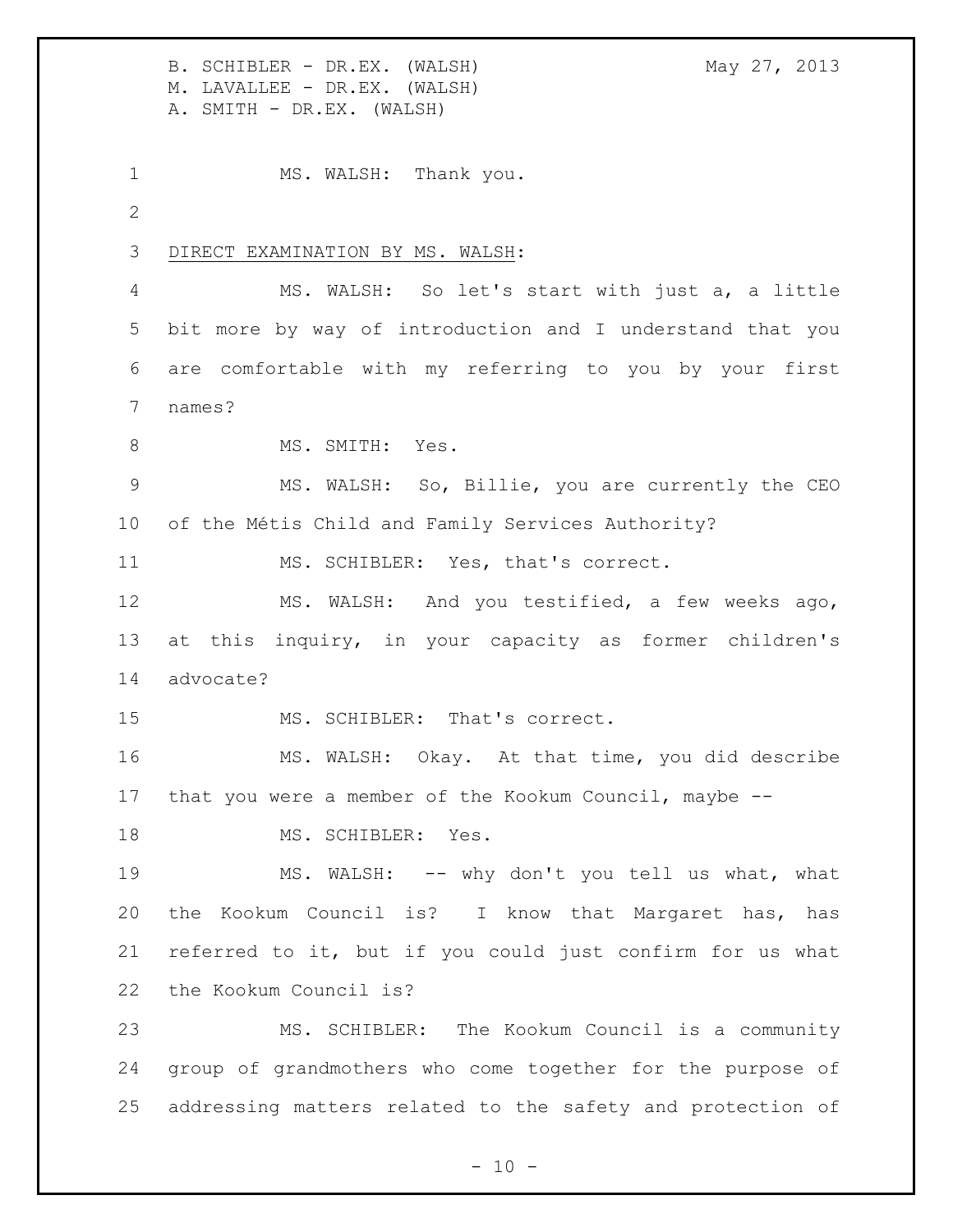children. And when we define children, it's defined broadly, because our children can be of many ages. It's really about all out there who need the protection and the advocacy of the grandmothers. In our traditional societies the grandmothers and clan mothers were seen to be very sacred in their roles, insofar as they were the wisdom keepers and they were also the ones that had to work to ensure balance in the community, but also making sure that the, that the community worked in a way that honoured the children and made decisions in a way that reflected a good

future for the next seven generations.

MS. WALSH: When did you form the council?

 MS. SCHIBLER: The council was formed by Margaret 14 and I in February 2007.

 MS. WALSH: How many of you are there on this council?

 MS. SCHIBLER: It varies, because it isn't a stagnant council. It is one where there are also other councils of grandmothers that have stemmed from the original grandmothers' council here. And we try and do much of the same type of work that is done by the 13 original indigenous grandmothers who are worldwide. And, and really, it's about, you know, a better future for our children and our grandchildren and generations to come.

So originally, when we began our council, there

 $- 11 -$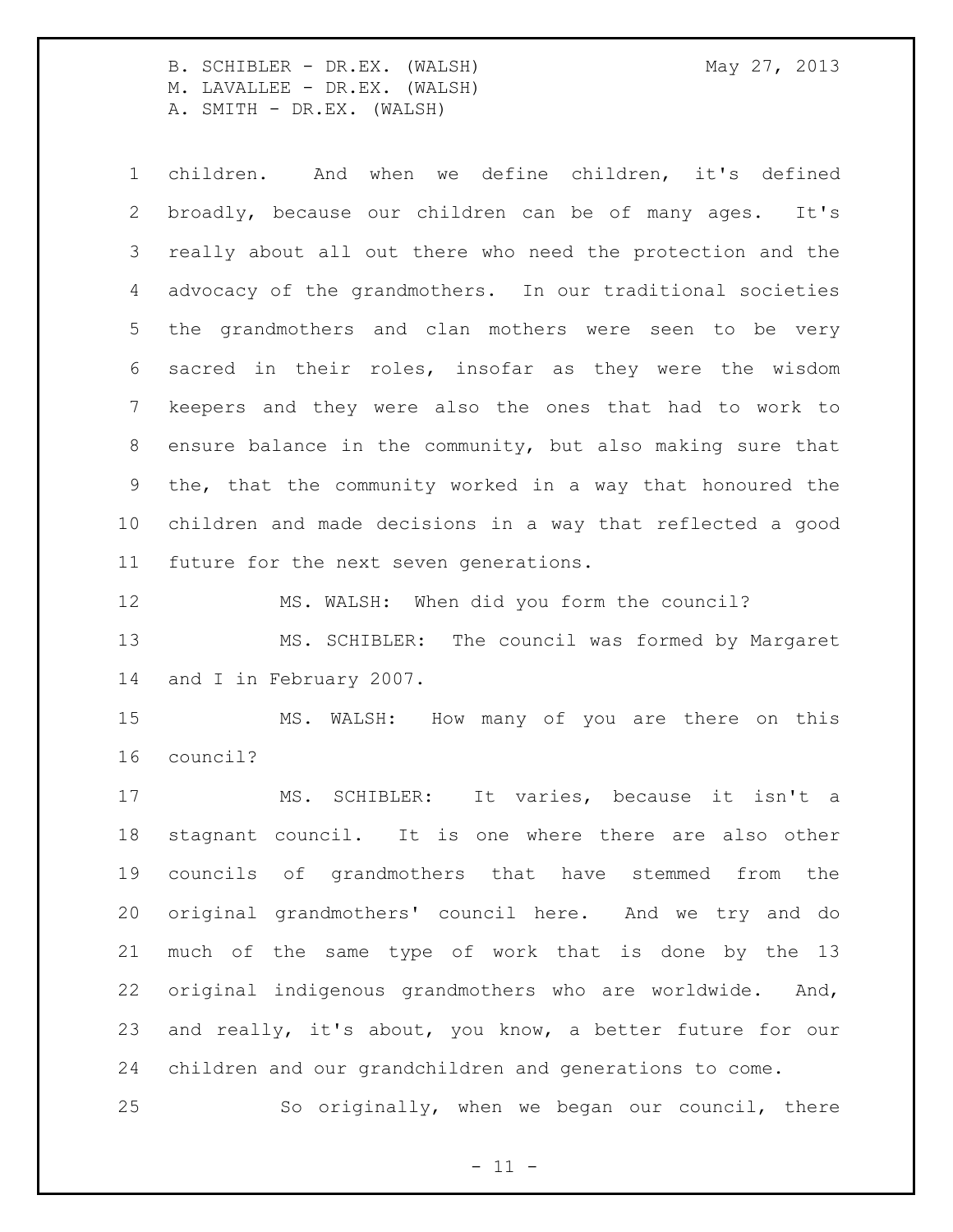B. SCHIBLER - DR.EX. (WALSH) May 27, 2013 M. LAVALLEE - DR.EX. (WALSH) A. SMITH - DR.EX. (WALSH) were 13 grandmothers who belonged to that council and it has since grown. But as I say, other grandmother councils have, have, have spread out through that council. MS. WALSH: So the focus of the council is children? MS. SCHIBLER: That's correct. MS. WALSH: Okay. Margaret, you serve as elder in residence at the University of Manitoba's Faculty of Medicine? 10 MS. LAVALLEE: That's correct. MS. WALSH: Okay. And you have been employed, in the past, with the Winnipeg Regional Health Authority, as an aboriginal awareness facilitator? 14 MS. LAVALLEE: Yes, that's right. MS. WALSH: I understand you still do some work with the Regional Health Authority? 17 MS. LAVALLEE: Yes. MS. WALSH: Okay. You're also a member of the Child Death Review Advisory Committee that was established for the Office of the Children's Advocate? 21 MS. LAVALLEE: That's correct, yes. MS. WALSH: And I understand that you were born and raised in Sagkeeng First Nation? MS. LAVALLEE: Yes. MS. WALSH: Okay. And as, as Billie identified,

 $- 12 -$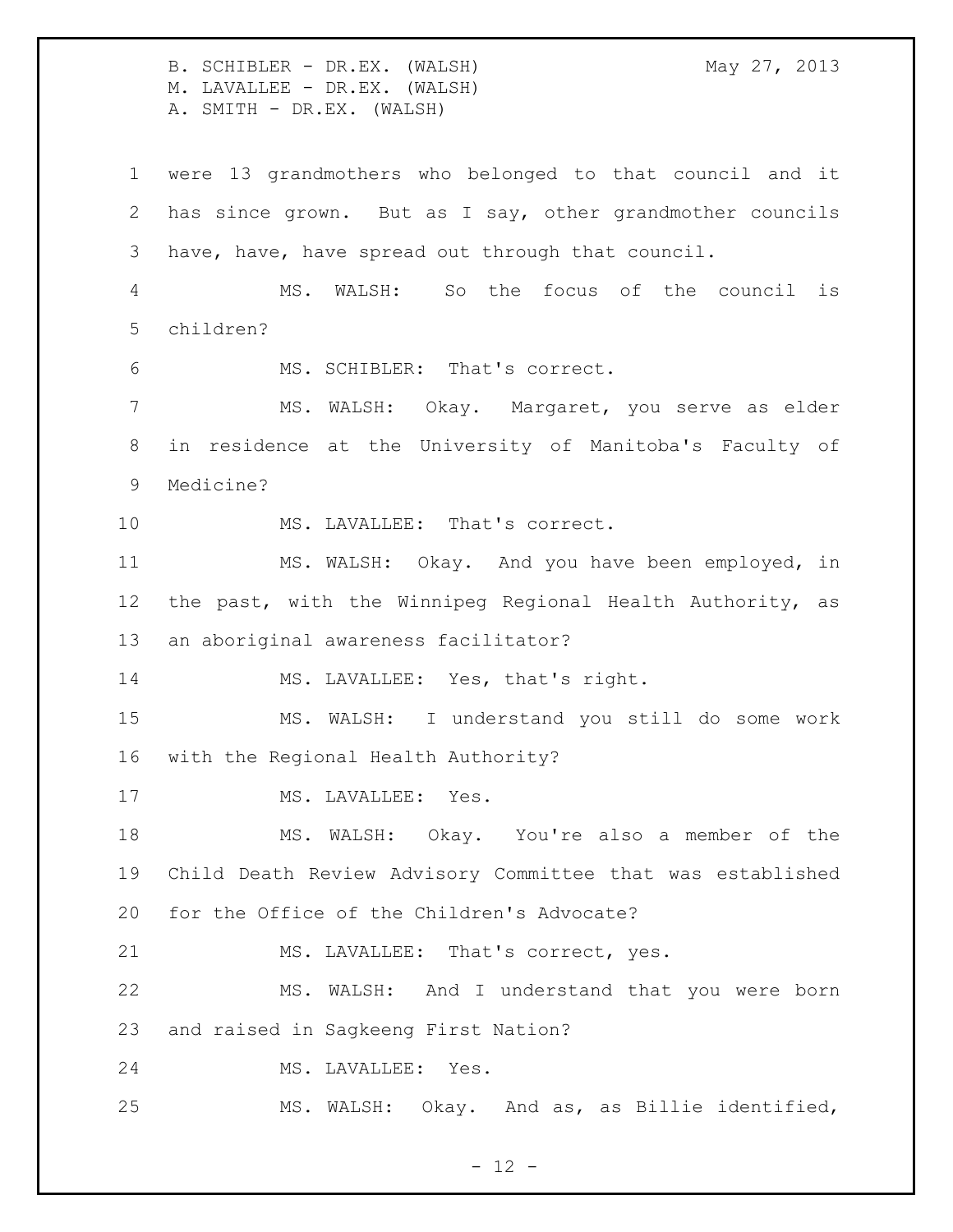B. SCHIBLER - DR.EX. (WALSH) May 27, 2013 M. LAVALLEE - DR.EX. (WALSH) A. SMITH - DR.EX. (WALSH) you were one of the founding members of the Kookum Council here in, in -- MS. LAVALLEE: Yes. 4 MS. WALSH: -- Manitoba? Anna, you are employed as the child abuse coordinator for Awasis Agency of Northern Manitoba? MS. SMITH: Yes. 8 MS. WALSH: Okay. And you've been previously employed with the Southern Authority, working in the West Region Child and Family Services? 11 MS. SMITH: Yes. 12 MS. WALSH: When was that? 13 MS. SMITH: Most recently, or the last -- because I was there two times -- 15 MS. WALSH: Um-hum. MS. SMITH: -- from 2008 to 2010. MS. WALSH: What did you do with them? What kind of work? MS. SMITH: I was hired to do abuse investigation in the city of Winnipeg when ANCR had, had an overload, I believe, of investigations. So each agency was asked to bring on an investigator -- MS. WALSH: Okay. MS. SMITH: -- just for a short term. MS. WALSH: When did you joint the Council, the

 $- 13 -$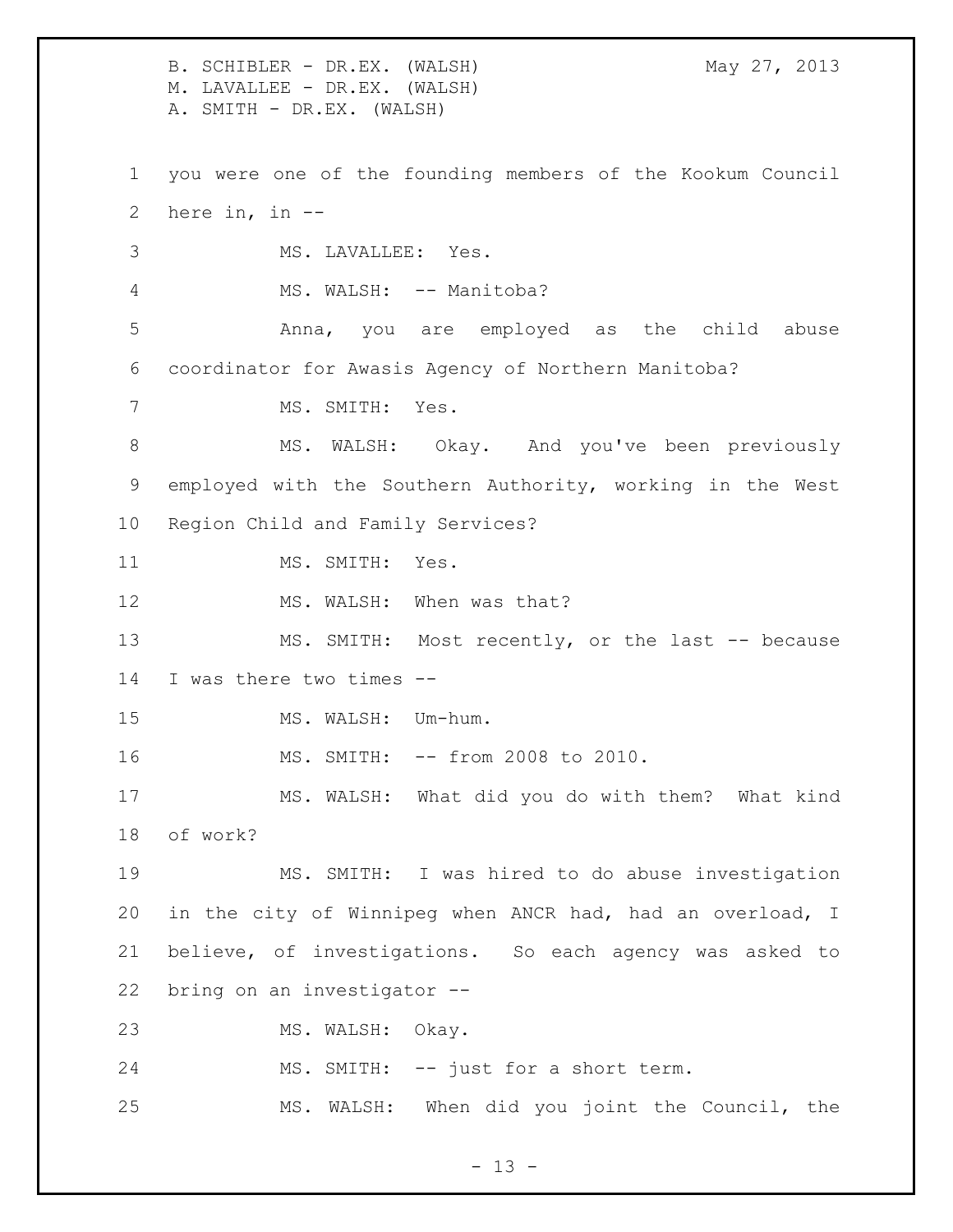B. SCHIBLER - DR.EX. (WALSH) May 27, 2013 M. LAVALLEE - DR.EX. (WALSH) A. SMITH - DR.EX. (WALSH) Kookum Council? MS. SMITH: I joined it in March 2007. MS. WALSH: Okay. So pretty much from the beginning -- MS. SMITH: Yes. 6 MS. WALSH: -- as well? Margaret, you, when, when you took your oath, you said a little bit about what the Kookum Council means; can you just tell us again what, what Kookum means and what the council means? MS. LAVALLEE: Kookum means grandmother. Kookum Kaa Na Da Maa Waad Abinoojiiak means grandmothers protecting the children. When Billie and I started in 2007 to look at us having a council or a grandmothers' group, to look at the issues, where children were concerned, primarily, at the time, we were really focusing on the sexual molestation of children and we wanted to make people aware that the grandmothers are taking up their rightful place in society, the aboriginal, aboriginal women, as it once were many, many years ago, where the grandmothers were the wisdom keepers, were the ones that make sure that all children were in safe places. That went away for a very long time. So this is the reason why we formed Kookum Council, with that idea to protect the children from sexual

 $- 14 -$ 

molestation. There was an issue that came up at that time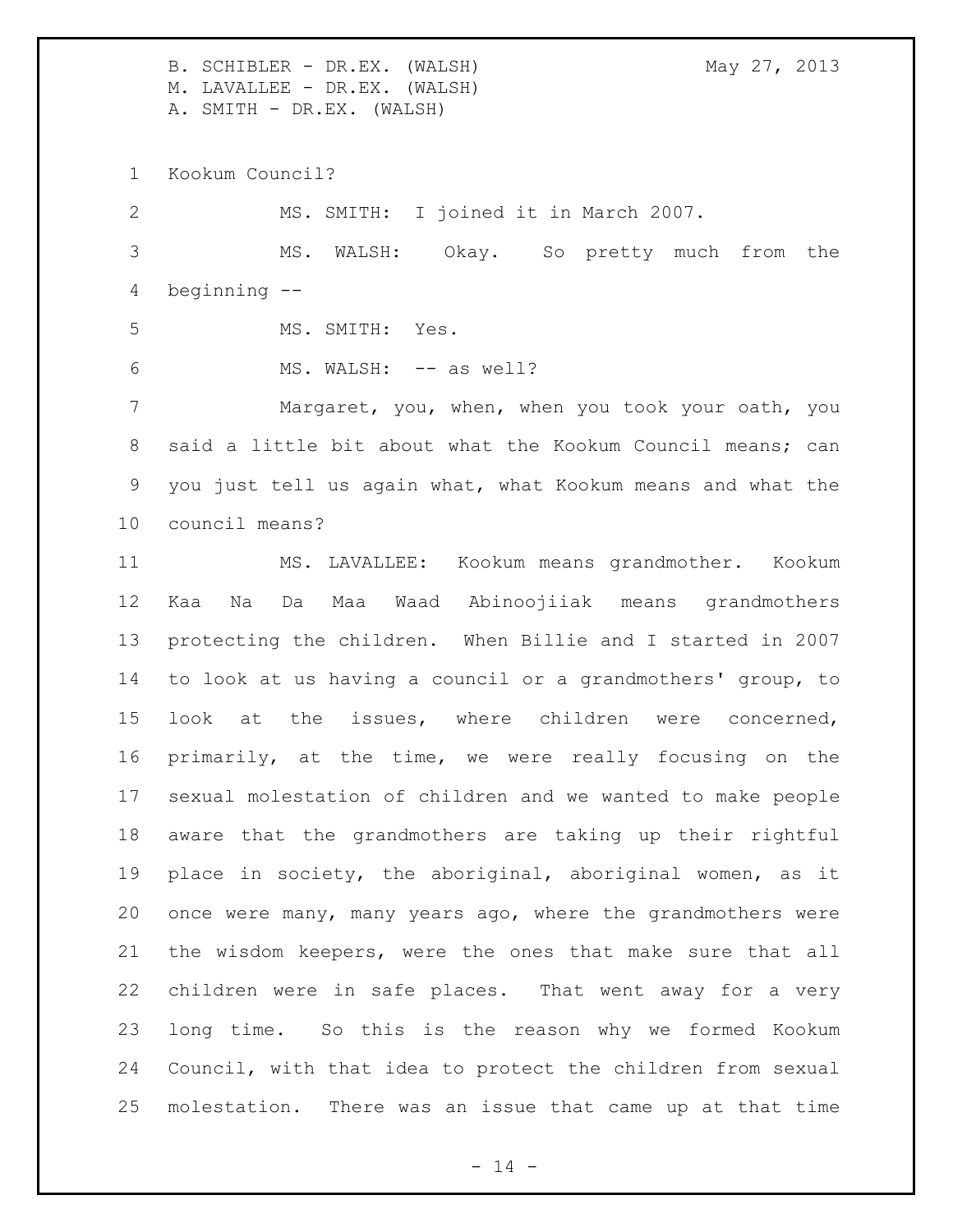that we thought was very important to have. And, and this was made public, so I'm not disclosing anything secret, because that was in the news, it was in the paper, how this child was molested by her grandfather. So we wanted to put a stop to that. MS. WALSH: So that was the impetus for forming the -- 8 MS. LAVALLEE: That was --9 MS. WALSH: -- council? MS. LAVALLEE: -- the formation of our Kookum Council. And at the time, we were very affected and somewhat angry at what's going on in our society and no one is doing anything about it. So that's why that come about. So, so then we did a walk every year, on the 21st of September, that's what we do, we have a walk to create an awareness to stop the sexual abuse of children, or to stop abuse of children -- 18 MS. WALSH: Okay. 19 MS. LAVALLEE: -- now, period. MS. WALSH: Thank you. Yes, Billie? 21 And, and I should say that with, with having three of you up there, what I'll do is I will probably address a question to one of you, but then the others should feel free to, to join in, or I might address a question generally and then one of you can indicate you

 $- 15 -$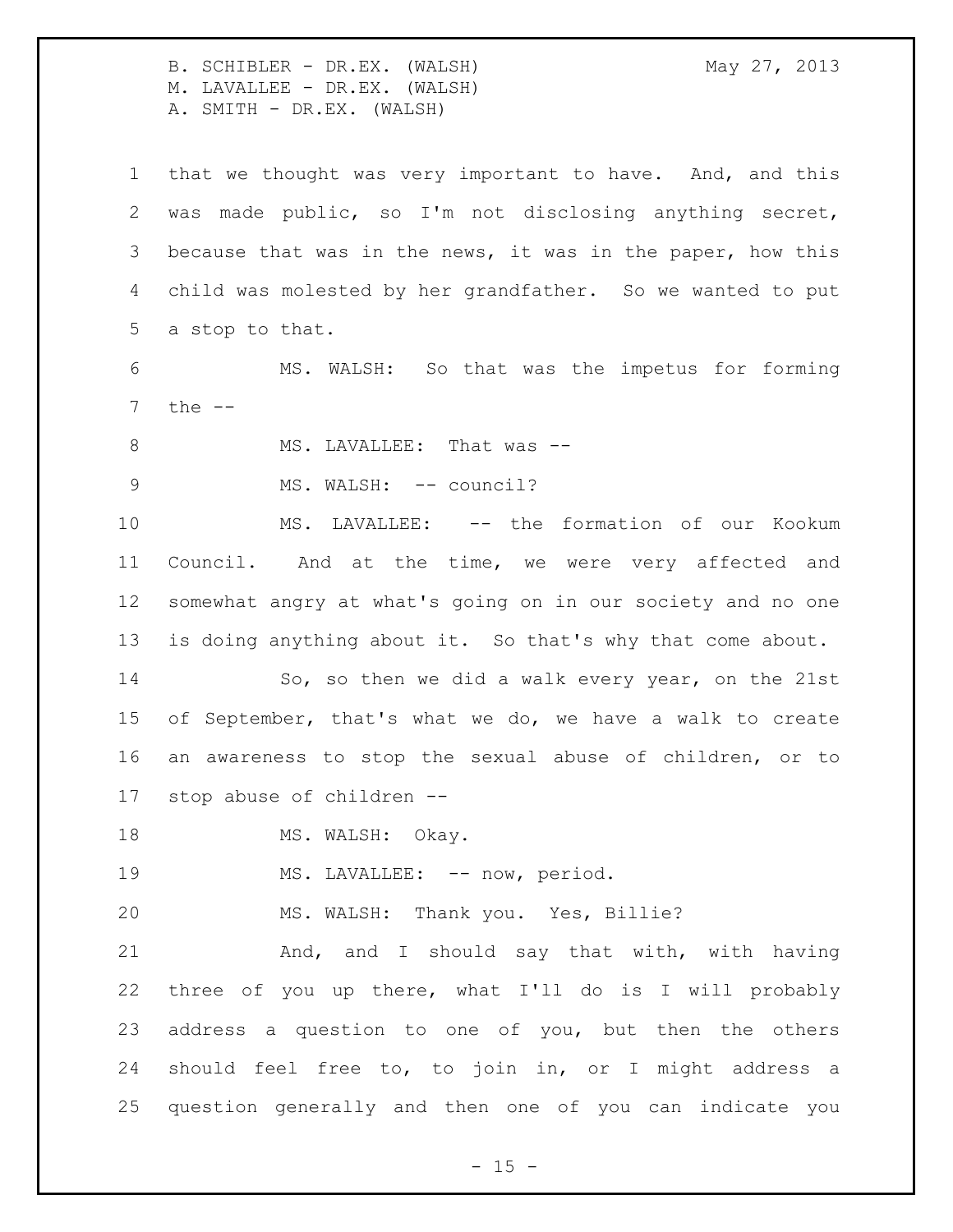want to respond.

 MS. SCHIBLER: Yes, thank you. First, I, I probably need to clarify, from your opening remarks, that I am not here representing a First Nation community. I'm here as, as a grandmother in the Métis community. MS. WALSH: Okay. MS. SCHIBLER: I just wanted to elaborate a little bit more as to what Margaret was saying, because when we looked at, when we looked at this particular situation that she mentioned, we knew that it wasn't an isolated situation. We knew that there was abuses that were occurring against children, sexual exploitation, sexual abuses, incest, that they were occurring in many of our communities, including Winnipeg and that we had been angry and frustrated that we did not see leadership in our communities and that included our own government, our, our mainstream government, doing anything to address these things in, in a way that could ensure the safety of children.

 When we sat, Margaret and I, and we spoke about this, one of the things that occurred to us is that we, we have come to a time, in our history as a people, that we need to step forward and we need to lead the way and that that is the purpose of our grandmothers' council, is to step forward and lead. And that's why it's important that

 $- 16 -$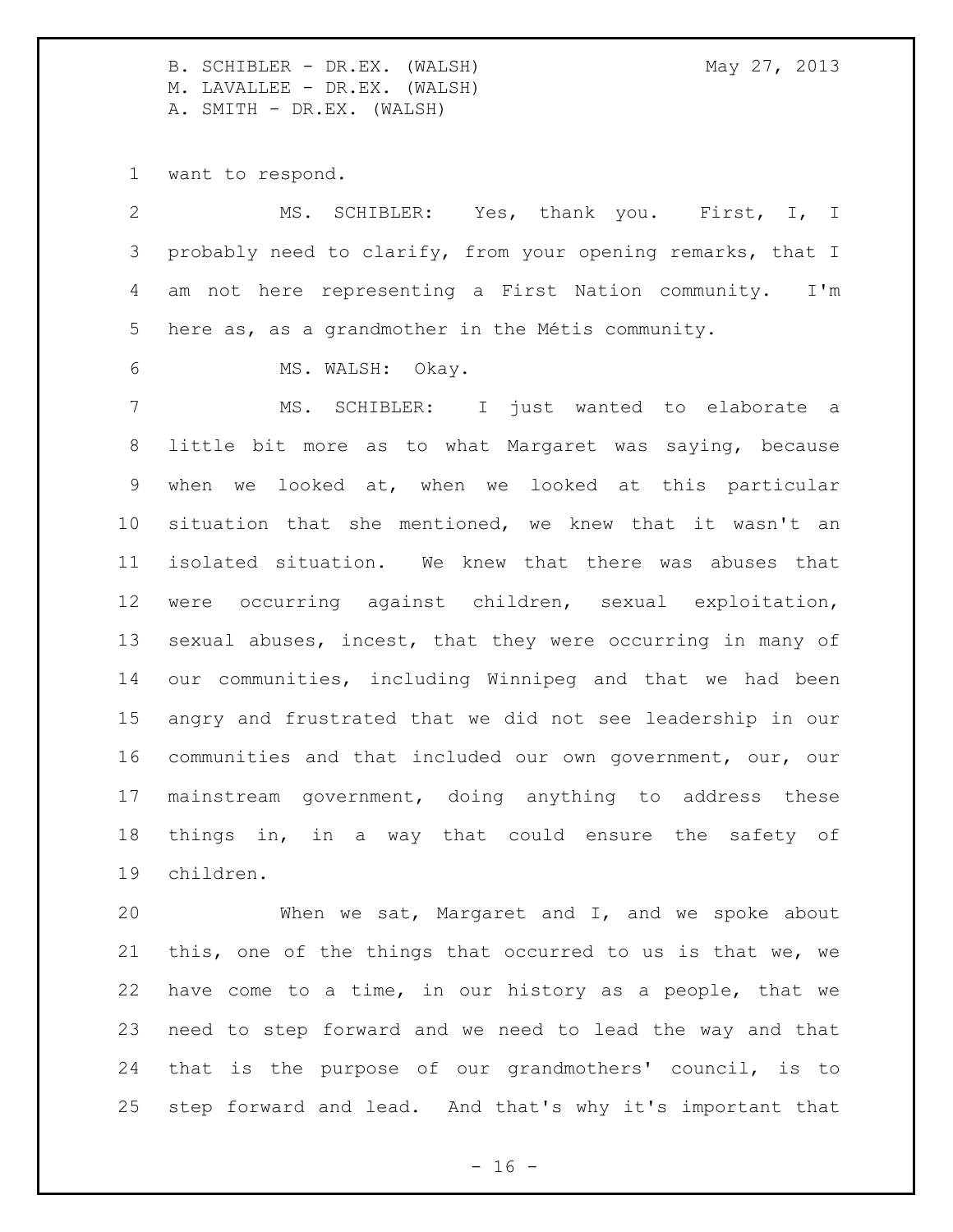the other grandmother councils that have sprung from this council and the grandmother councils that are happening in other countries, with indigenous people all over the world now are coming forward, because it is our rightful place in our indigenous history and, and our ancestry. But it's not just about aboriginal children, it's not just about aboriginal grandmothers. So when Margaret says about, about leading the way and bringing awareness through our medicine walk each year, this year will be our seventh medicine walk and it's really about inviting all to come and walk with us. And it's about empowering grandmothers in all different communities to find their rightful place again as those nurturers, those caregivers, in their families, in their communities and not to sit back and rely on government and leadership to make those decisions and to do what, what we know is right, that it is our place to, to find that voice, to empower others, to find their voice, to be able to step forward for the safety and protection of children. So that was really the whole intent of our grandmother council and that's why we continue today, because there's always a need for it. But it needs to come from a grassroots level and, and it, and it is about empowering others.

24 I, I just want to take a moment to share, briefly what, that our first year, that we came together in the

- 17 -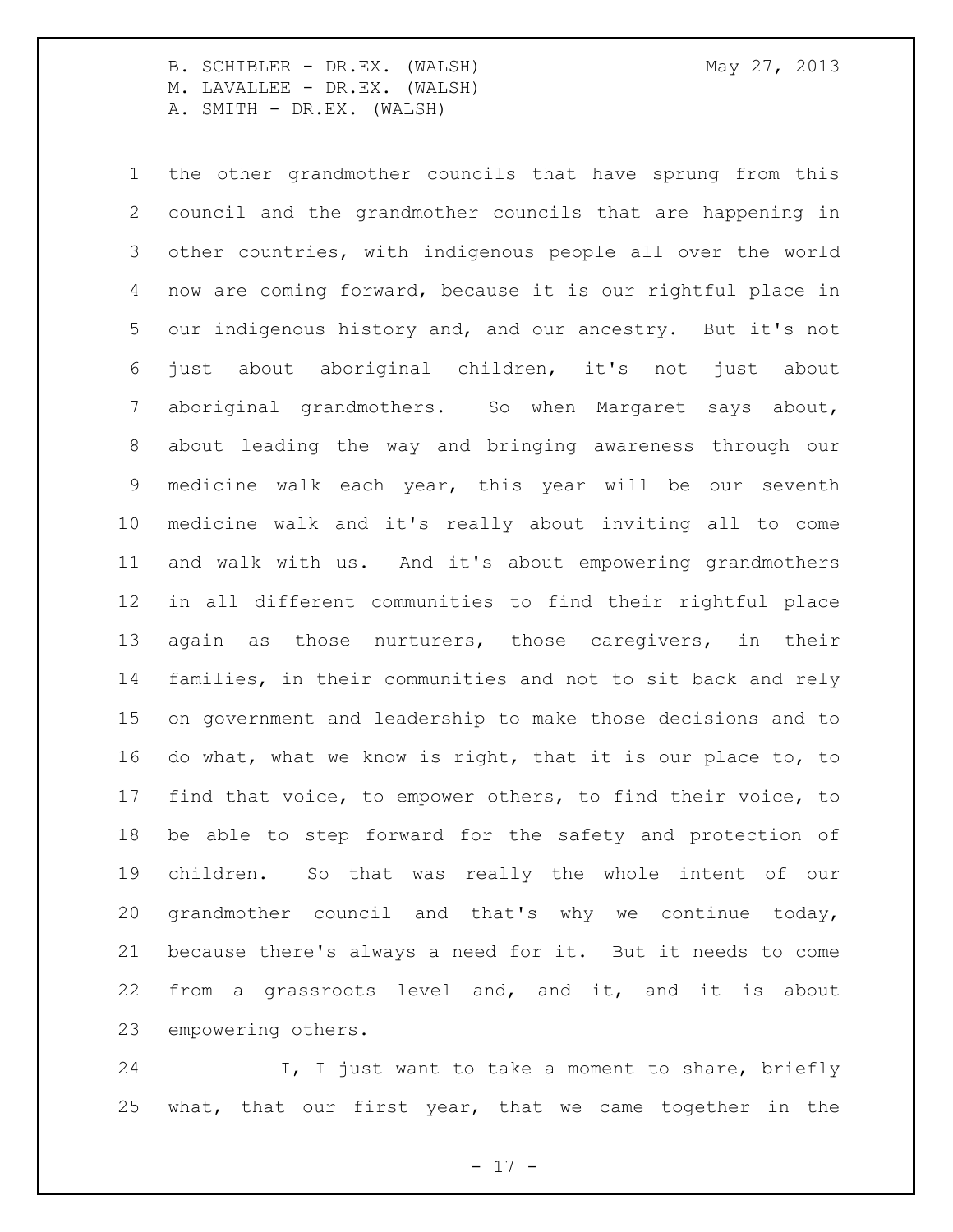first year that we were looking at holding our medicine walk. You know, we had talked about many things that we could do as strategies, to try and address this and how do we, how do we address the perpetrators? How do we address the offenders that are offending against our children? And when, you know, we had thought, you know, maybe we should go to the correctional institutions and you know, rally outside and have our voices heard there. And then out of -- it occurred to us that many of those that were incarcerated as offenders against our children were also our children and that many of them had had that history in their own lives.

### 13 MS. LAVALLEE: Um-hum.

 MS. SCHIBLER: And that year that we began our walk, one of our grandmothers who was a, an elder in the Federal penitentiary here in Manitoba, had sat with the man in that institution and she did a lot of work, as an elder, there and told them about the grandmothers' walk and about what we were doing. And they raised money that year, the inmates did and they also made us a beautiful blanket. And 21 our hearts were touched, our spirits were touched by that, because the message that they gave, when they gave that money and that blanket was that had they have had a grandmother in their life, that could have nurtured them and cared about them and protected them, that their lives

- 18 -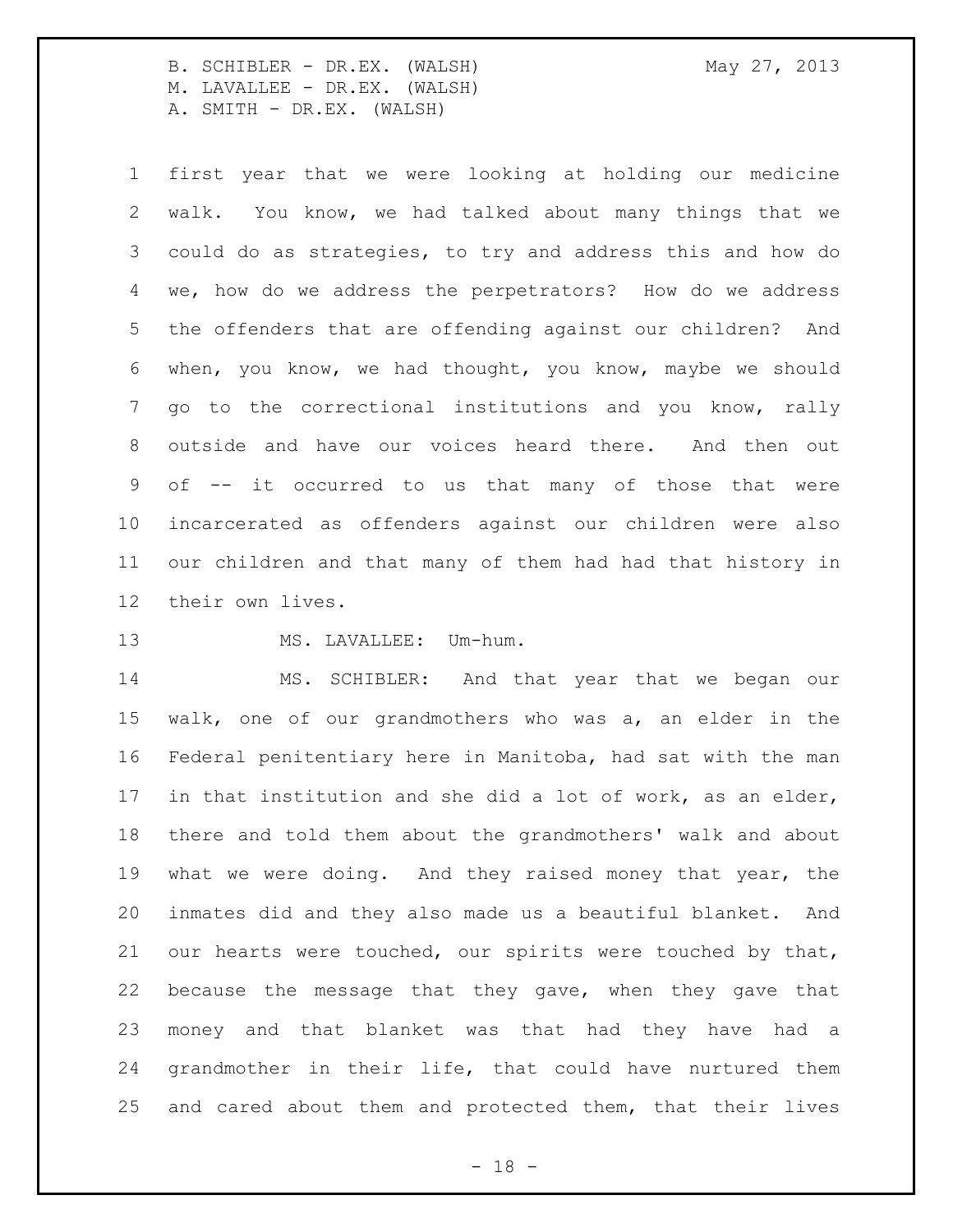may not have taken the, the path that it did and I thought that was a very powerful statement.

 MS. WALSH: Thank you. So maybe Anna, can you give us some examples of the kinds of work that the Kookum Council has been doing since it formed?

6 MS. SMITH: Okay.

 MS. WALSH: You've talked about the walk, but what else?

 MS. SMITH: We've also gone to different communities to speak to -- invited by different groups out there in the -- there's been other Kookums that have, that organized themselves and asked us to come up. There's been youth groups, schools. We do, every year, workshops and conferences that focus on child sexual exploitation, child sexual abuse, child abuse. We've also had assistance from other people, as well, to do some fundraising because we don't have -- we're, we're not funded. We just kind of do what we do and hope it all and pray it all works out and it usually does, so that kind of stuff.

 And, and what I wanted to say was that there is a woman at the Faculty of Medicine, the University of Manitoba, that helps us do fundraising, which she takes a hotdog cart and, and raises money and she spends the entire day there, or an entire weekend and that money is taken to a school that the Kookums have chosen to, I, I believe it's

- 19 -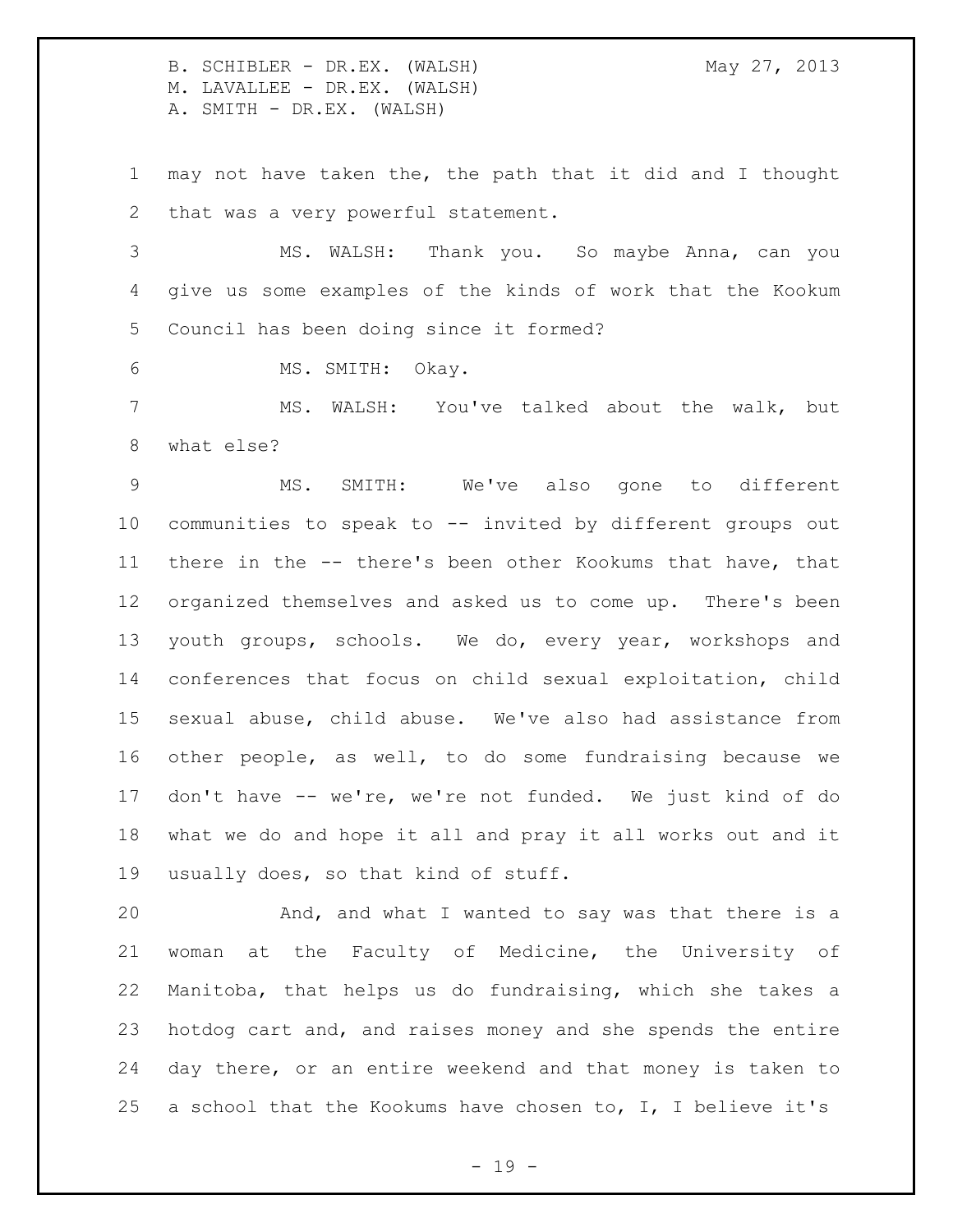Niji Mahkwa -- MS. LAVALLEE: Yeah, adopt. MS. SMITH: Yeah, we -- MS. WALSH: A school at Dauphin? MS. SMITH: -- have adopted Niji Mahkwa and, and so that we can provide food through the wintertime, so they have hot meals, or you know, having gloves, or just so that they're dressed properly. So that's the kind of work that we do. MS. WALSH: Yes, Billie? MS. SCHIBLER: If I can also just add to that and, and Anna has been really instrumental in, in helping this phase of our grandmothers' work, is that we have also done outreach and we continue to do outreach in the community as, as the grandmothers we partner up with organizations like Nadinawae and they will provide a van for us and they'll take us out as a group, into the community and we, we do outreach to the, the young people who are sexually exploited and are out on the streets working. And we bring them sandwiches and, and coffee and scarves and mitts in the wintertime. It's not just about the girls. It's about our young men as well, who are out there being exploited. And we don't try and, you know,

 bring them back into, you know, our clutch. What we do is we sit and we'll pray with them. We, we tell them that we

 $- 20 -$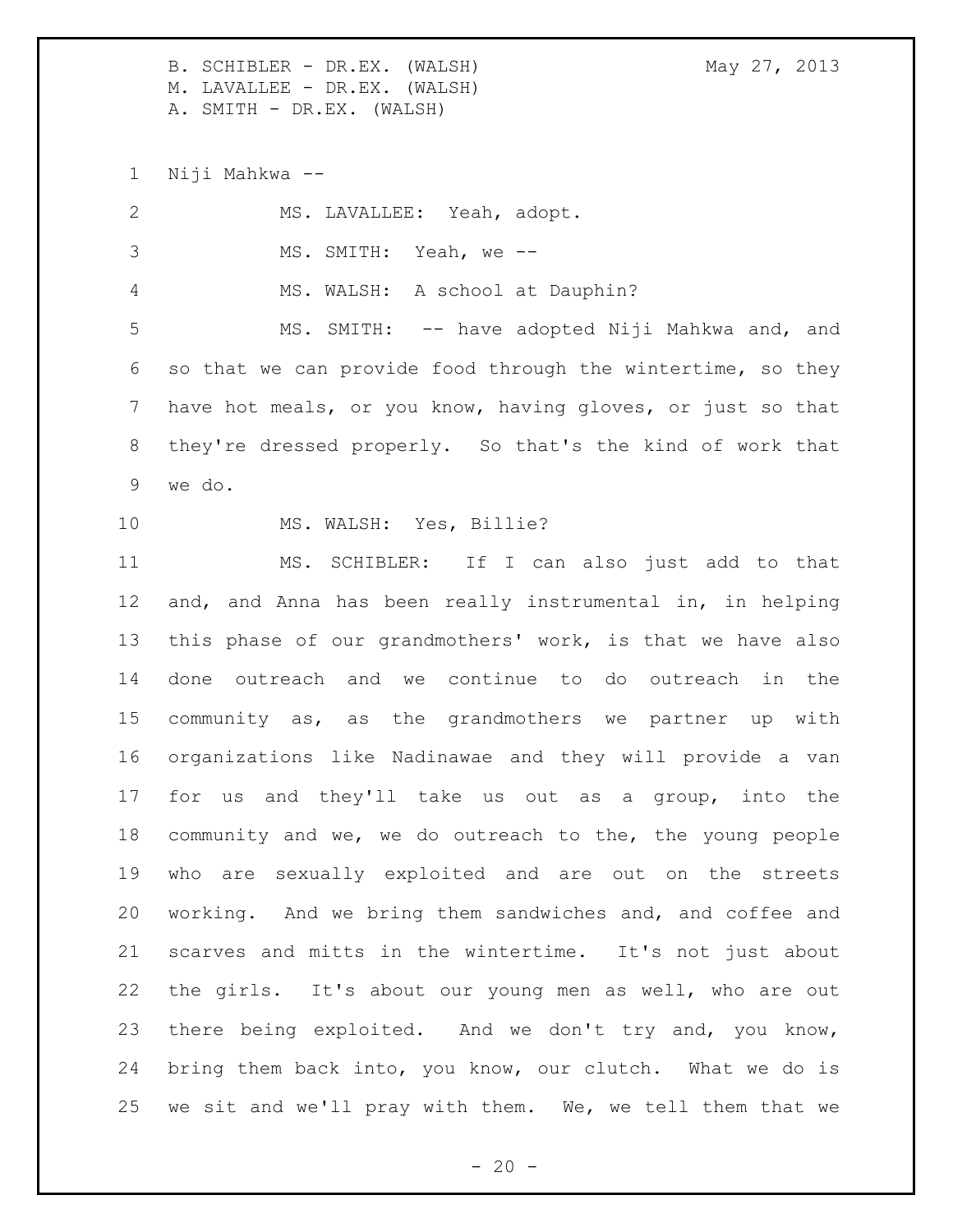love them and that we care about them and if they need a safe place to be, they can come and they can find us through the Thunderbird House, the Circle of Life Thunderbird House, because we know so many of our young people that are lost onto the streets, they just don't think that there's anybody in their world, and in their life, that care about them, or, or see them as sacred and we see them as sacred. So that's something we do. And I, I just need to acknowledge that while we don't receive any ongoing funding from anyone, that is something that has been supported through the provincial government, through the Department of Family Services, they do provide us with some money, to be able to do that outreach. So --

 MS. WALSH: How often are you able to do that outreach?

 MS. SCHIBLER: It depends on how busy we are doing other grandmother work and holding our fulltime jobs and working with our own families, but we try and do it at least once a year, or if, if we're able to, a couple times a year.

21 THE COMMISSIONER: And are your efforts that you're describing to us directed to aboriginal youth in the main?

 MS. SCHIBLER: Any, any youth that are out there, any youth that are out there lost and, and being exploited.

 $- 21 -$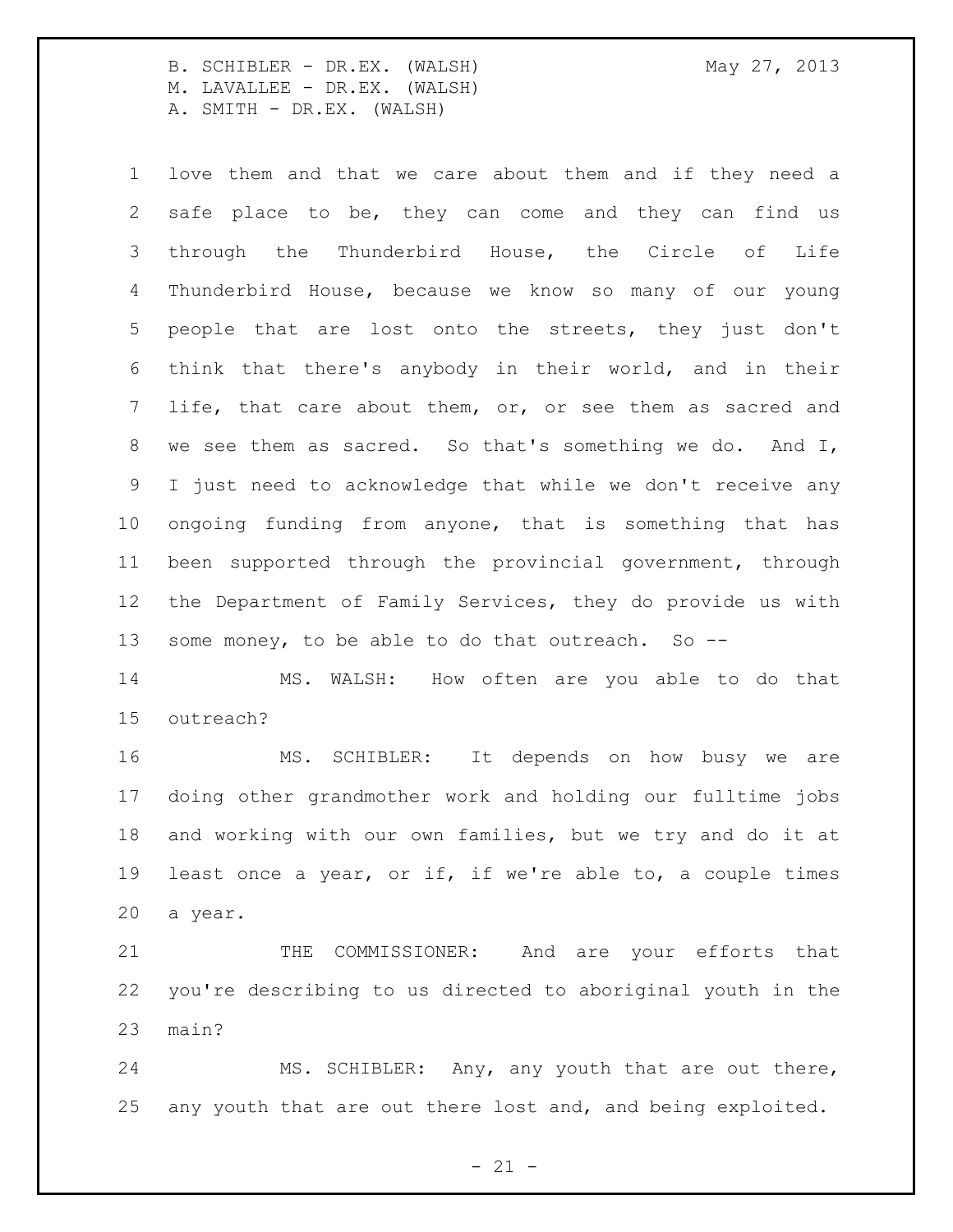MS. SMITH: Yeah.

 MS. SCHIBLER: We know that they've been caught up either in gangs, or they've been caught up in addictions. Many of them have had traumas in their lives that they haven't healed from and they don't see themselves as being valuable anymore. And, and so they're easy targets for exploitation. So we, we just come out and we, you know, we try and nurture them as best as we can and we just want to tell them that we love them and that we care about them --

11 MS. LAVALLEE: Um-hum.

12 MS. SCHIBLER: -- and that if they're ever ready to, you know, to come and see us, if they ever need to come and see us, that we will help them in any way that we can. And you know, sometimes they just sit and they cry with us and sometimes they just, you know, take what we're offering in the way of hot coffee, sandwiches, mitts and scarves and, and they just thank us and we move on. We don't want to put them at jeopardy, because we know that a lot of them are being put out there to work and but for the most part, those that are exploiting them have been pretty respectful of not approaching when we've been there --

MS. LAVALLEE: Um-hum.

24 MS. SCHIBLER: -- and, and we haven't been threatened in any way by any of the people out on the

 $- 22 -$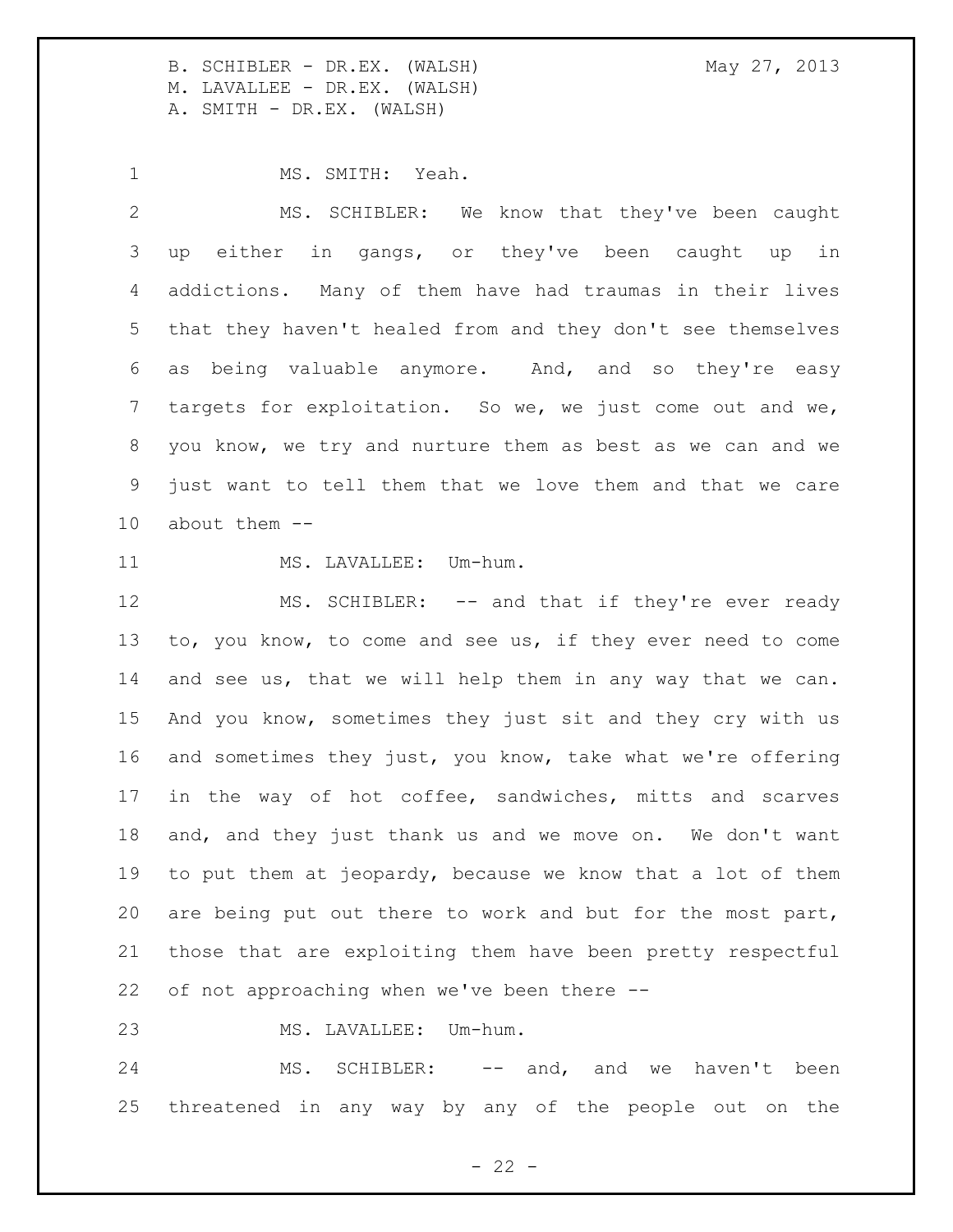streets that are working them out on the streets. So it's been a pretty safe environment and we are grateful for Nadinawae to spend that time and take us to those places that they know where our young people are.

BY MS. WALSH:

 MS. WALSH: Maybe just tell the Commissioner what Nadinawae is?

 MS. SCHIBLER: Nadinawae is an organization, a grassroots organization that works with youth in the community, many of whom have been out on the streets already, have started, you know, have begun to fall the crack, cracks of the child welfare system, have come from major traumas in their home life, in their family life and 15 where they provide them support, they provide them 16 residence, they provide them resources.

MS. WALSH: Anna, you wanted to say something?

MS. LAVALLEE: I do.

19 MS. WALSH: Or Margaret.

 MS. LAVALLEE: I, I just wanted to make a comment. When the first time that we had gone out to, on the streets, the Kookums went out on the streets to give this, give these things to the girls who were working, it was in February. It was a very cold night in February and 25 it was kind of storming and it was a eye opener for me,

 $- 23 -$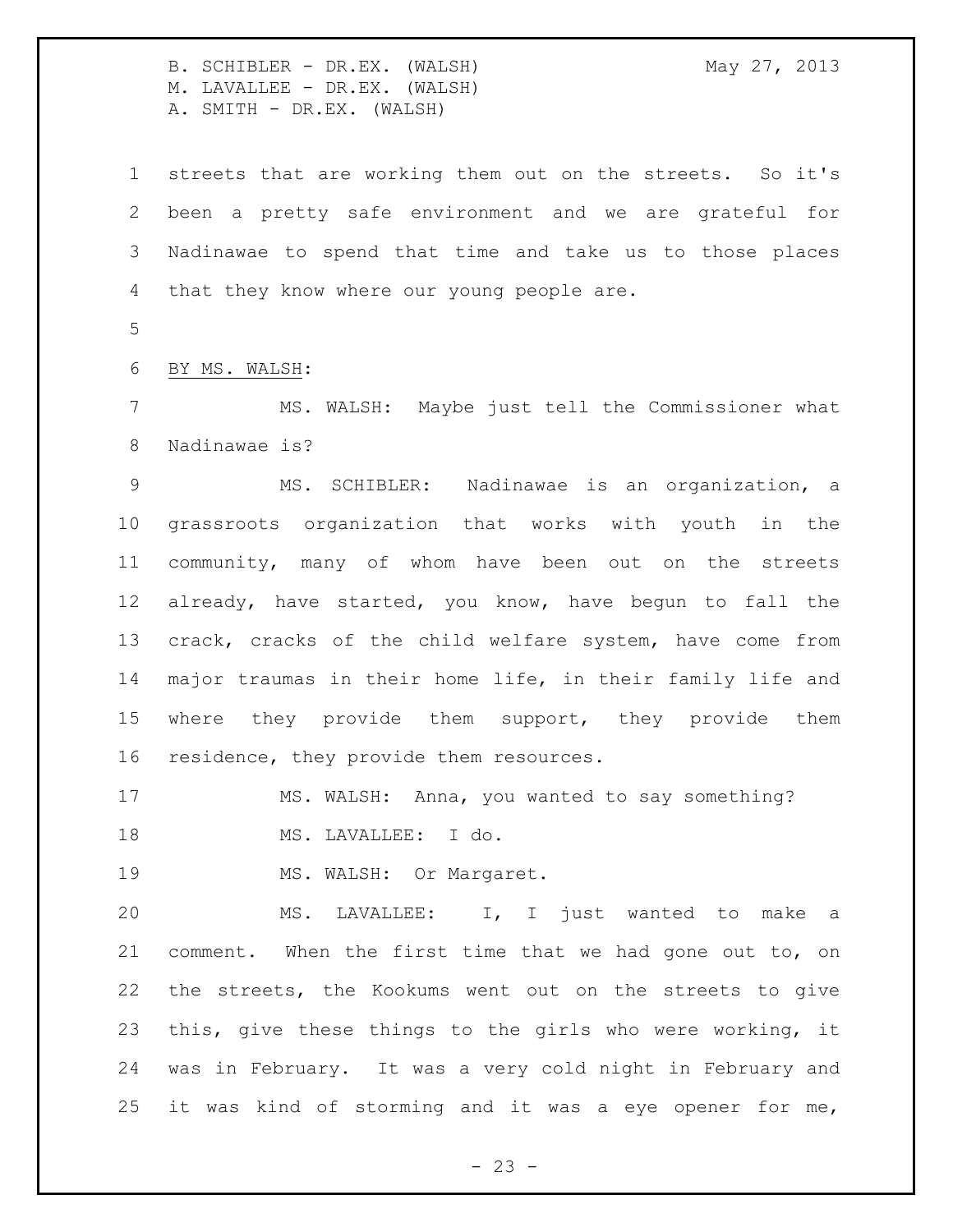because it was late at night and, and I was thinking this is our, our big city. A lot of people are warm in their homes and, and, and safe. These children were not safe and these children needed someone and there were some that were as young as 12, 12 years old and so it was definitely an eye opener for me that there's a big need out there to try to help these kids off of the streets. And consequently, we have done a lot of work with, with those girls and we have a, a program from Thunderbird House called Sacred Buds. The Sacred Buds are for, for the young girls that are up and coming into womanhood and it's our responsibility, as the Kookums, to, to try and meet their needs and answer their questions and in a traditional way 14 and I think that is so, so important for a change in their lifestyle, to have grandmothers coming in and teaching them the rights of passage, for example. They had never heard that before. So we have different topics each time that we meet with the girls and it is something that really touched my, my heart towards the end of the year of this project, when they graduated from the, the program and you could see the effect that it had on them. You could see that they had learnt something and they were excited about it. And they had made skirts, traditional skirts and they were wearing them that night, when the graduated. And people, the parents even came out, some of them, not all of them,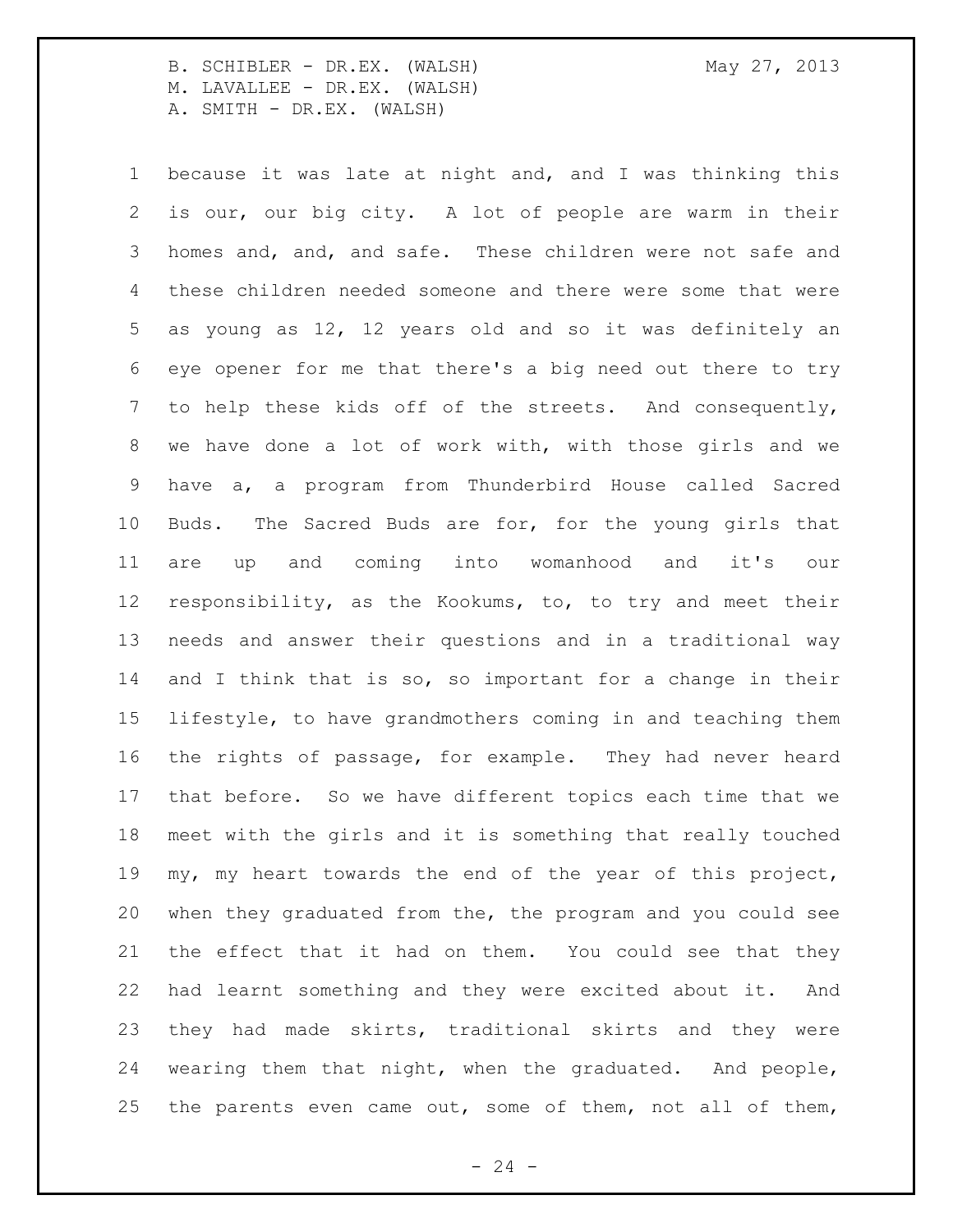but some of them came out. And so that is something that we think of, of grandmothers that need, we need to do that more and more with the young people. That is why we'd like to make some recommendation -- I don't know if I do that now, or towards the end of the session.

 MS. WALSH: Go ahead. Go ahead now if you want. I mean, I am certainly going to finish our session with you by asking for recommendations, but specific to what you're discussing right now, please go ahead.

 MS. LAVALLEE: Yeah. I, I wanted to really emphasize and make a recommendation now and, and towards the, the end of the, the end of the session, is to have a place for healing for children and families within the urban area, because I think it's warranted for that, for that kind of, of healing centre and to name the healing centre under Phoenix Sinclair Healing Centre, because we've heard so much about Phoenix. She has been in our minds and hearts for a very long time and it really hurts to see that little girl in the paper all the time, but it's a constant reminder how we fail, how the system fails children. And that's what we hope to happen with this inquiry.

 There are several other things that we'd like to address.

 MS. WALSH: Okay. And we'll, we'll, we'll come back to that, thank you.

 $- 25 -$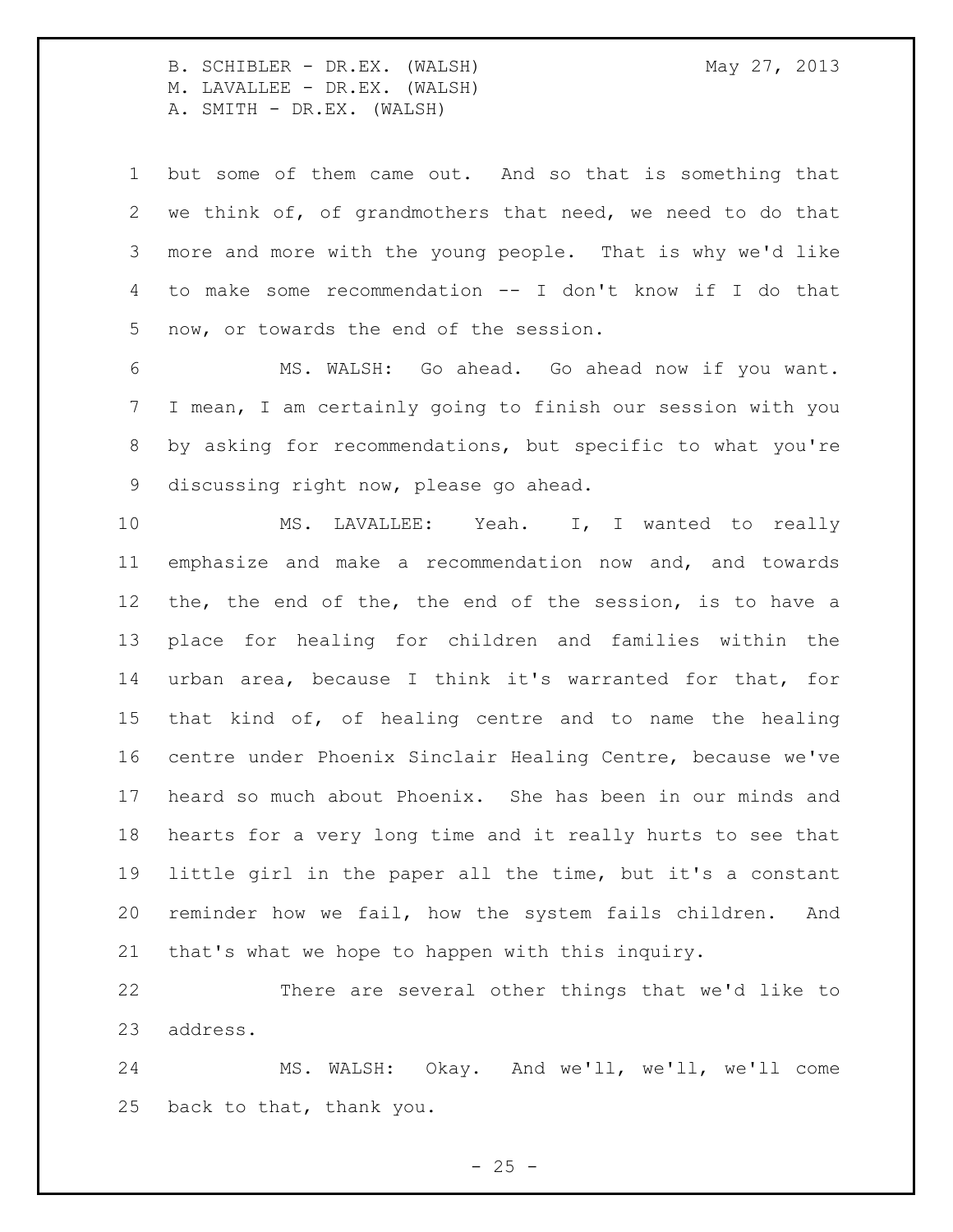1 MS. LAVALLEE: Okay. MS. WALSH: And I know that you wanted to step in?

 MS. SMITH: I did. I just wanted to expand on what Billie was saying about the Kookums' outreach. Like, we do, as the original Kookums Council, at least twice a 7 year. We try to -- we talked about four times a year, but the Kookums that were, originally sat back in March -- or pardon me, February 2007, they formed Kookums' councils, but they also do outreach. So it's constant. It, it's -- like, I just spoke to a woman yesterday that there was two Kookums out last Friday and there will be two Kookums out next Friday. So it's constant, it's not just, you know, the --

15 MS. WALSH: Right.

16 MS. SMITH: -- grandmothers that sit here, but it's all the Kookums' councils in Winnipeg.

 MS. WALSH: What are you able to say about the impact of this outreach, the kinds of things you're describing to us? Billie?

 MS. SCHIBLER: Well, I, I think -- and one of the things I do need to acknowledge as well is that when, when the Sacred Buds program began to work with the young ones and, and I need to also emphasize that it's not just about aboriginal children --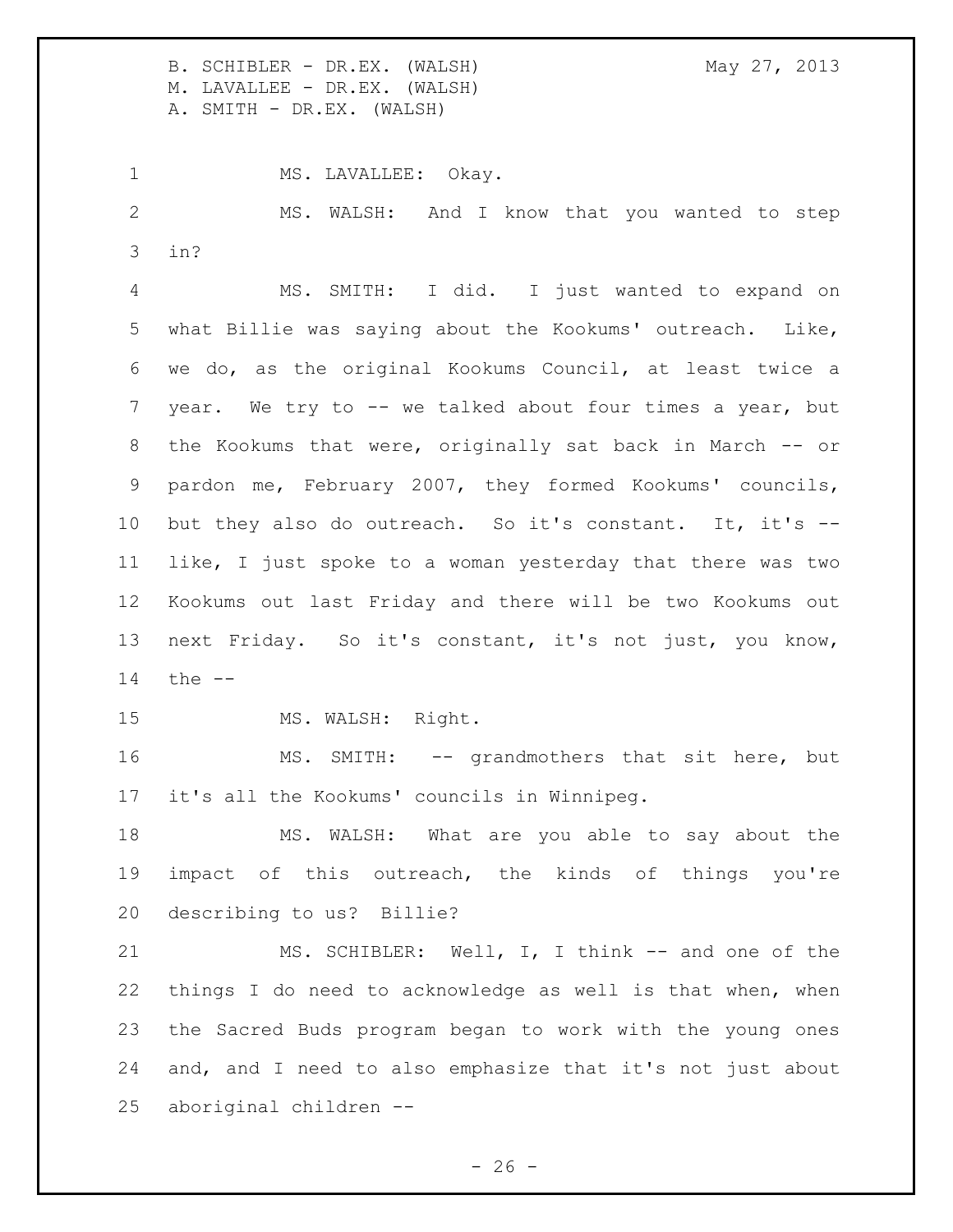1 MS. SMITH: Um-hum. MS. SCHIBLER: -- it's about all, all of our young people --

MS. SMITH: Um-hum.

 MS. SCHIBLER: -- our young, our young girls, our youth that really need to find their way again and know their sacredness and that's what the teachings are all about, is about helping them to know that they are sacred, that they, that they have rights to be kept safe and to not be exploited and that, that they need to celebrate that sacredness in them. And, and you know, as Margaret was saying about, you know, seeing the change in them, seeing the spirit come back into their eyes. Seeing them want to make better choices in their lives, seeing them want to stay away from all of those things that took them down those dark paths and being able to find the strength now to be able to say no, because that's really what it's all about, is about us, as Kookums, helping them to find their voice, to say I'm sacred, I'm taking my power back. I'm saying no to all of these abuses and so that's a powerful piece of the work that we do and the outreach that we do.

 When Margaret described, you know, some of the things that she saw in that first trip out, we talked about that, because we say, you know, people in the general public have no idea.

 $- 27 -$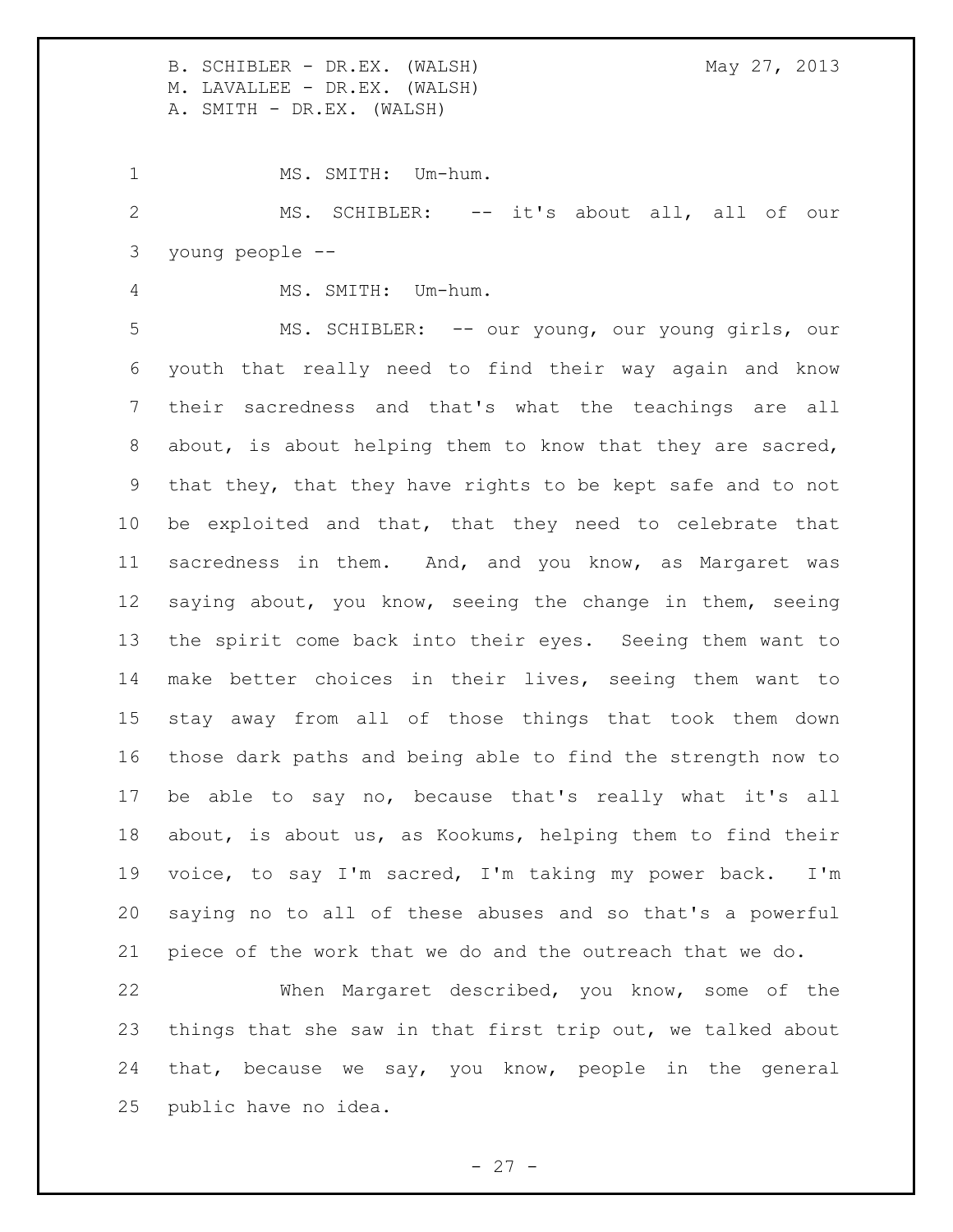1 MS. SMITH: Um-hum. MS. SCHIBLER: They have no idea what goes on on our streets. They have no idea how many of our children are being used and abused -- 5 MS. LAVALLEE: Um-hum. MS. SCHIBLER: -- out there and to the degree of which they're being used and abused. They see the murals of our young ones that have been murdered or missing. It doesn't resonate with them. When we have those campaigns that say what if this was your daughter? What if this was your sister? All of those things, people think about it for awhile, but they don't realize that this could be anybody's daughter and this could be anybody's sister, that these kids are out there, it's real, it's live, it's happening all around us. And some of the places that we went to, to do that outreach to, are places that are so 17 remote in our core area, places where there's, like, empty buildings on dark streets, near railway tracks where nobody goes, except those that are being worked on the streets and those that are coming to buy what it is that they have. That's what goes there. So you see the vulnerability of 22 our young people when they're on those corners, when 23 they're out there by those, those empty, abandoned buildings. If they had to call out for help, no one would hear them. No one would hear them.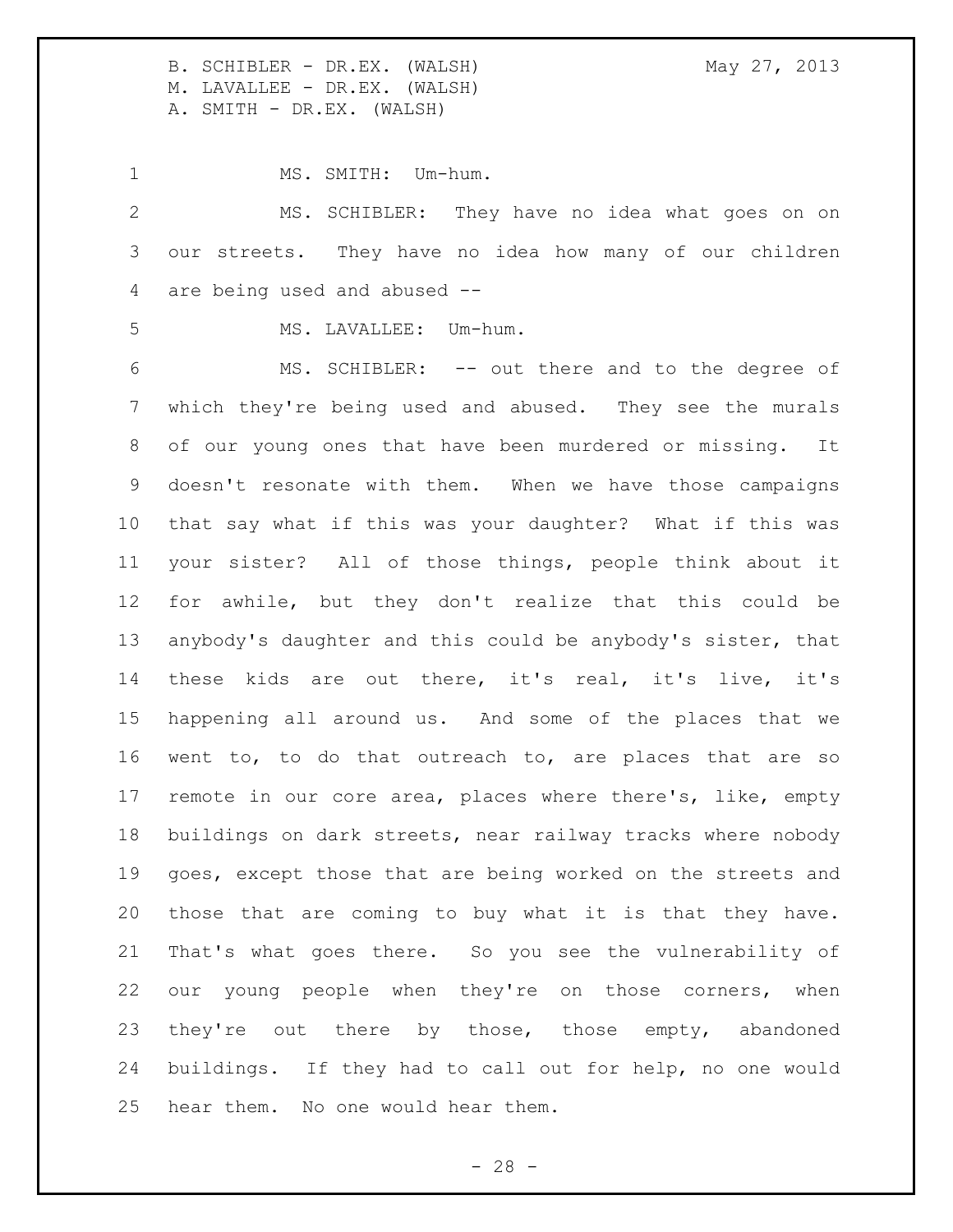But we're fortunate in, in some of the work with the Sacred Buds that, you know, a proposal has gone in, for the past couple years, to the Canadian Women's Foundation and they have provided money to us, as grandmothers, through the Circle of Life Thunderbird House, to keep that program running. So I just want to be able to acknowledge them. Migwetch.

8 MS. WALSH: Thank you.

 THE COMMISSIONER: I, I hear you, that the, these services and these good works that you're doing are for all young people and all young girls that are out there. We also heard this morning from Sherri, something, the Commission counsel, the statistics of the number of children in care and the high proportion of aboriginal children that are involved.

16 MS. SCHIBLER: Um-hum.

 THE COMMISSIONER: Would those that you're encountering on the streets, in these dark corners and so on, are, are they a high preponderance of, of aboriginal young people?

 MS. SCHIBLER: Absolutely, yes. Yes, they, they certainly far outnumber any of the other --

MS. LAVALLEE: Yes.

24 MS. SCHIBLER: -- cultural base, but yes, that's primarily. And, and it's not just, as I say, it's not just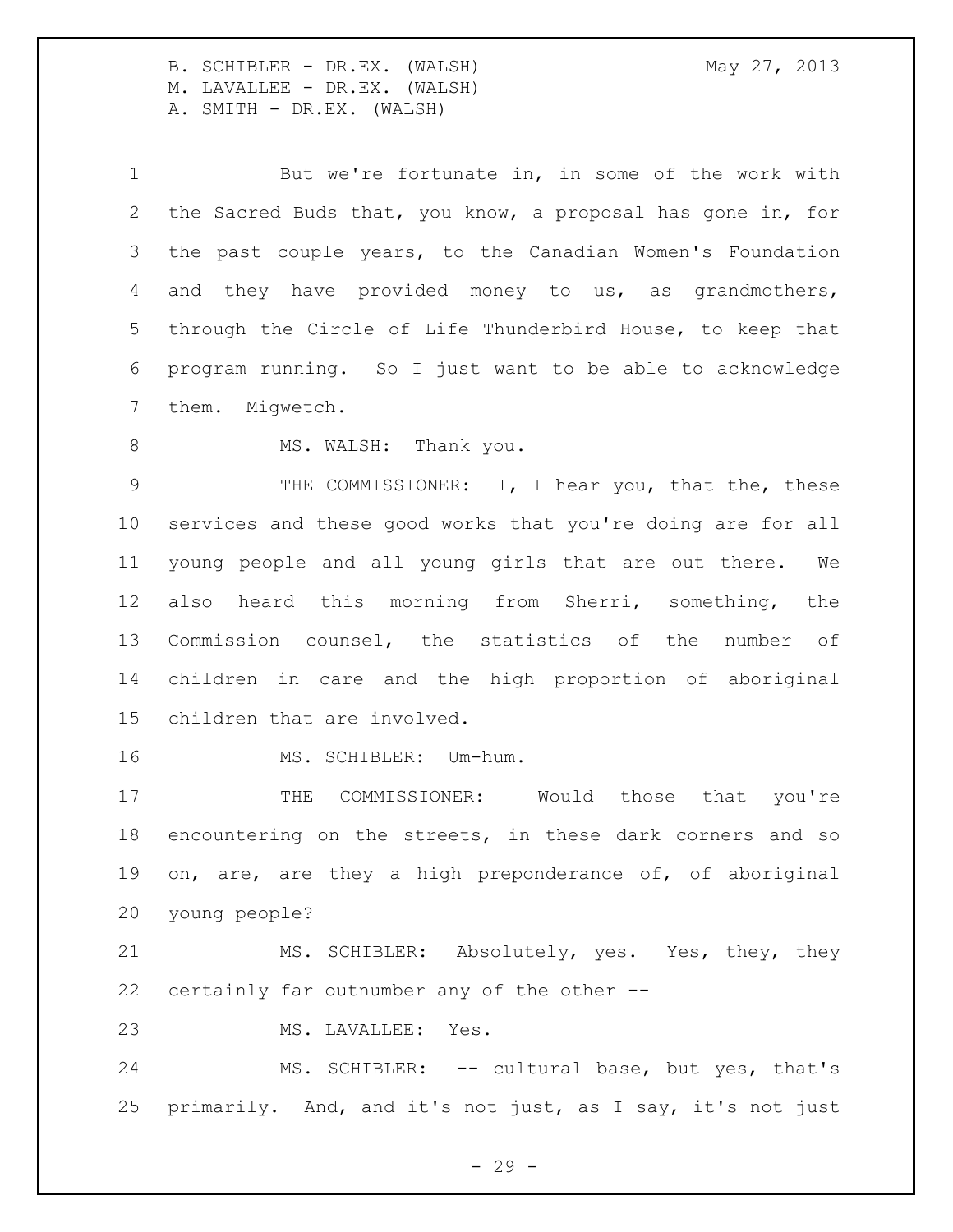girls --

THE COMMISSIONER: No.

 MS. SCHIBLER: -- it's, it's our transgender, it's our, it's our, our young boys that are being exploited out there as well.

THE COMMISSIONER: And --

 MS. SCHIBLER: People don't often think about how many of our young boys have been put out on the streets and have, have been manipulated by predators. It happens all the time.

BY MS. WALSH:

13 MS. WALSH: So now --

14 THE COMMISSIONER: And, and do you know whether a lot of those young aboriginal children have come from reserve and are mystified by their arrival in the urban environment? Are they -- is, is, is, is, is that the background of a lot of them?

 MS. SCHIBLER: Some of them. Some of them have come from the child welfare system and --

 MS. LAVALLEE: Some of them just come in for medical appointments and they stay in the city for awhile and they get exploited by the public system. And --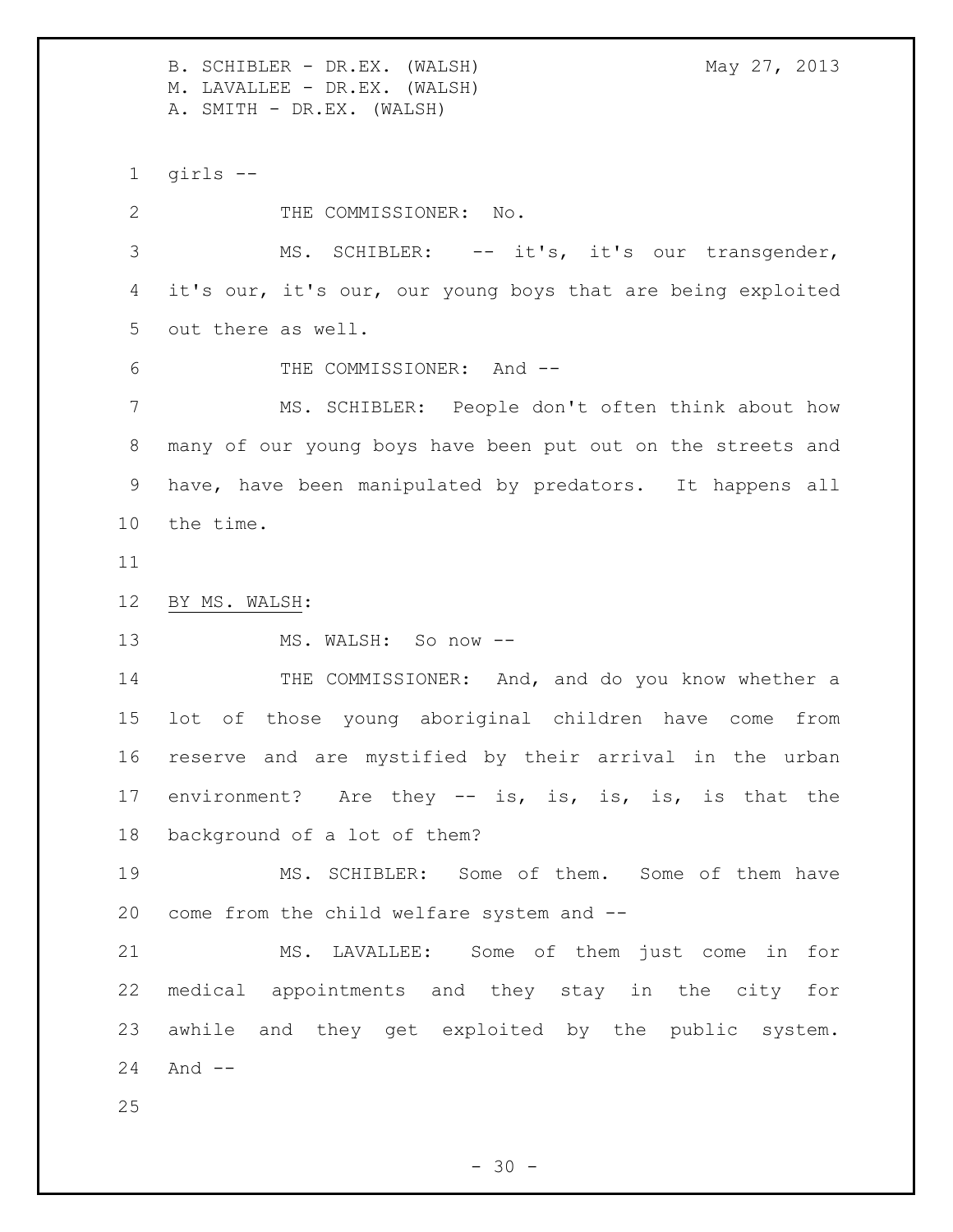BY MS. WALSH:

 MS. WALSH: What do you mean when you say that? MS. LAVALLEE: -- it's really, really difficult for young girls to come in for a medical appointment and they, and they get into a taxi and they get sexually exploited during that time. Because we've had people come to us to tell us that.

8 MS. SMITH: And we've also had and know of young people that are recruited from the reserves and brought into the city, exploited in the city and taken back to the communities.

12 THE COMMISSIONER: Those are, those -- that's very helpful to me.

 And Commission counsel will continue with her questioning?

MS. WALSH: Thank you, Mr. Commissioner.

BY MS. WALSH:

 MS. WALSH: This is very much a, a dialogue amongst all of us. So this is a big question, but, in your view, what has led these young people to be so vulnerable? I, I'm sure there --

MS. LAVALLEE: History --

 MS. WALSH: -- isn't one single answer, but if you can  $-$ 

 $- 31 -$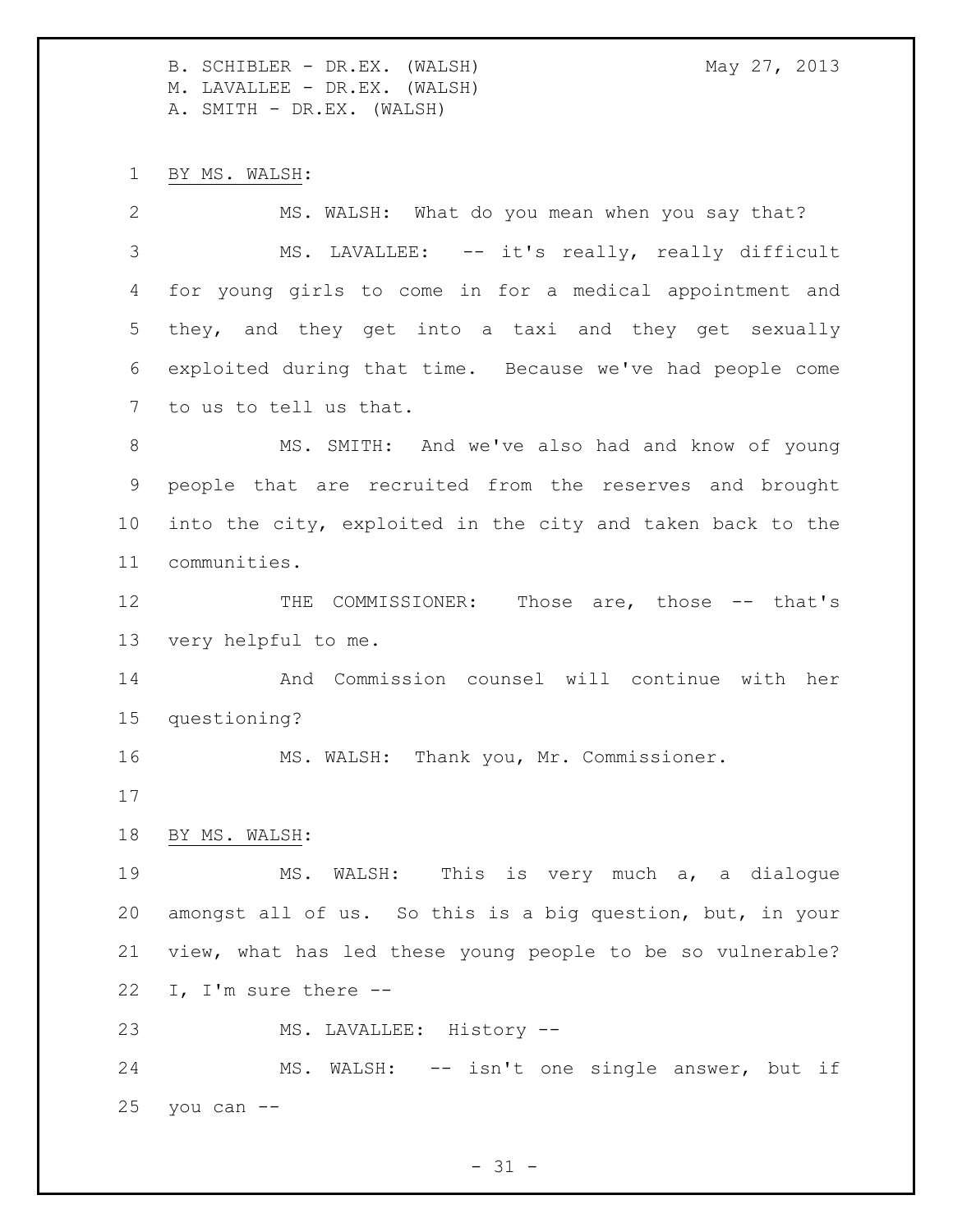# 1 MS. LAVALLEE: -- history of, of what happened, the colonization, the oppression and some people say it's poverty that leads this kind of happenings with our people. I'm very careful when I say poverty. Within our own traditional laws and our own traditional culture, poverty is not the same definition as it is in English. 7 MS. WALSH: Okay. What -- would you tell us what  $-$ 9 MS. LAVALLEE: Poverty --10 MS. WALSH: -- it is? MS. LAVALLEE: -- if someone is going through that kind of experience in traditional law, is because you have lost your parents or have lost your siblings, or have lost someone through death. That is what we say poverty is, poor families -- 16 MS. WALSH: Yes. 17 MS. LAVALLEE: -- that don't have that kind of loving and nurturing that one should have and receive. But poverty, in our definition, in a dominant society means being without money -- 21 MS. WALSH: Um-hum. MS. LAVALLEE: -- and it's more materialistic

than it is what we define poverty.

 MS. WALSH: And so, within your definition, a, a traditional definition of poverty, are you seeing that as

 $- 32 -$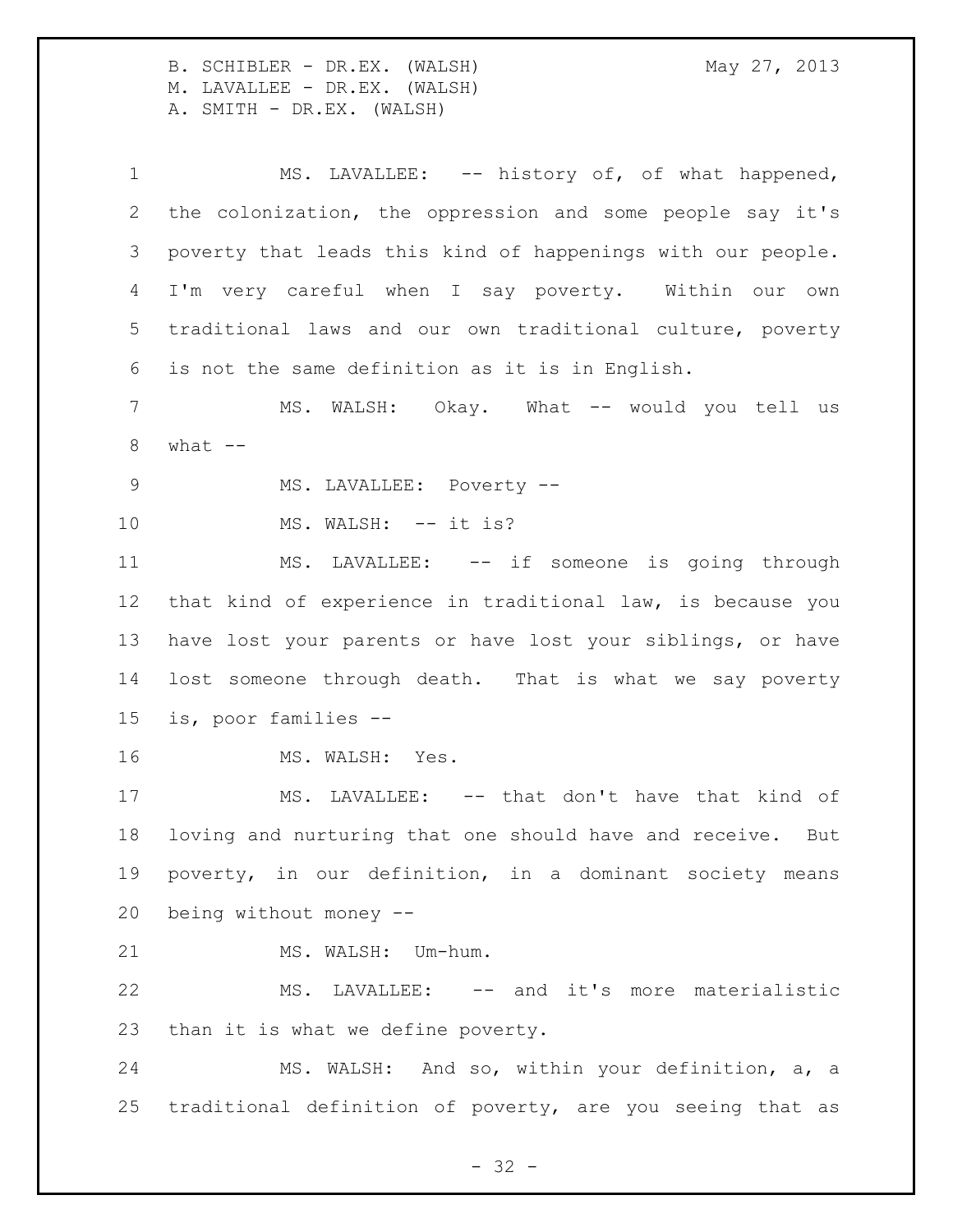one of the reasons why you're finding these children on the streets, because they, they have a deficit in their -- MS. LAVALLEE: Yes. MS. WALSH: -- family situation? MS. LAVALLEE: Yes. MS. SCHIBLER: Absolutely. I think -- 7 MS. WALSH: All right.

 MS. SCHIBLER: -- I think it's also important to note that many of our young people are very limited in resources, even, even in our, in some of our communities, where they're trying to get from one community to another. There may not be transportation available for them to do that. They go and they try and get rides and they're vulnerable. And we know that a lot of our young people are being exploited out in communities, urban, urban exploitation happens, but rural and remote exploitation happens in large degrees as well. People pick our girls up, our young men up, give them rides, but expect a favour in return. That's happening all the time. And, and so when we talk about restoring the sacredness in our young people, it's because it's been taken by somebody.

 And when we talk about some of the causes that lead to that, I can assure you that racism is alive and well. People have developed -- and, and nobody wants to talk about that, nobody even wants to --

 $- 33 -$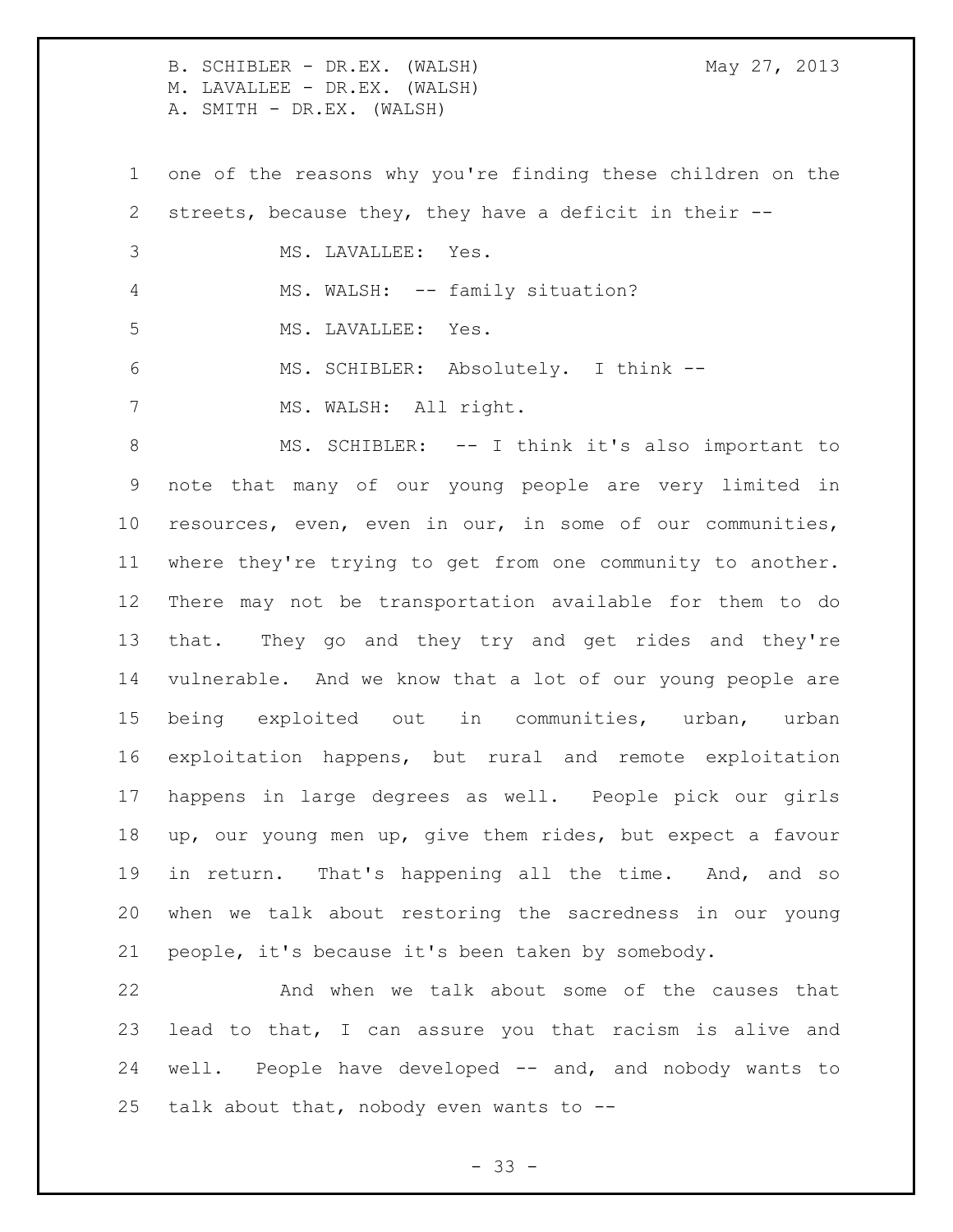MS. SMITH: Yeah. MS. SCHIBLER: -- acknowledge that, but it's alive and well, I can assure you. And it's alive not just in the child welfare system, but in many of our service systems. It's alive in the work environment. But for our young people, you can be sure that many of our young people 7 know that they are not valued by --8 MS. LAVALLEE: Um-hum. MS. SCHIBLER: -- society. That if you are an aboriginal young girl, that people think you're free for the taking. If you're 12, you're 10, and you're not there with your family, to protect you, you're on your own, you're free for the taking. It's just another aboriginal young girl. It's just an aboriginal boy. Nobody sees them for their sacredness and their value. And we experience that all the time, we hear it from our young people -- 17 MS. LAVALLEE: Um-hum. 18 MS. SCHIBLER: -- all the time. THE COMMISSIONER: When you say nobody wants to talk about it, I want you to talk about it here -- 21 MS. WALSH: Yes. MS. SCHIBLER: Okay. THE COMMISSIONER: -- because hopefully we've got

 an avenue to try to make some recommendations to do something about it.

- 34 -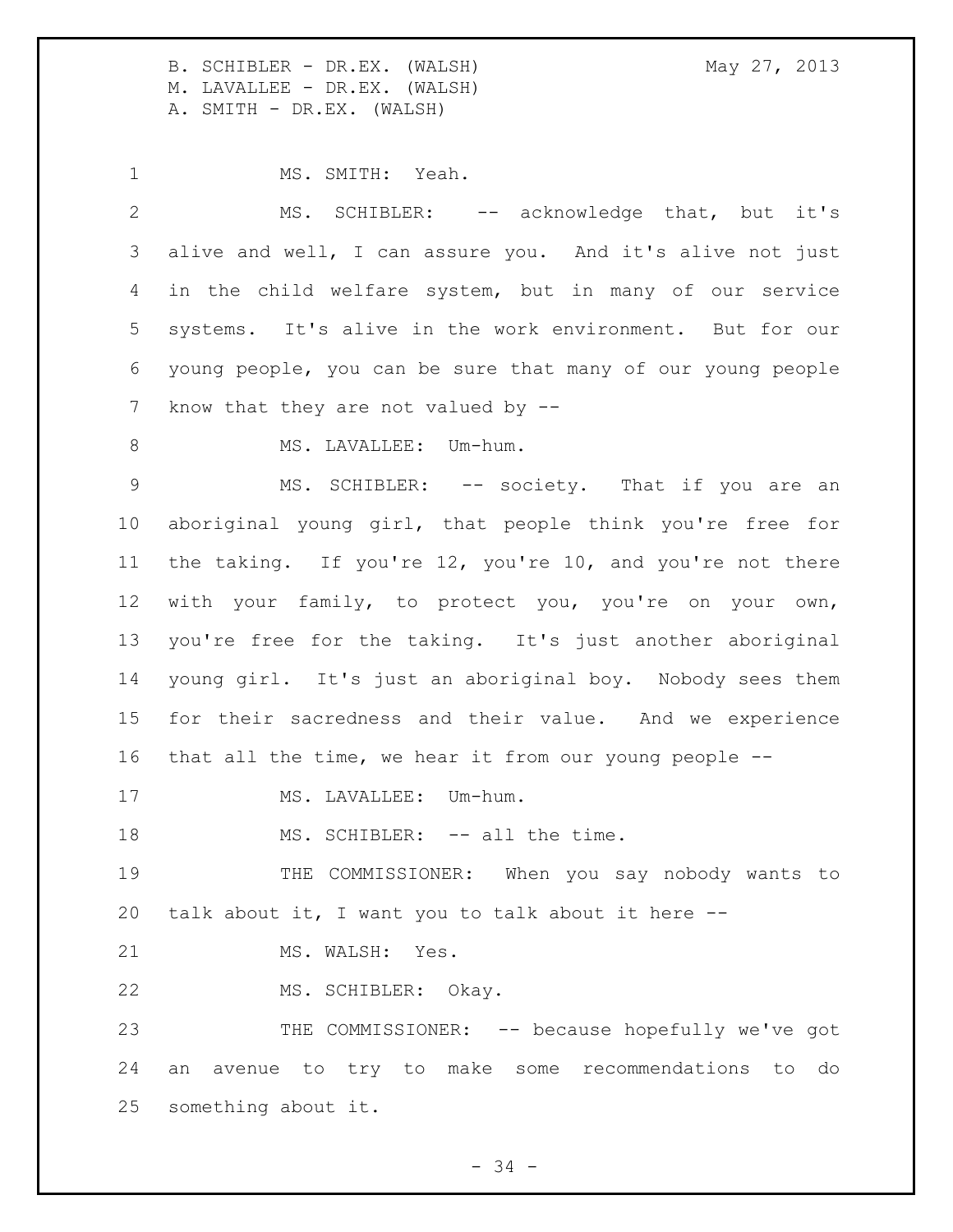MS. SCHIBLER: Thank you, thank you. MS. LAVALLEE: Yes, thank you.

BY MS. WALSH:

 MS. WALSH: So maybe what we can do to address it is a couple of things. Margaret talked about, started to talk about the impact of colonialism and residential schools. So perhaps we can go back to that. And then also to just be more specific about, when you say the sacredness is gone, why is the sacredness gone? And then finally, what are your recommendations to address this very specific issue of racism and how it's affecting children?

Maybe, Anna, you want to start?

 MS. SMITH: Well, as Billie was talking, I was thinking, you know, of different instances where children or youth have experienced being sexually assaulted, exploited, put to the streets, sold for drugs, young -- different stuff and it's with, with taxi drivers, you know, police officers. They're everywhere and, and exploiting our, our youth and the attitude is -- and this has been sad and been heard, what's the problem, she's just an Indian. You know and, and that's as recent as about a year ago, six months ago. You know, it's, it, it happens.

24 THE COMMISSIONER: What happens? MS. SMITH: When the attitude towards the youth,

 $- 35 -$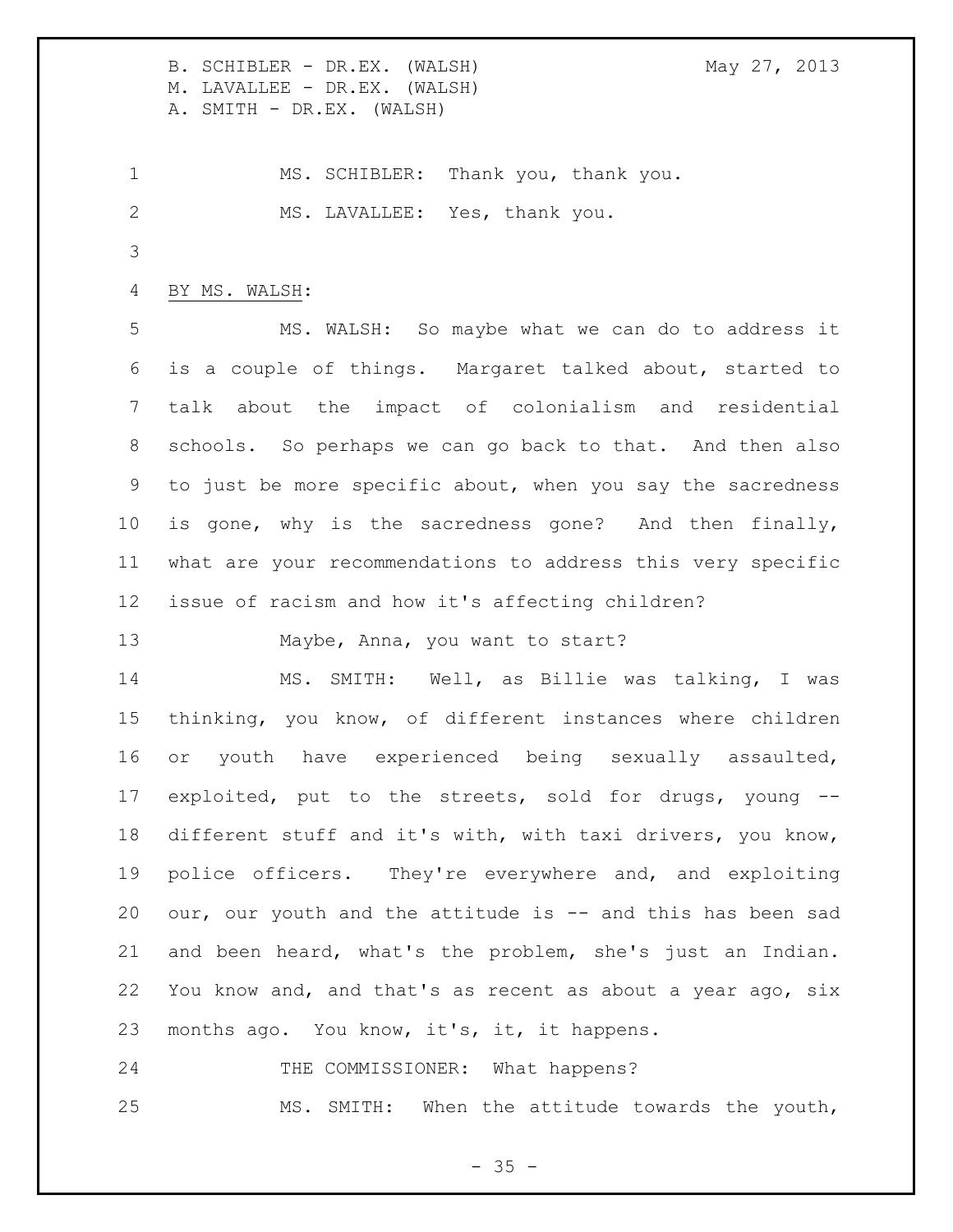You know, so and, and speaking with the sacredness of, you know, what Billie was talking about again, is, is the sacredness is gone, the feeling of being sacred. You know, in, in our teachings, every human being, every life and, and it's not just the human beings, but every life is sacred, you know, and there's a purpose for everyone. And it's taken in a snap, it's taken in an instant, you know, from our young people, from our children, when they're raped, when they're molested, you know, when they're physically assaulted. They're little children, they can't defend themselves.

 So their spirit is affected, their sacredness is affected and that lasts a lifetime.

16 MS. WALSH: Um-hum.

 MS. SMITH: So it takes a lot of healing and a lot of work and then going back and what will help is going back to our traditional laws and our traditional laws say everybody is sacred, so we need to begin from there.

BY MS. WALSH:

MS. WALSH: Billie?

 MS. SCHIBLER: If I can just follow-up with what Anna is saying, in our traditional teachings about our, our

 $- 36 -$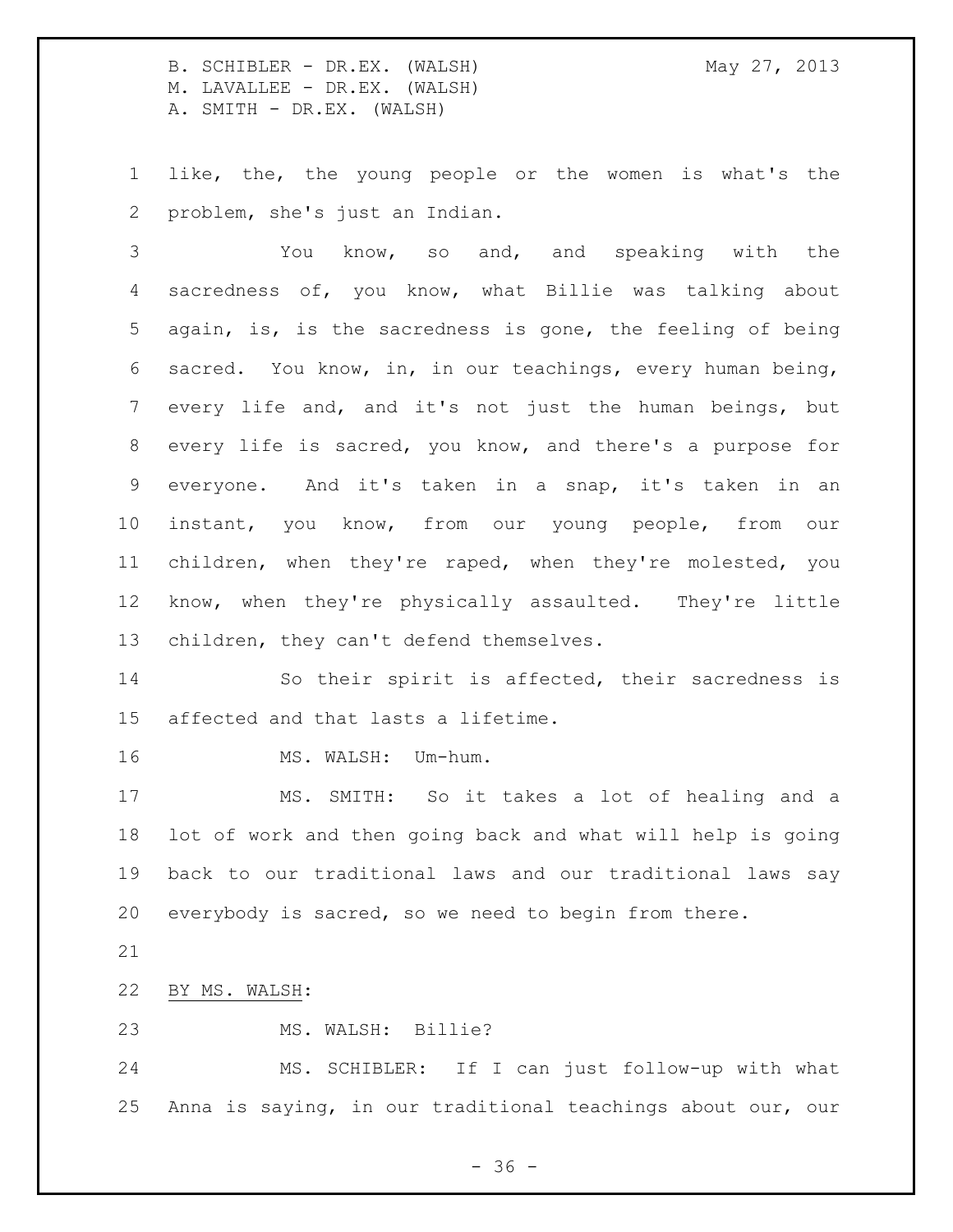communities, the children are seen to be the spirit of the community.

MS. LAVALLEE: Um-hum.

 MS. SCHIBLER: They are that fire, that sacred fire that sits in the circle. The children are seen as the sacred fire. They are the spirit. And when you don't have the spirit in your community anymore, all sacredness is gone. When we look at our communities and we see what 9 happened as an effect of residential school -- and see, for so many people, they don't understand. They hear the words "residential school" and they start to cringe because they think it's all about, okay, so the, these abuses happened, you know, in these residential facilities and, you know, and people never got over it kind of thing and now the government has had to pay out all this money and yada, yada. They don't understand the full impact of that. When you have communities where your children are taken and placed in residential school, you've taken the spirit from those communities. You've taken the sacredness from those communities. You've taken everything that has given those communities purpose. Our teachings say as long as you have a child in your life, you will always have purpose and meaning for life. So when you take that away from your communities, your communities suffer.

MS. WALSH: And many --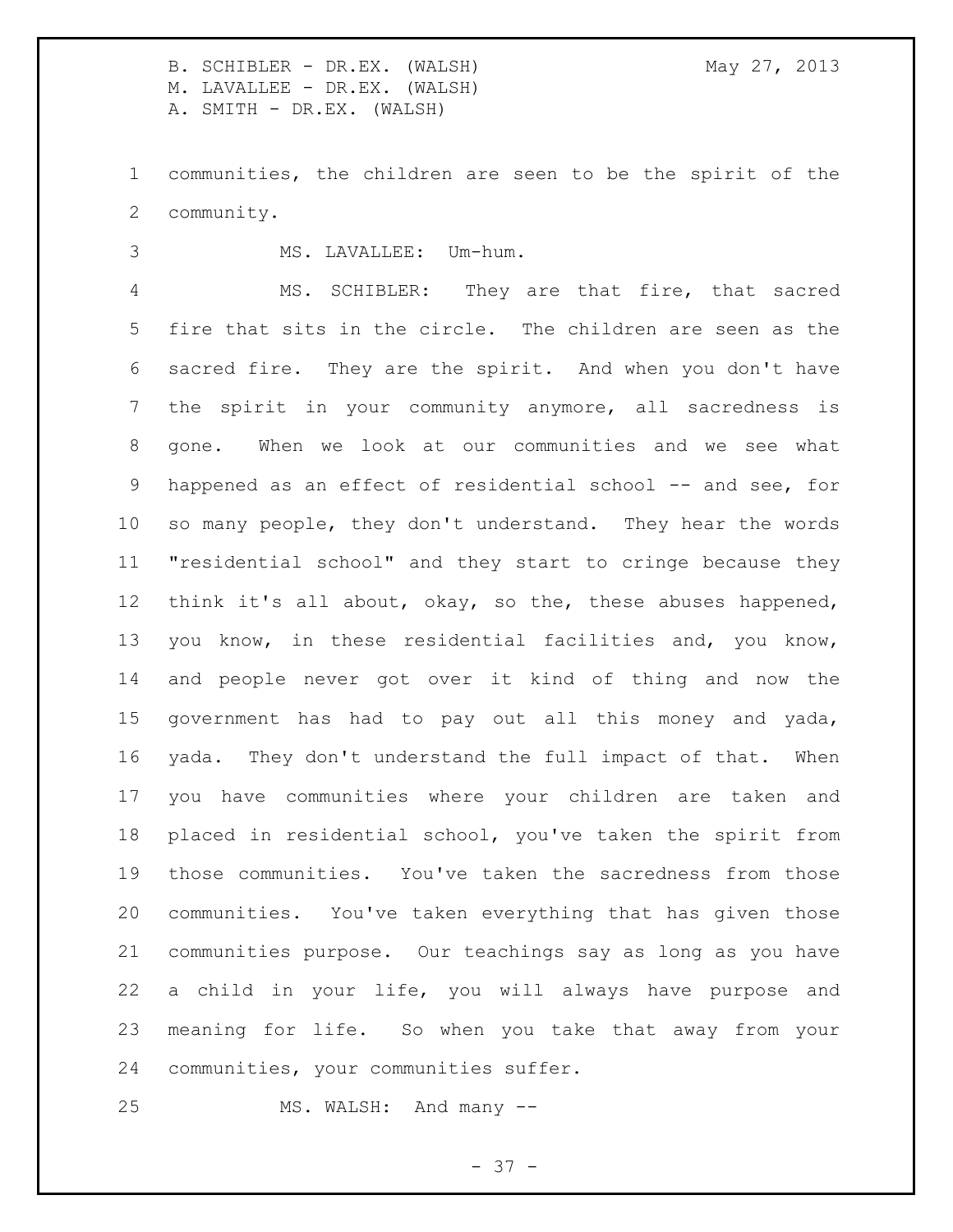# 1 MS. SCHIBLER: And we see that. MS. WALSH: -- generations later, is that -- MS. SCHIBLER: And we -- MS. WALSH: -- impact still felt?

 MS. SCHIBLER: -- absolutely, because what ends up happening is you lose your ability to, number one, be able to make decisions for the generations to come, because you've lost that spirit in your community. You start to feel the pains and the emptiness that exists within you and you start to abuse yourself and others. And then, when the children come back and the residential schools are no more, you had generations of people that have lost their ability to parent and don't know how to recapture and restore the sacredness. And so we see, we're seeing the residue of that. We see that generational impact of those situations and so now it carries on with our own people abusing their children, not knowing how to protect their children, not knowing the sacredness of their children, because they have lost that in themselves as well. So --

 THE COMMISSIONER: And do you see any solution to that? And I speak as the first Chief Commissioner of residential school settlements. I was the first commissioner for five years when the program -- so I know about the, the money side of it. But I'm interested in the side of it that you're talking about and how are you going

- 38 -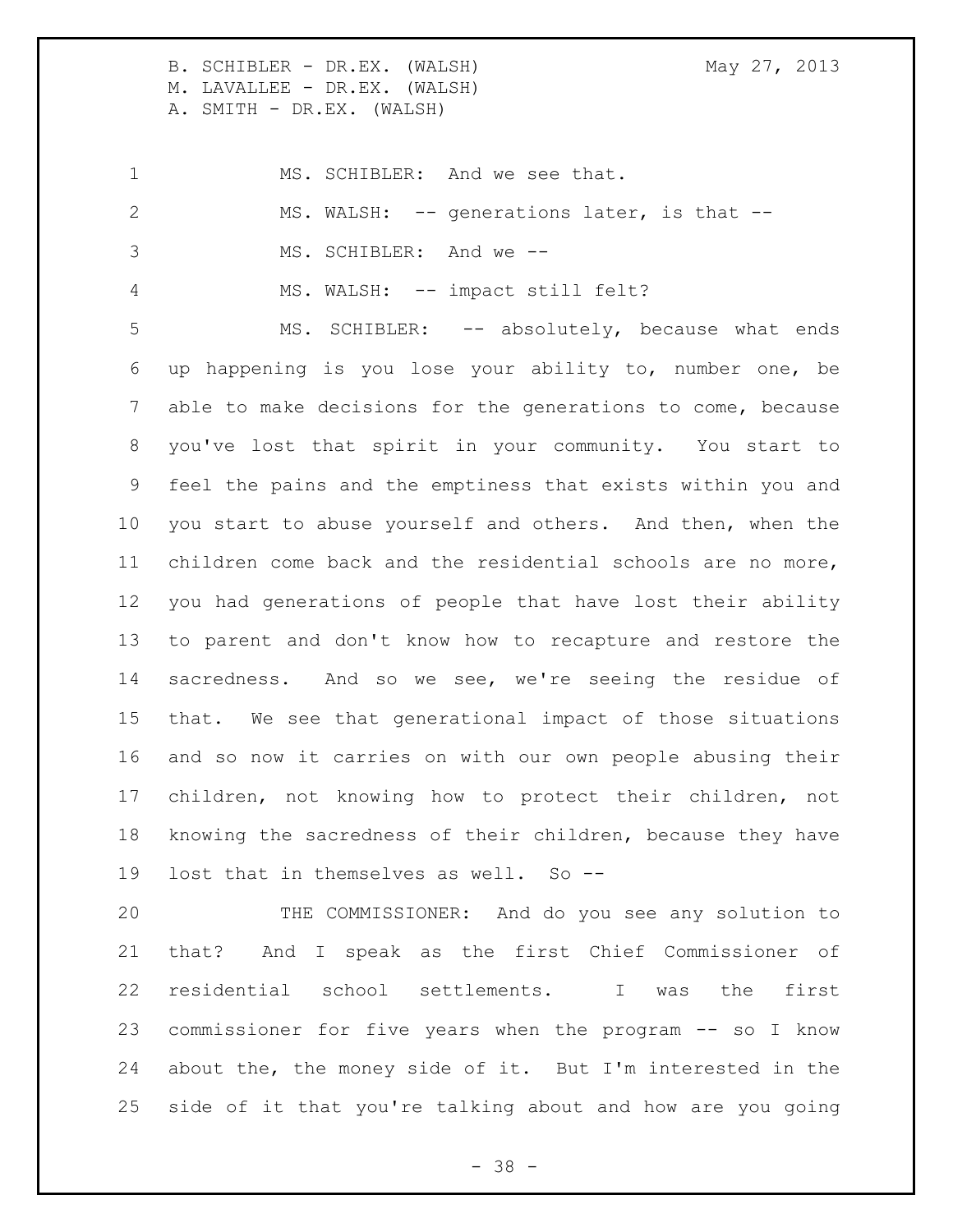to get, how -- what, what's the answer, if there is one, to get back what has been taken of that sacred nature of which you speak?

 MS. LAVALLEE: I think, if we go back and look at our own traditional laws in our society as they were at one time and that's bringing, picking up our sacred bundles. I think, for me, that's the answer. And probably the only answer for that part. But there are other parts where I think children have a right to education. Every child in Manitoba has a right to a good education. Our children don't have that opportunity in communities.

12 THE COMMISSIONER: When you speak in communities, you mean on reserves?

 MS. LAVALLEE: Reserves. They don't have that opportunity to have the right to have an, a good education. And that happens time and time again when -- I, I had a, I have a granddaughter who lived up in the north, and grew up in the north and she came to live with me and went to college here. And it was very difficult for her, the first year, because the, the standards are so different. And she shared with me that the teacher they had in the high school, before she graduated, in mathematics, was from China and he didn't speak the language very well, so he was very hard to understand and he only passed the ones that he really liked. But she said, we didn't even write an exam.

- 39 -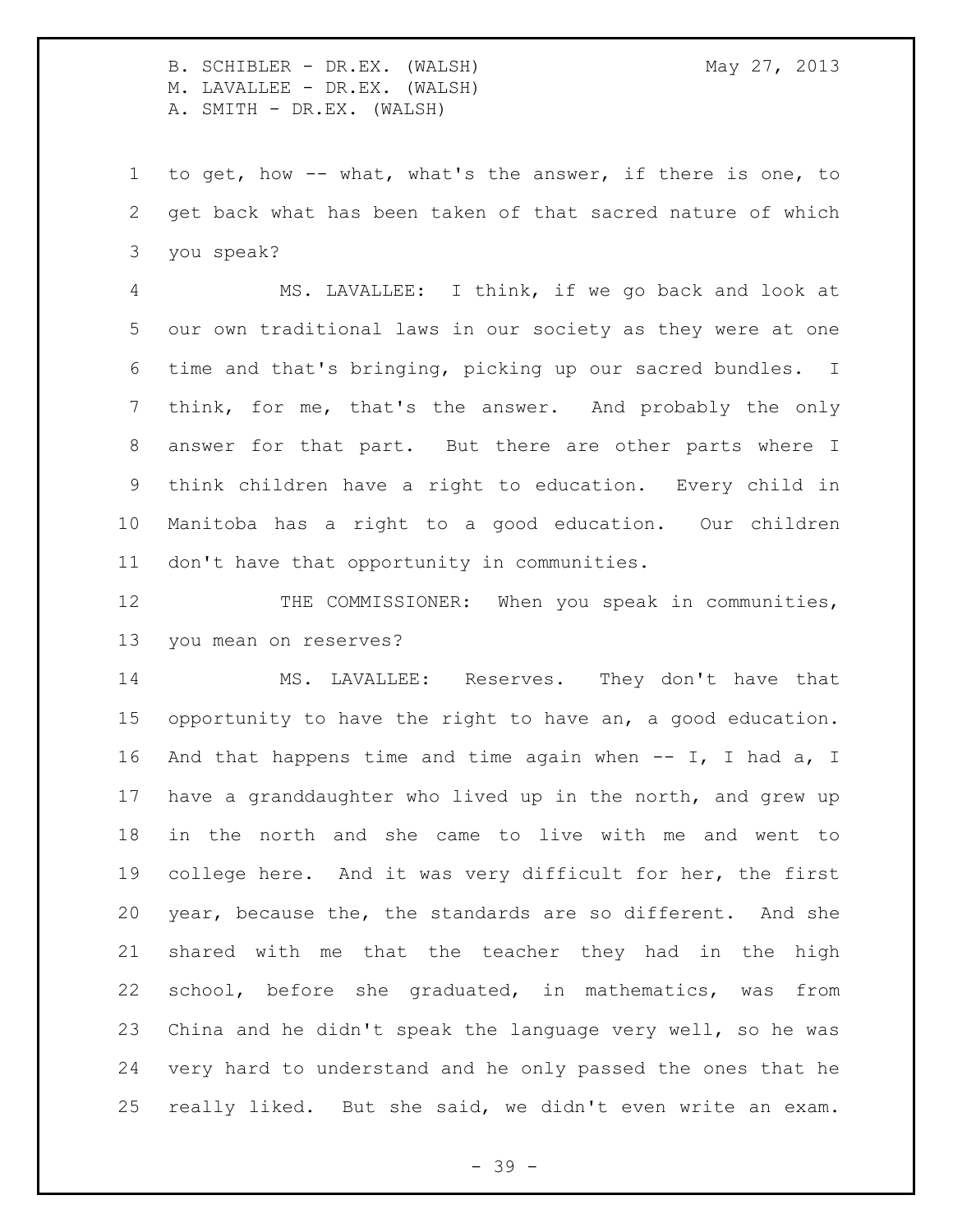We were just passed. So that's what I'm talking about. That's what I'm talking about. These kids have a right to a good education, just like the rest of the people in Manitoba.

 We don't have enough of those things going on. That's why we need to do something about it as Kookums, to be able to bring back those traditional laws that's so needed in our communities. That's part of it. It's, it's a small part, but it's a very important part.

 And we have to find out our history. Can you believe, in our curriculum, way back when, we didn't know about our history. I knew, when I was going to school, I knew about Jesus Christ and Jerusalem. I knew the rituals of the Catholic Church. I didn't learn much about academics, because I was too busy cleaning up the place in which we lived. That's what we had to learn, you see.

 But that has to change now. We have to change and we have to keep changing to be able to have a healthy place for children to learn academics. That's one part.

 And yeah, we do have a happy story, much of our, our, our young people are going back to school and in, in, in, in urban area and they're looking at different careers. They're looking at law, they're looking at medicine. They're looking at nursing. And we have many people graduating now in, in these professions. So that's the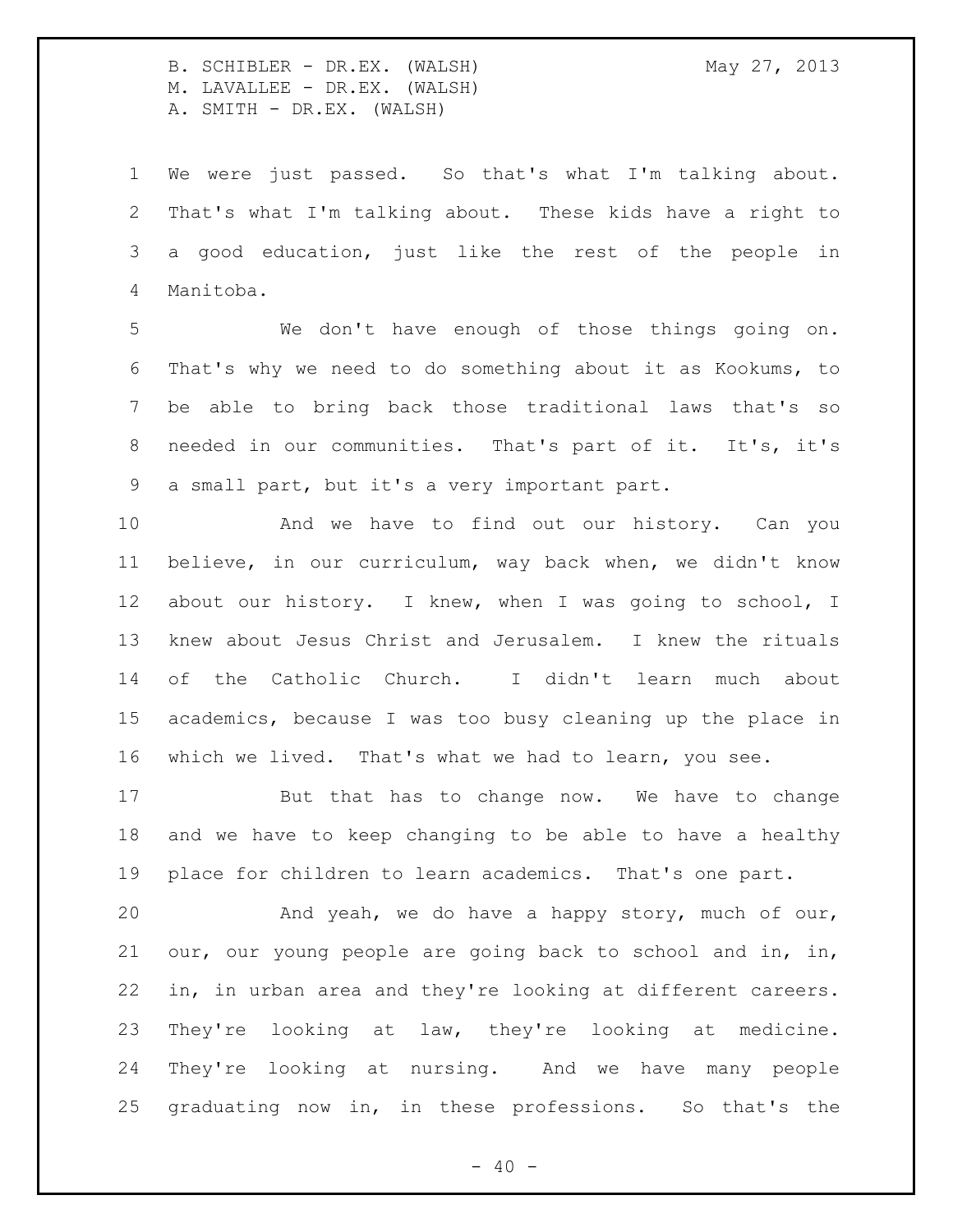| $\mathbf 1$     | happy story, but we still need to do more of, of our own   |
|-----------------|------------------------------------------------------------|
| 2               | little ones that are suffering, like people in a situation |
| 3               | where Phoenix was and that little girl lost her life       |
| 4               | because of the failure of, of the system.                  |
| 5               | And we -- you gave us permission to talk about             |
| 6               | racism. And it's very evident in our province, in our      |
| $7\phantom{.0}$ | city, of how rampant it is. And racism hurts, it really    |
| 8               | hurts the people, because we have to face that on a daily  |
| 9               | basis. We want to implement cultural safety in healthcare  |
| 10 <sub>o</sub> | systems.                                                   |
| 11              |                                                            |
| 12              | BY MS. WALSH:                                              |
| 13              | MS. WALSH: What does that mean?                            |
| 14              | MS. LAVALLEE: In healthcare system?                        |
| 15              | MS. WALSH: Cultural safety, what do you mean?              |
| 16              | MS. LAVALLEE: Cultural safety?                             |
| 17              | MS. WALSH: Yes, what do you mean by that? What,            |
| 18              | what would that look like?                                 |
| 19              | MS. LAVALLEE: That means that if anyone is                 |
| 20              | coming to get help in the healthcare system, they have to  |
| 21              | be safe in that environment. And I could cite many         |
| 22              | examples of how many people face racism. We need to also   |
| 23              | have cultural safety in schools. So those are really       |
| 24              | important for our society to begin that healing journey.   |
| 25              | And part of that is this, this inquiry,                    |

- 41 -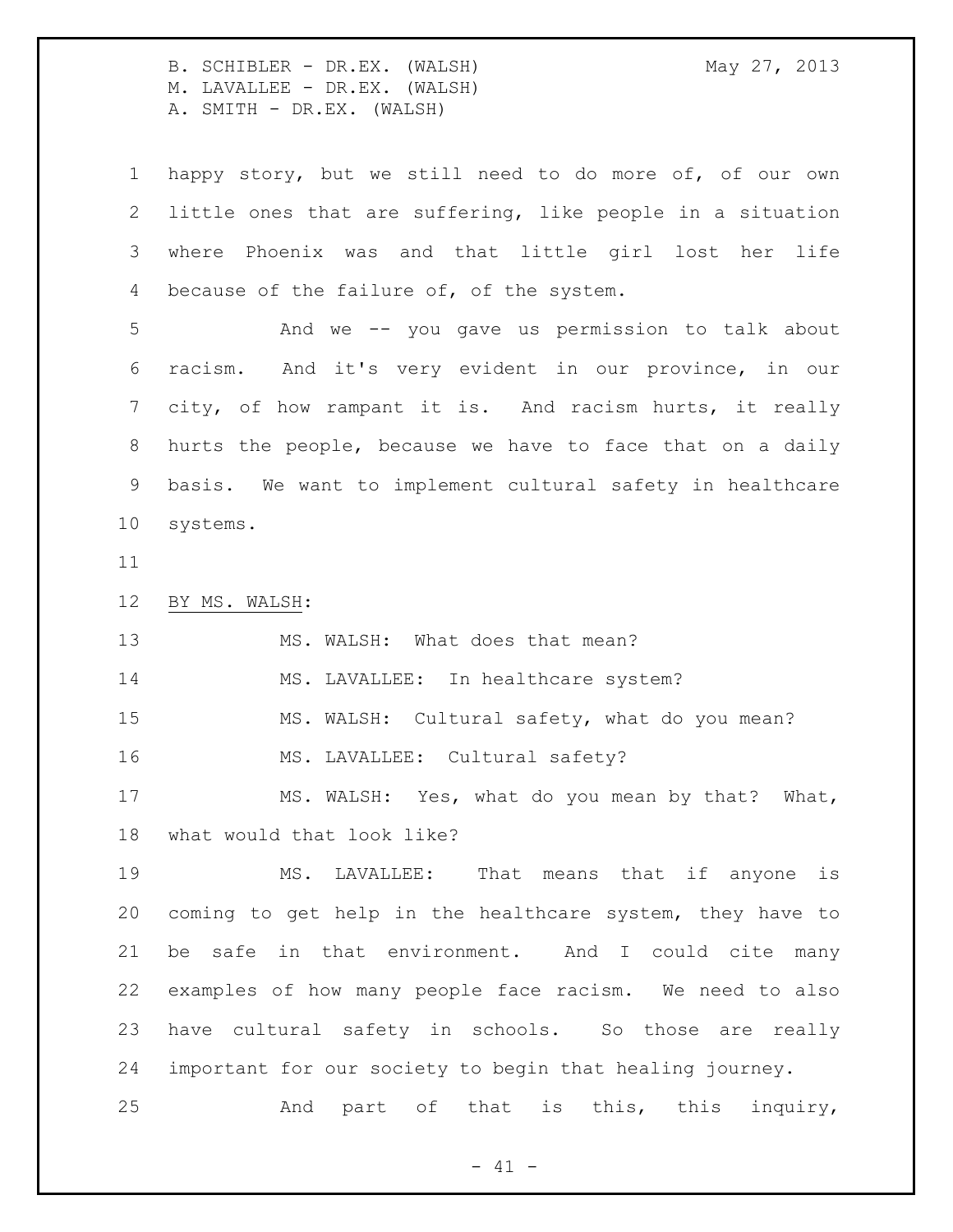unfortunately, the loss of a little girl brought this inquiry for people to come and talk about some of the issues that we face on a daily basis. So this is our opportunity to do that. There are many recommendations, there are many issues we have to address and probably we could go on forever with that, but I know you don't have 7 the time. So ...

## 8 MS. WALSH: Billie?

 MS. SCHIBLER: If I can just add to a couple things that Margaret was saying. First of all, I, I just want to add to the cultural safety. I think the easiest way to be able to define that is that if you're in a setting and they ask you your cultural background, when you're heart jumps into your throat and you think to yourself, should I? Should I say who I really am? Or what I really am? Is this a safe environment? Will this be detrimental to me, to say that I am aboriginal? Then you know that there's issues around cultural safety. That's what we're talking about. It's not a place and time yet where we can feel the kind of pride that we need to and know that we can walk with our head up and say we're aboriginal people and that that's a good thing. Because people seem to want to look for dysfunctions in us, if we identify that we're aboriginal people, they want to look for the dysfunctions. Where do they exist? How much

 $- 42 -$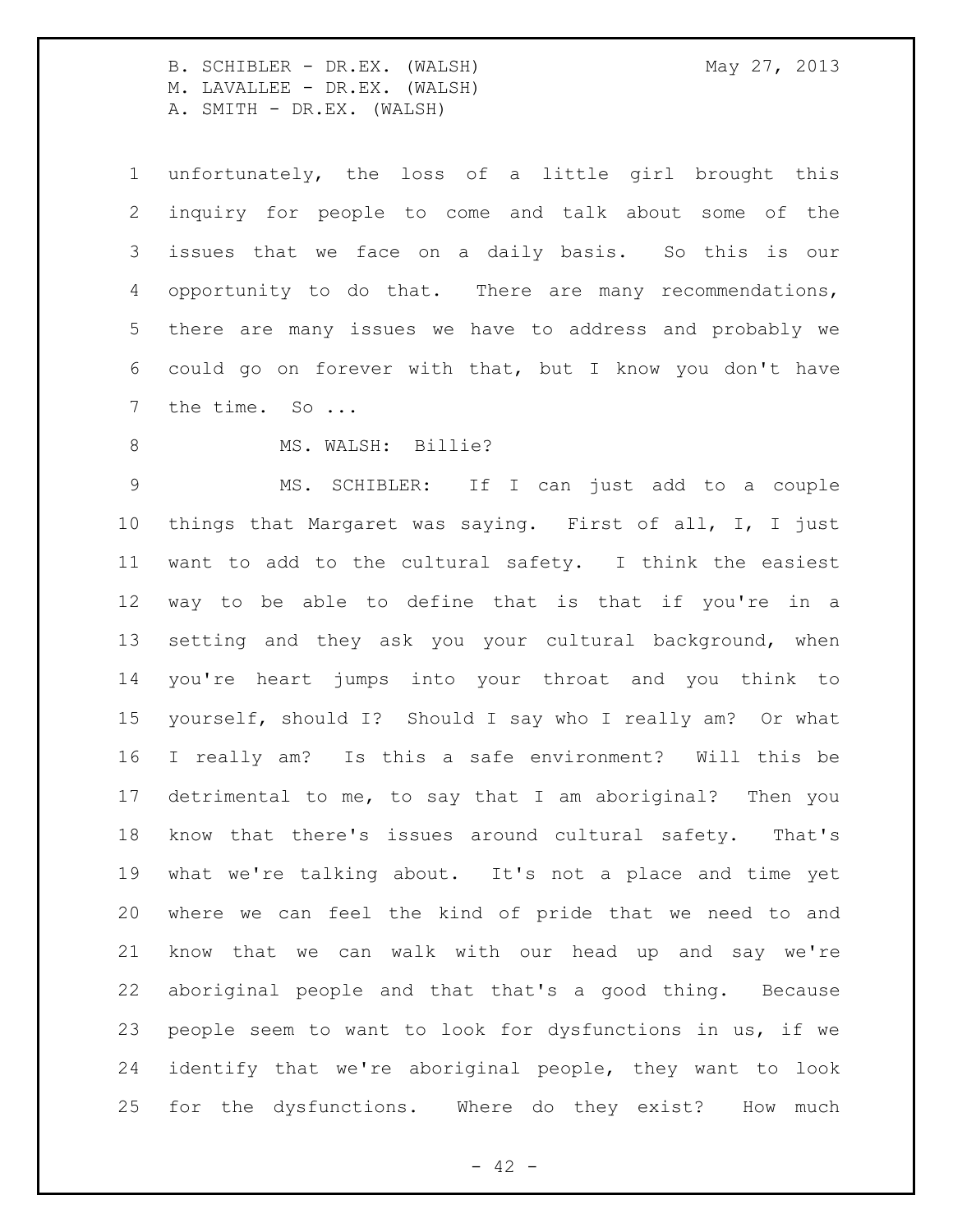healing has your family been through in order to get you to the place that you're at right now? That's what we talk about when we say cultural safety.

 MS. WALSH: So how is that achieved in, in schools, in healthcare settings? What do we need to do to promote that?

 MS. SCHIBLER: Well, I, I think one of the things is, as, as Margaret was saying, we need to be able to find ways to replace that, that spirit, bring that spirit back to life, bing (phonetic) that, bring that pride about who they are. Help people know their history, know the beauty of their traditions and not be afraid of it. We've got a lot of people now, we've got a lot of diversity within our communities, within our aboriginal people and that's good. Diversity is good. As long as there is a part of you that doesn't still carry a lot of shame around being an aboriginal person. We need to do that healing so that people can celebrate. You know what, I might not practice those ways, but that was a part of me, it's a part of my bloodline. It's a part of my history. When I hear that drum, something wakes up in me and I feel good about that.

 MS. WALSH: So you're talking about education and healing?

MS. SCHIBLER: Absolutely.

MS. WALSH: And just on a very practical basis,

- 43 -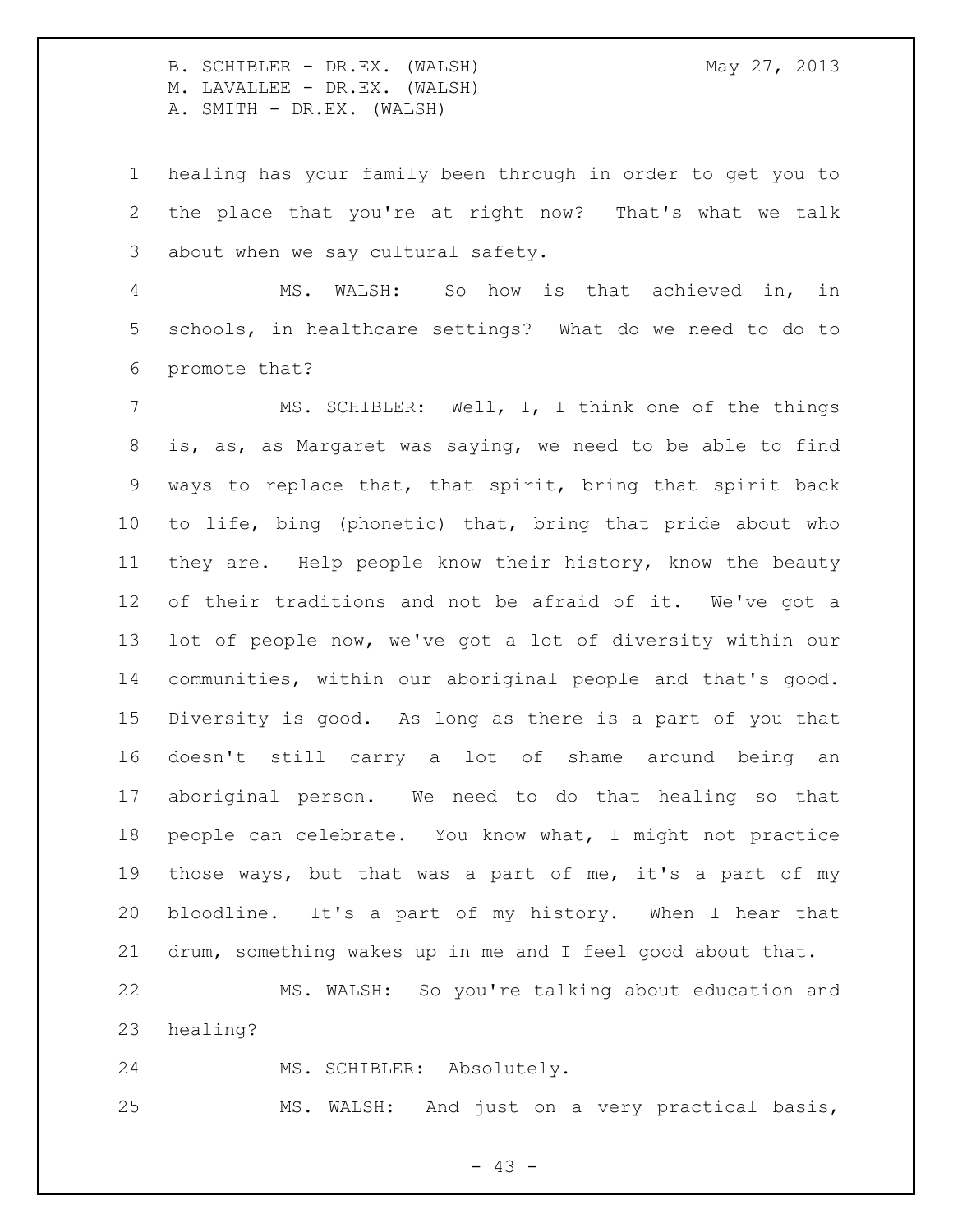how is that, how, how should that take place? Who, who would deliver that education and that healing?

 MS. SCHIBLER: Well, I think a lot of it needs to be delivered, as Margaret said, in the schools. I think there has to be a lot of that changed in the curriculum. 6 But I think that, I think that everyone has  $-$ - I, I  $-$  where does it all begin? I don't know. I mean, we have to remember that it hasn't been all that long that we have had programs that will help our people to be able to get the education that they deserve. You know, I have children myself who are adults, that, that the, the school system 12 just fell away for them. And I know that, in the community that we lived in, they were the aboriginal kids. They weren't the mainstream children and I know, I know, for a 15 fact, that the school did not invest in them, because they saw them as aboriginal children. And so, if you don't see the value in our aboriginal people, how well you promote it? And it becomes a, a struggle for many of our families. And when you look at our families that live in the core area of the city, people see them as being lost. How much, how much emphasis goes into helping those families heal? We're only a grandmothers' council. We can't do it all.

 When we look at the programs that are now being designed specifically for those adults who, those young people under the age of 35, or whatever, who got lost in

 $-44 -$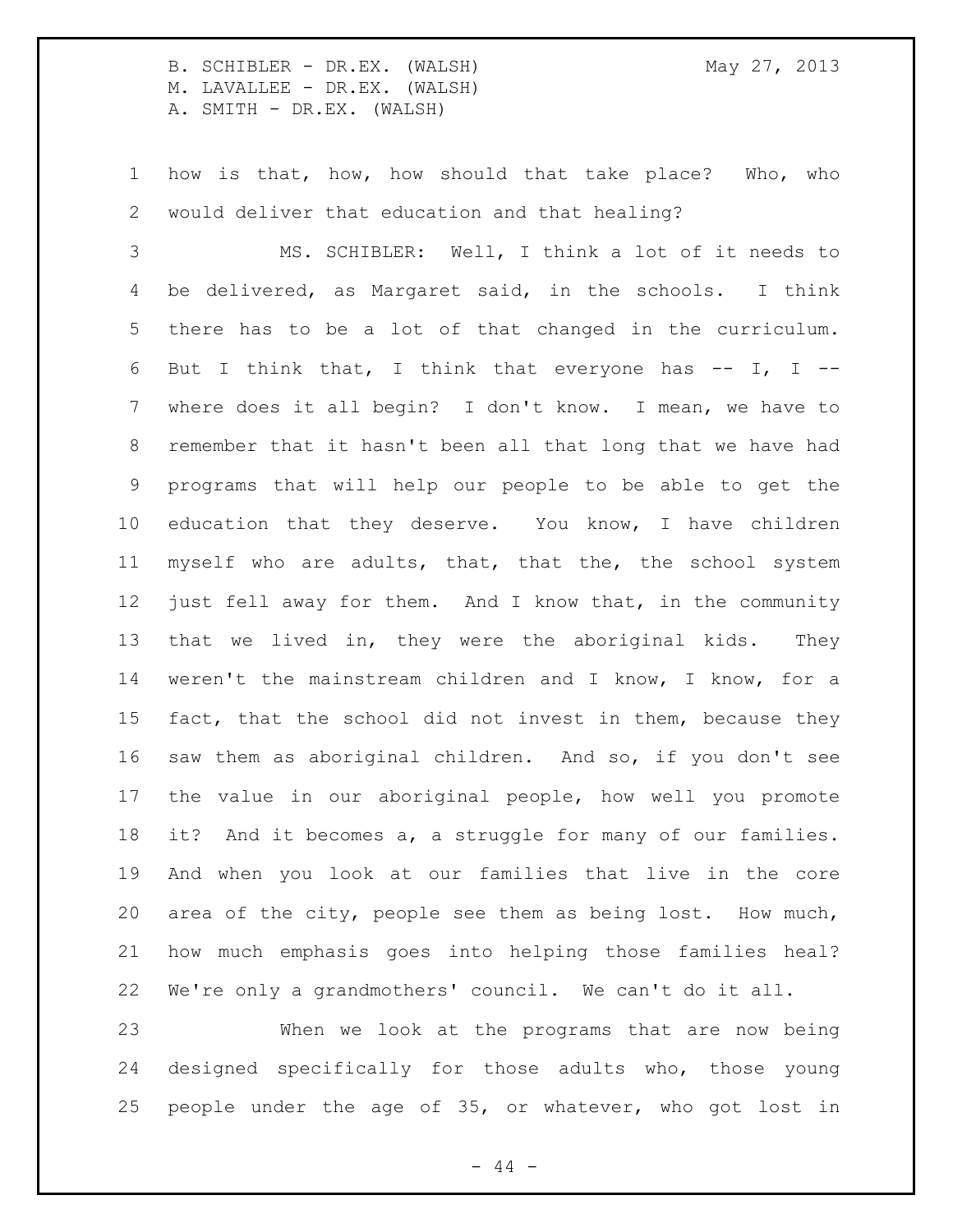those systems, to be able to come back and now try and, and be supported in getting their, their, their education and knowing their identity, there's small numbers of programs, by comparison, to how many of our people are out there. And there's a limited amount of funding. And all of our grassroots programs are vying for funding on annual basis. And so that's where the difference is being made. It's not in the mainstream government services. It's our grassroots services that are -- 10 MS. LAVALLEE: Um-hum. MS. SCHIBLER: -- making the difference -- 12 MS. LAVALLEE: Um-hum.

13 MS. SCHIBLER: -- but they have to fight for dollars every year and they have to be able to demonstrate their effectiveness. Well, some of their effectiveness is not going to show up for generations --

17 MS. WALSH: Right. That was the question --

 MS. SCHIBLER: -- just like the damage is still going for generations.

MS. LAVALLEE: Um-hum.

 MS. SCHIBLER: And I think that has to be really recognized. When we talk about culturally appropriate, cultural programs, cultural supports, who defines those cultural programs? It's not us defining them. It's the people that are funding us. That's what, how it's defined.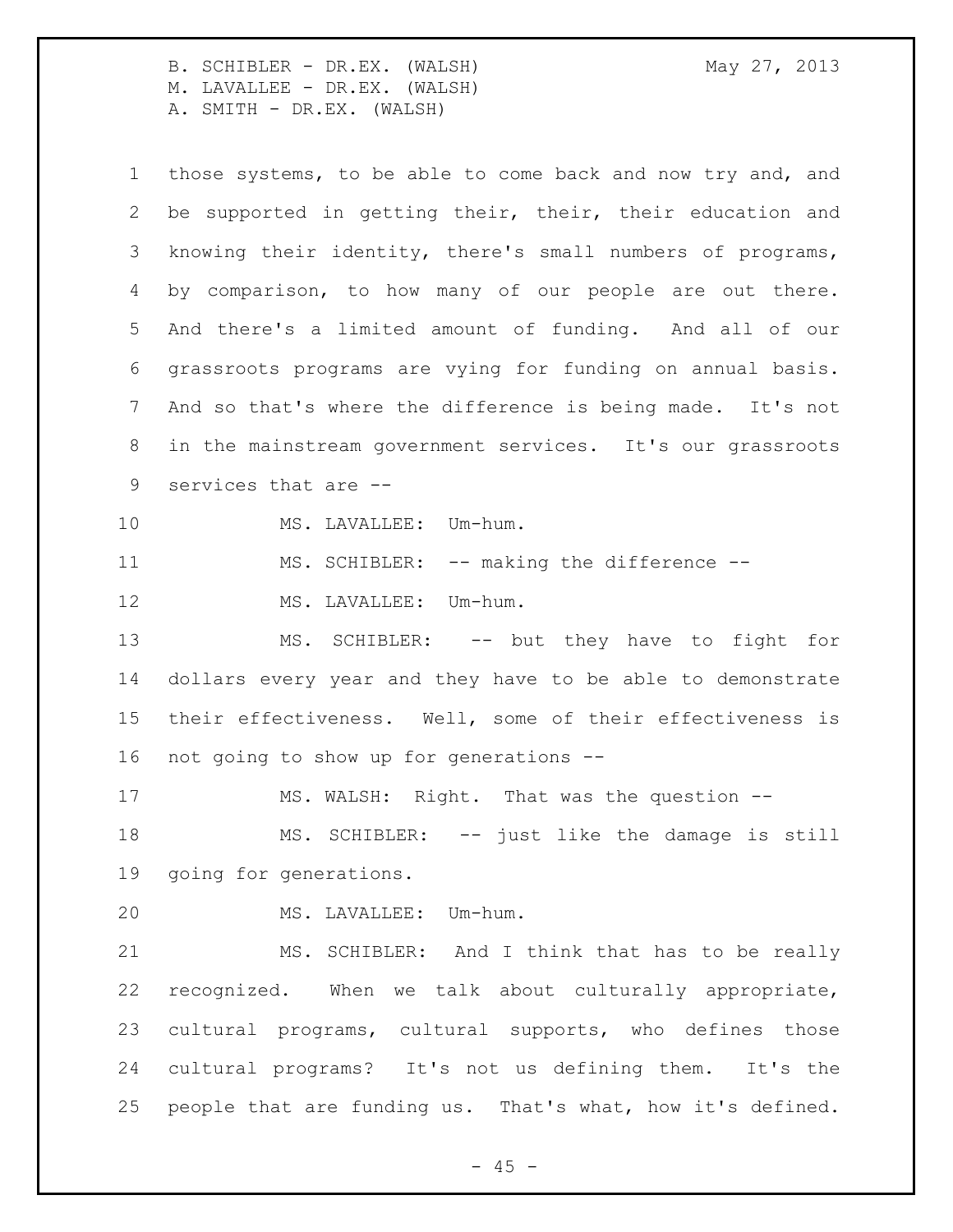They're not the experts on what our culture is and yet we have to somehow be able to convince the, the funders, the government, that this is a culturally relevant program, that this is a culturally healing program, but it's got to be based on how they define culture. MS. LAVALLEE: Um-hum. MS. SCHIBLER: There's a gap right there. 8 MS. WALSH: When you talk about grassroots organizations, you mean community-based agencies and organizations? MS. SCHIBLER: Community-based organizations, we've got a lot of really good programs out there of, you know, our people leading our people, our people helping our own people to heal. They know. You know, I, I can name some of them. I know you will have heard from some of them. 17 MS. WALSH: Sure, go ahead, give us -- MS. SCHIBLER: You know, whether it's -- 19 MS. WALSH: -- some examples. MS. SCHIBLER: -- the Ma Mawi Wi Chi Itata Centre, Nadinawae, Ka Ni Kanichihk, there's several like that. And I, and I, I hesitate to leave any out, because there's some really, really good programs out there. MS. LAVALLEE: The Kookum Council, this is all a volunteer --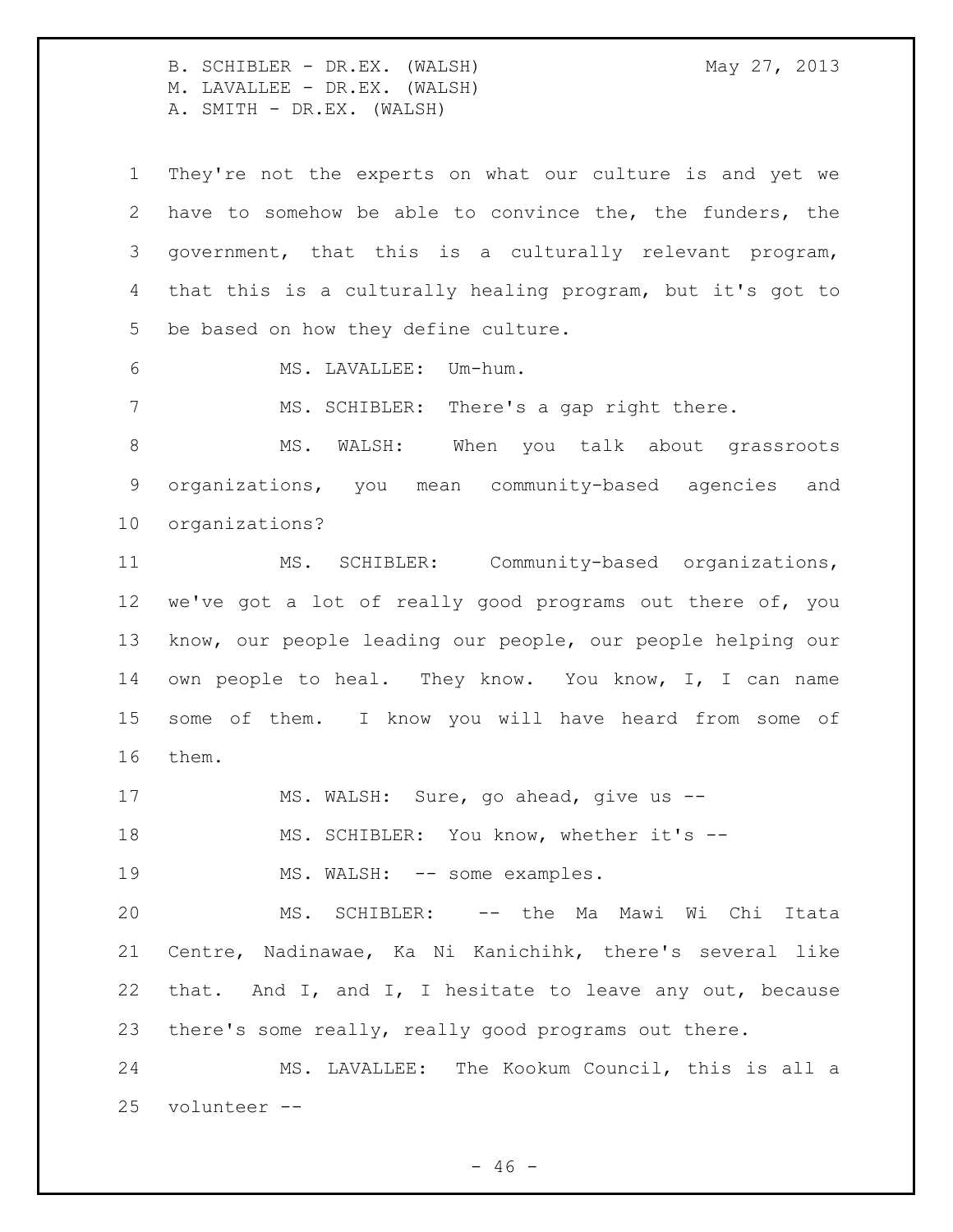## 1 MS. WALSH: Yes. MS. LAVALLEE: -- program that we have and we, we go out, like, like Billie and, and Anna said, we go out and, and do outreach and the Kookum are volunteers to go to, like, the school, for example, to have a, a program in the school so that, Niji Mahkwa School, so that they have breakfast and they could have lunch and, and socks. 8 MS. WALSH: Um-hum. MS. LAVALLEE: And different little items that the kids needs. Believe it or not, some of the kids come in with the same socks on all year. 12 MS. WALSH: Um-hum. MS. LAVALLEE: So this is one of the things we wanted to develop, is to have that kind of change of, of clothing for the kids -- 16 MS. WALSH: Right. MS. LAVALLEE: -- in the wintertime. So I think that that program, with the Kookum is very important -- 19 MS. WALSH: Um-hum. MS. LAVALLEE: -- and it's all volunteer, it's all our time devoted to that. MS. WALSH: Just go ahead, Anna, and then I'll, I'll follow-up with some questions. Go ahead. MS. SMITH: Okay. I just wanted to mention one, one other program that's coming out of the Broadway

- 47 -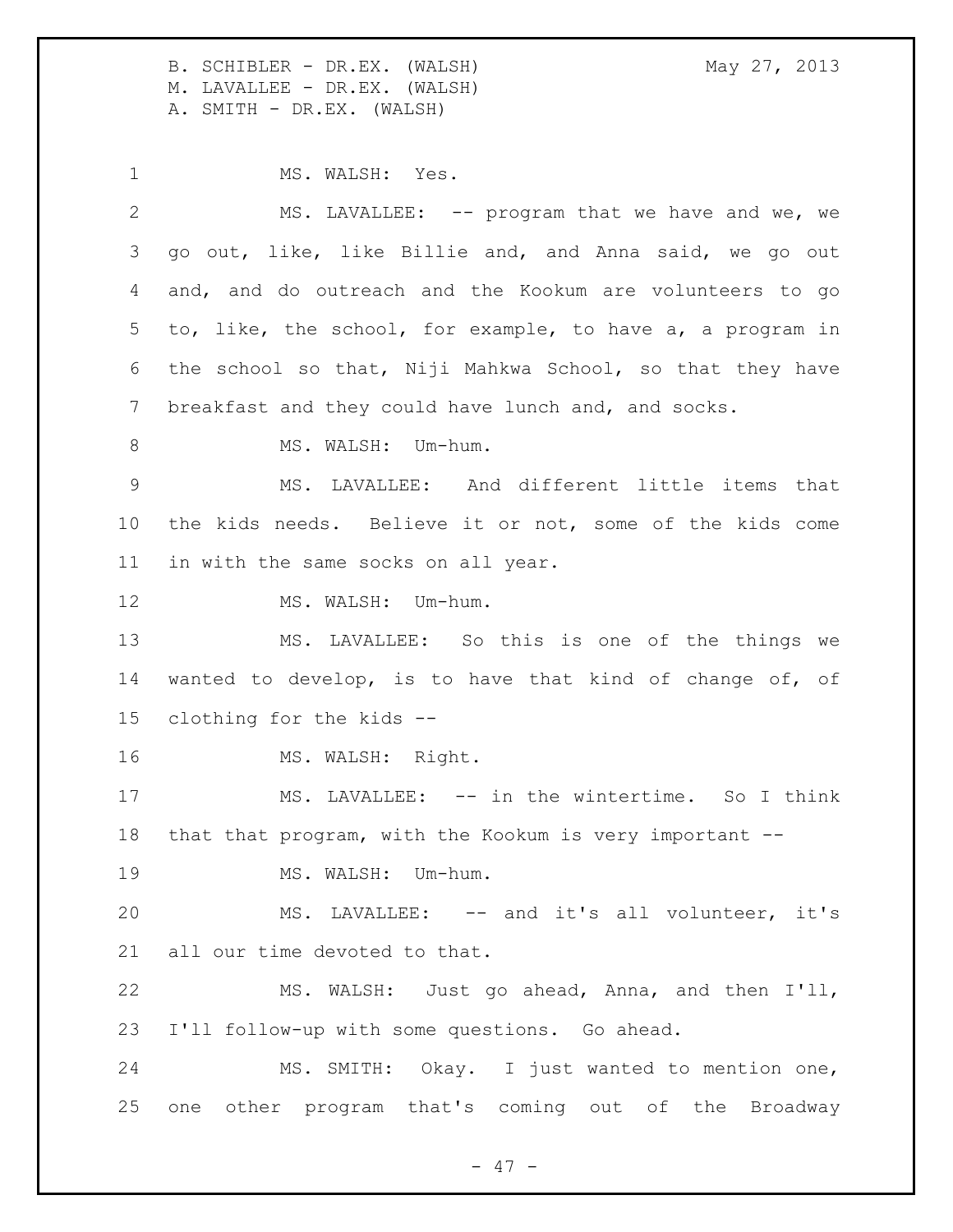Community Centre. It was developed by youth. They recognized that because one of them searched for some place to go for, for traditional teachings, you know, and was lucky enough to connect with some people that helped her along the way and then her partner, in developing this program, also recognized the need that, you know, there are so many youth in the community, the city of Winnipeg, that don't have any way to connect to their own culture, their own tradition. So they developed this program and it was named, but forgive me, I can't say it in English, but it's called Turtle Teachings -- I can't say it in Ojibwe. It's called Turtle Teachings. It's on every Wednesday and these youth ask the people who are traditionalists and know the ceremonies, know the culture, to come in, because all they have is tobacco and they do come in.

16 MS. LAVALLEE: Um-hum.

 MS. WALSH: So you're talking about programs that support building identity?

 MS. SMITH: Building identity and I was just going to get back to, you know, your question earlier, like, how, how do you begin to heal from that, or how do you begin to, well, heal? And it is, it's building up the spirit, it's building up the identity. It's building up the family and not only the nuclear family, but extended family, community family. And it's just rebuilding, you

 $- 48 -$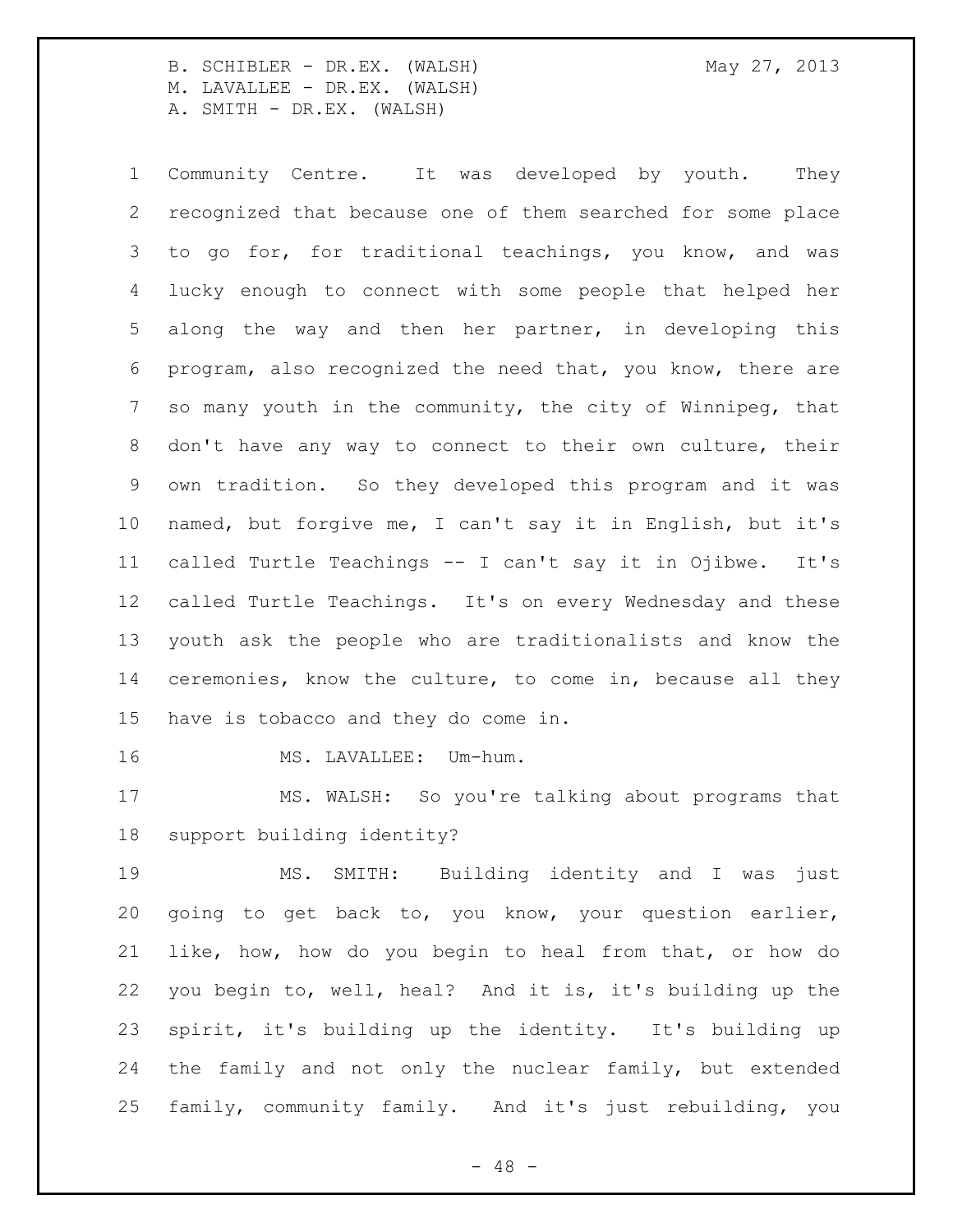know, we're there, but sometimes, because of oppression and because of colonization, residential school, all of it, we're scared, as a people, to speak, you know, not -- I say as a people because there's many that are so filled with shame, you know, as who they are and they don't believe themselves worthy of anything, really, except what they live in today, you know, and that's without hope and that's what they need, hope.

### 9 MS. WALSH: Billie?

 MS. SCHIBLER: I think also further to that, the role of the grandmothers, because we, because we are small in numbers and we can't do it all, as I mentioned, is about helping to empower others, helping them to know what their roles and responsibilities are at a community level, at a grassroots level. And it is, it has gained an amazing momentum since we began back in 2007 with that first medicine walk, because we know that now those medicine walks are taking place not only throughout different regions in Manitoba, but they're talking place across Canada, in some of our other provinces. And, and in some of the work that I've been able to do with indigenous peoples, in other parts of the world, it's not that we hold all the answers for them and it's not that they have to replicate what it is that we're doing with our children and our communities. But what we do, in helping to build that

- 49 -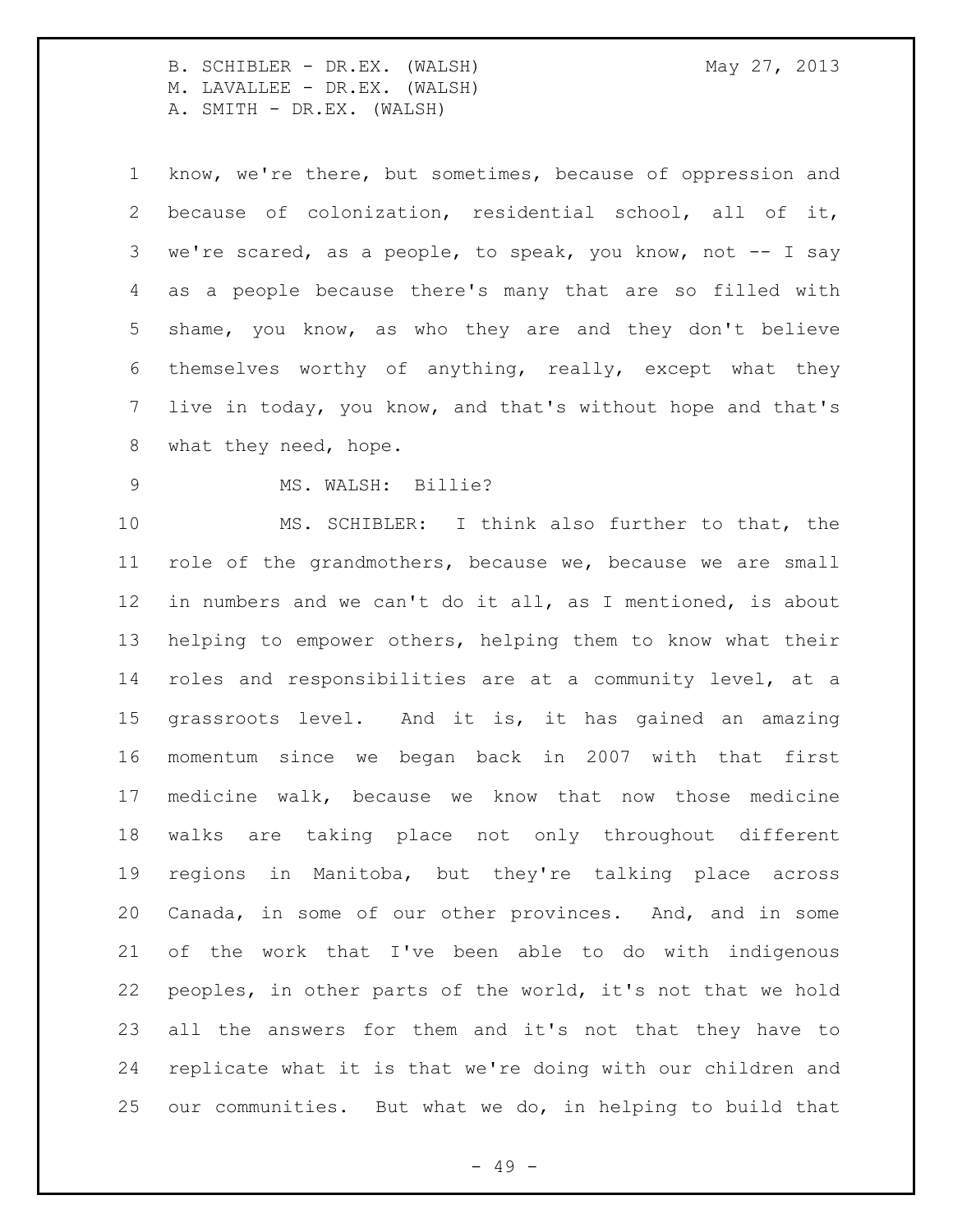awareness, is help people to know this, you know, this isn't just an aboriginal issue, but everybody has a responsibility to build those circles of care around children. Everybody has the responsibility to build the capacity within families and within communities and that's how the healing will begin, if people step up to their responsibilities, if people in other countries start to, again, try and find their history, trying to know their traditional ways. Everybody has traditions and everybody has to find that pride again, but everybody has to know that we are responsible, within our own families, within our own communities, to help one another and to know that we have a role, all of us, to keep those, those sacred children protected. That's everybody's responsibility.

15 And I know that, for many of our services, and you know, I can only speak right now about our services through, through our agencies under the Métis authority, but our responsibility is to help build that capacity within those families and to design programs that we know are effective, that we know are culturally appropriate, not based on what government has defined as culturally appropriate, but what we know will work with our families and about help them to find their pride again. It's very -- and I think I said this in, in phase 2, it's very easy to be a good parent when you've been parented in a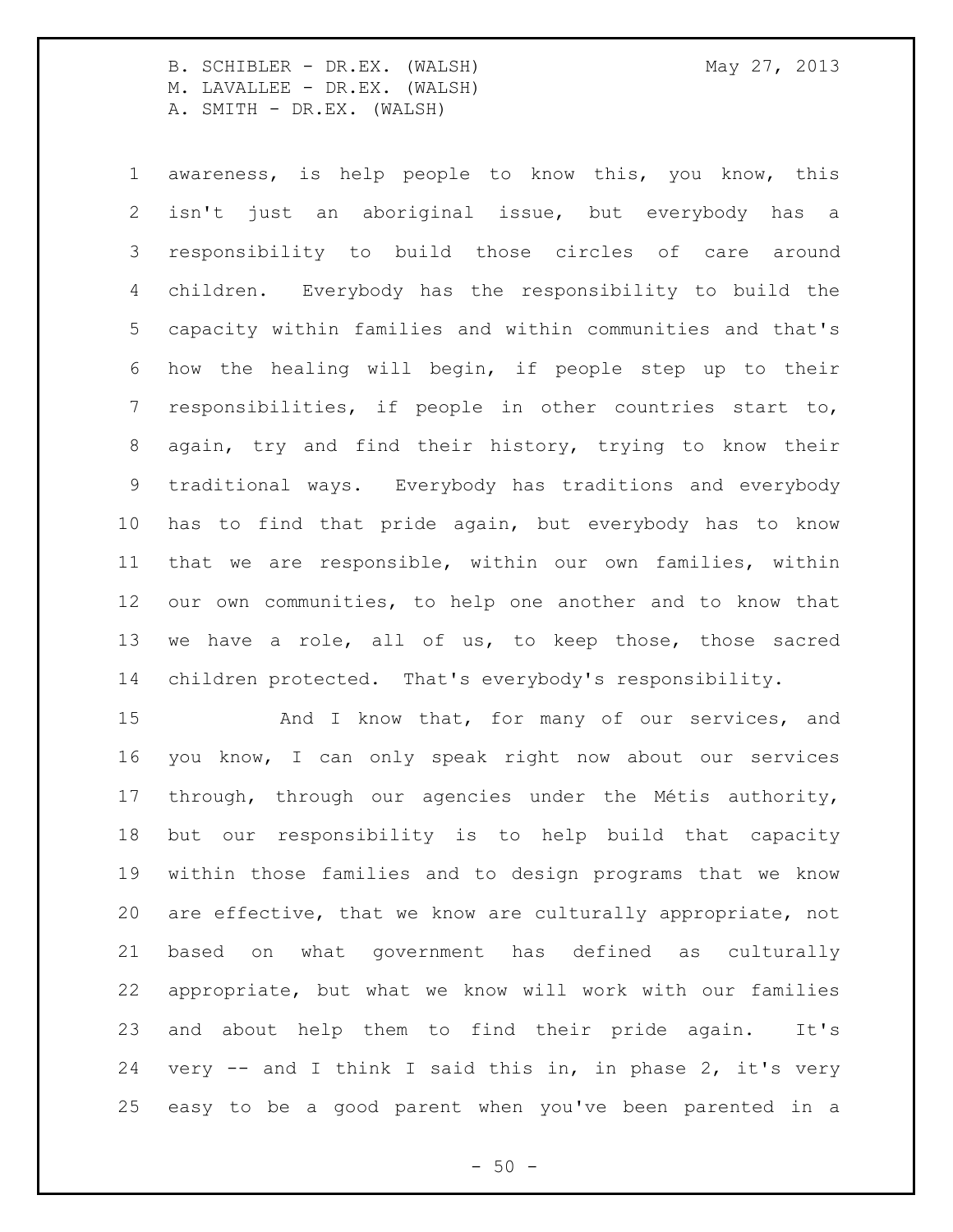good way, when you had those supports around you, when you know what it's like to be loved and cared for and nurtured, and protected. When you haven't had any of that, where do you begin? And that's those repairs that we need to make within our families and our communities. MS. WALSH: And I know that we're going to hear from, from you again, in terms of the work that the Métis Federation and Authority are doing in that regard, but you said that, that this is everyone's responsibility. So beyond, looking beyond child welfare agency, because we have heard evidence about that and, and maybe you can't talk about it in isolation, but who else then has responsibility for protecting and promoting children. And

 specifically, if you can give some examples of what that looks like, what, what it needs to look like?

 MS. LAVALLEE: Who else has the responsibility? 17 MS. WALSH: Right.

 MS. SCHIBLER: Can you rephrase that question, sorry?

 MS. WALSH: Well, beyond, beyond a child welfare agency, you said everybody has a responsibility to protect children, so what does that mean?

 MS. LAVALLEE: I think in a, in a traditional law, everybody meant the aunts and the uncles were very responsible for looking after the children, the aunties and

 $- 51 -$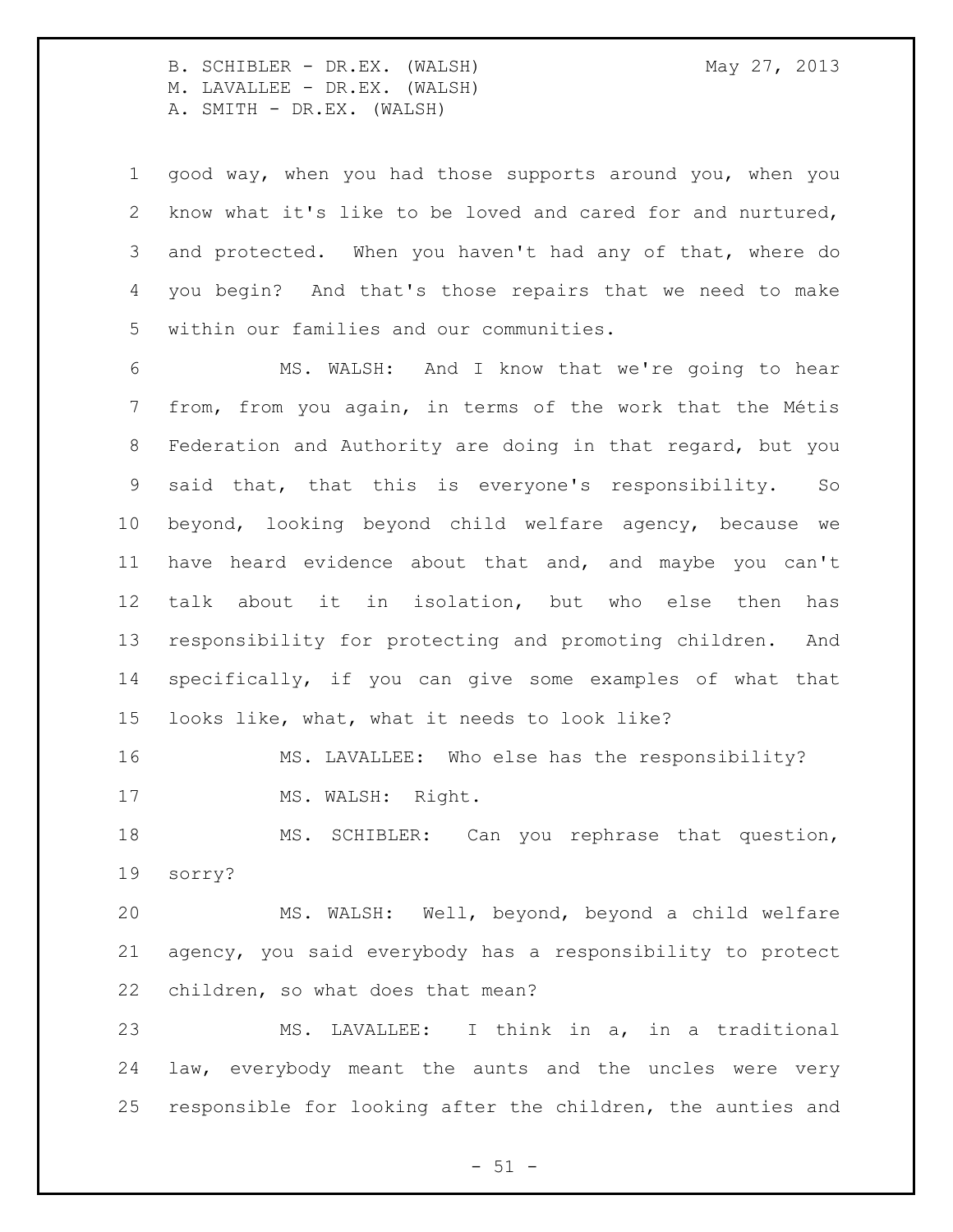the uncles were responsible for that. Also were responsible for discipline and to set boundaries. So mom and dad were always busy doing something or whatever, so it was the aunts and the uncles that did that. And that was one of the laws in communities. But of course, that all went out the door when residential schools started to come in, when the other law started to be implemented, because they didn't think we were doing the right things at one time. That's our history. And, and so much of our traditional laws were kind of put aside.

 So today, I think everyone, the community, has to bring up, help bring up the children. They -- we have to, to look after other children, so that they don't get hurt. That's what that means. And if you saw a child on the street that was in danger, that's your -- my responsibility to do something about it.

17 MS. WALSH: Right.

18 MS. LAVALLEE: You -- we try to protect the children, that's what that's all about.

 MS. WALSH: And when we were talking about education and, and curriculum, you were talking about, about having aboriginal content, or information in the curriculum; are you addressing that -- do you think there's a need for, for that to be in the curriculum universally? In other words, you've talked about aboriginal people

 $-52 -$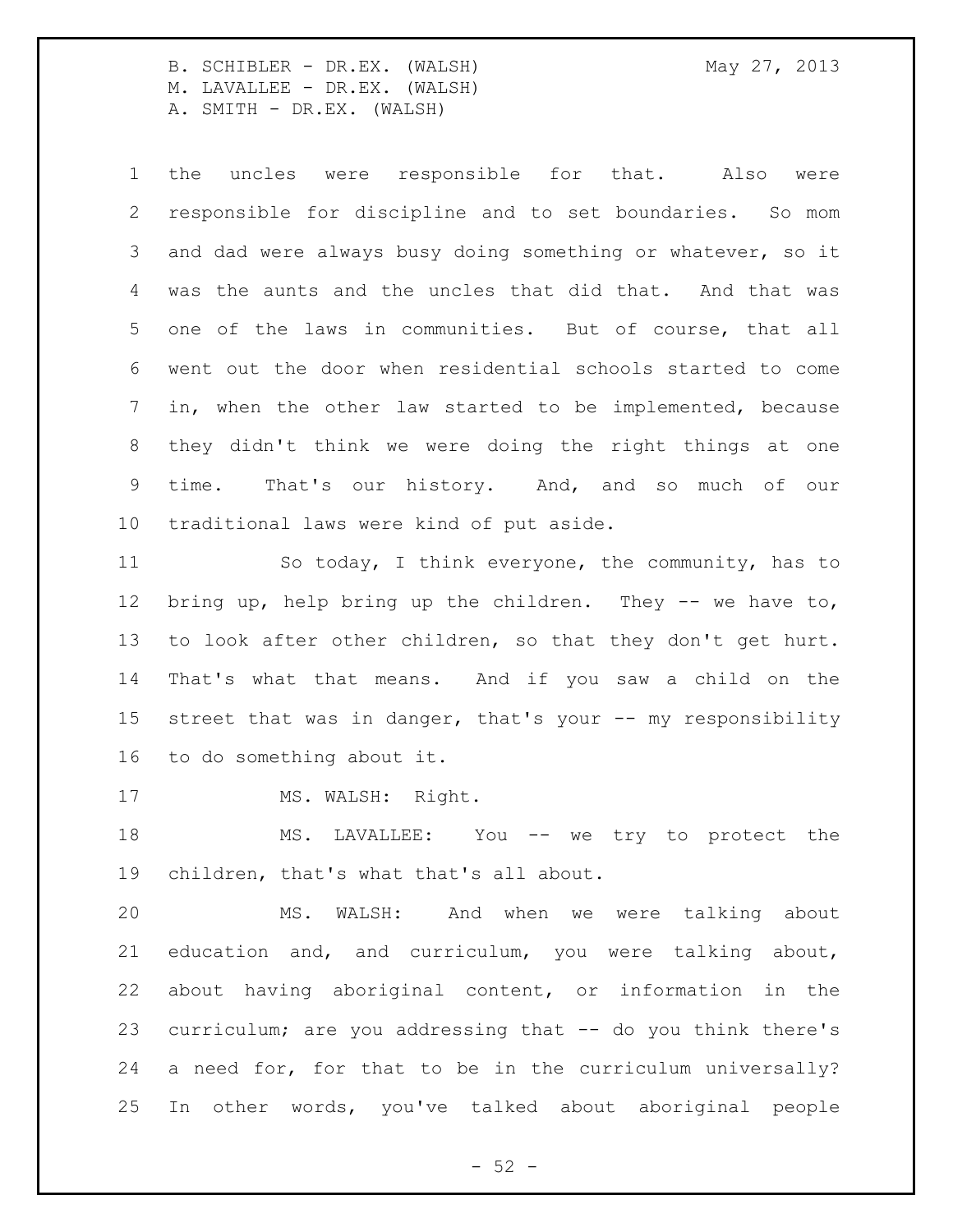needing to have a sense of identity, but is, is it important for non-aboriginal people to have an understanding of what an aboriginal identity is? MS. SMITH: Absolutely, I think so. MS. WALSH: And why is that? MS. SMITH: Before I comment, comment on that and T  $--$ 8 MS. WALSH: Um-hum. MS. SMITH: -- think it would be equally important for us, as aboriginal people, to understand another person's culture. So it does need to be in the curriculum so that we understand each other. That's the key. Like, we need to understand and, and empathize and care for each other. MS. WALSH: Um-hum. Billie? MS. SCHIBLER: I think it's, it's more than just our own people knowing our own history. I think if we were wanting to expect -- like, we can't do this on our own. Our healing can't happen just on our own. We need to have the understanding, the support, the tolerance of society around us. They have to know and understand our history, to know why we are in the condition that we are in right now and why our healing is necessary, in order to them, for them to totally understand what truth and reconciliation is about. When you have people that are coming, as newcomers,

 $-53 -$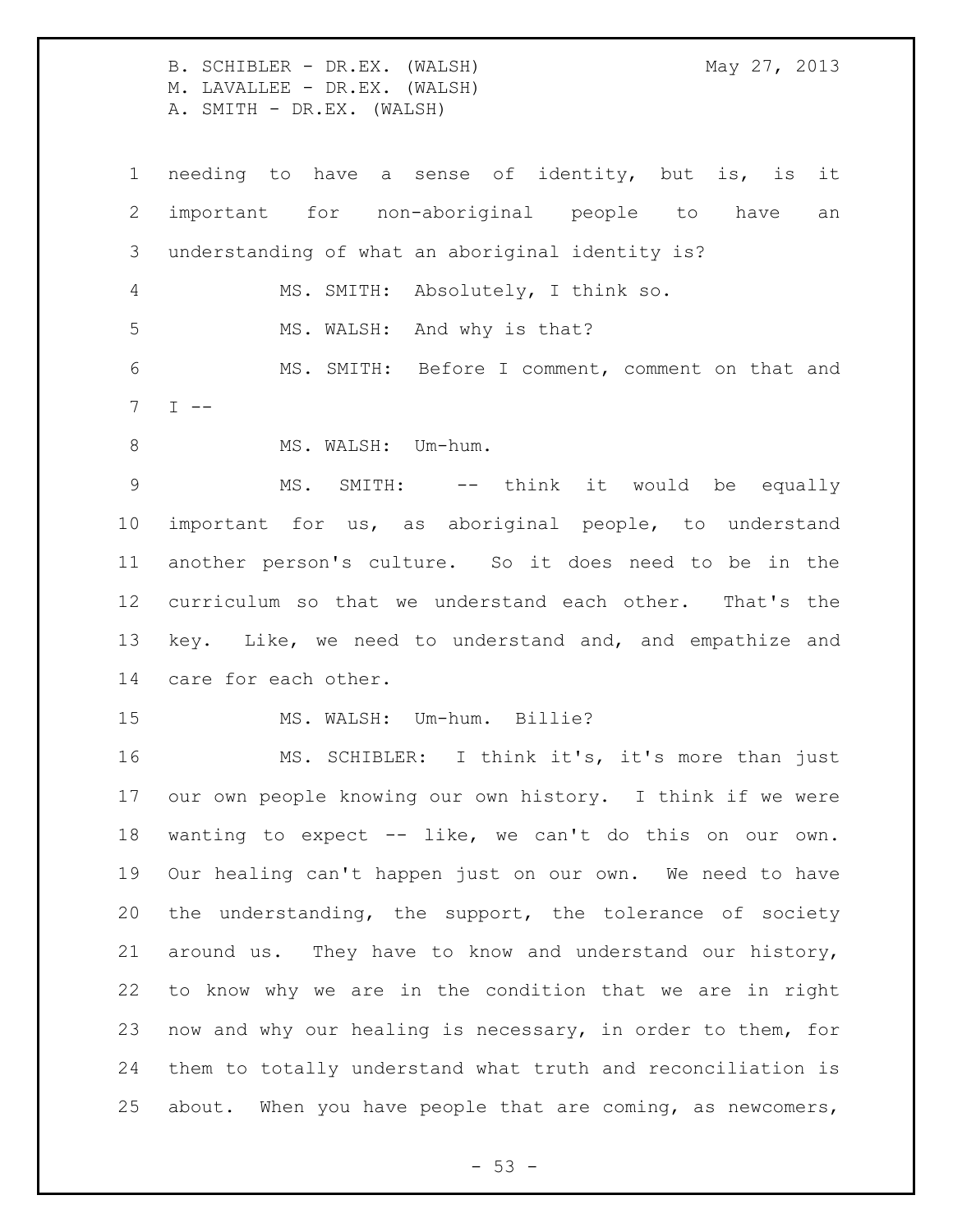as immigrants, as, as refugees to our country and part of their orientation is to be told that, that, that Canada's a very accepting place, that there's a lot of tolerance and, and recognition of diversity and, and a celebration of this mosaic of multi-cultures within Canada and you don't have to worry that you would be put at the bottom of the rung because there's already a peoples there and that's the First Nation aboriginal people of this country. And we've been told that by people who have gone through that process, that that's how they were introduced to Canada. I think that's a very sad statement. So when we talk about racism, I think that's a really good example of it. It's there. But it's also a truth. So we know the truths. We know the truths of the effects of residential school. We know the truths of the effects of the loss of culture on our families, on our communities. But in order for us to move beyond that, we have to have other people know our truths as well, so that they can celebrate our reconciliation as well and our healing.

 I think one of the things I also want to talk about, about the, about the role and responsibility of the grandmothers is that this isn't just a, a female role and responsibility. In our traditions, in our original traditions, it was the women who led. And so even our, our chiefs, in communities, were chose by the clan mothers, who

 $-54 -$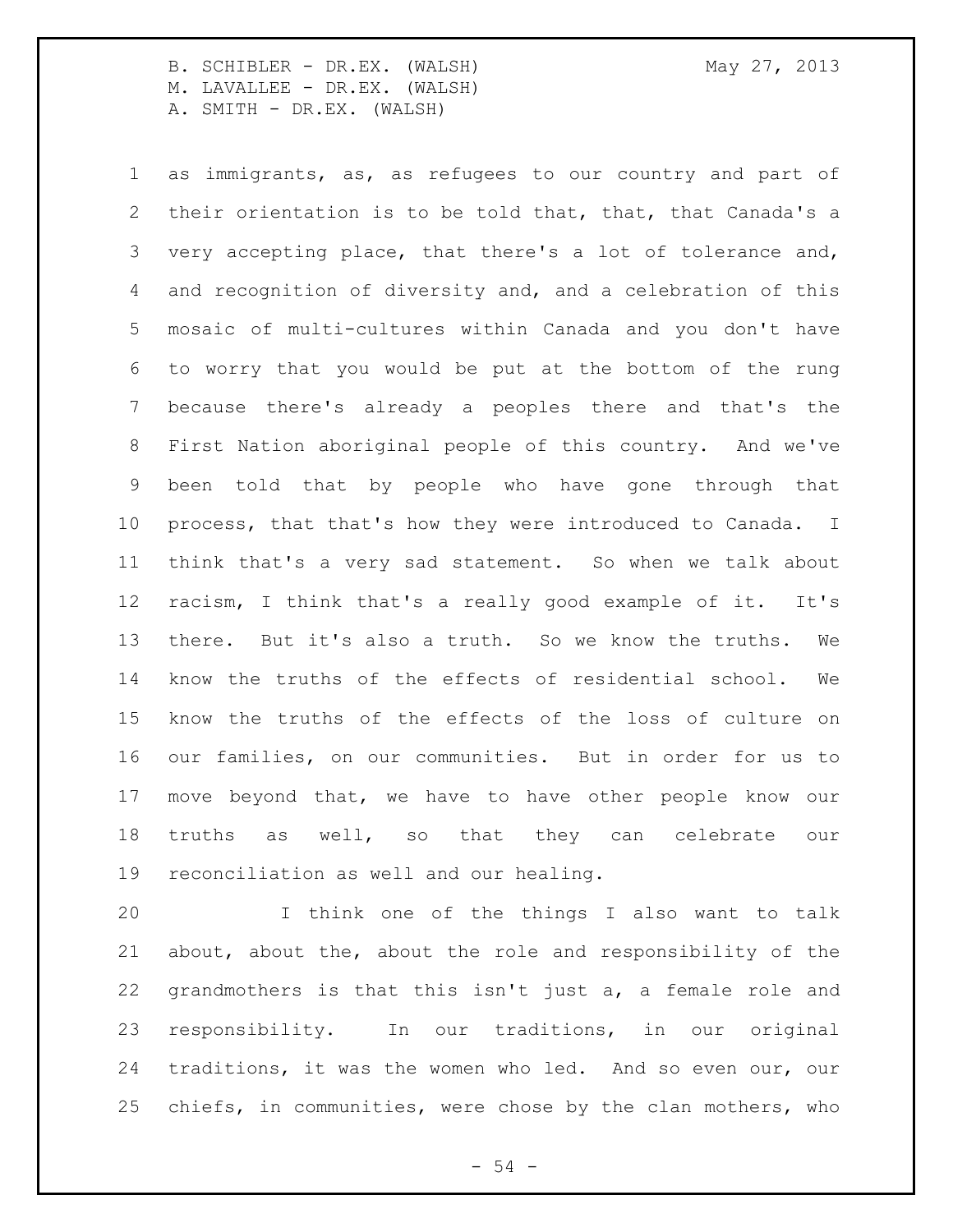saw them grow from very small and got to know who were the natural leaders in those, in those communities, as they were children, growing up. They were sanctioned by the clan mothers. So when decisions were made by chiefs and leader and, and council in leadership roles, before those decisions were, were sanctioned, they had to come to the grandmothers, to the clan mothers. We need our men to walk this walk with us, all men, not just aboriginal men. We need all men to walk with us and, and recognize that that's what balance is all about.

 Nurturing and responsibility to children isn't just a female piece. That is all of our responsibilities. We have many young men who are fathering on their own. We saw that with Phoenix's birth father, who tried --

15 MS. WALSH: Yes.

 MS. SCHIBLER: -- to take care of her on his own. We know that there needs to be that good balance of nurturing and support that comes from and goes to our males as well. I have mostly sons. I have many of them. I have mostly grandsons, I have many of them. And so, for me, it's important that I help my sons and my grandsons know and understand their role as men and their responsibilities to the children, but not just the children, but to the women as well. When we look around at our communities that have been damaged and are struggling, we always say and

 $-55 -$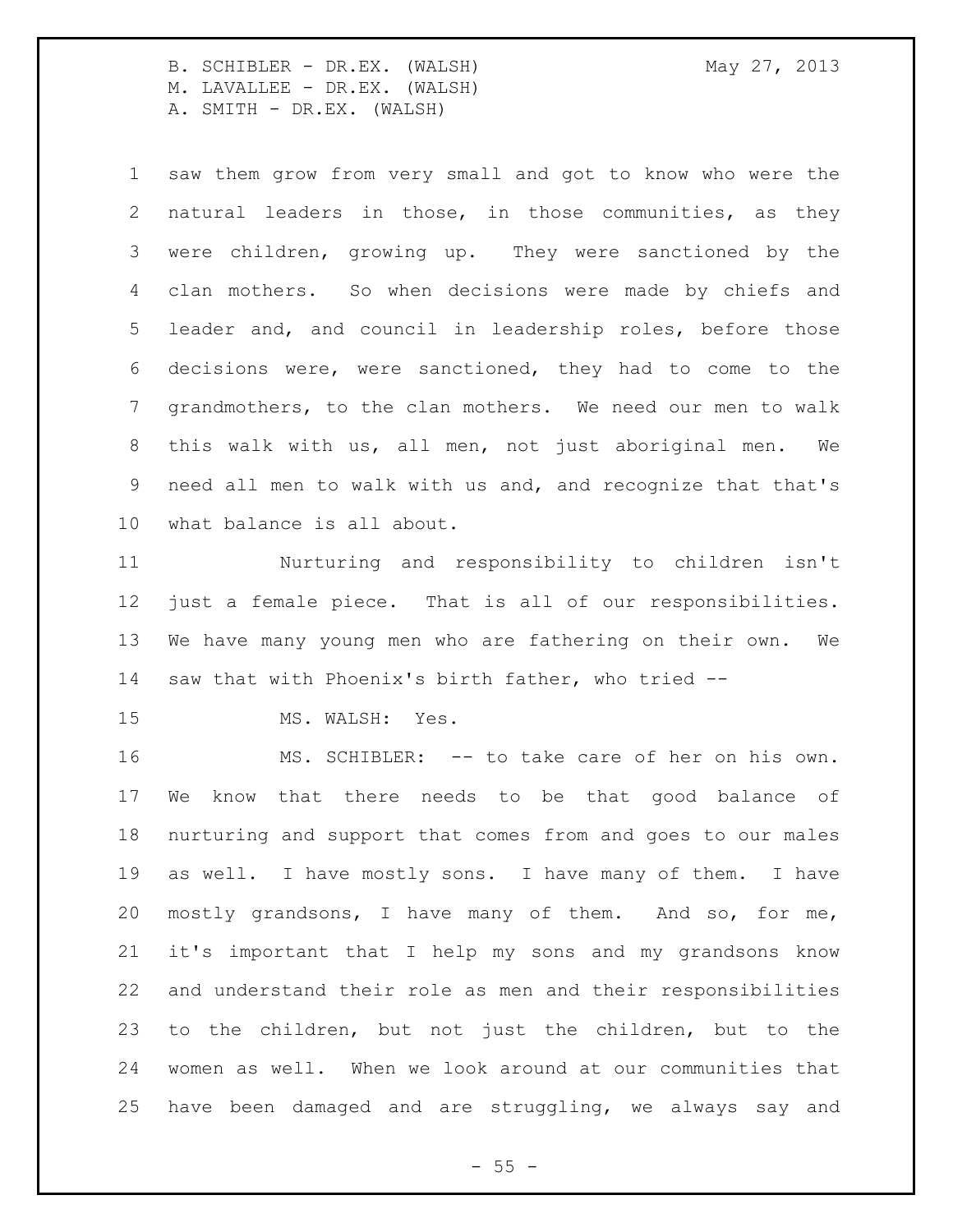there's, you know, a Lakota saying that, you know, our, our, our, our communities, our communities are not done until our women's hearts are on the ground. And when your women's hearts are on the ground, you know you're in a lot of trouble. And so that means that our nurturers, our main nurturers, those who carry life, have to be honoured, because only then can they honour the lifes (phonetic) (sic) that they carry. So when you have women who aren't being treated well in our communities, who aren't being recognized for their sacredness of the life, life carrying gift that they have, when they have their own children, they don't know how to transfer good caring to their children, because they, themselves have not been treated well.

 Our communities that are struggling the most are the ones that don't honour their women and don't honour their children.

18 MS. LAVALLEE: Um-hum.

 MS. SCHIBLER: And, and subsequently, don't honour their elders, so you see some major struggles in those communities. But while I say that, I say that is the importance of us having those programs like the Sacred Buds, because they teach our young ones about their sacredness. They teach our young ones about their roles and responsibilities as young men and young women to each

 $-56 -$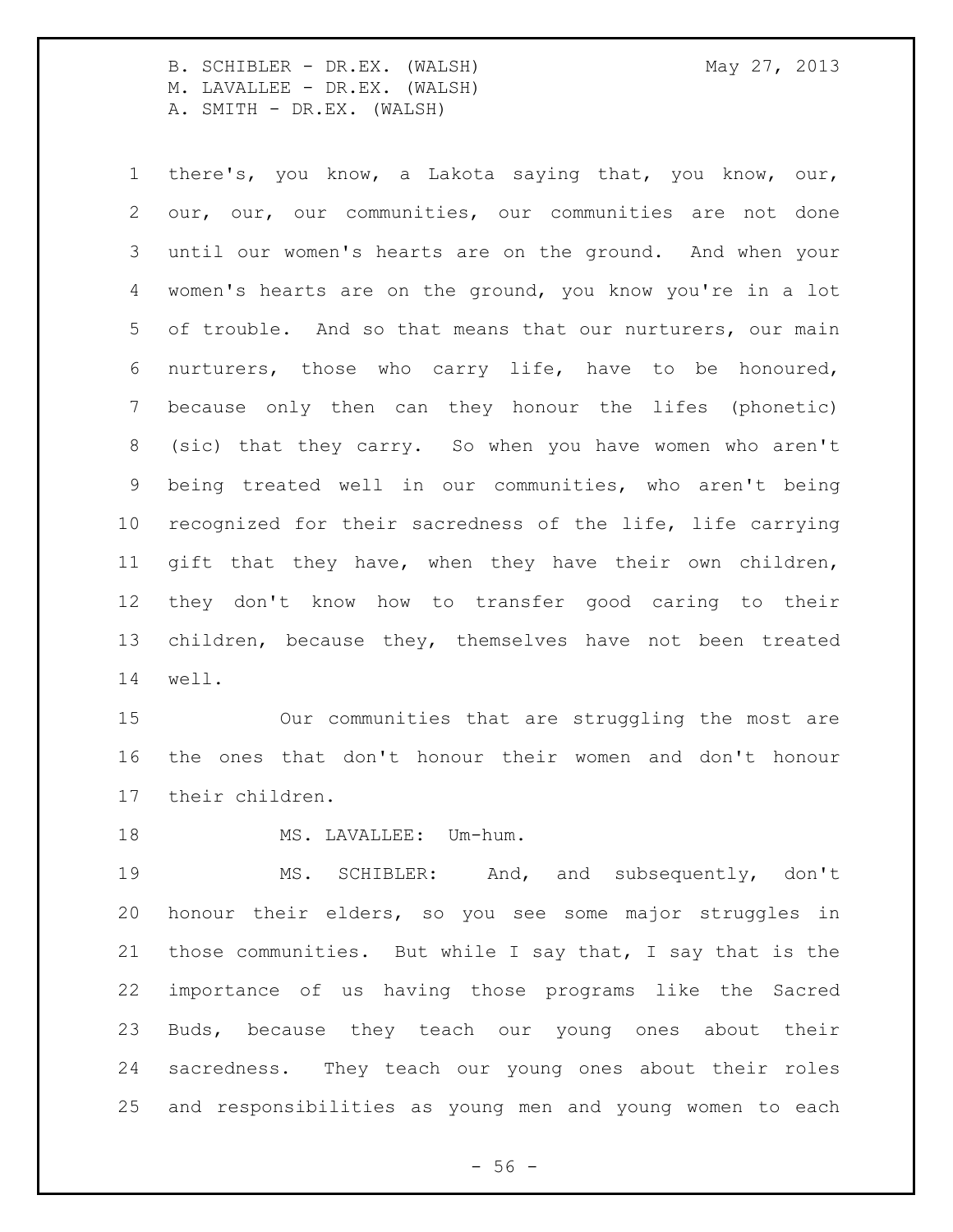B. SCHIBLER - DR.EX. (WALSH) May 27, 2013 M. LAVALLEE - DR.EX. (WALSH) A. SMITH - DR.EX. (WALSH) other, to the lives they bring into this word and we need to go back to those traditions. We need to do that. MS. LAVALLEE: Um-hum. MS. WALSH: Thank you. Perhaps this is a good point, Mr. Commissioner, to take the morning break? UNIDENTIFIED PERSON: Oh, yes. 7 THE COMMISSIONER: Yes. You, you were -- you're going to leave some time for other questions if -- MS. WALSH: Yes, definitely. 10 THE COMMISSIONER: -- if need be? Yeah. 11 MS. WALSH: Definitely. THE COMMISSIONER: Fine. All right. We're going to take a 15 minute break and then just have that to ourselves and then we'll resume right after that. 15 MS. SCHIBLER: Thank you. 16 THE COMMISSIONER: Thank you very much. 17 MS. WALSH: Thank you. THE COMMISSIONER: You, you can go ahead and leave the stand. MS. LAVALLEE: Oh, okay. 21 MS. SCHIBLER: We can leave, we can come down, Margaret. (BRIEF RECESS) 

 $-57 -$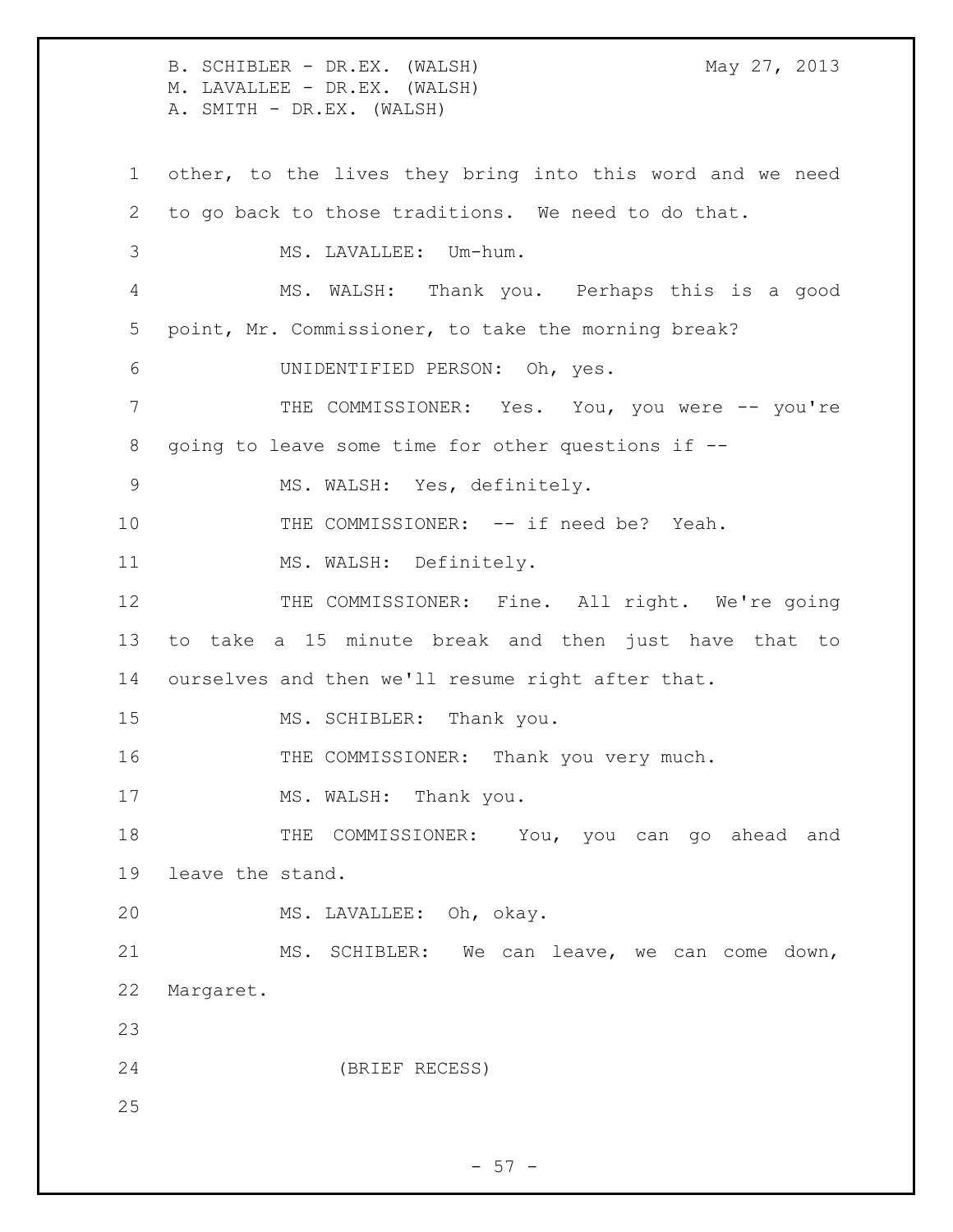B. SCHIBLER - DR.EX. (WALSH) May 27, 2013 M. LAVALLEE - DR.EX. (WALSH) A. SMITH - DR.EX. (WALSH) 1 MS. WALSH: Thank you, Mr. Commissioner. One 2 thing that I did not mention, Mr. Commissioner, when we 3 started, is that Margaret and Anna are mother and daughter. 4 THE COMMISSIONER: Oh -- 5 MS. WALSH: So it's -- 6 THE COMMISSIONER: -- nice. 7 MS. WALSH: -- nice to see a, a council of, of 8 grandmothers participate in that way is, is -- 9 THE COMMISSIONER: They're all grandmothers? 10 MS. SCHIBLER: All grandmothers. 11 MS. LAVALLEE: Yes. 12 MS. SMITH: Yes. 13 THE COMMISSIONER: Very nice. Great-grandmothers 14 in the crowd then. 15 MS. LAVALLEE: Yes. 16 MS. WALSH: Um-hum. 17 MS. LAVALLEE: Yeah. 18 THE COMMISSIONER: I know what you mean, I just 19 became a great-grandfather two weeks ago, for the first 20 time. 21 MS. LAVALLEE: Congratulations. 22 MS. SMITH: (Inaudible). 23 THE COMMISSIONER: Thank you. 24 MS. LAVALLEE: I have six great-grandchildren. 25 THE COMMISSIONER: Good for --

 $-58 -$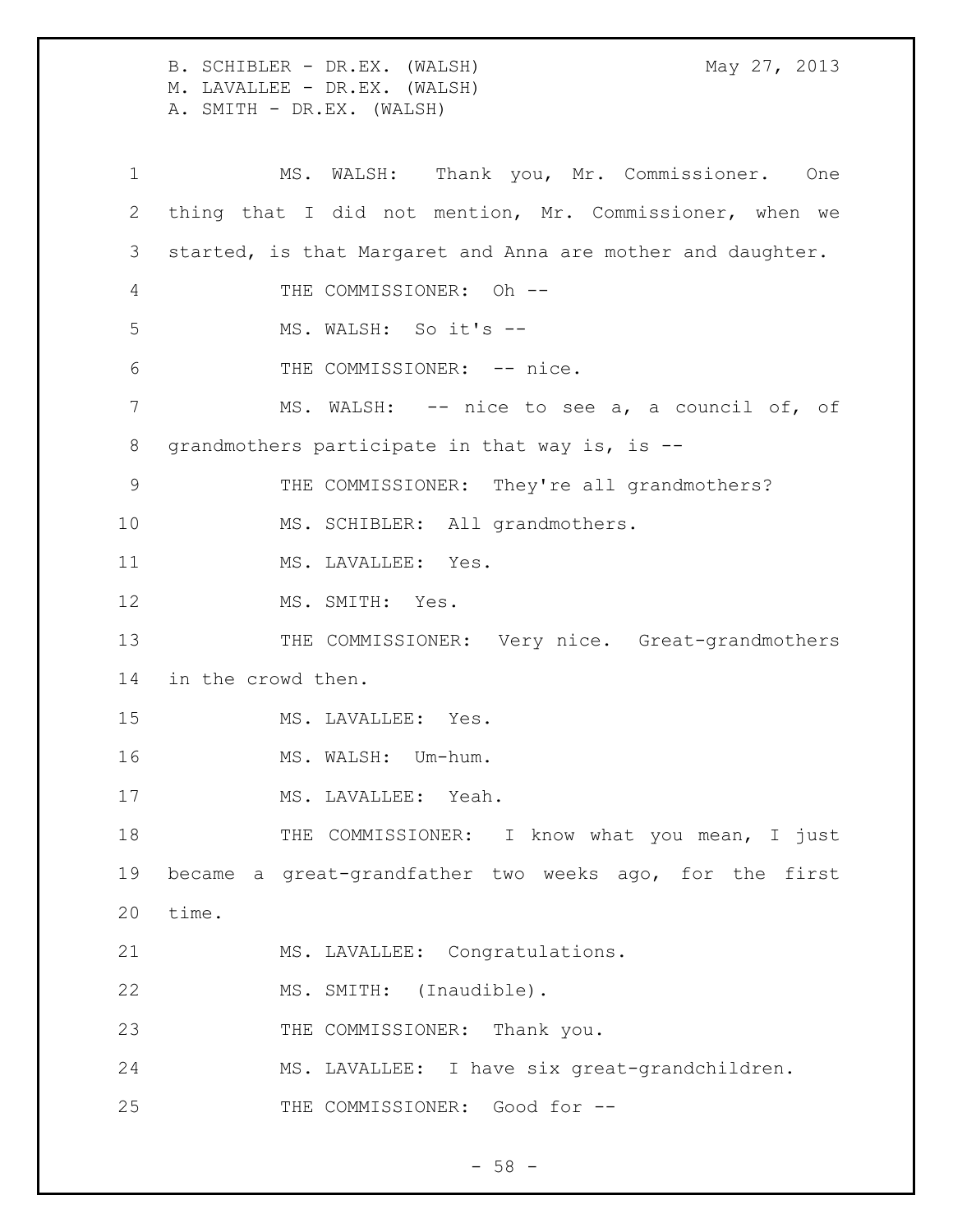1 MS. WALSH: Wow. 2 THE COMMISSIONER: -- you. MS. LAVALLEE: Um-hum.

BY MS. WALSH:

 MS. WALSH: And one other thing, can I ask you about the beautiful staffs that you each have brought up? What, what do they signify? Why have you brought them with you today?

 MS. SCHIBLER: They were gifted to us during the first year that we came together as a council. They were gifted to us for our medicine walk and our staffs, when, when we come into places with staffs, it usually represents strength and leadership. And so we walk with them. Each one is adorned based on who we are, in our traditional way. So the colours of our ribbons, the sacred items that are attached to them, our eagle feathers, anything that's on them, represents who we are in our traditional, in our traditional identity.

 So Anna had identified herself through her traditional name, which translates to?

 MS. SMITH: Nightly Moon Woman. 23 MS. WALSH: What is that again? MS. SMITH: Nightly Moon Woman. MS. WALSH: Oh, okay.

- 59 -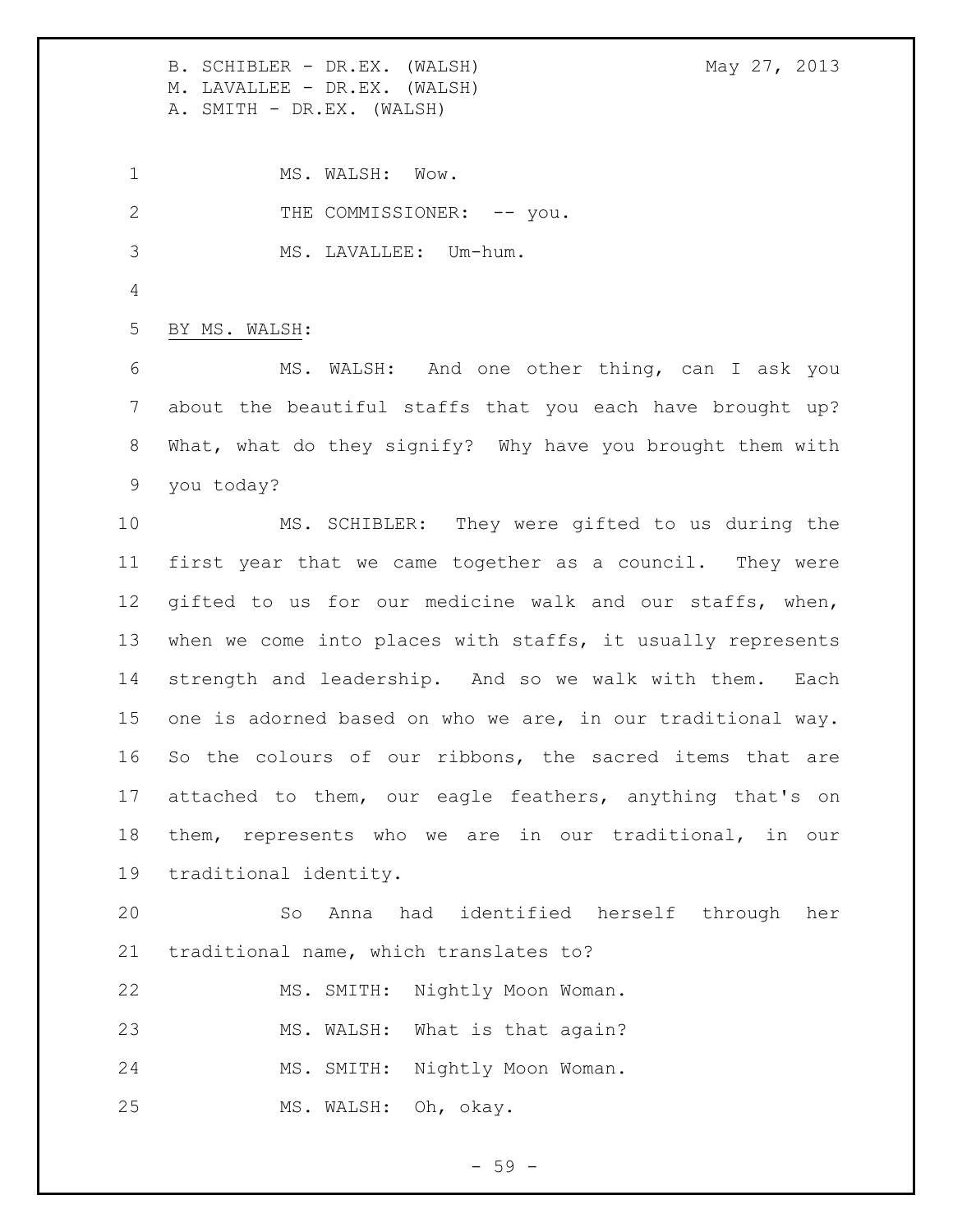B. SCHIBLER - DR.EX. (WALSH) May 27, 2013 M. LAVALLEE - DR.EX. (WALSH) A. SMITH - DR.EX. (WALSH) MS. SCHIBLER: And mine is Bawakakiakway (phonetic), which is Purple Harvest Woman. And -- MS. LAVALLEE: Mine is Washashkabeeka (phonetic). That means Water Lily and I'm of Bear Clan. MS. SCHIBLER: And I'm of the Crane Clan. MS. SMITH: And of course, I'm of the Bear Clan. MS. WALSH: Yes. 8 MS. SMITH: Um-hum. MS. SCHIBLER: So when we walk with these, that's what it represents. 11 MS. WALSH: Okay. Thank you. MS. LAVALLEE: It also represents that we're sun dancers. We've danced, I've danced for 19 years. 14 MS. WALSH: What, what is the sun dance? MS. LAVALLEE: It's a sacred dance that we dance each year around June, ours', this coming June again. We dance for four days without food and water and it's all about the sacredness of our life and to give thanks to the creator for giving us this beautiful way of life. And we have probably about a hundred and twenty dancers in our, in our dance group, from young to old. MS. WALSH: All women? MS. SCHIBLER: No. MS. LAVALLEE: No. 25 MS. WALSH: Men and women?

 $- 60 -$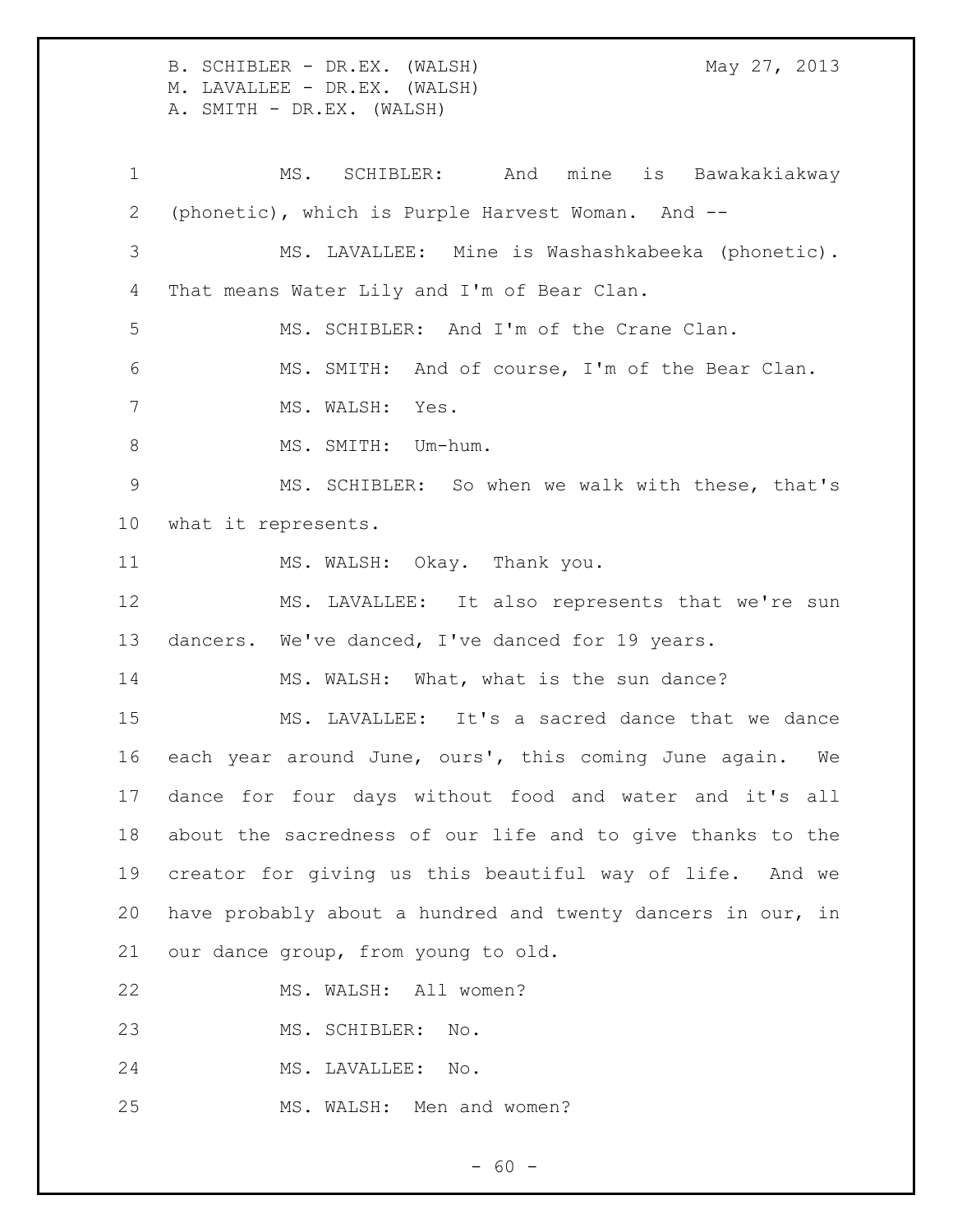MS. SCHIBLER: Men and women, youth. We have a lot of youth that have now come to, to do that dance, because they want to celebrate the gift of that life that they've been given and they want to find their traditional ways. Because that was one of the ceremonies for us that was outlawed for so long. It had to go underground and, and just like our, our bundles and our pipes had to, had to be put to rest for awhile because, because it was outlawed and we couldn't pick up those, those sacred bundles and we couldn't have our sweat lodges or our ceremonies. So now we're, we're bringing them back together again and you know, for our -- because I belong to two different sun dances. So one's an international sun dance, which brings people from all over the four corners of mother earth together. So you don't just have to be aboriginal to be part of any of our --

17 MS. LAVALLEE: Um-hum.

 MS. SCHIBLER: -- sun dances. But and the one locally here, up at Sagkeeng, that Margaret and Anna also dance at, they're now coming to bring the grandmothers in to lead the opening each day, to sit with our pipes to begin the ceremony. So our, our male sun dance leaders are also now knowing the importance of returning back to that respectful way of traditions, in helping bringing the women together to lead.

 $- 61 -$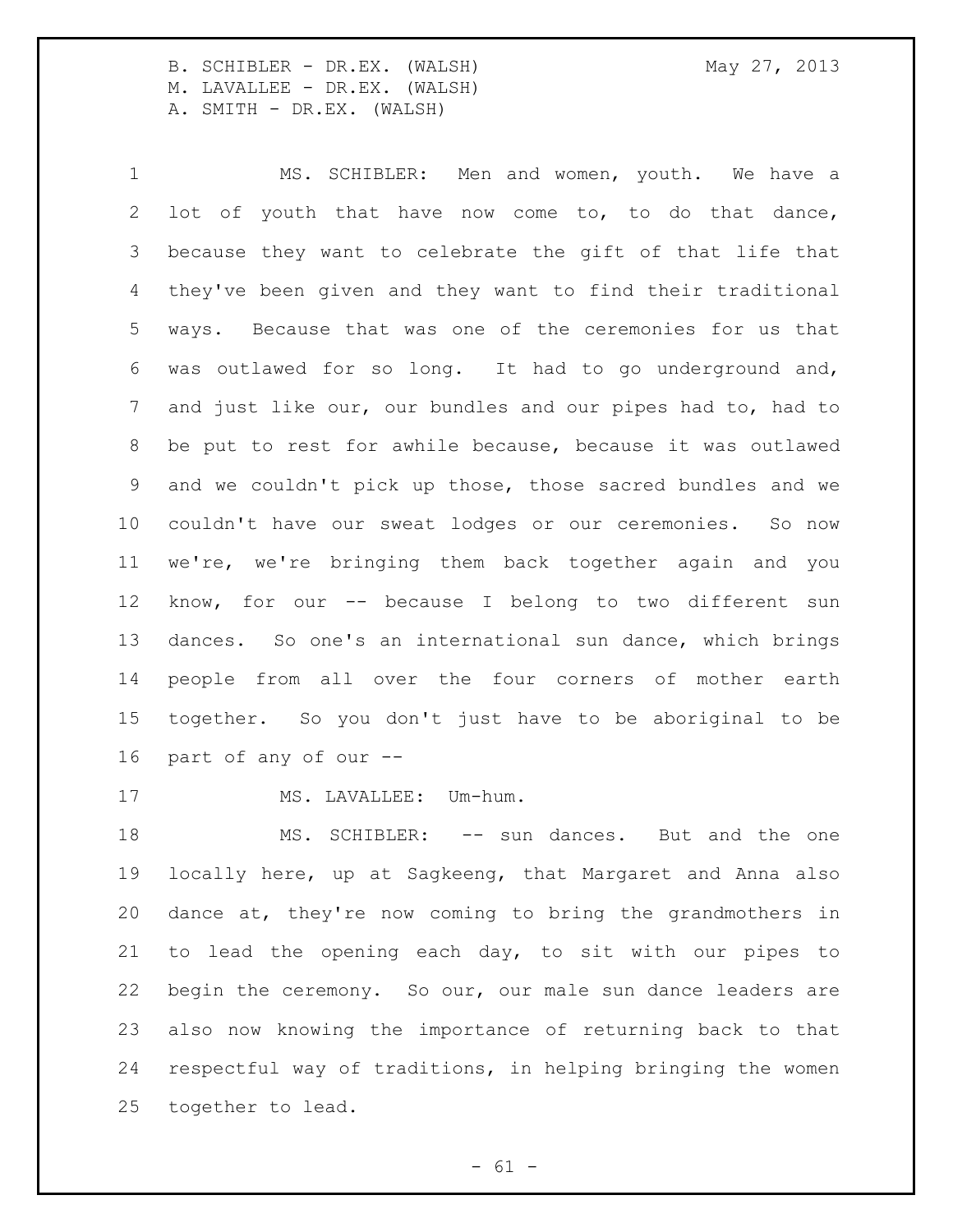MS. WALSH: So let me ask you this, it sounds like increasingly, there are opportunities for aboriginal people to retrieve their aboriginal values and, and experiences; what are you seeing, in terms of how receptive the youth are, to participating in those traditional experiences?

 MS. SCHIBLER: They love it. They, they love it. You see them just come alive when they get to know who they are. They come in very reluctantly at first, because they're not sure, they're not familiar, but when they start to know and you know, as we say, I mean, many of our young people out there who are non-aboriginal, are coming to seek these ways because it's helping their spirits to heal as well. So they come and, and they know that there's a place 15 for them, where they're accepted, where they can celebrate who they are and what their life is about.

 MS. WALSH: And is that what it is that promotes the healing, the, the acceptance?

19 MS. LAVALLEE: Yes.

MS. SMITH: Um-hum. It's part of it.

MS. LAVALLEE: Yeah.

MS. SMITH: A huge part of it.

 MS. WALSH: Is there an aboriginal perspective on what it takes to protect and, and nurture children? How, how would you describe that, if there is such a

 $- 62 -$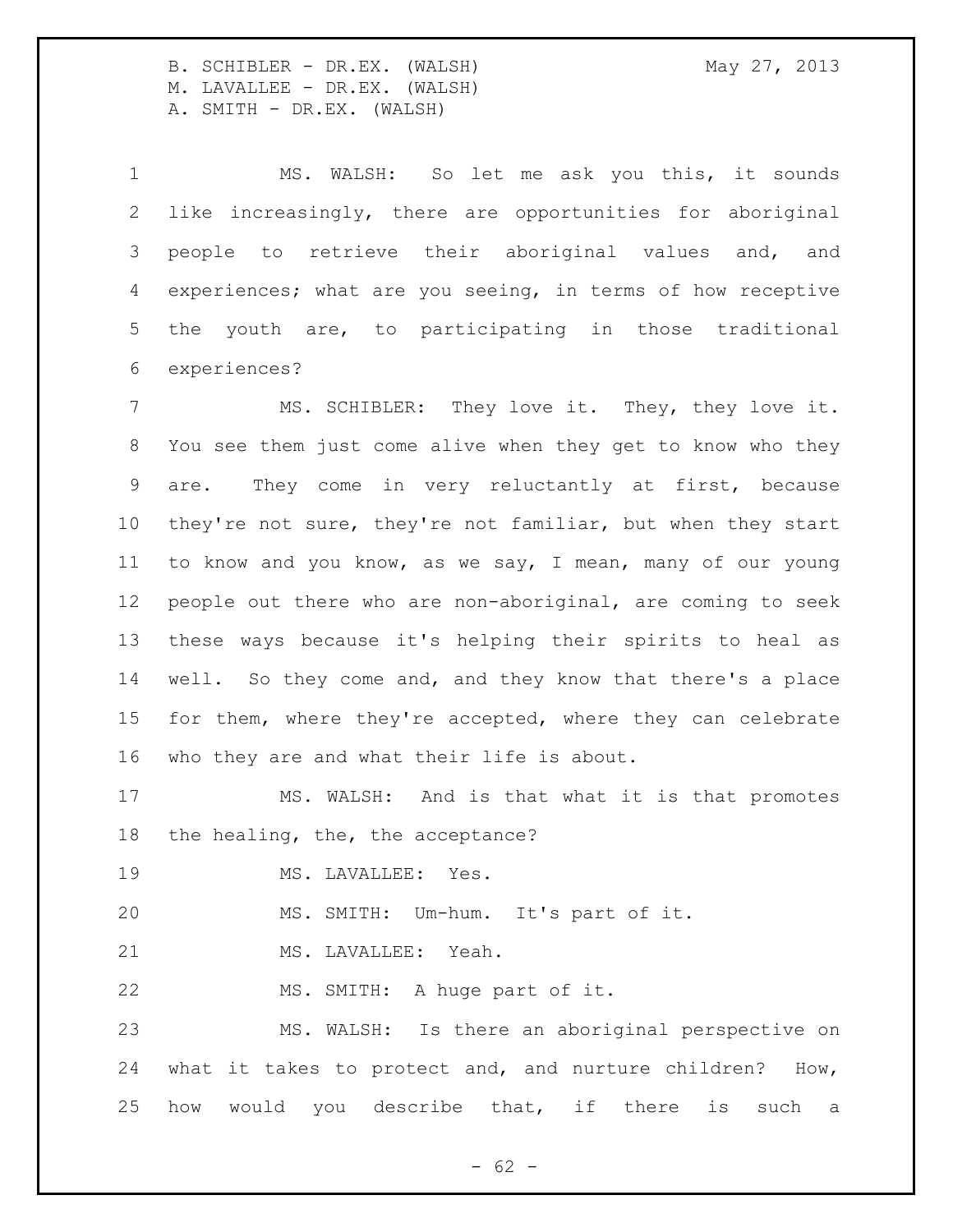perspective? Maybe, Anna, do you want to start? MS. SMITH: Well, I'm just thinking, my mom is, would be the perfect person to answer to that -- MS. WALSH: All right. MS. SMITH: -- because it's -- she talks about the, the nine moons, the nine moons teaching and I think that's, would be relevant here. 8 MS. WALSH: Would you tell us about that, Margaret? 10 MS. SMITH: The nine moons. MS. LAVALLEE: Oh, yeah. Oh dear, we have, we have so many teachings to, to help adults and old people and the very young people to restore their way of life. One of them is the medicine wheel, of course, and the rules and responsibilities of the medicine wheel. And if you 16 want to really learn about it, then they have to be part of that group, a part of that, that nation, to, to come together and learn about it. Then we have another one called the nine moons.

 If all of us, in our society, in the First Nations and Métis society decided that this was the way they want to go and they want to learn about it, we wouldn't have time to go out and do drugs, alcohol, wouldn't have time for sexual exploitation of, of children, because you'd be so busy learning what there is in that nine moons teaching. And

 $- 63 -$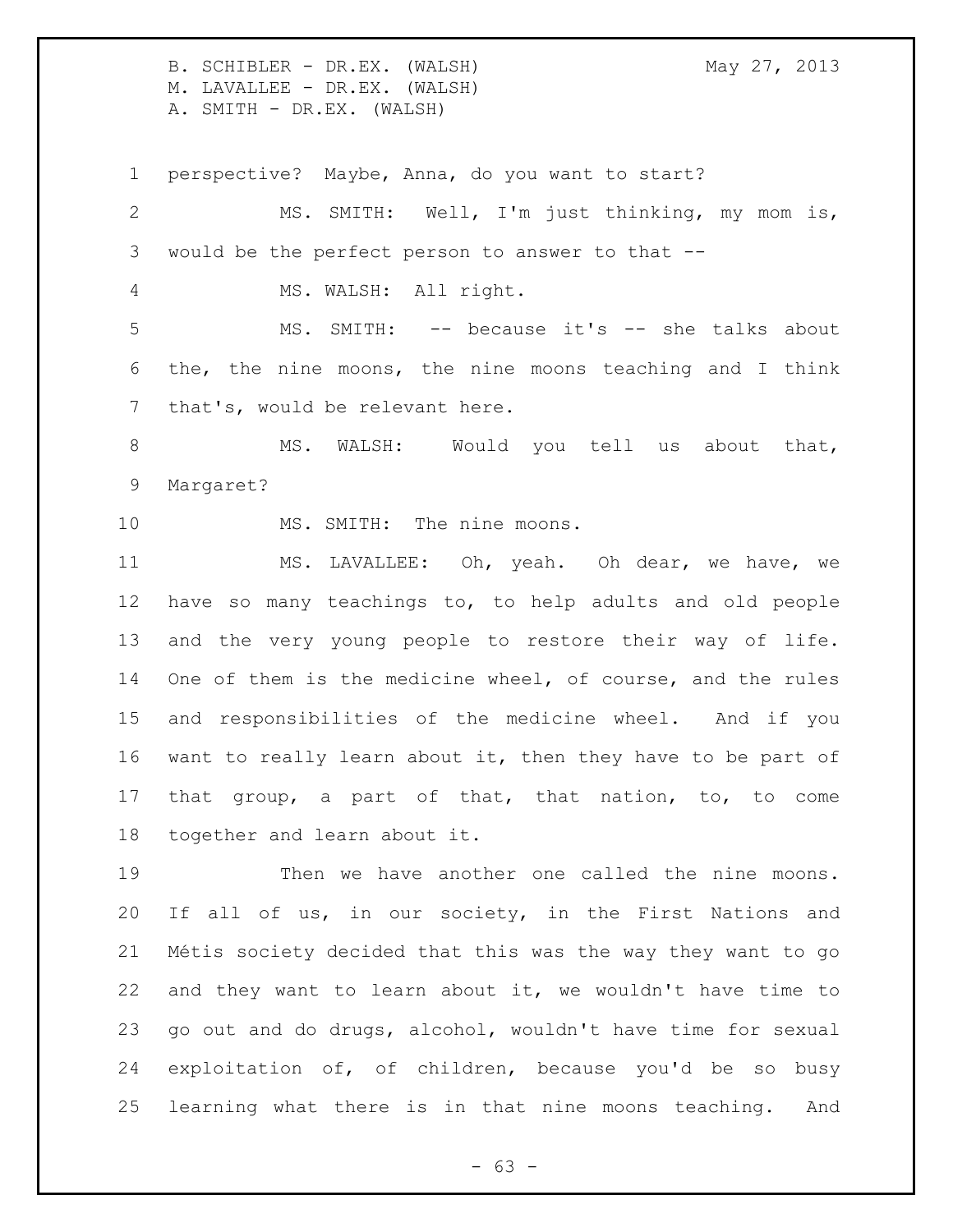it's all about life, it's all about life. And it's all about the laws of, our laws.

 The first one that -- I'll just do the one and there are nine moons. The first one is called learning of the sun. And you have to stay in that moon for 12 years to learn what the sun does for you and what it does for the family, what it does for the earth, what it does for the 8 environment. So that takes 12 years. It -- each moon takes 12 years to learn what those teachings are. So if we were to go back to that and that's what we're talking about all along, was the sacred bundle, to bring it back and teach the young people and the old folks too, about these laws. And it's a door opening to a healthier lifestyle for sure.

15 MS. WALSH: So what do you need to -- are you doing that now? This teaching is going on now?

 MS. LAVALLEE: Yes, some of it is going now, but there's just not enough yet. So if we begin doing it all the time, we would have a great time.

MS. WALSH: Billie?

 MS. LAVALLEE: We would eliminate all of our problems.

MS. WALSH: Wow.

 MS. LAVALLEE: Because you know what, in all of the information I have received in the area of health,

- 64 -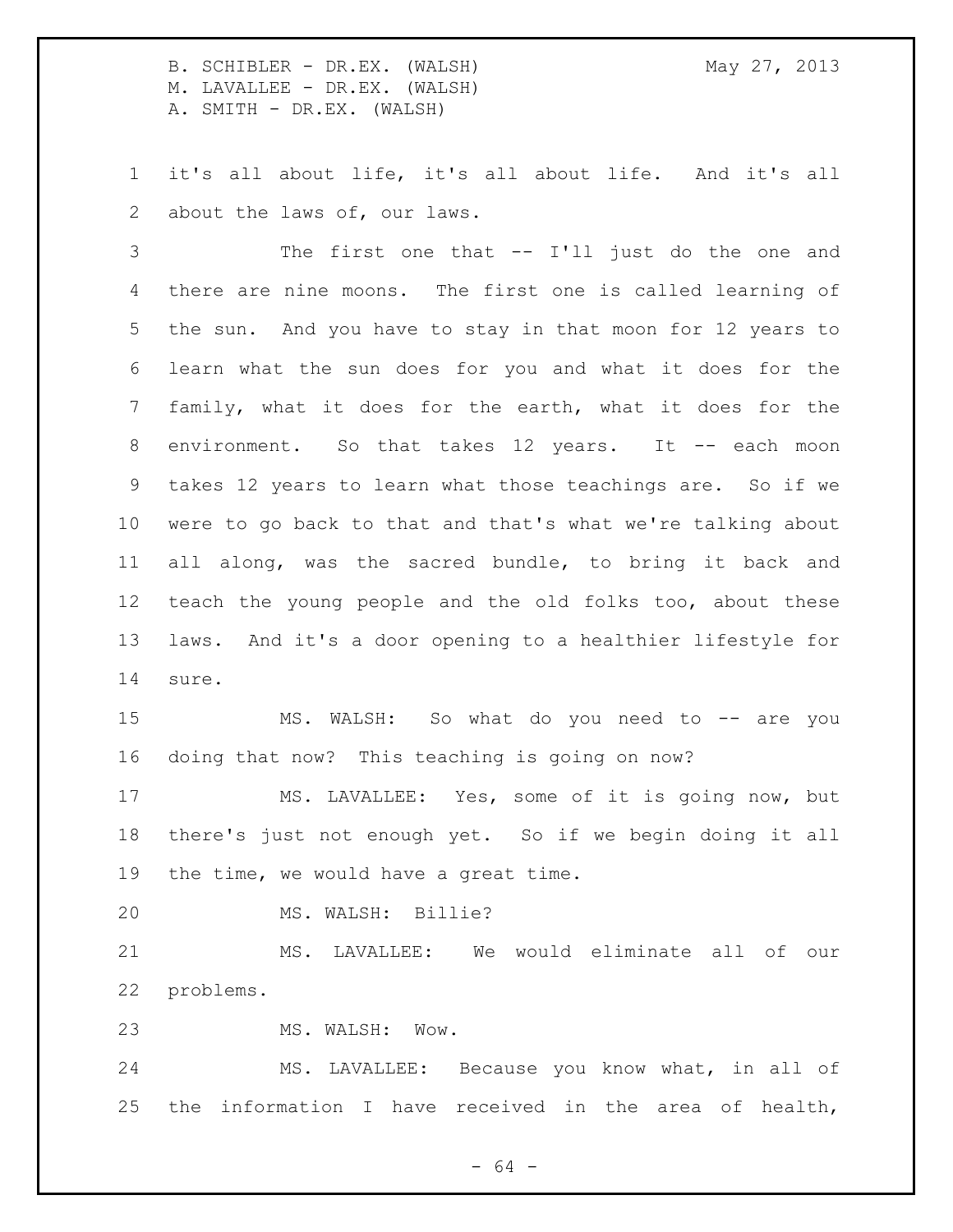B. SCHIBLER - DR.EX. (WALSH) May 27, 2013 M. LAVALLEE - DR.EX. (WALSH) A. SMITH - DR.EX. (WALSH) because that's been my life all my life -- MS. WALSH: Yes. MS. LAVALLEE: -- all my career, we're the highest in suicide among the youth -- MS. WALSH: Um-hum. MS. LAVALLEE: -- the First Nations and Métis. We're the highest. We're the highest in diabetes, according to that information and research have been done. We're getting to be the highest in, in HIV and all of those diseases that affect the people on cancer, we're highest in that. So that's pretty scary. And especially if you're looking at diabetes among the people, even children have type 2 diabetes now. So we have, we're just beginning to look at those kinds of health issues that are affecting us and that has to change somehow. We have to change that. It -- not, not even looking at the social illnesses. 18 MS. WALSH: Um-hum. MS. LAVALLEE: The social illnesses like sexual exploitation, not even looking at that, just looking at the, some of the diseases that affect the people. MS. WALSH: Billie, did you want to address what needs, what you need to, to be able to do this teaching, to address these illnesses? MS. SCHIBLER: Well, I, I just wanted to add

 $- 65 -$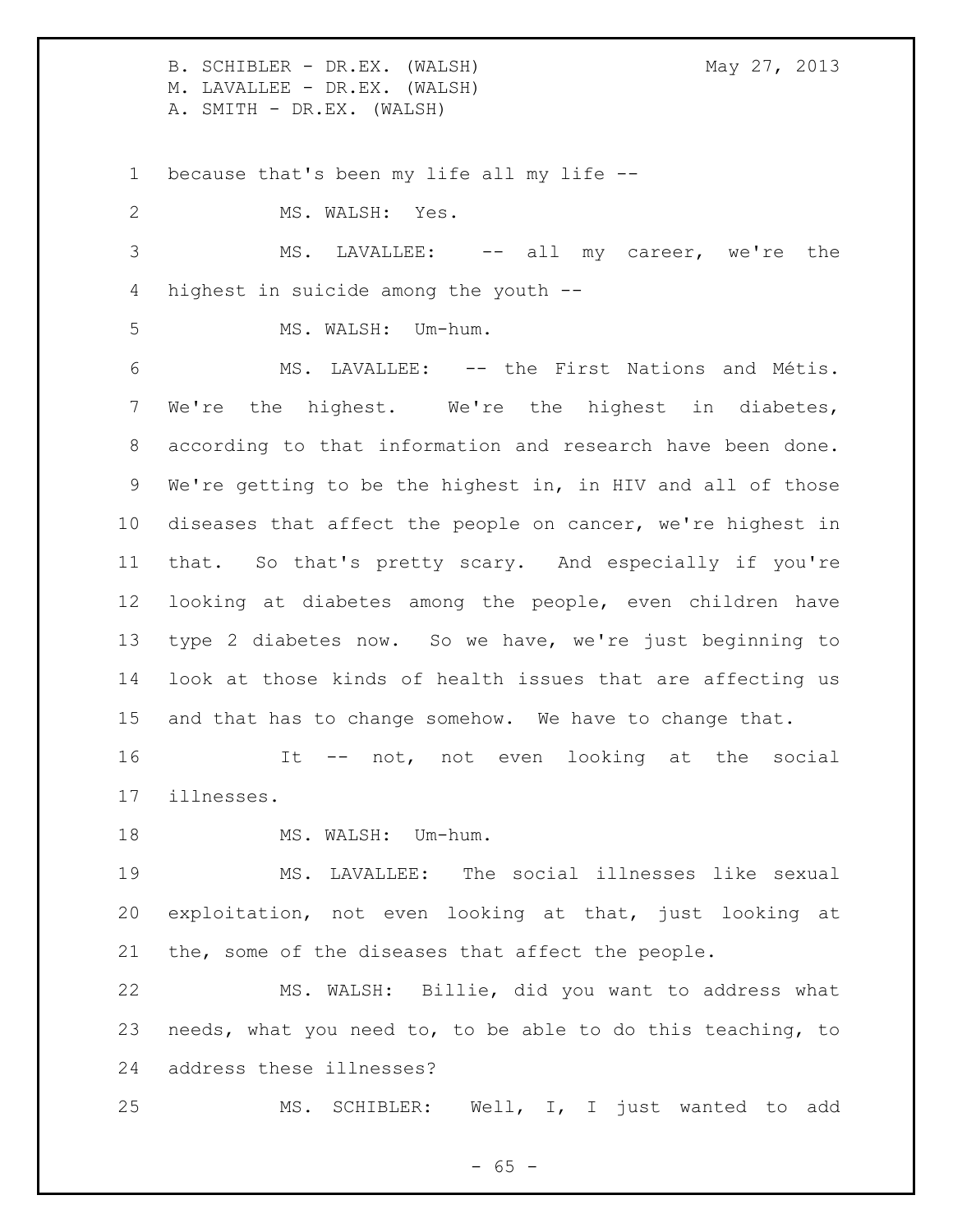further to what Margaret was saying, because I think it's really important, as we talk about some of the damages that have been done to our aboriginal people over history. The things that Margaret is talking about, about health outcomes and that's affecting, like she mentioned, not just our First Nation communities, but our Métis people as well, was when dominant society determined that, that there were certain things that we needed in our lives and in our health that didn't recognize and support our traditional way. And I know that when I lived in Northern Ontario, up in James Bay, we saw that quite a bit, where even when our, our, our seniors, our elders were moving into seniors' homes, that the, that the diet in those homes had to be government approved. You couldn't, you weren't allowed to bring into those facilities the traditional foods of the land and of the people. And it made our old people sick, because they weren't used to that food. They weren't used to that store bought food. In our traditional foods, we had, we -- I'm not sure what's happening. We had everything we needed for the balance in our body. And even if we didn't have milk, we had things that you get from milk --

MS. SMITH: Um-hum.

24 MS. SCHIBLER: -- in other foods that we, we ate. And so now that everything's shifted away from our

 $- 66 -$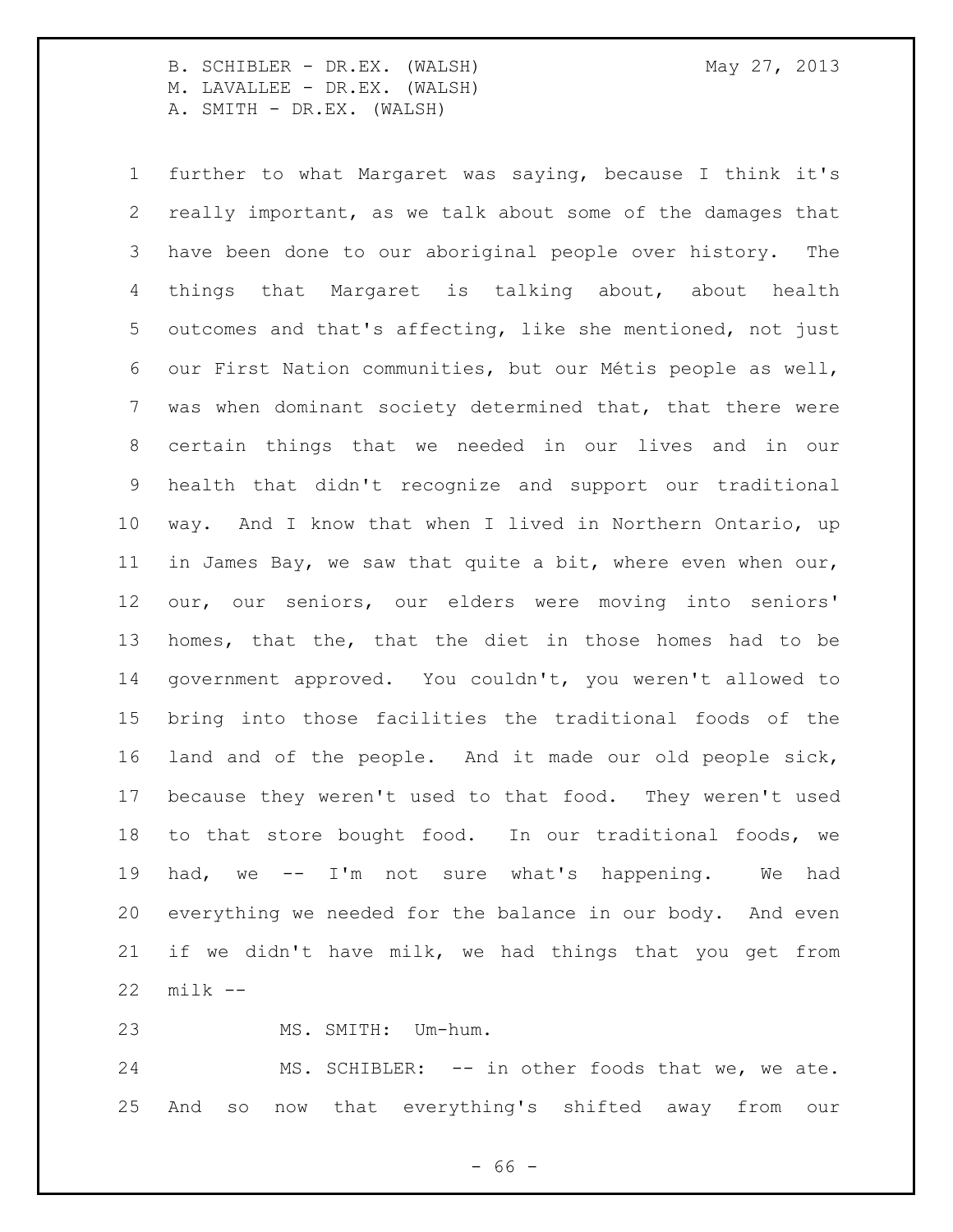traditional diets, our traditional ways, we've been, our bodies, genetically, have been very, very affected by the things that are, we know are not good for us, but have become part of mainstream diet. So when you combine that with the fact that yes, now we do feed our children milk and so forth, because we can't get our traditional foods the way that we would have, but you go into First Nation communities and you know that, to buy a jug of milk, is absolutely unaffordable. It's absolutely unaffordable. It's cheaper for you to buy pop and Kool-aid for your children, than to buy a jug of milk. How does this make sense? And I, I think I may have spoken about that in 13 phase 2. I can't recall, where you know, if, if governments can regulate the cost of alcohol through Liquor Control Commissions, why can't they regulate the cost of milk throughout the province, so that the ones that we know are having the most difficulty eating healthy diets are the ones in our First Nation remote communities, our Inuit communities, all of those places. It's unaffordable and

it's inaccessible.

 MS. WALSH: And we're going to talk this afternoon with witnesses specifically about food security and remote communities and Inner-City communities.

 MS. SCHIBLER: So it comes back to the teachings that we have, when Margaret talks about some of these

- 67 -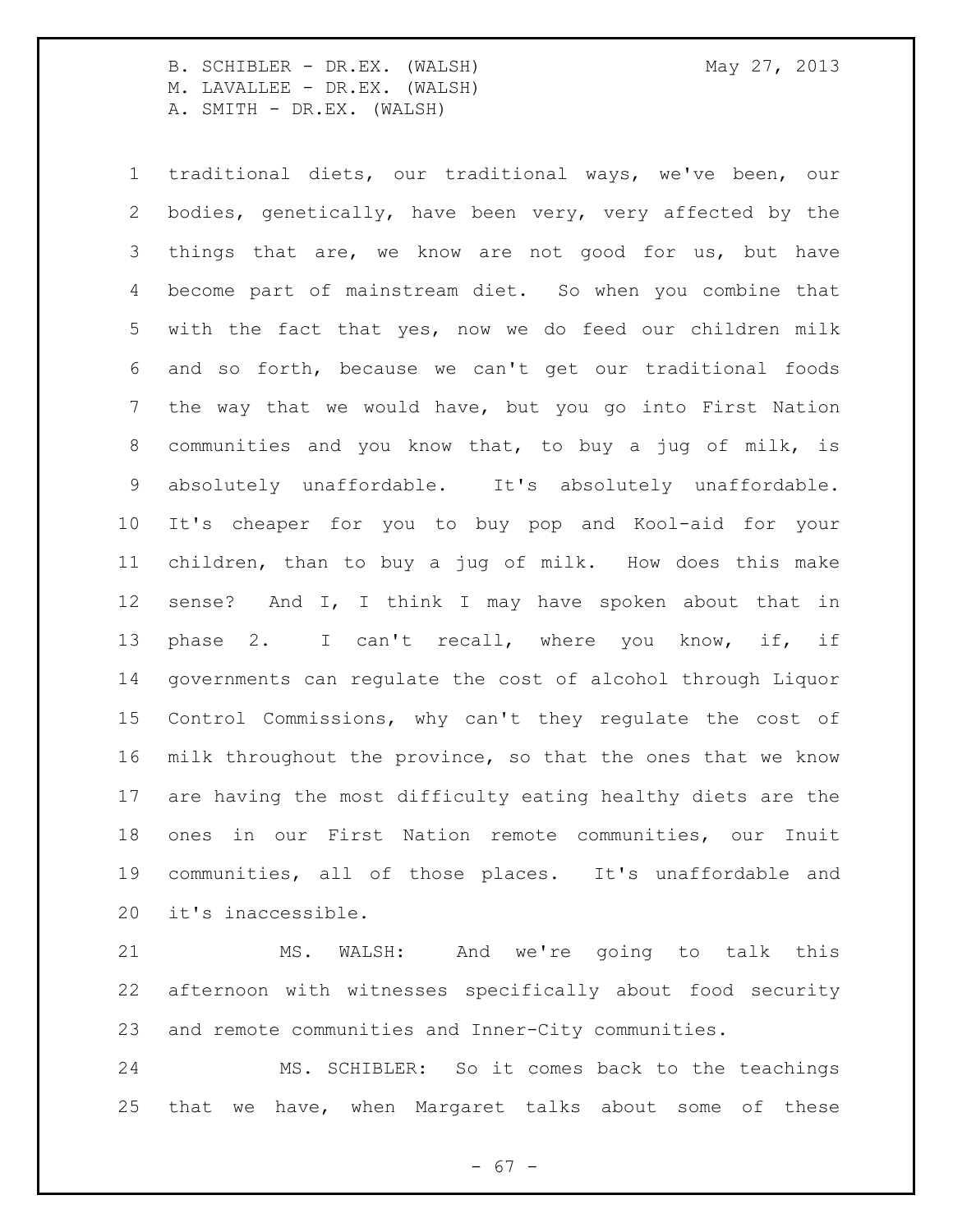things, about when you're, when you're looking at your medicine wheel teachings, when you're looking at any of these traditional teachings, it's about the balance in, in mind, body and spirit. It's about making sure that, you know, you're feeding your body in a healthy way, to be able to feed your mind in a healthy way and then, and you feed your spirit in a healthy way. So all of them have to be connected and they all have to be in balance to be in a healthy way of life.

 MS. WALSH: Which is, I would say, true for everyone.

12 MS. SCHIBLER: Absolutely.

 MS. WALSH: When you're talking about the need to focus on traditional aboriginal values, what does it take to, to bring that teaching to more people, for instance?

 MS. SCHIBLER: Well, I think that Anna and Margaret touched on some of that earlier and you know, when we talk about even recognizing the role of the grandmothers, you know, we've got, when we talk about the balance, we've got a lot of children in our communities that need that circle of care around them.

MS. WALSH: Um-hum.

 MS. SCHIBLER: We know we have a role and responsibility as society and, and I just have to clarify, when Margaret talks about a system failing Phoenix, it's

- 68 -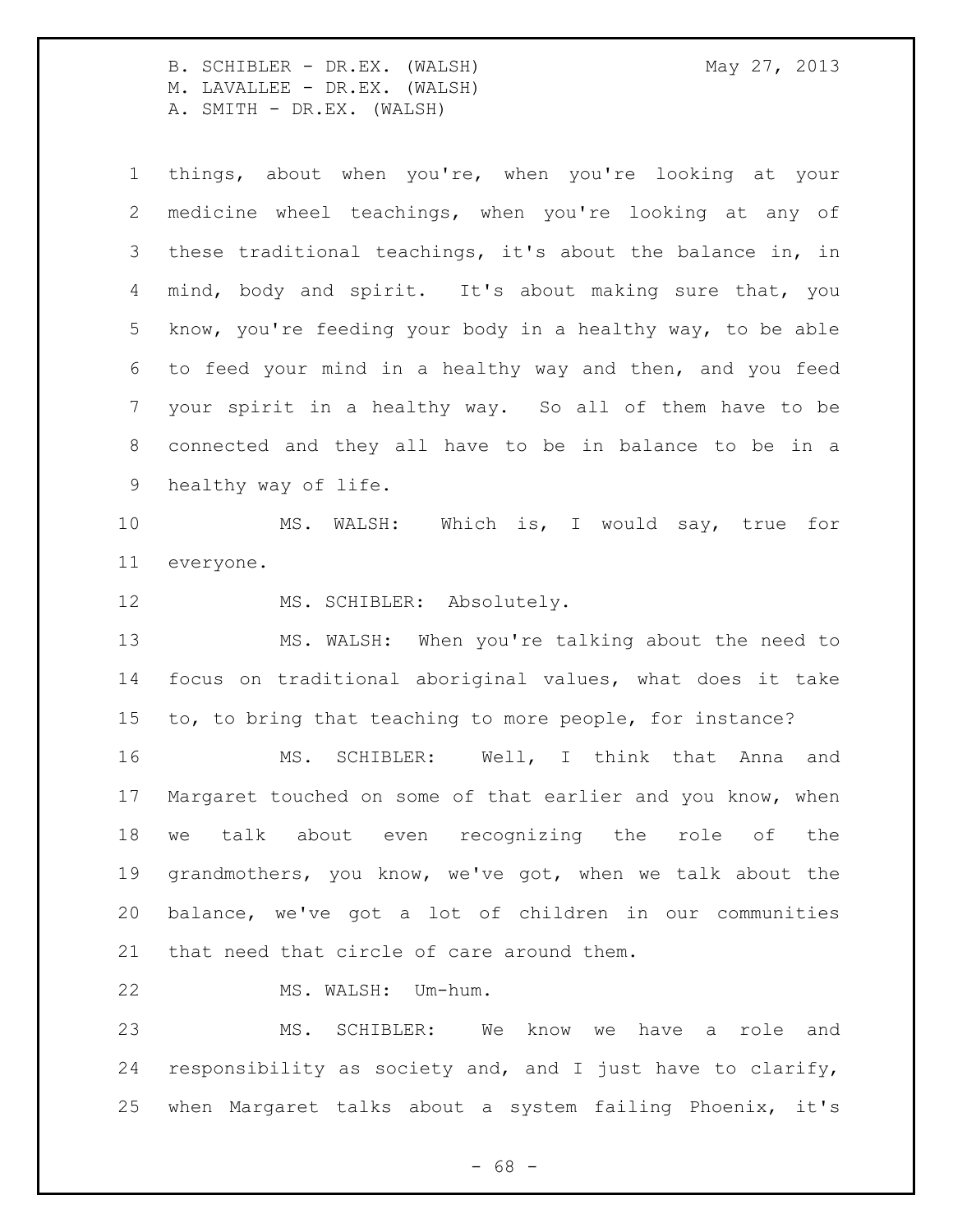not just about a government system. It's about the, the system of, of people, of society around our children, that they, that we have resources available, we have a lot of elders. They don't have to just be the grandmothers' council. We've got people that sit in seniors' homes that just wait there until they die, where they don't know their purpose in life anymore because they are isolated from families, they're isolated from communities, but they carry a lot of wisdom and they carry a lot of knowledge and history. And they still, many of them, know how to nurture. And so you've got these children that need that

and you've got these elders that can give that.

 MS. WALSH: So how do you make those connections? Or what's been the --

MS. SCHIBLER: We've seen it.

16 MS. WALSH: -- impediment?

 MS. SCHIBLER: We've seen it happen. We've seen programs and I remember years ago, with one of the agencies that I worked with, Northwest Child and Family, where we had a Kookums program, where we had, in the, in, around Stella Walk and Charles Walk, where we had a seniors' home there, right at Dufferin and we had families that were higher risk in the community, because they didn't have the support system naturally around them, and so we would connect these young moms, these young dads, up with some of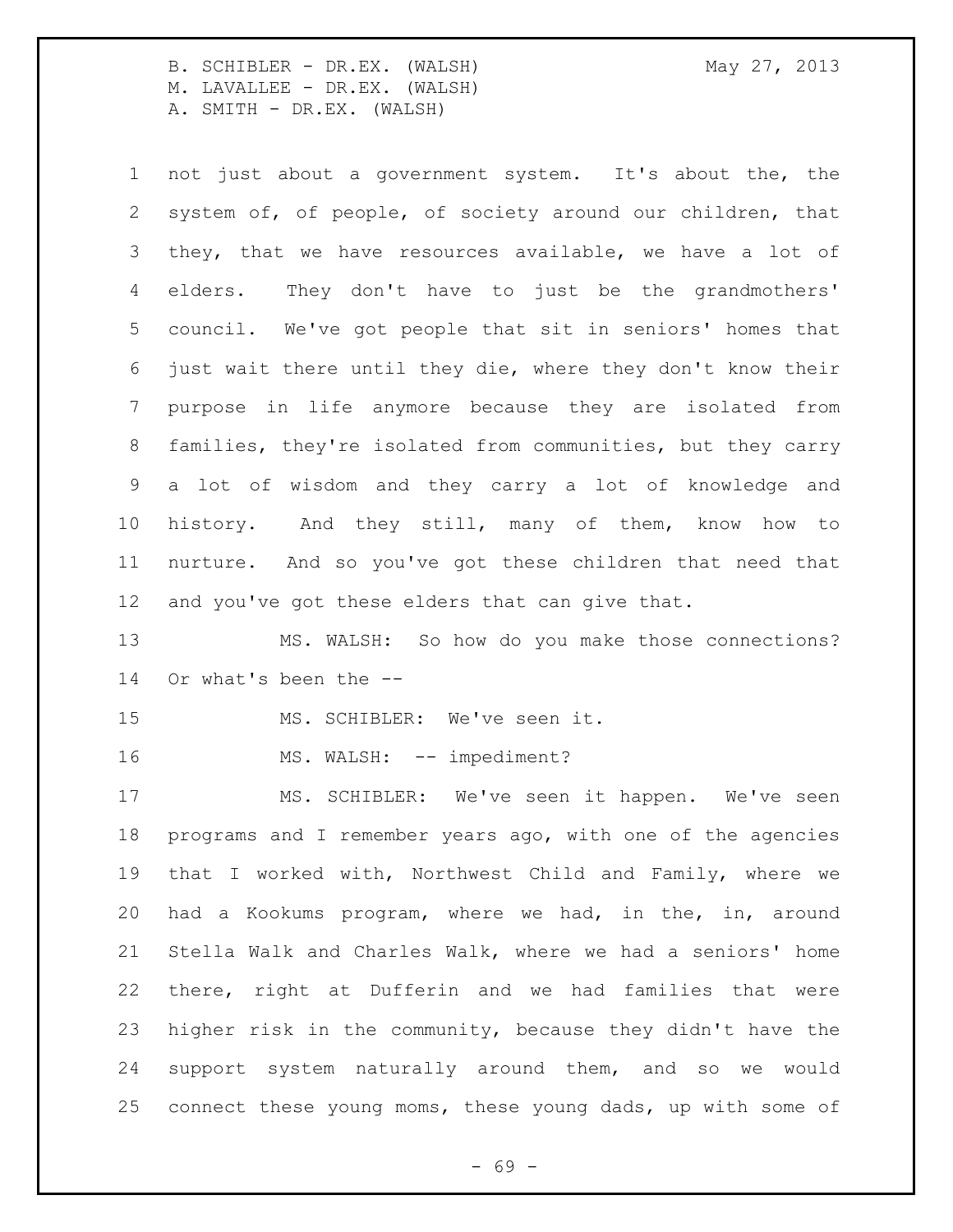the seniors and they would come in and they would help at bath time, getting the kids ready for bed. They would help mom during times where she was feeling stressed, or having to do things to keep her household going. They would come in, they would read stories to the children. They would just be that extra support. Those natural supports are there, we just -- 8 MS. WALSH: They just need --9 MS. SCHIBLER: -- need to --10 MS. WALSH: -- some organization? MS. SCHIBLER: -- we just need to facilitate it. MS. WALSH: Okay. Let me ask you this, you said people are sometimes afraid, for instance, in a healthcare setting, to self identify as aboriginal because they're expecting that the person listening to them, or treating them is going to think, okay, well, what has this person overcome, or what are their deficits? Let's start with the strengths that you see in the aboriginal community. Tell us about the strengths and any recommendations you have to support those strengths. Who wants to start? Anna? 21 MS. SMITH: Okay. MS. WALSH: Your mom says it's okay? MS. SCHIBLER: She had the light bulb come on. MS. LAVALLEE: I give her permission. MS. SMITH: I'm, I'm thinking about the different

 $- 70 -$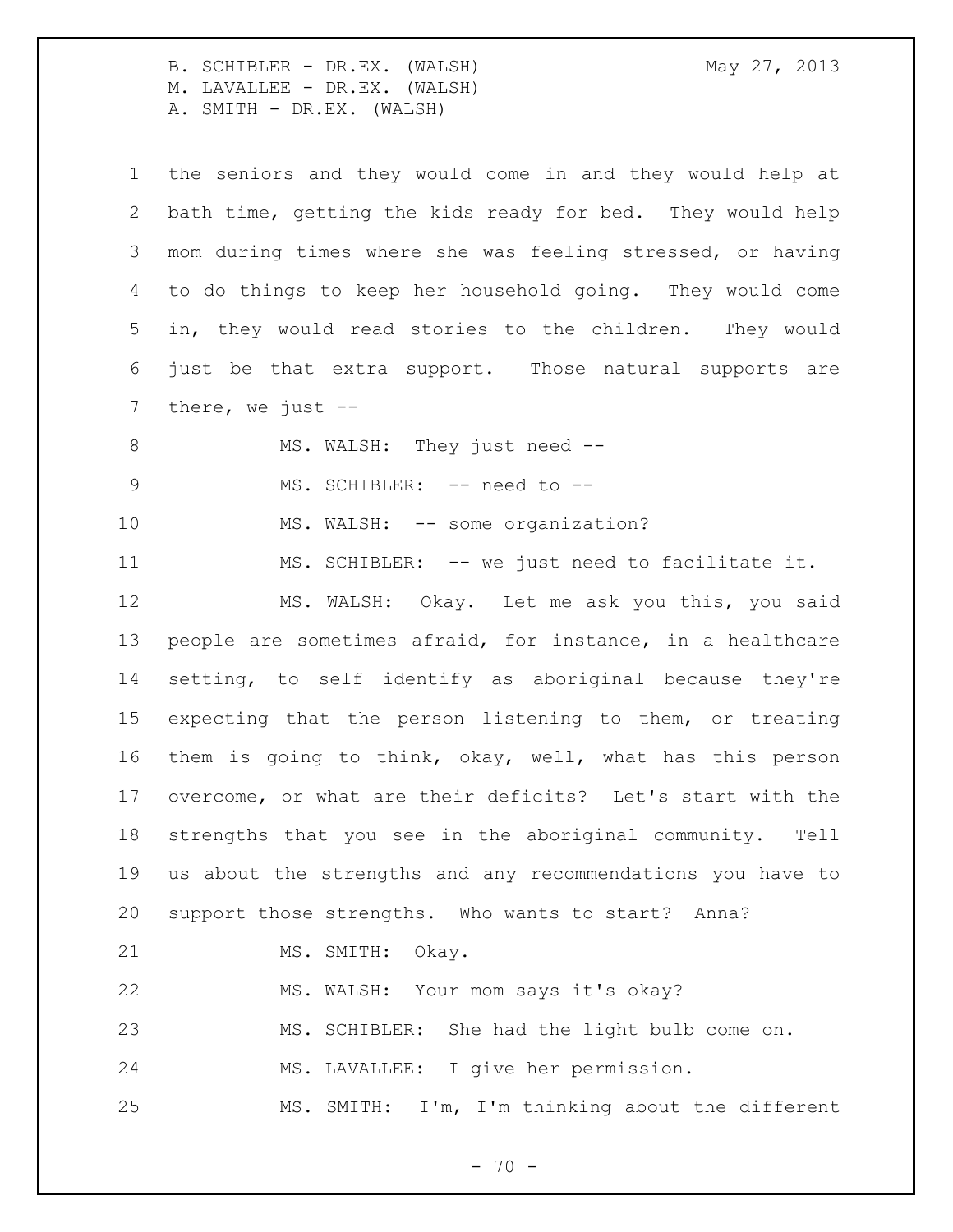organizations that are out there and, and people that lead them and also volunteer a lot of their time. And, and like Billie were (sic) saying, there's a lot of stuff that is happening. Like, Thunderbird House, for example, is

 desperately trying to organize the elders and, and to have a core group of elders, so that when a school calls and says, you know what, we need a Kookum, we need a Mooshum, then they will send, call up this grandmother, or this grandfather to go and sit with them and, and for whatever it is that they need. And of course, it goes back to funding, you know, like, how do we get these Mooshums and these Kookums out there, because they need to be driven. A lot of them can't walk properly.

14 MS. WALSH: Right.

 MS. SMITH: You know, it takes time for them to go. Some of them just don't have even bus fare to get out there. So it's there, you know, the, the, the people are wanting to help, but a simple thing like just transportation, getting them there, or even feeding them, you know, when they are there. That kind --

21 THE COMMISSIONER: That, that --

22 MS. SMITH: -- of stuff.

 THE COMMISSIONER: -- that goes to Commission counsel's question as to how to facilitate this.

MS. SMITH: Yes.

 $- 71 -$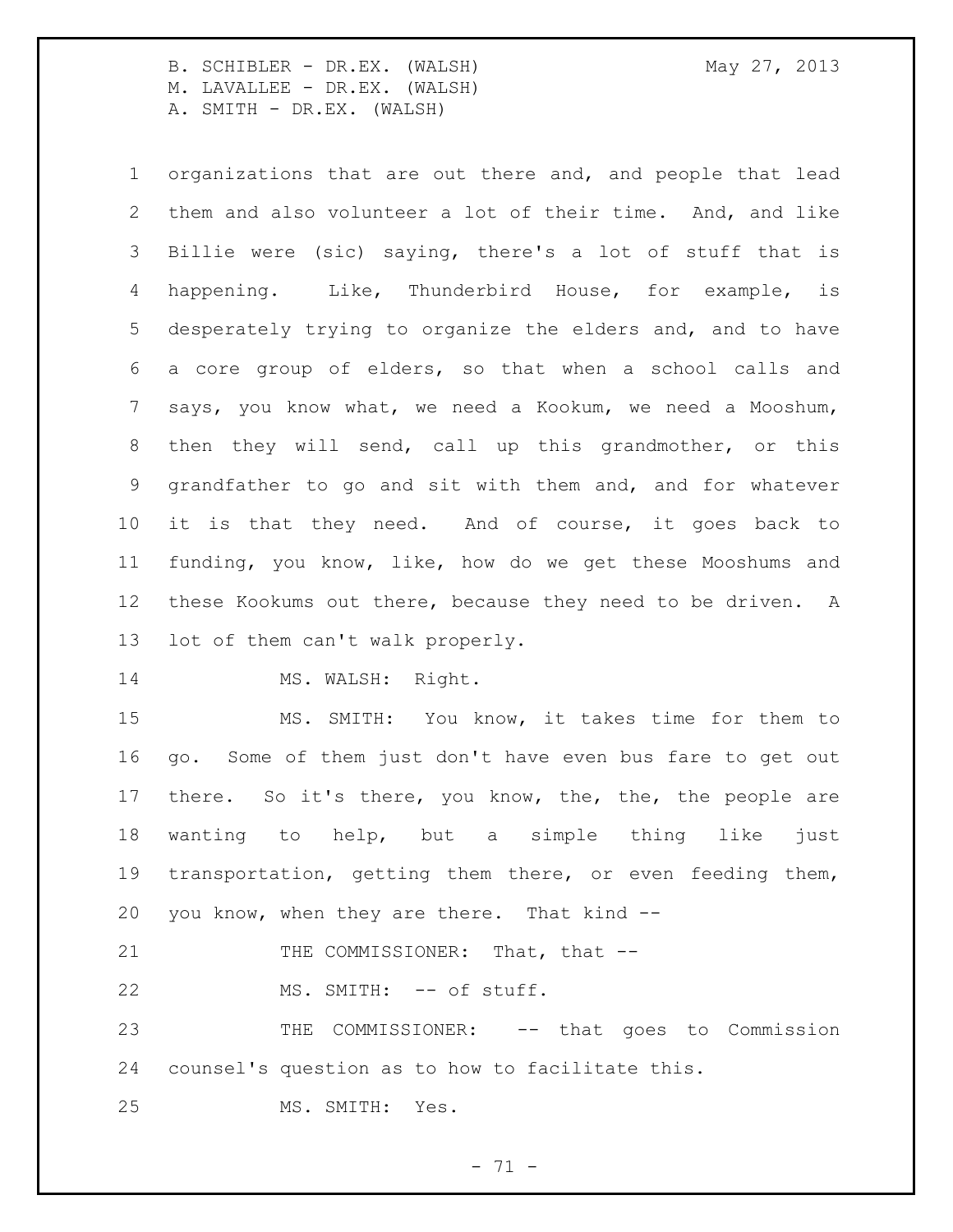THE COMMISSIONER: And, and what, have you any specific recommendations how to facilitate that engagement of the elders with the young people? MS. SMITH: Specific to the Commission? 5 THE COMMISSIONER: Well, well -- MS. SMITH: Like, just support. I, I think that because Thunderbird House is already trying to create a pool of, or grandmothers and grandfathers, to go into the community, so it's, it's just funding. BY MS. WALSH: MS. WALSH: Funding and, and which would facilitate a coordinator who -- 14 MS. SMITH: Exactly. MS. WALSH: -- organizes the whole program, gets 16 the, the elders where they need to be and ... 17 MS. SMITH: Yes. 18 MS. WALSH: Okay. MS. SMITH: And then there's the, the program that I talked about earlier where the young people have done that. They initiated it. They've been in contact and they're -- people are donating in kind, you know, like, to -- right now, this group is out in, in a vision quest and coming of age ceremony and they've taken some children out and some youth out into the community where, where this is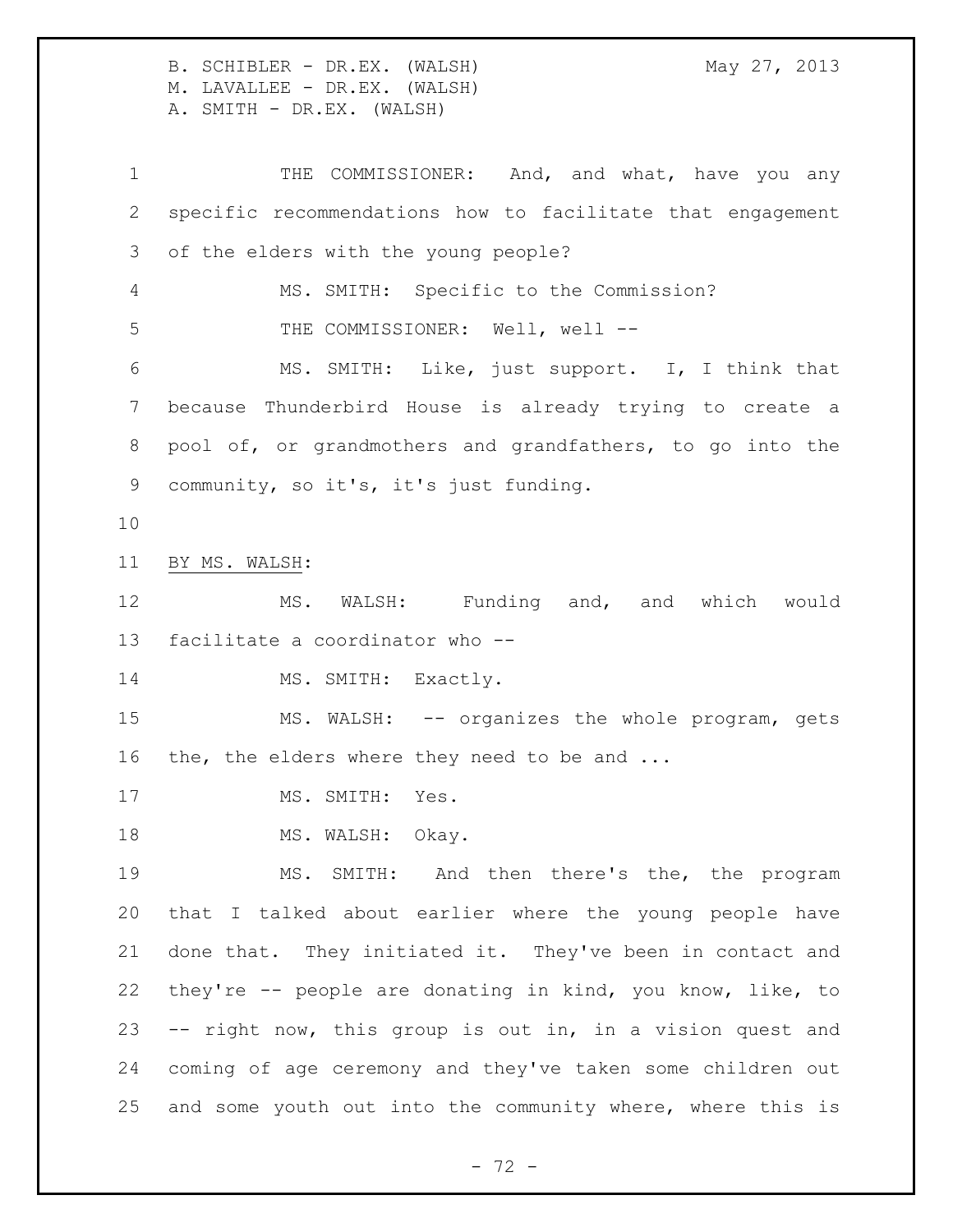B. SCHIBLER - DR.EX. (WALSH) May 27, 2013 M. LAVALLEE - DR.EX. (WALSH) A. SMITH - DR.EX. (WALSH) happening and it's people that just donated gas money for them to go and -- MS. WALSH: Um-hum. MS. SMITH: -- you know, just so that the young people can experience it, you know. And, and that's a right of passage for them and -- 7 MS. WALSH: Um-hum. 8 MS. SMITH: -- there's, like, all these blocks that these youth and, and elders and you know, they're overcoming it. MS. WALSH: So the blocks to, to furthering some of these good programs are funding, coordination? 13 MS. SMITH: Yeah. 14 MS. WALSH: Okay. 15 MS. SMITH: Yes, they are. MS. WALSH: Margaret? 17 MS. LAVALLEE: Some years ago, well, many years ago, when I was attending Brandon University, that's when I started to search for my true identity and I -- we used to have youth and elder workshops, that was very big in them days for the elders to come and spend time with university students. It was very successful because we all wanted to know our history. What happened before colonization? What happened? How did we live? How did we survive? So these elders would come and teach us and that was beginning of my

- 73 -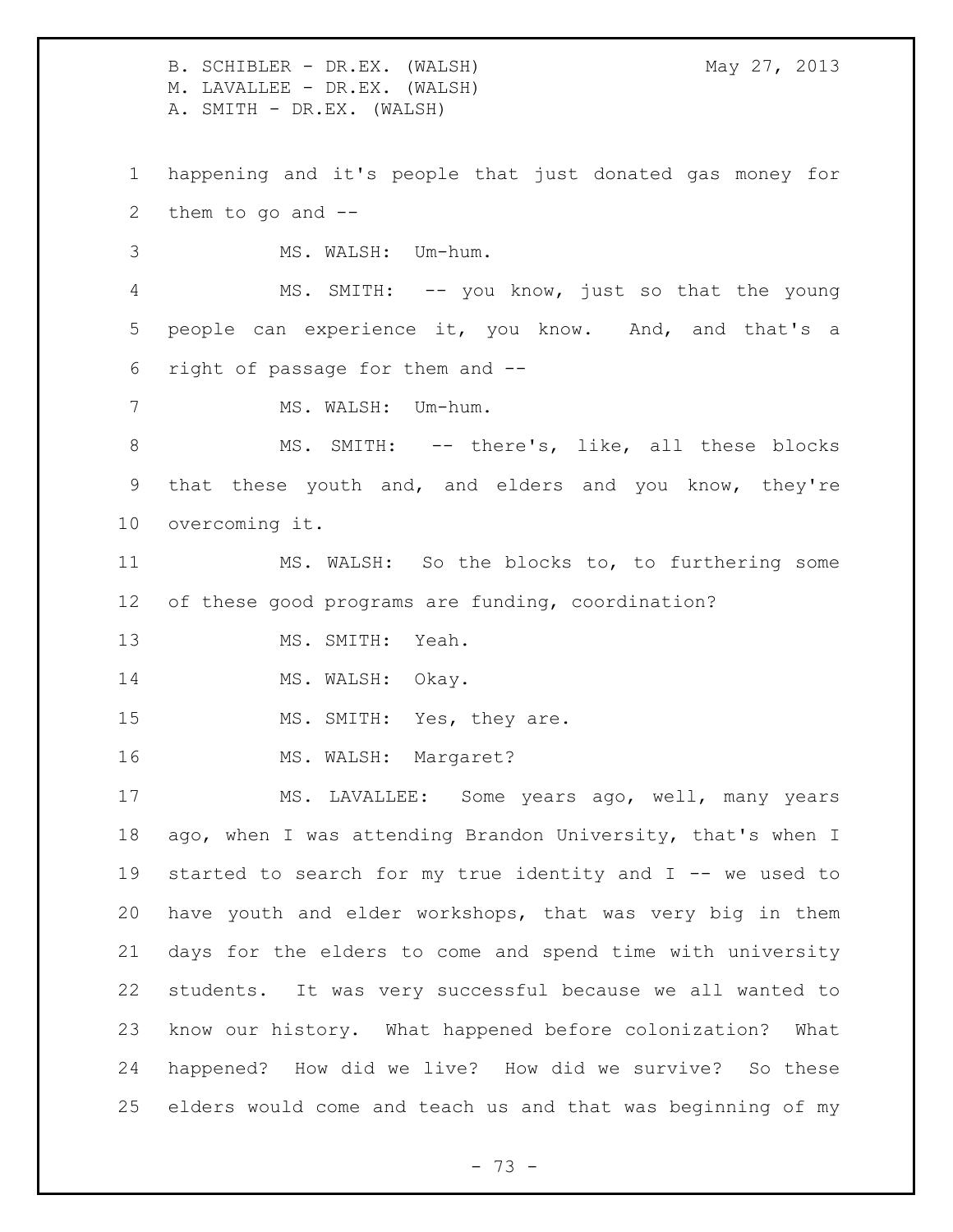own healing, my own journey into what we are today, what we're looking at today. And that, the strength that we had when I was going to university, the strength was from the elders, giving us that, that knowledge. And that's what we're trying to do today. The, the program that we talked about, like, the Sacred Buds program, the Ma Mawi Wi Chi Itata programs, all of those programs are very, very important and they are strength for the community and they are good people that work in these communities. But we also have a lot of issues to address and not one program can address all of these issues and help the children that are in trouble, or the families that are in trouble.

 We have a lot of, of young moms and dads now that have -- my son, for example, he's a hockey coach --

15 MS. WALSH: Um-hum.

 MS. LAVALLEE: -- in the core area. Him and his wife are hockey coaches. So they go and pick up kids --

18 MS. WALSH: Um-hum.

 MS. LAVALLEE: -- six o'clock in the morning, to get them to go play hockey and the kids really love the hockey. And they have to pick them up because sometimes mom and dads go out and just can't get up the next morning, or whatever. So that's their job. So those kinds of little groups are going out in the core area of Winnipeg and doing that kind of work, that kind of volunteer work,

- 74 -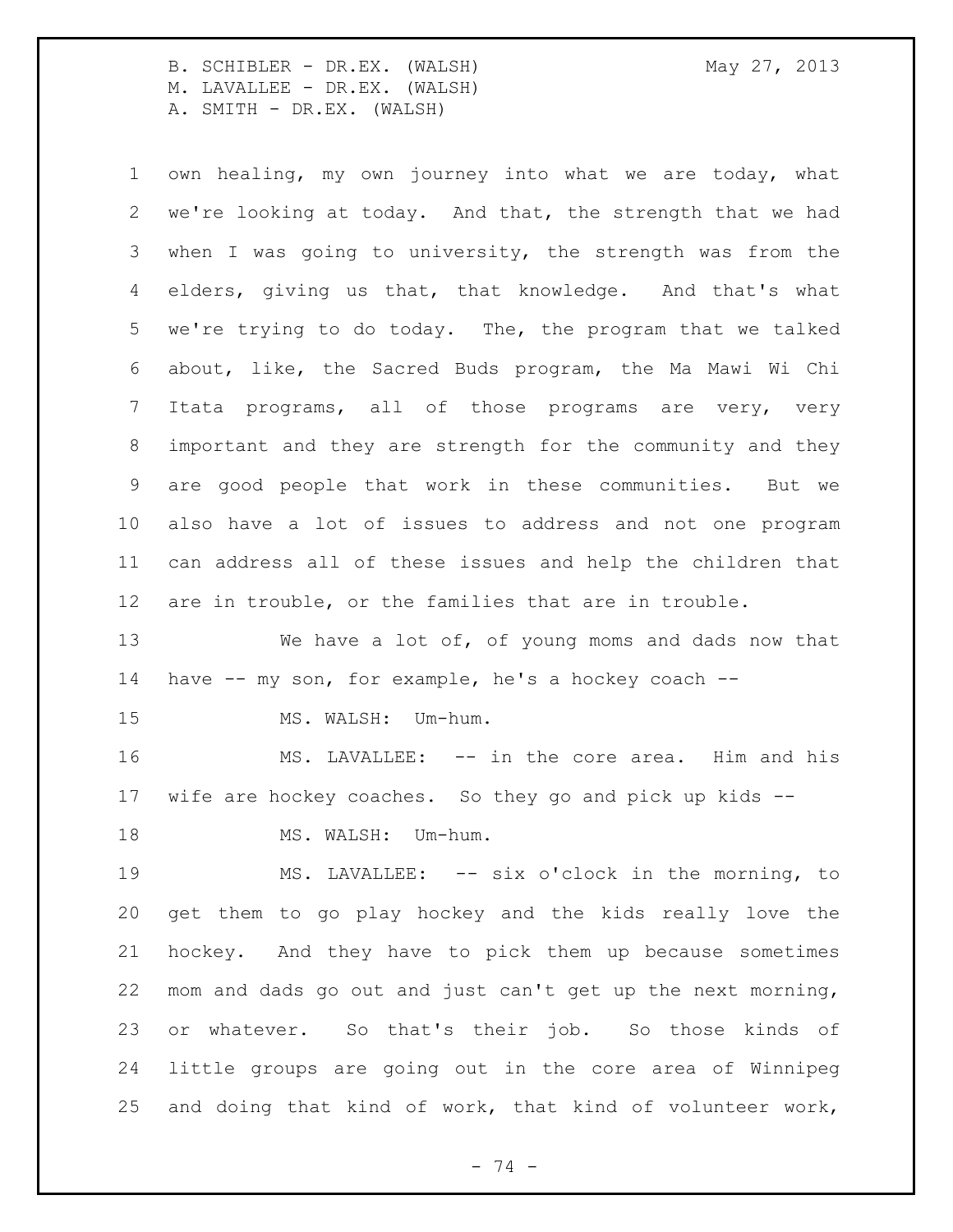for the kids to have an opportunity to play hockey, an opportunity to play baseball.

MS. WALSH: Right.

 MS. LAVALLEE: So all of those things are starting to happen, so there are strengths in the community and it has to come from our own people to do that.

7 MS. WALSH: Okay. Thank you. Billie?

8 MS. SCHIBLER: And I think one of the other things about that is, is having those safe places for our young people to go to. And we've got some wonderful programs, Winnipeg Girls and Boys Club offers some of that. Rossbrook House, many of those places where, where the kids know they can go. We need more of those kinds of places where kids can go in the middle of the night. There's things happening in their home. They're not safe and they don't know where to go and, and they need to be able to know that there are safe places. And, and they need to be able to know that there are safe places that don't necessarily mean that you have to be in care of the child welfare system. If you're 10 years old and you live in a family situation like that, you know how to take care of yourself. You've had to do it a long, long time. So you want to go someplace where you can escape the chaos and the craziness that's going on in your house, but you also know what CFS is about and you don't want any part of that. So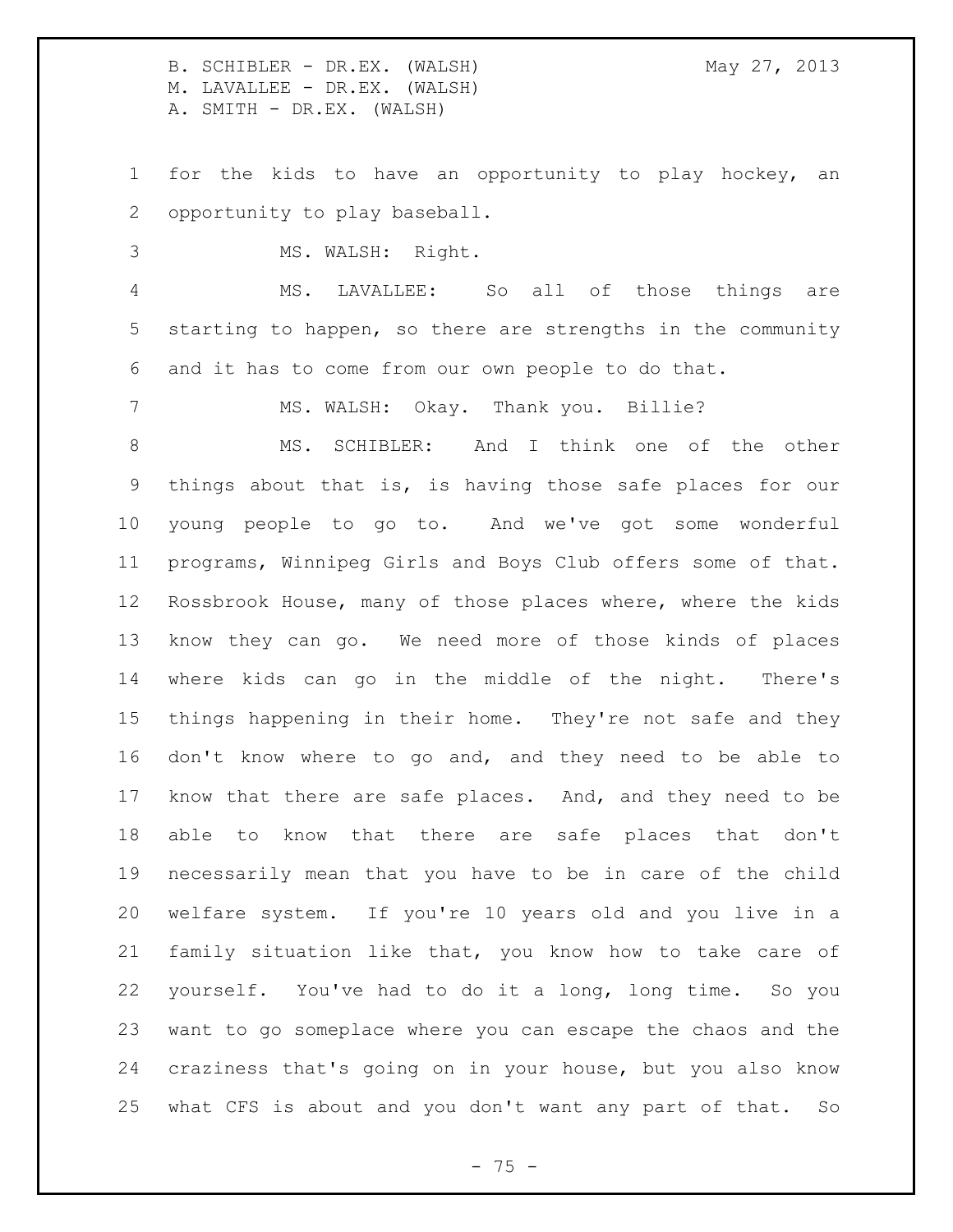where you going to go? You have to have a safe place to go.

 I think a lot of those kinds of discussions, a lot of those kinds of decisions are things that when we talk about the value and the knowledge and the wisdom that our elders carry, that our councils carry, that any, anything that happened in our traditional societies around that, we need to start to implant that back in the way things are done. We had, as a grandmothers' council, the 10 opportunity to sit with our previous minister of, our former minister of Family Services. He would call on the grandmothers and see us as a stakeholder, to come forward and have these kinds of discussions. That hasn't happened for a long time now and of course, he's not in that position anymore. So we're saying that when government is making their decisions, when, when people who are, have decision making powers come together, they should be making that part of their process. Assembly of Manitoba Chiefs, they bring us as the Kookums together. They sit with us. They, they see us as important stakeholders. That needs to happen in all areas where those decisions that are affecting our communities and our children, that they see the importance of having that consultation with us. That's about going back to traditional ways. That's about recognizing that just because you work in government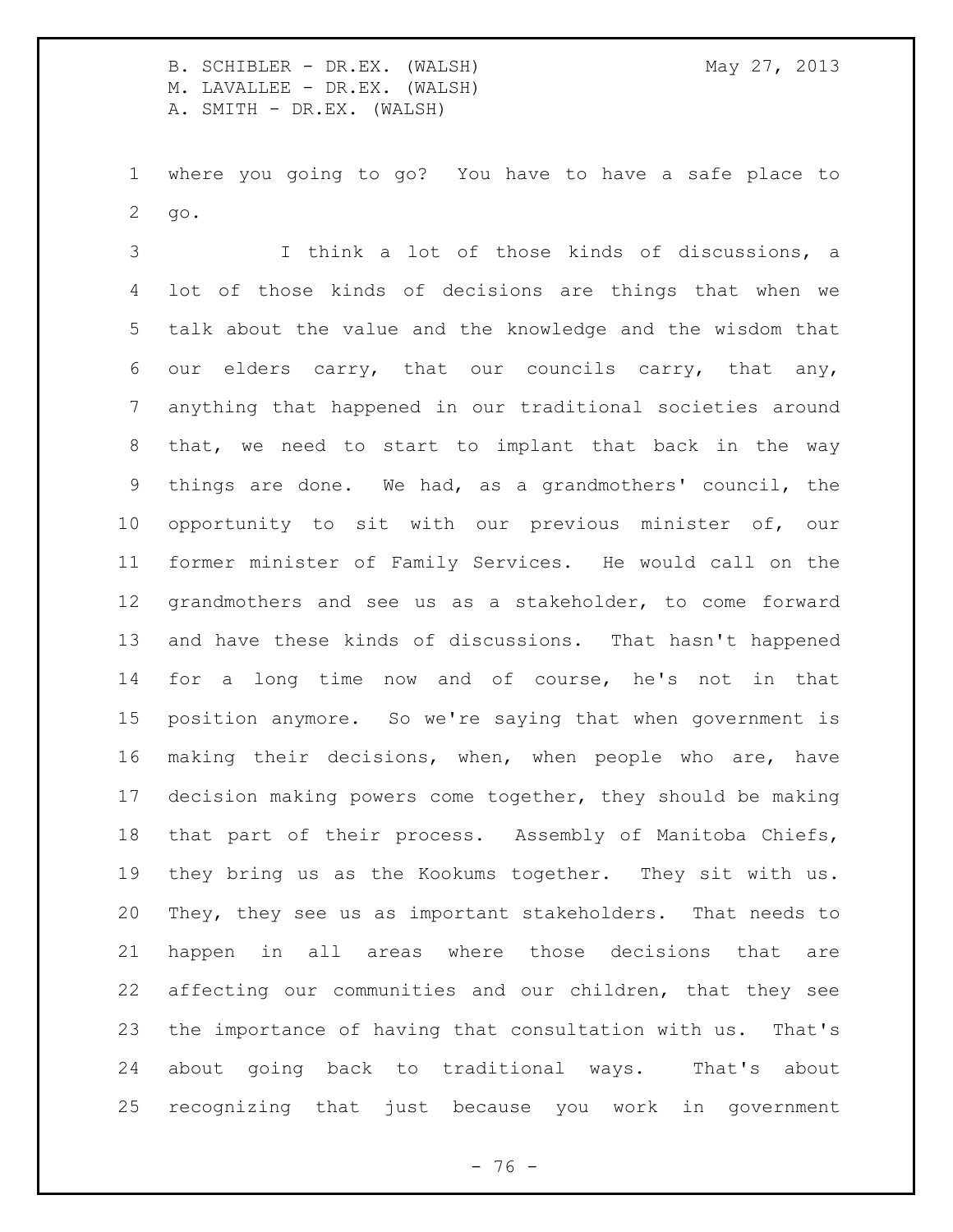offices, doesn't mean you hold all the wisdom and knowledge. Just because you hold the purse strings, doesn't mean you have all the wisdom and knowledge.

 When we talk about the intent of devolution and the changes in child welfare systems, that was supposed to be a part of it. When we talk about our own people making decisions about our own people, that was supposed to be a part of it. That didn't occur the way it was meant to --

UNIDENTIFIED PERSON: Uh-uh.

10 MS. SCHIBLER: -- occur. It's still -- it -- only a beginning phase of that happened. And so when we still have to, as I spoke earlier, provide evidence that we are able, in our communities and our own services, to provide the culturally relevant programs, according to somebody else's value base and their interpretation of and definition of culturally relevant. They're not sitting in consultation with us. They're not sitting in consultation with the grandmothers and grandfathers out there.

19 THE COMMISSIONER: Who is "they" that are --MS. SCHIBLER: The decision makers, government,

anybody that has the --

MS. LAVALLEE: The politicians.

 MS. SCHIBLER: -- power to be able to determine whether or not our programs get funded, whether or not those grassroots programs get funded, to determine what it

- 77 -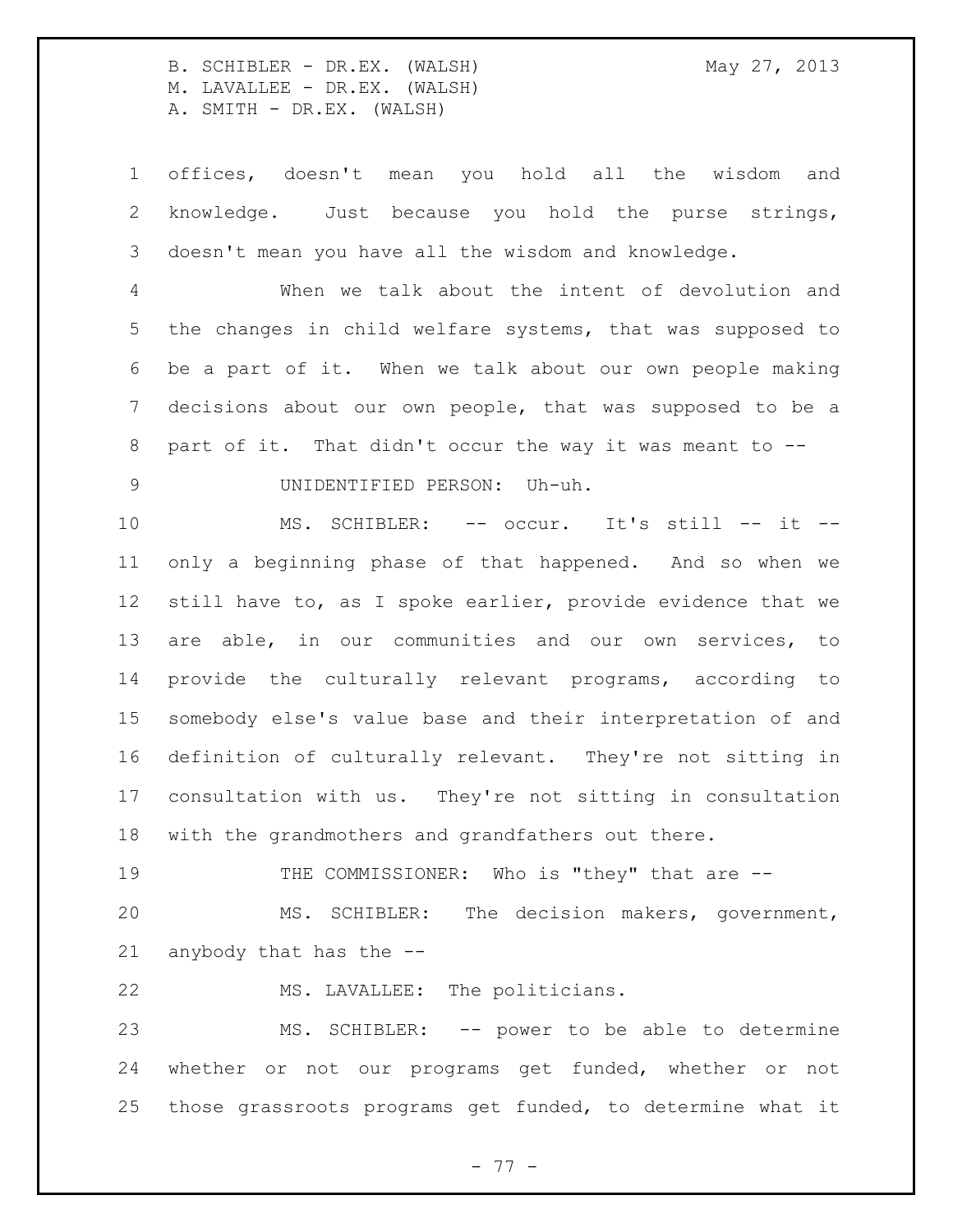is our communities need and what our families need. That's got to be part of the consultation.

 THE COMMISSIONER: And, and are you talking about 4 the need, as you see it, province-wide, or more urban oriented?

 MS. SCHIBLER: I would say federally, but most definitely province-wide, because this is a, a provincial inquiry and I, I do want to acknowledge you and, and, and, and thank you, wholeheartedly, on behalf of the Kookums, that you saw this as being an important part of the process, because, because we know that that's the right way for you to do it and we appreciate that.

 MS. WALSH: Thank you. I could ask questions for a very long time, but I'm mindful of the hour and I want to leave time for others to ask questions. So I will stop there and we'll let others ask some questions. And, and 17 then, if, at the very end, if there are still recommendations or information that you want to, to tell us about, I'll be back on my feet.

MS. SCHIBLER: Thank you.

21 THE COMMISSIONER: Mr. Gindin, please?

 MS. LAVALLEE: Should we (inaudible) the recommendation yet?

 MS. SCHIBLER: Yeah, no, she's going to come back --

- 78 -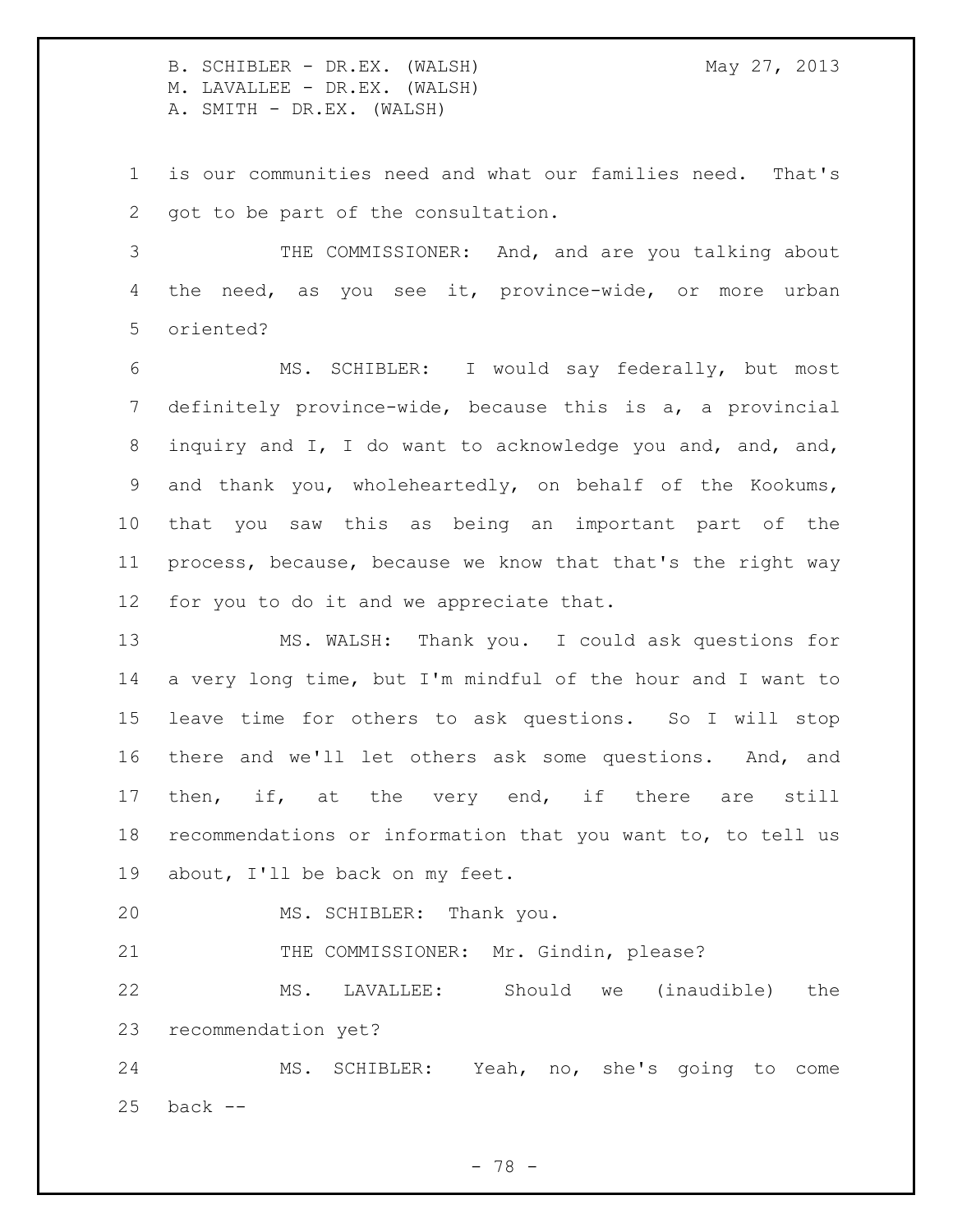B. SCHIBLER - CR-EX. (GINDIN) May 27, 2013 M. LAVALLEE - CR-EX. (GINDIN) A. SMITH - CR-EX. (GINDIN)

1 MS. LAVALLEE: Okay. 2 MS. SCHIBLER: -- after. THE COMMISSIONER: Are you comfortable to continue for a little while? MS. LAVALLEE: Yeah. MS. SCHIBLER: Yeah, she just wanted to know if we were going to get a chance to do recommendations. 8 THE COMMISSIONER: Oh, oh, sure, sure. Mr. Gindin? MR. GINDIN: Thank, thank you, Mr. Commissioner. Good morning. 12 MS. SCHIBLER: Good morning. 13 MS. SMITH: Good morning. MR. GINDIN: It's almost good afternoon. But my name is Jeff Gindin and I represent Kim Edwards and Steve Sinclair and I just wanted to ask one particular issue and all of you, of course, can feel free to respond. CROSS-EXAMINATION BY MR. GINDIN: MR. GINDIN: But Ms. Schibler, you mentioned, in your evidence earlier, when you were talking about the role 22 of fathers and you gave the example of Steve Sinclair, in fact, from this very case. And the evidence we've heard is that Steve Sinclair, who himself was a victim of the child welfare system, was left to take care of two children under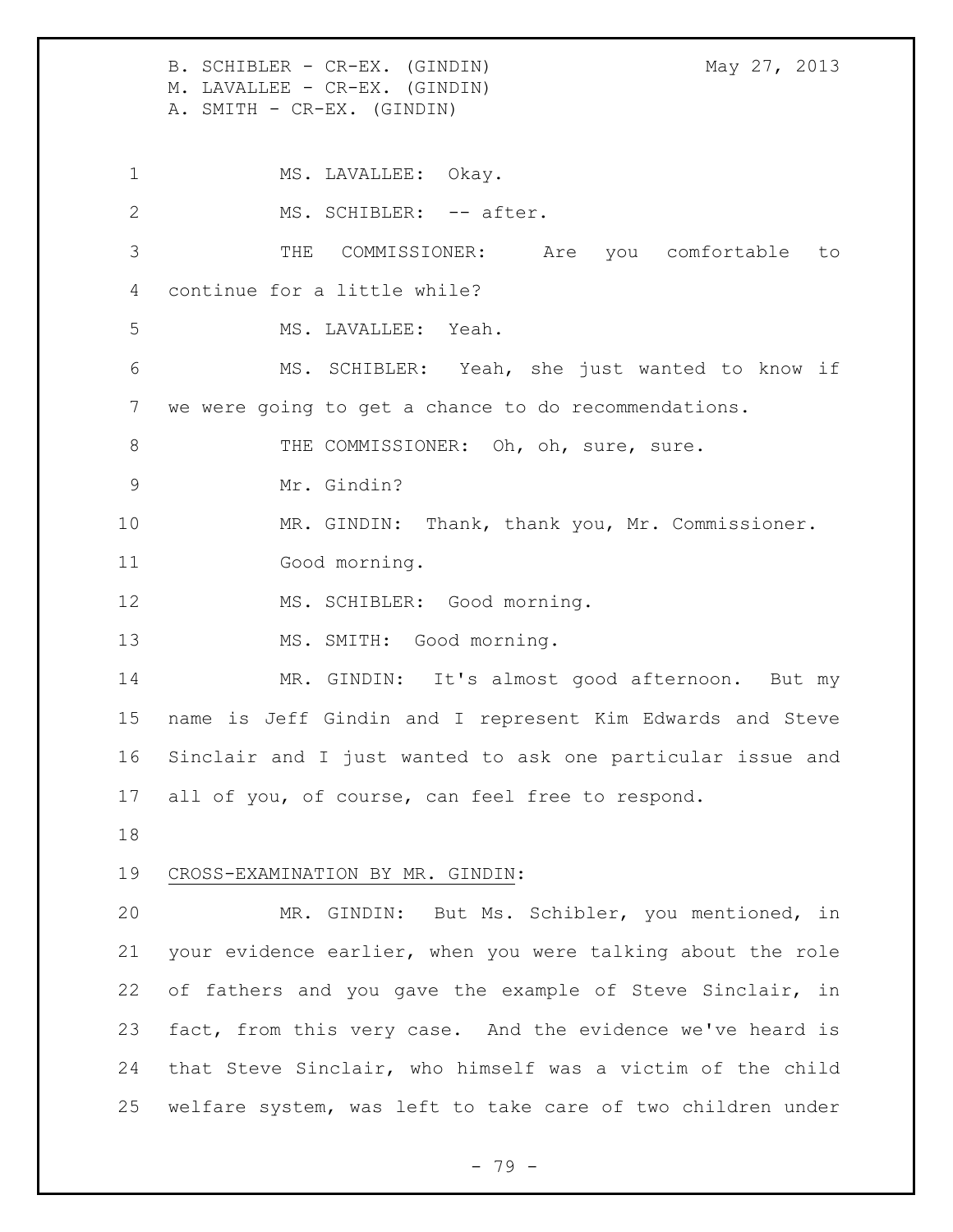B. SCHIBLER - CR-EX. (GINDIN) May 27, 2013 M. LAVALLEE - CR-EX. (GINDIN) A. SMITH - CR-EX. (GINDIN)

 the age of 15 months, when he himself, was 20 years of age. And the fact that, I think everyone agrees, that he could have used a little more assistance and support during a period of, like that. Are there programs that you're aware of, or, or are there recommendations you have that would specifically help someone like Steve in a situation like the one he was in?

8 MS. SCHIBLER: Well, I know at, through the MMF, we have a fathers' program --

MR. GINDIN: Um-hum.

11 MS. SCHIBLER: -- and it works specifically with those young dads, some of them of which have their own -- independently are, are caring for their own children and it works to try and help them to know and understand and strengthen them. Helps them with many, many issues that they may be facing as, as young fathers. So we know that those are, are programs that are being offered, but again, that always face those, those continued challenges around how do they, how do they ensure funding for the future? So a lot of, we've seen a lot of good programs, over the years, that we've worked in and around, child welfare and, and the health system, we've seen them fall apart because there wasn't a continued funding for them.

 MR. GINDIN: I think we all know that there are probably more programs for the single mother --

 $- 80 -$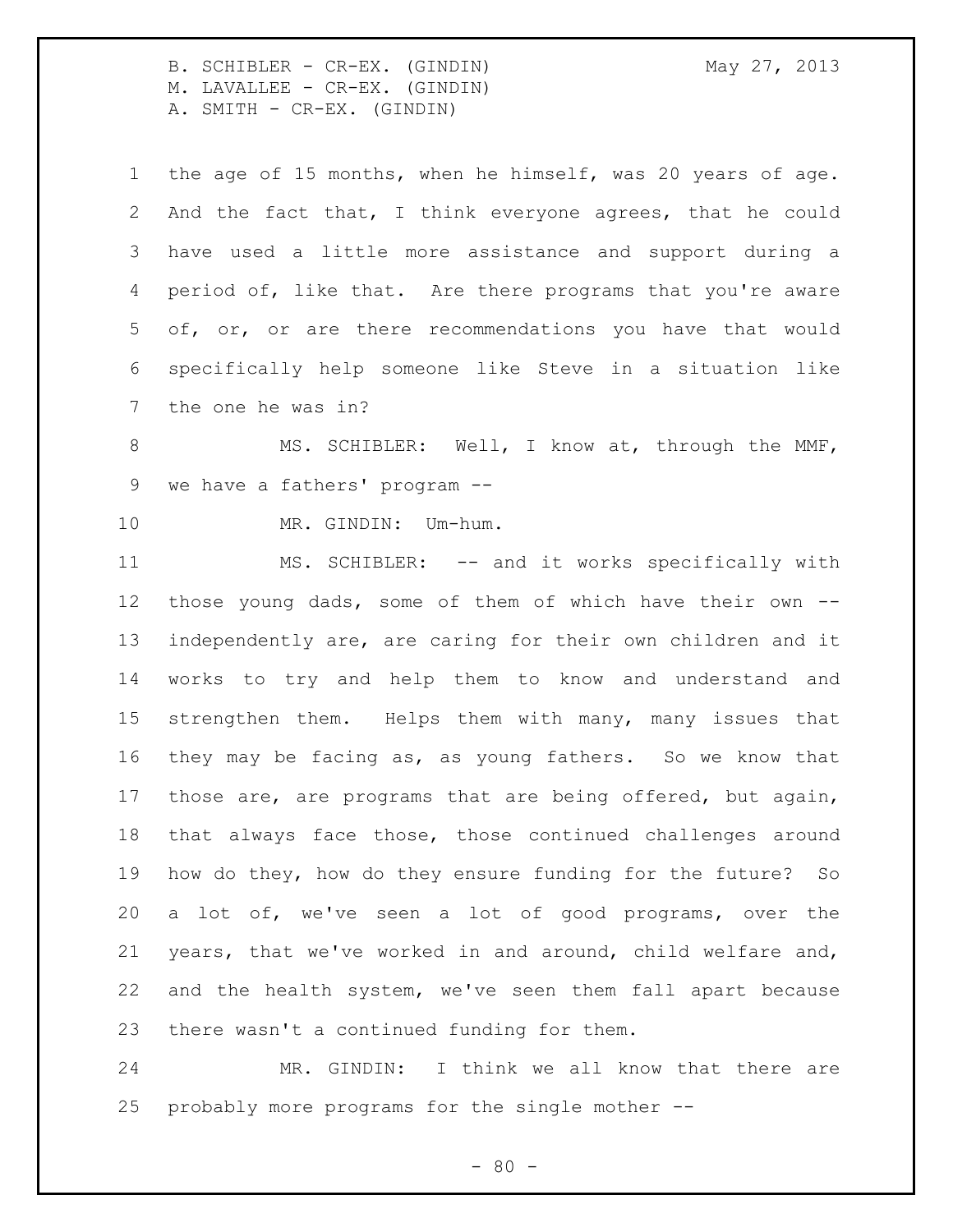B. SCHIBLER - CR-EX. (GINDIN) May 27, 2013 M. LAVALLEE - CR-EX. (GINDIN) A. SMITH - CR-EX. (GINDIN)

1 MS. LAVALLEE: Um-hum. MS. SCHIBLER: Absolutely. MR. GINDIN: -- than there are for the single father? MS. SCHIBLER: And I think you're absolutely right, Mr. Gindin, because we know that there's more and more fathers stepping into the role of, of primary caregivers. MR. GINDIN: So you would agree then, that there's more that we can do in this area? MS. SCHIBLER: Absolutely. And that's where that mentoring is going to be really, really important as well. 13 MR. GINDIN: Um-hum. MS. SCHIBLER: And that's why we say it's not just a female thing, it's got to be where our male counterparts are also there to be good role models and to help those young fathers in their roles and responsibilities. MR. GINDIN: Thank you. MS. SCHIBLER: Thank you. MR. GINDIN: Those are all my questions. THE COMMISSIONER: Thank you, Mr. Gindin. Anyone else wish to have questions for the panel? MR. PAUL: No questions. 25 THE COMMISSIONER: Yes, Ms. --

 $- 81 -$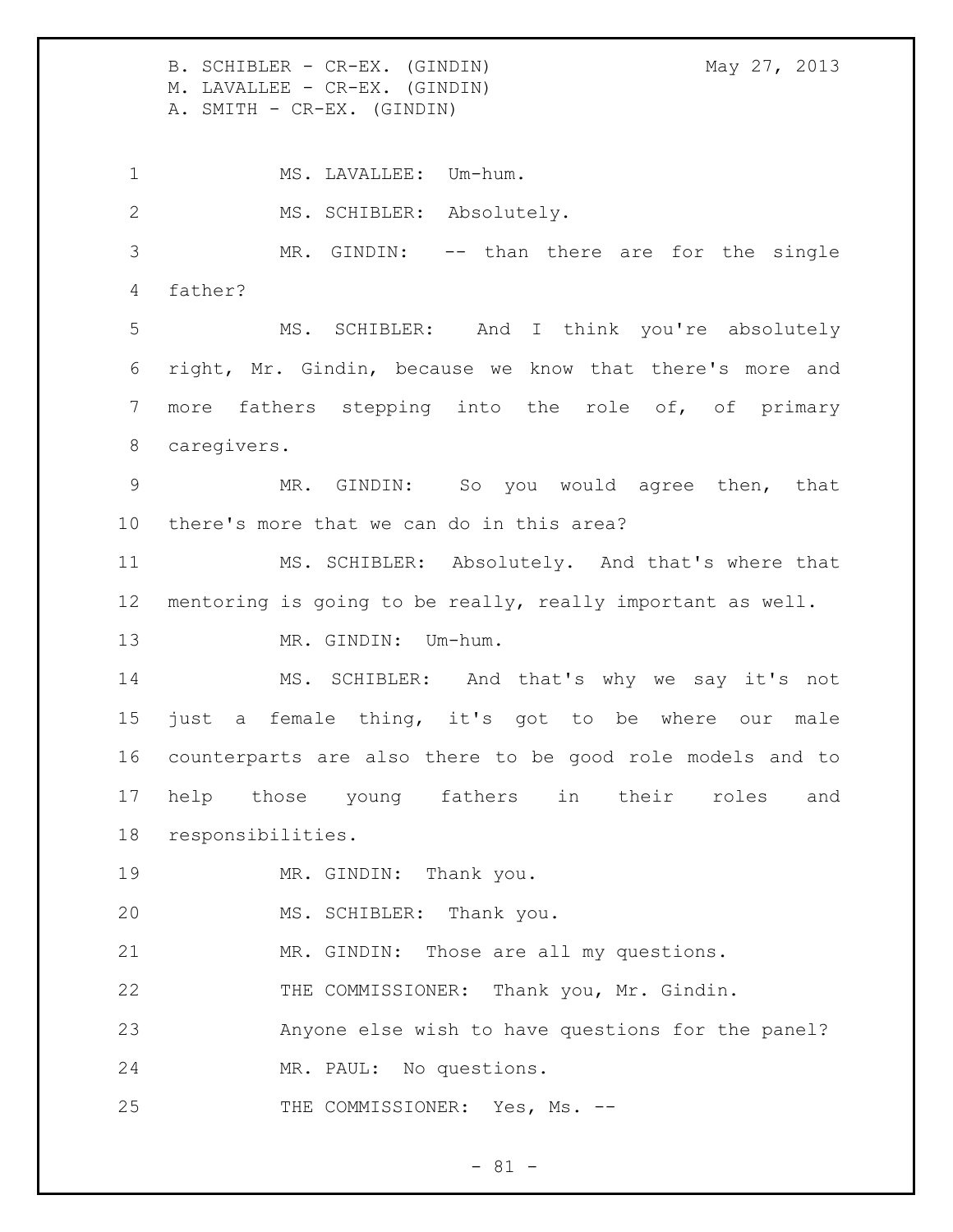B. SCHIBLER - CR-EX. (GOERES) May 27, 2013 M. LAVALLEE - CR-EX. (GOERES) A. SMITH - CR-EX. (GOERES)

 MS. GOERES: Good morning, Mr. Commissioner, my name's Ursula Goeres, I'm with the law firm of Brodsky and Company and I'm here this morning as counsel for Ms. Schibler. And I have one question -- THE COMMISSIONER: Yes. MS. GOERES: -- that I'd like to direct to Ms. Schibler. CROSS-EXAMINATION BY MS. GOERES: MS. GOERES: Billie, given all the work that you have done and the insights that you have, concerning the child welfare system, do you remain hopeful that positive steps that will be taken that will, first of all, honour the life of Phoenix Sinclair, and secondly, bring about greater protection for the children of Manitoba? MS. SCHIBLER: Absolutely, I do remain hopeful 17 and I think that this process right here, this inquiry, is, is one of the avenues that is going to move things further ahead. And I'm hoping that a lot of it will happen within this province, but I know that it will be greater than this province, because other provinces are looking to see what the results of this inquiry are about and how those recommendations are going to impact them in the work that they do. And then there's so much opportunity here, through this inquiry, but in this province, who started a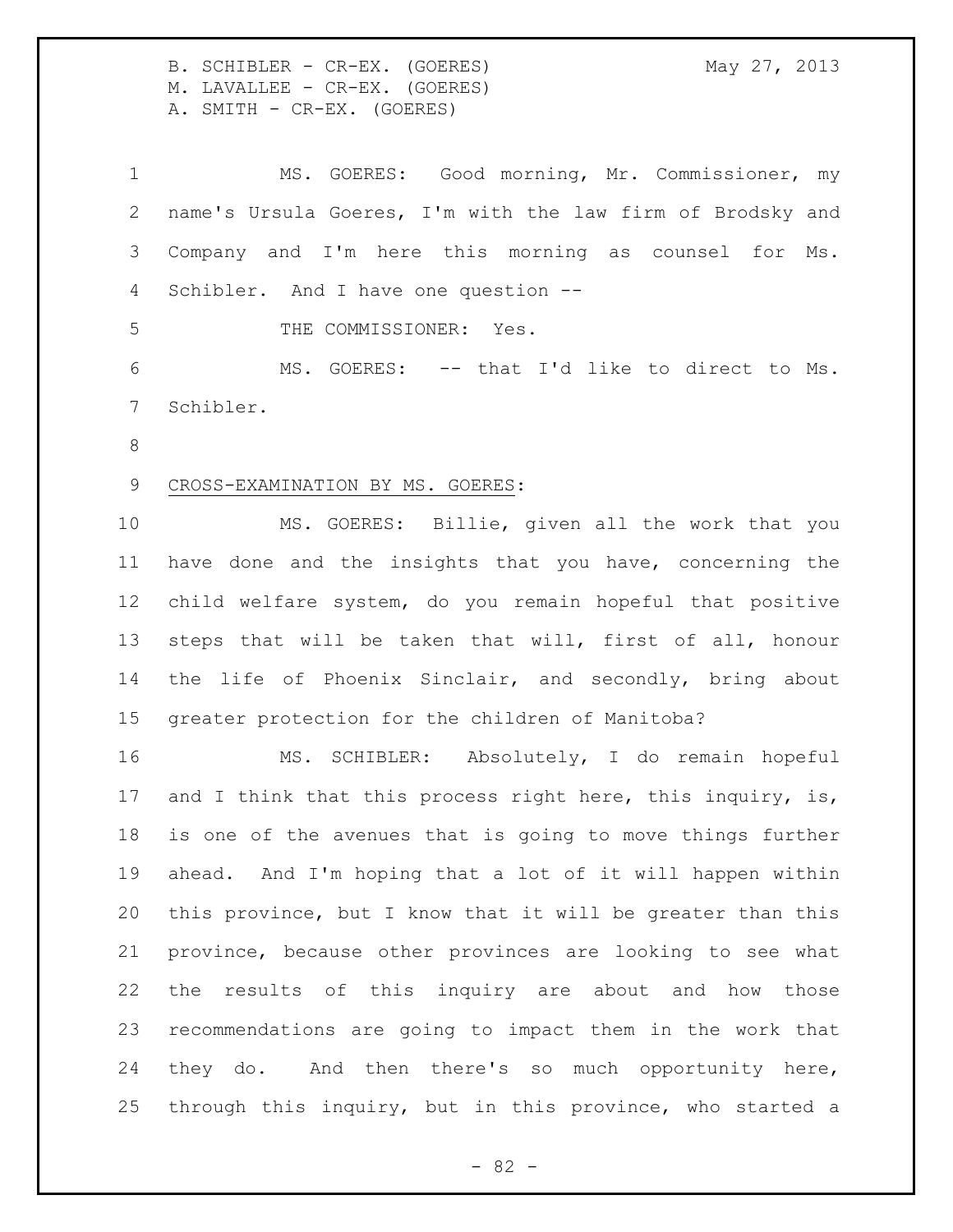B. SCHIBLER - CR-EX. (GOERES) May 27, 2013 M. LAVALLEE - CR-EX. (GOERES) A. SMITH - CR-EX. (GOERES)

 process of devolution, to really be on the, on the cutting edge of the way things need to be done out there, in recognition of the truth and reconciliation, the healing, but also just doing things in a much better way around child welfare services and what that needs to look like. So I'm feeling quite hopeful about that.

 MS. GOERES: Thank you so much. That's my only question.

9 THE COMMISSIONER: Thank you, counsel.

 And is that because you know that similar problems exist in those other provinces that you say have their eyes on us?

 MS. SCHIBLER: Absolutely. Absolutely. And then we know that, that certainly the issues that are facing our, our overrepresentation of aboriginal people in all of those service systems, particularly child welfare, that that's an issue straight across the country and people know that. And even though we're a small representation of the overall population in this country, we're overrepresented in every one of those systems and other systems related too, because it's part of that.

 THE COMMISSIONER: Such as overrepresentation in corrections --

MS. SCHIBLER: Absolutely.

25 THE COMMISSIONER: -- and substance abuse?

- 83 -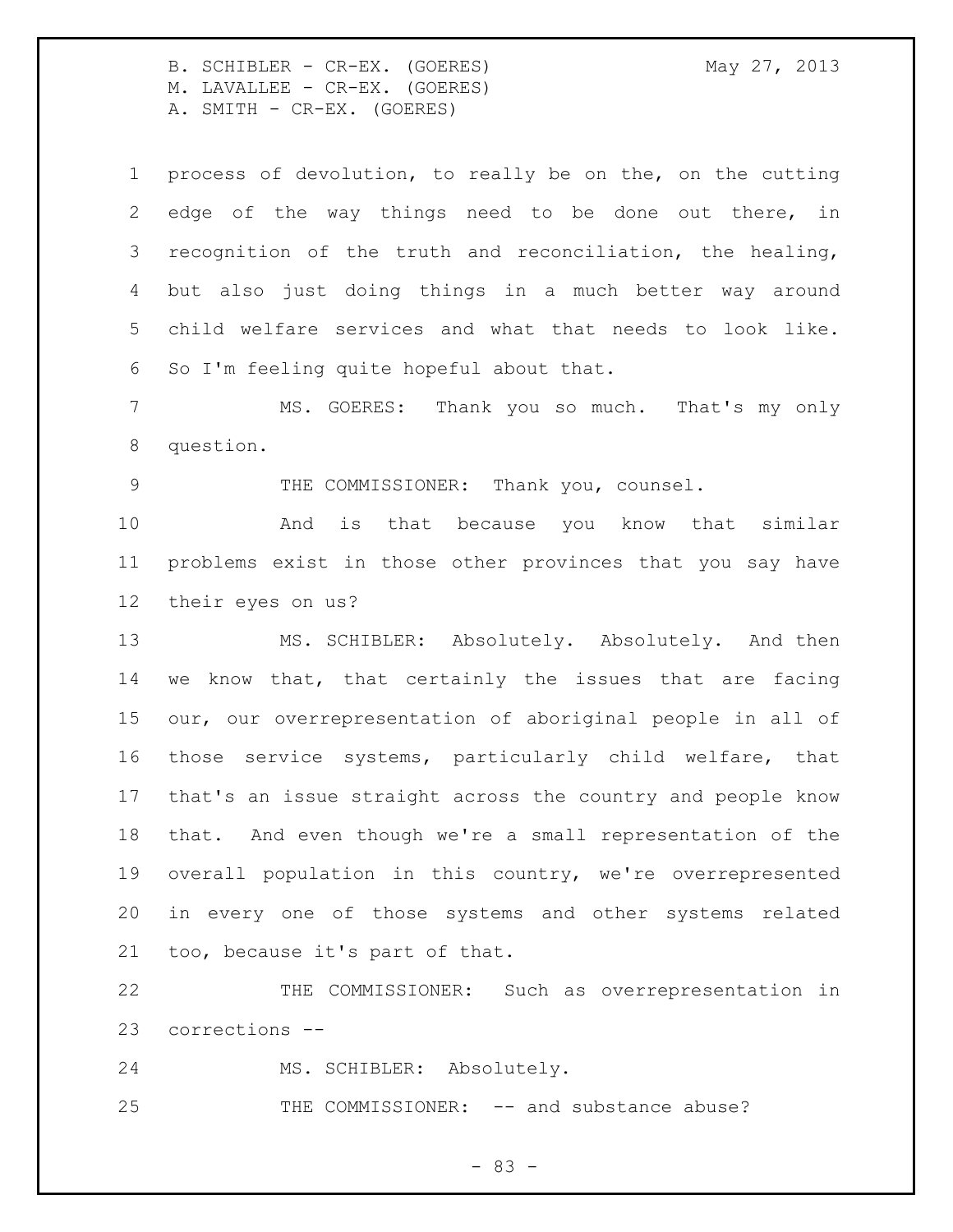B. SCHIBLER - CR-EX. (GOERES) May 27, 2013 M. LAVALLEE - CR-EX. (GOERES) A. SMITH - CR-EX. (GOERES)

1 MS. SCHIBLER: Absolutely.

 THE COMMISSIONER: And the, and some of the others were already mentioned, the suicide rate, all going back and attributable to the reasons you put on the table earlier this morning.

 MS. SCHIBLER: And, you know, and I want to add to that is that we know that there -- I mean, we, we've talked about addictions are on the rise and how so many of our, our, our people are needing to go into programs that really help them find, find a way to be able to have their spirits, their spirits healed and made well, because that's really what happens with the addictions. The addictions are a way for people to fill a void of a trauma, something that has happened in their life, that has almost stuffed, snuffed out their spirit. And so they start to medicate, they, they self-medicate and they use that addiction, in a way, to be able to survive, to be able to face another day. And so if we want to see people healed from their addictions, we need to find a way to be able to heal their spirits and make them feel good about themselves. So they have to replace that addiction with something that, that 22 heals them and is, it feels good for them every day. So a lot of the things that we talked about, about the programs and the identity and all of those things, is one way of doing it. But we also know that we don't have enough

- 84 -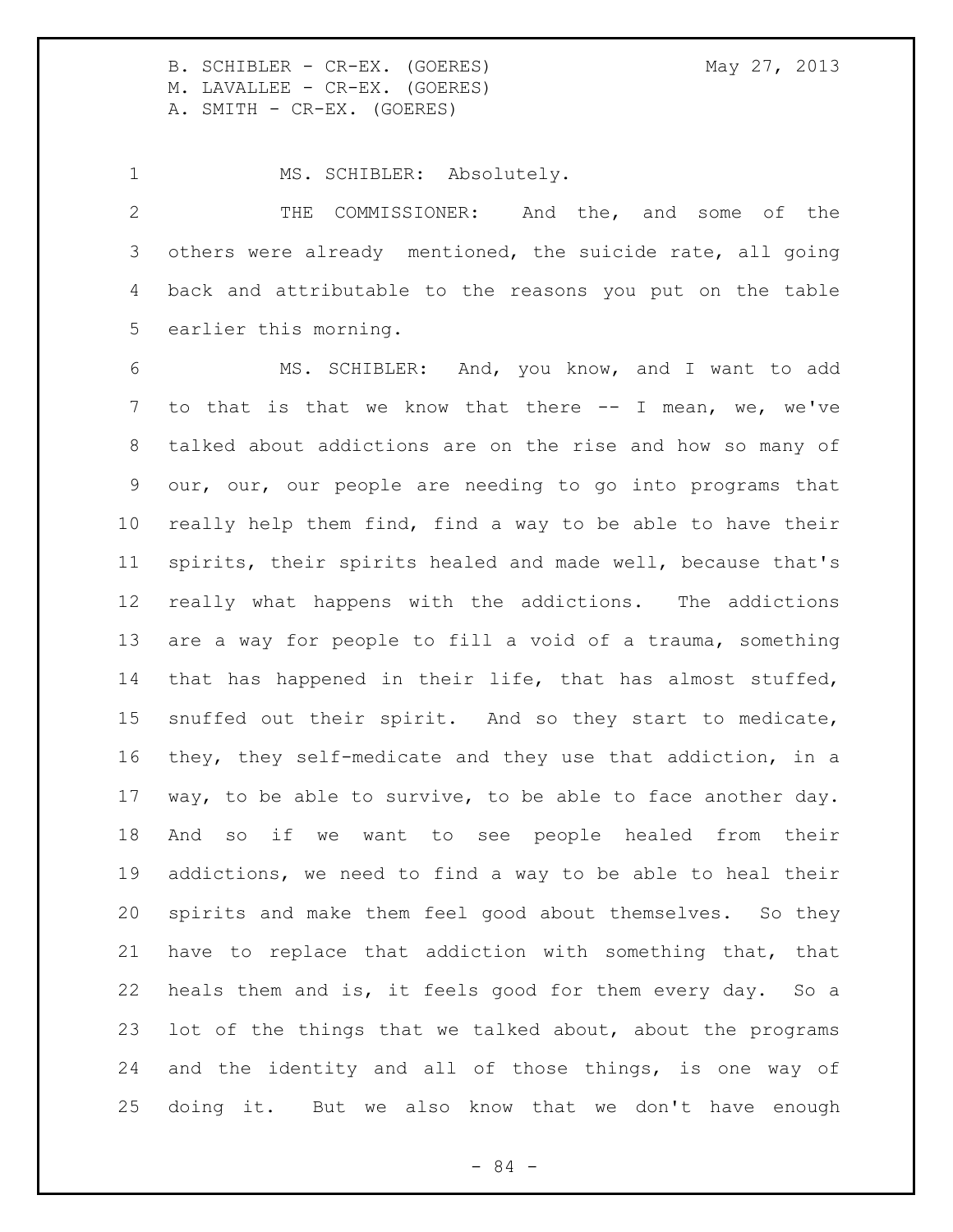resources.

 People who have suddenly come to a realization that they can't live like this another day and they come and they want help and they say I'm ready to stop, I need help, shouldn't be told that in two weeks you can come for an intake assessment and then usually it'll take two months before you're going to be able to get into a program. That's not what they need. Today they are ready to make that change. There shouldn't be those kind of waiting lists. We need way more resources than we have available right now. RE-EXAMINATION BY MS. WALSH: MS. WALSH: So this, this is another opportunity, Margaret, I think you should start, to tell the Commissioner, share with the Commissioner, your recommendations for better protecting Manitoba children. 18 MS. LAVALLEE: Wow. 19 THE COMMISSIONER: You're on. MS. LAVALLEE: I have lots. 21 THE COMMISSIONER: Well, you -- we've got time. MS. LAVALLEE: Okay. I think we need to have a change in child welfare legislation for, specifically for First Nations and Métis. I don't know so much about Inuit, because I think Inuit have their own system. But for sure,

 $- 85 -$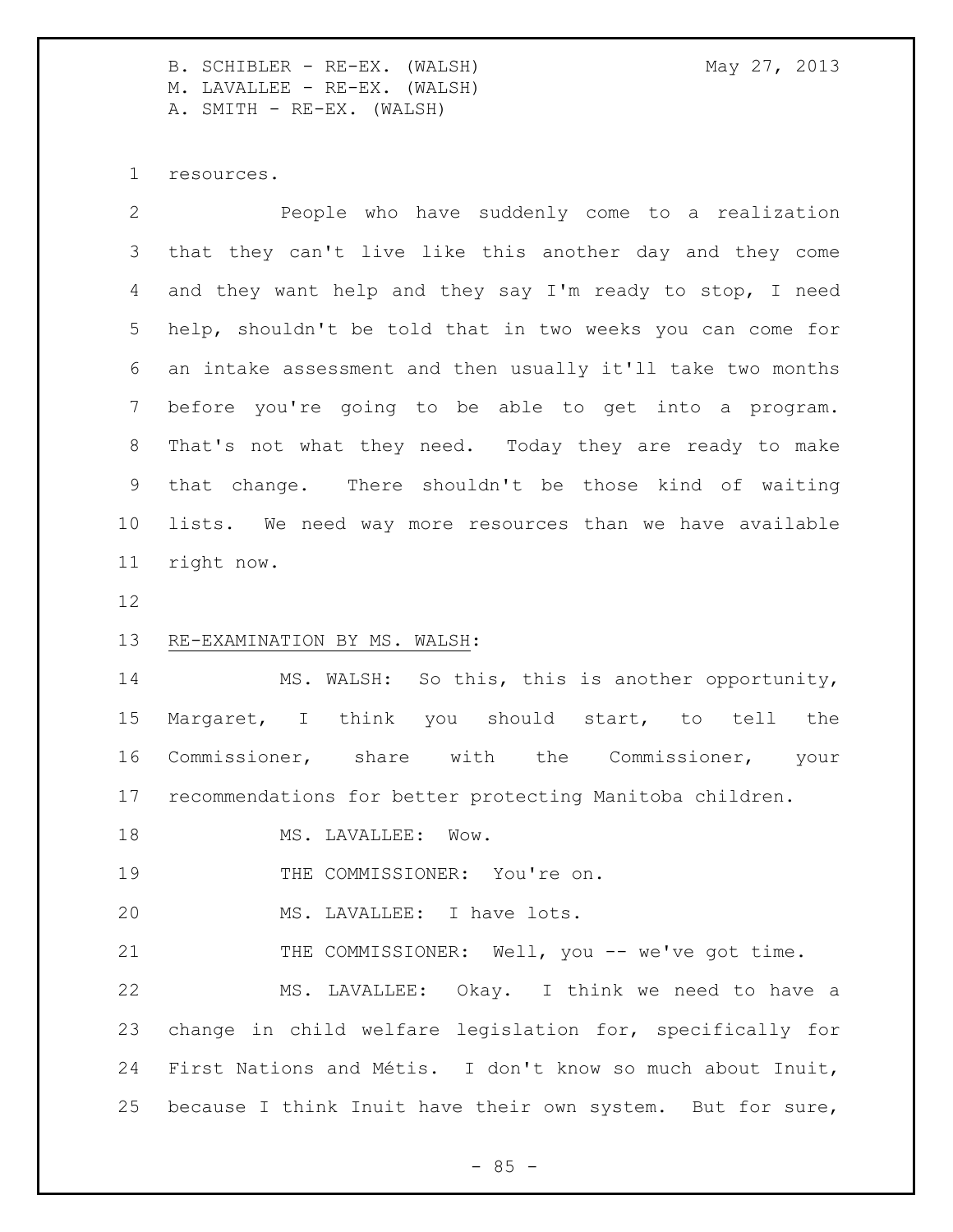First Nations and Métis people. Okay.

 And, and the other one that we had talked about was having a healing centre for families and children to come to and learn about their traditional laws. And it has to be on the traditional laws. And I think, by having a place like that for children and families, we would probably help a lot of families heal in that process. I think that's a recommendation I want to make. And it's named after Phoenix Sinclair, because we have -- 10 THE COMMISSIONER: Here in Winnipeg? MS. LAVALLEE: Yeah, yeah. And, and I think that somehow, to honour her spirit. We have talked about her for so long that no one has ever honoured her spirit in, in -- that I know of, maybe they have, but I don't -- I know that in, in the traditional law, to honour a spirit that's 16 gone on in such a violent way, they have to be, things done for four days, to honour that spirit that's gone on. And I don't know if that was done for, for Phoenix. And we'd also like to recommend an aboriginal child advocate in the province, or -- MS. SCHIBLER: Or a Federal children's commissioner that is specific to our aboriginal children, the Métis, First Nation, Inuit, because their, their needs are so unique, because of the overrepresentation and 25 because of the fact that there is decisions that are made,

 $-86 -$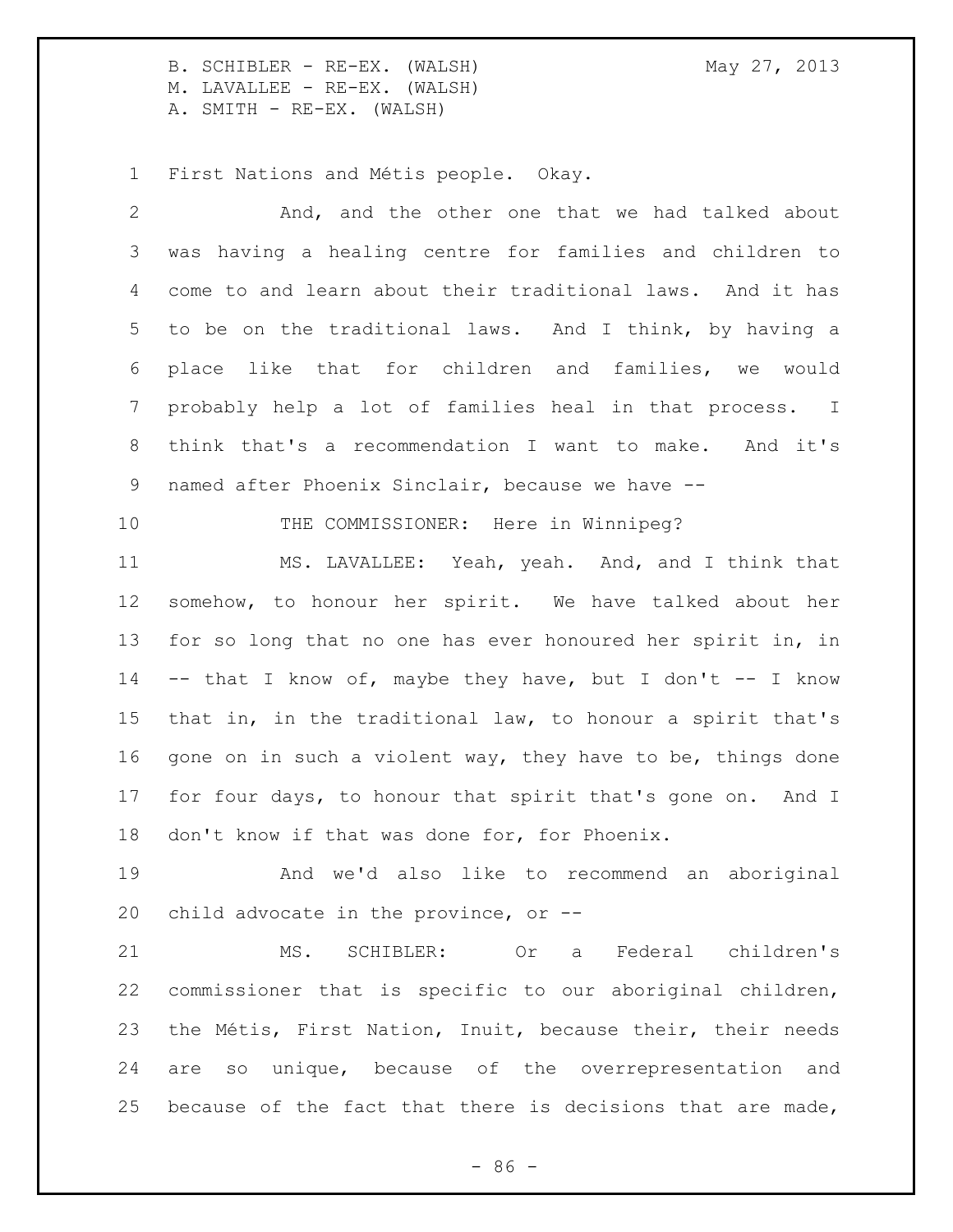| $\mathbf 1$     | not only provincially, but federally, around these         |
|-----------------|------------------------------------------------------------|
| 2               | children. I, I know that there's been a lot of talk, in    |
| 3               | past, around having that Federal children's<br>the         |
| 4               | commissioner, but I think there's got to be one that we've |
| 5               | talked about as, as the Kookums, that represents those     |
| 6               | children who are overrepresented in child welfare across   |
| $7\phantom{.0}$ | Canada.                                                    |
| 8               | MS. LAVALLEE: And then from child welfare, it              |
| 9               | goes on to jails and penitentiaries usually. So then if we |
| 10              | put a stop to it before it leads to that, then we would be |
| 11              | doing something for the communities.                       |
| 12              | THE COMMISSIONER: How --                                   |
| 13              | MS. WALSH: Can --                                          |
| 14              | THE COMMISSIONER: -- with whom would that                  |
| 15              | Federal commission have, have jurisdiction with respect to |
| 16              | children on reserve? Or are -- how are, how is, how are    |
| 17              | they going to interface --                                 |
| 18              | MS. LAVALLEE: Um-hum.                                      |
| 19              | THE COMMISSIONER: -- with provincial                       |
| 20              | responsibility for off reserve children?                   |
| 21              | MS. SCHIBLER: I think if they are -- I think it,           |
| 22              | it comes down to the same limitations that I spoke about   |
| 23              | when I talked about my concerns about the mandate of the   |
| 24              | children's advocate. I think when we start to define       |
| 25              | things in silos around Federal, provincial, urban, rural,  |

- 87 -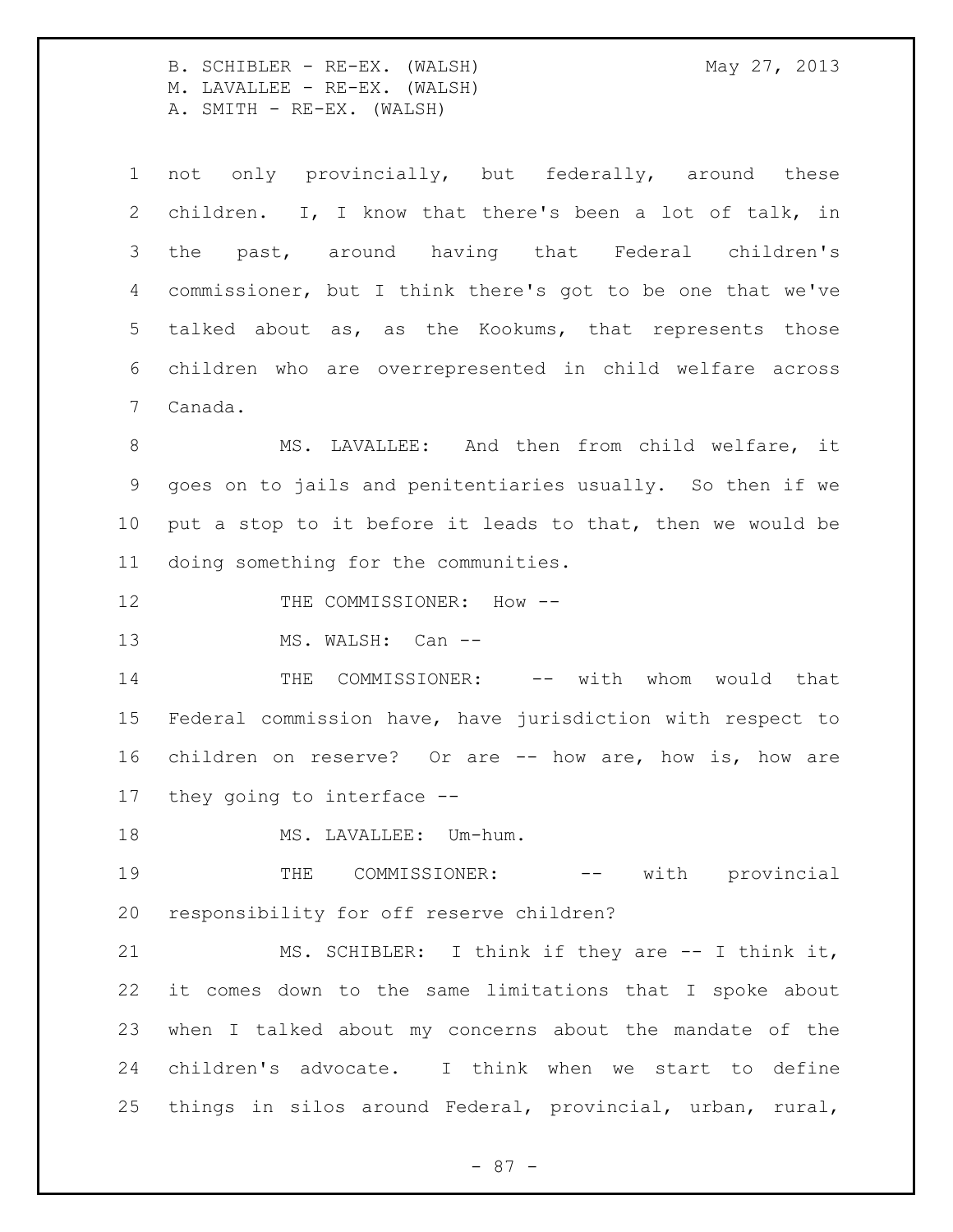remote, all of those things, then we start to lose momentum. I think that, we've already seen that that doesn't work very well, particularly when we face the Jordan's Principle kind of situation --

5 MS. LAVALLEE: Um-hum.

 MS. SCHIBLER: -- where people stop dead at their part because it crosses over into another jurisdictional responsibility. I think that when we talk about a children's commissioner, when we've spoken about it, we've -- or even provincial advocates, we've spoken about those who can talk about all those children, all of those children, whether they're seen to be a Federal responsibility or a provincial responsibility, where 14 they're the ones that keep Federal government, because there is no Federal accountability to children, really, when you think about it, there's nobody as a children's advocate that has that Federal responsibility to keep Federal government on target with their decision making and yet we talk about how leaders need to make those decisions for the next seven generations, always keeping in mind the children of the next seven generations. We don't see that happening in Ottawa. We don't see the grandmothers' council sitting there. We don't see the children in the centre, as the spirit of that, of that gathering, to make sure that when they make their decisions, they're always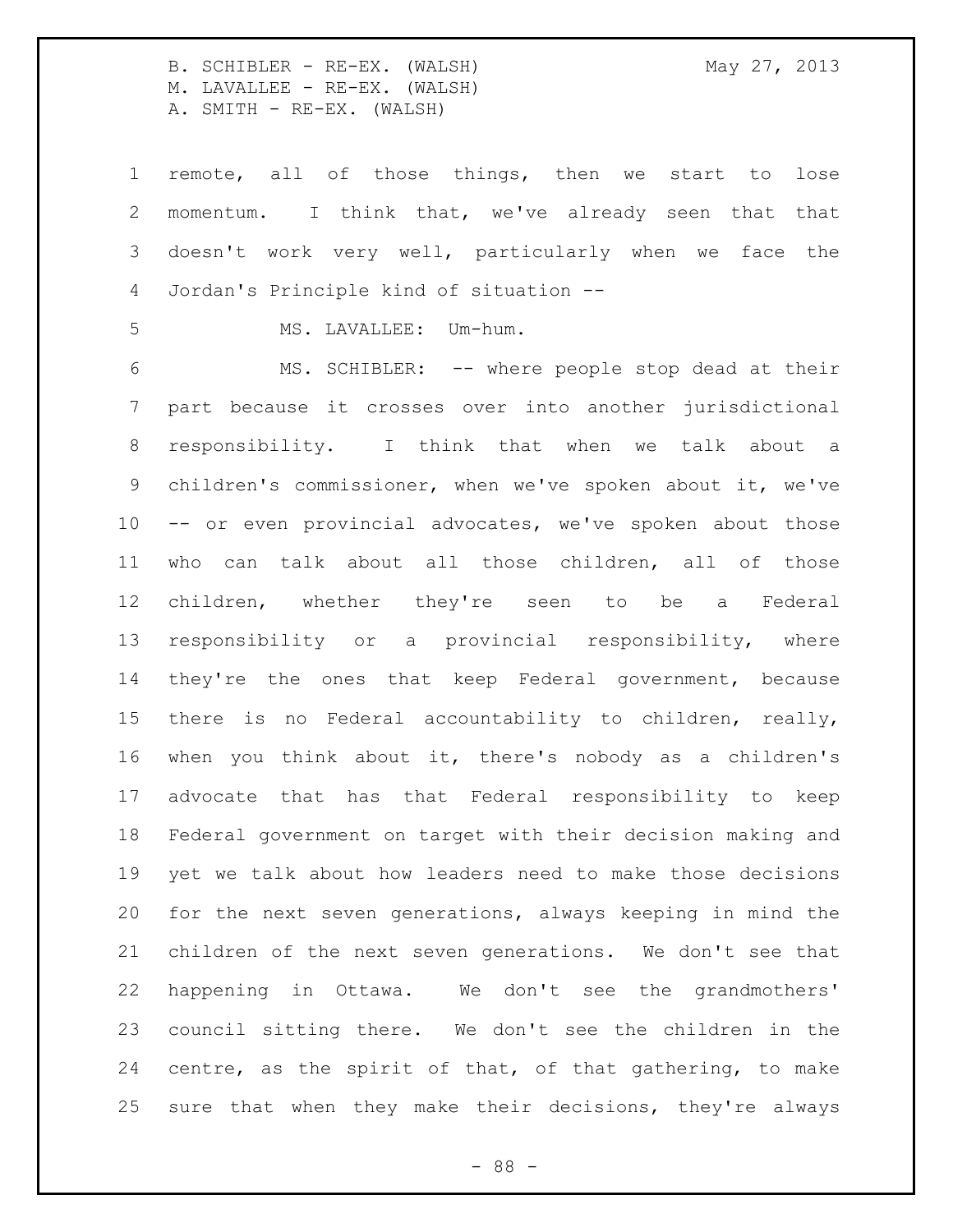bearing in mind that their decisions need to be made for these children and those to come. Those are the things that are missing. So a, a commissioner for children has to be able to have that fluid type of jurisdiction that can speak on behalf of all those children. THE COMMISSIONER: Let me ask you this, apropos to that, has Jordan's Principle worked, or do you know? 8 MS. SCHIBLER: Well, I would say -- MS. LAVALLEE: Some people say it, it does. 10 THE COMMISSIONER: It has been --11 MS. LAVALLEE: Yeah. 12 THE COMMISSIONER: -- the -- MS. LAVALLEE: Yeah. 14 THE COMMISSIONER: -- different levels of government -- MS. LAVALLEE: Yes. 17 THE COMMISSIONER: -- for what was intended? 18 MS. LAVALLEE: Yeah. MS. SMITH: For the most part, it varies. MS. SCHIBLER: And -- MS. SMITH: You know, you can cite some that haven't. MS. SCHIBLER: -- I would say that the one thing that has worked about it was that has opened up awareness about an issue that was long existing and it's, and it's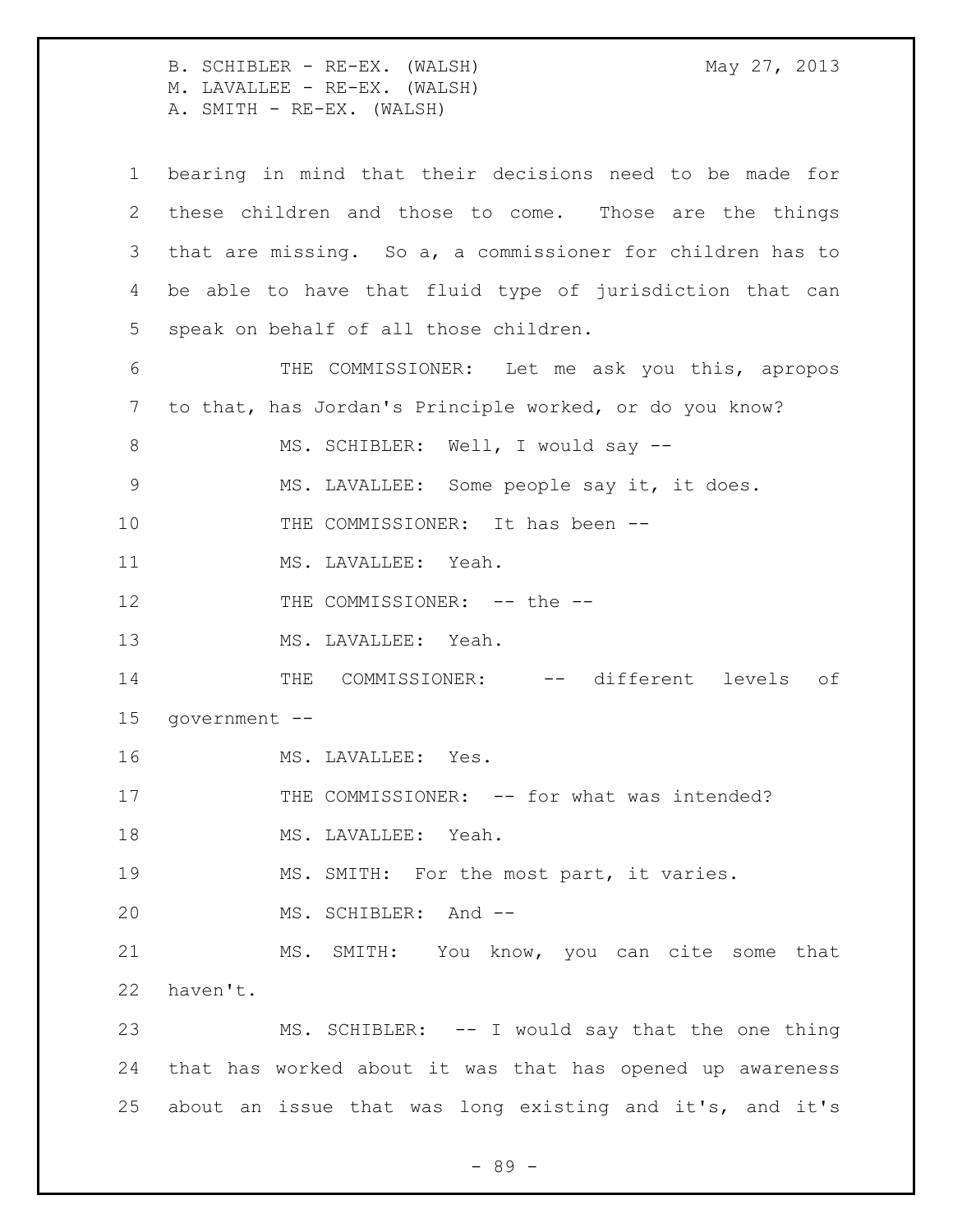now one that we can phrase when we see that those jurisdictional disputes are happening and there's service gaps. But has things flowed well, does it continue to flow well? No, we still have those kinds of situations. We still have situations where there's, where there's lack of resources in First Nation communities and those children have to be brought into the care of the provincial system and able to, you know, to enable them to be able to access services. Those kind of things still happen. And then there is those, those disputes, those jurisdictional disputes that still occur.

## BY MS. WALSH:

 MS. WALSH: When you talk about an aboriginal children's advocate, whether provincial or Federal, would you see that individual having jurisdiction over more than just child welfare matters?

 MS. SCHIBLER: Absolutely. I think it's essential. I think that that's where, even as I spoke in my role as, as former children's advocate --

21 MS. WALSH: Yes.

22 MS. SCHIBLER: -- that that, that jurisdiction has to be inclusive. If we want to, if we want to really build healthy young people, if we want to really ensure better outcomes for our young people, they have to be able

 $-90 -$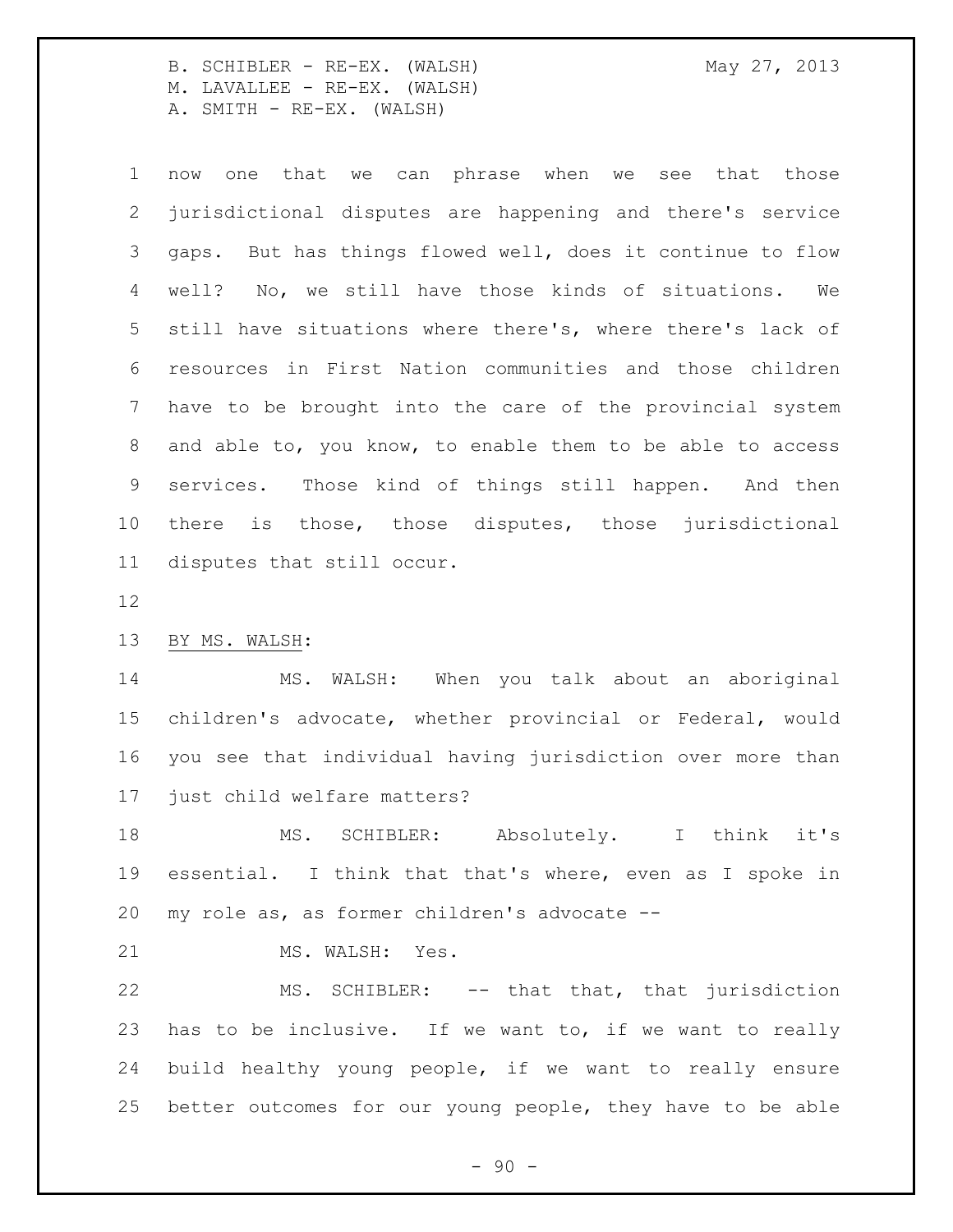to work in the stream of health, in education, in child welfare, in, in youth justice. They have to be there, sitting together and in a good way, making those kinds of informed decisions and knowing what each other's responsibility is. Because when we talk about that, that circle of care, we came at it from a grassroots level and we spoke about it from, you know, what we, as grandmothers and what community members and neighbours and family members need to do. But that circle of care has to still be a circle. It can't be a broken circle. It still has to be a circle, even when we're talking about government, whether it's Federal, or provincial, it's still got to be -- or First Nation leadership, it's still got to be a continual circle.

15 MS. LAVALLEE: Um-hum.

 THE COMMISSIONER: Let me ask you this, relating to Manitoba only and leaving the rest of Canada aside for the moment, based upon your experience as child advocate in this province, why can't a beefed up child advocate's office, with its own standalone legislation, do the job for all Manitoba children, aboriginal children and non-aboriginal children, without the need for a separate advocate for aboriginal children, or can, could that work?

MS. SCHIBLER: I would have to say -- and this is

 $-91 -$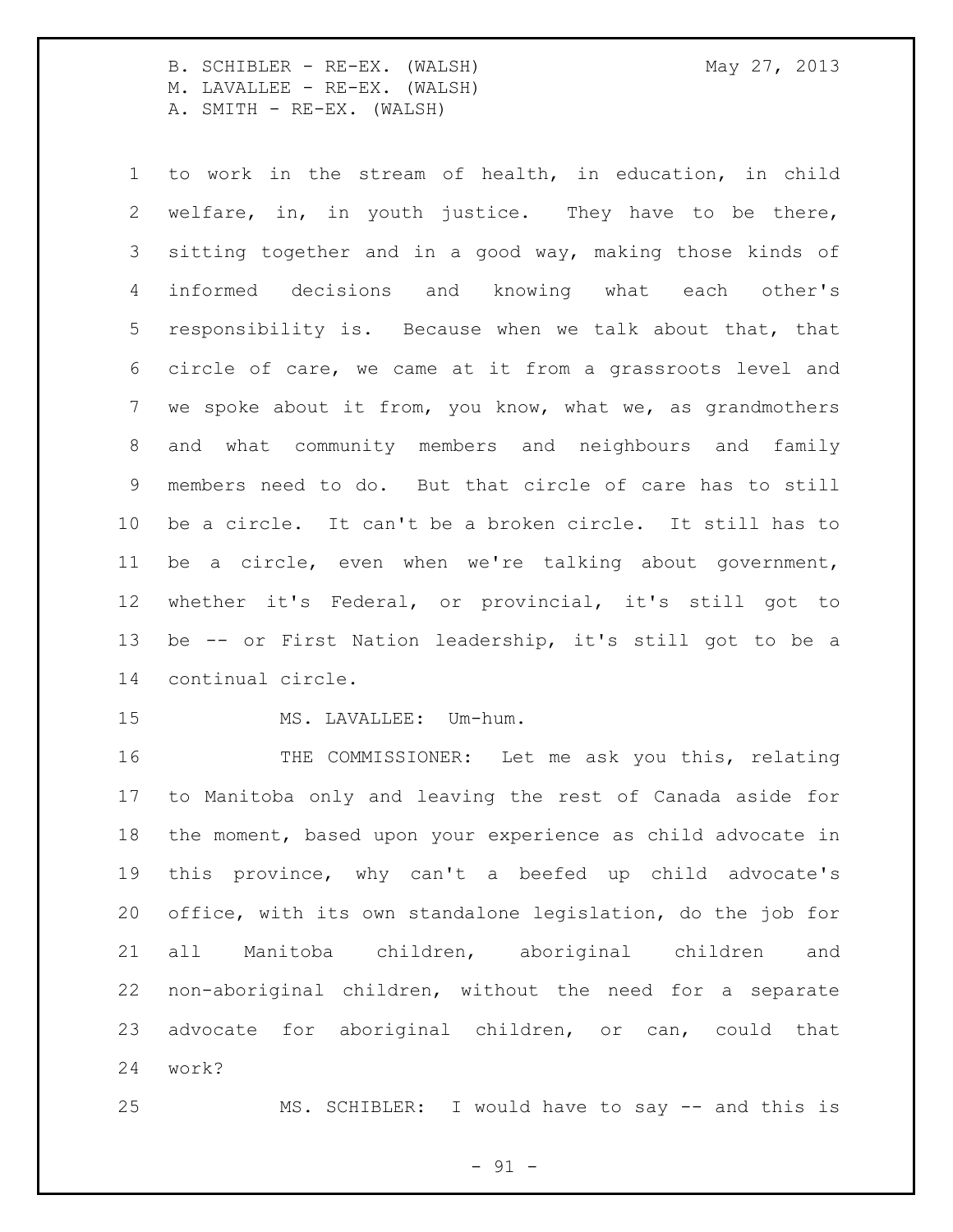M. LAVALLEE - RE-EX. (WALSH) A. SMITH - RE-EX. (WALSH)

B. SCHIBLER - RE-EX. (WALSH) May 27, 2013

 not meaning to undermine or be disrespectful at all to our current children's advocate because she's a fine woman and I commend her for the work she does, but I would say that if you have someone in that role who's advocating on behalf of the overrepresentation of the aboriginal children in that, in any of those systems, in any of those systems, that it has to be somebody that fully understands the impact of the history of the people, that fully understands what it's like to walk a mile in those moccasins and can bring those issues to the forefront. I'm not saying she's not able to do that. I'm not saying that any other culture couldn't do that, but I think we talked about that and explained that earlier, that when you're talking about how do you bring awareness about, it comes best from those who have had those life experiences.

16 MS. LAVALLEE: Um-hum.

17 THE COMMISSIONER: But if you had that kind of a person in the role, it may be that the one office with standalone piece of legislation might be able to do the job in Manitoba?

 MS. SCHIBLER: I'm not saying that it's impossible, and it may be, probably could be the, the identified place for that to begin. The -- my only fear would be is I know how, how overworked that office is already and it would, and we wouldn't want to see any of

 $-92 -$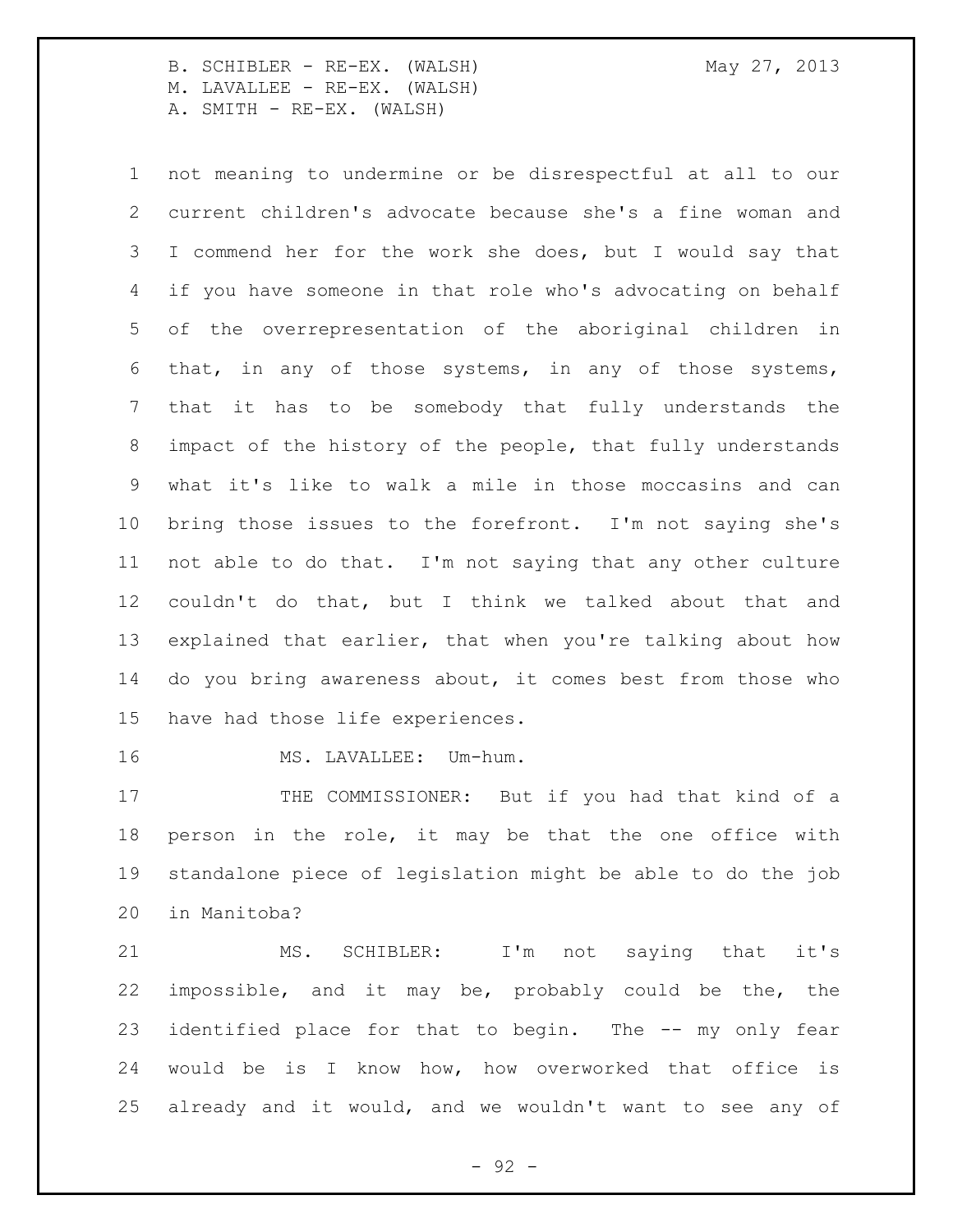these things watered down. So it would have to have the resources available and it would have to be supported. It would have to be recognized and it would have to have the, the authority in its mandate to be able to ensure that the work its doing is being addressed.

 THE COMMISSIONER: Would you have any recommendations as to how the, such legislation could be beefed up, over and above what it is today, within the narrow ambit, if you like, that you operated? Would you have any recommendations, or would you give them to me subsequently?

 MS. SCHIBLER: I, I, I would and I do. One of the things I would certainly say is, is echoing what Margaret says, that if we look at a new legislation that was developed in consultation with elders and, and aboriginal people who have been historically affected, that there would be, that those words would be reflective of our needs and not just be government's interpretation of our needs. I think that's going to be really, really important.

BY MS. WALSH:

23 MS. WALSH: So what, what is -- and I was going to follow-up on Margaret's recommendation. What would this legislation address?

 $-93 -$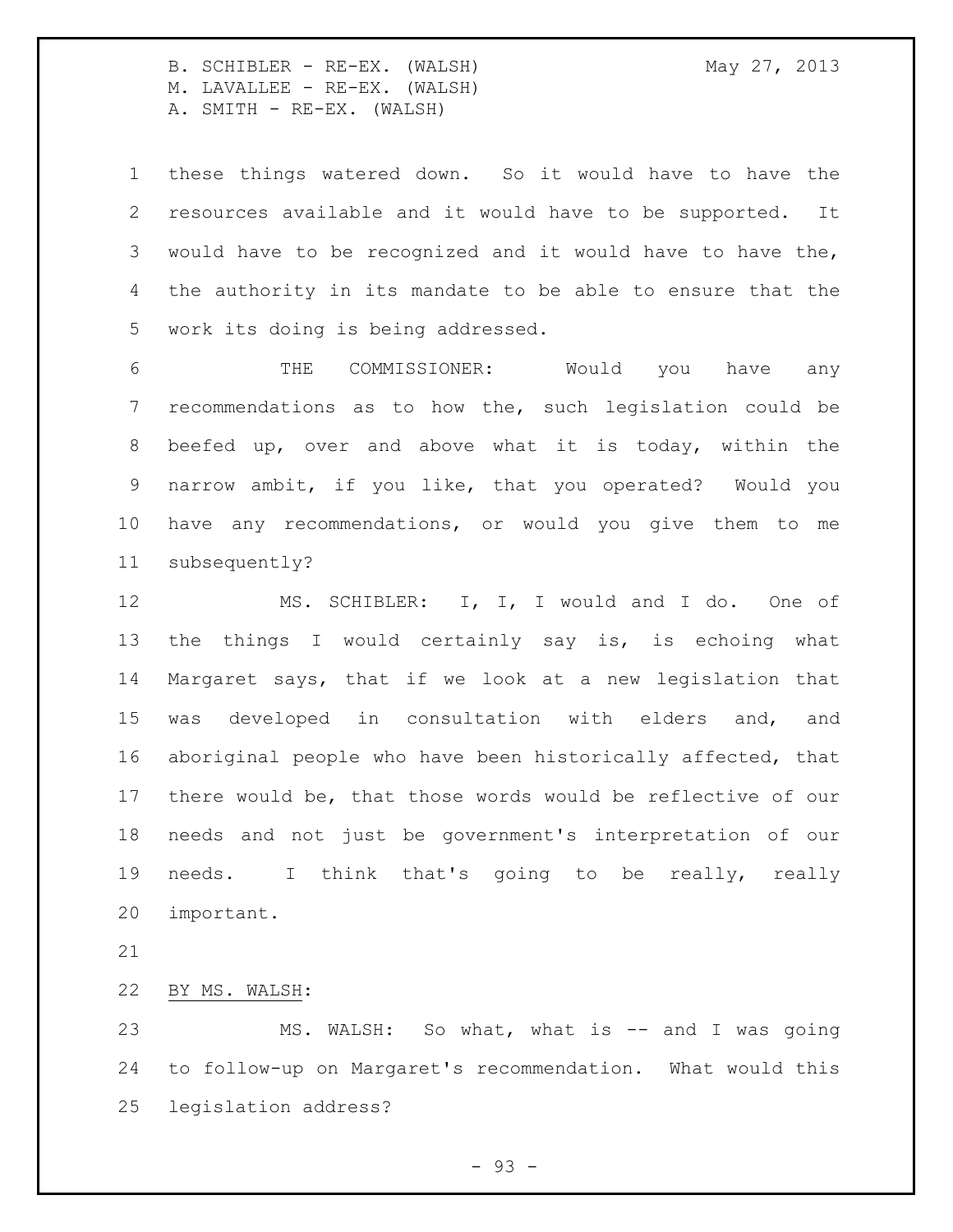MS. SCHIBLER: I think it would address certainly decision making that, that puts our, our children first, in the ways that we think services need to be delivered. It would address giving that decision making authority the funding decisions to be able to flow through our people, Métis, Inuit, First Nation people, being able to make those decisions that are reflective, that are culturally 8 appropriate by our, our terms. MS. WALSH: Don't the, doesn't the Authorities Act already do that? MS. SCHIBLER: Well, in the Authorities Act, it says that the authorities have the responsibility to develop culturally relevant services. What it doesn't say is that the authorities have the ability to be able to ensure that those services are delivered. So we can develop until the cows come home, but if we don't have the

 MS. LAVALLEE: The other issue I think too, is looking at the, the, the policies and procedures that is implemented in child welfare. I don't think -- maybe I'm wrong in that, but I don't think they have the appropriate

funding and we have to try and convince government that our

programs are relevant for our needs, in order to be able to

receive the funding, then, then it kind of cuts the legs

out from underneath the intent of that, that piece of

legislation.

- 94 -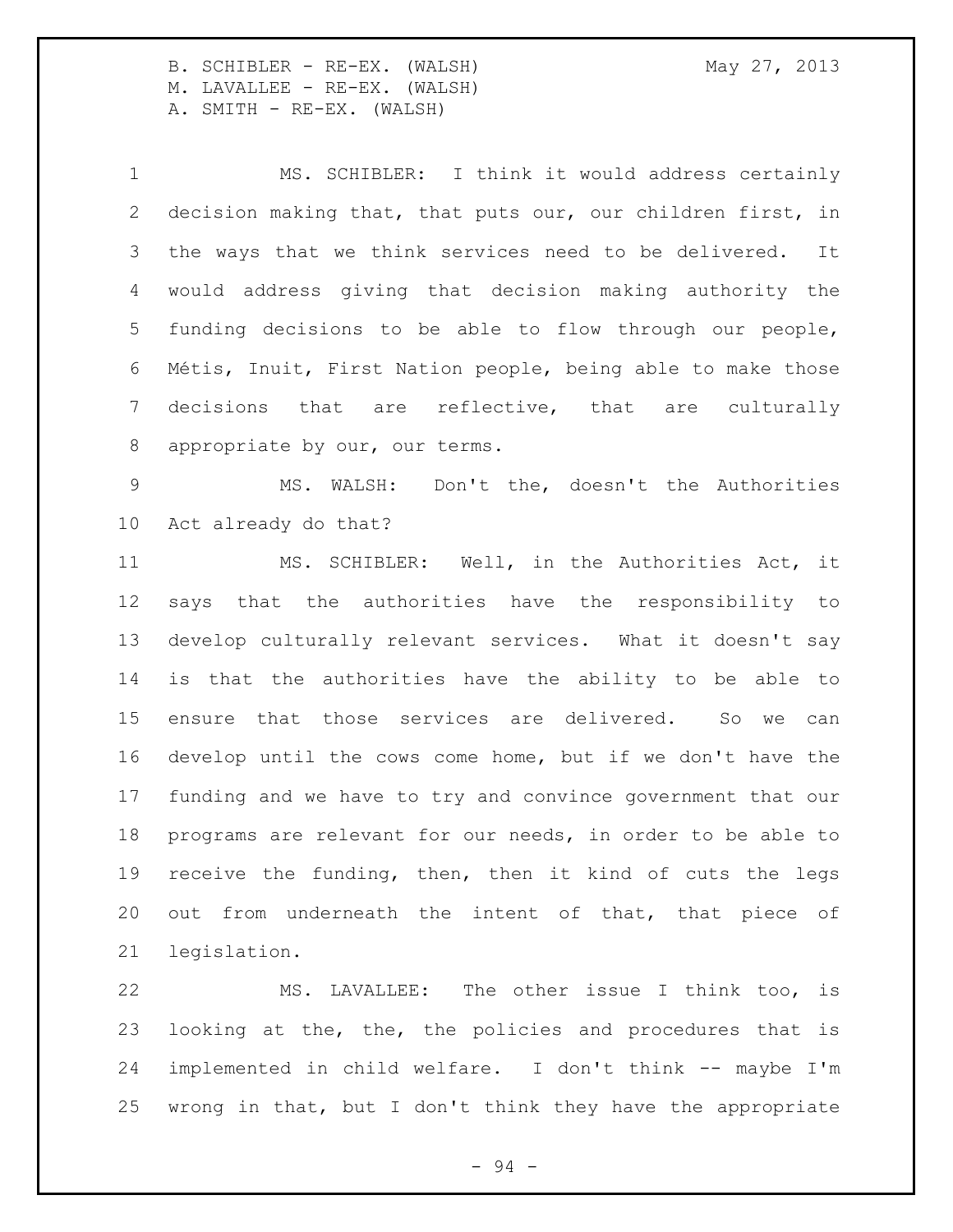laws implemented that would help aboriginal families and children. Because it isn't run by aboriginal laws, it's run by government. So we don't have aboriginal laws implemented in these institutions.

 Residential school failed miserably and we see the evidence of that today. We see families so distorted and we see the atrocities that, that happened in residential school because they don't have the parenting that one needed. Can you imagine if you had a child, four years old, and it was made compulsory for that child to leave your home and placed in a, in a residential school, the loss my parents felt when they lost us into residential school? So those are atrocities placed on parents at that time. So we have a lot of healing to do and that's why I really emphasize aboriginal laws implemented, if we ever have a, not an institution, a place of healing for families and children. They have to be implemented and they have to be practiced, otherwise, it's going to fail.

 So Child and Family Services now is struggling of the consequences of the residential school and (inaudible).

MS. WALSH: Right.

 MS. LAVALLEE: We have to change those, those, those kinds of thinking now. We have, right now, 12,000 children in care.

 $-95 -$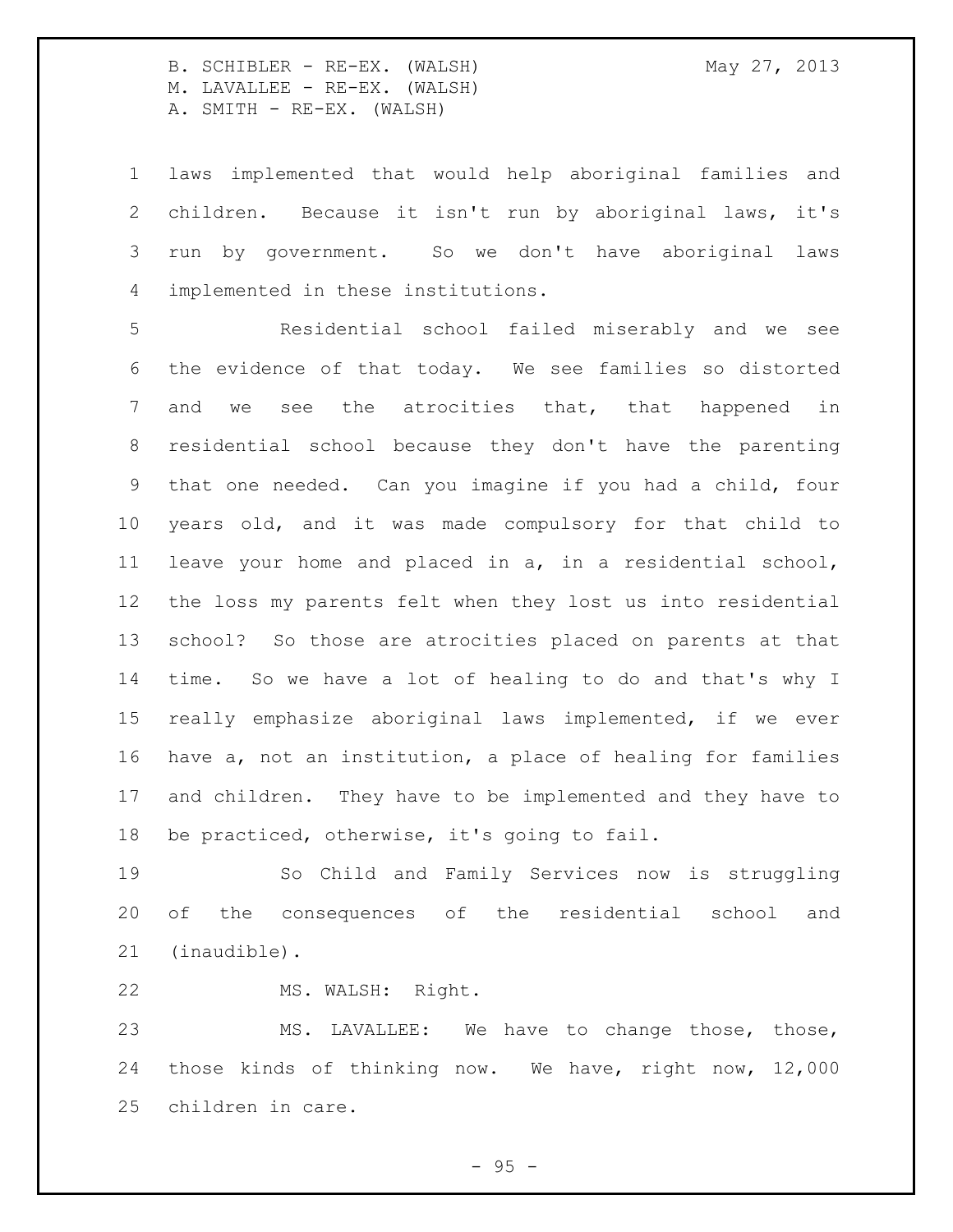MS. SCHIBLER: Ten.

 MS. LAVALLEE: Ten thousand children in care. So we're going back into history. And history tells us that hundred and fifty thousand children were taken away, across Canada. Fifty thousand of them didn't make it home. They're buried somewhere. So we cannot keep repeating that history. We have to put a stop to it.

8 MS. SCHIBLER: I, and if I can just add to that, I think when we, when we talked about legislative changes and so forth, I, you know, I'm just always reminded of comments that I hear from people, from families, that have received services, even since devolution. I heard this when I was the children's advocate, I hear it now, as, you know, as a service provider in the community, that the only thing that really occurred with devolution is that people shifted over to aboriginal services but it's the, it's now just brown faces running the same kind of system. Because they're not seeing it reflected in the practice and the policies and, and the legislation of what truly our families need for their healing.

 MS. WALSH: So the, the legislative change that you're talking about, is that something that you see could be done within the context of the Authorities Act? Or is it a standalone piece of legislation?

MS. SCHIBLER: Well, I, I think it can be done

 $-96 -$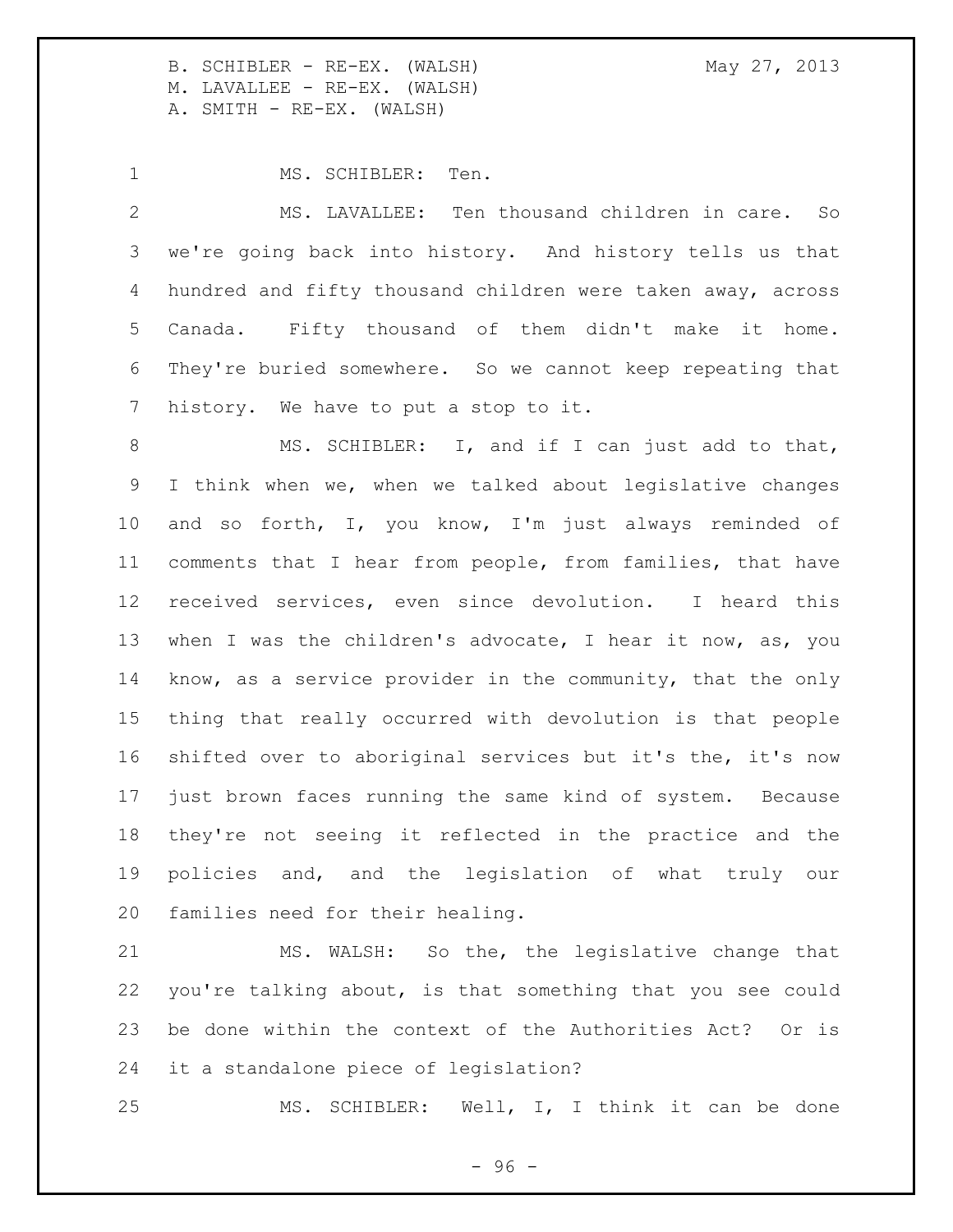within the context of the Authorities Act, most definitely, as long as there's a recognition that, you know, it's, it's got to be more than just words on paper. It's got to be more than just the legalities of, of the legislation, that there has to be other things that flow from that greater system, to help empower, to help ensure that our authorities are able. We, we can define culturally appropriate services, we can say what we know our families need and our communities' needs. We hear it from them. We know it. We've lived it. But we need to have the other things from that greater system and those decision makers flow to enable us, to help us have the capacity to be able to fully implement that.

 MS. WALSH: Do you have any other questions, Mr. Commissioner?

 THE COMMISSIONER: No, I, I think this has been 17 most helpful this morning and  $I$  -- when you're through,  $I'm$  going to thank the panel, as you may wish to do and, and we'll conclude.

 MS. WALSH: And, and I have no further questions and as the Commissioner says, I want to thank you for being so generous with your spirit and your wisdom this morning, thank you.

 MS. LAVALLEE: Thank you (inaudible). THE COMMISSIONER: And I can only echo what

- 97 -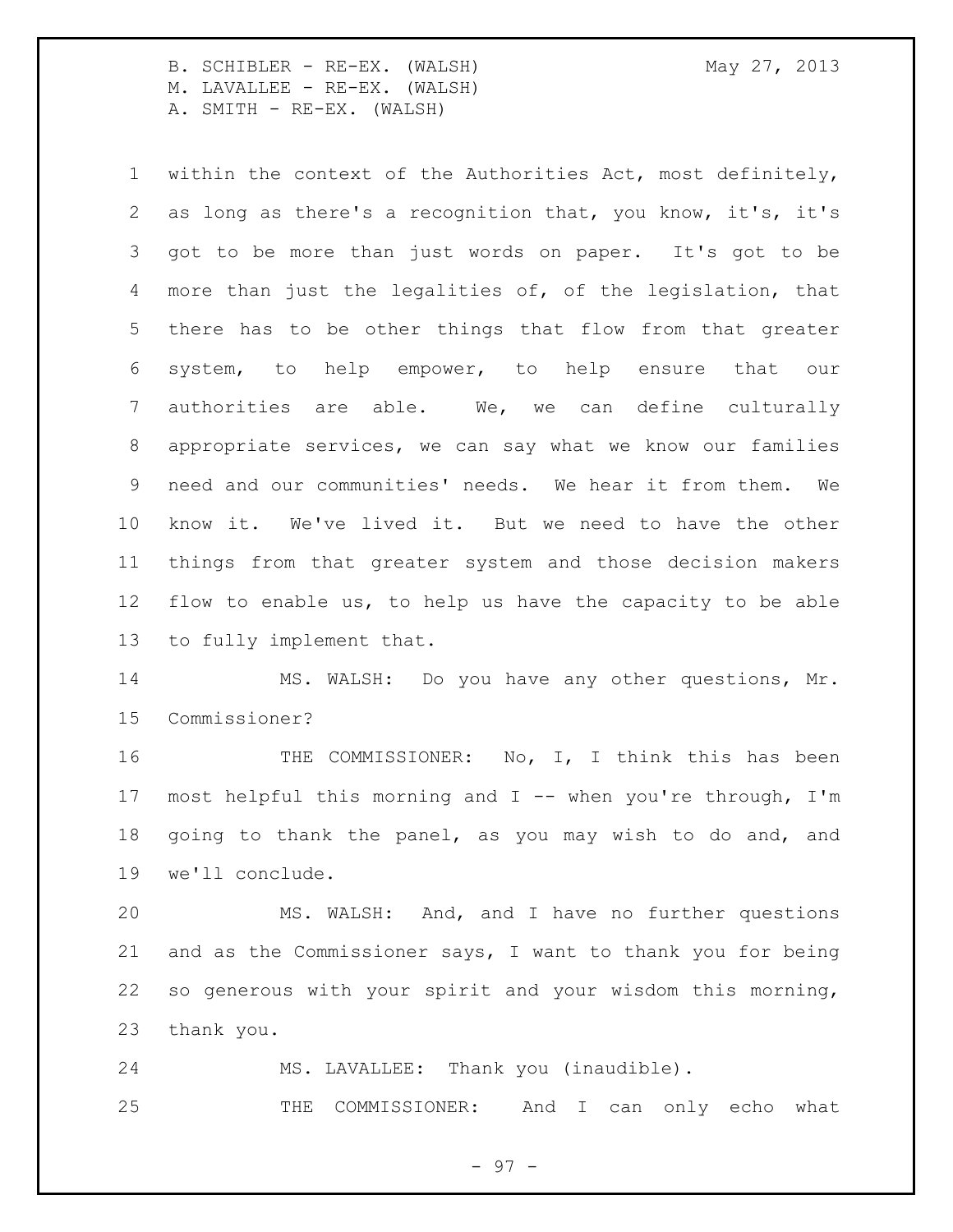B. SCHIBLER - RE-EX. (WALSH) May 27, 2013 M. LAVALLEE - RE-EX. (WALSH) A. SMITH - RE-EX. (WALSH) Commission counsel has said and express my appreciation for the time and effort you put into this and hopefully you'll see something reflected in our report that -- MS. SMITH: Okay. THE COMMISSIONER: -- addresses some of the matters you've put on the table and the solutions you've offered. Thank you sincerely. 8 MS. LAVALLEE: Miqwetch. MS. SCHIBLER: Thank you, migwetch. (WITNESSES EXCUSED) 13 THE COMMISSIONER: We'll rise now and reconvene at two o'clock. MS. WALSH: Yes, thank you. (LUNCHEON RECESS) MS. WALSH: Good afternoon, Mr. Commissioner. THE COMMISSIONER: We're ready to proceed. MS. WALSH: We are. Our next witness is Dr. Shauna MacKinnon. 23 THE CLERK: If you could just stand for a moment. Is it your choice to swear on the Bible, or affirm without the Bible?

- 98 -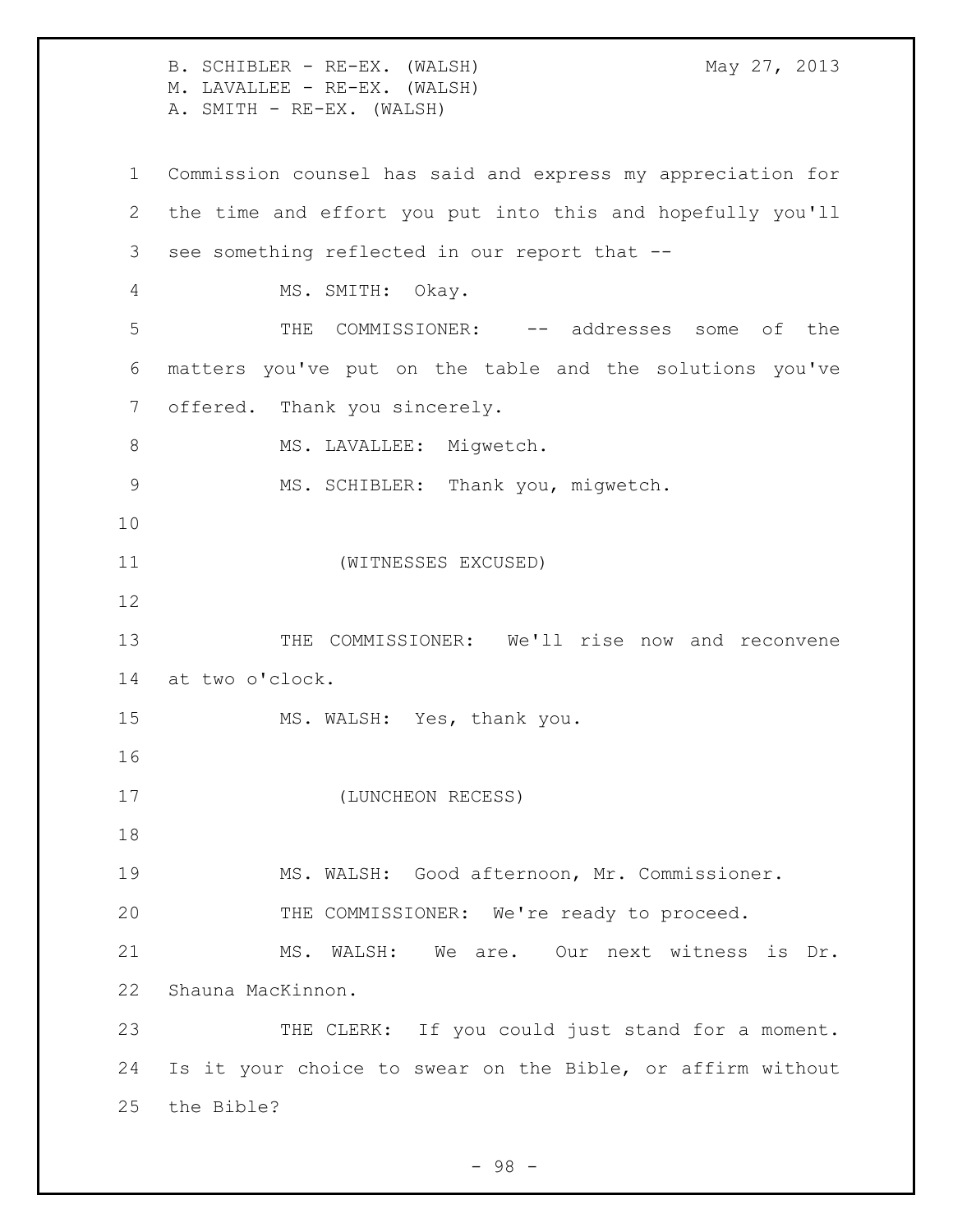S. MACKINNON May 27, 2013

1 THE WITNESS: The Bible's fine. 2 THE CLERK: Okay. 3 THE WITNESS: The Bible. 4 THE CLERK: Just take your Bible in your right 5 hand, if that's okay? State your full name to the 6 court. 7 THE WITNESS: Shauna MacKinnon. 8 THE CLERK: And spell me your first name? 9 THE WITNESS: S-H-A-U-N-A. 10 THE CLERK: And your last name please? 11 THE WITNESS: M-A-C-K-I-N-N-O-N. 12 THE CLERK: Thank you. 13 14 **SHAUNA MACKINNON,** sworn, testified 15 as follows: 16 17 MS. WALSH: Mr. Commissioner, we'll start by 18 filing all of the documents that are going to be exhibits 19 associated with this witness, so that we don't have to 20 interrupt the flow of evidence. 21 THE COMMISSIONER: All right. 22 MS. WALSH: The first is Dr. MacKinnon's CV, 23 mostly because then that will show you her various 24 publications, et cetera. 25 THE COMMISSIONER: Yes. Be Exhibit --

- 99 -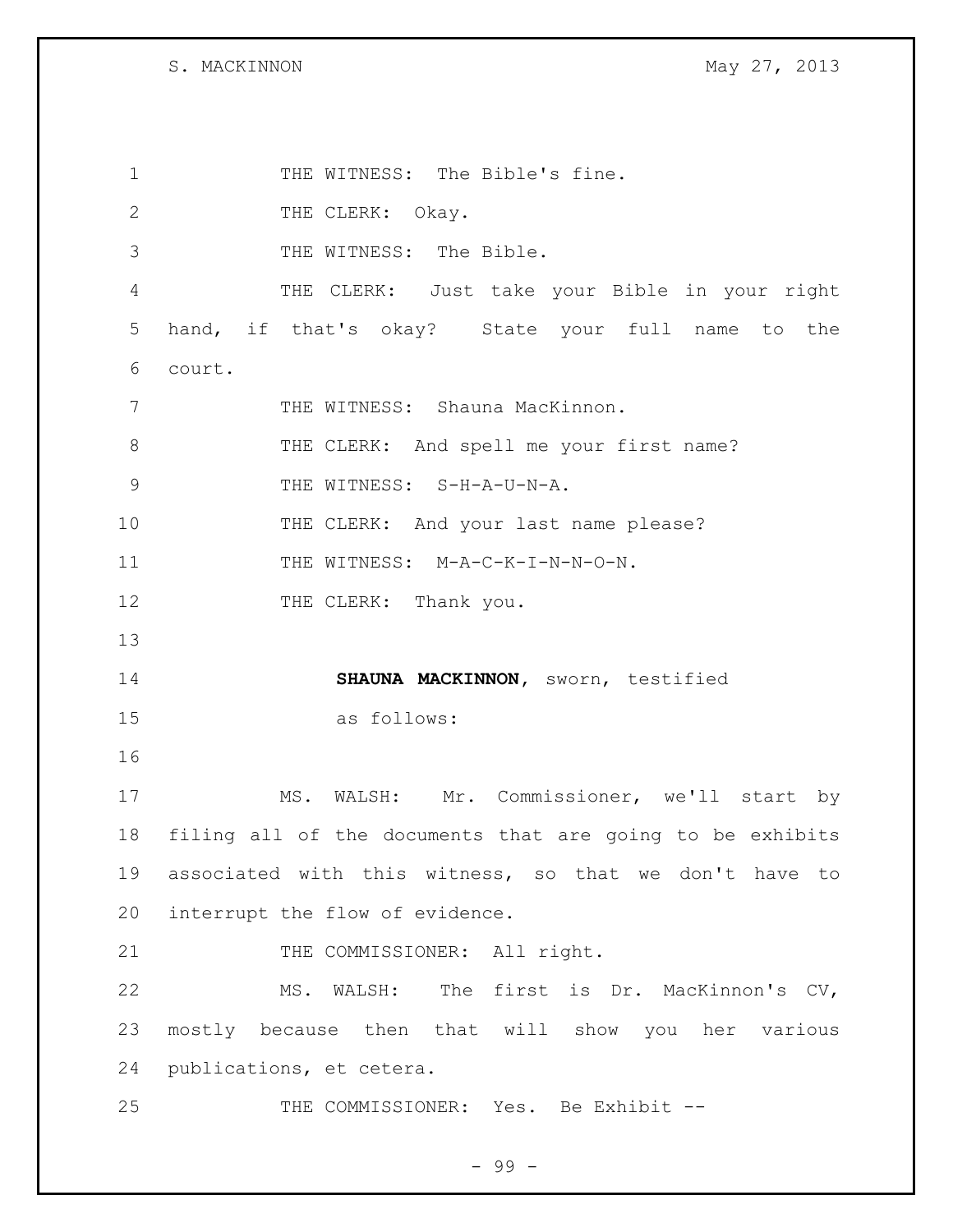1 THE CLERK: Exhibit 84. 2 3 **EXHIBIT 84: CURRICULUM VITAE OF**  4 **DR. SHAUNA MACKINNON** 5 6 THE CLERK: Sorry. 7 MS. WALSH: That's okay. 8 THE CLERK: It's a lower table now. 9 MS. WALSH: It is. 10 THE COMMISSIONER: Thank you. 11 MS. WALSH: Not a problem. (Inaudible). Then 12 the next exhibit is a report entitled: State of the Inner-13 City, 2009, It Takes All Day to Be Poor, published December 14 2009. 15 THE COMMISSIONER: Exhibit 85. 16 THE CLERK: Exhibit 85. Does it include this 17 cover sheet? 18 MS. WALSH: We don't -- no, that was just 19 Marcie's. I understand the purple folder is for the 20 Commissioner. 21 THE CLERK: Is for the -- yeah. 22 MS. WALSH: Right. 23 THE COMMISSIONER: Thank you. 24 THE CLERK: Exhibit 85. 25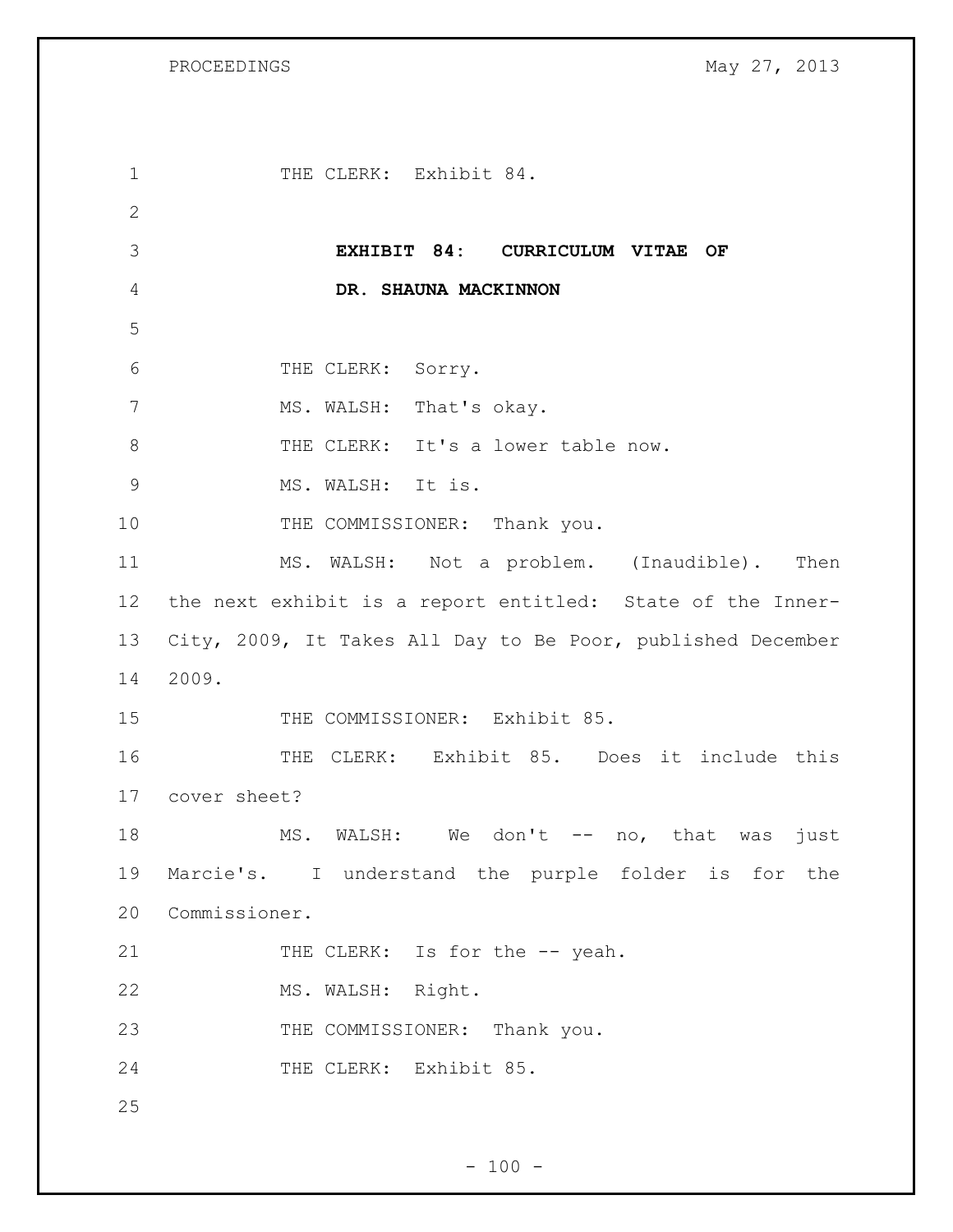| 1              | EXHIBIT 85: REPORT ENTITLED STATE                  |
|----------------|----------------------------------------------------|
| $\mathbf{2}$   | OF THE INNER-CITY, 2009, IT TAKES                  |
| 3              | ALL DAY TO BE POOR                                 |
| $\overline{4}$ |                                                    |
| 5              | MS. WALSH: You ready for another one? I'll just    |
| 6              | pass them this way.                                |
| 7              | And Dr. MacKinnon, these will come up on the       |
| 8              | monitor that's by your desk.                       |
| 9              | You ready for the next one?                        |
| 10             | THE CLERK: Yes, please.                            |
| 11             | MS. WALSH: Next --                                 |
| 12             | THE CLERK: Exhibit 86.                             |
| 13             | MS. WALSH: -- 86, this will be 87 coming up.       |
| 14             | THE COMMISSIONER: What's 86?                       |
| 15             | THE CLERK: No, (inaudible).                        |
| 16             | MS. WALSH: Eighty-four --                          |
| 17             | THE COMMISSIONER: Eighty-six is next.              |
| 18             | MS. WALSH: -- oh, okay.                            |
| 19             | THE CLERK: Eighty-four was the CV, 85 was<br>It    |
| 20             | Takes All Day to Be Poor and this is 86.           |
| 21             | MR. OLSON: Wasn't 86 (inaudible)?                  |
| 22             | MS. WALSH: Yeah. Have I not  We did 38;            |
| 23             | right? And then 42, We're In It For the Long Haul. |
| 24             | THE CLERK: That's the next one.                    |
| 25             | MS. WALSH: We haven't done it yet?                 |

- 101 -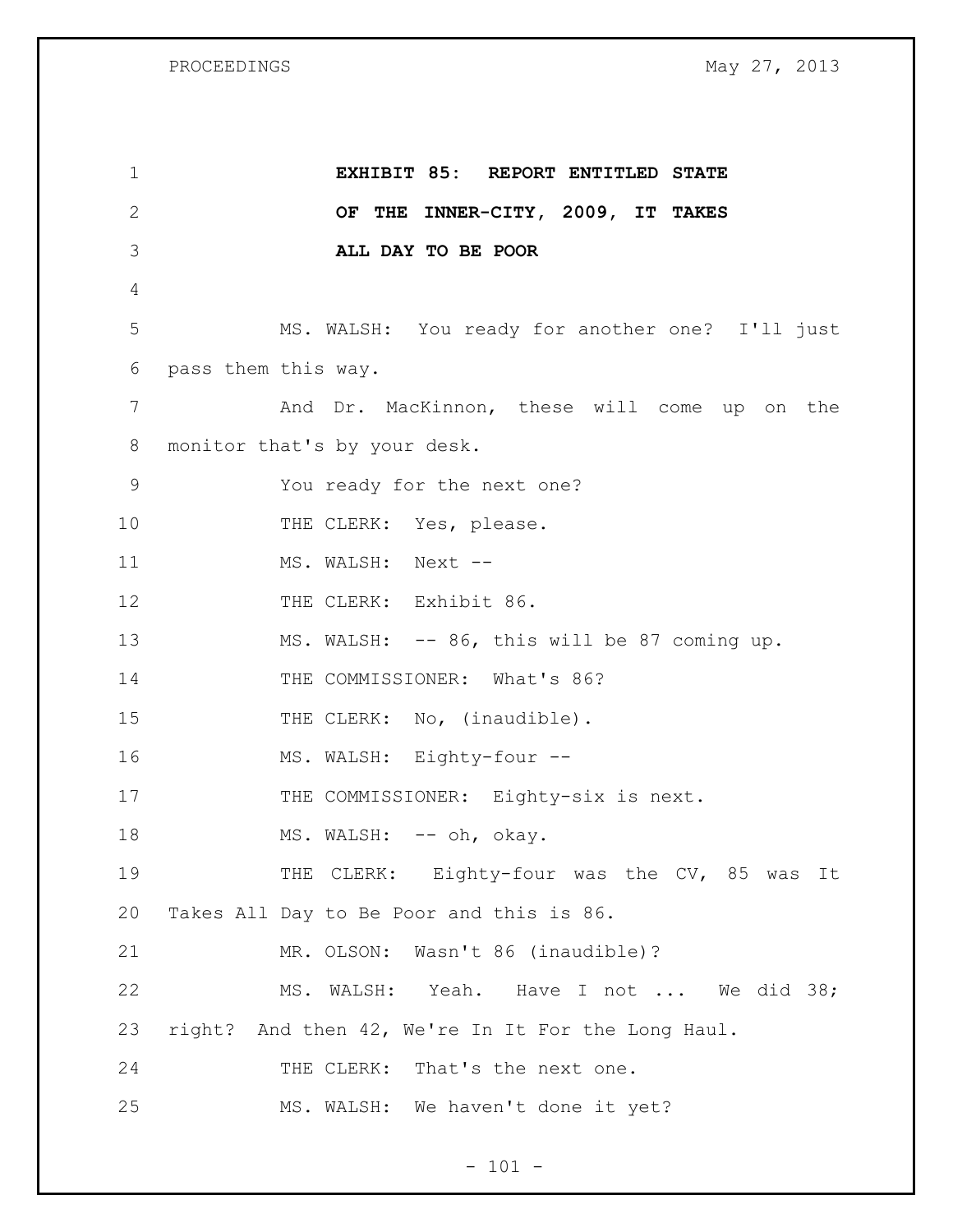1 THE CLERK: No, (inaudible). MS. WALSH: Okay. So the next one is, We're In It For the Long Haul, State of the Inner-City, December 2010. THE COMMISSIONER: That'll be Exhibit 86. THE CLERK: Exhibit 86. **EXHIBIT 86: WE'RE IN IT FOR THE LONG HAUL, STATE OF THE INNER- CITY, DECEMBER 2010** 12 THE CLERK: I'm just concerned because the actual document is not marked. I think (inaudible) because of the folder, you won't know what it is. 15 THE COMMISSIONER: Do you want to mark that one? THE CLERK: We'll mark that one as well, just in case it comes out of the folder. 18 THE COMMISSIONER: Yes, I understand. MS. WALSH: I don't know why they have to be in folders. I don't know that they have to stay in their folders. I think the folder might just have been for convenience. 23 THE CLERK: Okay. MS. WALSH: I think that's easier. THE CLERK: (Inaudible) now.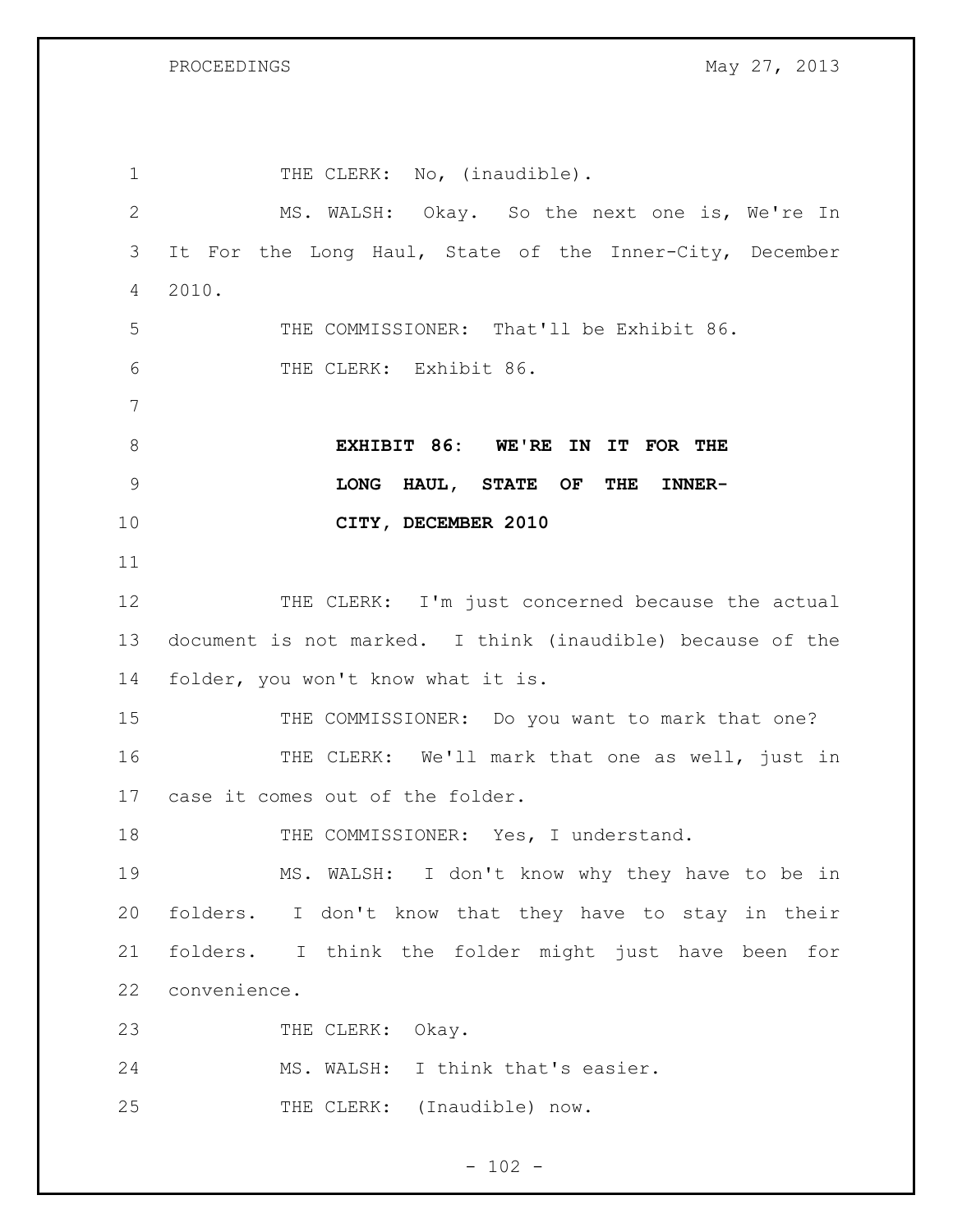1 MS. WALSH: Yeah, yeah. Okay. You ready for the 2 next one? 3 THE CLERK: Yes. 4 MS. WALSH: Next one is called: Breaking 5 Barriers, Building Bridges, State of the Inner-City Report, 6 2012. 7 THE CLERK: Exhibit 87. 8 THE COMMISSIONER: There isn't one for 2011 then? 9 2009 is It Takes All Day to Be Poor. We're in for the Long 10 Haul is 210 (sic). 11 MS. WALSH: Right. 12 THE COMMISSIONER: And, and now we're going to 13 212 (sic)? 14 MS. WALSH: Yes. 15 THE COMMISSIONER: Right? 16 MS. WALSH: Yes. 17 THE CLERK: So that's Exhibit 87. 18 THE COMMISSIONER: That'll be 87, won't it? 19 THE CLERK: Eighty-seven, yes. 20 21 **EXHIBIT 87: BREAKING BARRIERS,**  22 **BUILDING BRIDGES, STATE OF THE**  23 **INNER-CITY REPORT, 2012** 24 25 MS. WALSH: Do you want to take these out of the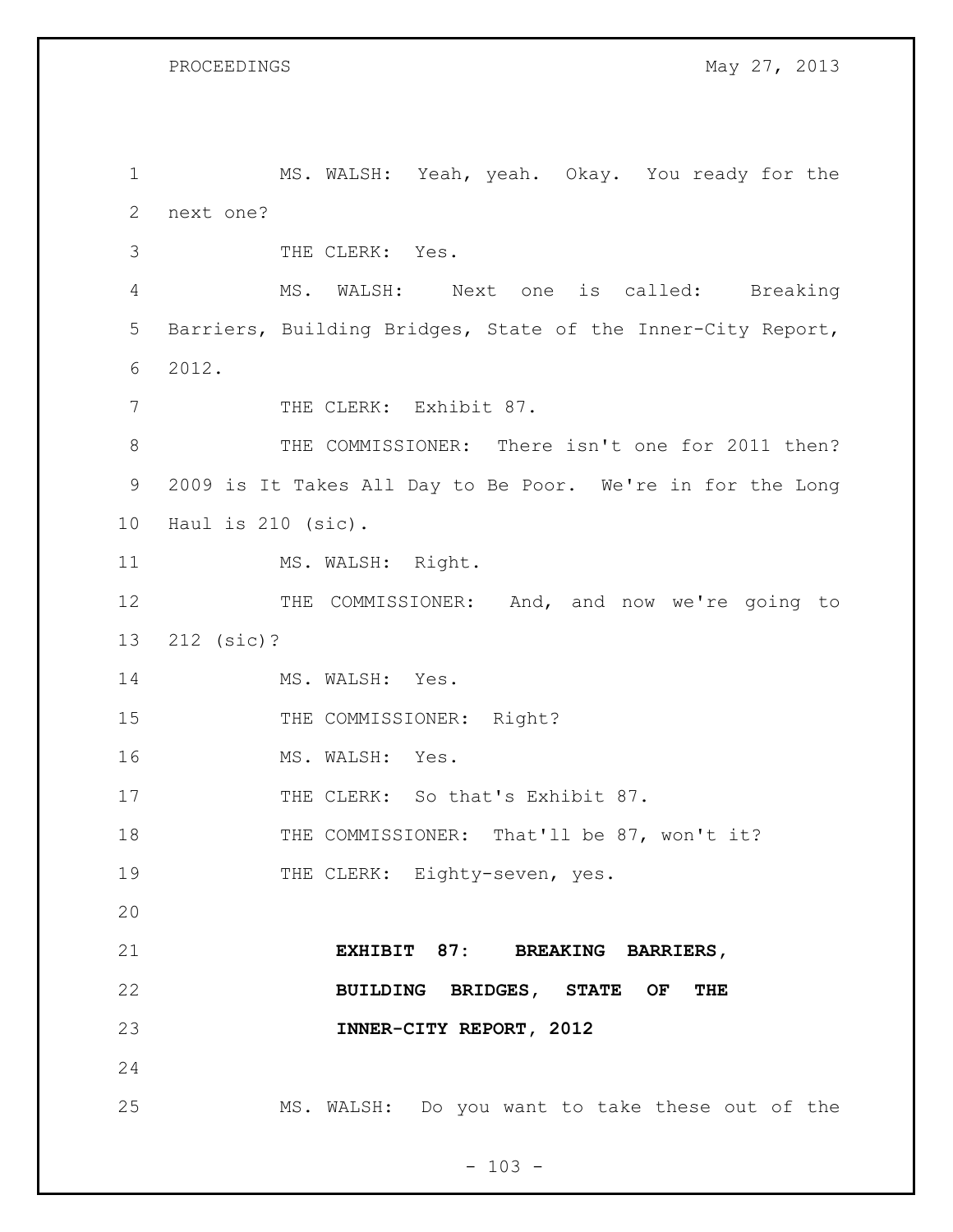folders? 2 THE CLERK: Okay. MS. WALSH: You don't need the folders. THE CLERK: Yeah, unless he wants the folders. MS. WALSH: I don't think he wants the folders. That's 87. 7 THE CLERK: That's Exhibit 87. 8 THE COMMISSIONER: Thank you. MS. WALSH: The next one is called: The View From Here, Manitobans Call for a Poverty Reduction Plan, June 2009. 12 THE COMMISSIONER: Exhibit 88. 13 THE CLERK: Exhibit 88. **EXHIBIT 88: THE VIEW FROM HERE, MANITOBANS CALL FOR A POVERTY REDUCTION PLAN, JUNE 2009** 19 THE COMMISSIONER: Thank you. MS. WALSH: And finally -- 21 THE COMMISSIONER: Yes. MS. WALSH: -- I don't think we need to actually make this an exhibit. It's a piece of legislation, the Poverty Reduction Strategy Act. So long as you've got it, Madam Clerk, on your stick, to bring up when we want to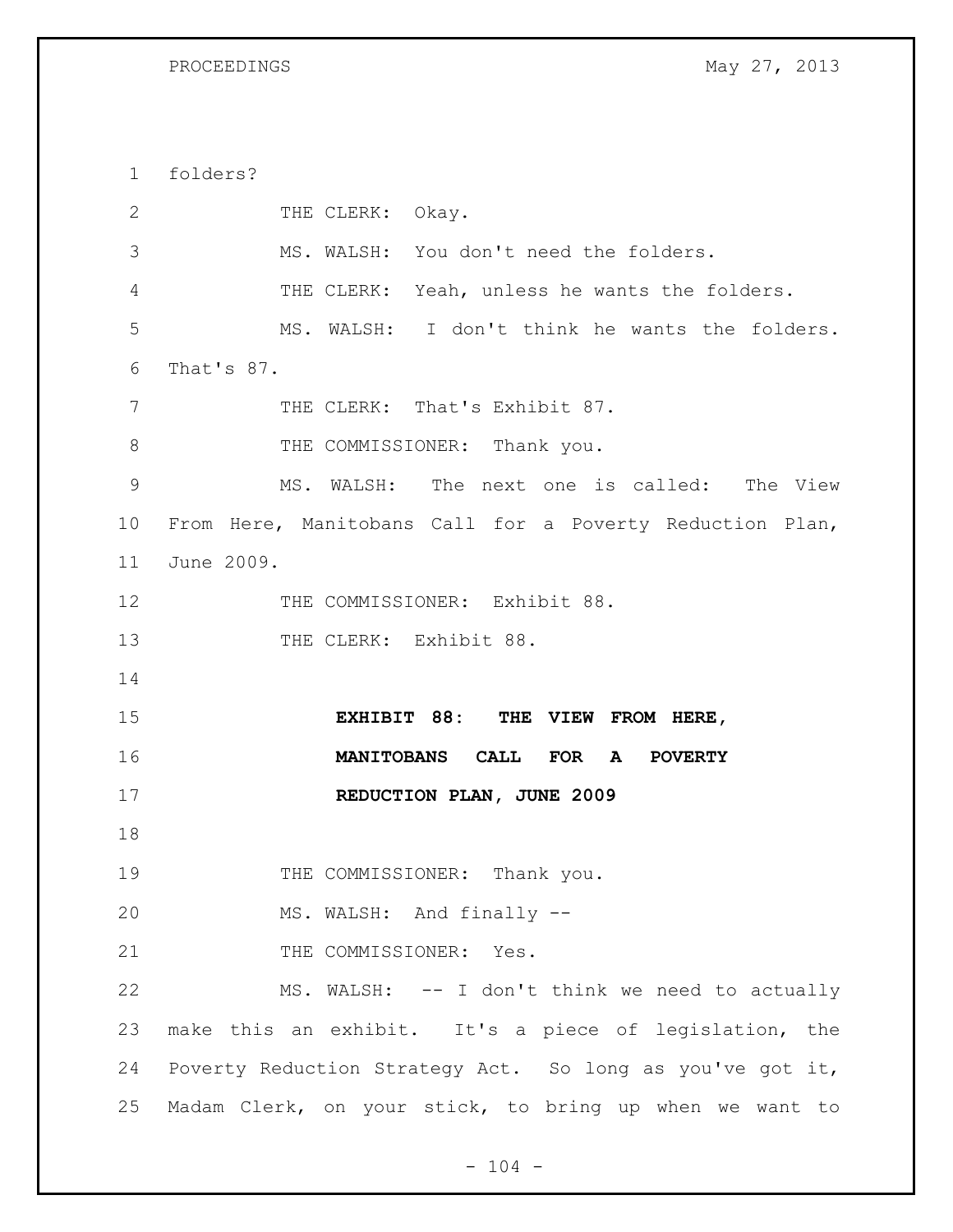PROCEEDINGS May 27, 2013

1 refer to it. It was number 21 of the ... 2 THE CLERK: That's what I have for legislation. 3 THE COMMISSIONER: Well, now what is the next 4 document? You're not marking it, but it's, what is it? 5 MS. WALSH: It was a copy of a piece of 6 legislation -- 7 THE COMMISSIONER: Yes? 8 MS. WALSH: -- the Poverty Reduction Strategy 9 Act. 10 THE COMMISSIONER: It --11 THE CLERK: Oh, here it is. 12 THE COMMISSIONER: -- is it an, an enacted piece 13 of legislation? 14 MS. WALSH: It is, Manitoba. 15 THE CLERK: I've got it. 16 MS. WALSH: You do. 17 THE CLERK: On screen, document 40. 18 MS. WALSH: Okay. 19 THE COMMISSIONER: Is it an exhibit? 20 MS. WALSH: Forty? It should be 21. 21 THE CLERK: Oh, this one? Okay. 22 MS. WALSH: Um-hum. 23 THE CLERK: Twenty-one, I see it. 24 MS. WALSH: Okay. All right. So we're set. 25 THE CLERK: Okay.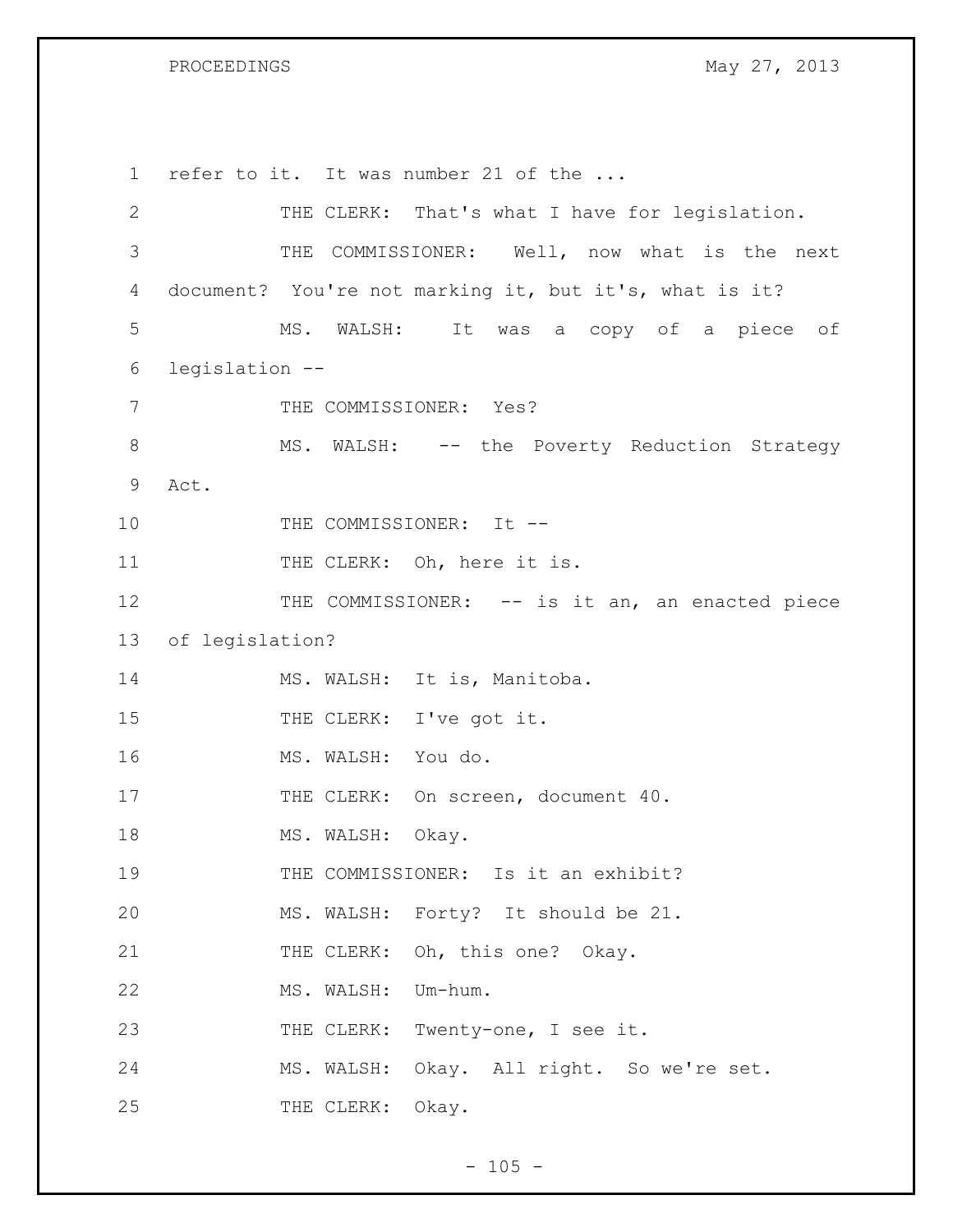1 MS. WALSH: Thank you. 2 THE COMMISSIONER: Property Reduction Strategy 3 Act, enacted when? 4 MS. WALSH: When was it enacted? Two thousand 5 (inaudible). It was assented to June 16, 2011. 6 THE COMMISSIONER: Is that when it was enacted? 7 I don't need the date, just the, the year. 8 MS. WALSH: It's 2011. 9 THE COMMISSIONER: All right. 10 MS. WALSH: All right. 11 THE COMMISSIONER: Now we're late, we're a little 12 late getting started. I guess, if need to be, we may have 13 to sit a little late this afternoon, to try to get through 14 today's agenda. 15 MS. WALSH: Okay. Thank you. 16 17 DIRECT EXAMINATION BY MS. WALSH: 18 Q Dr. MacKinnon, let -- sorry, we have, we have a 19 microphone that's moving into my space on its own. It's 20 just -- it can only be easier after this. 21 THE CLERK: I don't know (inaudible). I already 22 got it propped up on (inaudible). 23 THE COMMISSIONER: It's, it's the --24 THE CLERK: I've got it propped up on those 25 things. Okay. That's better.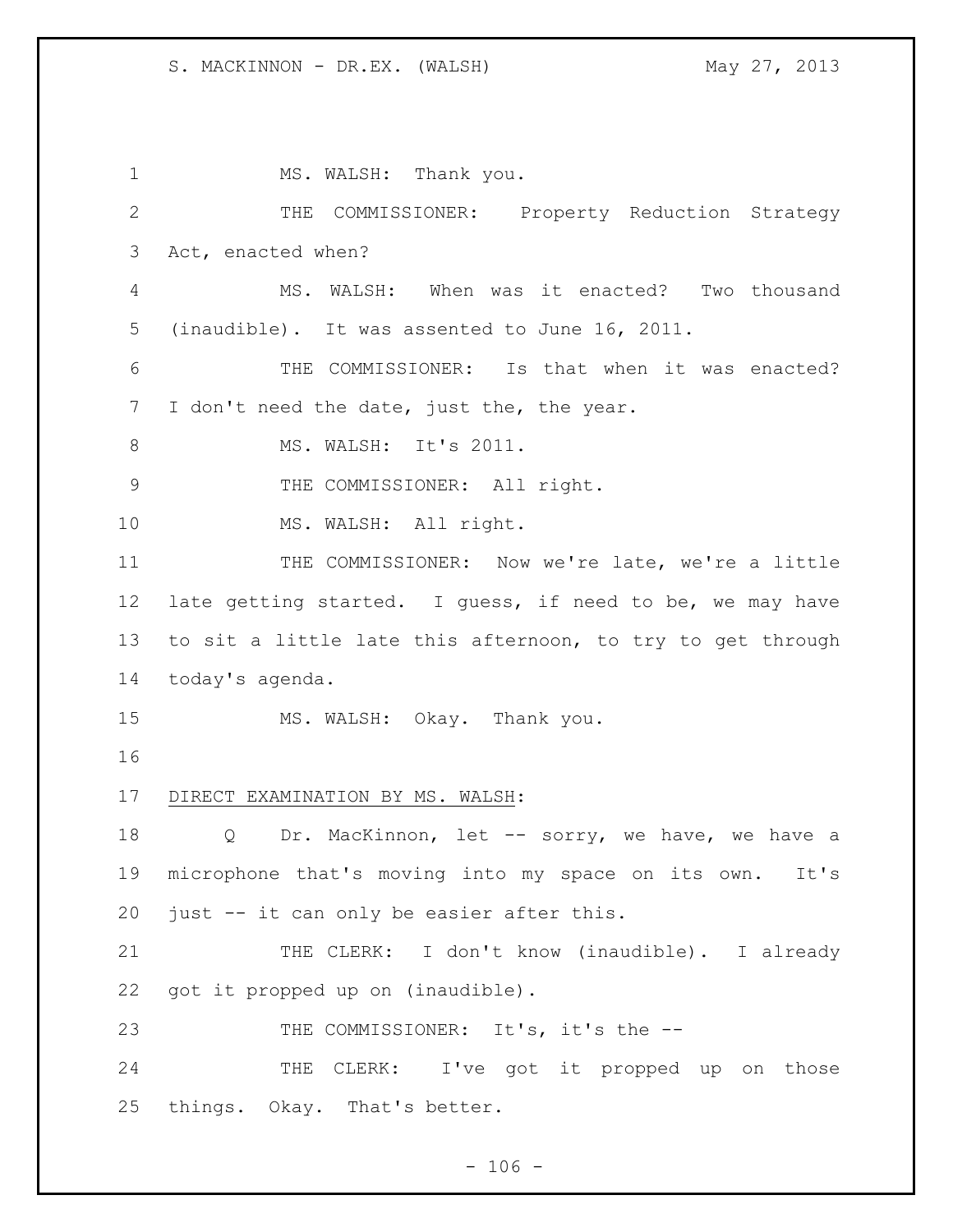1 MS. WALSH: Okay. 2 THE CLERK: A little more this way? MS. WALSH: No, no, then it's in my line of vision. 5 THE CLERK: Okay. MS. WALSH: Okay. All right. BY MS. WALSH: Q Let's start with, with your background. You have been the director of the Manitoba office of the Canadian Centre for Policy Alternatives since 2005? A Right. 13 0 What is that centre? A We do research on social an economic issues and we do our research through a social justice lens and we're a national organization and I was the director of the Manitoba office. Q Okay. And we'll come back to the work of the centre in a, in a moment. As of July of this year, you will be joining the Faculty of the Institute of Urban Studies at the University of Winnipeg? A Actually Urban and Inner-City Studies. It's a bit different, but yes -- Q Okay. A -- at University of Winnipeg.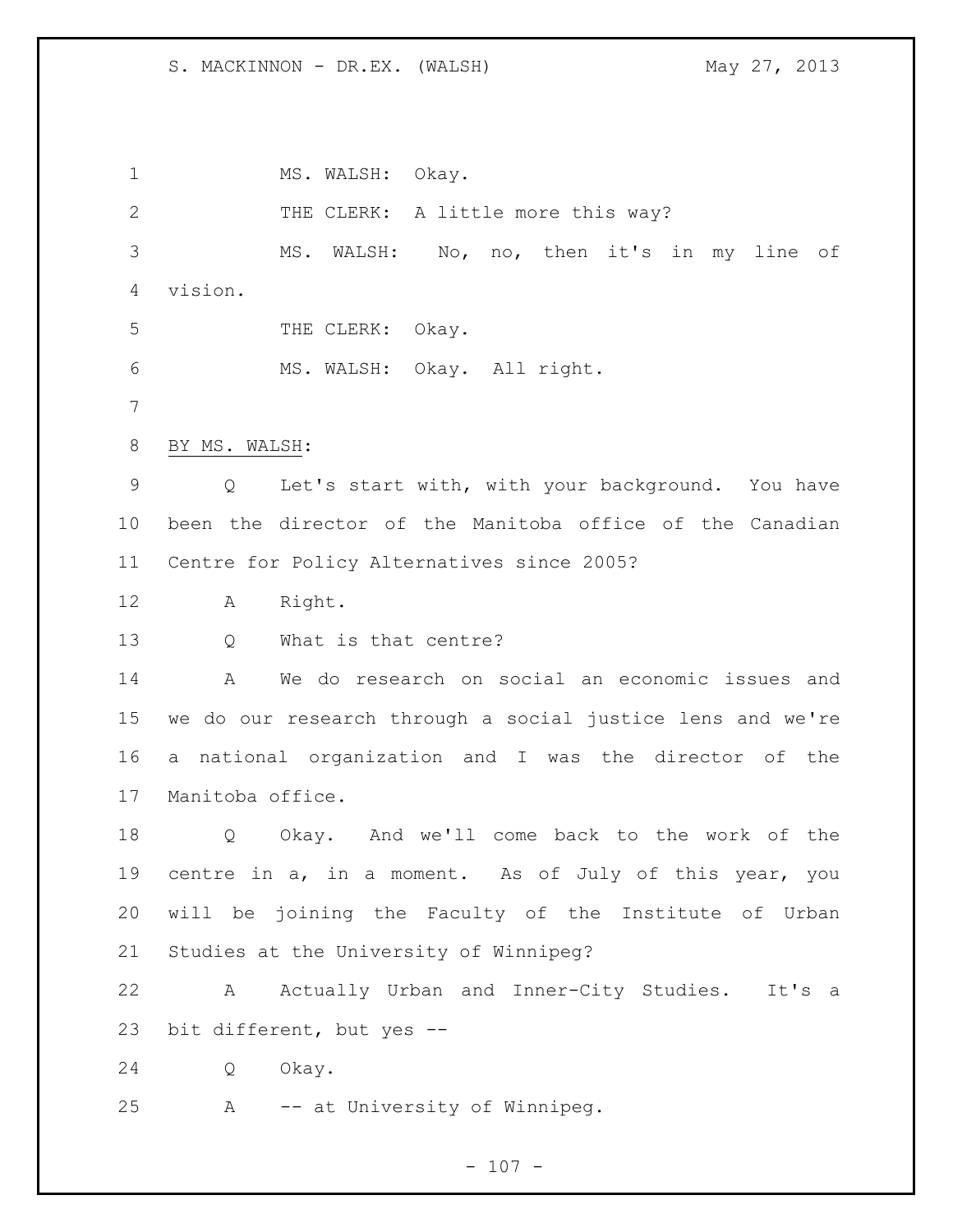Q And what will you be teaching or doing there? A I'll be working on the Selkirk Avenue campus, 3 which is the off, out, outside of the regular campus and I'll be working with students there, teaching poverty related courses, inner-city studies courses and then doing research on inner-city and poverty issues. Q Selkirk Avenue being in the inner-city? A That's right, yes. Q Okay. You worked as project manager for the Province of Manitoba's Community and Economic Development Committee of Cabinet Secretariat for a period of five years, from 2000 to 2005? A Correct. Q And you worked as a counsellor, or an instructor in the Engineering Access Program at the U of M from 1999 to 2000? A Correct. Q You have worked in community development programming for the Interlake Reserve Tribal Council from '97 to '99? A Correct. Q Prior to that, you were a community mental health worker in the Thompson Regional Health Authority? A Yes. Q You have also worked in a variety of positions in

 $- 108 -$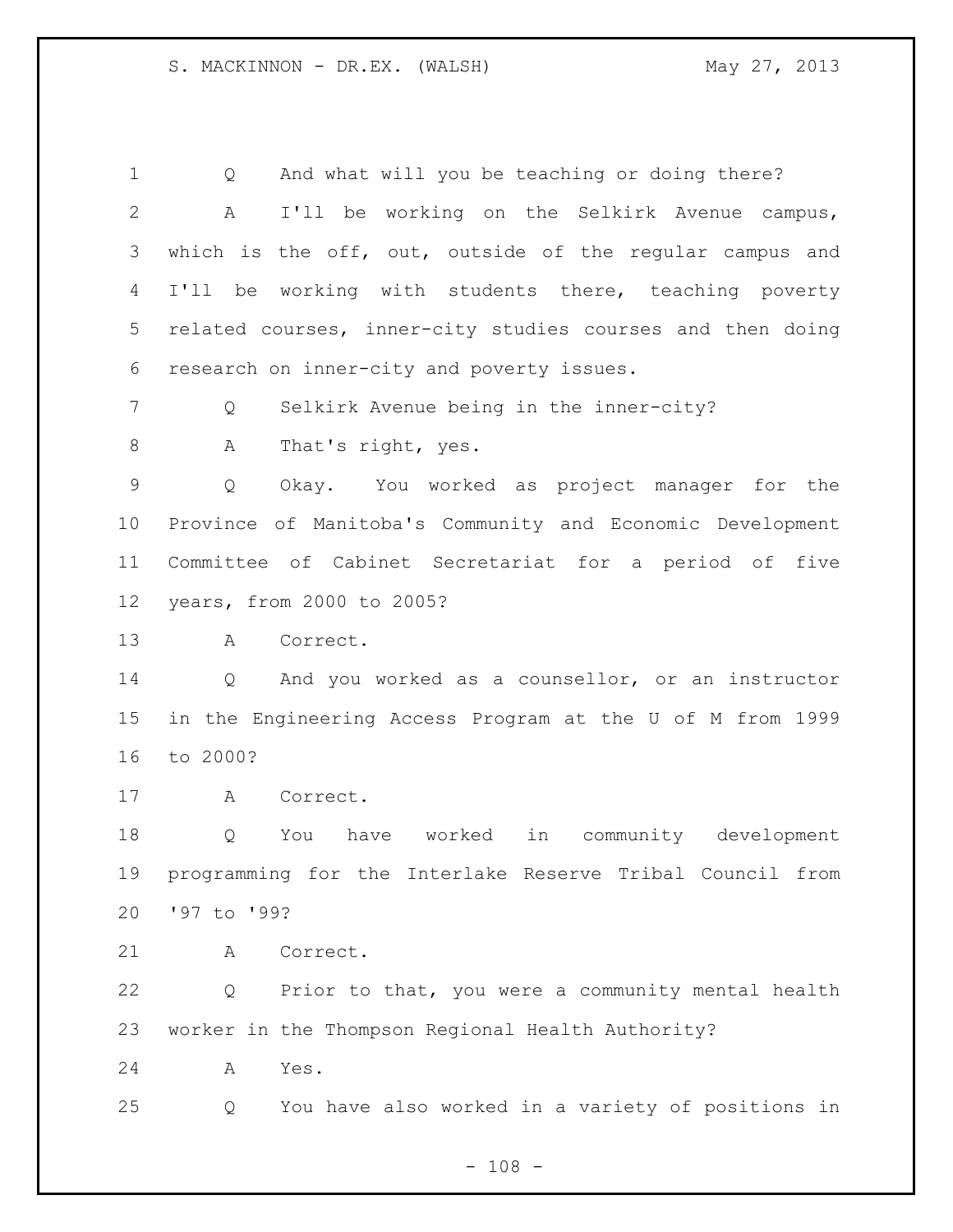the area of community and resource development in Manitoba Child and Family Services? A Correct. Q And that was from 1990 to '95? A Correct. Q You have taught a number of courses at the University of Winnipeg's Faculty of Urban and Inner-City Studies? A Yes. Q What are some of the courses you've taught? 11 A I've taught courses on women in the inner-city, poverty and policy in the inner-city and introduction to, to inner-city issues. Q Okay. You've also taught in the Faculty of Social Work at the University of Manitoba? A Correct. Q What did you teach there? A Primarily social policy courses, various social policy courses. Q You have your Bachelor of Social Work from the University of Manitoba and you completed your Masters of Social Work at the U of M in 1997? A Correct. Q And in 2012, you completed an inter-disciplinary doctorate at the University of Manitoba?

 $- 109 -$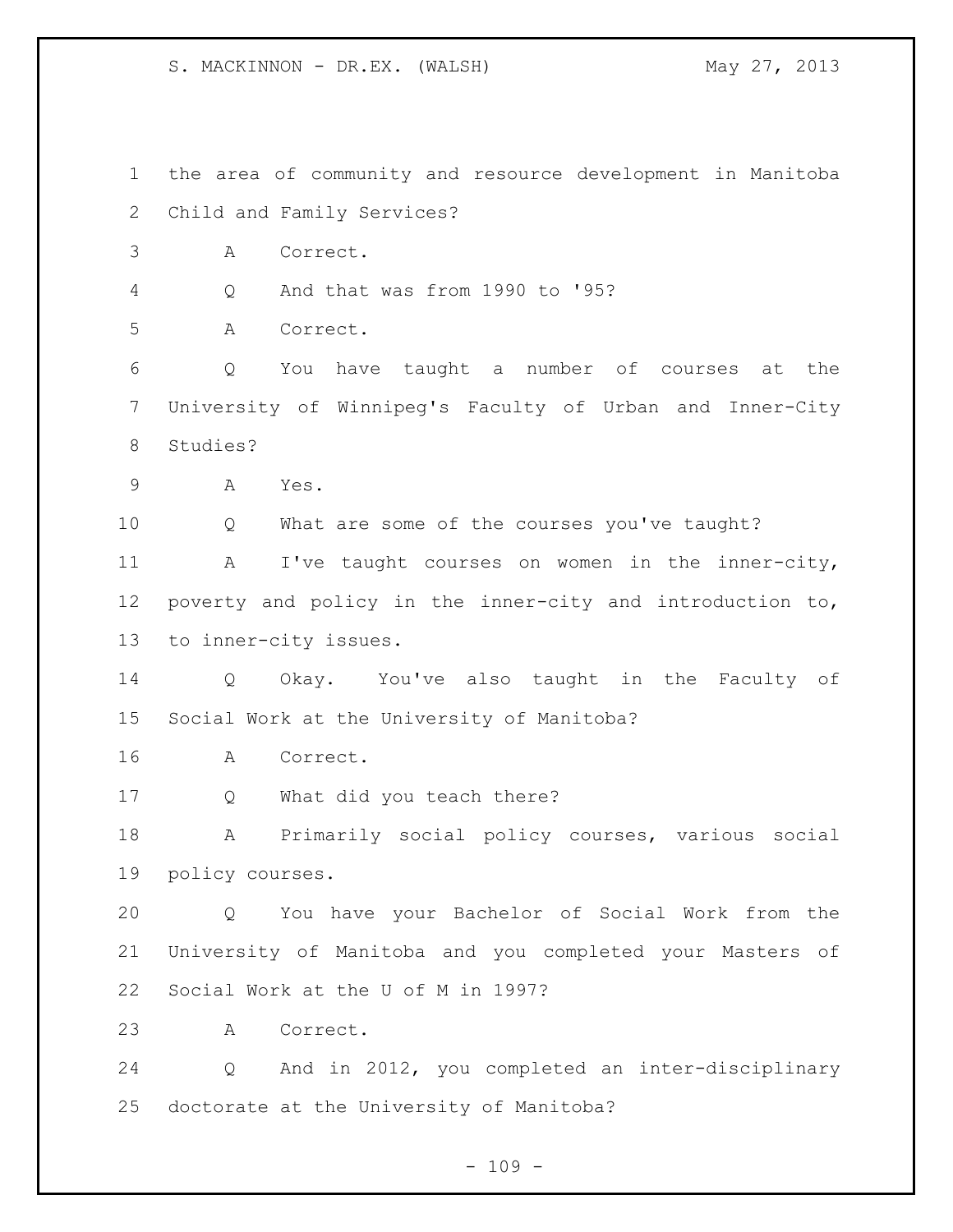A Correct. Q What was the focus of your PhD? A My -- the focus of my PhD was looking at policy and the experience of aboriginal adult learners. 5 THE COMMISSIONER: Aboriginal what? THE WITNESS: Adult learners. So people who went back to school as adults to, to pursue their education. BY MS. WALSH: Q And if we pull up your CV, which is Exhibit 84, you summarize, at page 2 -- oh, sorry, you don't have these as per the exhibits -- 13 THE CLERK: (Inaudible) yeah, I --14 MS. WALSH: So --15 THE CLERK: -- have it here. 16 MS. WALSH: -- you're good? 17 THE CLERK: Um-hum. 18 MS. WALSH: Okay. BY MS. WALSH: Q You summarize your experience in a way that I thought was helpful. You state: "In total I have had 20 years of practical, hands-on experience in

 $- 110 -$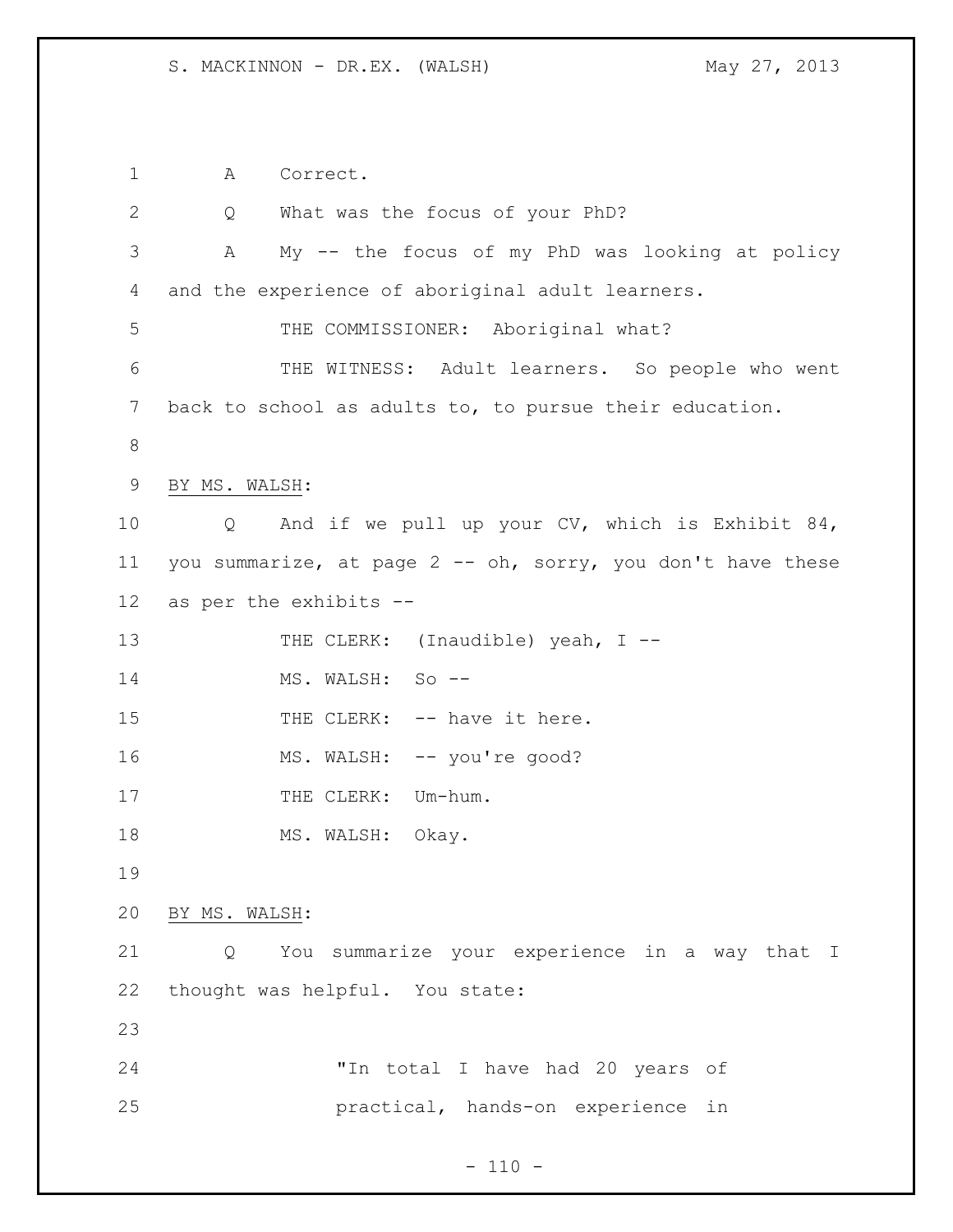community development, in both First Nations communities and the inner city of Winnipeg. I am very familiar with and have very close working relations with a wide variety of Winnipeg inner-city community-based organizations, 8 including aboriginal organizations." 

A Correct.

 Q You've been involved in a number of research projects; can you tell us about some of the current projects you're involved in?

 A Sure. Right now, I'm working on a research project with an organization called Pathways to Education in the inner-city and we work with --

18 THE COMMISSIONER: What, what, what kind of education?

 THE WITNESS: It's called Pathways to Education and they do -- they're a community-based organization that works with adolescents who are having challenges in the high school, primarily aboriginal adolescents.

 I've, also continue ongoing to do to work on, on aboriginal issues in the inner-city, Urban Circle Training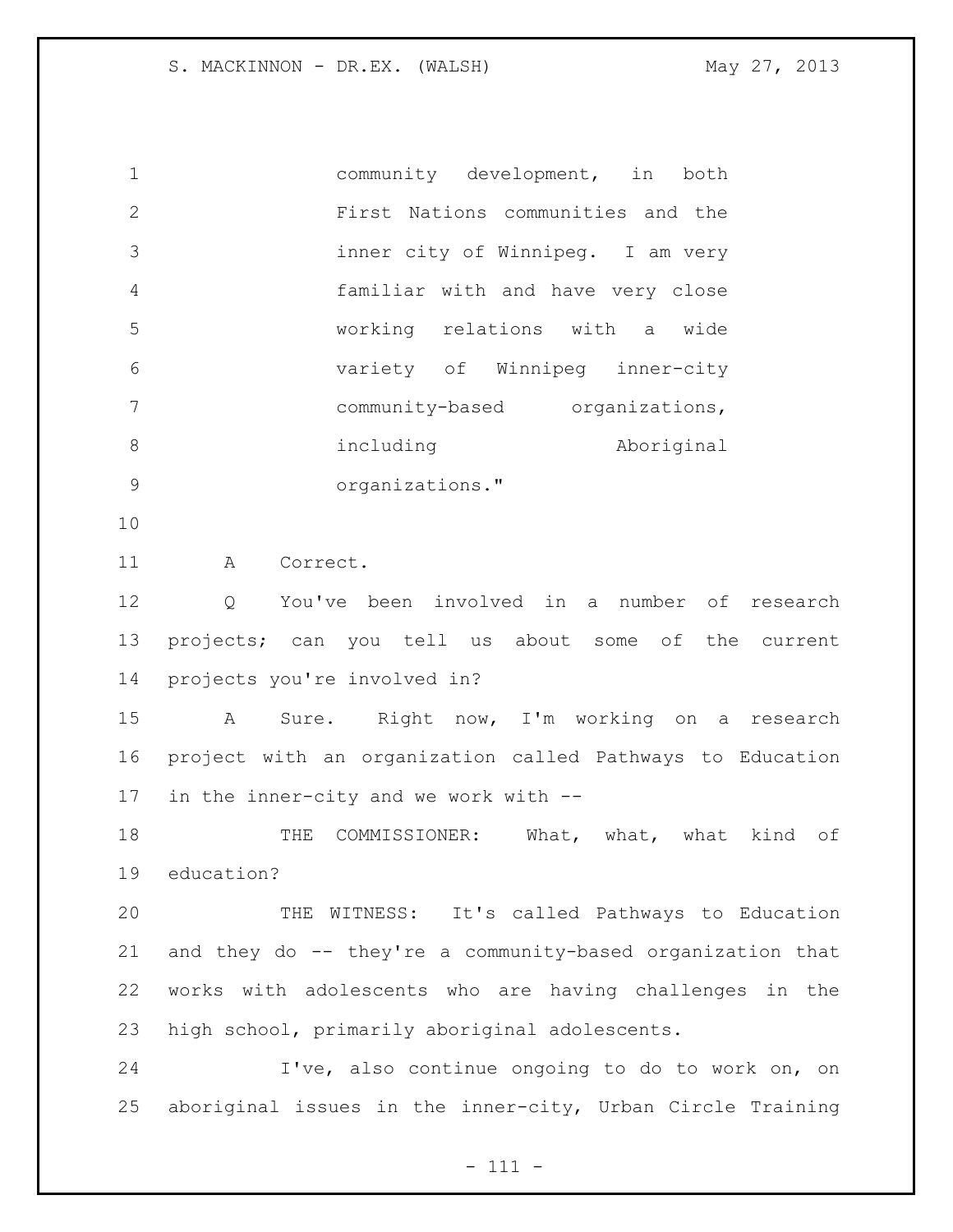Centre. I'm doing some, I have done research with them. They do training with adult learners, on Selkirk Avenue. And these are people who have dropped out of high school and have gone back as adults.

 And doing also research looking at solutions to the challenges that many aboriginal people have with labour market attachment. So looking at what different models might be used to help the transition from training to employment.

10 That's sort of a variety of things.

BY MS. WALSH:

 Q Okay. You've supervised a number of students, graduate students and, and other students and I noted that one of the projects that you supervised related to early childhood education?

A Correct.

 Q Okay. You've written and published a number of articles and chapters in books on topics such as aboriginal adult education and poverty, housing and unemployment and social determinants of health?

A Yes.

 Q And you've also looked at inclusion issues in Canada's labour market, as you've identified?

A Correct.

- 112 -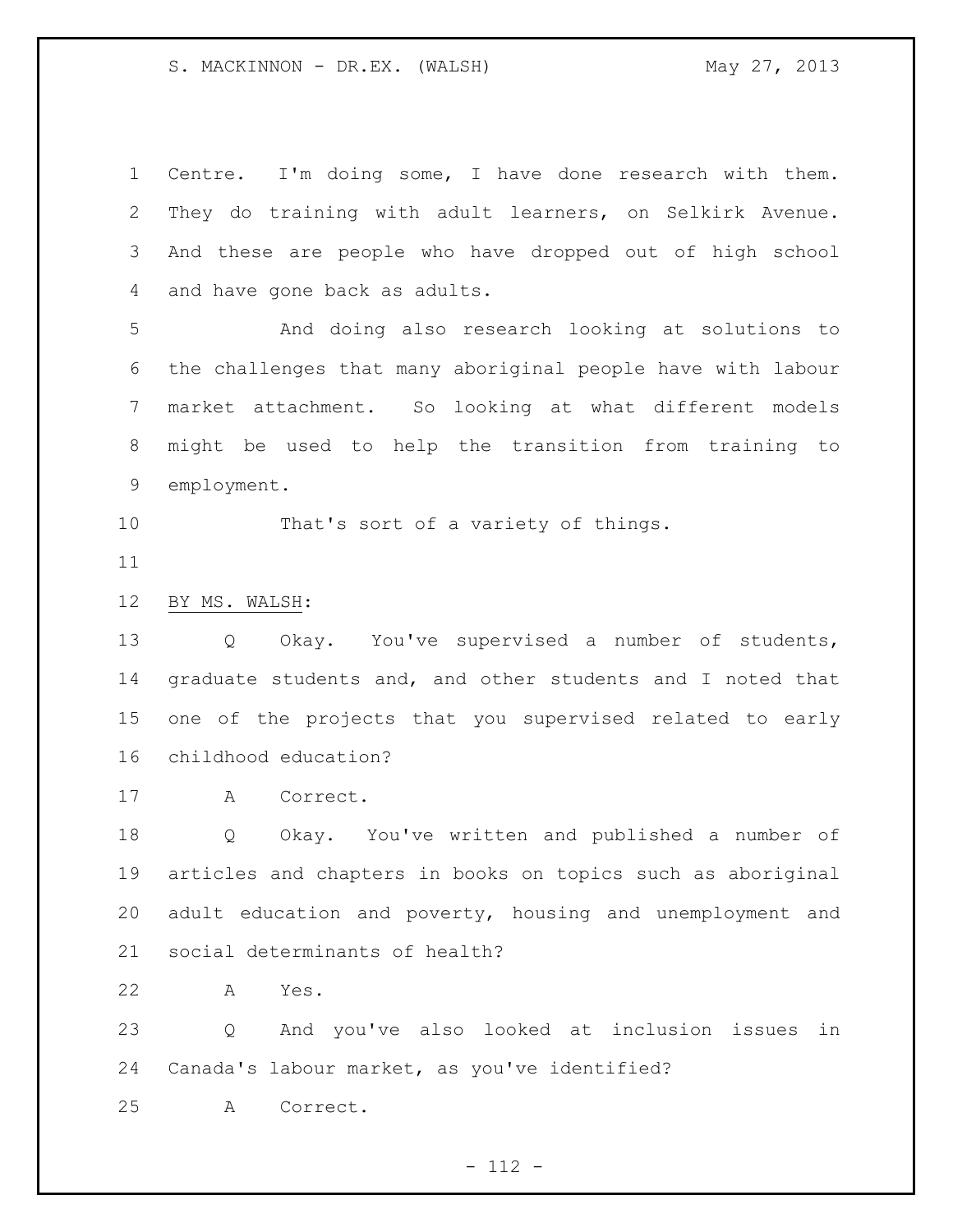Q Anything else about your background that I've missed?

A No, I think that's fine.

 Q Okay. Thank you. So let's go back to the work of the Canadian Centre for Policy Alternatives. You said that it's an organization that uses a social justice lens  $7 \quad$  in its  $-$ 

8 A Um-hum.

9 Q -- research; what does that mean?

 A Well, we always approach our, our research from the perspective of looking at how to improve, increase quality in our society. So we, we also, in that regard, look at how we can do research collaboratively with, with organizations and individuals who are not always included in research. So a lot of our work is done -- it's community-based research led by organizations that we do research with. We do both qualitative and quantitative research. I primarily have focused on qualitative research.

Q What, what's the difference?

 A Sure. Well, quantitative research is, is, you know, sort of your traditional mode of doing research where you're, you know, looking at statistics and, and perhaps, you know, longitudinal studies that you can quantify data. We do that, but qualitative research often is used and I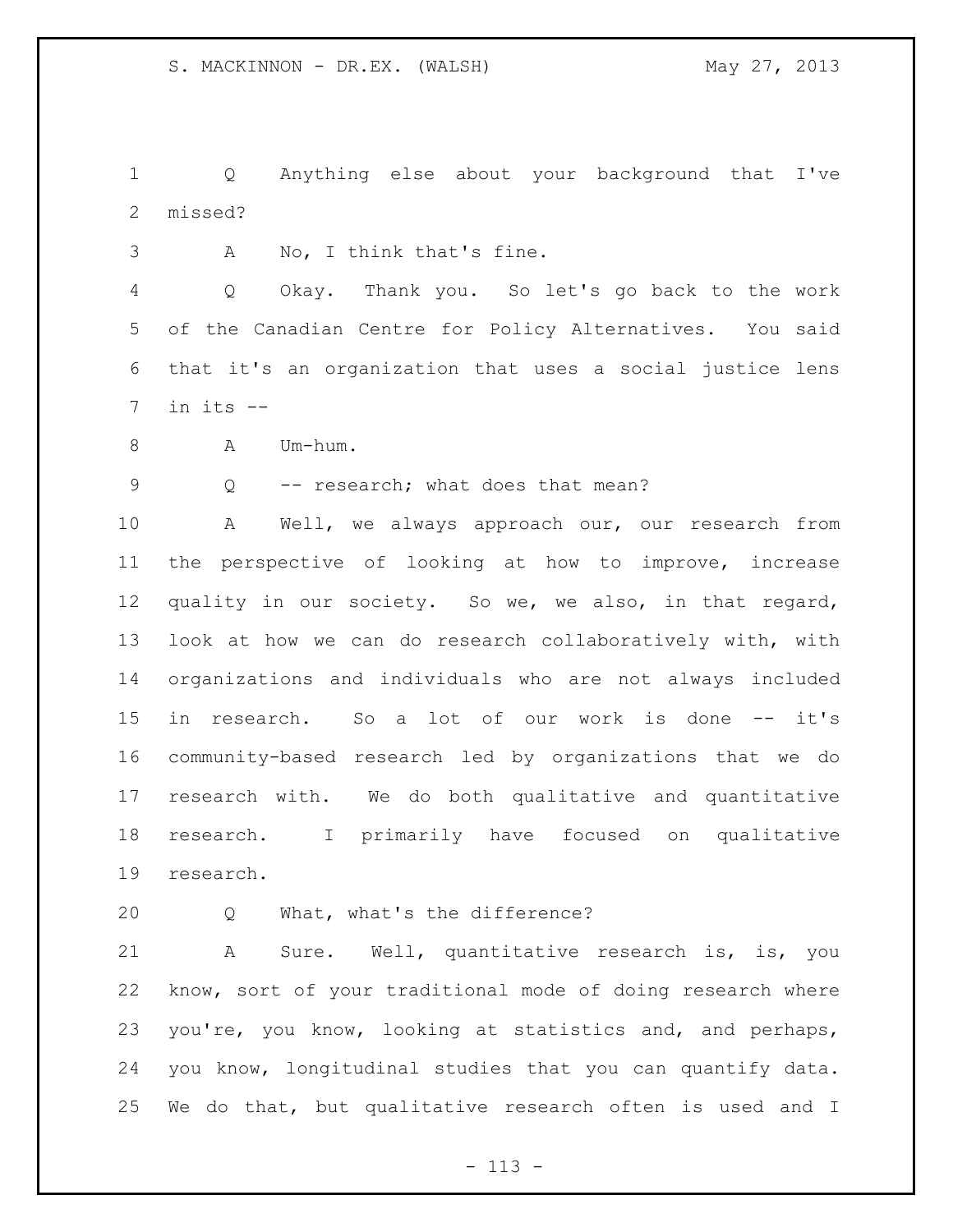certainly have used it as a way to sort of tell the deeper story about the issues and to look, it, it's helpful to, better to looking, better to help find solutions to issues. So it's one thing to sort of paint the picture, but to really delve into how you solve problems, qualitative research, I find, to be more useful. THE COMMISSIONER: Is the Centre for Canadian Studies a national body? THE WITNESS: Yes, we're a national organization and I've done most -- my work at the Manitoba level, so we're a branch of the national organization -- 12 THE COMMISSIONER: Is, is there a branch --13 THE WITNESS: -- in Manitoba. 14 THE COMMISSIONER: -- in, in most provinces? 15 THE WITNESS: Not all provinces. So there's a national office in Ottawa, we have an office in Nova Scotia, one in Saskatchewan and one in B.C. and then one in Toronto. THE COMMISSIONER: Who's the CEO of the Ottawa office? 21 THE WITNESS: Bruce Campbell. THE COMMISSIONER: That's head office? 23 THE WITNESS: That's right. THE COMMISSIONER: Right. 

 $- 114 -$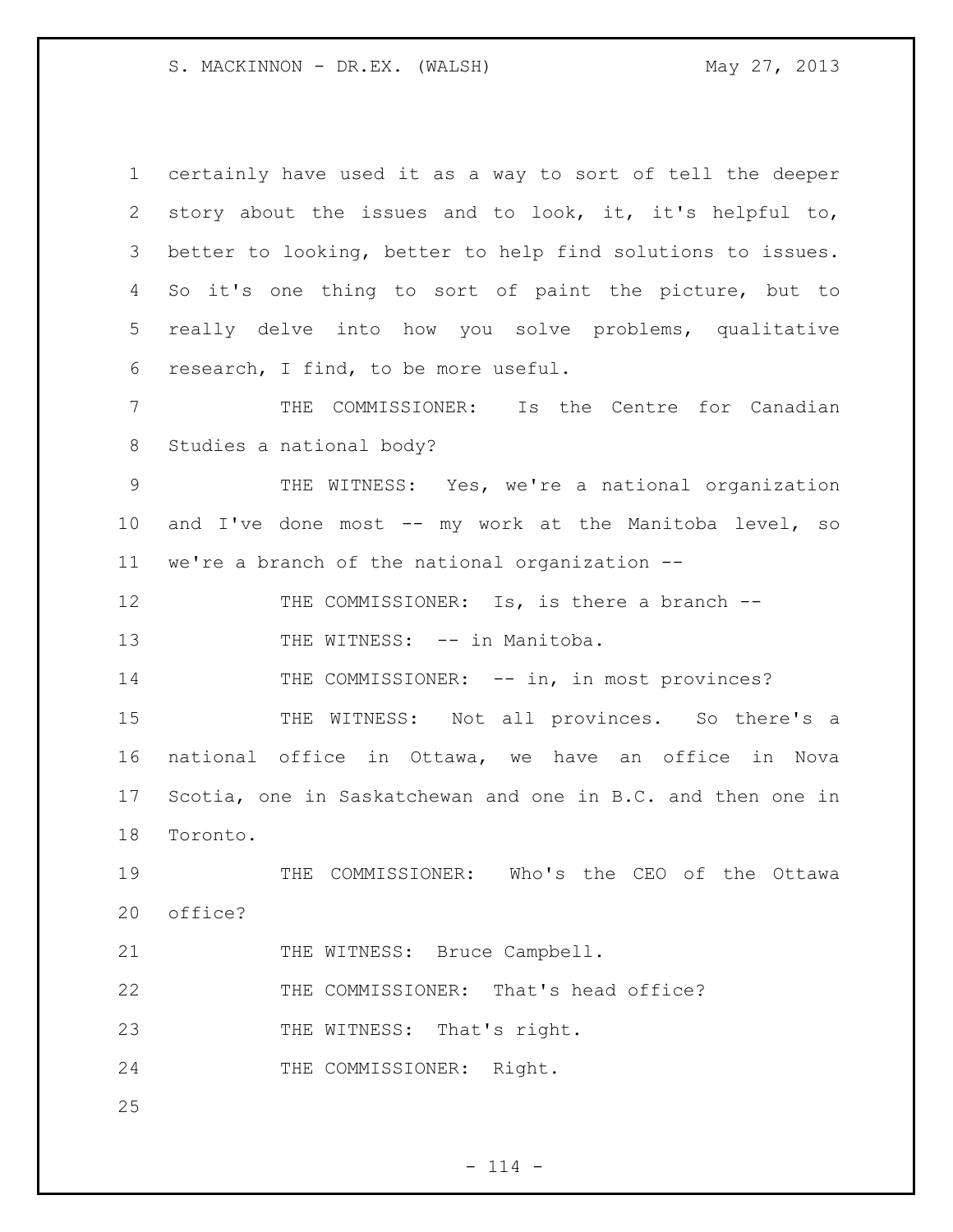BY MS. WALSH:

 Q In terms of qualitative research, which you say is more community-based and community-inclusive, we will, later on in our discussion, I'll ask you to, to highlight some examples of qualitative research that, that you think is important for us to hear about. So we'll come back to that.

8 A Sure.

 Q Does a, a social justice lens differ from, say, a charity-based approached?

 A Absolutely. So from a social justice perspective, we're looking at how do we increase the quality and so we look at things and government policy, also empowering communities. Whereas a charitable model is not essentially, you know, particularly interested so much in equality, it, it's more, it tends to be more focused on, you know, band-aid solutions to problems.

 Q Okay. Who funds the work of the, the CCPA? A We have a membership base, but a lot of our work is supported through research grants.

 Q And what have your responsibilities, as executive director, been?

A Pardon me?

 Q Your responsibilities as executive director, what have they been?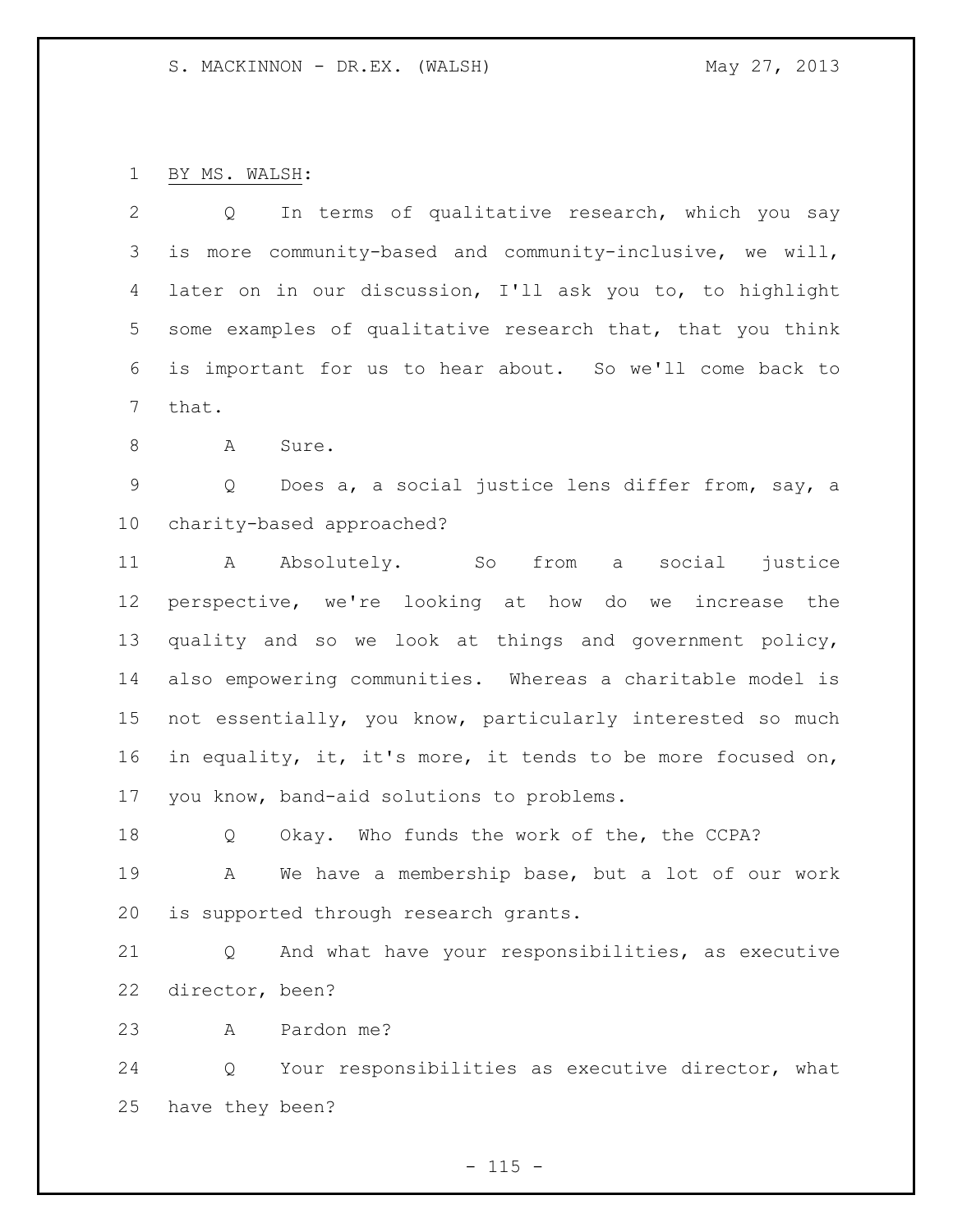A Well, research, but as well as, you know, seeking funding through research grants, supervising staff.

 Q And so we'll be going through some of the research projects today in our discussion.

 Turning to the subject of poverty, how do you define poverty?

 A Well, we -- I define poverty sort of more broadly than just looking at income. So I, I would define poverty more in the context of inclusion and exclusion.

 So looking at income, for sure, as a critical piece of, of poverty, but also looking at what people have access to in society and compared to what other people have access to. So more broadly looking at people's participation, their engagement and also just their sense 15 of feeling that they're part of society, so the level of power that they feel that they have, influence, if they, you know, feel that participating in the electoral system is of benefit. All those sorts of things that other people often take for granted, but people who are living in poverty feel so far removed from that they don't participate.

 Q So you're talking about deficits, in terms of social exclusion, not just income?

A Absolutely.

Q From looking at your research, there are a number

 $- 116 -$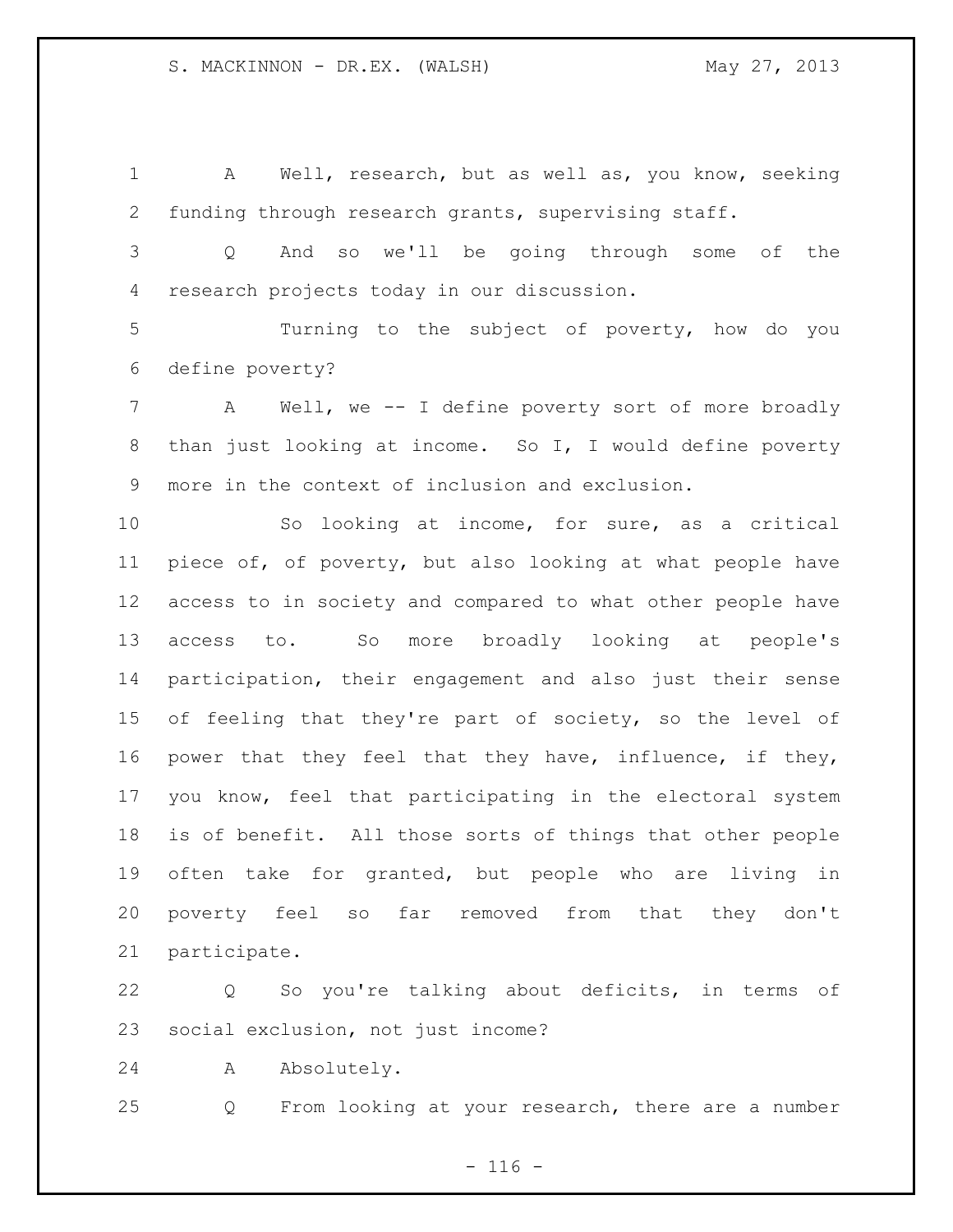of different measures that have been used to determine poverty level, the low income cutoff, market basket measure; what do these measurements talk about?

 A Well, there's that are, you know, tend to be used in, here in Canada. We don't have an official measure, but we've got the low income cutoff, as you mentioned, both looking at it before and after tax. The low income cutoff is basically a, a, an, a, a number that has been determined, based on people's spending habits. So looking at what people tend to spend their money, household expenditures. And so looking at identifying, depending on household size, how much people -- income they have, in regard to what they're spending.

 The market basket measure is an, a different measure. It looks at a basket of goods that people, that governments, basically, develop a basket of goods that they believe people require to have a certain standard of living 18 and then there's a, a, an income level set as -- in response to that.

 And then the, the, the other measure that's used is the low income measure, which is entirely different again. It just basically looks at the median level, the 23 median income that everyone in, of, of, of Canadian society and basically half of that income would be considered low income.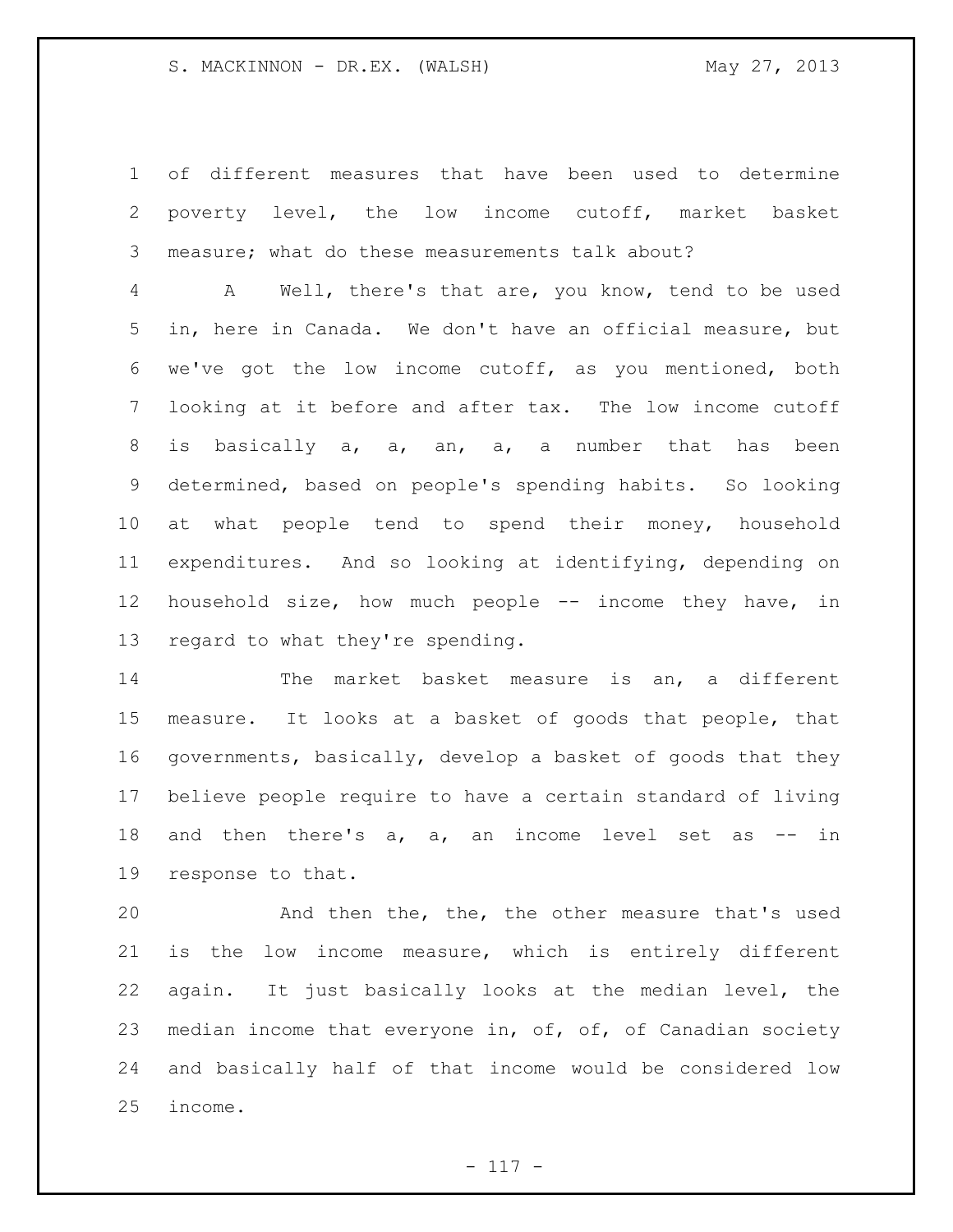So they're all different and I mean, my perspective is, has really been, you know, picking one and measuring it over time, to see progress, because there's -- Q Yeah. A -- constant, you know, everybody -- there's, there's, there's merits to all of the measures, but there's also challenges with all of the measures. Q Are there other aspects of poverty that are important to study? 10 A Absolutely. I mean, I, again, I think that the, looking at the measures tells us something. It tells us how many people are living, you know, economically, under a, a level that's not acceptable, depending on what you deem acceptable. But again, it's, it's much, much more complicated that. And I think the most important thing that we need to look at is the depth of poverty and the length that people are living in poverty. Q So what does that mean? A Well, I mean, how far below the line are, are people living? Q Okay. A And how long are they living in poverty? And so the bigger, the biggest challenge is, of course, you know, living in poverty for several generations. The longer people are living in poverty, the more difficult it is to

- 118 -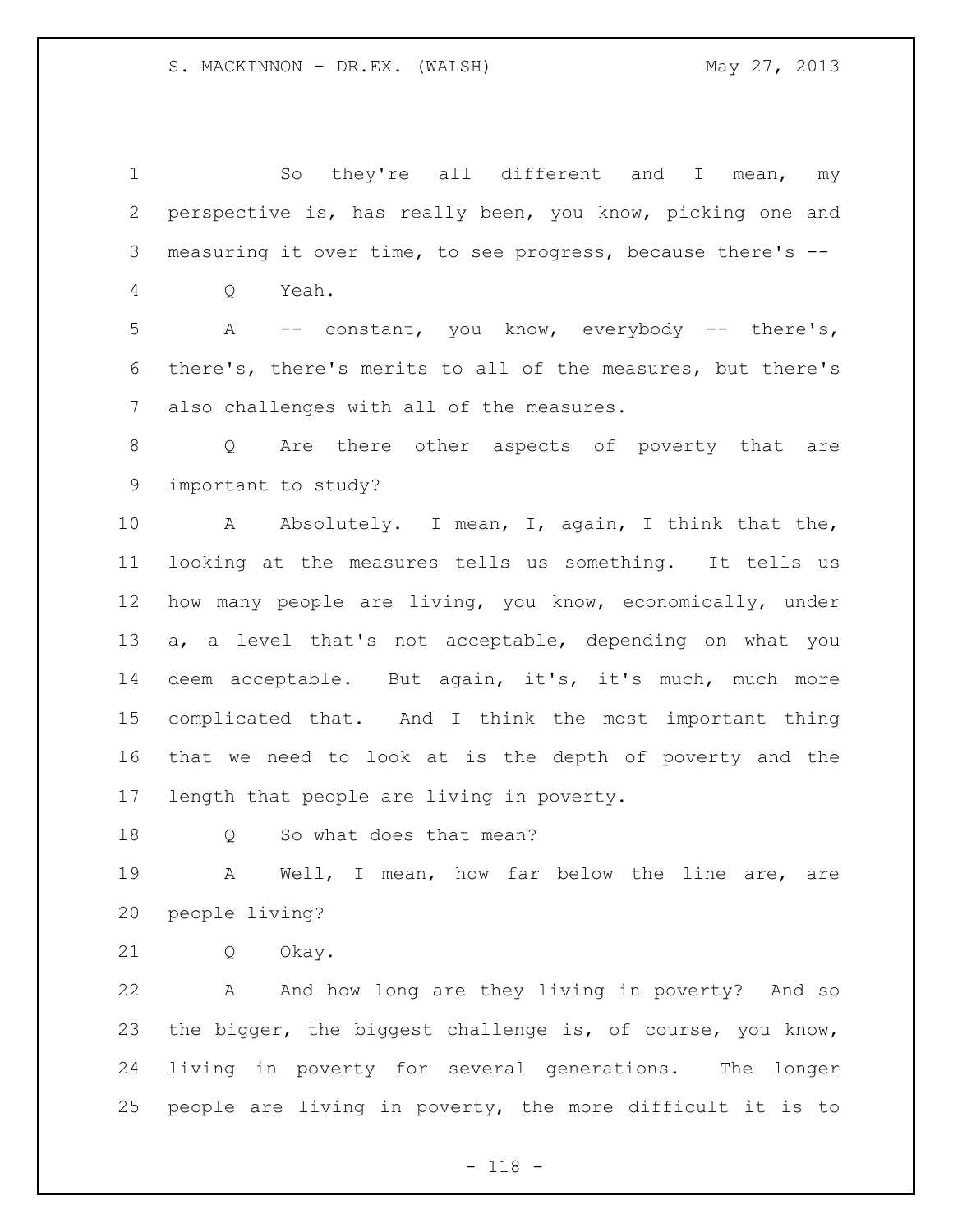escape poverty. The fewer people you have in your life that are not living in poverty, you're less likely to have role models or see a, a life that's different than what you have become used to. So it's like, I think, more accurate to look at sort of the layers of deprivation, or the layers of disadvantage that people have, not just income.

 Q Okay. Thank you. The phrase "poverty and social exclusion" is a phrase that's, appears in your work; what does that mean?

 A Well, again, it's, it's the, the reality that not having access to the kinds of things that most of us, certainly in this room, have, can take advantage of. So when I think about the poverty, the kind of poverty that I've become familiar with, with the research that I do in the inner-city, it's people who feel that they're not really part of society. And any access that they have is 17 often, you know, what's given to them, sort of as in, charitably. As one individual I interviewed, in one of the research projects that I did, it was really about choices, having no choices. So, for example, not having sufficient income to go to the grocery store, to buy the food that you need, but having to go to the food bank and, and, and you know, getting the food that is made available to you. Simple things like that we, we take for granted. So again, it's, it's the, the less people are engaged, the less that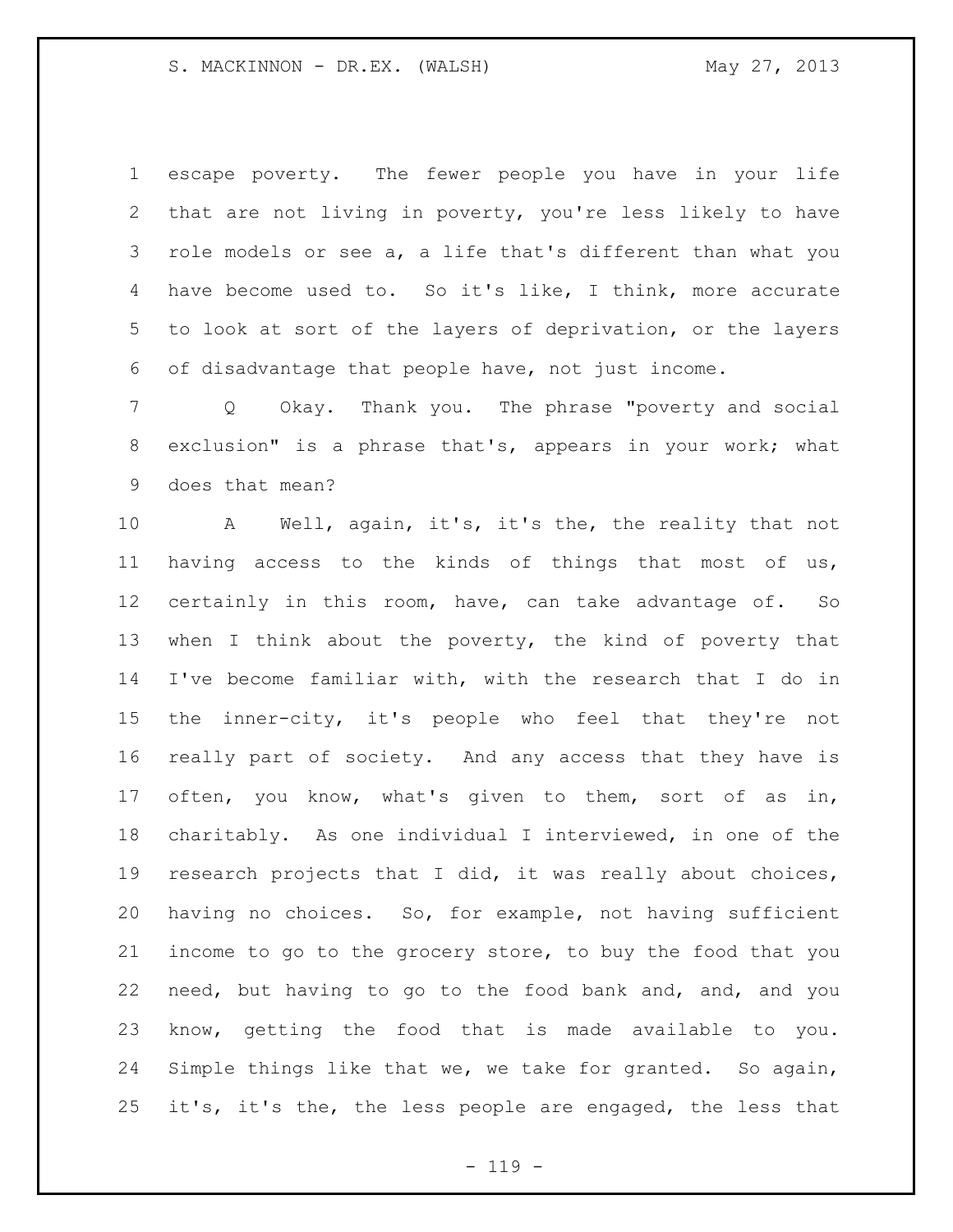they have access to, access to recreation, I mean, all the, you know, there's -- all the things that we, we enjoy, the less that you have access to, the further disengaged you become and a sense of hopelessness, helplessness often sets in.

 Q So these are all aspects of, of our community that you have studied; why is it important to look at these areas?

 A I think it's important to look at it because we can't simply think that these issues are quickly resolved. So as much as I would be the first person to support increasing people's income, I also am well aware of the 13 fact that there are also, there are many, many other complications that people endure, as a result of their poverty, that we also need to support. And so we need to fully understand that, if we're going to resolve some of the issues that we have in our community.

 Q Okay. And we'll explore that some more as we go through your evidence.

 If we can pull up Exhibit 85, which is number 38 on your list, the 2009 State of the Inner-City report.

Now, what did this report focus on?

 A Well, this report -- so this, just to give you a bit of background, the State of the Inner-City reports, we've now done eight of them.

 $- 120 -$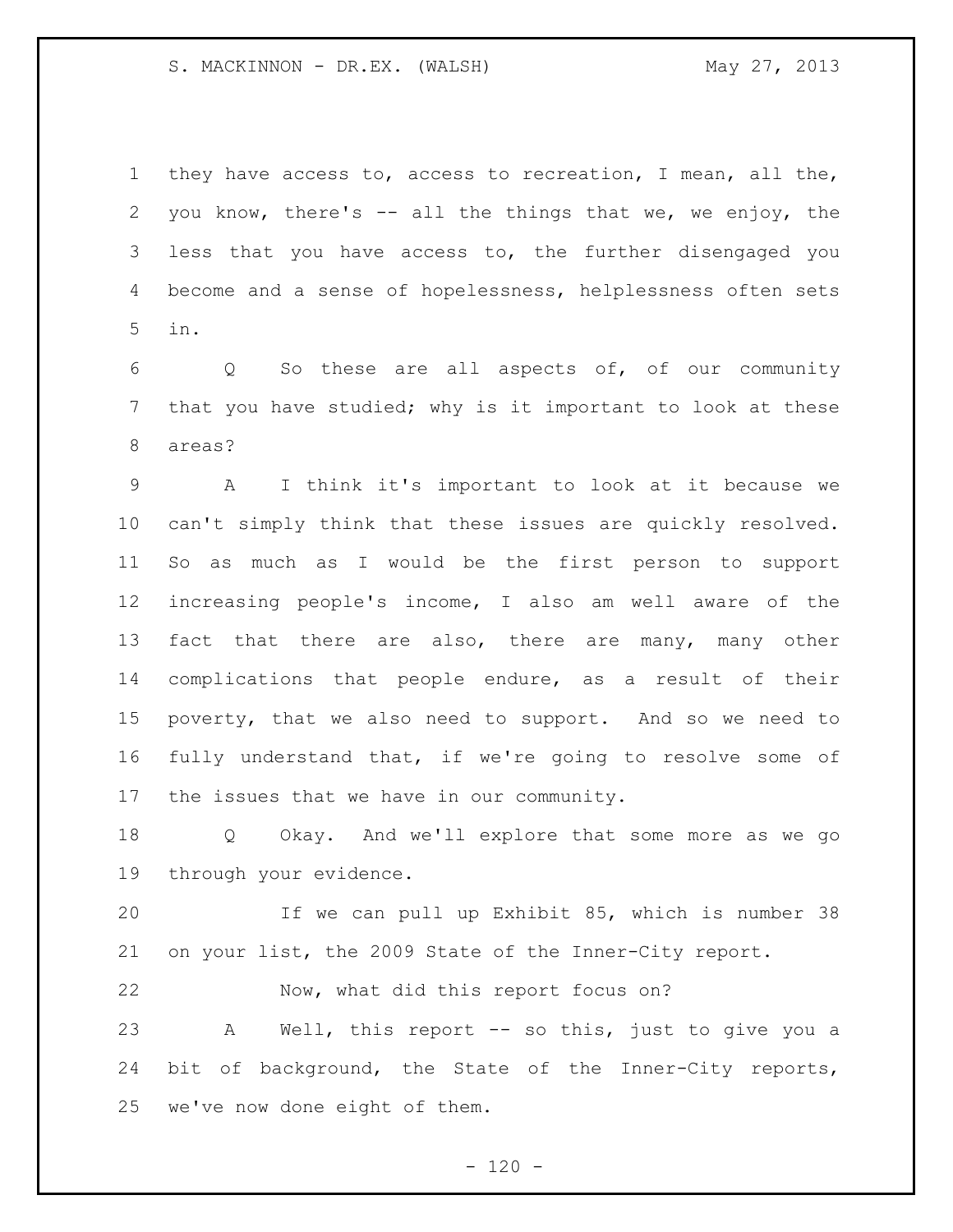Q Okay. And "we" being, this comes from the -- A The Canadian Centre for Policy Alternatives, right.

Q Good, thank you.

 A The purpose of this project, ongoing project, was to really -- a collaborative project with community-based organizations in the inner-city and, and this is very much a participatory action research project. So the community groups that we work with essentially identify what they want to do research on every year and then we basically build a research project around what they would like to do.

 So in this particular one, we did, you know, your -- looked at income over time and how incomes had changed, looking at trends, to see how we'd been dealing with poverty in the inner-city. But we also talked to people living in poverty, got them to keep journals about what life was like for them, living in poverty.

18 The title, It Takes All Day to Be Poor was really a, a phrase by one of our community partners and she, she uses, used that to explain basically that people spend so much energy just trying to get through all the systems, dealing with their poverty. So we tried to capture some of that in the report.

 Q The second Section of the report, tracking poverty --

- 121 -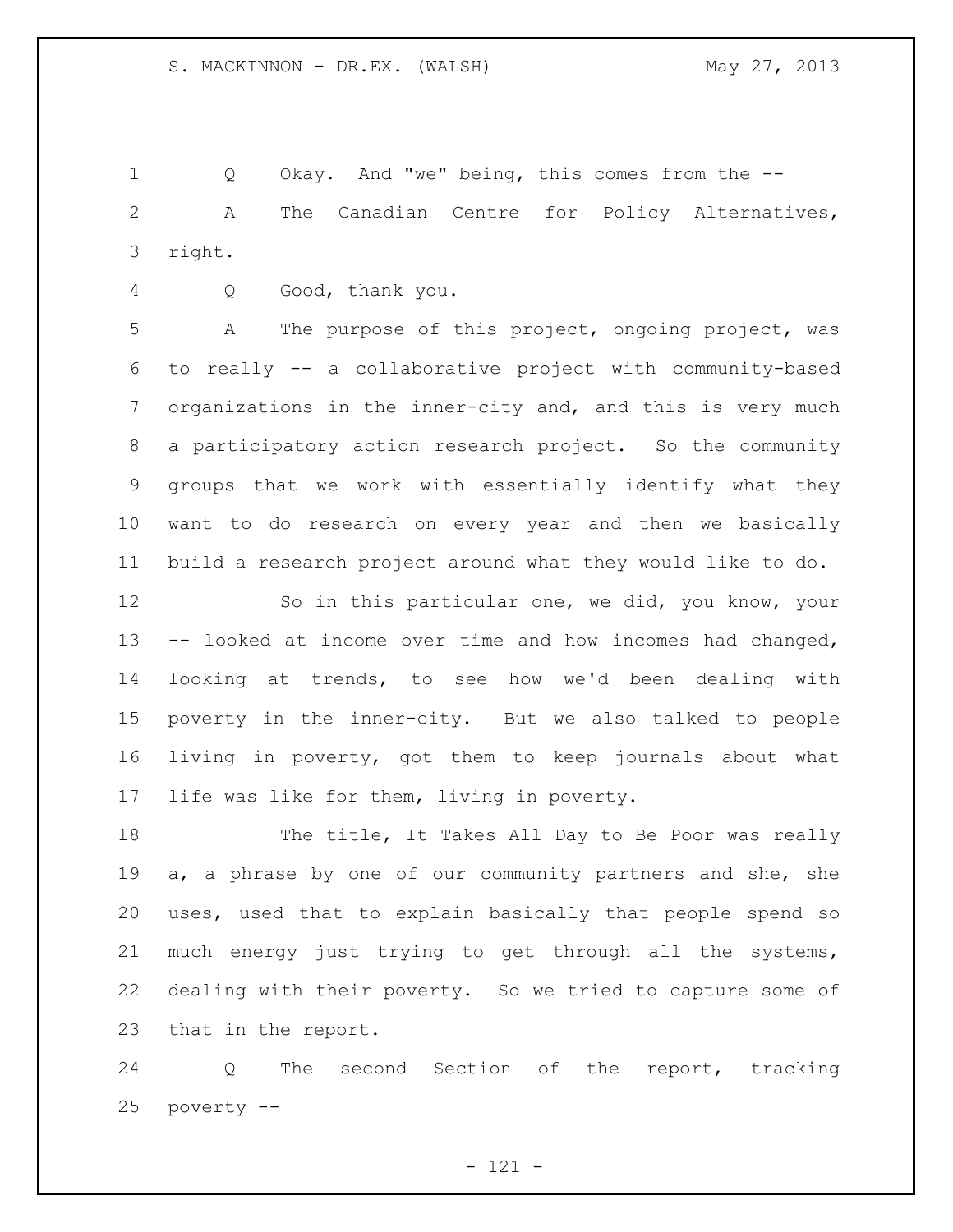1 A Um-hum.

 Q -- from '96 to 2006, looks at poverty over time, as you said. The source of the data that you used then was community consultation, or?

 A Well, some of the data we used through consultation, but some of it was Census Canada data that we looked at, 1996 through to 2006, at that time, that was the data that was available to us.

 Q And so what does the report say about household poverty in Winnipeg and in the inner-city in particular?

 A Well, what we found over time that there's been improvements, in terms of if you look at the -- we use the LICO by the way, the low-income cutoff after tax and before tax. But we've seen some progress for sure, but what we've also are seeing a continued trend in, again, not surprise to anybody, that in our community, in, in Winnipeg, poverty's very much concentrated in the inner-city. So far higher levels of poverty in the inner-city. Also, very much aboriginal, people living -- aboriginal people are living in, in poverty, you know, are far more likely to live in poverty than non-aboriginal people and again, aboriginal people living in the inner-city. So there's certainly, you know, the data clearly shows a story of, of poverty that is spacialized (phonetic) (sic) and racialized (phonetic) (sic) in, in our community.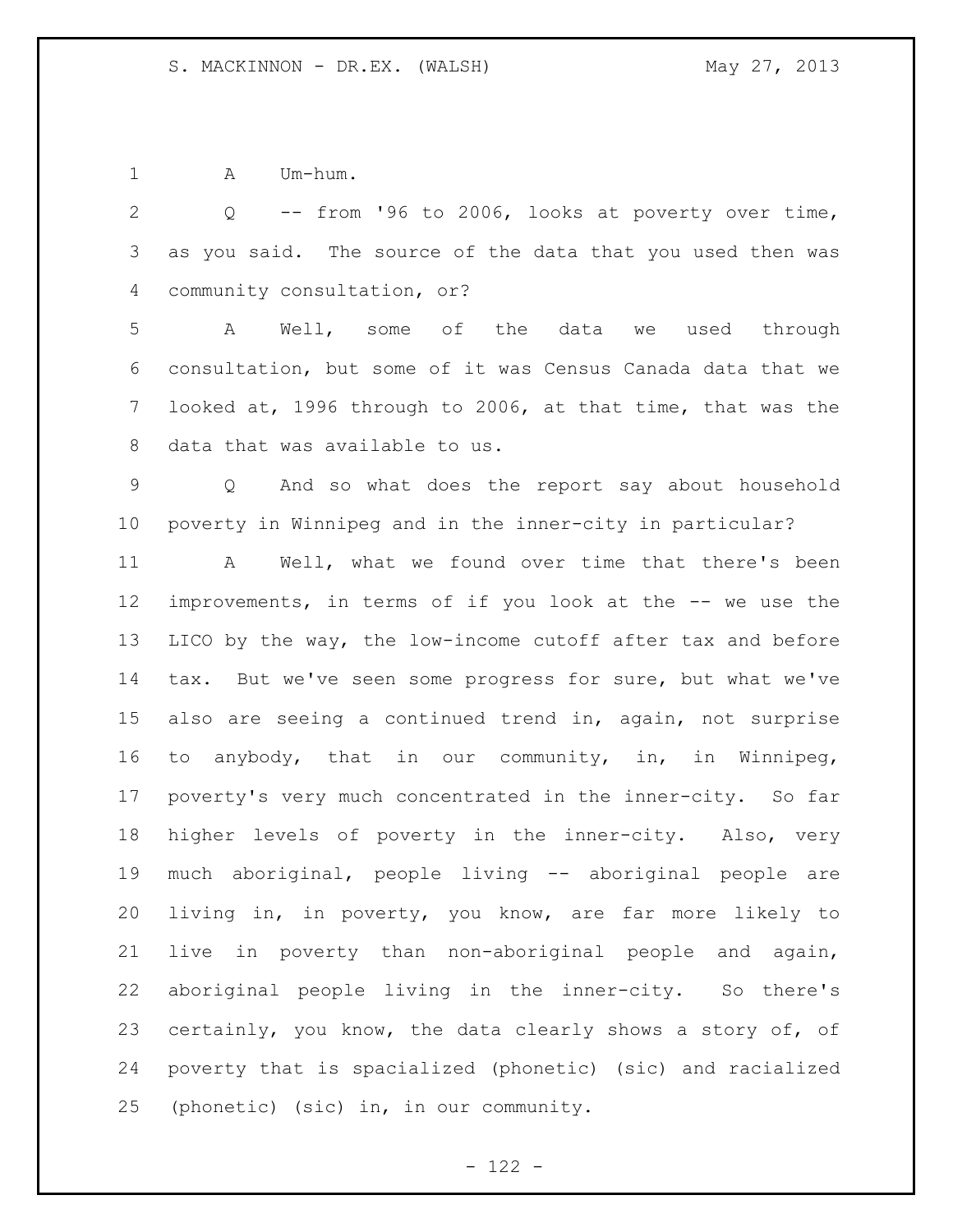Q So who's living in poverty and where they're living? A That's right. Q And what does it tell us about unemployment and labour force participation among people living in the inner-city? A Well, similarly, it shows that people in the inner-city are less likely to be attached to the labour force. So, you know, far higher unemployment rates and labour participation rates and aboriginal people are less likely. So, you know, the similar trend. 12 Q Is unemployment the answer to poverty? A Is, is employment? Q Yes -- A The -- 16 Q -- or employment, yes, sorry. 17 A -- it's part of the answer, it's not the only answer. 19 O Okay. What else do we need to look at? A So, so many things, you know, so employment, what kind of employment? The reality is that many people who have been -- are so far behind in their education that we try to quickly train them and get them into employment, they end up in low wage work and they're not really escaping poverty at all. In many cases, it makes the

- 123 -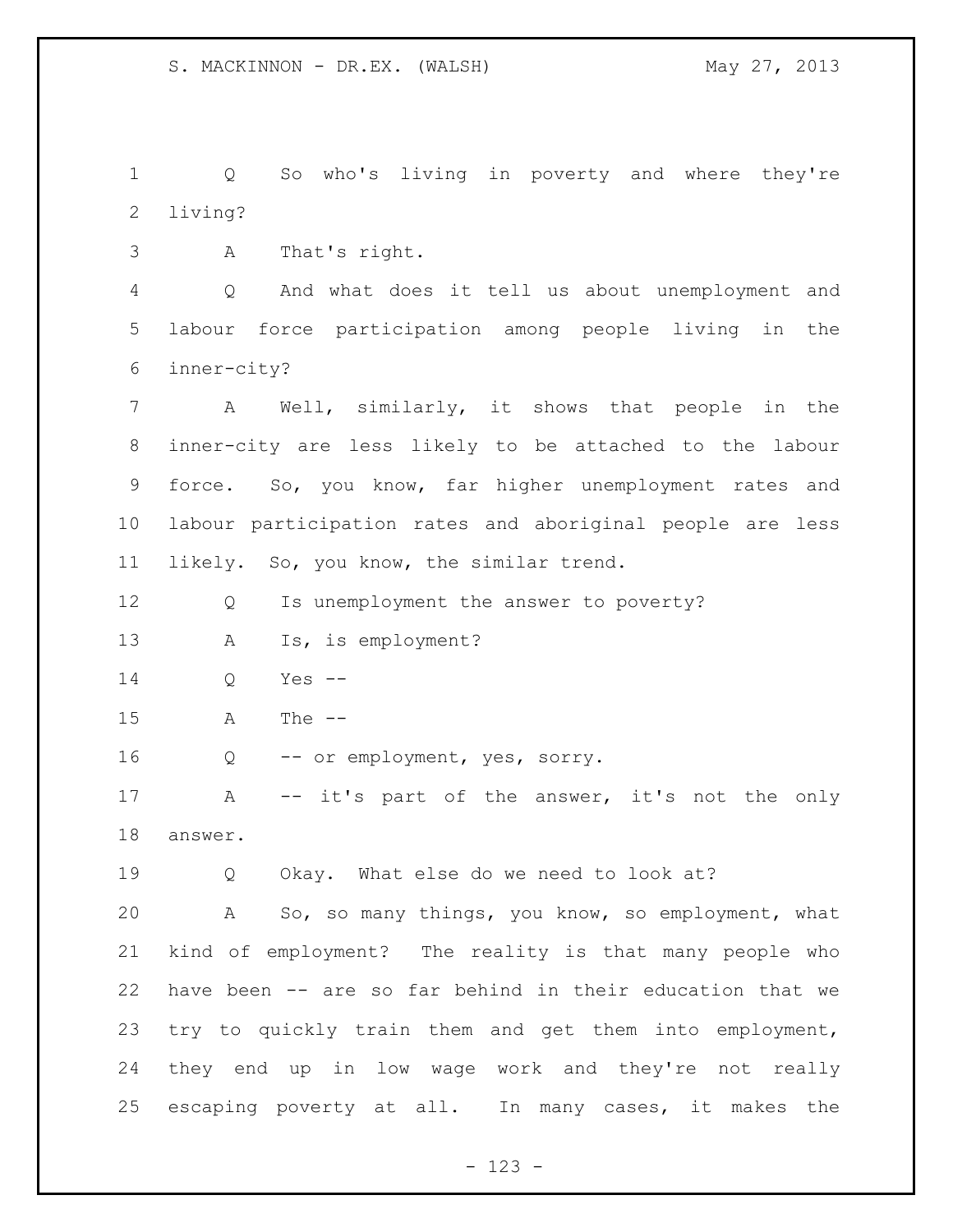situation worse, especially when people have difficulties with childcare. So you know, people need to access to childcare. I mean, as, as -- and this is particularly an issue for aboriginal families who tend to have more children.

 Housing, when we -- the years of interviewing that I've done with people living in poverty in, in Winnipeg, housing comes up as the biggest issue for people. So access to housing that's affordable, that's safe and that's consistent. People moving all the time.

 So, you know, employment is important, but just because somebody has employment doesn't mean that they don't have all the other issues still complicating their lives.

 Q And did your study bear out what you said about inter-generational poverty?

17 A Absolutely. This study and, and many other studies and, and work that we've done certainly bears out that the longer people are living in poverty, the more difficult that it is to escape. People who, again, have few -- no -- there are, there are many people that, that, that we've worked with, over the years, that have known nobody that's worked and so they just have no sense of what that means. And so there's a whole, you know, a, there's a, there's a challenge that comes along with that as well.

 $- 124 -$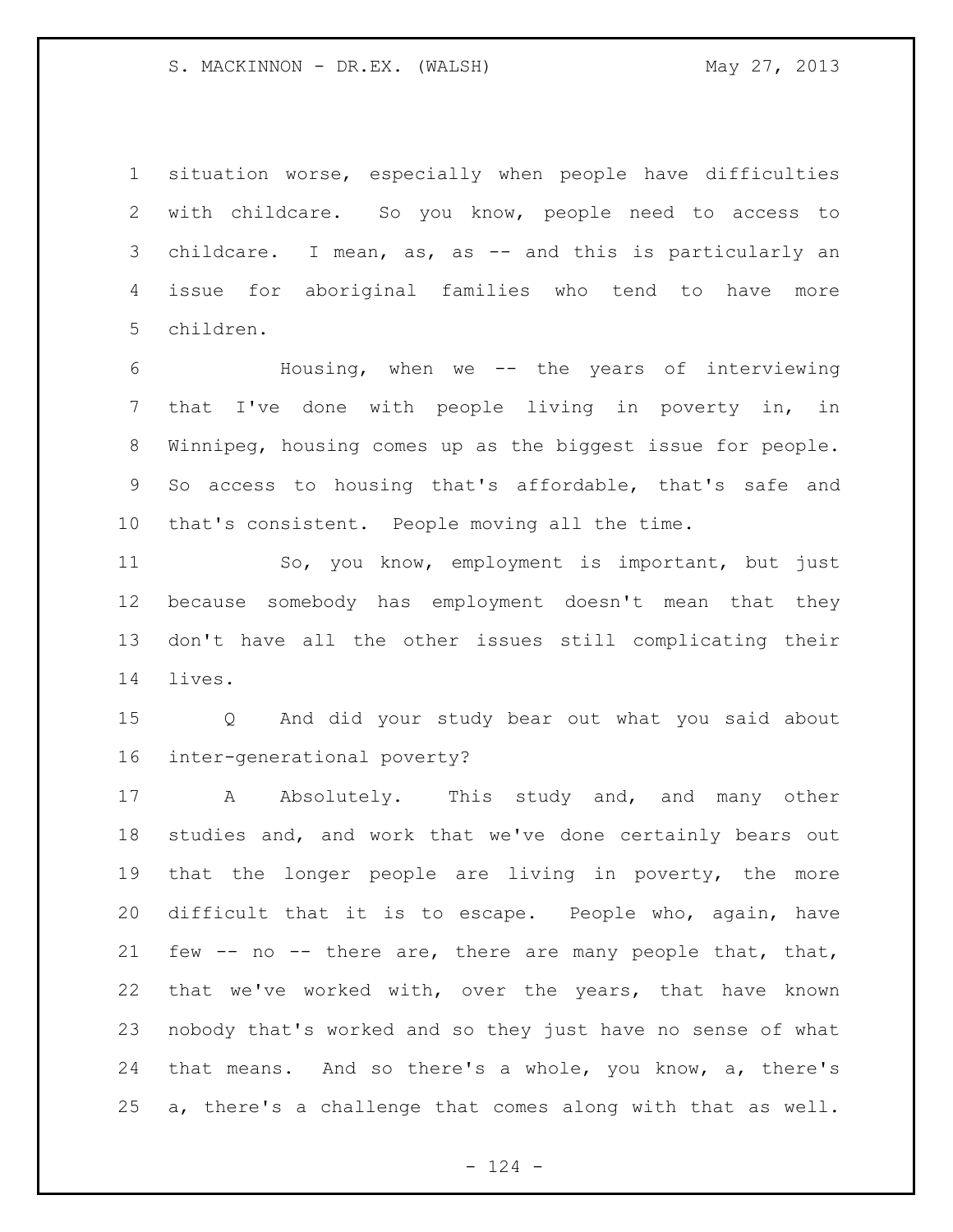So yes, absolutely, the longer people are living in poverty and there's all sorts of research that bears that out as well, external to our research.

 Q So the impact of never seeing somebody who goes to work?

A Absolutely.

 Q In the course of your studies, have you looked at programs aimed at alleviating poverty?

A Um-hum. Yes, several.

 Q And what do those programs need to have to be effective?

 A Well, there's several great programs in the inner-city, but they need to be properly resourced and that's a challenge. The -- you know, most of them are not resourced ongoing, so they're, you know, every year, looking, you know, applying for, for funding, high turnover 17 of staff, because they're not able to pay, you know, adequate wages, you know, so that, and with that then comes a capacity issue, not be able to pay great wages, it's harder to find good staff and so there's a lot of work that needs to be done to train staff. Once they're trained often they're gone and often governments, a lot of the folks that I've worked with over the years in inner-city organizations were then hired for jobs in government. Which is great for them, it creates opportunities for them,

 $- 125 -$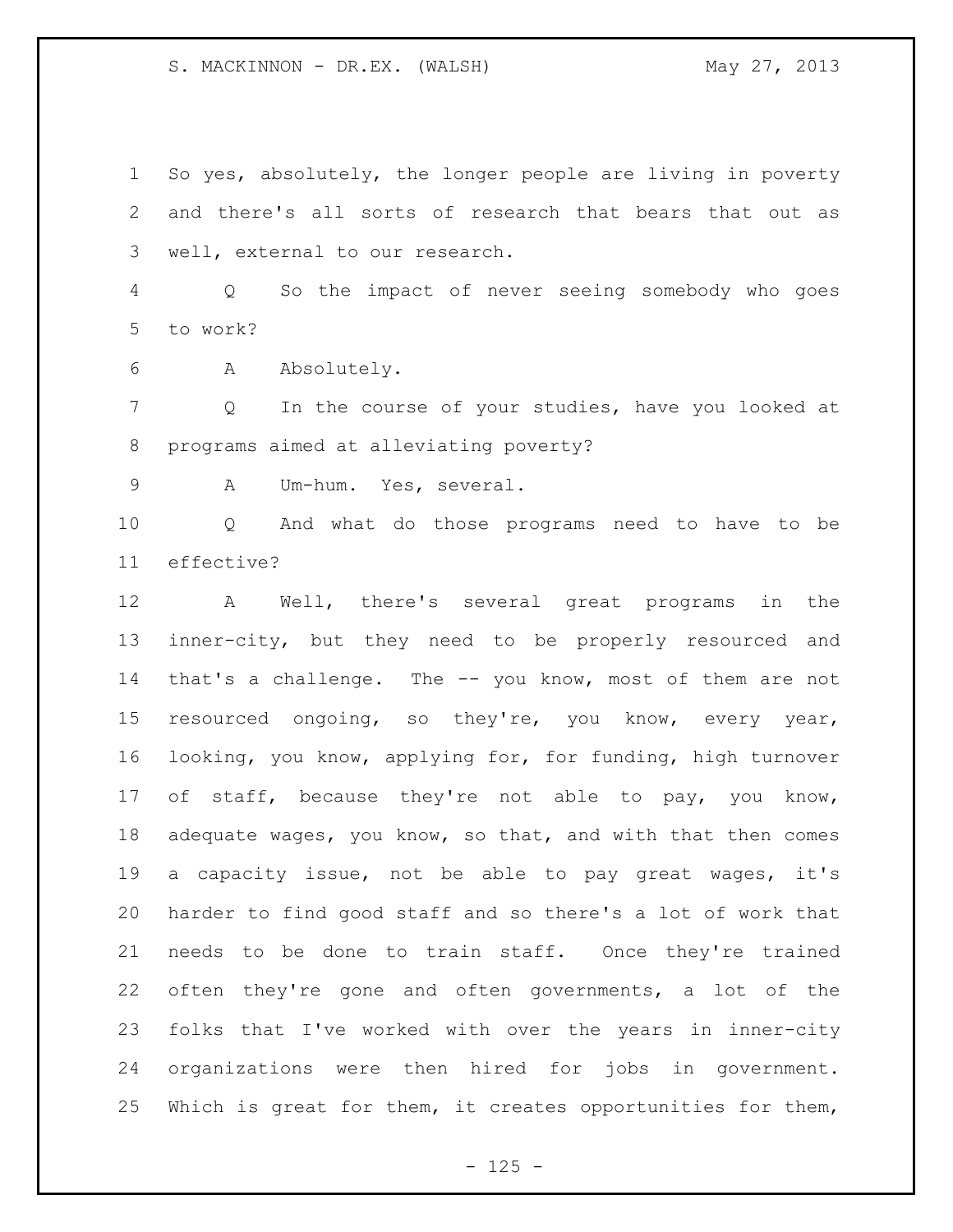but the, the challenge is, is that you've got organizations that know what to do, they know what needs to be done, but they've got many, many challenges, you know, for all sorts of reasons, funding, high turnover.

 The other challenge is, again, this is an issue of, I, I believe, of, of inadequate resources, often, is the issue of collaboration across organizations. Lot of these organizations could certainly, and they would be, they would agree that they could be working more collaboratively, to look at, you know, what everybody can bring to the table, to, to have more comprehensive solutions. But they're all so busy scrambling, and often competing for resources, that it makes it really difficult.

 Q So let's, while you're talking about this, because this is something we're interested in --

A Um-hum.

 Q -- certainly, is this notion of collaborating across organizations and I guess, between community-based organizations and other community organizations and community-based organizations and government departments.

21 A Sure.

 Q Can you talk a bit about the, the significance of those kinds of partnerships?

 A Yeah, I think they're critical in, in -- I know one example I could use is, again, building around the

 $- 126 -$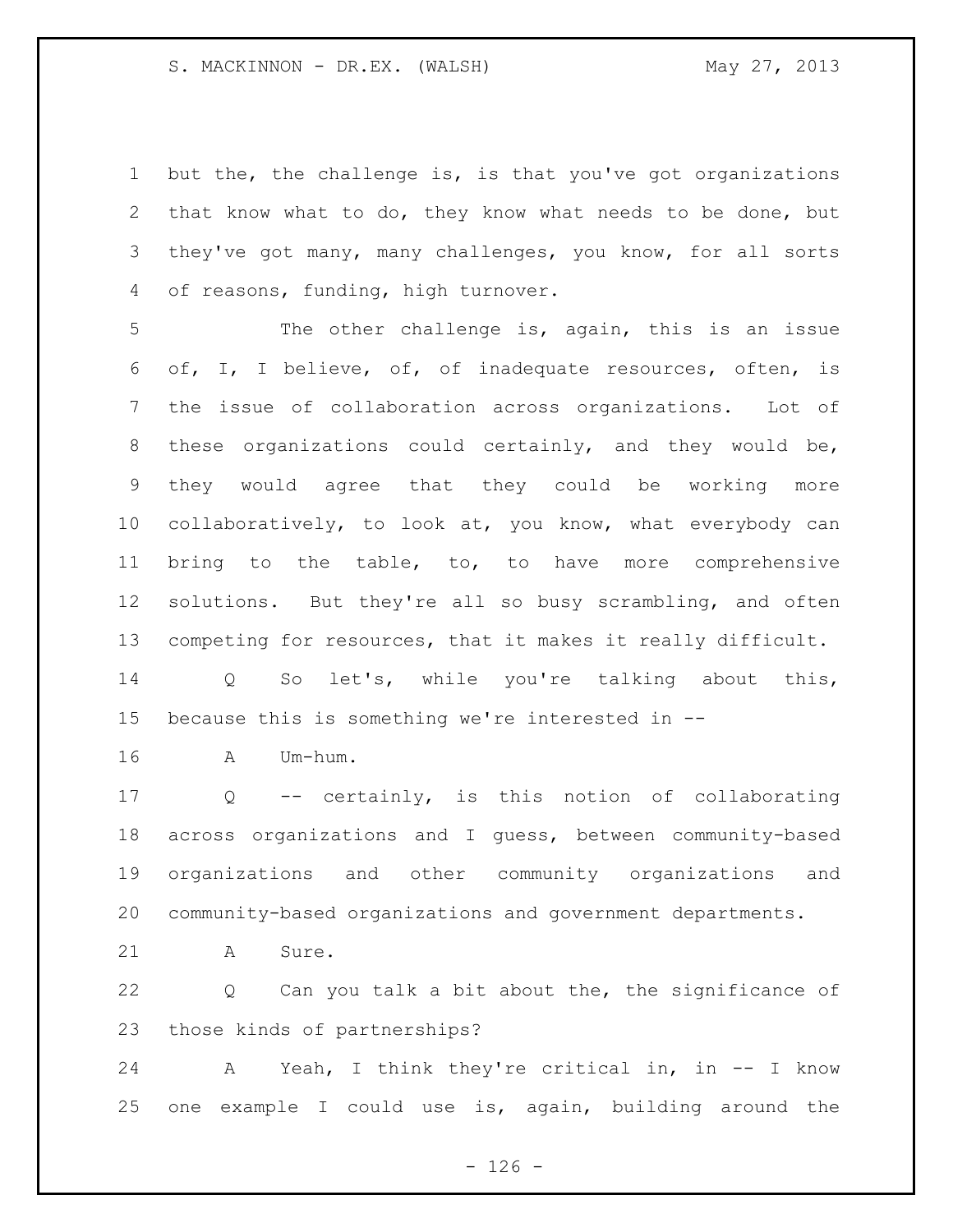education theme, I mean, there's, you know, common -- I think people tend to agree that education is an important indicator of people's success, their moving out of poverty. And aboriginal people continue to have lower levels of education. So, in the inner city, there's you know, very much, you know, a focus, people -- there's organizations focused in that regard.

8 So you have organizations that are teaching -- so, people who have dropped out of school and gone back as adults, to get their grade 12 and then look for other opportunities. You've got organizations like the Pathways to Education that I mentioned, that is working, trying to keep high school students in school. It's a very high dropout rate in the inner city and especially aboriginal students. Certainly a, a, an understanding that we need to do more with -- in the early years. Aboriginal children, for example, are, are -- there's Healthy Child Manitoba, I'm not -- I think they might be --

Q Yes.

20 A -- here as well, talking about -- they've talked about -- or they've demonstrated that aboriginal kids are behind before they even get started.

23 So, you know, at all of these levels, we know that we need to be intervening to address education. So it's looking at -- okay, so if we all agree, how could we

- 127 -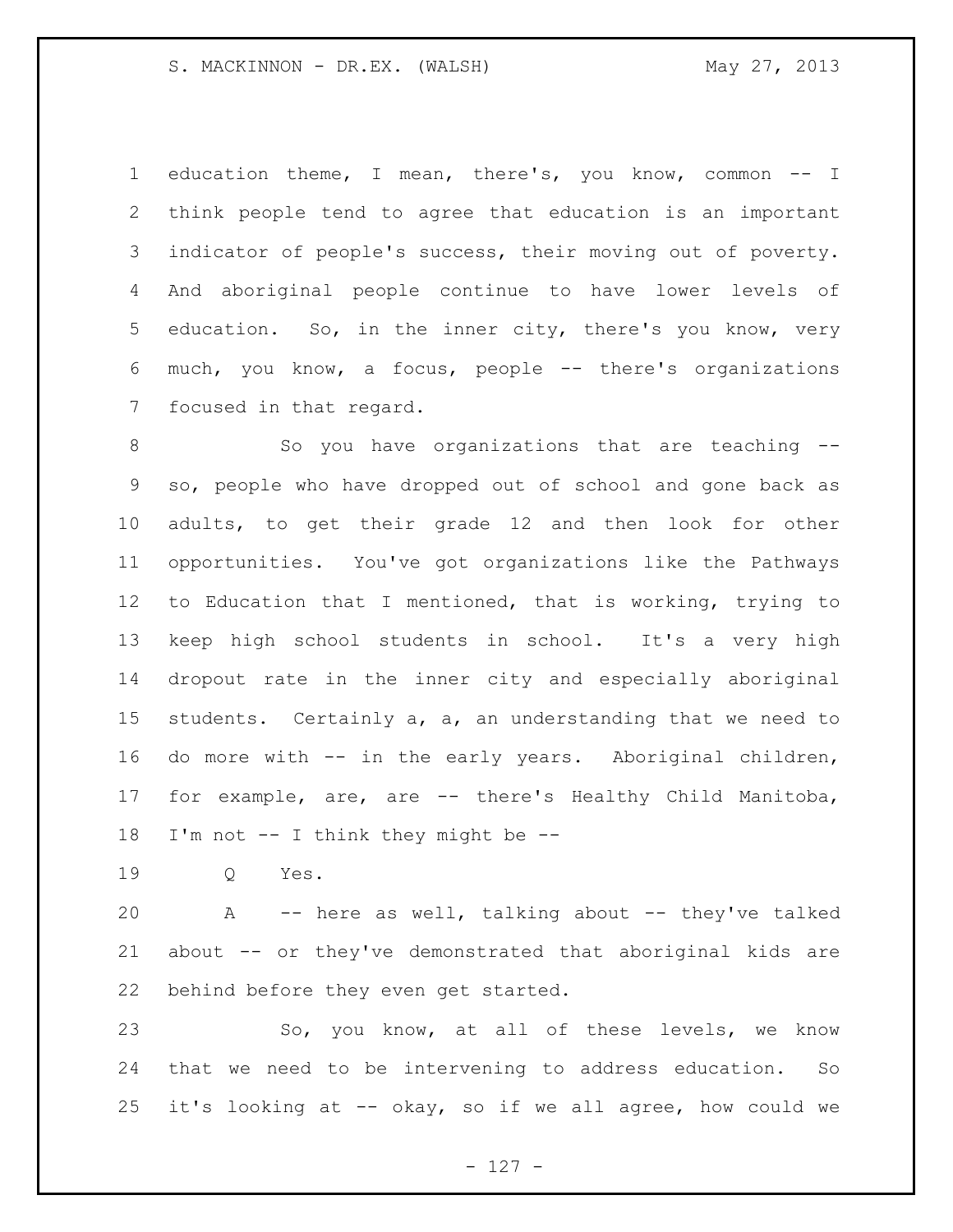be working together to have better success? Or there, there's some -- a lot of research now on models called collective impact models. So looking at -- as a community, identifying a goal, bringing everybody to the table, school system, governments, organizations, all of those that have a role and looking at, okay, what do we bring to the table and how can we intervene, and at what level? And so that you're supporting entire families of people, and again, 9 over the long term. It's got to be -- there, there -- this -- there tends to be sort of this idea that we can quickly turn things around, so let's train people quickly and get them to work and that, that just doesn't work either, when you're talking about people who have been marginalized for so long.

 Q So a couple of things, further to what you've just described. That kind of integration, or collaboration, from a practical perspective, how is that coordinated?

 A Well, the way its been done in other places that have had some success, and there's a couple of examples in the U.S. and in, in poor geographic communities and urban centres, they identify what they call is a backbone organization. That is identified and resourced, again, it's being resourced, it can't be something that already exists, that's resourced to, to do that, that coordination,

- 128 -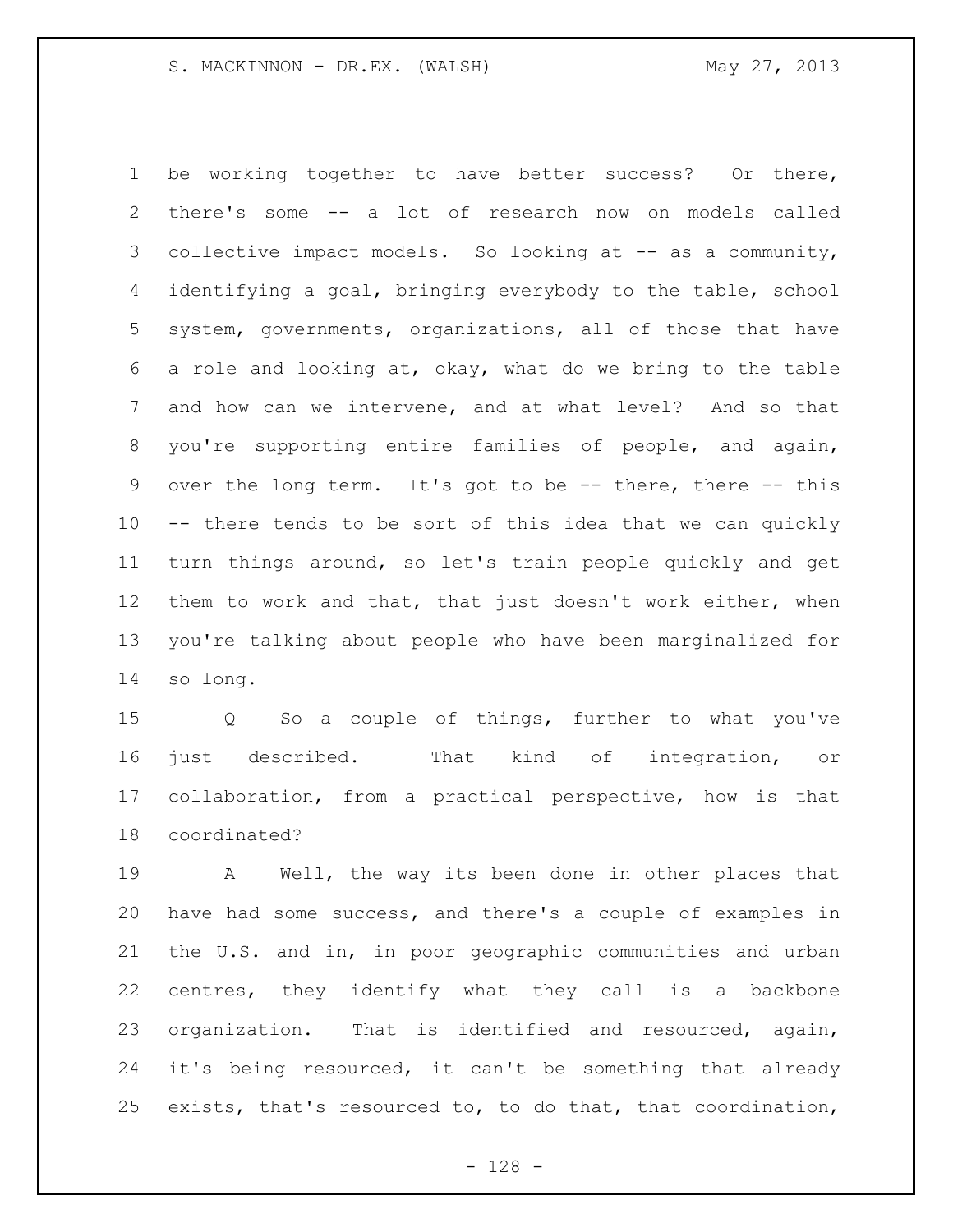Because the reality is, if you don't have that, it's not going to happen, because everybody's busy. They're all doing, you know, what they do. So unless you have an organization that's resourced and tasked with bringing everybody together, it's not going to happen. So you do have to invest resources into something like that as well. Q In terms of, you said it's not going to happen overnight, a, a fix -- A Um-hum. Q -- a solution, in terms of evaluating the efficacy of a program like that -- A Um-hum. Q -- what do you need to do? A Evaluation is a, is a whole other difficult issue and organizations talk about this quite a bit. The, the, the pressure that they have in, again, quantifiable outcomes. And, and, and that's fine, you can -- you know, we do need to demonstrate, you know, some successes and there's some things that we can quantify. But the evaluation model can also be looking at other things. And 22 so it's looking beyond -- so, for example, just graduation rates for high school kids, you know, how many kids are coming into a program, how many are graduating within three years? If you do that, for example, with Pathways to

to bring people, organizations regularly to the table.

- 129 -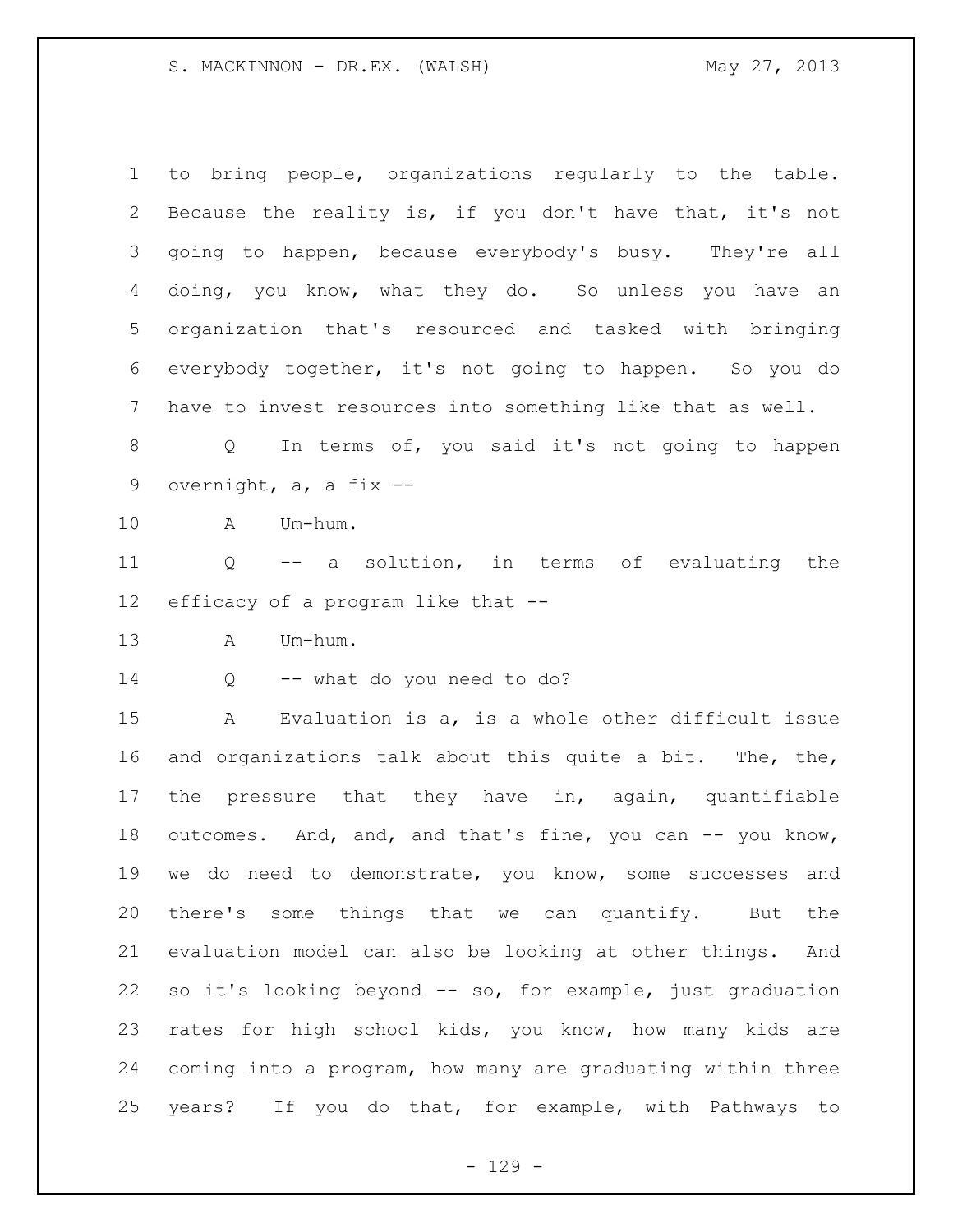Education program, you're not going to have very, you're not going to show very good outcomes, because these kids often take a lot longer than three years to get through school. Some of them will drop out and they'll come back and you know, it could take five years, could take six years. That's the reality and we have to be, we have to accept that reality and, and, and change the, the way that we evaluate.

 But it's also looking at what else is happening. And so, not only for that individual where -- who the intervention might be focused on, but what else is happening in a family, in a community. And so there's, there are other benefits, the unintended benefits that we talk about. And so we did a, a project, a few years back, called: Is Participation Having an Impact? And we, you know, quite simply asked people, who are participating in, in the organization, what are you getting out of this? What's it mean for you? And we had, you know -- so the outcome is often, you know, that governments are looking for is work; right? People getting off of social assistance, that's what seems to be what everybody is wanting to see. But we had, you know, many women talk who were still on social assistance, having participated in a program, you know, three, four years, still on social assistance, but they talked about other things, like, well,

 $- 130 -$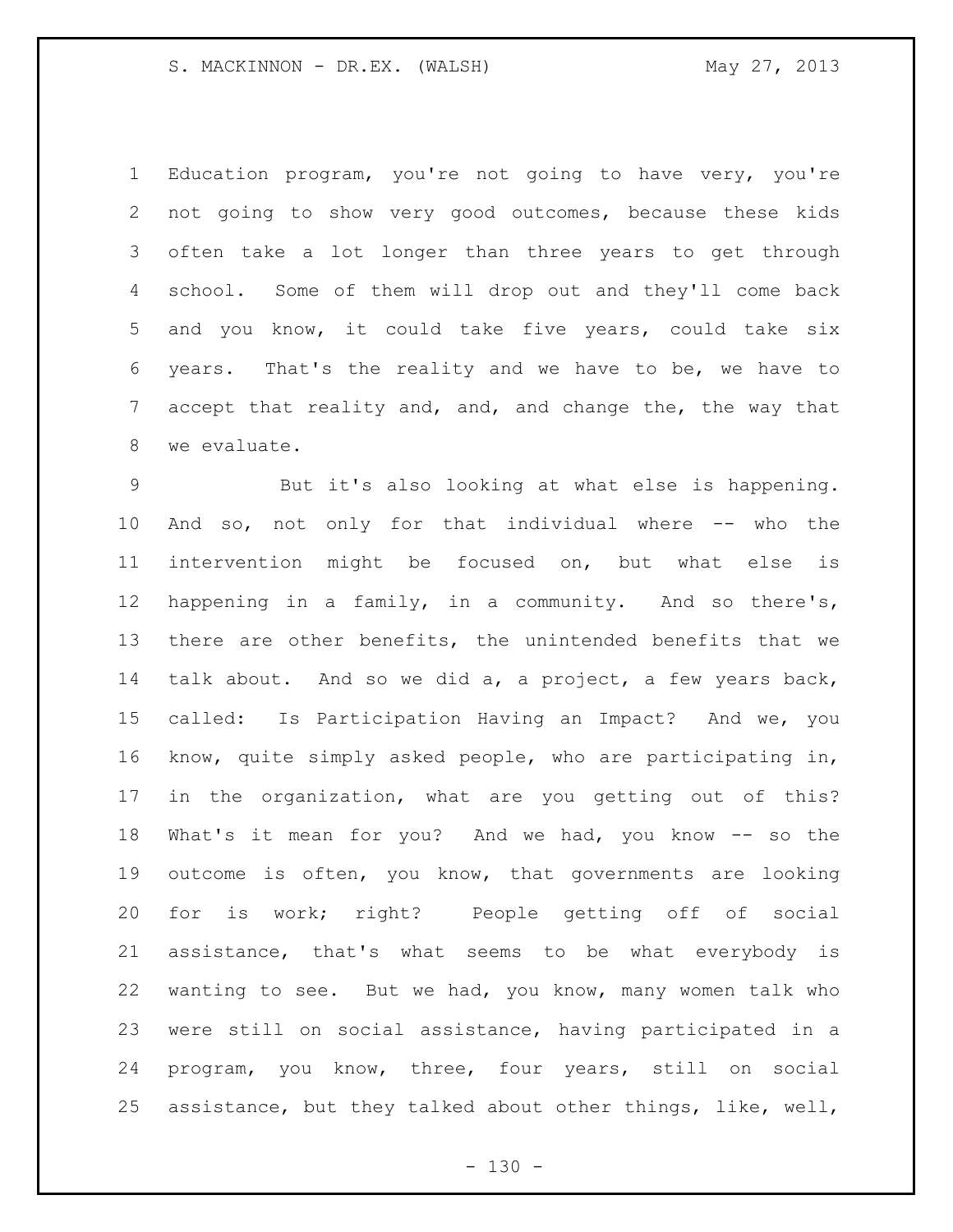I've learned a lot about my culture. I'm getting my kids now involved in, you know, Powwow club. I'm hoping that they will become proud of their culture, unlike myself, who was, you know, I, I was taught to shame, be shameful of my culture. And so, you know, so that sort of long term building self esteem at a younger level. So the, the program might have been intended for the parent, but there's other things happening. So it's just, again, you know, evaluation models need to be looking beyond just the measurable outcomes and what else is going on for families and communities.

 Q And in terms of a timeframe for evaluating programs aimed at education and poverty?

 A It just needs, it needs to be longer. There needs to be, again, an acceptance of the fact that, you know, people who have been living in poverty for several generations are not likely going to move along the trajectory the way that we did.

Q Right.

 A So the idea that, again, that many people had talked about was recognizing -- and these are people that I interviewed that had gone back as adults, to get their high school, talked about there was really no discussion about education growing up. It wasn't discouraged or encouraged. It, it just wasn't really a priority for families, because

- 131 -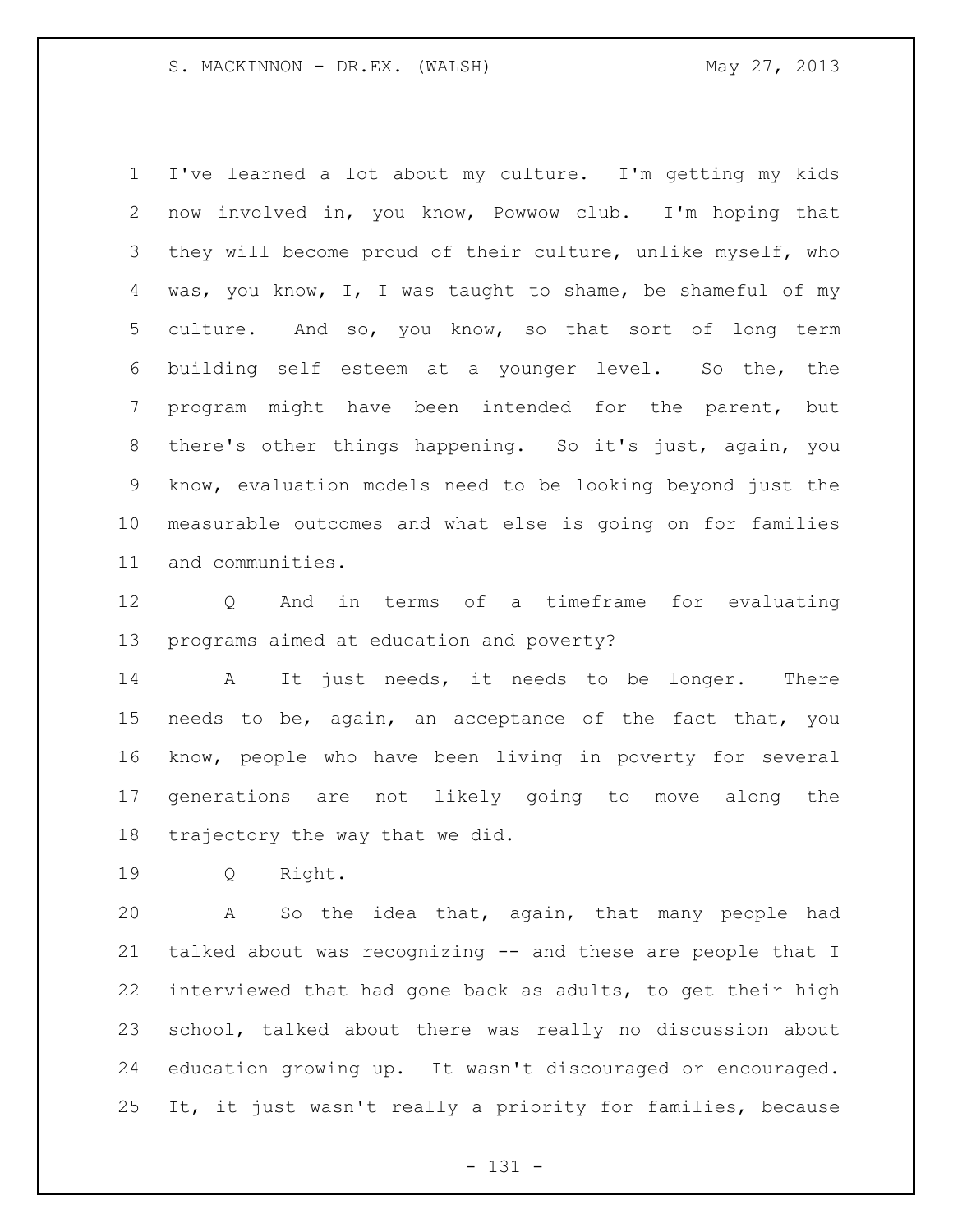they were -- poverty was, you know, sort of the priority and dealing with their poverty, their, and their hunger and their housing were the priorities. So it wasn't really something that was talked about. And so, whereas, I compare it to, you know, in your typical middle class family, over the dinner table, you know, parents are asking their kids, what, what did you do at school today? You know, what are, what are, what, what are you interested in? What are you thinking about doing when you graduate? These discussions don't happen in families that are struggling just to survive and often whose parents have had a really bad experience themselves with education, as is the case that we know for, for many aboriginal people.

 So the reality of that is that often when people go back to school as adults, they're just, for the first time, thinking about these things. So how is it that we expect them, in six months, to go, get their high school and figure out what they're going to do with their lives? It's just not, it's just not realistic. So it's just so complicated.

 Q Yes, thank you. You talked a bit about social assistance and what did, what have you studies told you about how, how that's working, in terms of, of getting people out of poverty?

A Yeah, the social assistance, I mean, anybody you

- 132 -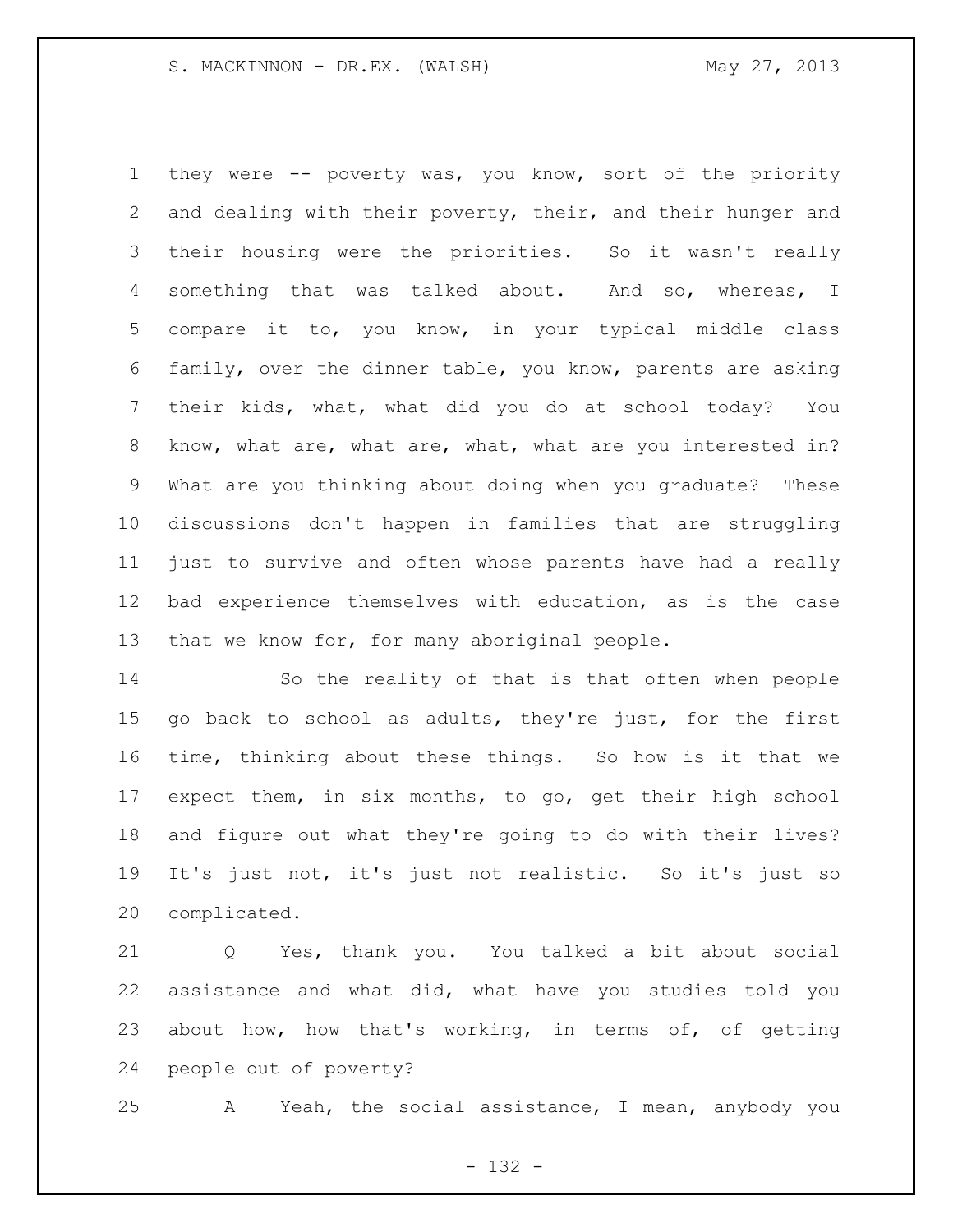talk to who is living in poverty will likely have a lot to say about social assistance, the challenges. Again, and I 3 don't mean to suggest this as being, you know, the, the 4 social assistance workers per se, I mean, they too, I mean, not properly resourced, often themselves not given, you know, proper direction, not knowing policies and there's a lot of subjective decisions, arbitrary decisions being made by workers as well. So, you know, there's a whole, a bunch of issues there. But it's the, the trying to get through the system, trying to get the support, even trying to talk to a worker, the income levels themselves, extremely low. You know, housing is one that we talk about in particular, being, being a huge problem, the low level of income people get to, to pay for their housing.

15 The expectations, again, around work, but again, always this sort of short term employment training, to quickly get people into the workforce and often results in either low wage work, you know, part-time work, temporary work. So again, you know, not investing in people as much as is necessary to move them permanently off of social assistance.

 Q What about other supports that people need to be able to, to get out to work?

 A Well, that also another challenge, especially childcare.

- 133 -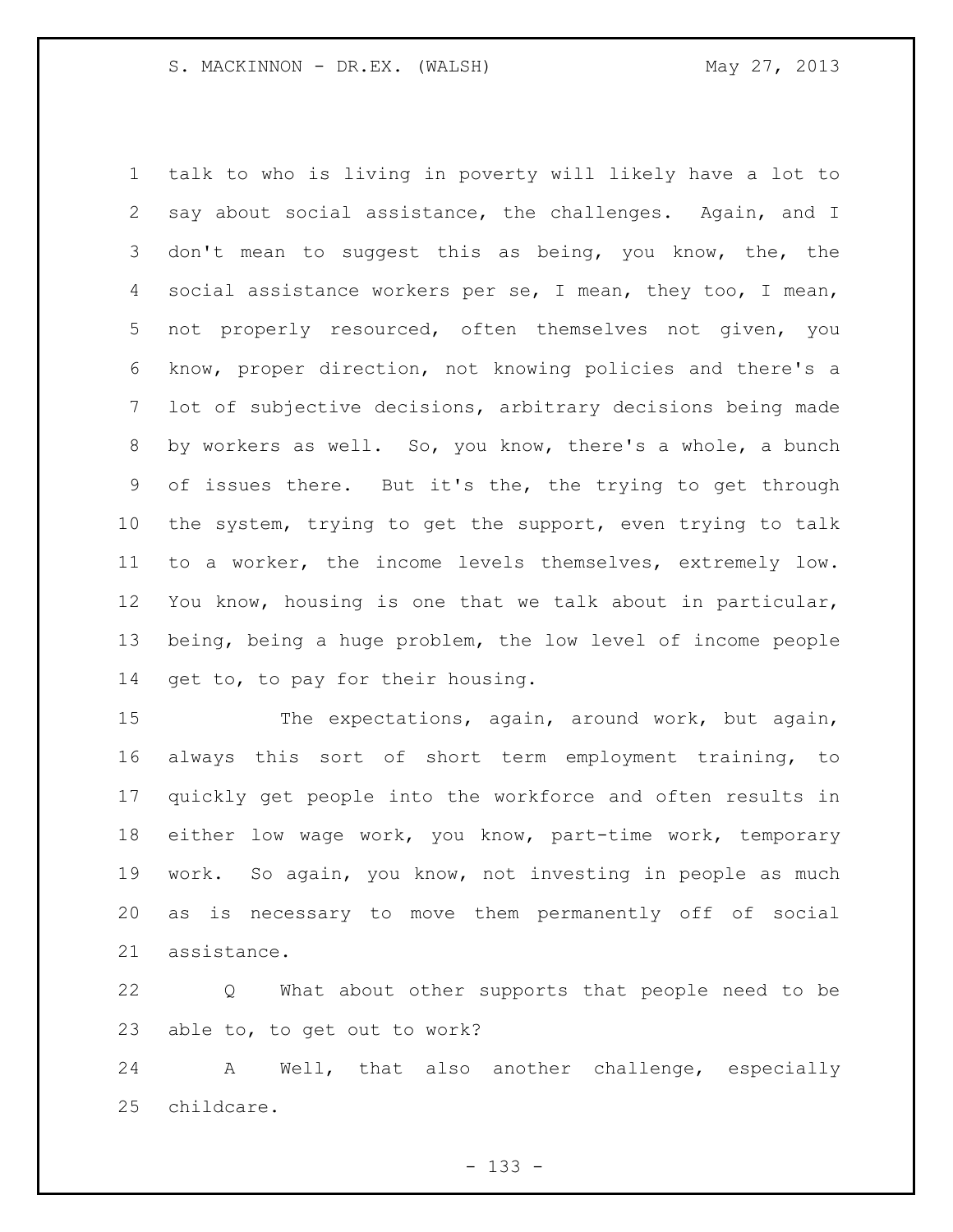Q You talked about housing. If we pull up, let's see, it's Exhibit 86, it's number 42 on your list. We're in it for the Long Haul. This looks at the impact of rising rents and condo conversions on inner-city neighbourhoods. What, what were the findings of this report?

 A Well, this is an ongoing issue again and we talked about it in many reports. We focused on it on, in this one, but again, the fact that the shortage of housing is a, is a, is a significant issue for people living in poverty. People can't find decent housing. The issue around condo conversion is huge, as well as the issue around rental units being renovated and then the, so landlords renovating units and then increasing the, the, the rent significantly, as, as a means of sort of getting around rent regulations. Those are big issues for people.

 There's also a lot of racism in regards to accessing housing. So many, many people that we've talked to -- I'm not sure if I, if we talk about it in this report, but will talk about, you know, phoning to find out about, looking for housing, calling and there's an apartment available and when they get there, it's no longer available and people feeling very much that as soon as they saw that they were aboriginal, they, they -- so this is the feeling that people have. Of course, you know, they can't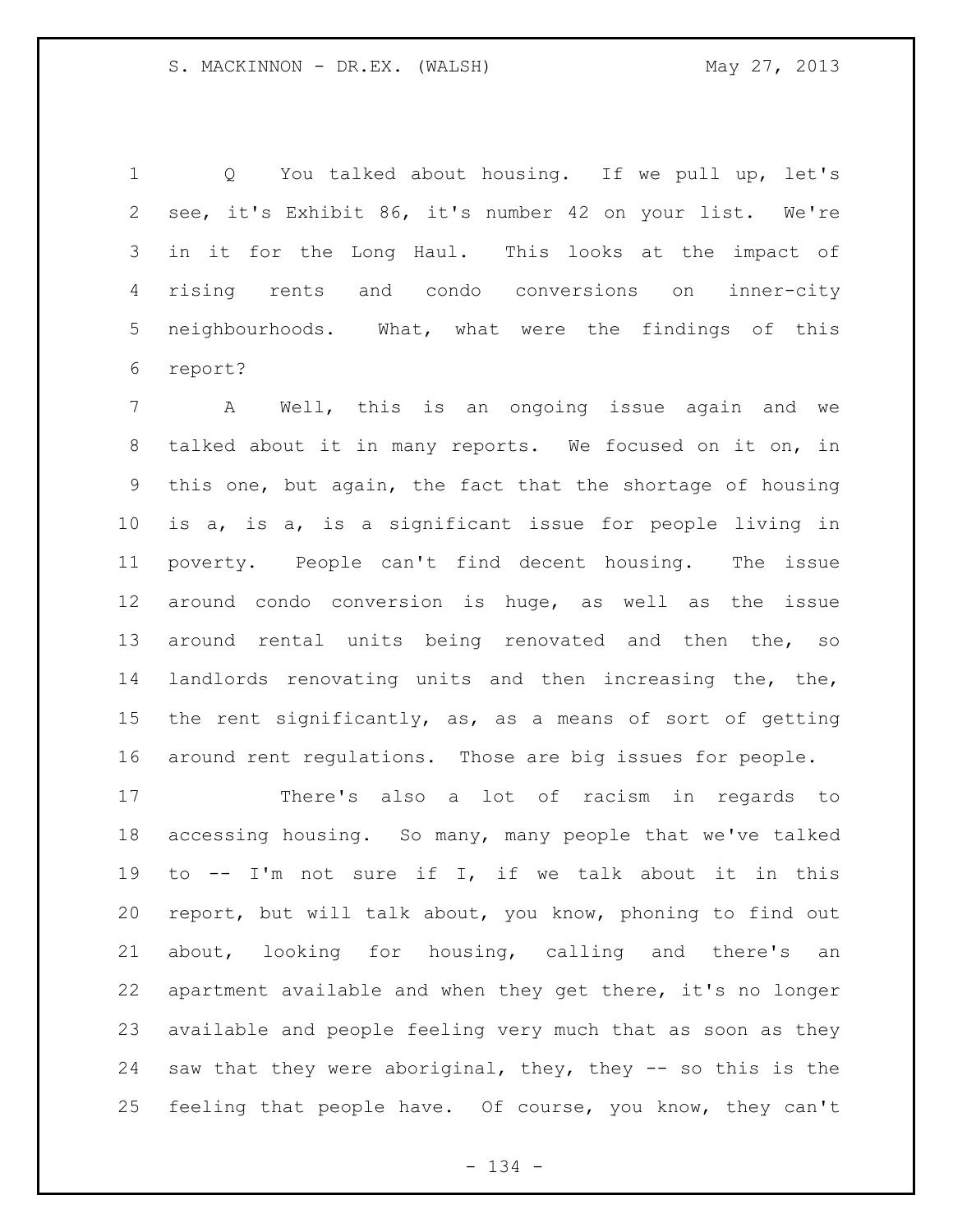prove this, but this is certainly something that people talk about a lot.

 Just a, you know, you, not being properly repaired, housing, you know, so a lot of concerns around, you know, slum landlords. Shortage of social housing, although I have to say that there have been improvements in the last few years in that regard, an increase in social housing in a -- and rehabilitation in social housing, which is having a positive impact, but ...

 And then the issue of constantly moving, which again, is an issue --

Q What's the impact of that on families?

 A That's a, has a, a significant impact on kids in 14 school, they're constantly moving, not getting, not feeling, becoming connected to a school, not becoming, you know, connected to a, a group of peers. Being able to be invisible in school, so then they eventually, as soon as 18 they can, drop out, because nobody really notices them moving from school to school and of course, just the stress on, on families constantly moving.

 So housing is a real, real critical issue for the long term impact. There, there's certainly -- if we want to look at reducing poverty and increasing inclusion, housing has to be on the top of the list of things that we address.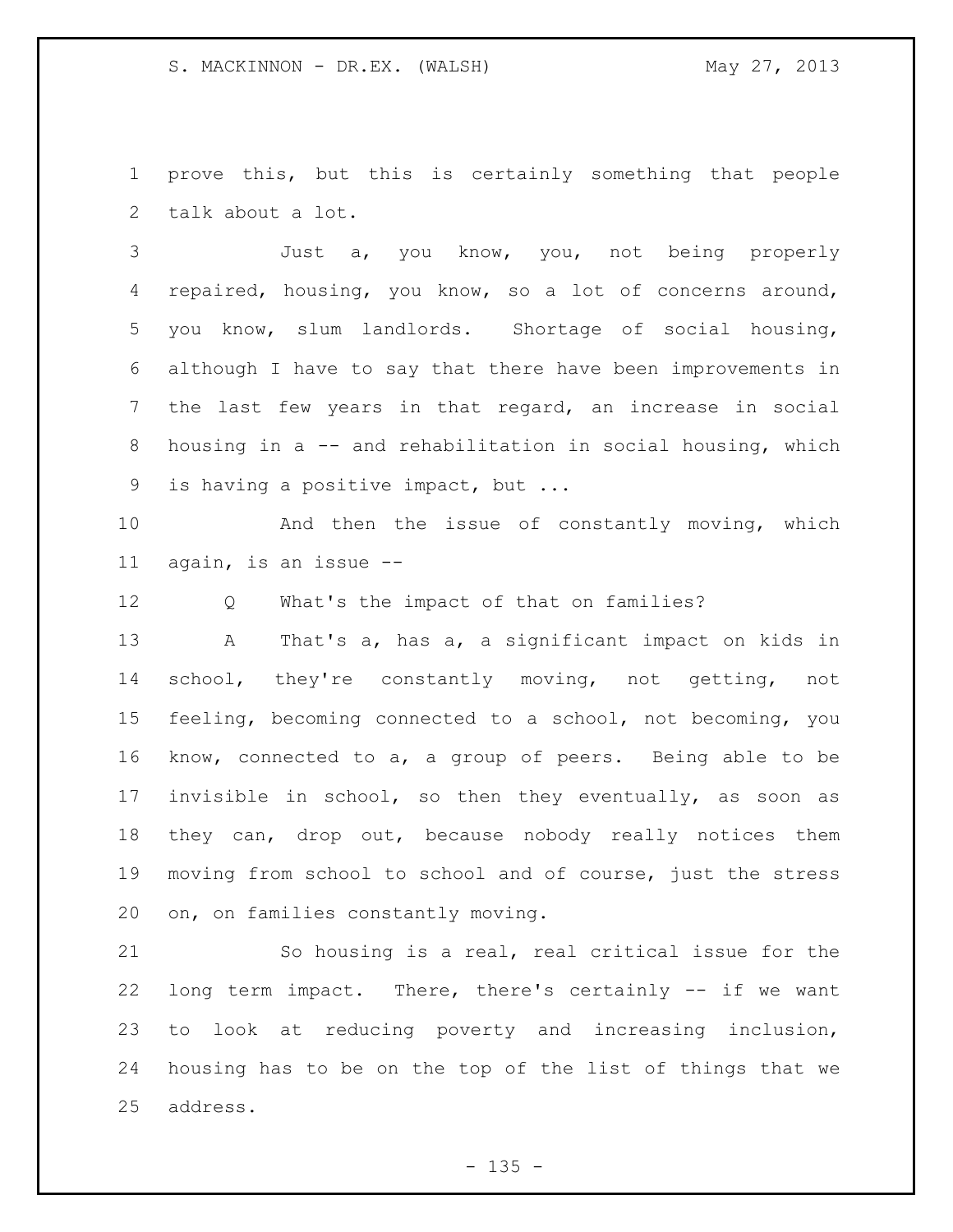MS. WALSH: And we will, Mr. Commissioner, ultimately ask this witness for some very specific recommendations at the end of her, her testimony, so we will get the benefit of that. BY MS. WALSH: Q In terms of social assistance benefits, there are specific rates -- A Right. Q -- allotted for housing; what do you know about those rates? A Well, they're far too low. I mean, they haven't really been increased in any substantial way since about 1992, I think. They've gone up, like, 10 dollars here, 10 dollars there, but they're still far, far below what people are able to pay. And then as people know, I mean, it's, it's common knowledge that the rents have increased significantly here in, certainly in Winnipeg and so they've not kept pace. THE COMMISSIONER: It's common knowledge what? 21 THE WITNESS: Pardon me? THE COMMISSIONER: You said it's common knowledge ... 24 THE WITNESS: That the rents have increased significantly.

 $- 136 -$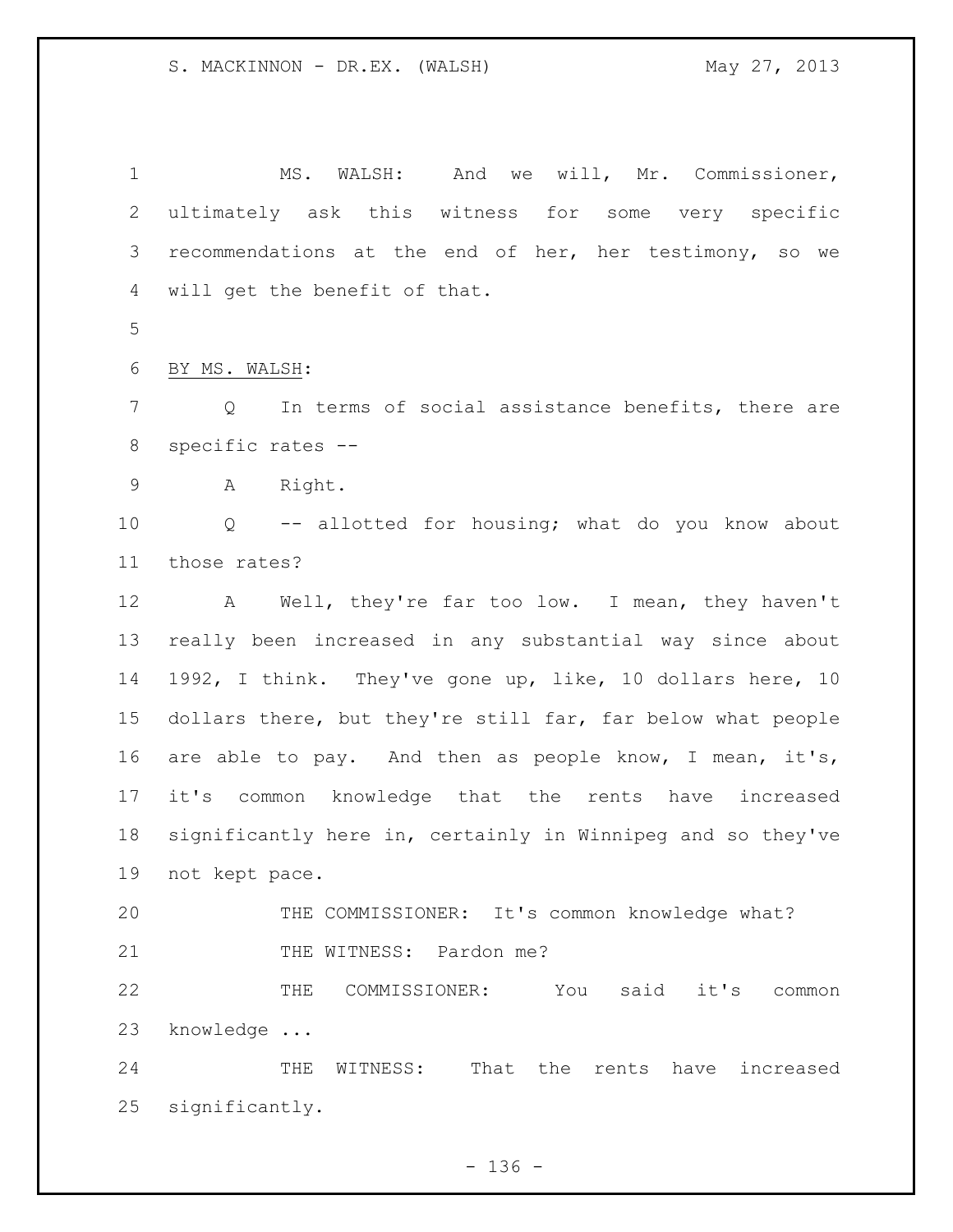1 THE COMMISSIONER: Oh, yes.

 THE WITNESS: Yeah, and just the social assistance allowance just has not kept pace nearly, not even close.

BY MS. WALSH:

 Q So do you know what families do, in terms of strategies, to, to meet their rent?

 A Sure. Well, they often use their food money to pay for their rent, which again, is, reflects on the use of food banks. Food bank use is, you know, has gone up considerably and there are a lot of people who will, you 13 know, that's how they, they feed themselves, because they're using their rent money, or their food money to pay for their rent.

 Another thing that happens is overcrowding. So people are, you know, having, living, multiple families in small spaces and you know, so just whatever to survive.

 And then there's, again, families that are, you know, moving constantly, you know, you know, you'll hear, I'm sure, more about the whole issue of couch surfing. I mean, it's not only individuals that are couch surfing, basically sleeping on -- you know, moving, staying with family or friends for short periods of times, but families as well living that way.

- 137 -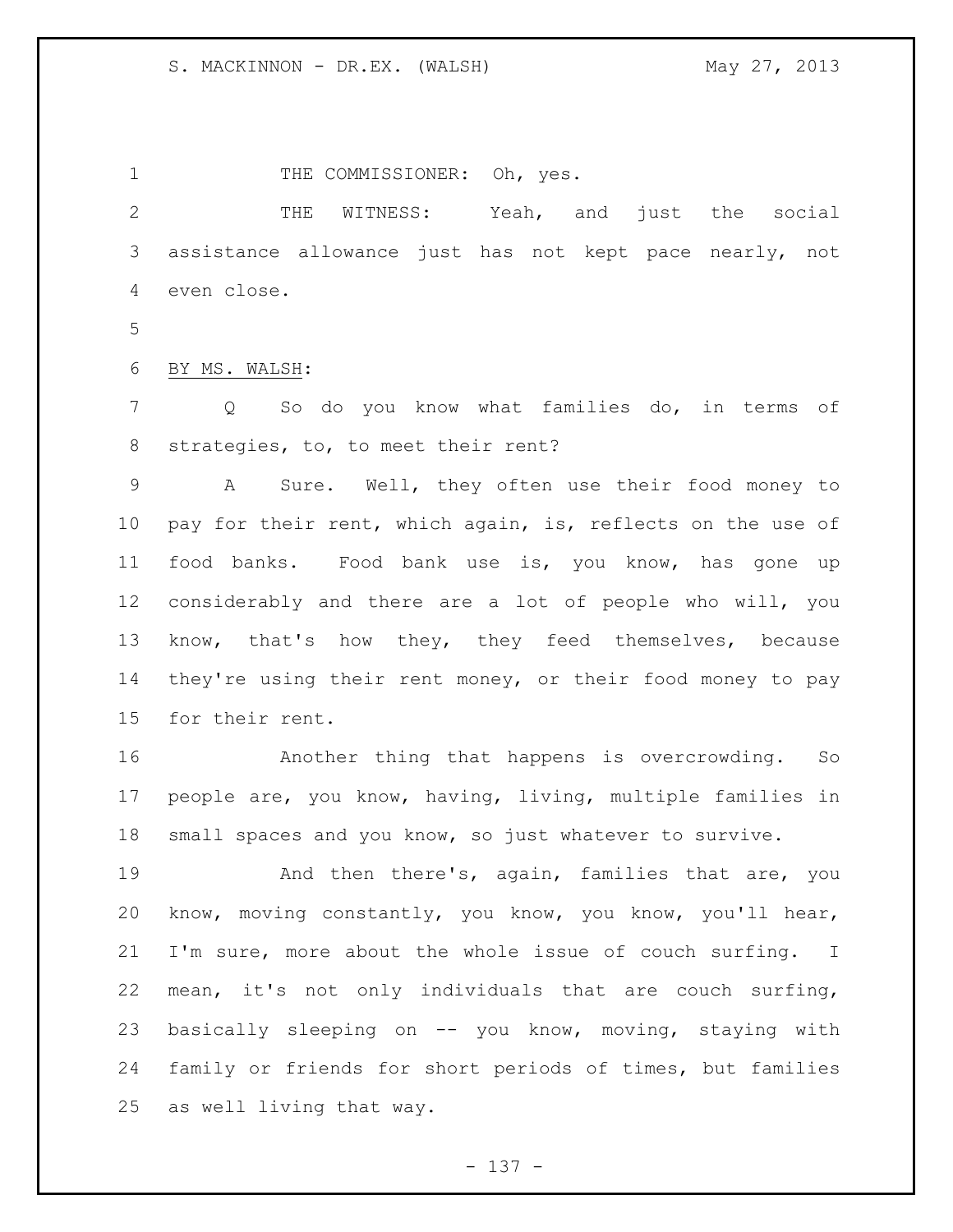Q I'm going to let you finish with specific recommendations, but while we're talking about housing, what's, what are some of the solutions to these issues that you're describing?

 A Well, one of the, the -- well, there's essentially -- we need more housing, so that's a challenge. We need more social housing that -- social housing is the housing, housing that has some sort of a subsidy attached to it that makes it affordable for people. So we need more social housing. Also need more housing in the private sector, because most people on social assistance still do rent in the private market.

13 The problem with that is, is that it's not, it's not profitable to build apartments for poor people and so, you know, you can't fault the private, private market developers for not being interested in developing units for low income people.

 We also need to look at tightening up the regulations on what landlords are able to -- there's, there's a case to be made for being able to increase the rents as people renovate their units and so, you know, most people would, would not have a problem with that. But the problem is, is that there's -- the way that's being done and it's not being regulated. So very small repairs will be done and then rents increase significantly and making it

- 138 -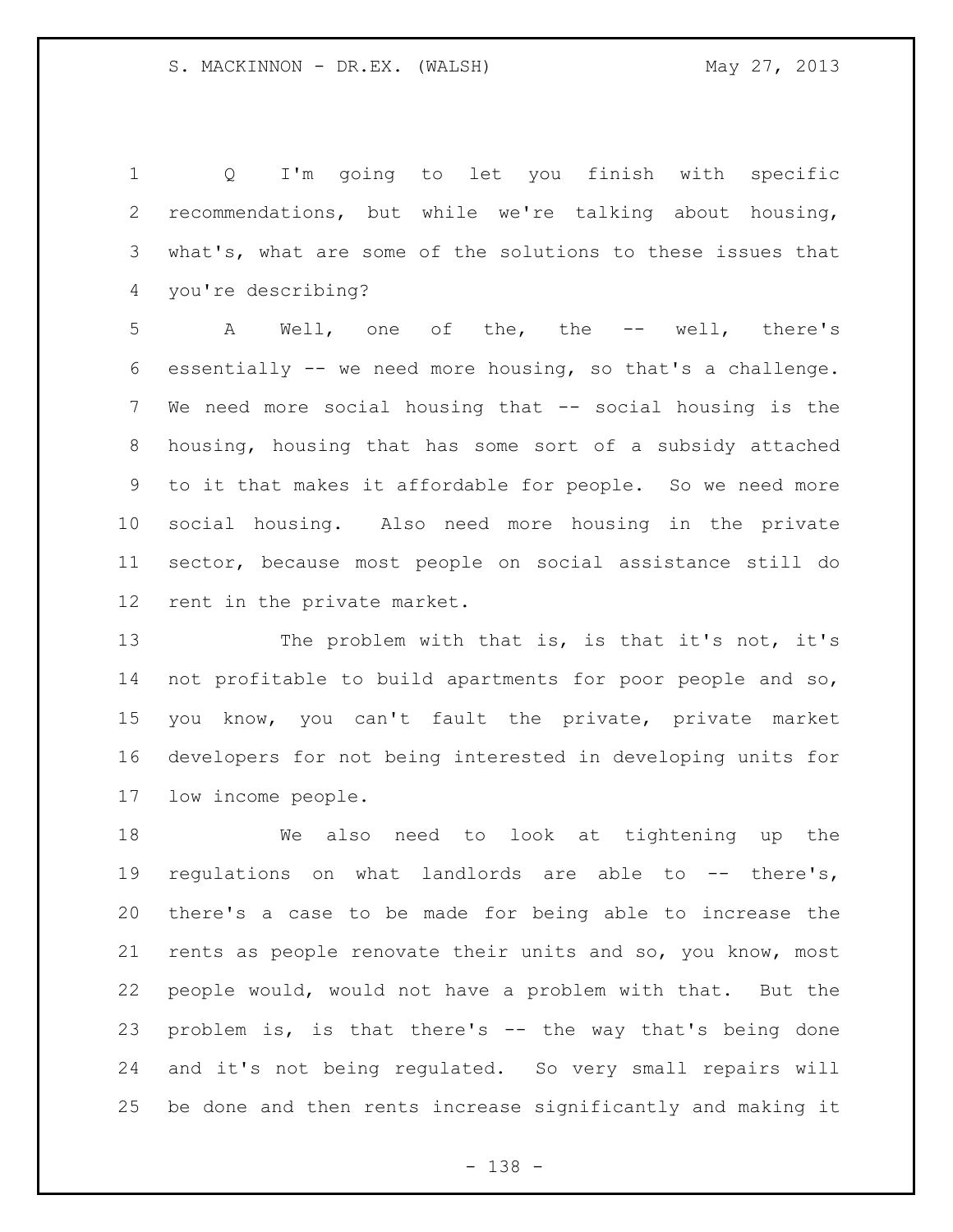not affordable.

 And then of -- so -- and of course, the other is we need more social assistance money for people who are living in the private sector.

 Q What kind of an increase have you looked at for social allowance rates?

 A Well, interestingly, in the past, I guess it's the past year or so, groups have decided -- so this has been not -- I mean, this is not new, that organizations have been calling for an increase in the social assistance allowance rate for housing. It's, it's been for a long time. But of course, the response from governments is that it's too expensive, you know, can't afford it and so, and we're focused on other things, like employment. So, so this, in the past year, several organizations decided, well, we're going to, you know, put forward a, a proposal 17 on, on something that we think is a reasonable request and, and, and put a, a price on it. And you know, find out how much it costs. So organizations have been really rallying around that, the request to increase it to 75 percent of the median market. It's not enough, but, but the argument, or the, I guess the, the idea was that well, let's put that forward because it would be, you know, far better than what people are getting now and it would be, you know, for those people who are concerned that people would be too reliant,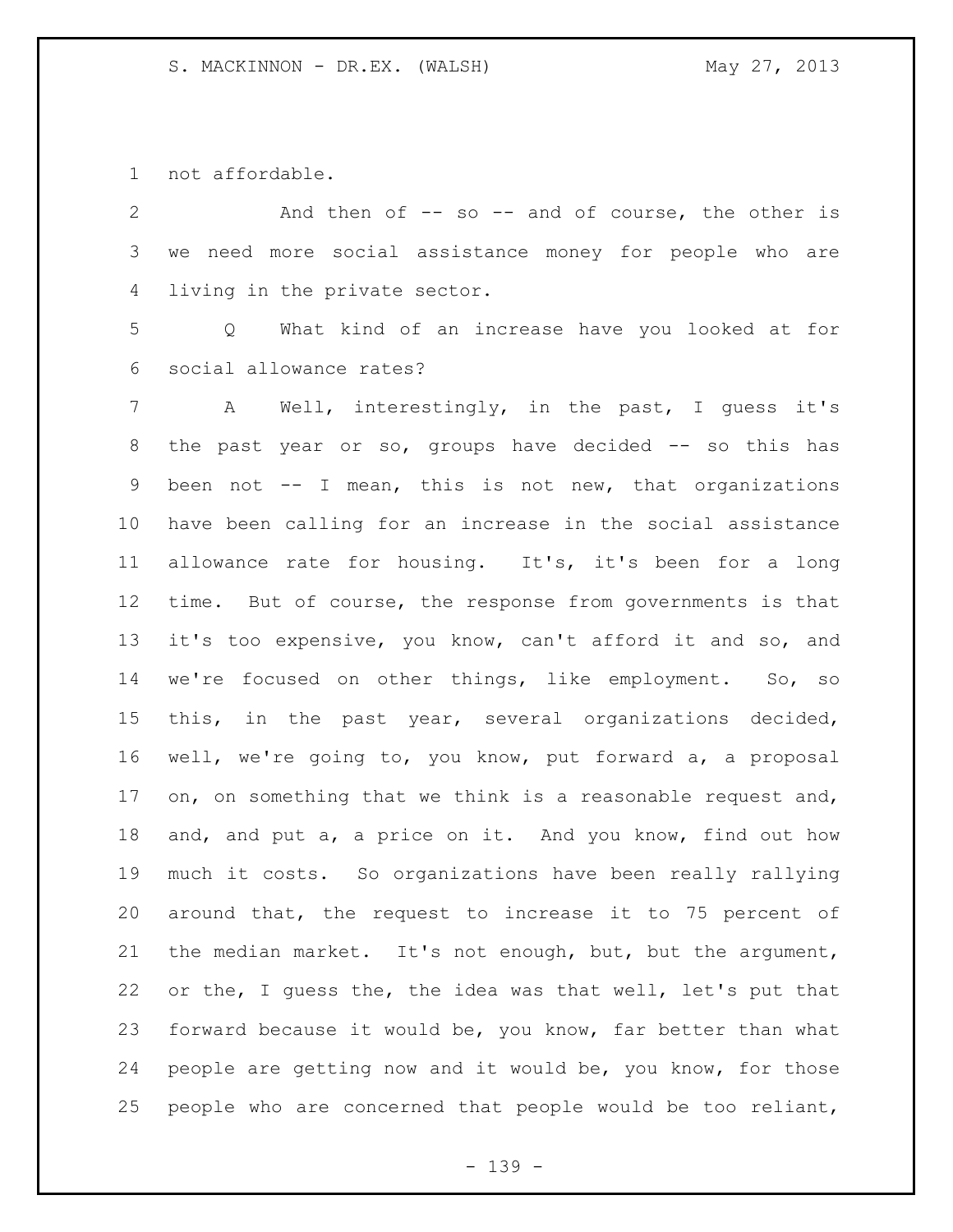| $\mathbf 1$ | you know, or get too comfortable on social assistance, it  |
|-------------|------------------------------------------------------------|
| 2           | would address that. So 75 percent of the median market, we |
| 3           | were able to cost that out, ask, you know, government was  |
| 4           | able to give us a cost on it and we estimated it as        |
| 5           | approximately 20 million, a little bit more, or a little   |
| 6           | less, depending on who, whose numbers you look at.<br>bit  |
| 7           | But $--$                                                   |
| 8           | THE COMMISSIONER: That's an annual increase?               |
| $\mathsf 9$ | THE WITNESS: Yes, 20 million would be the cost.            |
| 10          | So that hasn't happened.                                   |
| 11          |                                                            |
| 12          | BY MS. WALSH:                                              |
| 13          | So 75 percent of the median market --<br>Q                 |
| 14          | That's right.<br>A                                         |
| 15          | -- so that would be -- the allowance you would<br>Q        |
| 16          | receive would be 75 percent of what it costs to rent --    |
| 17          | At the median market rent.<br>A                            |
| 18          | -- something that fits in the median level --<br>Q         |
| 19          | That's right.<br>A                                         |
| 20          | $Q$ -- in the medium range?                                |
| 21          | THE COMMISSIONER: And the medium level is the,             |
| 22          | is the same number above as below, or is $-$               |
| 23          | THE WITNESS: That's right.                                 |
| 24          | THE COMMISSIONER: -- yes --                                |
| 25          | THE WITNESS: Yeah, right. And so we<br>have                |

- 140 -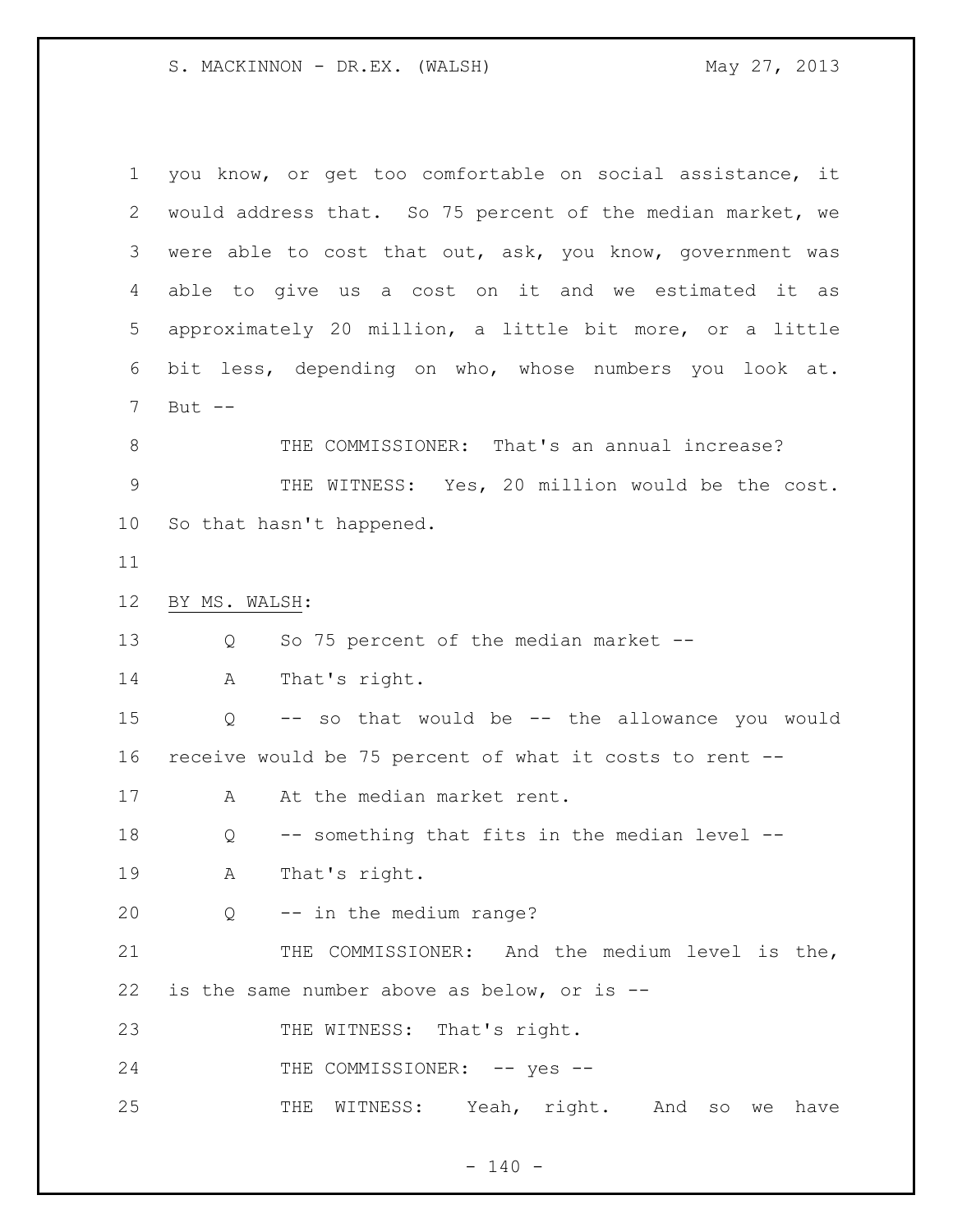estimates of what that would be, depending on the size of the housing, of course -- THE COMMISSIONER: Yeah, yeah. 4 THE WITNESS: -- it, it differs. And so it would be anywhere from an increase, depending on family size, you know, between 65 and, I think, 200, was sort of the amount, 7 depending on, on who -- BY MS. WALSH: Q Dollars per month? A Yes. The province, this year, increased it \$20. So -- 13 THE COMMISSIONER: To what amount? 14 THE WITNESS: They -- \$20 a month increase. The province, in this budget. THE COMMISSIONER: Took, took it to where? The 20 took it to where? 18 THE WITNESS: They gave a 20 dollar increase a month for people on social assistance, for their housing. THE COMMISSIONER: But what is the basic social assistance allowance? 23 THE WITNESS: Oh, I -- there's -- it depends on the family size and I -- THE COMMISSIONER: Yes.

- 141 -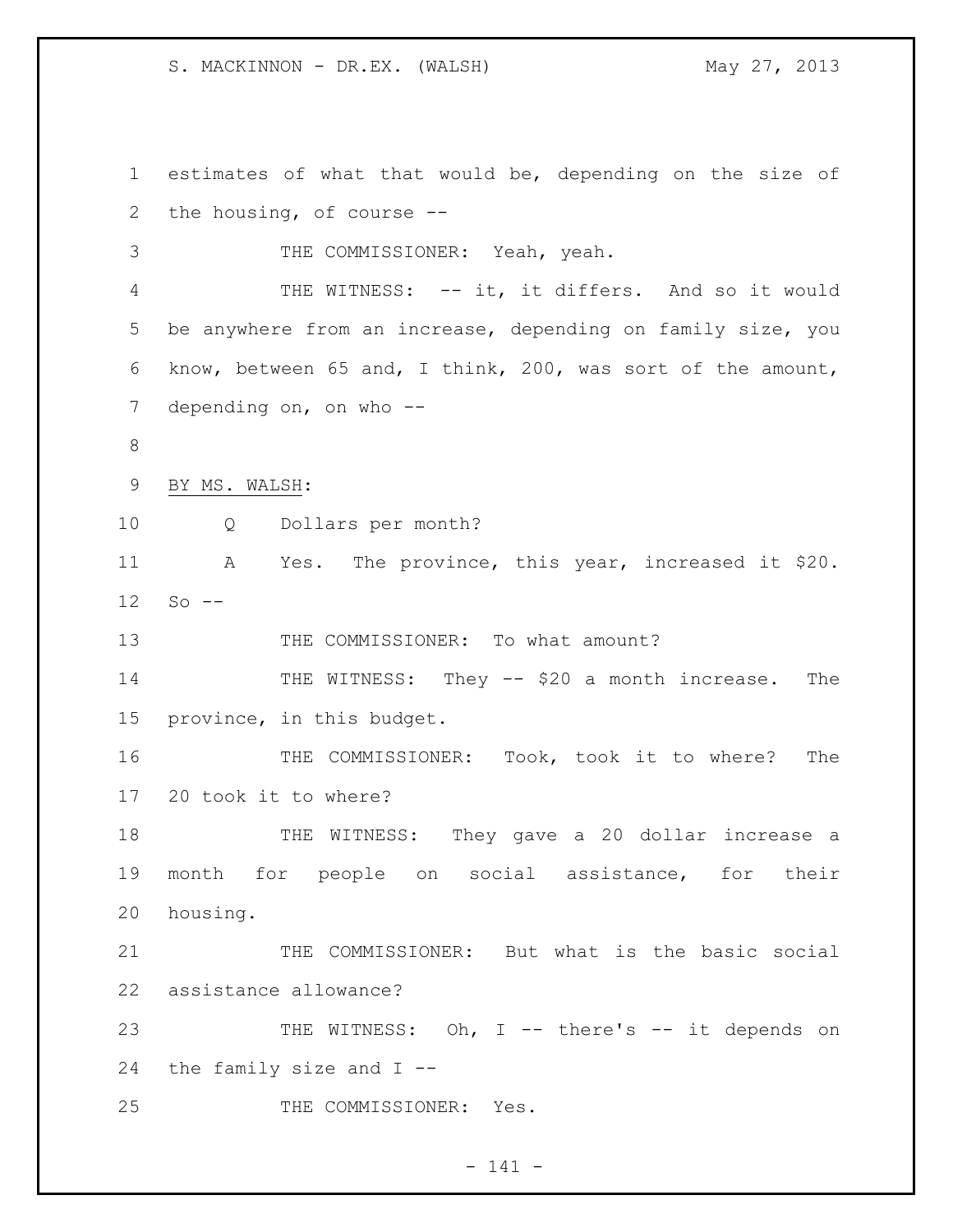1 THE WITNESS:  $--$  don't have that data available -- THE COMMISSIONER: Okay. 4 THE WITNESS: -- but --5 THE COMMISSIONER: All right. I -- THE WITNESS: -- that was the increase. BY MS. WALSH: Q But the figures that you're aiming towards, you say, would be anywhere from sixty -- A Sixty-five to 200, I think, a month, is what would be needed to -- Q Depending on -- 14 A -- bring people up to -- Q -- the family size? A Yeah. Q Okay. 18 A Depends on the, the housing, the number of, you know, bedrooms. 20 THE COMMISSIONER: I understand. MS. WALSH: Okay. Let's pull up Exhibit 87, please, which is number 39 on your list. This is called: Breaking Barriers, Building Bridges and this is the state of the inner-city report from 2012.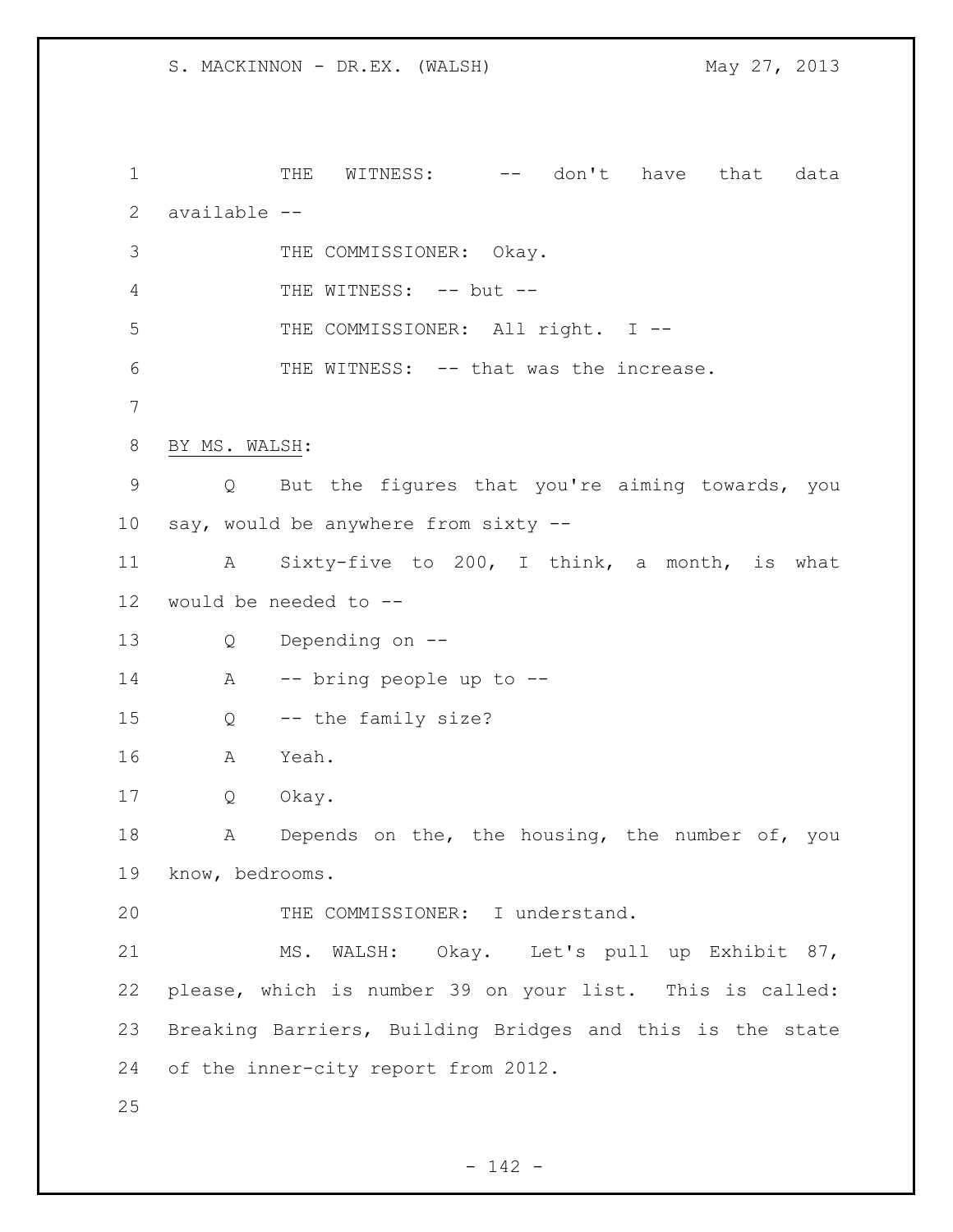# BY MS. WALSH:

 Q So what is this report? What did it focus on? A Well, this report, again, based on what our, the partner organizations wanted to do this year, did two different things. One chapter is about just the challenges that organizations have in, you know, the ongoing challenges around funding, you know, partnerships with governments and the things that they feel need to happen to help them be more effective.

 And the other piece that we did was we also have a film on this other chapter. We brought in, together some youth from the inner city, aboriginal youth, with youth of similar age from outside of the inner city. So some from Grant Park High School and some from Collège Béliveau in Windsor Park and we brought them together, first we did some workshops with them, with some elders, to talk about the inner city and what their perceptions were of the inner city and for the aboriginal kids, what their experiences were. And then we brought them together for a day at Thunderbird House on Main Street, to spend a day with elders, to talk about the inner city, racism, just their perceptions on things. So that was -- and so we tell that story in this report. So those are the two.

Q So let's talk about each aspect --

A Sure.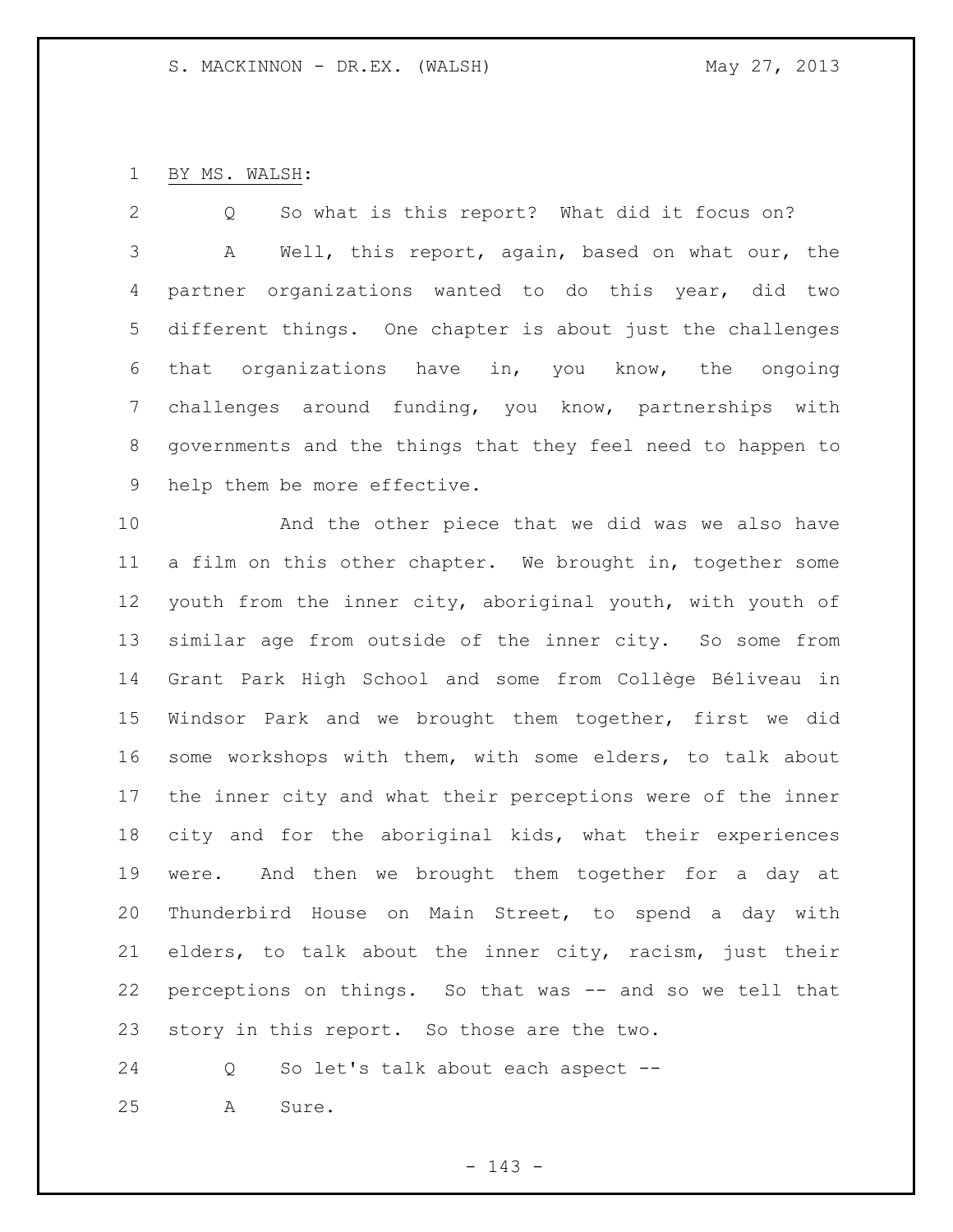1 Q -- in a little bit more detail. If we can turn to page 12 of the report? Now, this is in the first part where the directors of community-based organizations -- A Um-hum. Q -- talked about accountability and sustainability -- 8 A Right. 9 Q -- and, as you say, they, they talked about what they needed. And if we scroll down a bit, you can see, they itemize a number of things: 13 The Programs that are comprehensive, 14 flexible, responsive, and persevering. Program models that view children in the context of their families **18** rather than narrowly focusing on ..." A Um-hum. Q "... policies and programs 24 targeting children exclusively."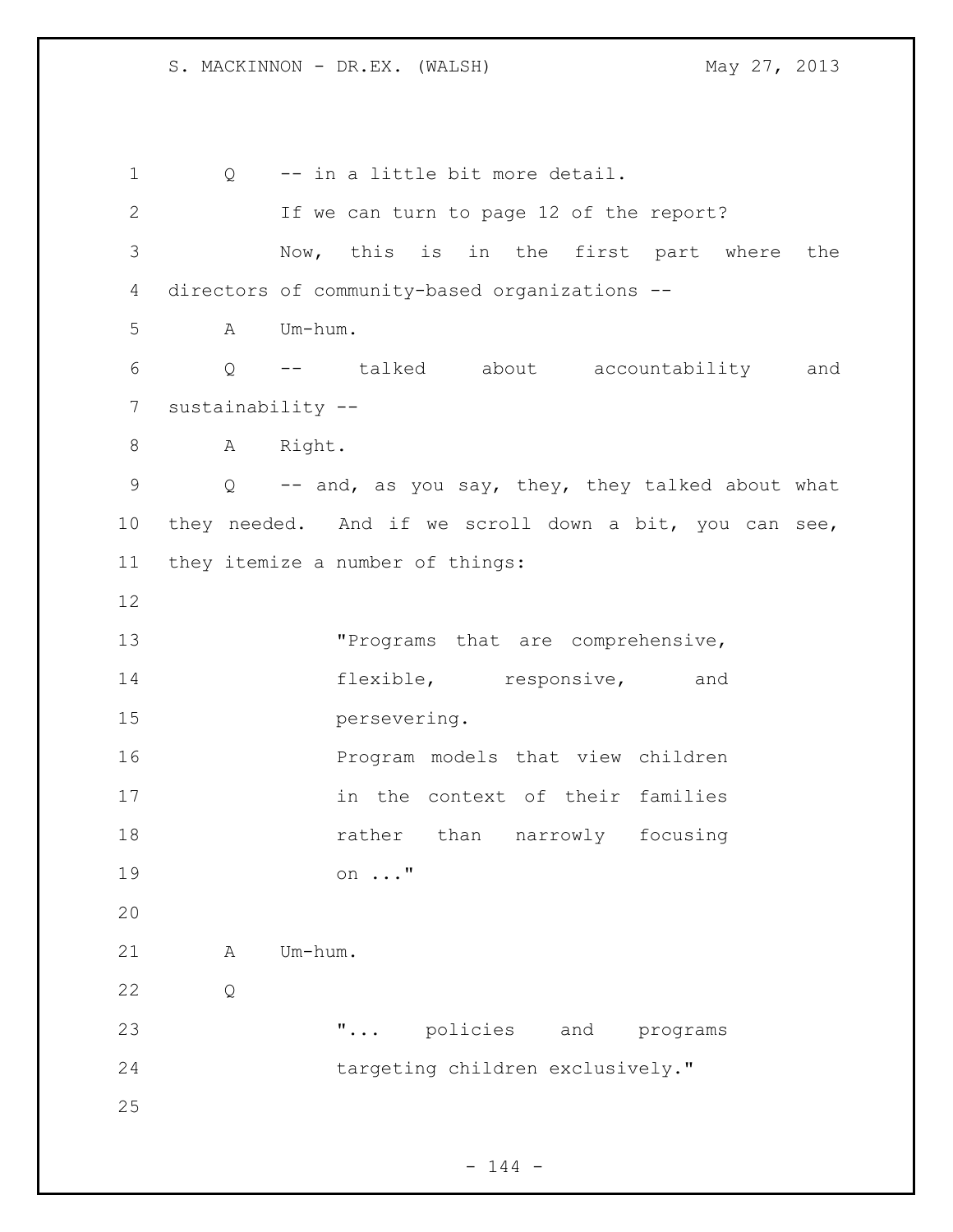What's the significance of that? A Just all of them generally, or just that particular one? Q That second one. A Okay. What's the second one again? Sorry. Q "... [looking at] children in the 8 context of their families ..." A Oh, well, just again, the idea that, you know, you can't -- children have parents and they, they live in, in families and so you can't, you know, just focus on, on children, without looking at the context of their families. I mean, it's just the ongoing issue that we have is that there's sort of a, this idea that we can just pick on one thing and focus our energy on that. So for awhile, it was early learning. Everybody was focused on early learning. Early learning is incredibly important, but if you've got parents who can't find a place to live, are, you know, under all sorts of stress, have addiction issues, all the other stuff that comes with the pressures for many people and you just focus on early learning, you know, it's going to be all for naught. And so this is just the idea that you have to, again, look at the, the complete context and, and have more holistic solutions.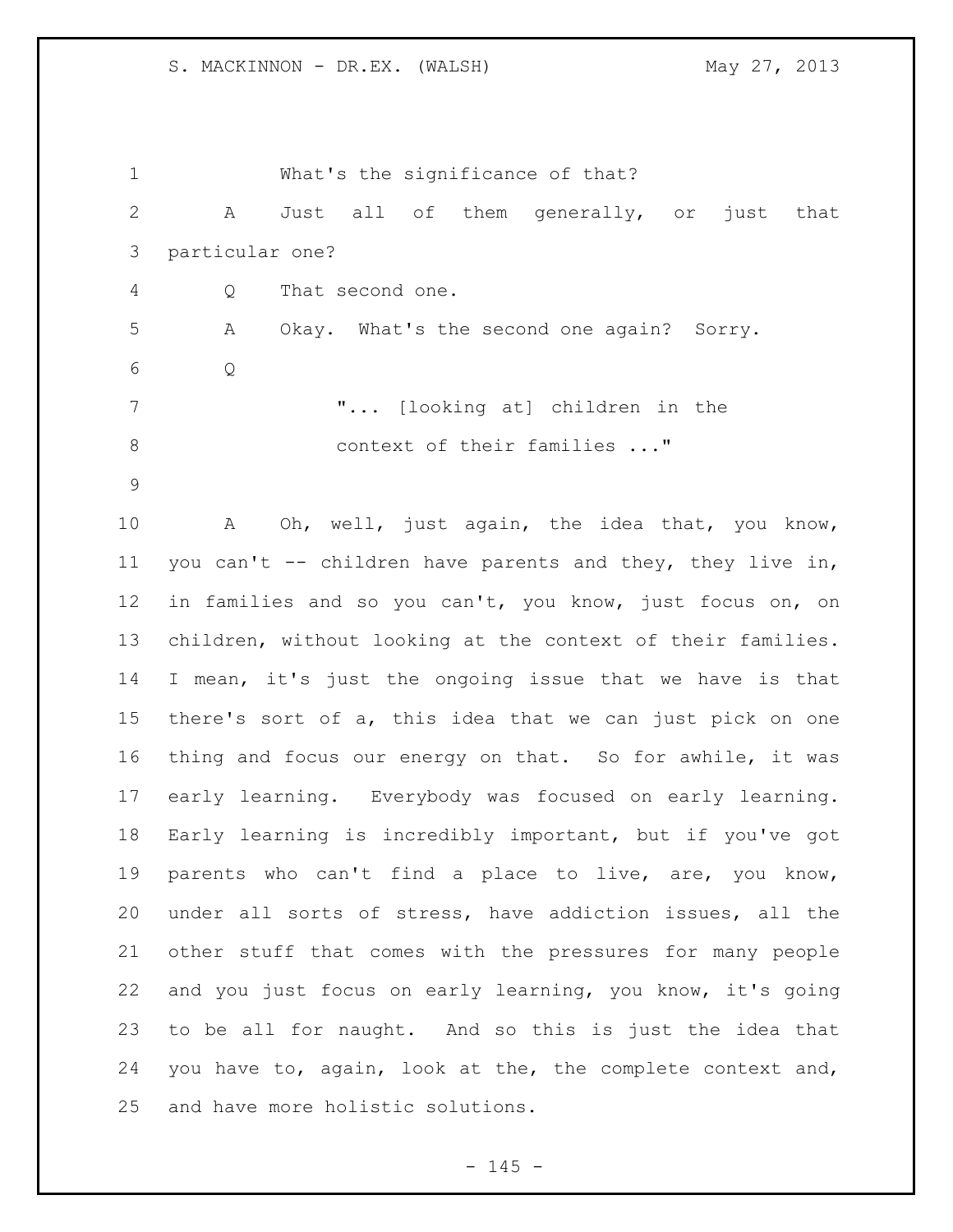Q In terms of some of the challenges then that are listed on the next column, can you talk a bit about those? For instance, number 3, for instance, true collaboration -- A Right.

Q -- is needed?

 A Yeah, that was really interesting. Organizations -- the, the, the, the EDs that we, we spoke with talked a 8 lot about this idea of partnerships and you know, everybody's, you know, happy to have a partnership. But the reality is, is that there's a power and balance in these partnerships and you know, there's a lot of expectations put on the community-based organizations and the, you know, funders have all the power. And so they're not really partnerships at all.

15 And so they talked a lot about that, how they wanted to see, you know, better collaboration and they wanted to see -- they talked a lot about this whole idea of accountability and that how, you know, they don't, they don't have problem being accountable to the funders, but they also feel that there needs to be some accountability in, in reverse. And so governments need to be accountable to them, when they decide, for example, to pull some funding for something, you know, arbitrarily, you know, they're, they're not accountable to, to organizations for that, in terms of what the impact's going to be on the

 $- 146 -$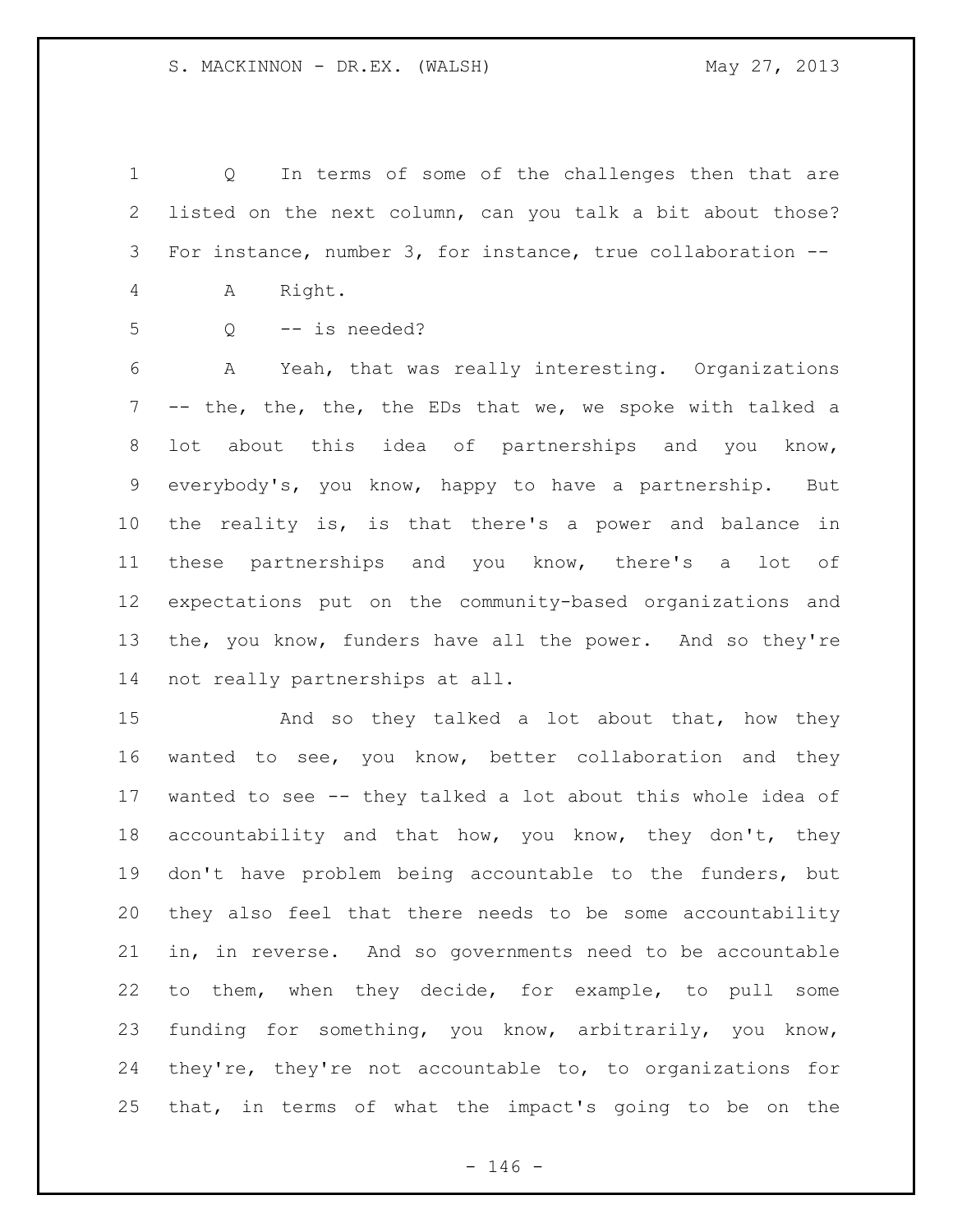community. So that was something they talked a lot about as well, in terms of the whole idea of collaborating. Q And again, something that you talked about: "Funders must take a broader view - Recognize there are no quick 7 fixes, no single solutions." A Yeah, absolutely. Q I won't go through every aspect of the report, but it is there for us to consider. 12 In terms of the second part of the report, the, the Bridging the Gap, what was the gap that needed to be bridged, when you were talking to the youth? A Basically -- this, this was a very interesting project. The kids, the kids were really talking about the divide in the city. We have this divide and certainly they look at it as, you know, the south side of the tracks and the north side of the tracks. A lot of the kids in the North End don't ever go south of the tracks, because they feel, well, I mean, they, they, they feel they become the focus of attention. They talk a lot about the police and you know, what their, their experiences with the police and being targeted, based on what they look like, a lot of those sorts of things. But they also -- so they talked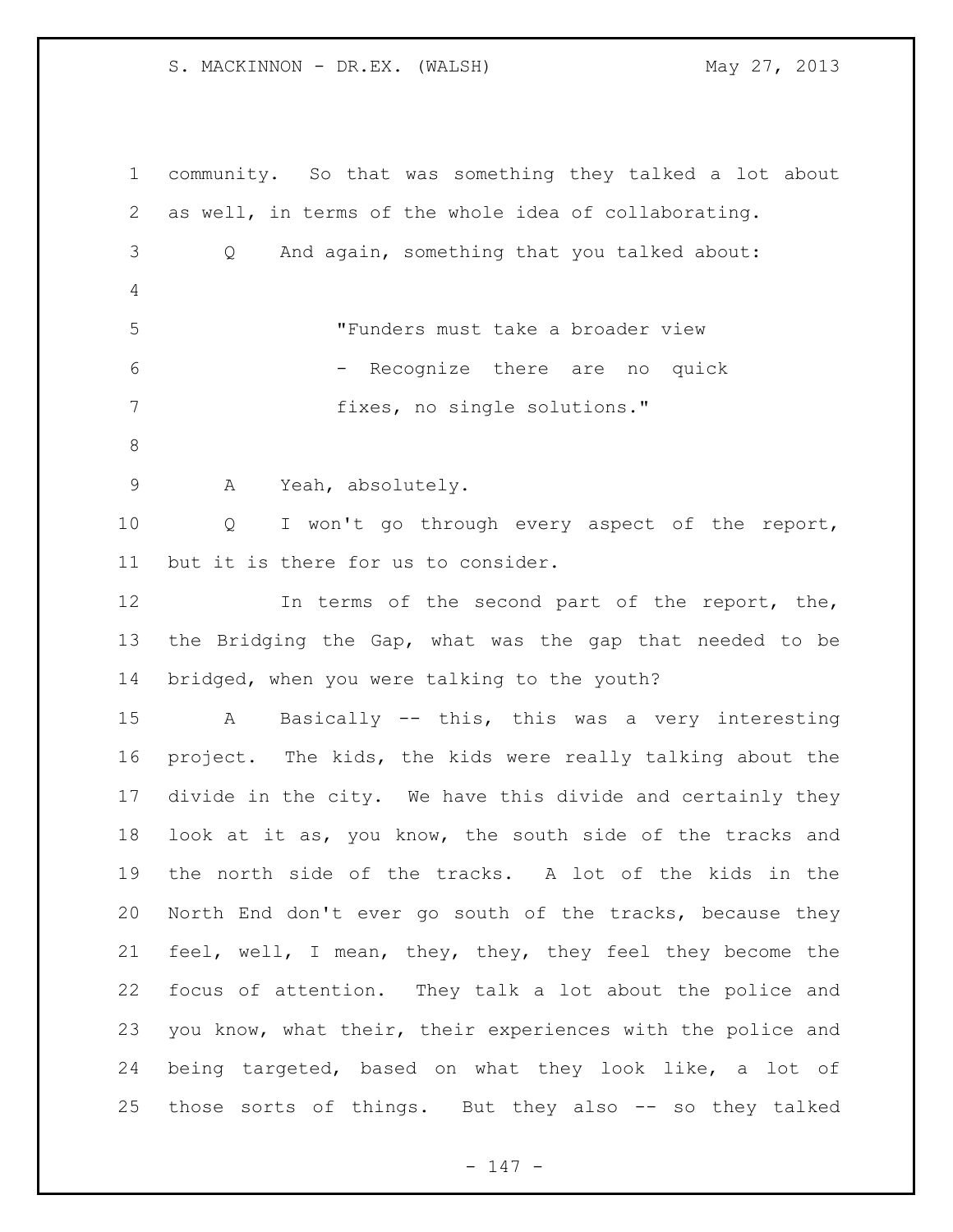about their perceptions of the inner city and many of them were negative perceptions. But they also talked about some positive things. The youth from the -- outside the city, again, had similar perceptions, but what was interesting is they actually saw more positive things than the inner-city youth saw themselves. So there was a really interesting bringing these kids together and having dialog and I think what was most interesting about it was that the aboriginal kids, I think, because it was held in their community, in, with their elders, there was a certain balance that was created and the kids from outside of the inner city came into their space and so there was a sharing of dialog that went on that was, I think, not likely would have happened if it would have been somewhere else.

15 But there was, I think there was also, in terms of the breaking the barriers, the aboriginal kids, I think, learned that the non-aboriginal kids from the south side were not as, were not judging them as negatively as they thought they were. So again, it's idea that we learned most from this was that we really need to have this, more of a communication and it's starting with youth, aboriginal and non-aboriginal youths, communicating together to learn about each other.

 Q The 2009 report, The View from Here, Exhibit 88, it's number 41 on your list.

- 148 -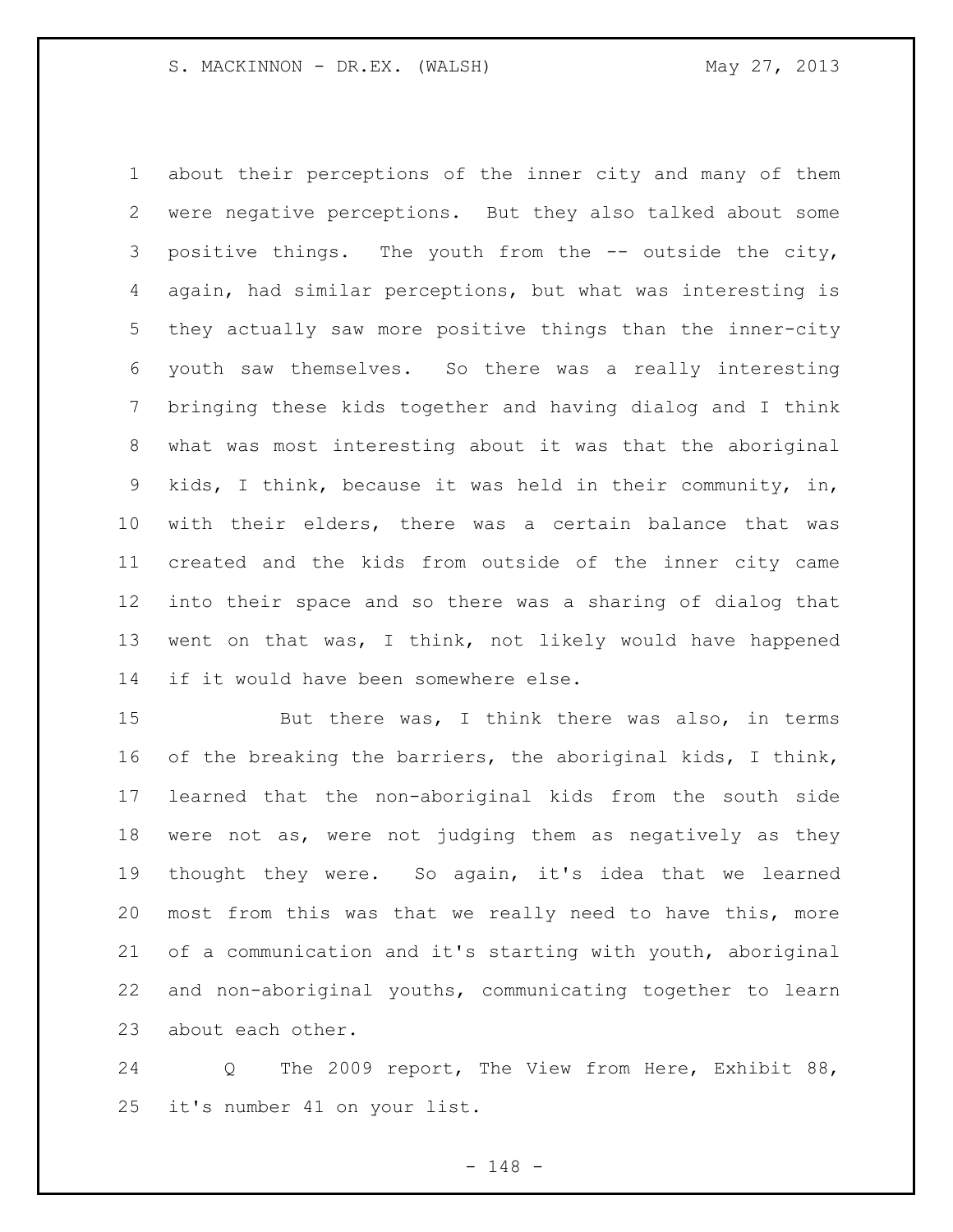What was this report about?

 A So that report came about after quite a few years of community organizations were really putting, trying to put pressure on the province to come out with a poverty reduction plan. So that, initially, it was Québec, had, had a, had some legislation on poverty which had folks in Manitoba starting to think, well, we should get, we should look at that as well. Then later on, Newfoundland came out with a poverty reduction strategy. So there was sort of this movement towards poverty reductions strategies happening. There was talk in Nova Scotia and Ontario at the time. Manitoba was not keen at all on putting together a poverty reduction plan. Their argument was that we don't need a plan, we're doing lots of things and we can tell you what we're doing, but, you know, we don't need to have a formal plan.

 So, as a result of that, groups came together and thought, well, we're going to come up with a plan then that we're going to tell you we think you should implement. So groups got together. There were several consultations that were led by the social planning council and you know, basically went to different communities, to ask people what their priorities were, what they wanted to see happen. So we did our own consultation process. We also went to different community organizations to see what they thought,

- 149 -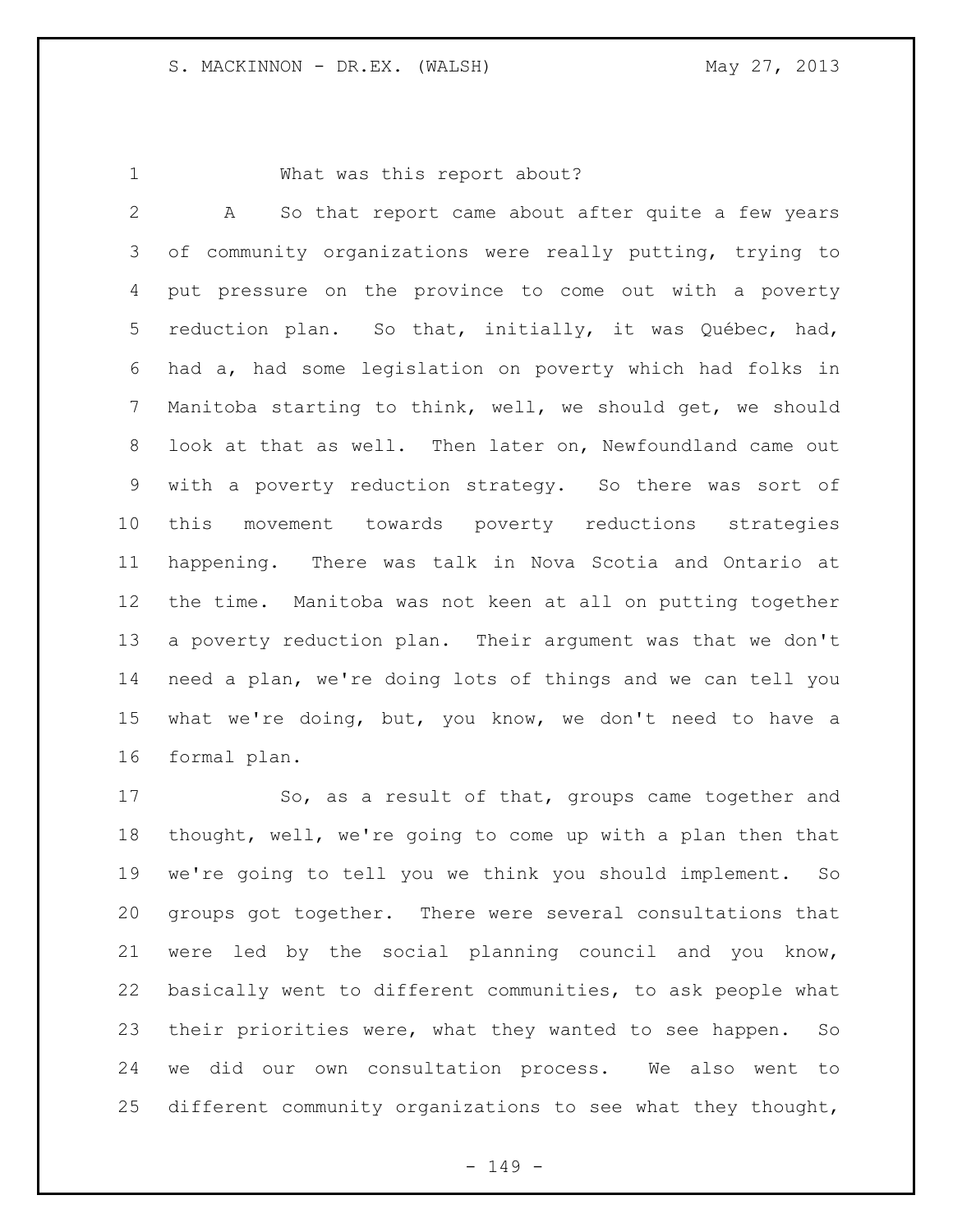| $\mathbf 1$    | given their expertise, so the Childcare Association and          |
|----------------|------------------------------------------------------------------|
| $\overline{2}$ | various others. And so, from that, we put out this with          |
| 3              | some specific things that we would call, we called on the        |
| 4              | province to, to do.                                              |
| 5              | So it does have seven recommendations and we'll<br>$Q_{\rm max}$ |
| 6              | come back to them.                                               |
| 7              | Sure.<br>A                                                       |
| $\,8\,$        | Since the report was written, Manitoba has passed<br>Q           |
| 9              | legislation --                                                   |
| 10             | Yes.<br>A                                                        |
| 11             | -- the Poverty Reduction Strategy Act?<br>Q                      |
| 12             | Um-hum.<br>Α                                                     |
| 13             | So that was something that you had hoped to<br>Q                 |
| 14             | see<br>$ -$                                                      |
| 15             | Um-hum.<br>A                                                     |
| 16             | -- occur?<br>Q                                                   |
| 17             | Yes.<br>A                                                        |
| 18             | What's your understanding of, of the purpose and<br>Q            |
| 19             | effect of the legislation?                                       |
| 20             | Well, well, you know, it's not been around that<br>A             |
| 21             | long, it's yet to be seen. There is, built within that,          |
| 22             | expectations around going to the community and you know,         |
| 23             | evaluating, based on some indicators. So, you know, it's a       |
| 24             | step in the right direction. And so, of course, the other        |
| 25             | piece of that was the, the All Aboard strategy that goes         |

- 150 -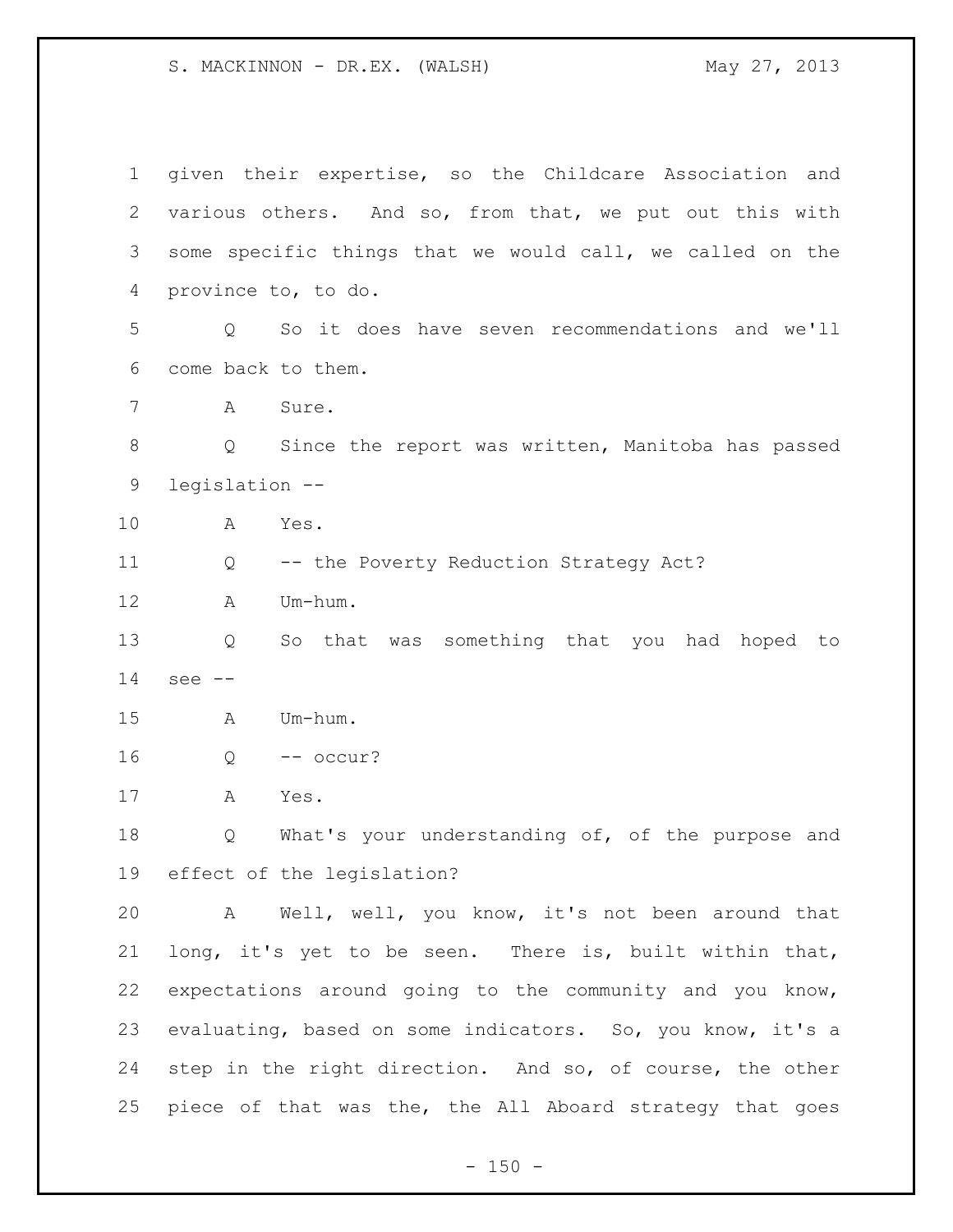along with it. Again, there's, there's some benefit to it. We would have preferred to have seen some really solid timelines and target around poverty reduction, as we put forward in our report, but there's resistance to that, to setting targets, targets and timelines. Q Okay. So let's go back to the recommendations in The View from Here. 8 A Um-hum. 9 THE COMMISSIONER: In Exhibit 88? MS. WALSH: It's Exhibit 88, yes. 11 THE COMMISSIONER: Yeah. BY MS. WALSH: Q Now, the executive summary starts at small Roman numeral nine and lists seven recommendations. I want to go through each one and ask you what progress, if any, Manitoba -- 18 A Sure. Q -- has made on the recommendations and -- A Okay. Q -- what, if anything, remains to be done. A Sure. MS. WALSH: You've got this, Mr. Commissioner? 24 THE COMMISSIONER: Yes. MS. WALSH: Okay.

 $- 151 -$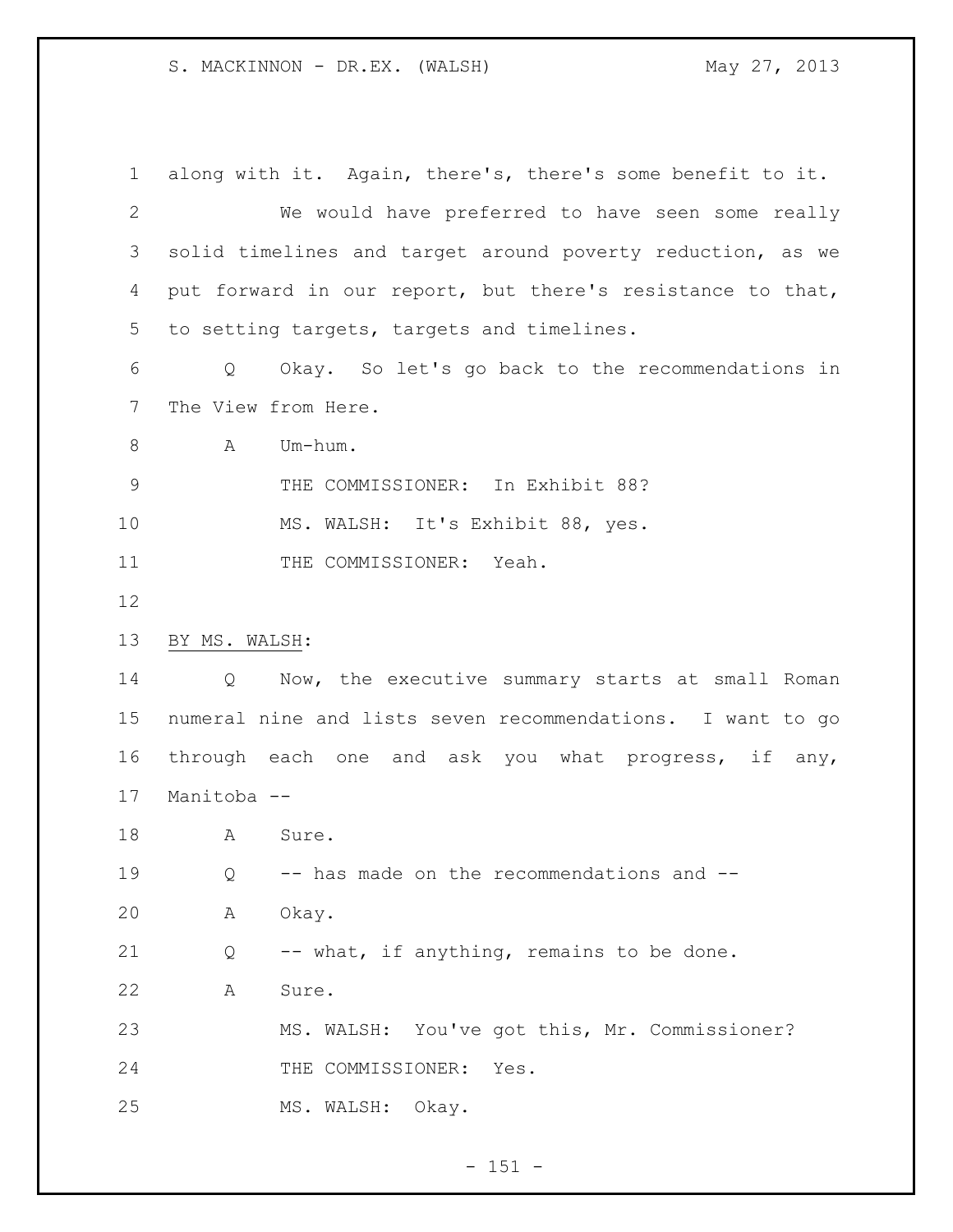1 THE COMMISSIONER: Starting on page -- MS. WALSH: It's in the executive summary -- 3 THE COMMISSIONER: -- 9, I guess? MS. WALSH: Yes. If we can keep going please? We're almost there. THE COMMISSIONER: Roman 9, is it? 7 MS. WALSH: Roman 9, yes. Next page and we're there. Good, perfect, thank you. BY MS. WALSH: Q So starting with number 1 -- A Um-hum. Q -- ensure that -- it deals with housing: "Ensure that accessible, safe, and affordable housing is available to 18 all Manitobans." A So, in that regard, the Province has stepped up, in terms of increasing the supply of social housing. Can't remember what year, a few years ago now, they committed to the, what equals 300 -- I think they had a, a total of 1500 units, but it, it came out to the same as what we asked for, the 300 units each year, for five years. They've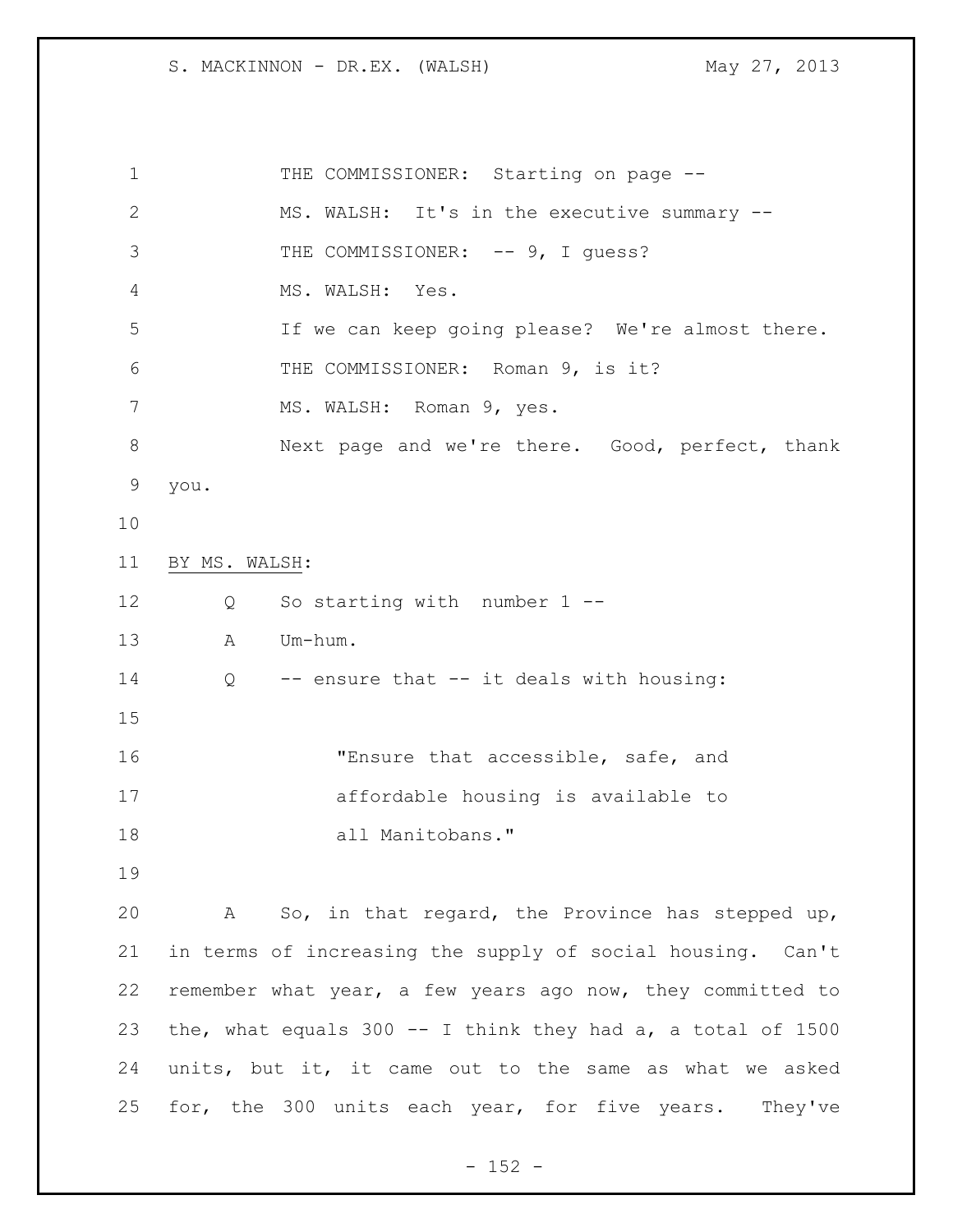recently actually increased that. So they are doing some work there.

 The bigger issue, I have to say, around housing, social housing, is the Federal Government. There's just a lack of -- there's just no commitment at all from the Federal Government. The Provincial Government, in all fairness, is not going to be able to address the shortage of housing without the Federal Government, so that, there's been no movement there. But certainly the Province has stepped out, in terms of creating of new social housing units.

 Q Okay. In terms of, of concrete recommendations 13 for what remains to be done then, you're saying more housing needs to be built?

 A Yes, absolutely, it's no, it's nowhere near enough. Our request there was quite a small request, 300 units a year, again, trying to be reasonable, to get things moving, but it's, it's not enough, but they certainly have stepped up, for sure, but we do need more as well.

 Q Stepping outside this specific recommendation -- A Um-hum. Q -- you had other recommendations relating -- A Yes.

 Q -- to housing? If you want to just -- A That's right.

 $- 153 -$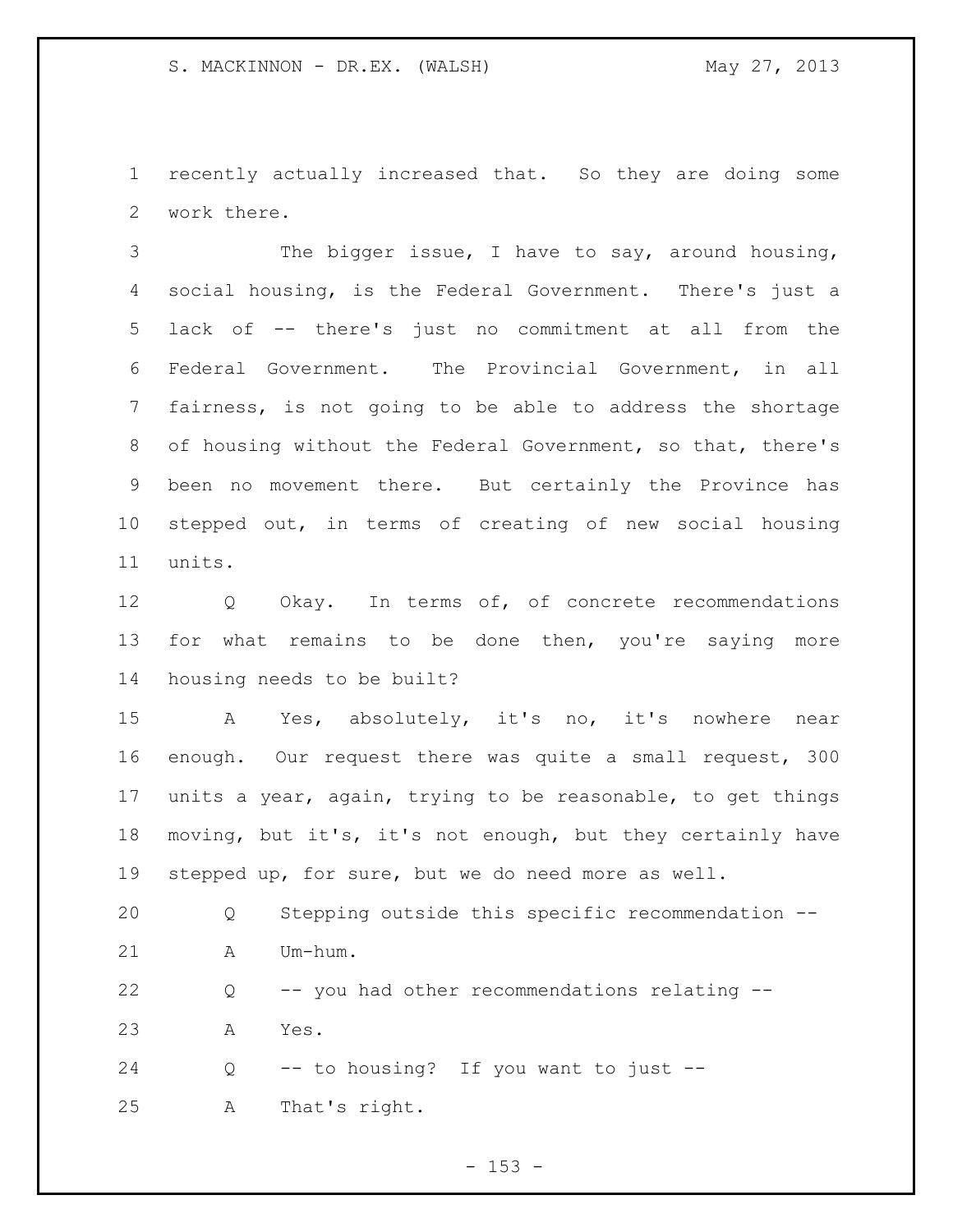Q -- remind us of those -- A Right. Q -- please? A So increasing the EIA allowance. So we talked about the -- we didn't have the 75 percent of the median in this report, but we did talk about increasing the shelter allowance. And so that, again, there's just been, you know, minimal movement on and so that is an area that absolutely needs to be addressed. Q Okay. Scrolling down then to the second recommendation please? Income security. A Um-hum. Q "Ensure that all Manitobans receive a sufficient income to 17 meet their basic needs and ..." A Yeah. Q **"...** participate fully in 22 community life." A Yeah, there's not been movement there. You know, there's some things happening, discussion, as a result of

- 154 -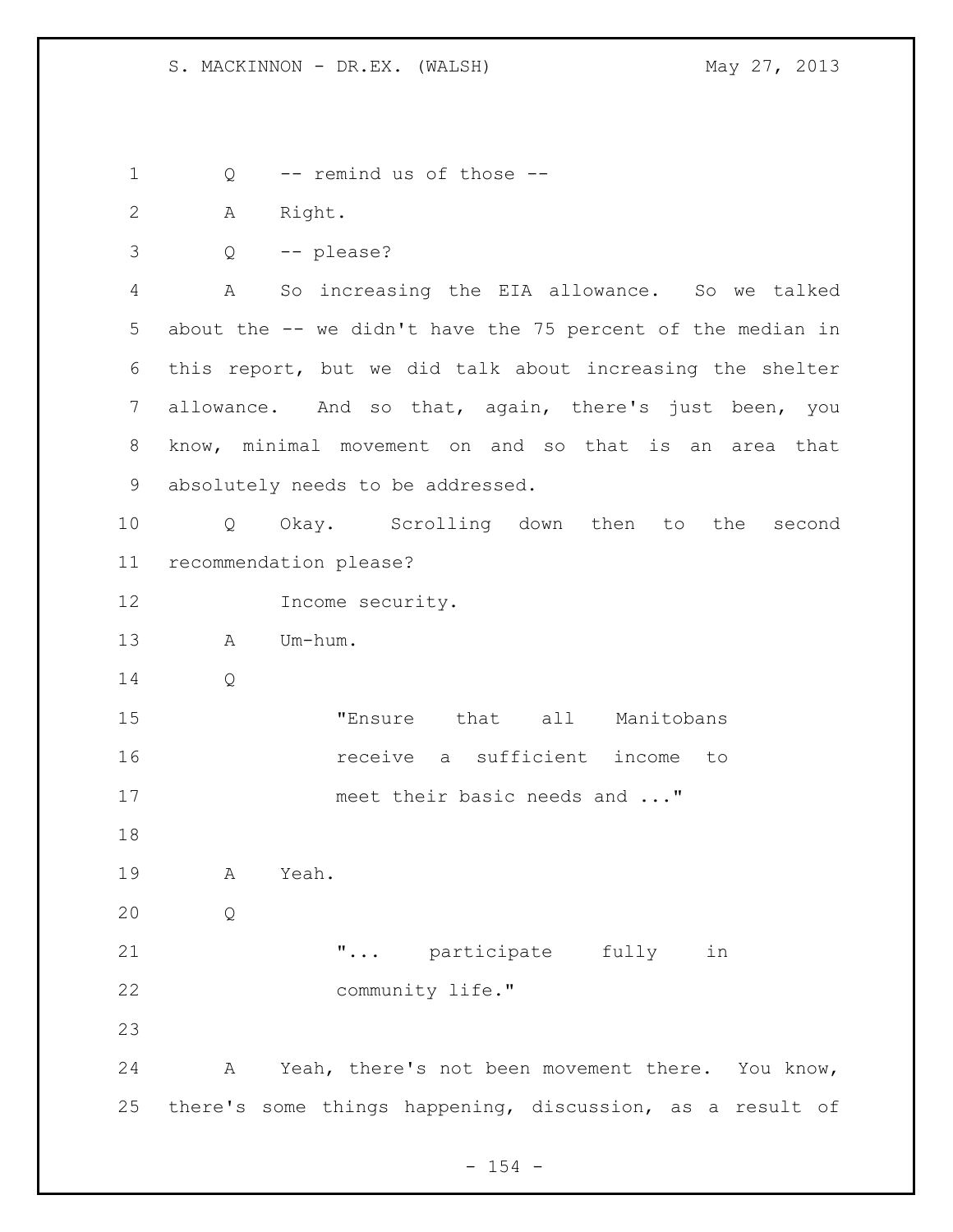the work of the, the ombudsman's report, but I don't think anything's actually been formalized at this point. The issues for social assistance, people on social assistance remain pretty much unchanged.

 Q So in terms of practical recommendation, what does that look like?

 A In -- it means -- it, it looks like increases in rates generally. Again, a broader basket of supports for people. The education, what people are -- I'm not too sure, I think there might be a separate one on that, I'm not sure, but allowing people a longer time to, to, to go to school. So this, you know, two year limit and sometimes longer and it's all arbitrary and it's just not, it just 14 does not work. There continues to be this idea that -- and that people are, need to be responsible for their own education. The, the reality of that is, is you know, we can say that all we want, but it's not going to happen. If, if, if, if people aren't supported, they're not going to go.

 The idea for people on social assistance to take out a, a, a significant loan, like a student loan, is overwhelming and they just wouldn't do it. They would stay on social assistance before they would go into debt to, for education, because they just can't see the long term benefit for themselves. So things like that, I think, are

 $- 155 -$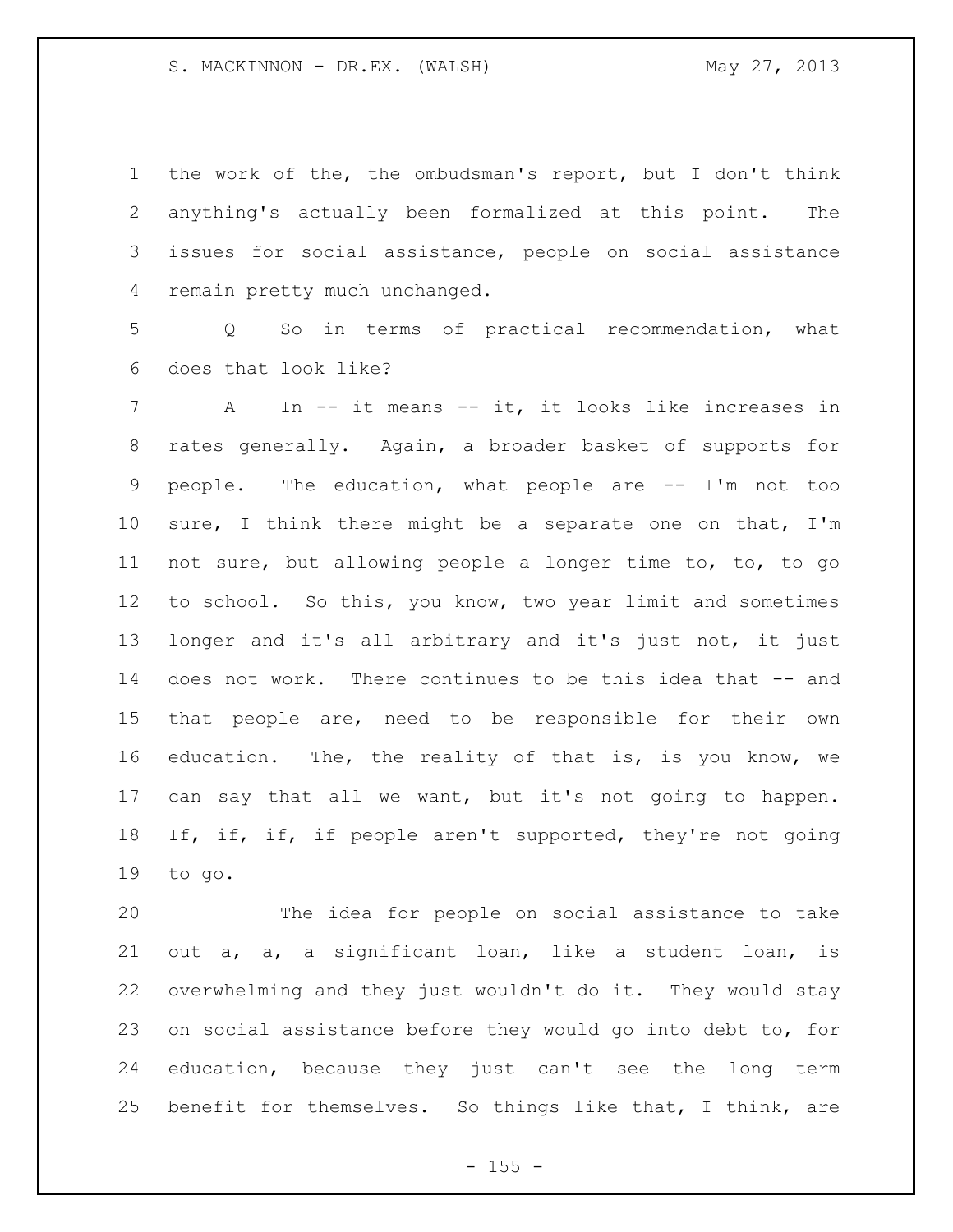the most critical, supporting people, again, over the longer term while they're on social assistance.

 Q So okay, because in terms of -- like, practically, what does that look like? If you're saying somebody's not going to be able to go get a, a loan, or isn't going to know how to do that --

A Yeah.

8 Q -- how, how are they enabled to do that?

 A Well, practically, I mean, again, you know, people may or may not agree with, with this and it has been done in the past, it used to be that people who were the, like the ACCESS programs for education, that people on social assistance would receive social assistance for the, to, to obtain their university degree through the ACCESS program. That doesn't exist anymore. People are expected to take out loans.

 So there are a lot of people who came through those ACCESS programs back when they were fully developed and lot, lot of funding were available and many of those people are community leaders now in the organizations that we work with. So there's a, there's a strong case to be made to simply support people with a living allowance while they get their education and even if it takes six years.

Q Was that provincial funding?

A Yes.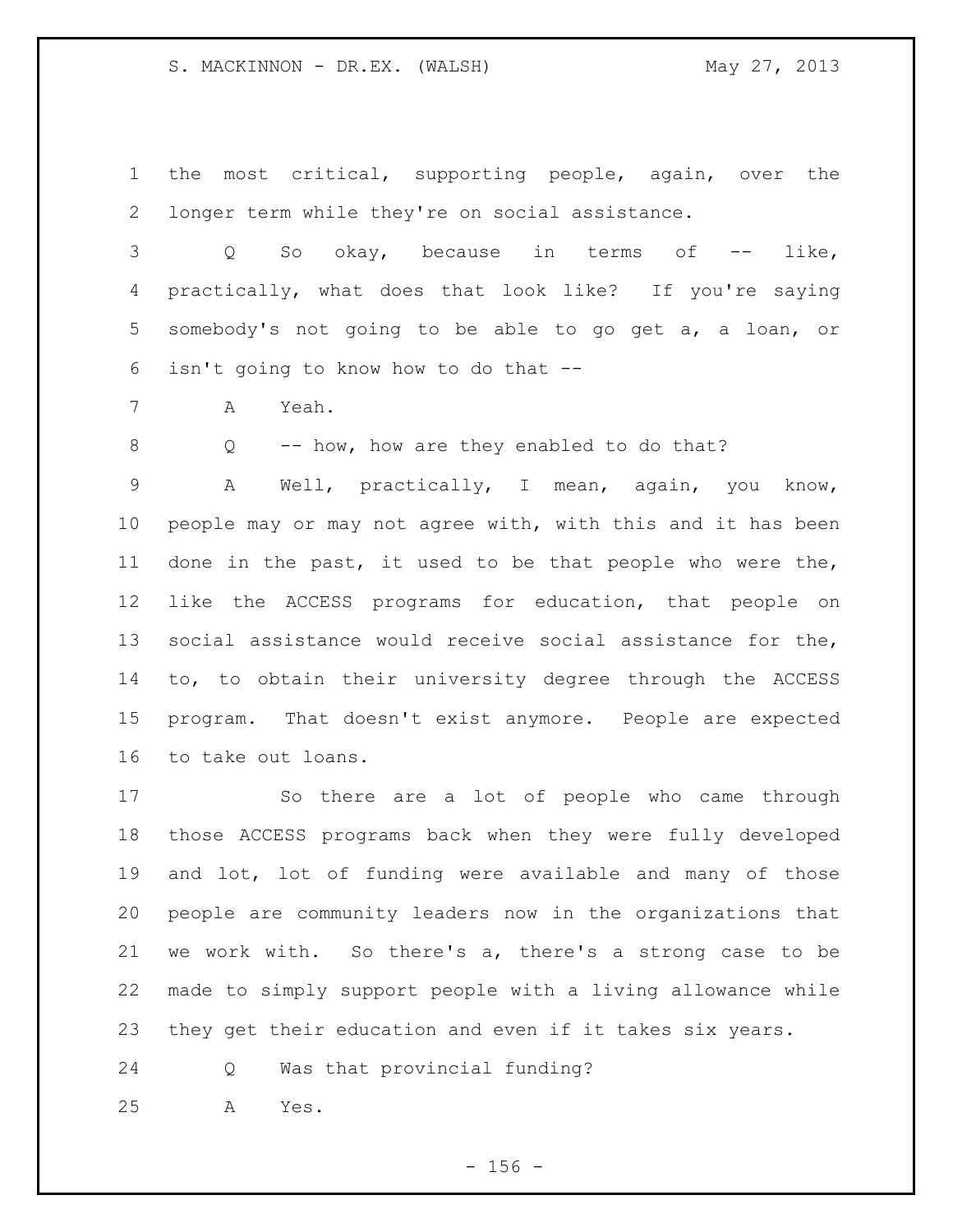Q Okay. So if we scroll down to the third one please? And you're right, there may be some overlap. A Yeah, I think there's probably overlap. Q But this was education: 7 TEnsure that ..." A Yeah. Q **"...** all Manitobans have access ..." A Yeah. Q 16  $\ldots$  "... to quality educational programs through which they can develop the skills and knowledge 19 that is required to gain meaningful employment and participate in society as informed citizens." Now, you've got a number of points -- A Um-hum.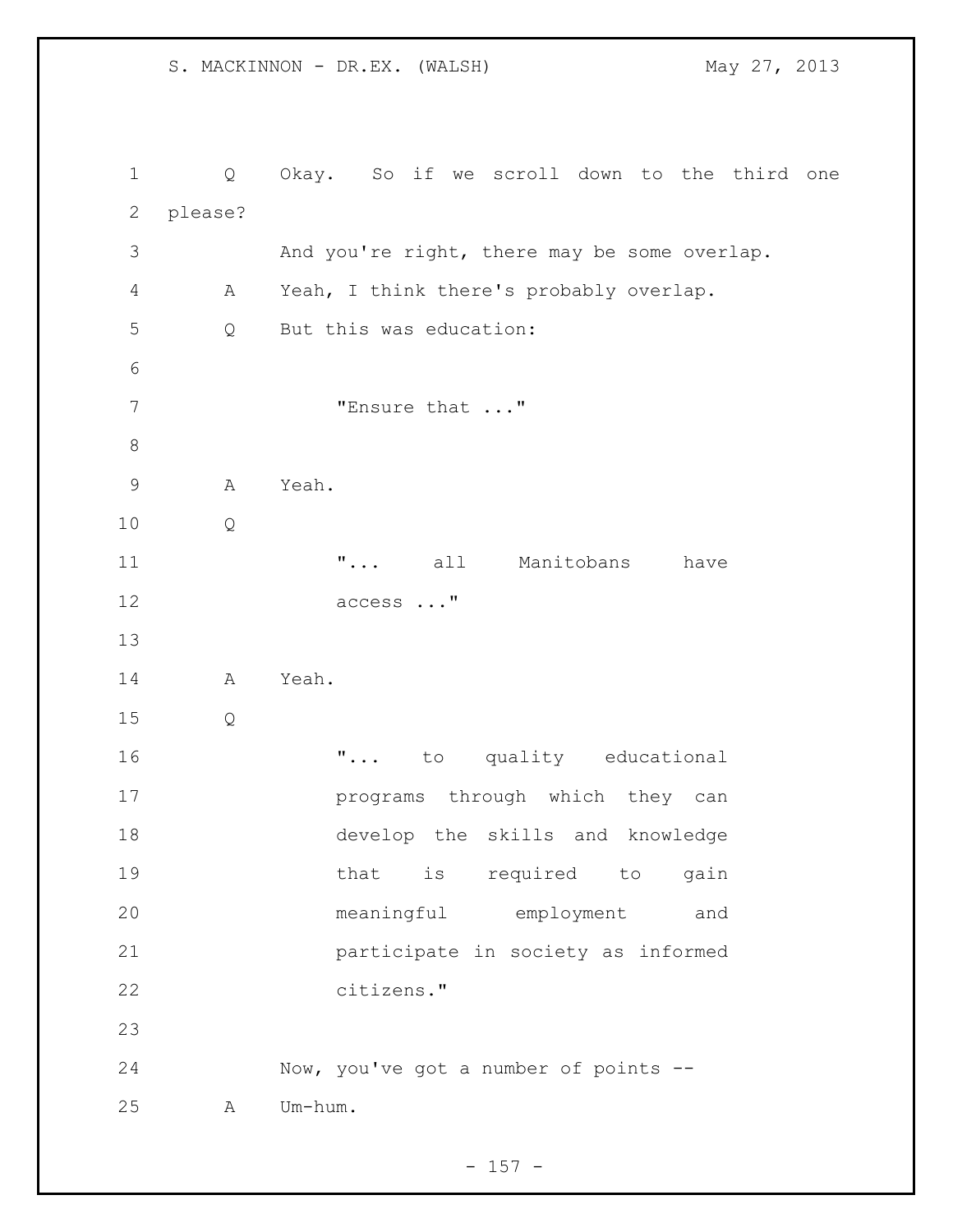1 Q -- underneath there, so --

 A Yeah, and so one -- those, lot of those relate to the childcare. So having more spaces available and so there has been some improvements there, again.

 Q If you were to make a specific recommendation as to what needs to be done, or two --

A I, I think --

8 Q -- recommendations --

 A -- that -- the, the childcare one is a bit of a challenge, I mean, because it's, it's about spaces, but it's also about adequately paying people who are providing childcare.

Q Yes.

14 A One of the, one of the arguments to be made here, especially when we're talking about aboriginal children, is that we need more early learning providers that are aboriginal. And so we need to, to support aboriginal people to become childcare providers, or early learning professionals. But we, we need to also make sure that they're paid adequately and that's still an ongoing challenge. So and people recognize that as an, an important piece. So it's sort of, you know, twofold there. Head-start programs, again, is another area where, where people believe that we need to see more. So

programs in schools, for aboriginal kids, that are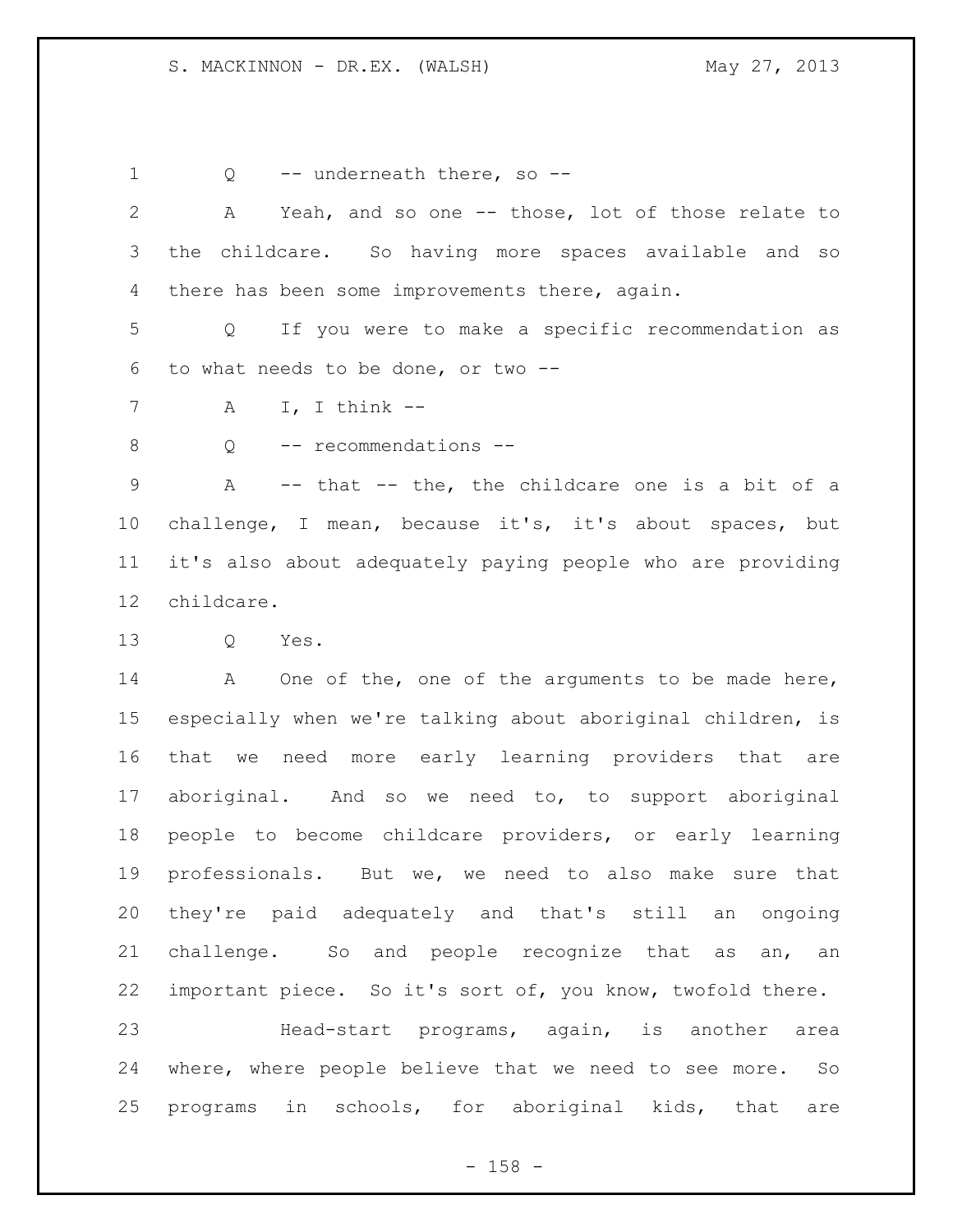aboriginal-focused, built from a cultural identity place. I don't know if we talk about this in here, but I'm going to say now because I think it's a critical one. 4 It may come up, but I'm not sure. The other thing that absolutely has to be done in, in my view, is government needs to recognize the importance of cultural reclamation for aboriginal people within training of all levels. Right now there -- 9 0 What does that mean? 10 A -- are organizations that are -- THE COMMISSIONER: Recognize the importance of what? 13 THE WITNESS: Of cultural reclamation or, and healing for aboriginal people, people having training, or, or not training, but being, learning about their culture, their history and history of colonization and the impact of residential schools, all those things. We've seen a profound impact of that when it is done in training programs. The problem is, is nobody wants to fund it. So the expectation is, is that well if that's going to happen, you're going to have to figure out some other way to do it. But it's a critical piece at all, all ages. 

BY MS. WALSH:

Q So that, that's my next question is what does

- 159 -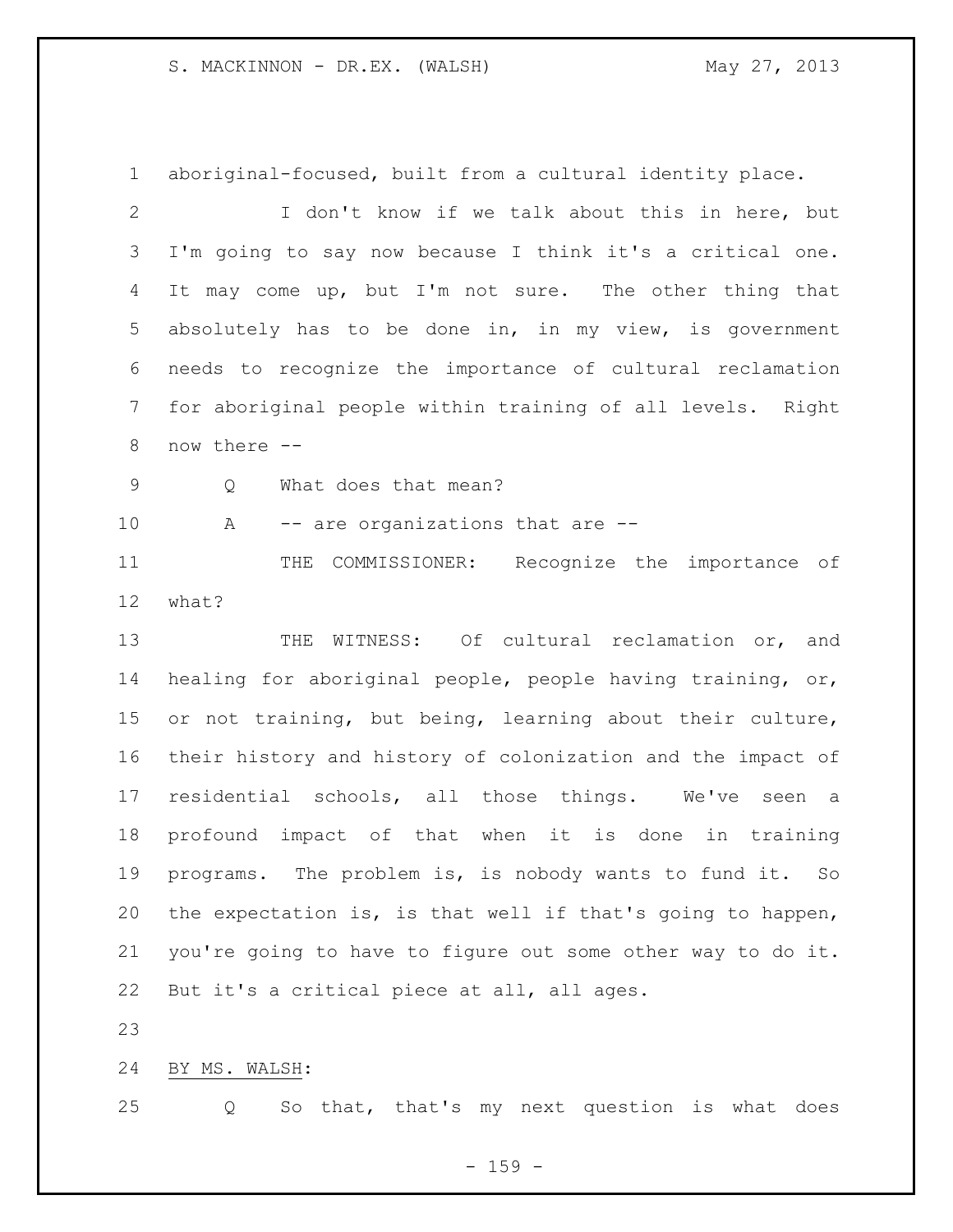that look like? Where, where is that reclamation delivered?

 A It has -- delivered at the, in the community- based organization level is where we've seen it work well. So a very good example is Urban Circle Training Centre. They have, within that program, what they call a life skills program. They call it a life skills program because they were able to get funding for it that way.

THE COMMISSIONER: At Red River, did you say?

 THE WITNESS: This is Urban Circle Training Centre. They're on Selkirk Avenue in Winnipeg.

12 But they have fully integrated identity, cultural identity, learning about history, colonization, residential schools and from what -- I mean, and, I mean, there's others that do it, but this is an, an example of one that's been doing it for a long time. It's quite powerful. It's, again, the idea that people, you know, what people will tell you is that I had to learn who I was and where I came from, before I could move forward and so that whole idea of healing.

BY MS. WALSH:

 Q So who -- for example, the, the centre, who do they deliver their training to?

A To the, this is to the students that attend. So,

 $- 160 -$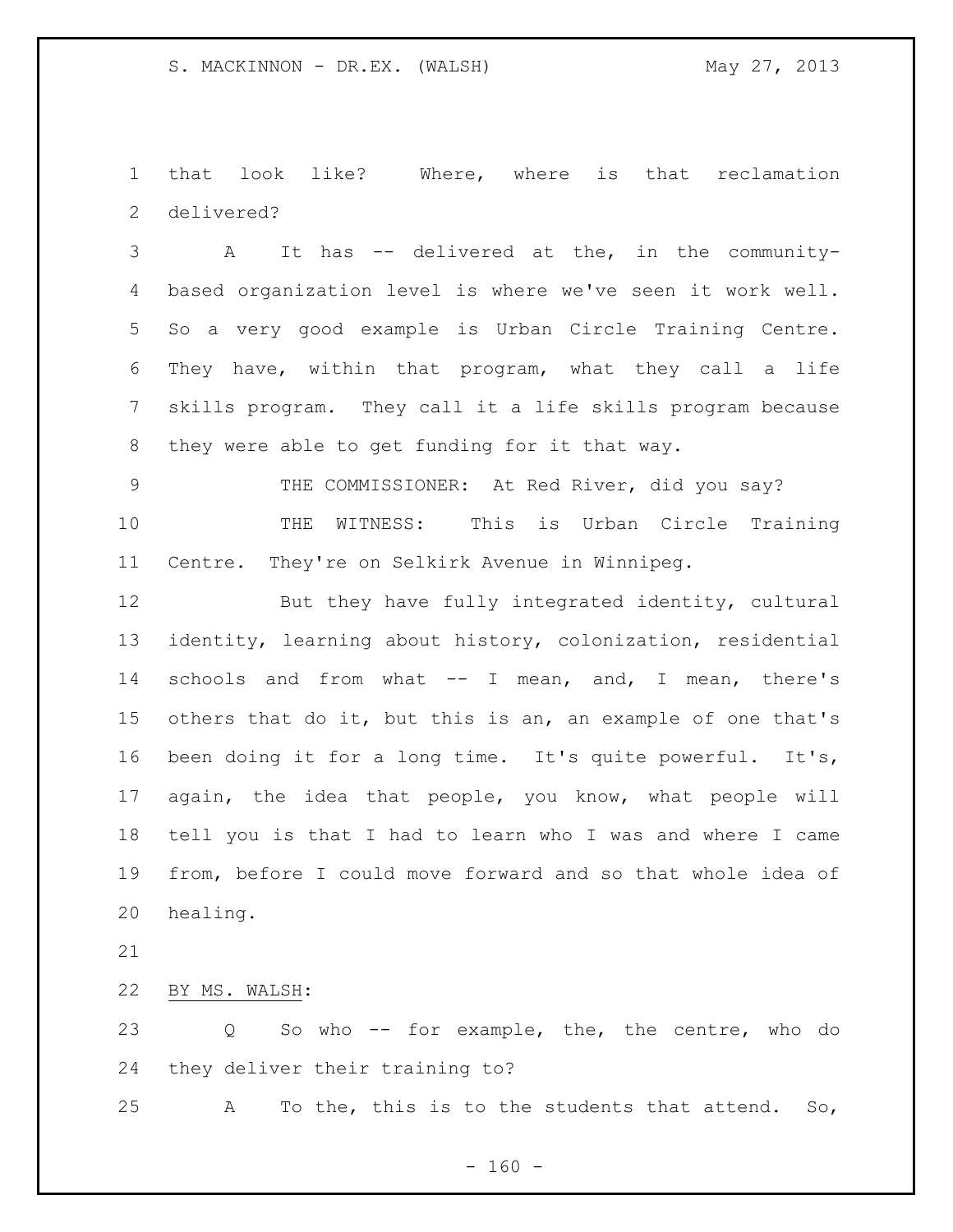so an individual who enrolls at Urban Circle Training Centre, for example, to go back to get their grade 12, part 3 of that, part of what they do there is they have a course, or not a course, it's ongoing programming, where they learn about their culture and their history. So it's part of what they teach. So it's not like a one-off class or you know, go to a workshop, or, it's fully integrated into everything that they, they do.

 Q And you're saying you need to see this more universally --

A I think it needs to be --

Q -- applied?

13 A -- absolutely, it needs to be -- certainly at the high school level, I mean, so, you know, Pathways to Education is now looking how do we integrate that? Because they're seeing that the, the high school kids that they're working with have no attachment -- or I should -- not all, but many of them have no attachment to their history, to their culture and they're very lost and so it's -- they see a, a hunger for it, an interest in it. But there's no capacity to, to, to do what needs to be done if there's no funding for it.

 Q So you see it being delivered in, in the schools?

A In schools, in community-based organizations. It

- 161 -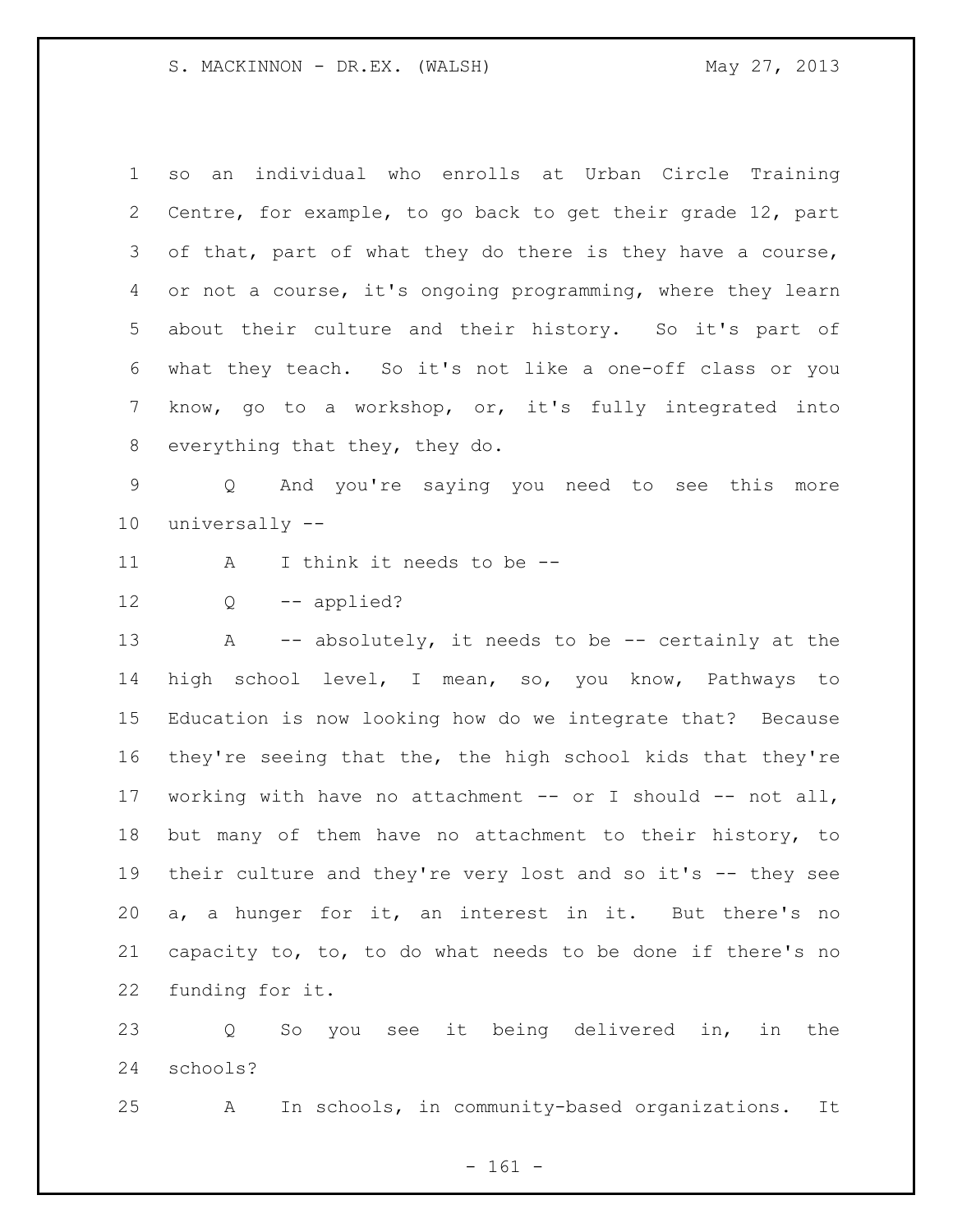has to be fully integrated in, at every level. And so head-start programs do a lot of that sort of thing at a very early age, which is good, but we don't have -- you know, there's not enough of these programs.

 Q Is this training something that would be delivered only to aboriginal people?

 A Well, interesting that you, you ask that, because that is the challenge that, that this comes up. So we're 9 talking about -- so for Urban Circle Training Centre, they focused on aboriginal people, so it's very easy for them to do it. So for an organization, for example, like Pathways to Education, it's not specifically aboriginal focus, so that is the question, well, do we -- if we fully integrate this into Pathways to Education, is it then excluding, you know, the kids who aren't aboriginal? I think a lot of people would argue that they -- it's not excluding anybody. They're learning about a culture that is part of the history of our community --

Q Right.

 A -- and so, you know, there's nothing exclusive about it is all, it's something that everybody could benefit from.

 MS. WALSH: Mr. Commissioner, I have about 10, 15 minutes left in my questioning of this witness. I don't know if you want to take the afternoon break at this

 $- 162 -$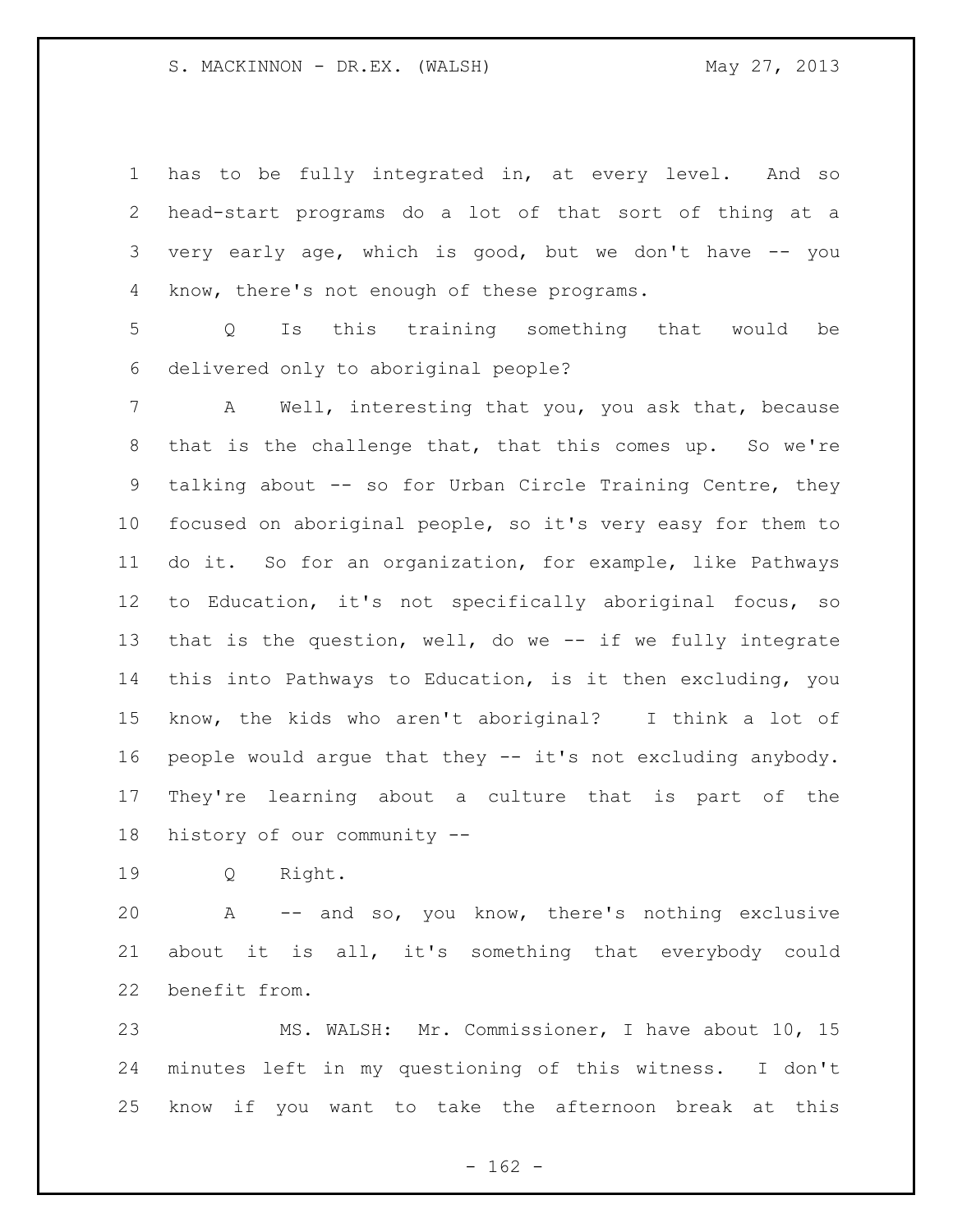point? THE COMMISSIONER: If you recommend we take it now. MS. WALSH: We could. THE COMMISSIONER: You have one more witness today? 7 MS. WALSH: We do, yes. 8 THE COMMISSIONER: All right. We'll, we'll take a 15 minute break now. MS. WALSH: Okay. Thank you. (BRIEF RECESS) MS. WALSH: So if we can go back to that, the executive summary from The View from Here, please. We were at number 4. BY MS. WALSH: Q So this is under the heading Neighbourhood and Community Approaches: "Ensure low-income communities have sufficient resources to enable their residents to actively participate in the improvement of

 $- 163 -$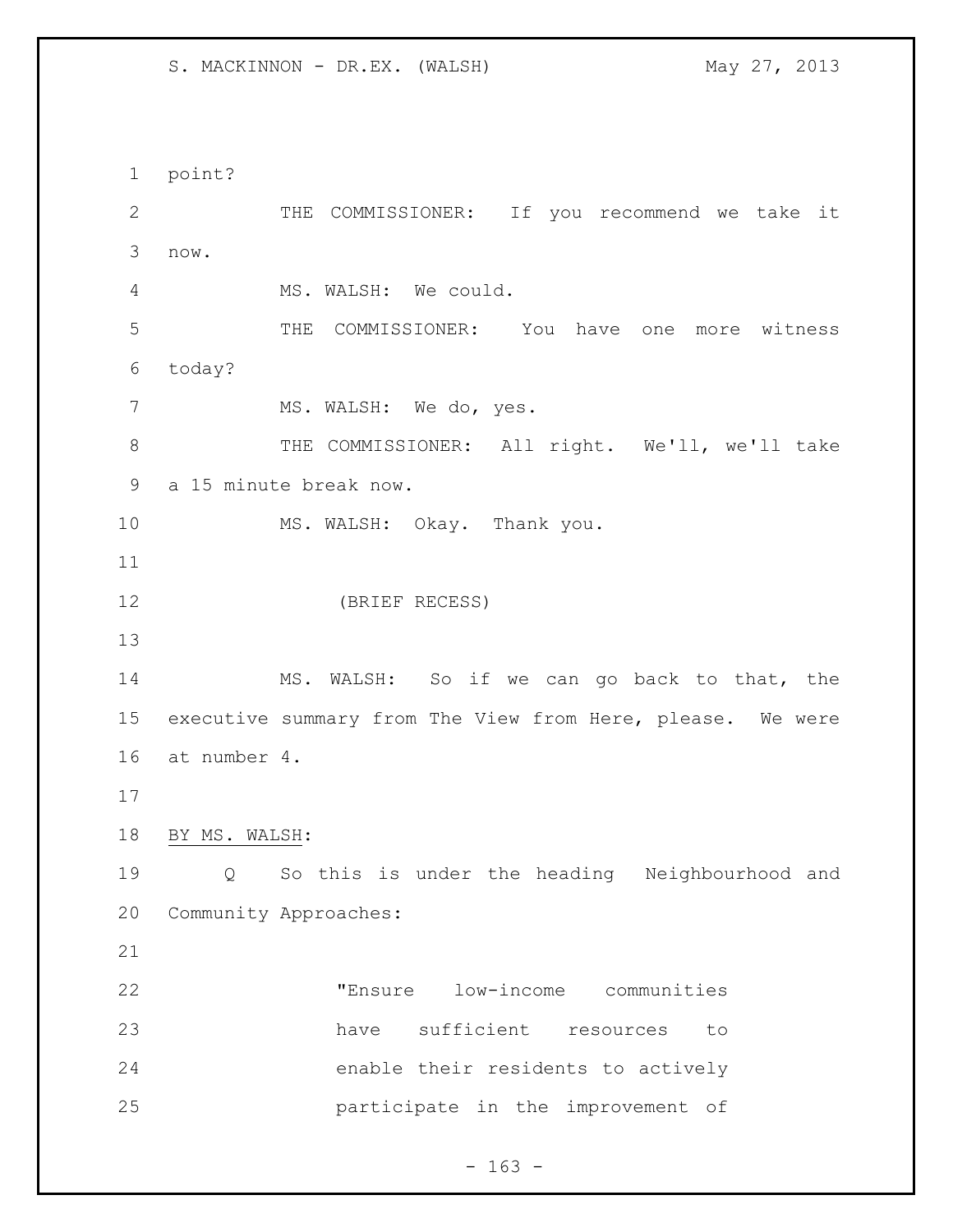their lives and the communities 2 they live in."

 So what's this recommendation aimed at? A This particular recommendation is really around the idea that community-based approaches are approaches that people like, but they're not adequately resources. And so they want to see more support for community-based projects. So, for example, the first one talks about Neighbourhoods Alive! It's a provincial initiative that is held in quite high regard in the, in communities. It's very much focused on inner-city communities. They've, they've been, past years, expanded that program, but they haven't increased the amount of money. So it's expanded to more neighbourhoods, but it's less monies per neighbourhood. And so that, those sorts of -- again, just needs to be greater investment in, in those sorts of organizations.

 Increasing the number of adult learning centres, those are centres such as Urban Circle Training Centre and there are others. But the idea that the -- it is a common trajectory for aboriginal people to drop out of school and go back as adults. They seem to like to, when they go 24 back, to go to a smaller environment, where they, they have, you know, it's, it's more comfortable, they're around

- 164 -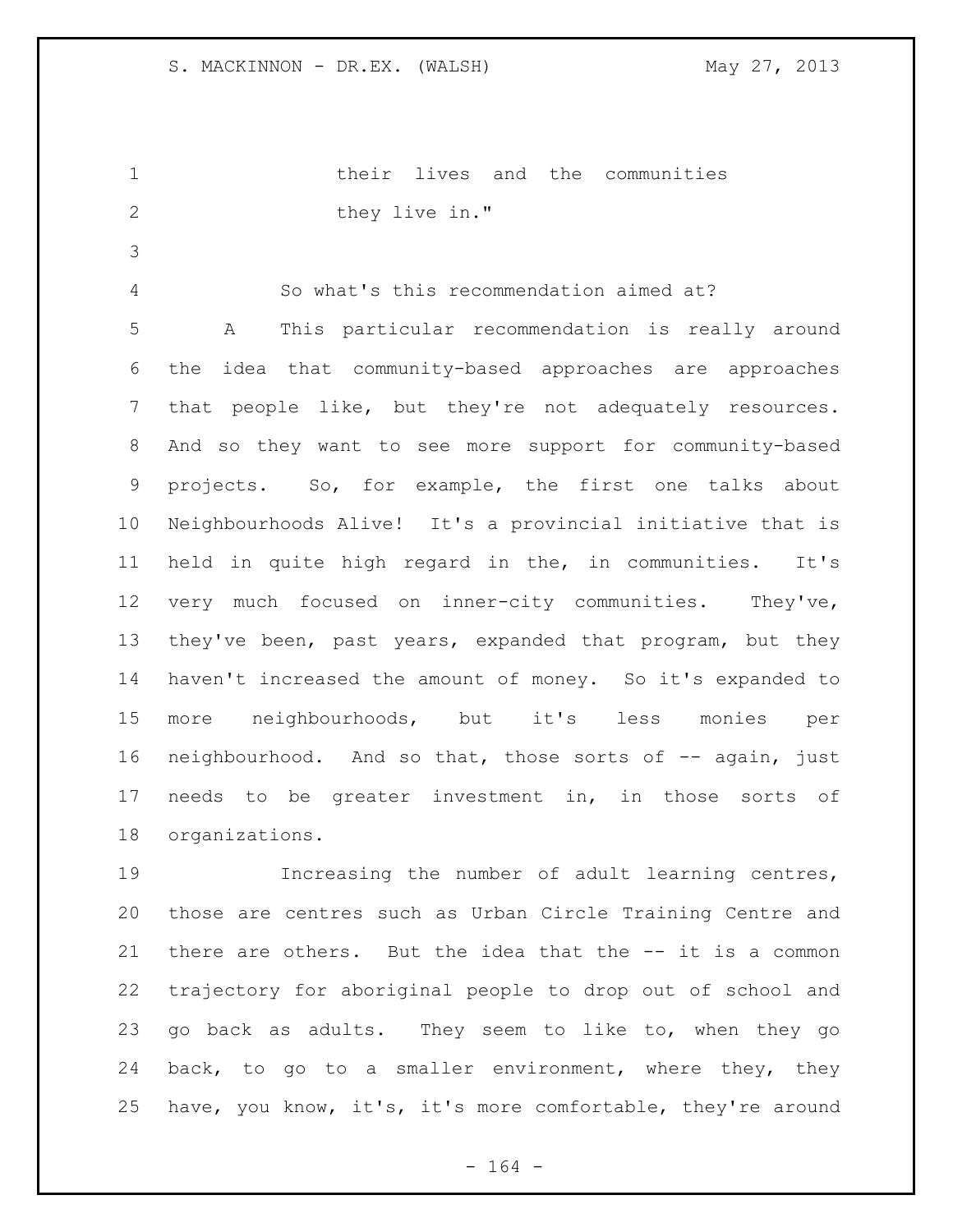other people with similar experiences and they seem to do better in those sorts of environments and so more of those sorts of models need to be available for people.

Q So adult aboriginal education --

A Right.

Q -- centres?

A Yeah --

Q Okay.

 A -- in smaller settings for people to back and learn and then, again, looking at how to establish those, where there's childcare available. So, for example, there's been one recently established in Lord Selkirk Park, which is a --

Q Right.

15 A -- housing development; right? And so they have childcare available, as well as ability to get their grade 12.

 And again, people talked a lot about the idea of parent-child centres in high needs schools being available as well. So we -- there was a target on that. As far as I know, there hasn't been -- I, I can't speak to that one for sure, in terms of what's been done in that area.

 But there's been a few more adult learning centres developed, such as the Lord Selkirk Park, but more of that needs to be done yet.

 $- 165 -$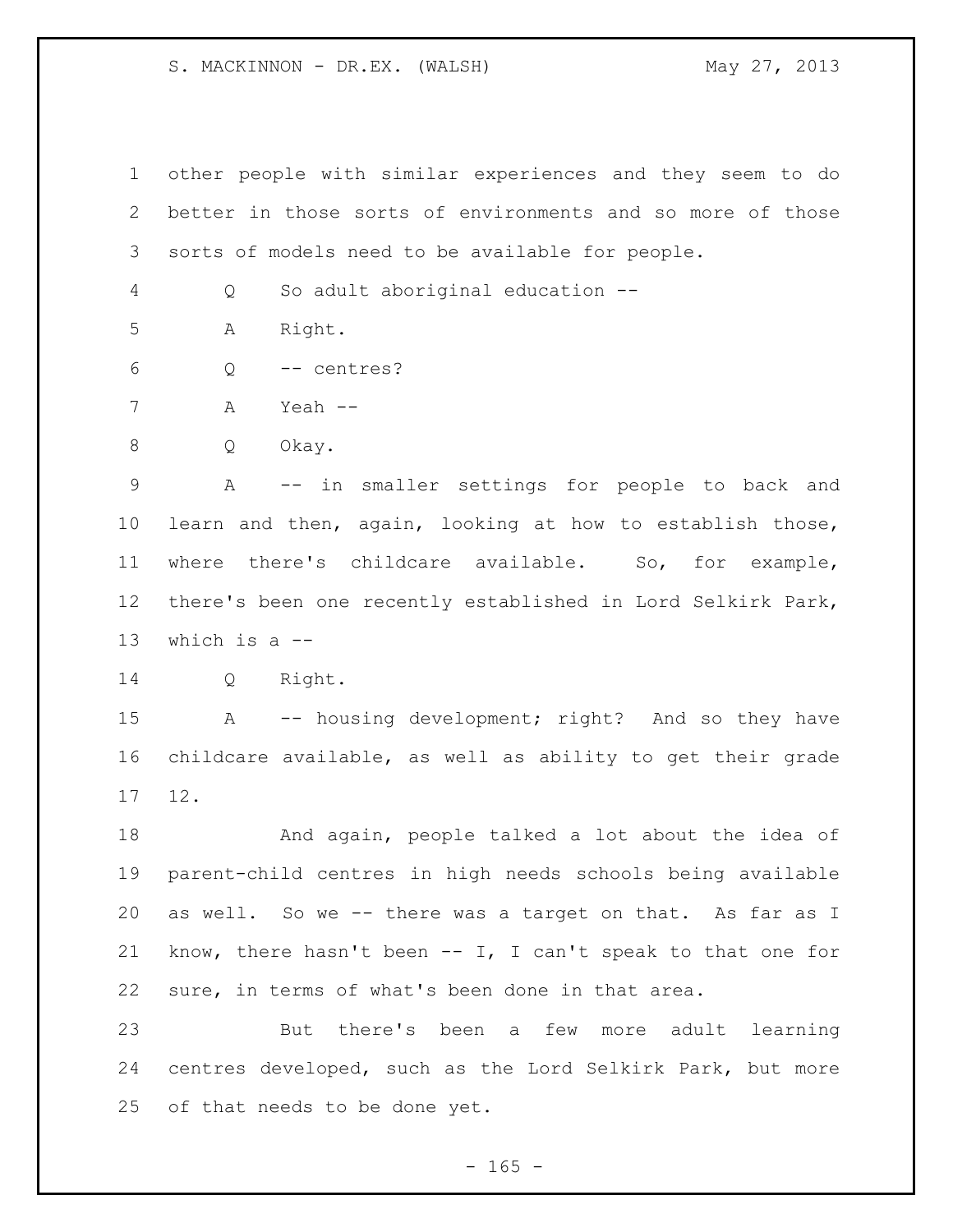Q Okay. Moving on, transportation: "Ensure that accessible and affordable public transportation is available to all Manitobans." A This is one that comes up a lot for people, again, just the, the inability to get around. It's something that we take, take for granted, not having access 10 to, you know, not having sufficient money to take the bus, for example. So we talked about having it possible for people to have, to, to, to have free bus service in off- peak hours. That hasn't been done. It's something that has been done in other places and Brandon had it at one point. I'm not sure if it's still available in Brandon. But the idea to give people, you know, the ability to get around and, and take advantage of, you know, different recreation opportunities around town, so that would be a very helpful thing which we haven't yet seen. Q Do you know, does social assistance provide an allowance for bus passes?

 A No, they'll provide bus passes for people if they're looking for work and, or bus tickets and that, for, but they're not, people don't get a bus pass on social assistance.

- 166 -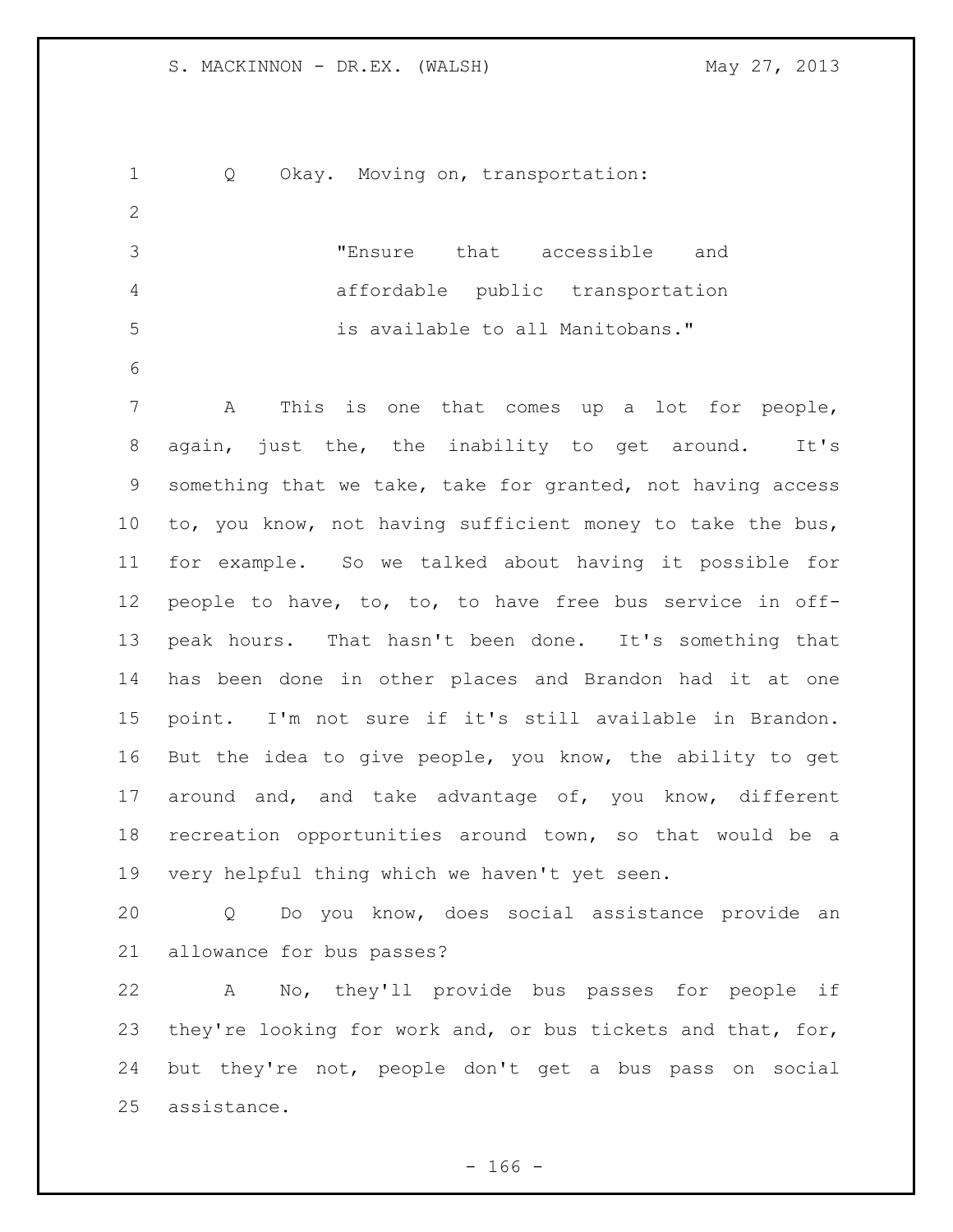Q Disability supports: "Ensure that all persons with disabilities in Manitoba achieve full inclusion in the social, cultural, political and economic spheres of society" So what, what's the specific recommendation? A This was one that was raised again by the groups that we were involved with at, involved in disability organizations, again, you know, the continuing barriers that exist for people with disabilities. I can't speak to what -- there has -- there is something -- there has been some progress in this regard and I'm not specifically clear about what it is. It's not an area that I'm, have expertise in. But you know, it's ongoing, continues to be an ongoing theme, nonetheless, for people, disabilities, that barriers continue to exist. Q So one of the barriers that contributes to, to poverty issues? A Absolutely, yes. 23 O And inclusion issues. And then the last one, Health: 

- 167 -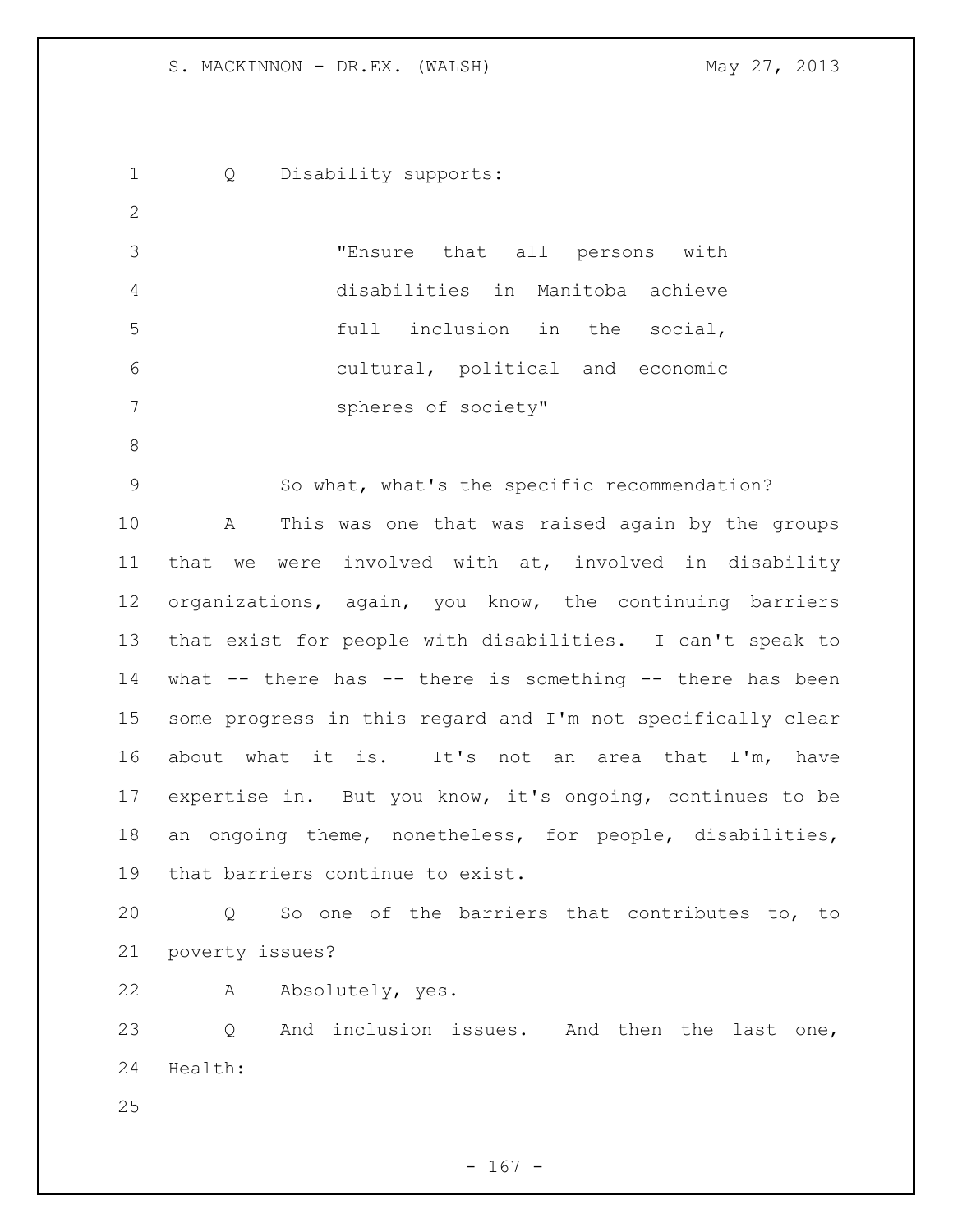"Ensure that publicly funded physical and mental health services are accessible to all Manitobans." A This too is an ongoing issue. I mean, and I 7 can't remember, there's --8 Q Can we scroll down please? A -- if we outline specifically. You, you mean, one of the issues, for sure, is people with mental health issues and families with mental health issues, is it, and is an ongoing issue, not, not recognized. And I know that there's been some work done, in terms of housing, which I'm sure you'll hear about, making housing more accessible to people with mental health issues. But generally speaking, access to health is a challenge for people who are living in poverty. Q Why is that? A Pardon? Q Why is that? A Well, I mean, the people that we've talked to, when we did our social determinants of health book, we talked about a lot, a lot of this issue. People are often, you know, less likely to talk to their physicians, or their medical professionals about what their issues are, or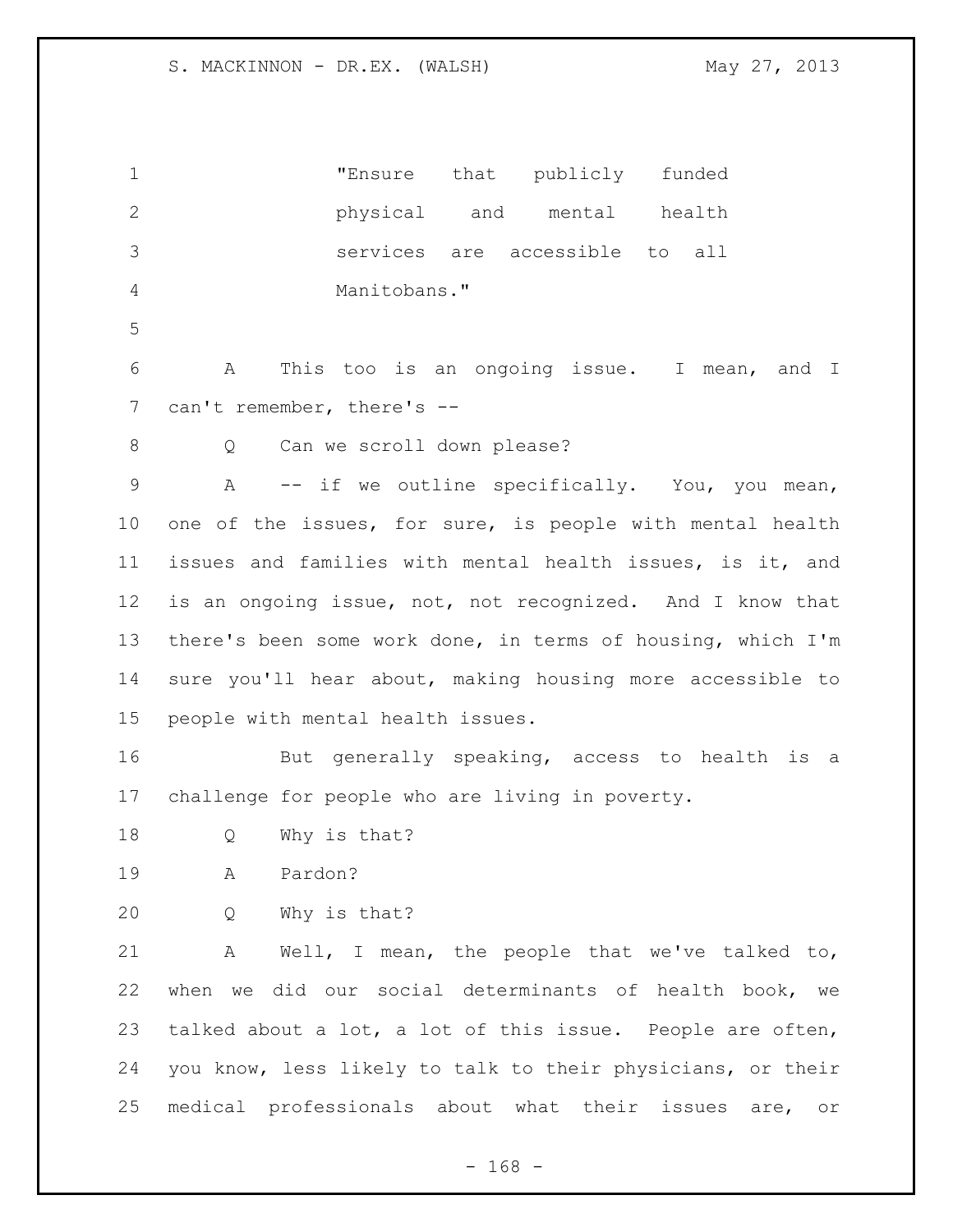they're, they're not, they're not going to be as assertive about what their health concerns are. They're often just, you know, pushed through more quickly, more likely to be given medication to get them through, out the door quicker. 5 People will talk about the number of -- how easy it is, on Main Street, for example, to go in and get prescriptions. And so, this, this continued resistance to look at, again, all of the determinants of health and treat them appropriately. So looking at, you know, if somebody comes in, presenting with an illness, what's going on with their housing? What's going on -- you know, there's, there's often other things going on. Do they have a proper bed to sleep in, on, is that why they have, you know, is their back pain as a result of that? So, you know, people just aren't -- all the challenges for people living in poverty aren't, aren't looked at, when it comes to the presenting symptoms of --

- Q So practically --
- 19 A -- health.

 Q -- speaking, what would, what could be done to address that kind of accessibility issue?

 A You know, there are some excellent physicians in this city, for sure, who do look at the social determinants 24 of health in, in, in their clinics and so more of that is, is really required. They're -- increasingly, I think that,

 $- 169 -$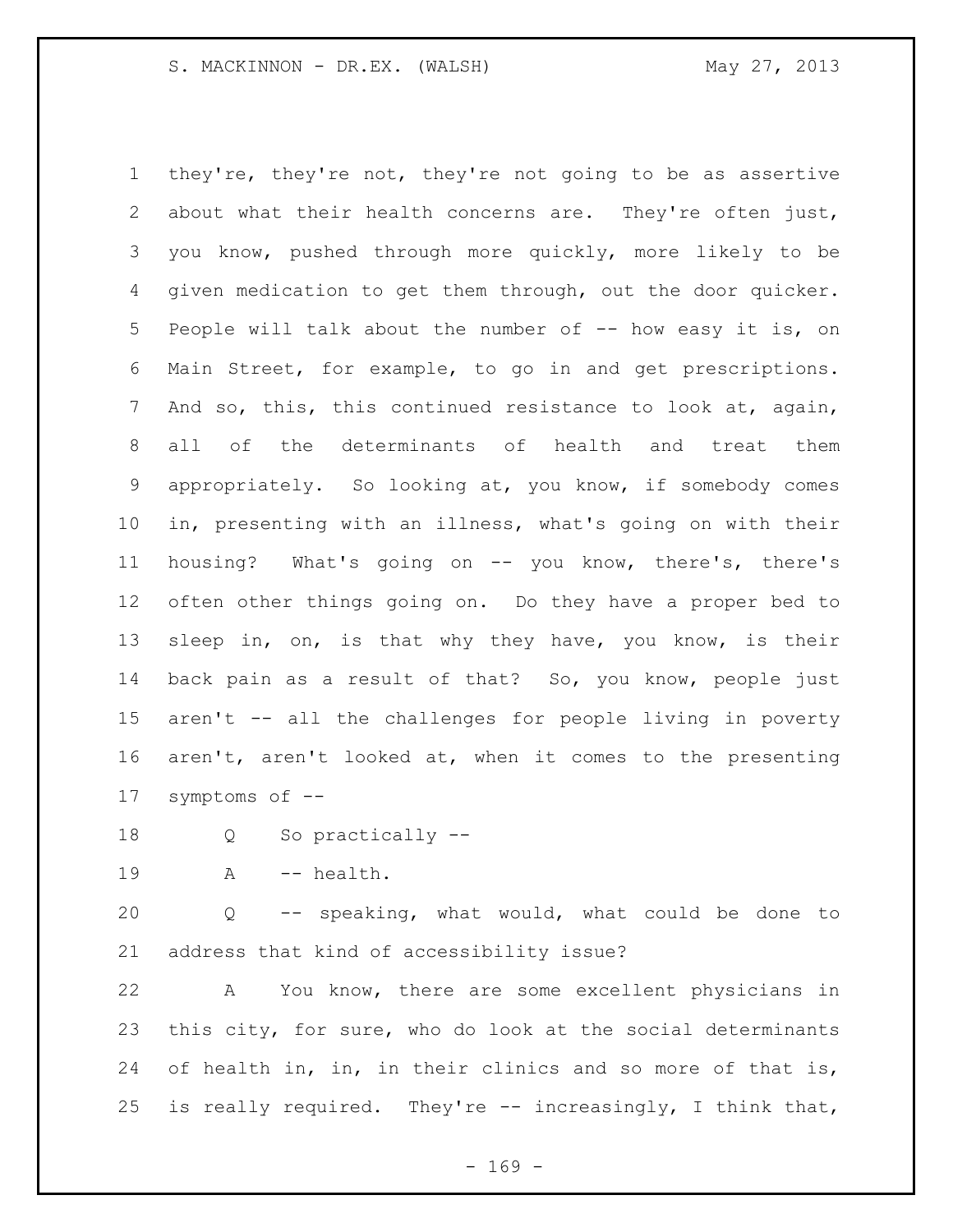| $\mathbf 1$ | medical school, they are looking at the social<br>in               |
|-------------|--------------------------------------------------------------------|
| 2           | determinants of health. But it still tends to be, you              |
| 3           | know, more the medical model that is the focus. So part of         |
| 4           | that is really an education for medical profession, more           |
| 5           | than, you know -- and, and so I don't know how that                |
| 6           | would actually be a, you know, something that could                |
| 7           | be prescribed. But certainly, it does go, get back to              |
| 8           | education of people who are providing medical<br>the               |
| $\mathsf 9$ | services.                                                          |
| 10          | So even having an awareness of, of these --<br>Q                   |
| 11          | Absolutely.<br>Α                                                   |
| 12          | -- various issues is important --<br>Q                             |
| 13          | Absolutely.<br>Α                                                   |
| 14          | -- for service providers?<br>Q                                     |
| 15          | Absolutely. And we are increasingly seeing that<br>Α               |
| 16          | more generally and there are, again, some people and some          |
| 17          | clinics in the city that are really good, but, you know,           |
| 18          | it's just not as -- we're not doing as, as well as we could        |
| 19          | be.                                                                |
| 20          | In making these seven recommendations, was any<br>Q                |
| 21          | thought given to the lives of children in particular?<br>Were      |
| 22          | their<br>needs<br>taken<br>into account<br>in formulating<br>these |
| 23          | recommendations?                                                   |
| 24          | A Yeah, I would say that in all that we do, we, we                 |

think about families more broadly, so children in the

- 170 -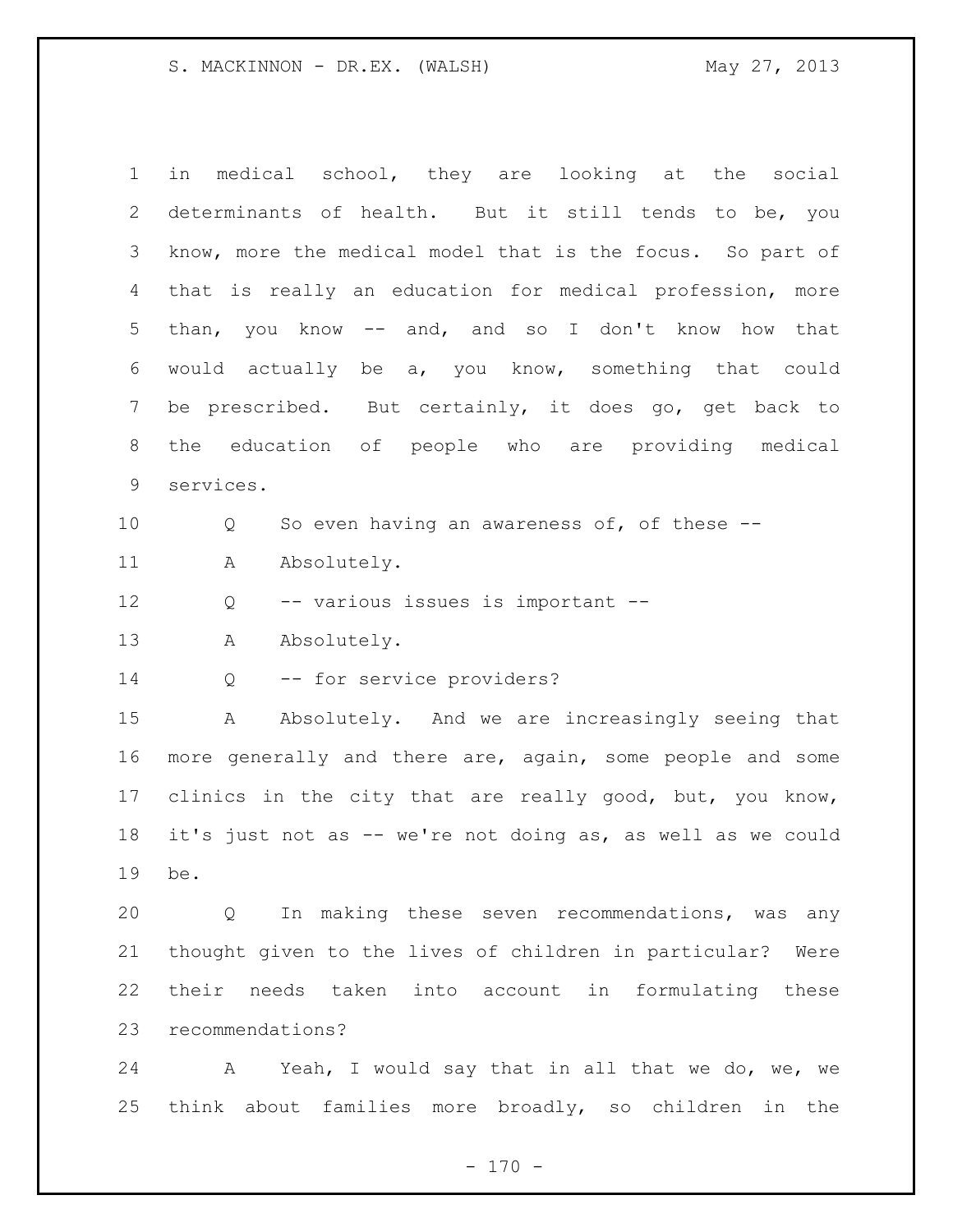context of families and their parents. We didn't -- you know, we certainly looked at education in terms of specific things, in terms of early learning, but I would say, more generally, that we looked, we looked, we put our recommendations forward in the context that, you know, children are poor because their parents are poor and so we need to look at, look at how we, we address poverty more generally.

 MS. WALSH: Okay. There is -- Mr. Commissioner, you identified that we didn't file the 2011 state of the inner-city report and I think we should, actually. I did want to refer the witness to one aspect of it --

13 THE COMMISSIONER: That --

14 MS. WALSH: -- so that would be our next exhibit.

THE COMMISSIONER: That'll be Exhibit 89.

16 THE CLERK: That's correct.

17 THE COMMISSIONER: Well, before -- while we're doing that, witness, the, this one we've just been discussing, the call for a poverty reduction plan, who, who, who, who did you give that to? Where -- what was the, what was the circulation?

 THE WITNESS: We provided that to government, so to, certainly to the premier and to the appropriate ministers and you know, to, we also always provide things to the opposition parties and so we generally, you know,

- 171 -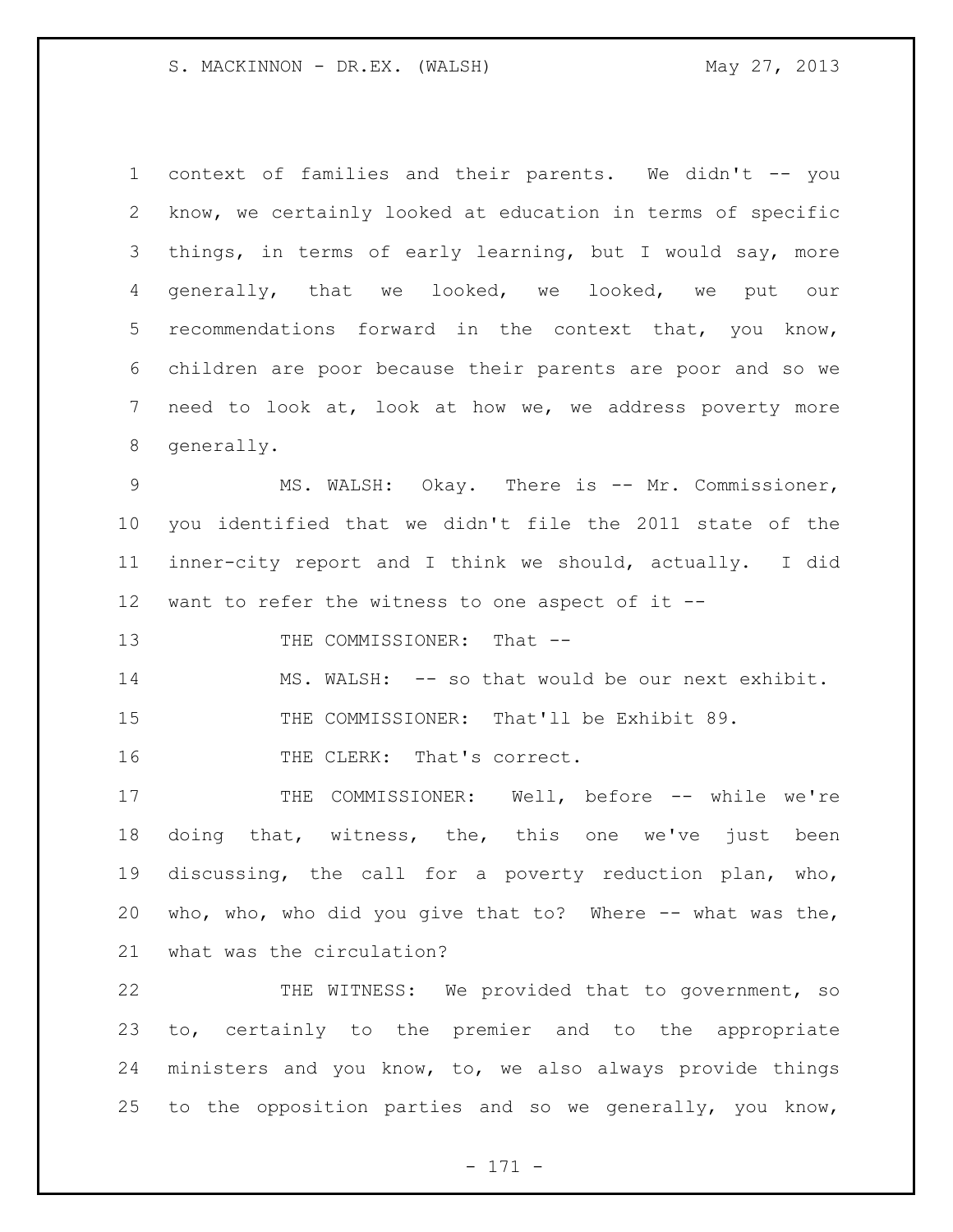try to distribute it broadly. THE COMMISSIONER: It was mainly directed to the Provincial Government? THE WITNESS: To -- that's right, yes. It was very much focused on the Provincial Government, the is particular document. THE COMMISSIONER: And they did react to the point of passing legislation? THE WITNESS: Yeah, they did react and they did, there are a few things that they did move forward on, specifically the housing targets. 12 THE COMMISSIONER: Yes. 13 THE WITNESS: Lots more to do, but they certainly have done some things. 15 THE COMMISSIONER: Right. 16 THE CLERK: Exhibit 89. 17 THE COMMISSIONER: Exhibit 89. **EXHIBIT 89: STATE OF THE INNER CITY REPORT, NEOLIBERALISM "WHAT A DIFFERENCE A THEORY MAKES"** MS. WALSH: So that's number 43, if you want to pull that one up on your screen, please.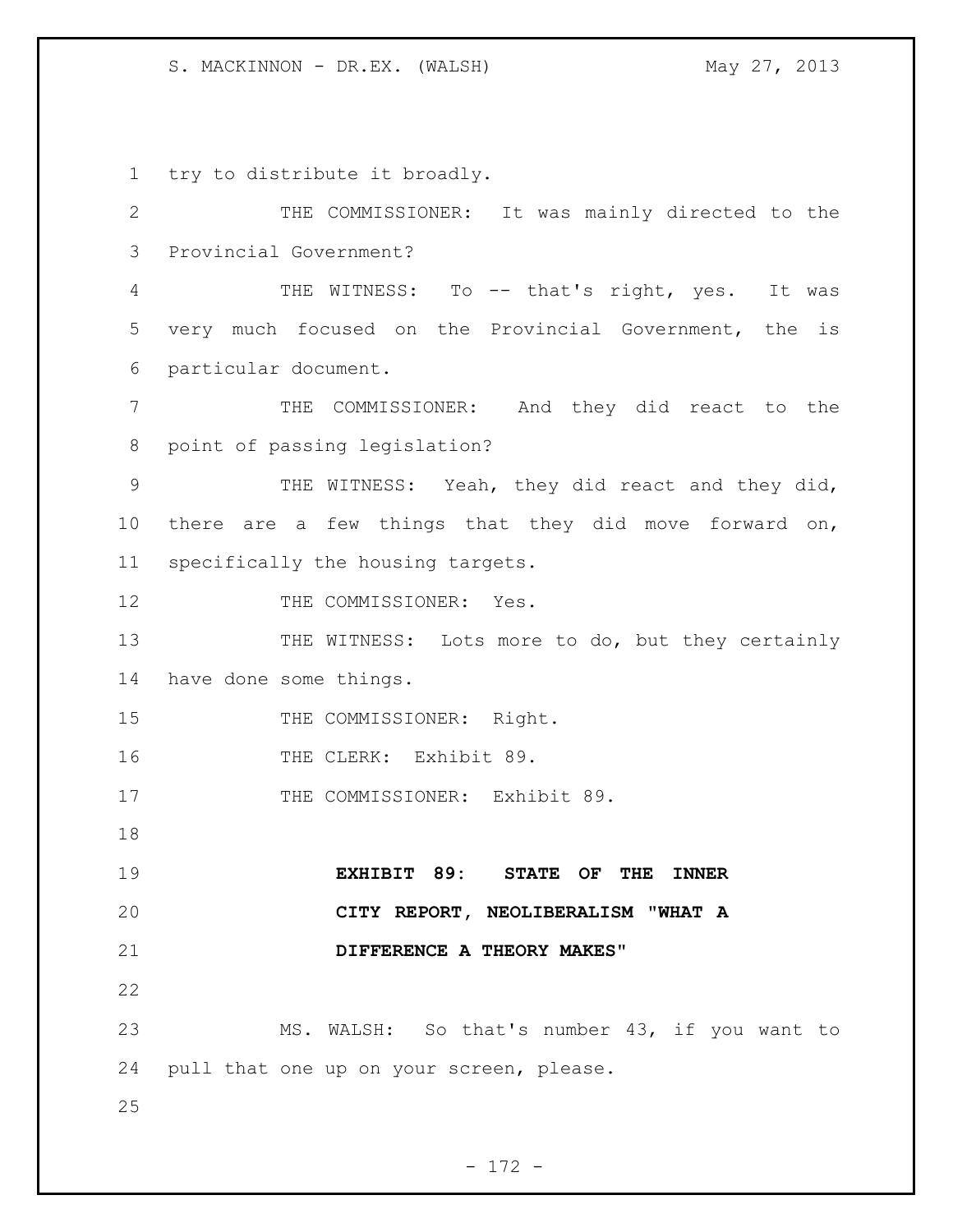BY MS. WALSH:

| $\overline{2}$  | Dr. MacKinnon, when you were talking earlier<br>$Q \qquad \qquad$ |
|-----------------|-------------------------------------------------------------------|
| 3               | about assessment, you said that, that you had a, an               |
| 4               | appreciation for qualitative assessment, or evaluation and        |
| 5 <sup>1</sup>  | talked about the significance of that. And I know that            |
| 6               | there is one aspect of $-$ there's a quote from this report       |
| $7\phantom{.0}$ | that stuck with you.                                              |
| 8               | If we can turn to page 38 please, of the report?                  |
| 9               | It'll say page 38 at the bottom, so I think maybe --              |
| 10              | THE CLERK: (Inaudible).                                           |
| 11              | MS. WALSH: There we go. There. If you can go                      |
| 12              | back up to the top of the page? There we go.                      |
| 13              | THE COMMISSIONER: What page is that?                              |
| 14              | MS. WALSH: It's, it's page 38 --                                  |
| 15              | THE COMMISSIONER: Thirty-eight?                                   |
| 16              | MS. WALSH: -- on the actual report.                               |
| 17              | THE COMMISSIONER: Thank you.                                      |
| 18              | MS. WALSH: The second column, at the top, Mr.                     |
| 19              | Commissioner.                                                     |
| 20              | THE COMMISSIONER: Yes.                                            |
| 21              |                                                                   |
| 22              | BY MS. WALSH:                                                     |
| 23              | So Dr. MacKinnon, if you can identify the, the<br>Q               |
| 24              | aspect of this quote and, and the significance of it that         |
| 25              | was profound for you?                                             |

- 173 -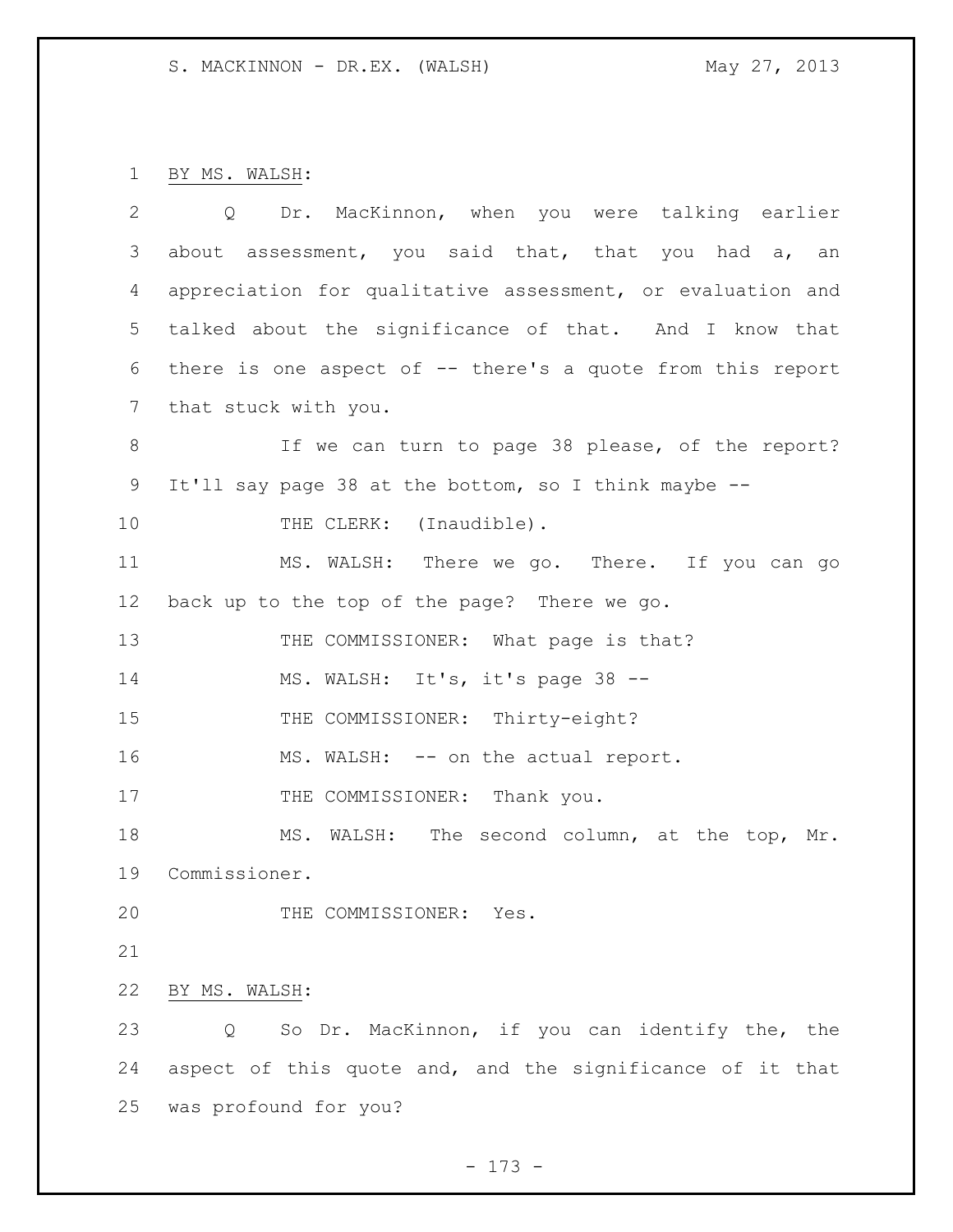A I think what's significant about this quote is this is an individual who went to Urban Circle Training. Earlier in here, there's a quote from her that talks about the significance of her learning about her culture and her history and feeling proud to be an aboriginal woman, as a result of that. And then this quote speaks to what happened to her after. She got her grade 12 at Urban Circle Training Centre. She went on and got her, her Bachelor's degree -- or, well, she continued on, after she got her grade 12, and took another course there. And then she went on and got her Bachelor of Social Work degree at the University of Manitoba ACCESS program, in the inner city. And then since then, she talks about other family members that went back, as a result. And so what she says is, you know, she then had, you know, children, her, her, her sibling went back to university, her children went on to, to school, went back to school and got, were in university and then she talked about how now she has grandchildren that are in school and are talking about going on to university. So the, sort of the breaking of the cycle for this family and she talks about it, it being the norm now, going to school and being educated and, and seeing that, that there's, there's opportunities out there for, for, for them. So it's, it took, you know, seven years for this woman to, to go back and get her grade 12

- 174 -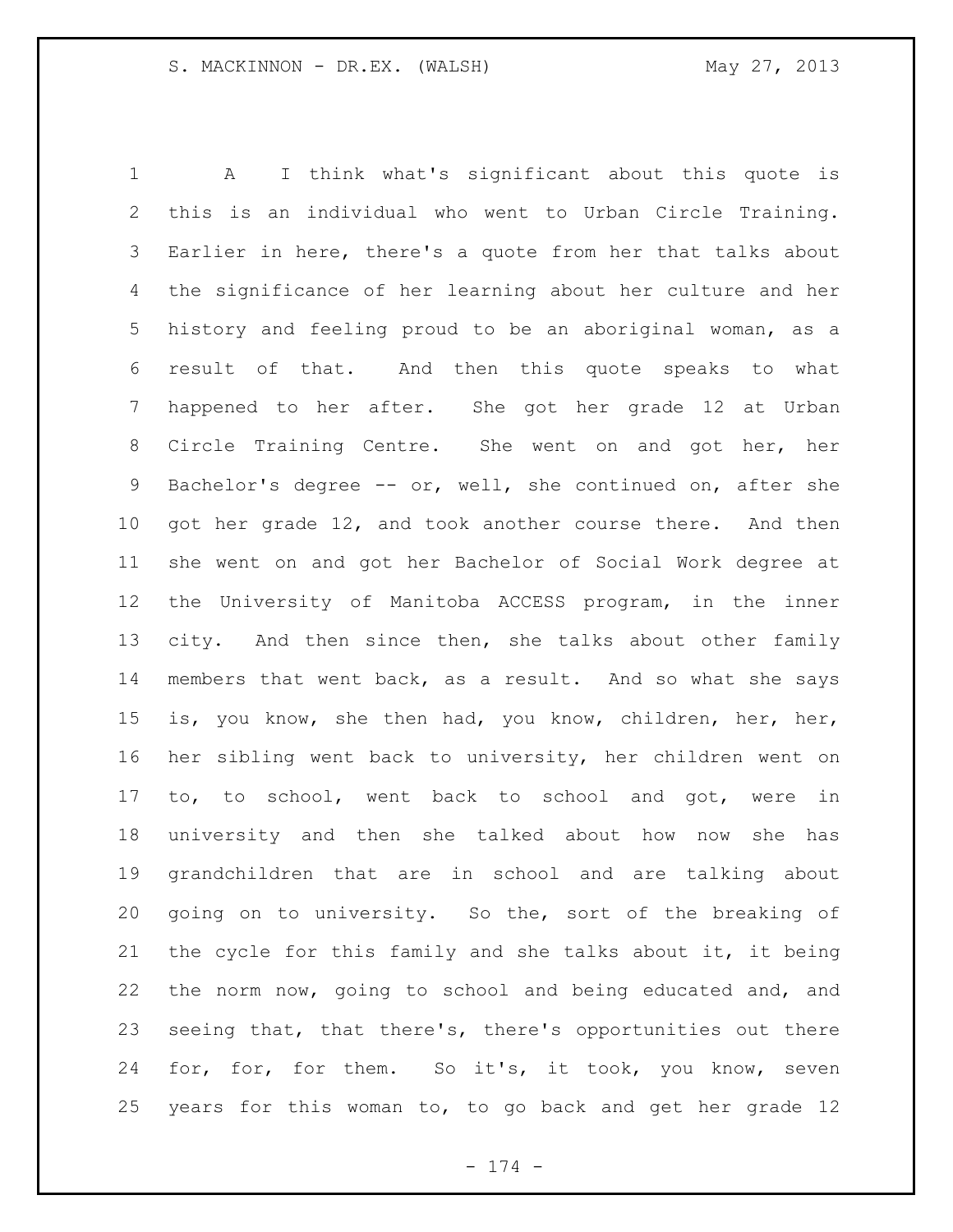and, and eventually, but there's a whole family now for whom the cycle of poverty is, has likely been broken. So I think that is what all of this is about, is recognizing the benefit of investing over the long term in people and recognizing that, you know, the payoff will come for, for, for the next generation.

7 Q And that concept of, of seeing the cycle of poverty being broken is, is extremely hopeful to see, because, of course, these are issues of longstanding and, and it's easy to be cynical about whether they can be addressed?

12 A Absolutely, and so this is a good example of how they absolutely can.

 Q So finally, do you have any other recommendations, suggestions, for the Commissioner, to address the, the results of the, the many studies that you've done, looking at the state of inner-city life and aboriginal people living in the inner city? Anything that we haven't covered?

 A There's one more that I'd just like to point out, because it is one that we've been working with a lot of organizations with more recently and, and have, have done some preliminary work on. But it really is based on what we're, we know and it's common, again, knowledge in our province, that the, the, the, the labour market of our

- 175 -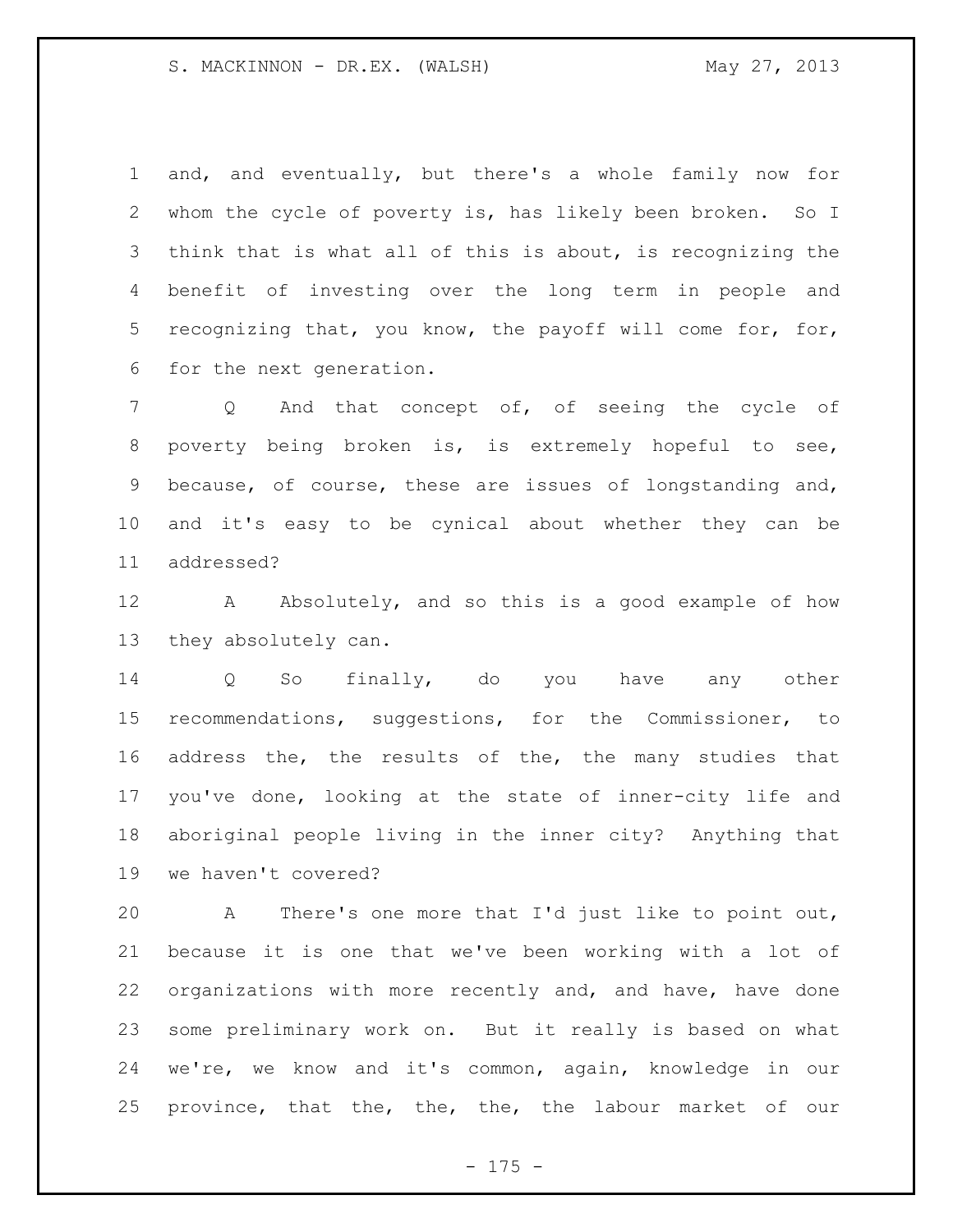futures, it's aboriginal people. There's a growing population. It's a younger population and, and you know, you know, this is being talked about at, at, at several levels. But one of the challenges is that, because we have this continued barriers, the reality that for many, not all, but for many aboriginal people who have had no attachment to the labour market, that the idea of work is, is, is something that they're not, you know, that they're not always used to. So the idea of having a, a, an, an ability to transition people into employment and to support people through that, that, through that transition and I 12 don't just mean the people who have gotten some, have received training and, and are now seeking work, because also employers. Because there's a whole, you know, there's expectations often for employers that people will have received training and they will come to work and you know, they will, you know, adapt to the culture of work. But that's not a, a simple transition for many people to make. And so we really need to do more and that's another thing that there's absolutely no funding for, this sort of transition through employment. And so the, the -- often what happens is, is work, work breaks down and people end up either quitting their jobs, or losing jobs. So that's another really important piece that we need to take seriously. But again, it requires funding from government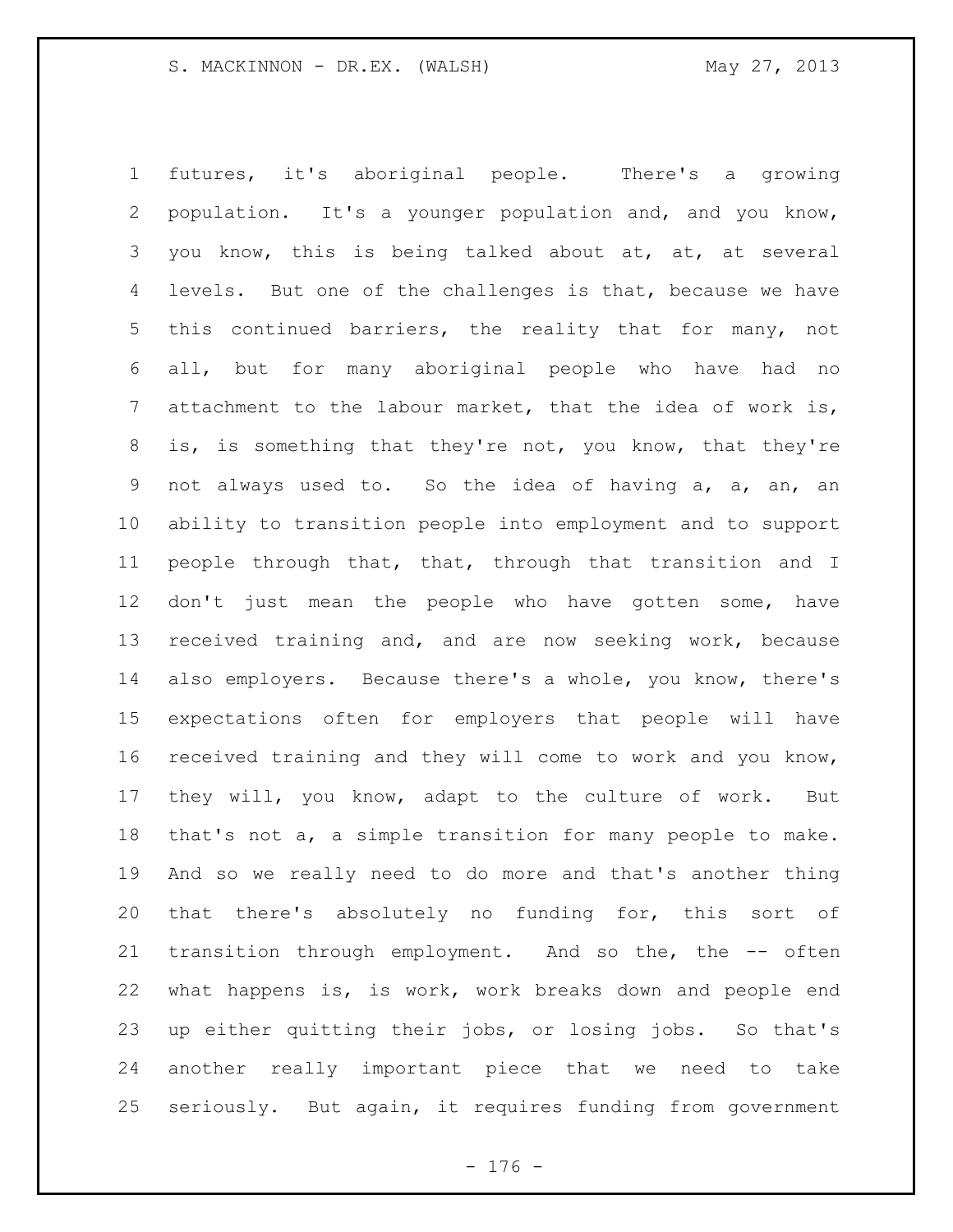to make that happen.

 Q So does that, is that a sort of, like a, a mentoring program or something?

 A The model that we talk about is called a labour market intermediary and it's been done in other places. It's, it's been fairly successful in the U.S. We, we've been talking about it specifically to, to, to try doing 8 this with a, the aboriginal population, so a labour -- an aboriginal focused labour market intermediary. It would be a community-based organization that the governance structure would be, would involve employers, training organizations, government. But it would be outside of government. It would be a place where people would feel comfortable to go to that have not worked before. But also, it would have on staff that would continue to be the liaison between, to work with the, the trainee as they sort of establish themselves in the workplace. So there currently isn't anything like that and there seems to be resistance, again, to support something like that.

Q Resistance from employers?

 A From the -- no, no, from the government, just in terms of supporting, putting resources towards. I think the, I think it'd be fair to say that they would argue that they can do that themselves. We would argue that it needs to be done at the community level, again, supported by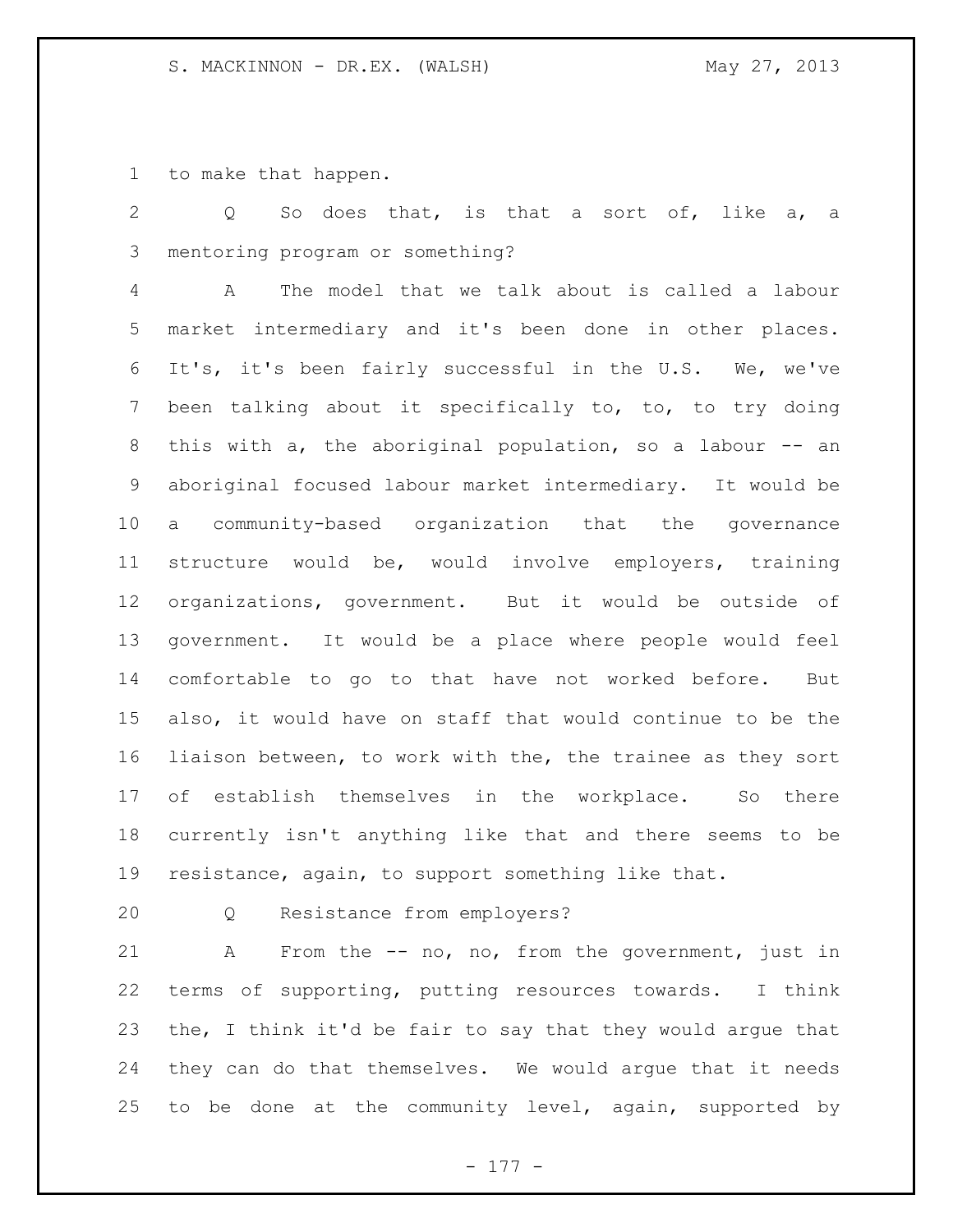## S. MACKINNON - DR.EX. (WALSH) May 27, 2013

employers, with government people at the table as well.

 Q So would that address issues, for instance, if, if you've never seen anyone in your family go to work, I would think that it would be hard to get up and go every day?

 A Absolutely, yeah. I mean, and, I mean, and again, this is something that, you know, we, we take for granted. But many of us, if we look back at our own work histories, we, you know, we saw somebody going to work every day, or we often got our first job because of someone that we knew, that was able to connect us to a job. And people who live in poverty, especially those in inter- generational poverty, don't have those sorts of networks and often, you know, just don't have, haven't had exposure to that world. So we, you know, we need to recognize that there's a transition that needs to happen and individuals have to be supported. But as to employers --

Q Right.

 A -- who have committed to hire, hiring them. MS. WALSH: Thank you, that's very helpful. Mr. Commissioner, those are my questions. THE COMMISSIONER: All right. Thank you. Anyone out in the gallery wish to ask questions? No, it would appear not. All right, witness, thank you very much for

- 178 -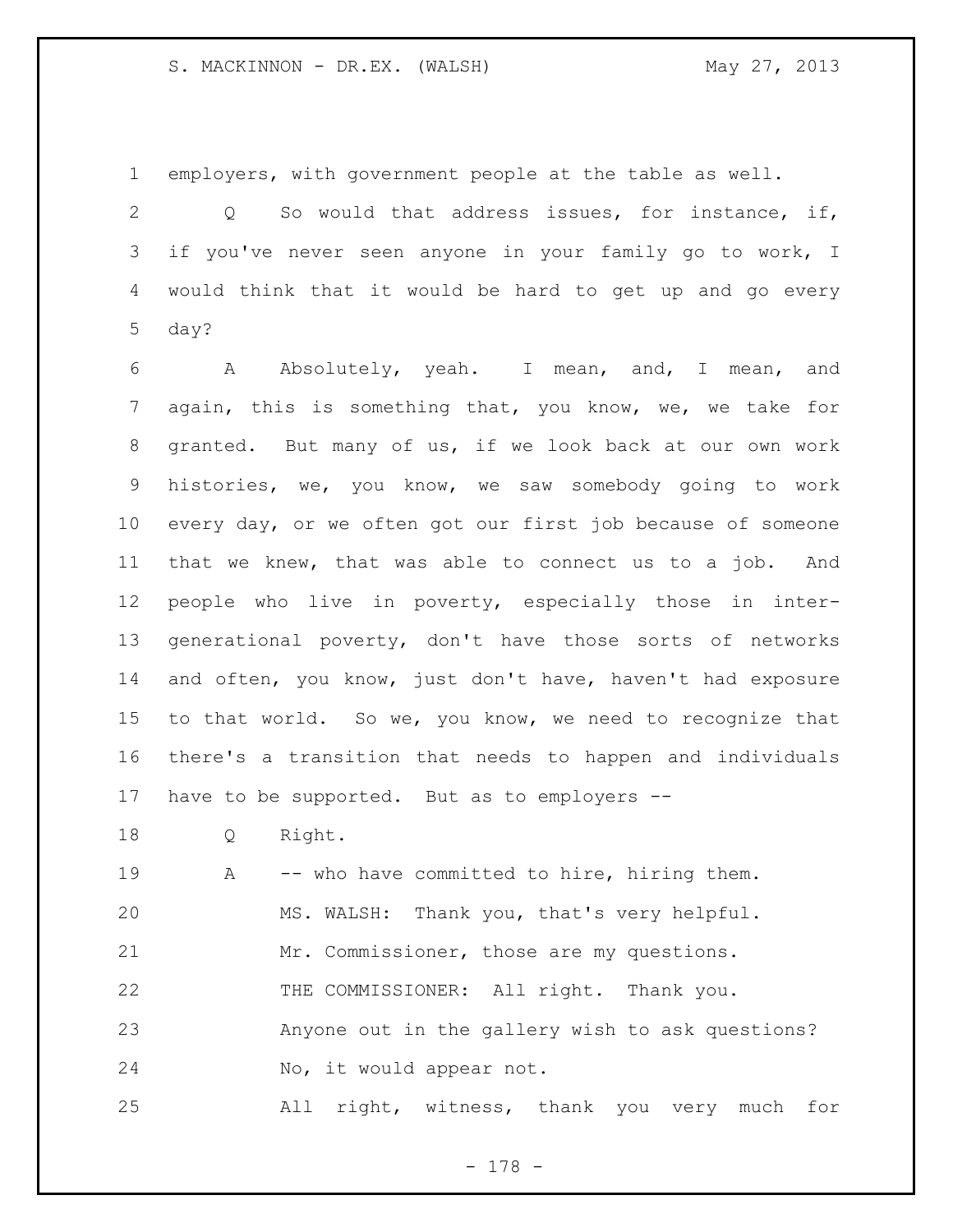PROCEEDINGS May 27, 2013

1 coming -- 2 THE WITNESS: Thanks. 3 THE COMMISSIONER: -- and you've been of 4 assistance to us and I appreciate -- 5 THE WITNESS: Thank you. 6 THE COMMISSIONER: -- your attendance. 7 THE WITNESS: Thank you. 8 MS. WALSH: Thank you. 9 10 (WITNESS EXCUSED) 11 12 MS. WALSH: So we'll call our next witness, Lyna 13 Hart. 14 THE CLERK: All right. If you could just stand 15 for a moment please? 16 THE WITNESS: Sure. 17 THE CLERK: Is it your choice to swear on the 18 Bible or affirm without the Bible. 19 THE WITNESS: Oh, I'm okay. 20 THE CLERK: Either way, which would you like, the 21 Bible or no Bible? 22 THE WITNESS: It doesn't matter. 23 THE CLERK: It's up to you. 24 THE WITNESS: Yeah, the Bible's good. 25 THE CLERK: Okay.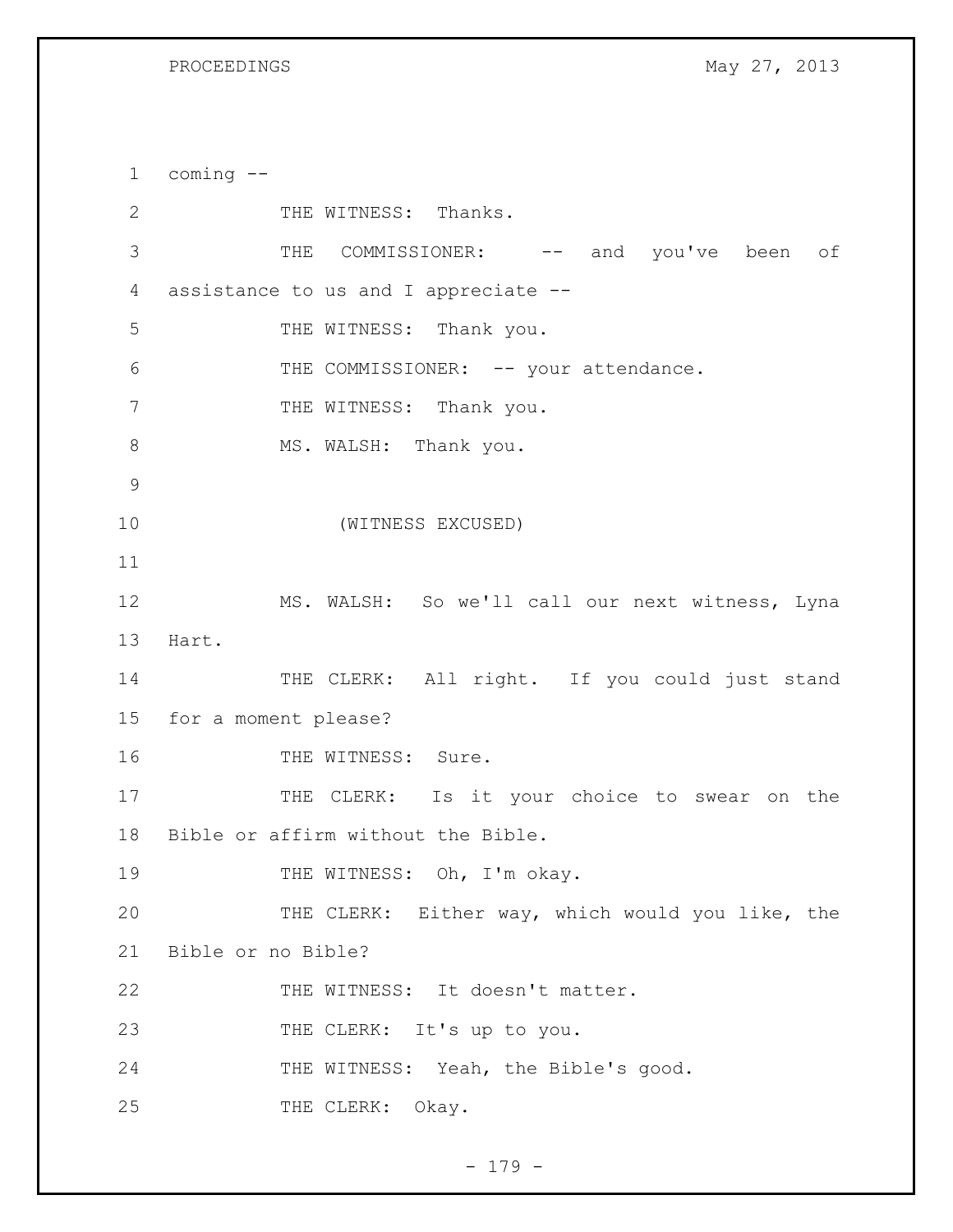1 THE WITNESS: Thank you. THE CLERK: Just take the Bible in your right hand right there and just state your full name to the court. 5 THE WITNESS: My name is Lyna Hart. THE CLERK: And just spell us your first name. 7 THE WITNESS: L-Y-N-A, Hart, H-A-R-T. 8 THE CLERK: Thank you. **LYNA HART,** sworn, testified as follows: 13 THE CLERK: Thank you, you may be seated. 14 THE WITNESS: You're welcome. MS. WALSH: Sorry, just trying to organize the, the documents that I'm going to file as exhibits with Ms. Hart's examination. So before we, we begin, I have a number of documents to file that we will be referring to as exhibits. And Ms. Hart, they're going to appear -- whenever I refer to them, they'll appear on the monitor in front of you and if you feel that you want to have a hard copy, if I refer to something, we can give you the hard copy. 24 THE WITNESS: All right. MS. WALSH: The, the next document would be the

 $- 180 -$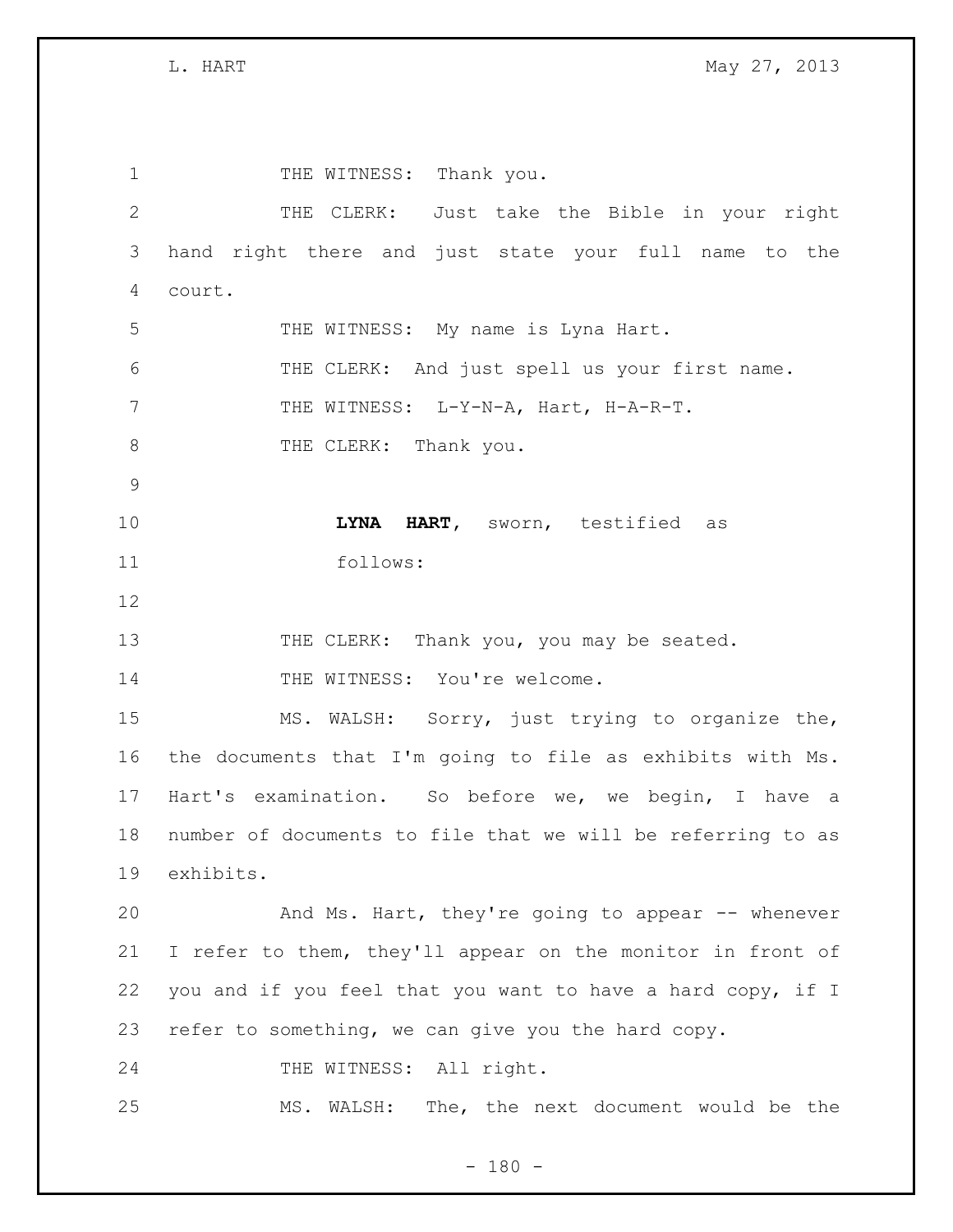PROCEEDINGS May 27, 2013

 ombudsman's report on Manitoba's employment and income assistance program, dated May 2010. THE CLERK: That's Exhibit 90. THE COMMISSIONER: All right. Exhibit 90. 5 THE COMMISSIONER: Thank you. THE CLERK: Exhibit 90. **EXHIBIT 90: OMBUDSMAN'S REPORT ON MANITOBA'S EMPLOYMENT AND INCOME ASSISTANCE PROGRAM, DATED MAY 2010** MS. WALSH: And then the 2012 Report Card on Goal 20/20, Half the Hunger, Winnipeg Harvest Inc., Fighting Hunger and Feeding Hope. THE CLERK: Exhibit 91. Exhibit 91. THE COMMISSIONER: Exhibit 91, 212 (sic) report card on Goal to 2020, Half the Hunger. **EXHIBIT 91: THE 2012 REPORT CARD ON GOAL 2020, HALF THE HUNGER, WINNIPEG HARVEST INC., FIGHTING HUNGER AND FEEDING HOPE** MS. WALSH: Then the next exhibit: A More Inclusive and Generous Canada, the 2012 Acceptable Living

- 181 -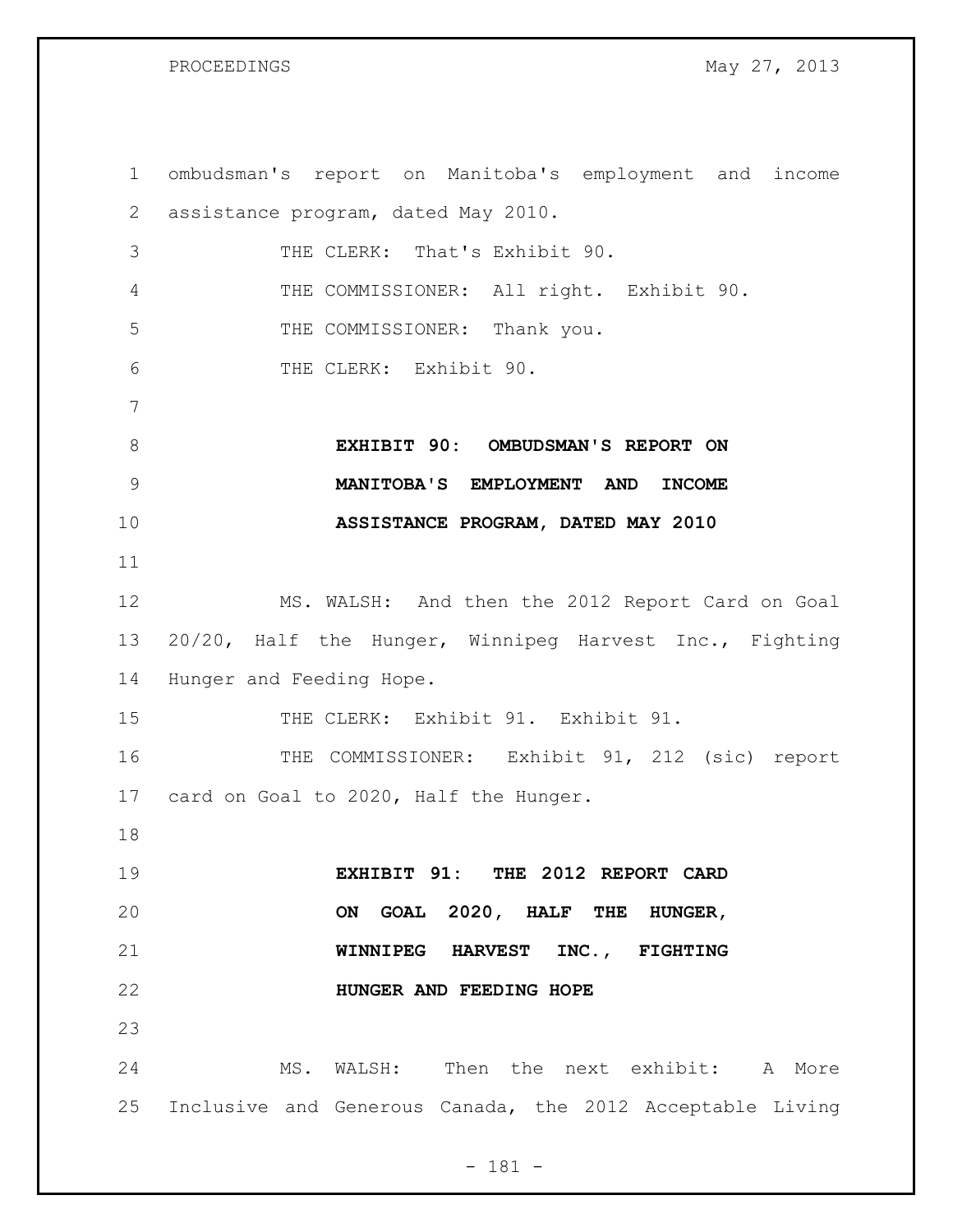PROCEEDINGS May 27, 2013

 Level. 2 THE CLERK: Exhibit 92. THE COMMISSIONER: Ninety-two. Thank you. **EXHIBIT 92: A MORE INCLUSIVE AND GENEROUS CANADA, THE 2012 ACCEPTABLE LIVING LEVEL** MS. WALSH: Next is the Special Rapporteur's report on the right to food, May 2012, from the United Nations. 12 THE CLERK: Exhibit 93. 13 THE COMMISSIONER: Exhibit 93. Thank you. 14 THE CLERK: Exhibit 93. **EXHIBIT 93: REPORT ON THE RIGHT TO FOOD, PREPARED BY SPECIAL RAPPORTEUR, OLIVIER DE SCHUTTER** MS. WALSH: And finally, Hunger Count 2012, a Comprehensive Report on Hunger and Food Bank Use in Canada and Recommendations for Change. THE COMMISSIONER: Exhibit 94. 24 THE CLERK: Exhibit 94. 25 THE COMMISSIONER: Thank you.

 $- 182 -$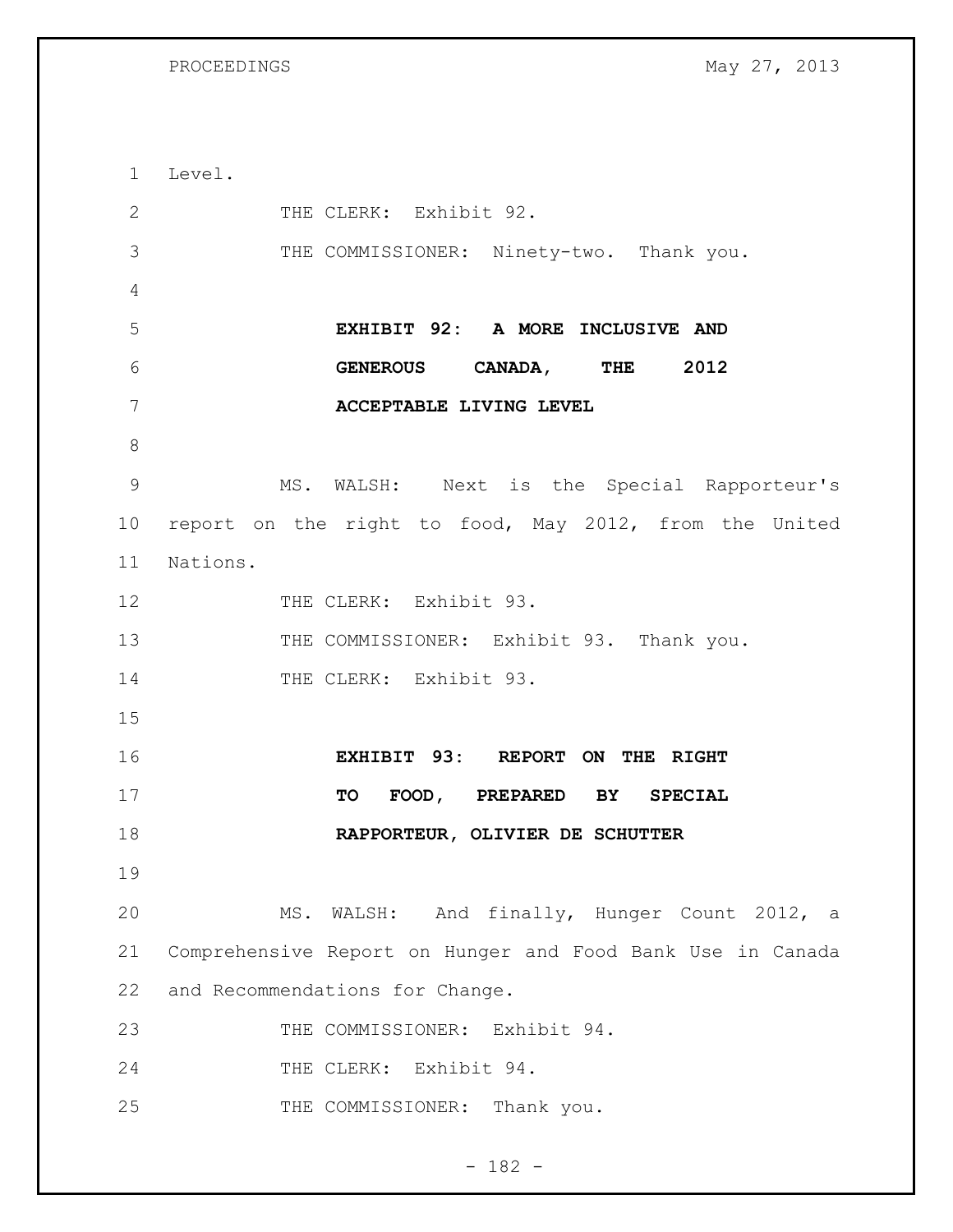1 THE CLERK: Exhibit 94. **EXHIBIT 94: HUNGER COUNT 2012, A COMPREHENSIVE REPORT ON HUNGER AND FOOD BANK USE IN CANADA AND RECOMMENDATIONS FOR CHANGE** DIRECT EXAMINATION BY MS. WALSH: Q So we'll start, Ms. Hart, by going through a bit of your background, so that the Commissioner knows who you are and, and where you speak from. A Okay. Q You are an elder? A Yes, I am. Q And you're employed by Southeast Resource Development Council as the acting tribal nursing officer -- A Yes. Q -- is that right? You also work as the tribal home and community care HIV, AIDS and aboriginal diabetes initiative coordinator? A Right. Q That's quite a mouthful. You've worked in the University of Manitoba's ACCESS program as nursing ACCESS program coordinator? A Yes, I, I have.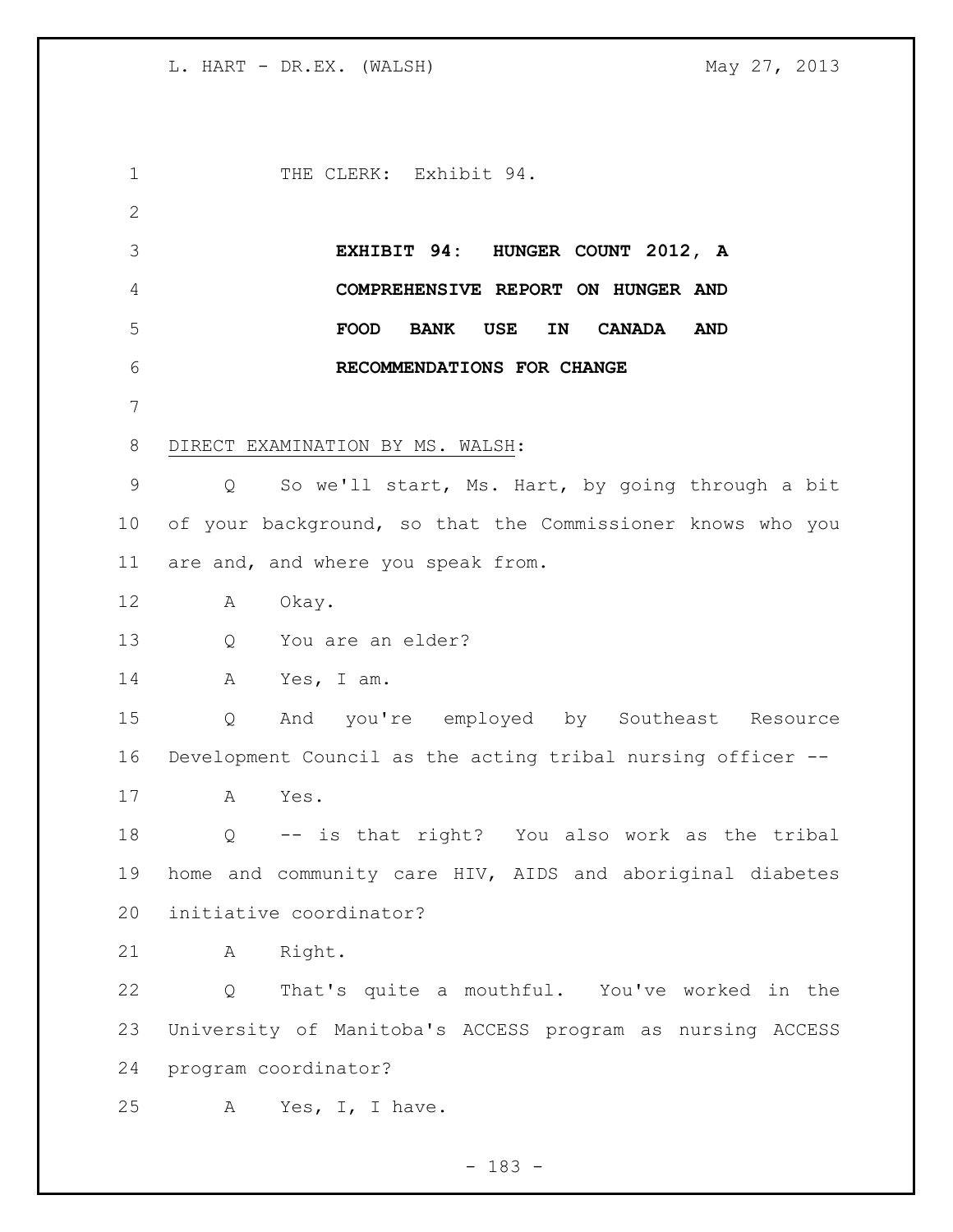| $\mathbf 1$    | Okay. And you've worked as a health care aide<br>Q             |
|----------------|----------------------------------------------------------------|
| $\overline{2}$ | instructor through Red River College's distance education?     |
| 3              | Α<br>Yes.                                                      |
| 4              | Okay. You also work as a, you describe yourself<br>Q           |
| 5              | as a facilitator and counsellor with aboriginal women?         |
| 6              | Yes.<br>Α                                                      |
| 7              | And you are a board member of the food bank,<br>Q              |
| $8\,$          | Winnipeg Harvest?                                              |
| $\mathsf 9$    | A<br>Yes.                                                      |
| 10             | Q<br>What are some of the other boards that you are            |
| 11             | involved with?                                                 |
| 12             | Oh, my goodness, the, the Assembly of Manitoba<br>$\mathbf{A}$ |
| 13             | Chief (sic) Health Information Research Governance             |
| 14             | Committee that governs all of research in First Nation         |
| 15             | communities. I'm the southern co-chair.                        |
| 16             | You're involved with the Nursing Leadership<br>Q               |
| 17             | Council of First Nations and Inuit Health Canada?              |
| 18             | Α<br>Yes.                                                      |
| 19             | You're a member of which Cree Nation?<br>Q                     |
| 20             | Nisichawayasihk Cree Nation, formerly called<br>Α              |
| 21             | Nelson House.                                                  |
| 22             | You're also a survivor of residential schools?<br>Q            |
| 23             | Α<br>Yes, I am.                                                |
| 24             | Q<br>Okay. And you were recently featured in a film            |
| 25             | about residential schools?                                     |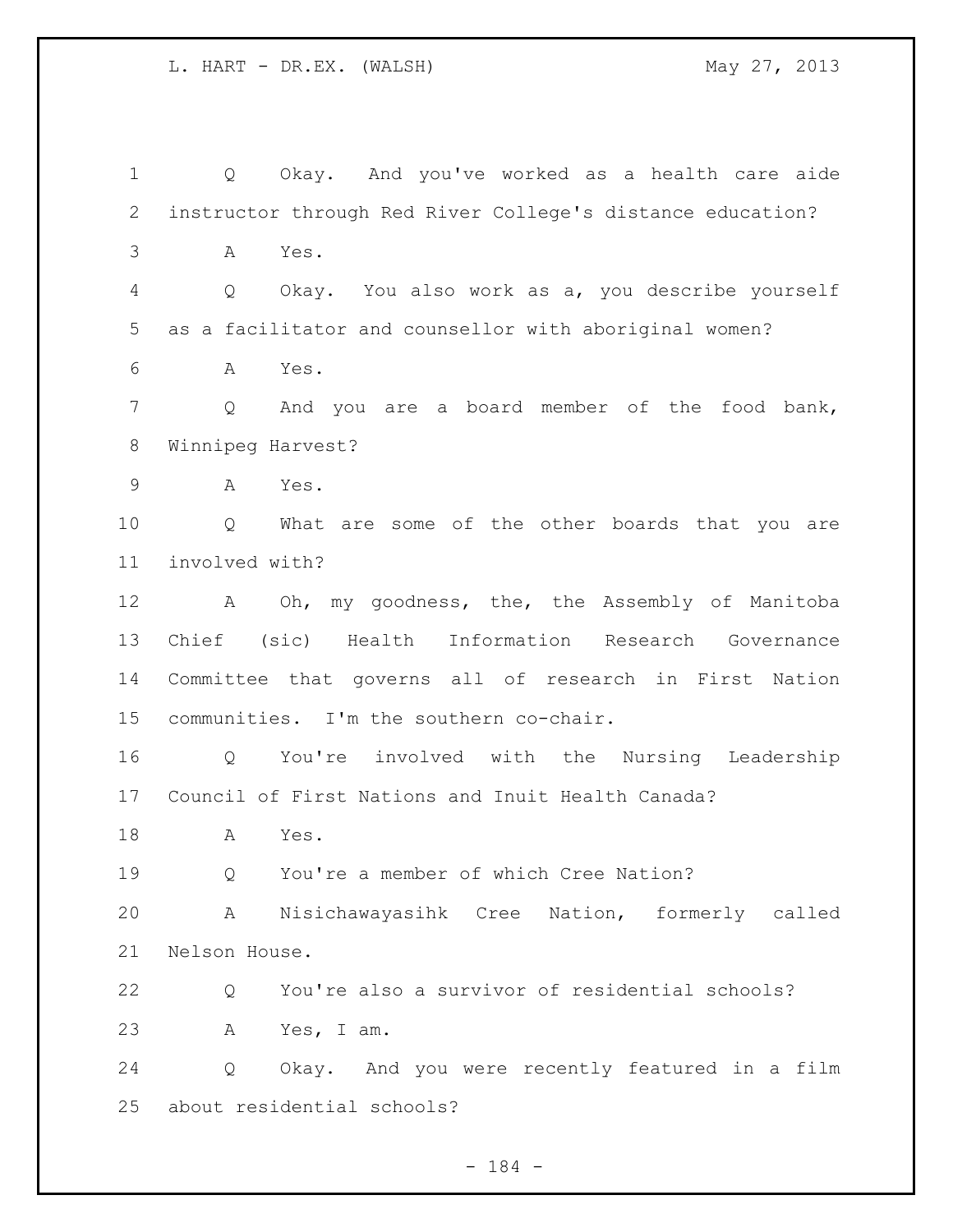| $\mathbf 1$    | Yes, it was about my life in residential school.<br>Α       |
|----------------|-------------------------------------------------------------|
| $\overline{2}$ | That was the film called, We Were Children?<br>Q            |
| 3              | Α<br>Yes.                                                   |
| $\overline{4}$ | You graduated from Red River College's Southern<br>Q        |
| 5              | Nursing Program in 1990?                                    |
| 6              | Yes, I did.<br>А                                            |
| $7\phantom{.}$ | Have I missed anything about how you want to<br>Q           |
| 8              | describe yourself?                                          |
| $\mathsf 9$    | I'm a grandmother and a great-grandmother.<br>Α             |
| 10             | Okay. Now, you -- you're on the board of<br>Q               |
| 11             | Winnipeg Harvest?                                           |
| 12             | Α<br>Yes, I am.                                             |
| 13             | I also understand that, that you've had personal<br>Q       |
| 14             | experience with using a food bank?                          |
| 15             | Yes, I have.<br>Α                                           |
| 16             | And $--$<br>Q                                               |
| 17             | Α<br>In $--$                                                |
| 18             | -- how did that happen?<br>Q                                |
| 19             | A -- in 1990, I went through a separation with my           |
| 20             | partner. I always firmly believed that, you know,           |
| 21             | relationships last forever, but it doesn't happen that way, |
| 22             | life happens and rather than, you know, fight for, you      |
| 23             | know, dividing up everything, I just thought I didn't want  |
| 24             | to bother with it. Like, all of the articles, you know,     |
| 25             | between his and hers, that wasn't important at the time. I  |

- 185 -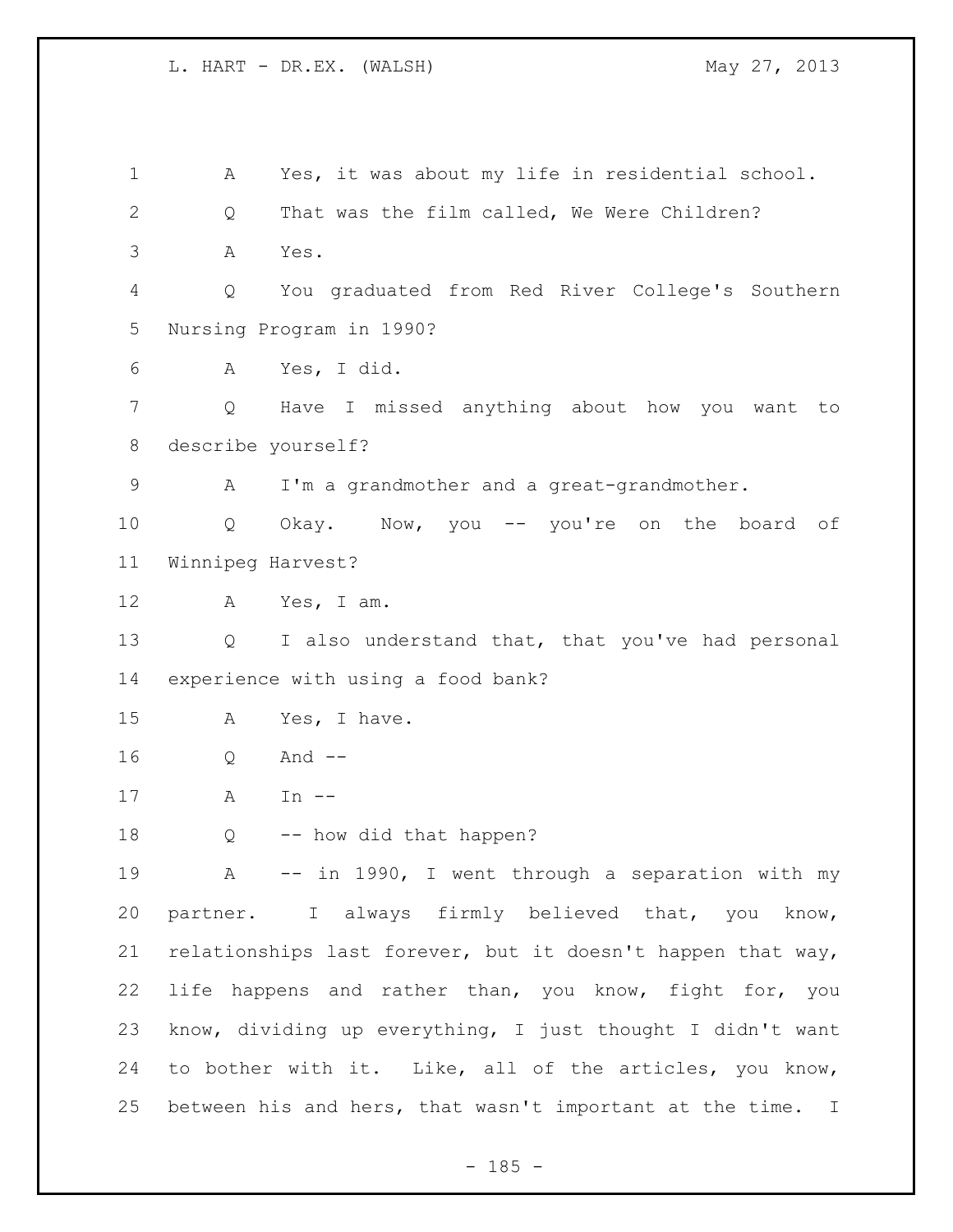needed to be away and I became homeless and I lived in my van. I didn't have a place to go and I didn't want to go and impose on my mother, because she's an elder and she has limited amount of funding. And somehow, a friend, another nurse, heard about my predicament and she asked me to come and stay with her. And she was through the situation that I was in and so she was fully aware of, you know, what it feels like not to have anything except, you know, the, your clothes and your personal belongings.

 Q And so that, that was the time period in which you relied on the food bank?

 A Yes, I did. It was very difficult, but I had to hold my head up high and I had to go present myself to the food bank and I did and I received the package of food that I needed in order to survive for a little while and thinking in my mind with the promise that I would give back. And a lot of people, you know, have a lot of misconceptions as to who uses the food bank. There's people from all walks of life. You know, when a predicament happens, or something happens in their life and you know, they're without income, that they need to rely on the food bank. So it's just not, you know, people that are suffering from poverty.

 Q So when we talk about the food bank, from its website, which is a, a public document, Winnipeg Harvest

- 186 -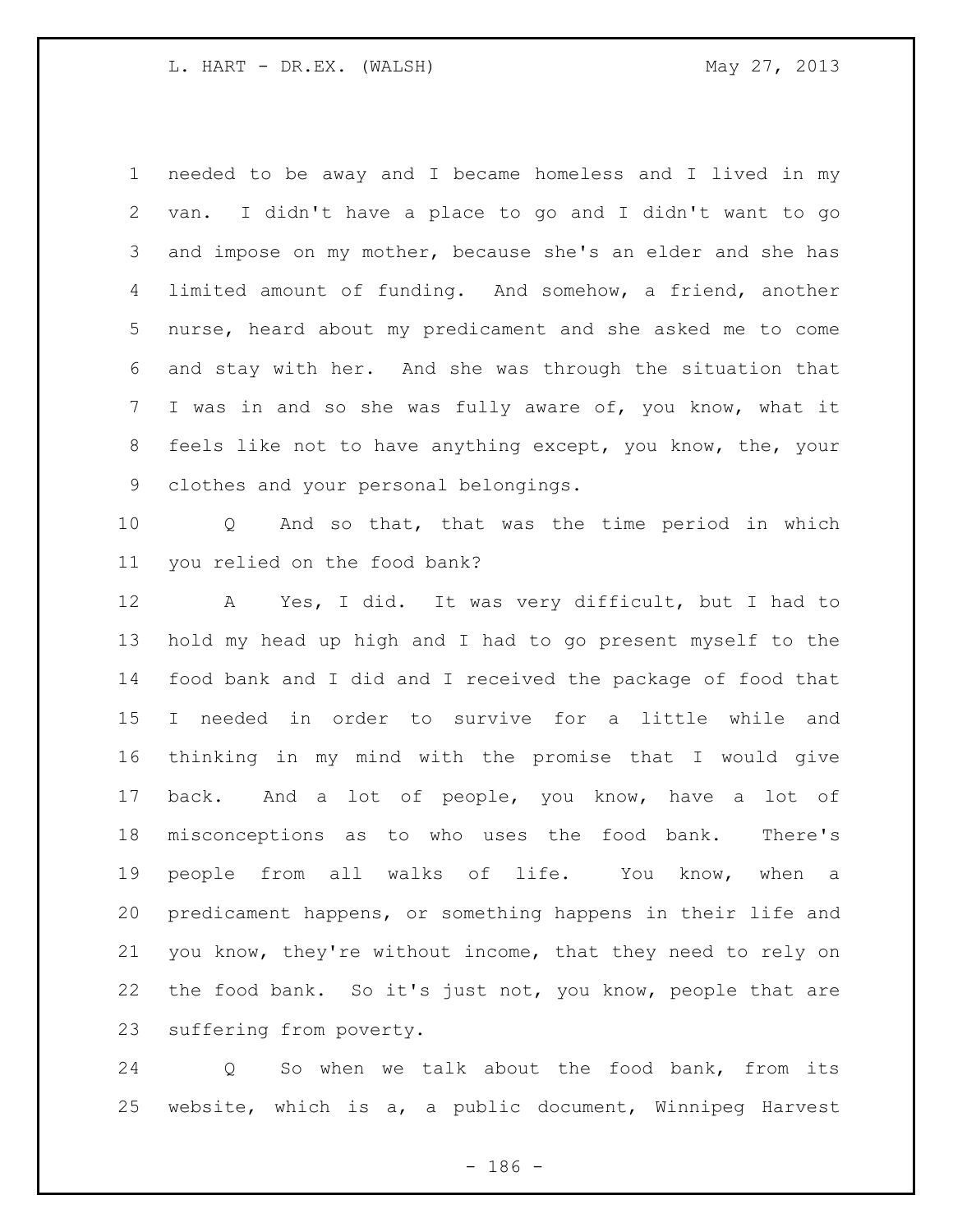has its mission statement, where it describes that, itself as: "... a non-profit, community-based organization committed to providing food to people who struggle to feed themselves and 8 their families." And it says: 12 TWe are also committed to maximizing public awareness of hunger while working towards long- term solutions to hunger and poverty." 18 And I want to spend some time today with you, talking about Winnipeg Harvest and the work it does. What, what is food security? A Food security is that all people, at all times, will have access to food. And I really believe that people have the right to food. Q And then to be, to have insecurity, food insecurity means, means what?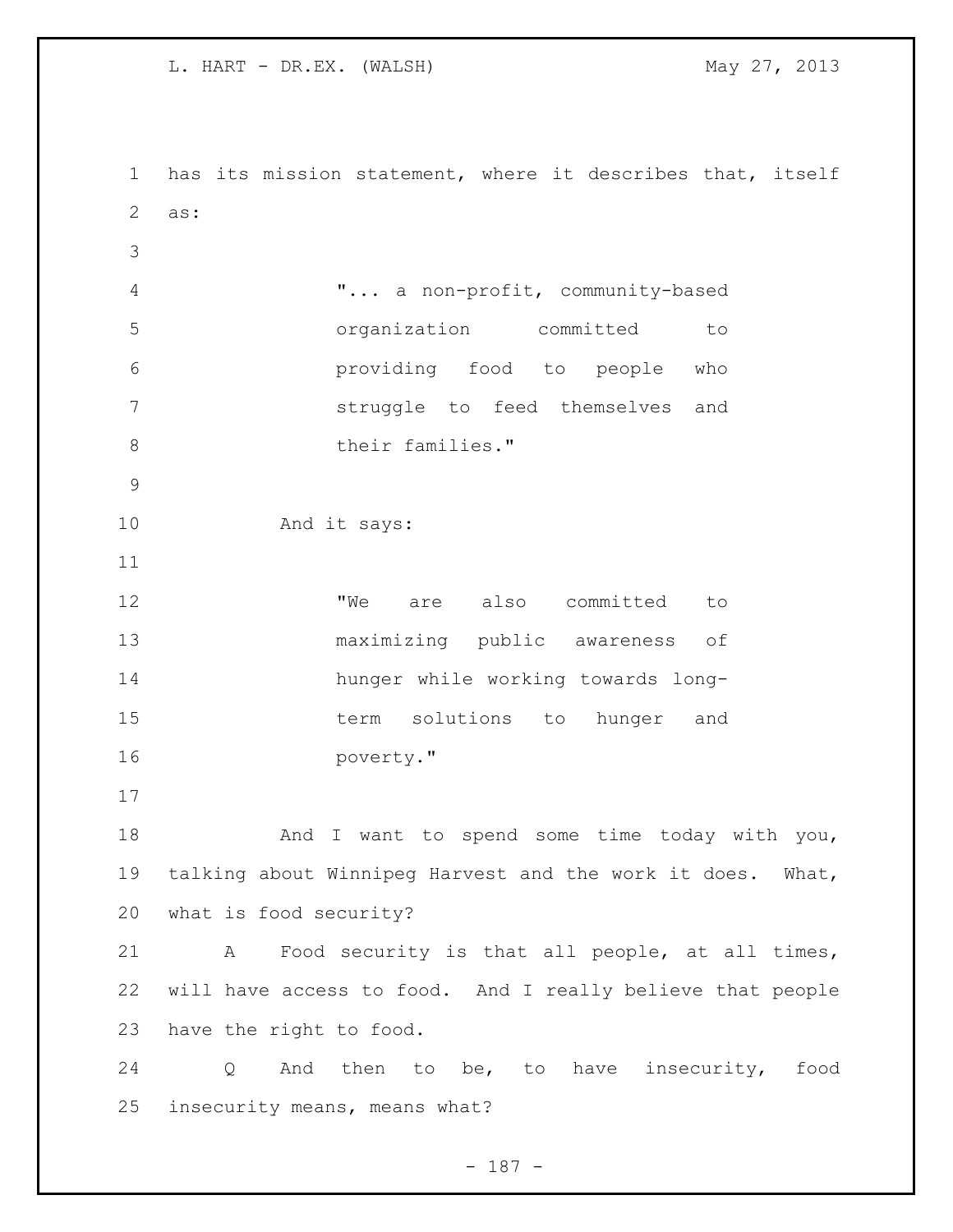A Well, for me, when I take a look at food insecurity and I'm just going to give an example, in terms of First Nation communities, people in First Nation communities, food travels from a long way, like, sometimes you get, you know, food from Chile, or you get food from Mexico. So what happens is, by the time that it reaches a First Nation community, what happens is that it's not, it's nutritionally deficient and it's put on the shelf and that's what people have access to. And when you talk about that food insecurity, if a person is suffering from a chronic disease, such as diabetes or cancer, then they don't have adequate nutrition for their bodies to heal.

 Q Okay. In terms of Winnipeg Harvest, as an organization, again, its website talks about the fact that it runs with the help of, of volunteers and that it had more than 347,000 volunteer hours in the year April 2011 to March 2012, which is the equivalent of a hundred and seventy full time jobs.

A Um-hum.

Q How does that compare to the size of its staff?

 A It compares in a ration about seven to one, which means for every seven volunteers who have -- we, Winnipeg Harvest has one paid staff member. This hope that has touched countless people and explains why so many of our current and former recipients are fiercely loyal volunteers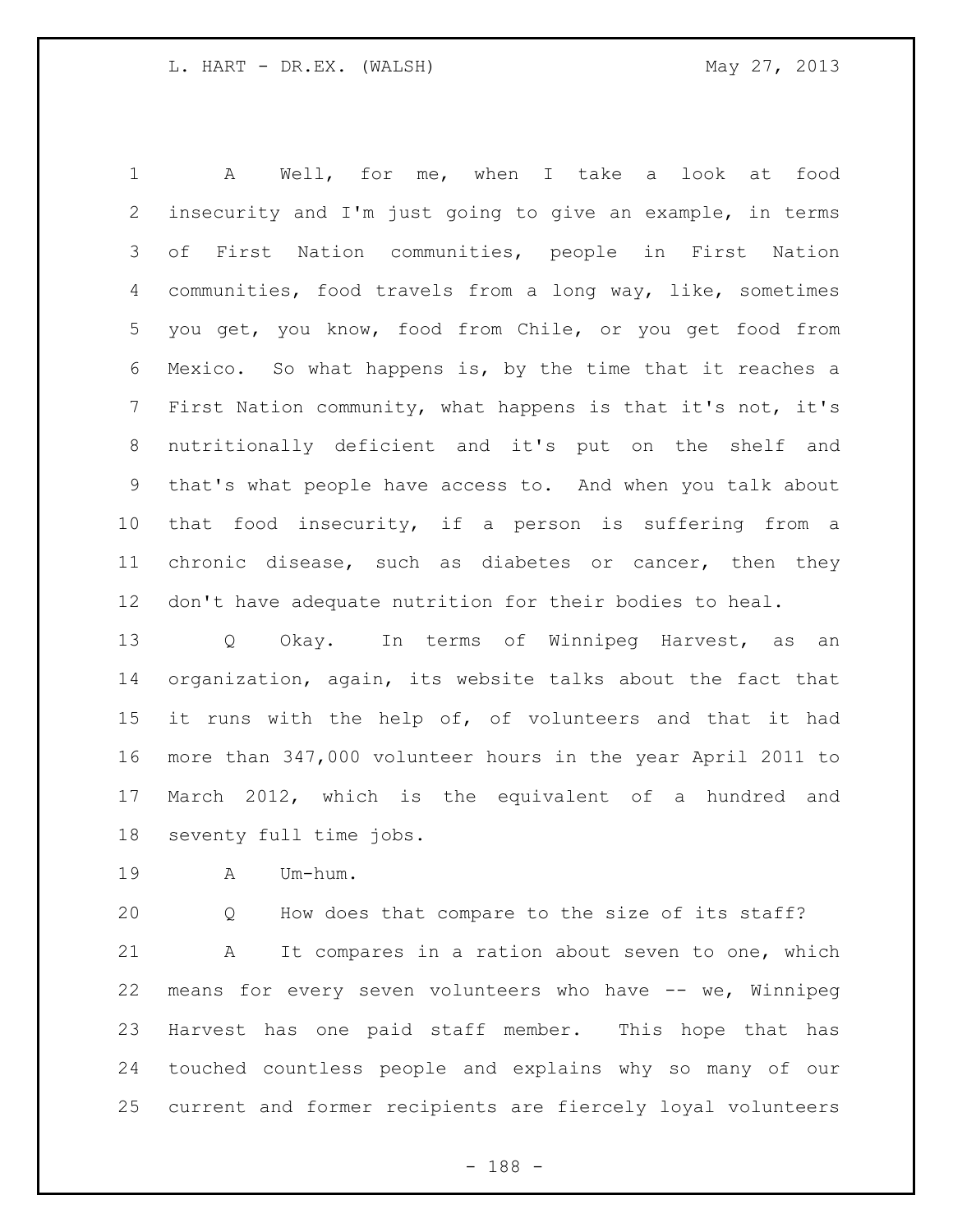and that's, you know, where I fit in as well. Q So that's an interesting point, is that it has, as an organization, it relies heavily on volunteers -- A Um-hum. Q -- I think it's fair to say that a good proportion of its volunteers are former clients, or current clients? A Yes. Q What does that signify to you? A What it signifies for me that it's very holistic when people have healed from whatever it is that they're suffering from, like, when you take a look at all walks of life of people, a lot of people have historical trauma that is associated with their lives and you know, for some unfortunate reason, they end up in poverty. People come from all over the place to Winnipeg and I'm talking not just about aboriginal people that need to come here in order to take, to get their medical needs met, but people that are, you know, fleeing from war torn countries. And when you take a look at all those things and you -- it's reciprocal, in terms of Winnipeg Harvest. They get, but they also give back.

Q And is that important?

 A Yes, it's very important, in order to be healthy, in terms of your, your body, mind, spirit and emotions.

- 189 -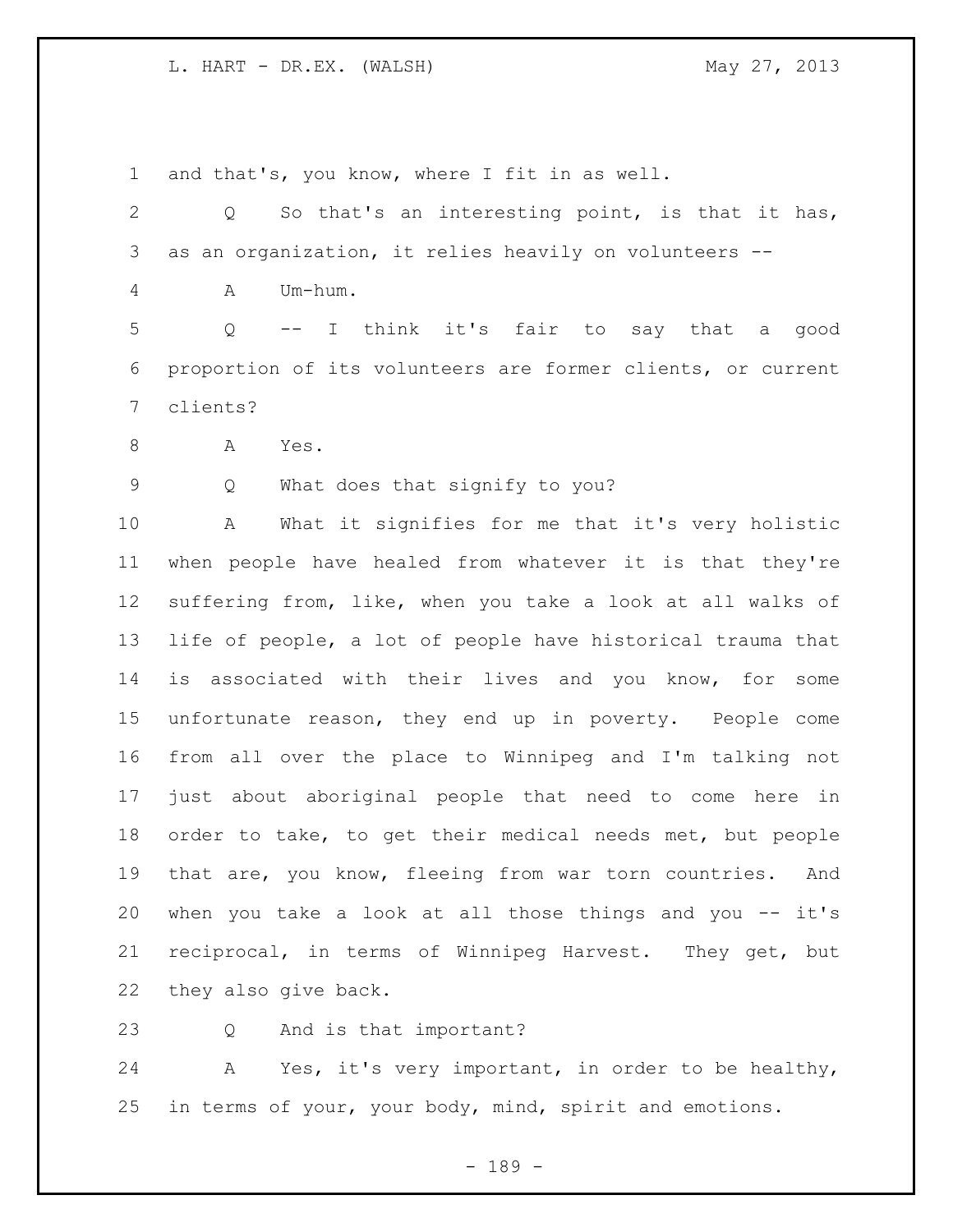| $\mathbf 1$ | Q | Tell us about the, the numbers of people that               |
|-------------|---|-------------------------------------------------------------|
| 2           |   | Winnipeg Harvest is feeding?                                |
| 3           | A | Oh my goodness, on an average, 63,482 individuals           |
| 4           |   | a month, with nearly 50 percent of them being children.     |
| 5           | Q | So what was that number? Over 64,000?                       |
| 6           | Α | Sixty-three four eighty-two.                                |
| 7           | Q | Almost, almost $64,000$ --                                  |
| 8           | Α | Yeah.                                                       |
| $\mathsf 9$ | Q | $-- 63,000 --$                                              |
| 10          | Α | Um-hum.                                                     |
| 11          | Q | -- a month?                                                 |
| 12          | А | Yes, a month.                                               |
| 13          | Q | And almost half of them are children?                       |
| 14          | А | Yes.                                                        |
| 15          | Q | That represents an increase from previous years?            |
| 16          | Α | Yes, it has.                                                |
| 17          | Q | How significant an increase?                                |
| 18          | Α | I'll give an example. We have a parent-child                |
| 19          |   | assistance program within our tribal council and it was, it |
| 20          |   | now translated itself as the Star program. And within the   |
| 21          |   | Southeast Tribal Councils, there's fly-in communities and   |
| 22          |   | there's drive-in communities. And within the fly-in         |
| 23          |   | communities, it's very difficult to find -- to be able to   |
| 24          |   | purchase baby formula. And with the (inaudible) program,    |
| 25          |   | like, what they do is that they want to increase            |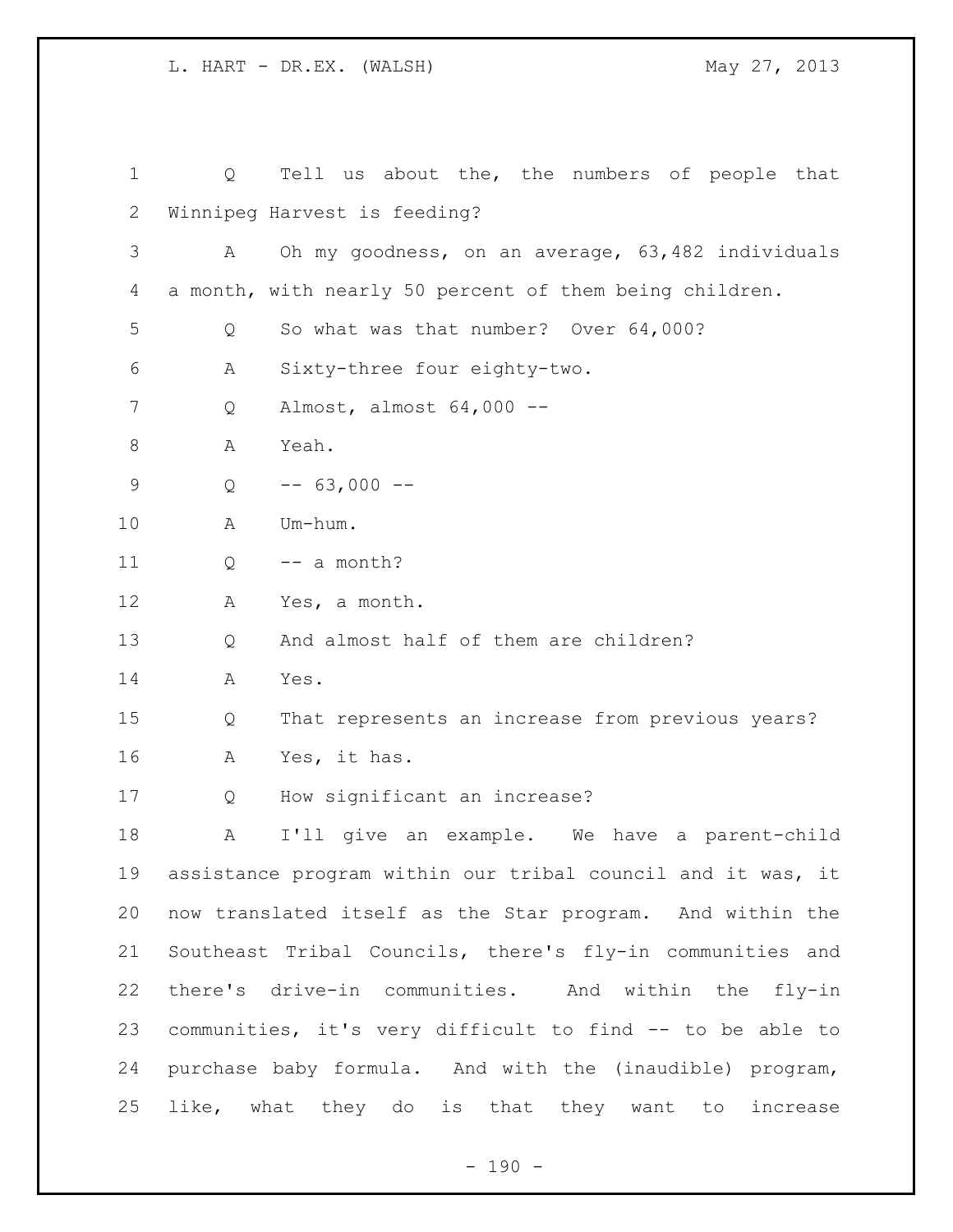breastfeeding, but sometimes it's difficult when you suffer from chronic disease and you're unable to breastfeed your child. And then you take a look at the Northern Store that supplies the baby formula, it's very, very expensive. And so when taking a look at that, Winnipeg Harvest, through their baby formula program, Hunger for Hope provides the, the baby formula to the people in the north.

 Q So that's an example of, of one of the solutions, or one of the ways in which Harvest is supporting the population, at least in terms of emergency food?

A Yes.

 Q So if you say over 30,000 children and I'm, again, I'm referring back to their website, over 30,000 children are clients of the food bank on a monthly basis?

A Yes.

 Q And Winnipeg Harvest also supplies food to over 300 agencies?

A Yes.

 Q So that would include daycares and school programs and other food banks across the province; is, is that right?

 A Yes, it is right. And what I like about the food that it, it provides the schools also, in turn, have a, you know, access to Winnipeg Harvest, where they come and they help sort out the food and they take tours. I had my

- 191 -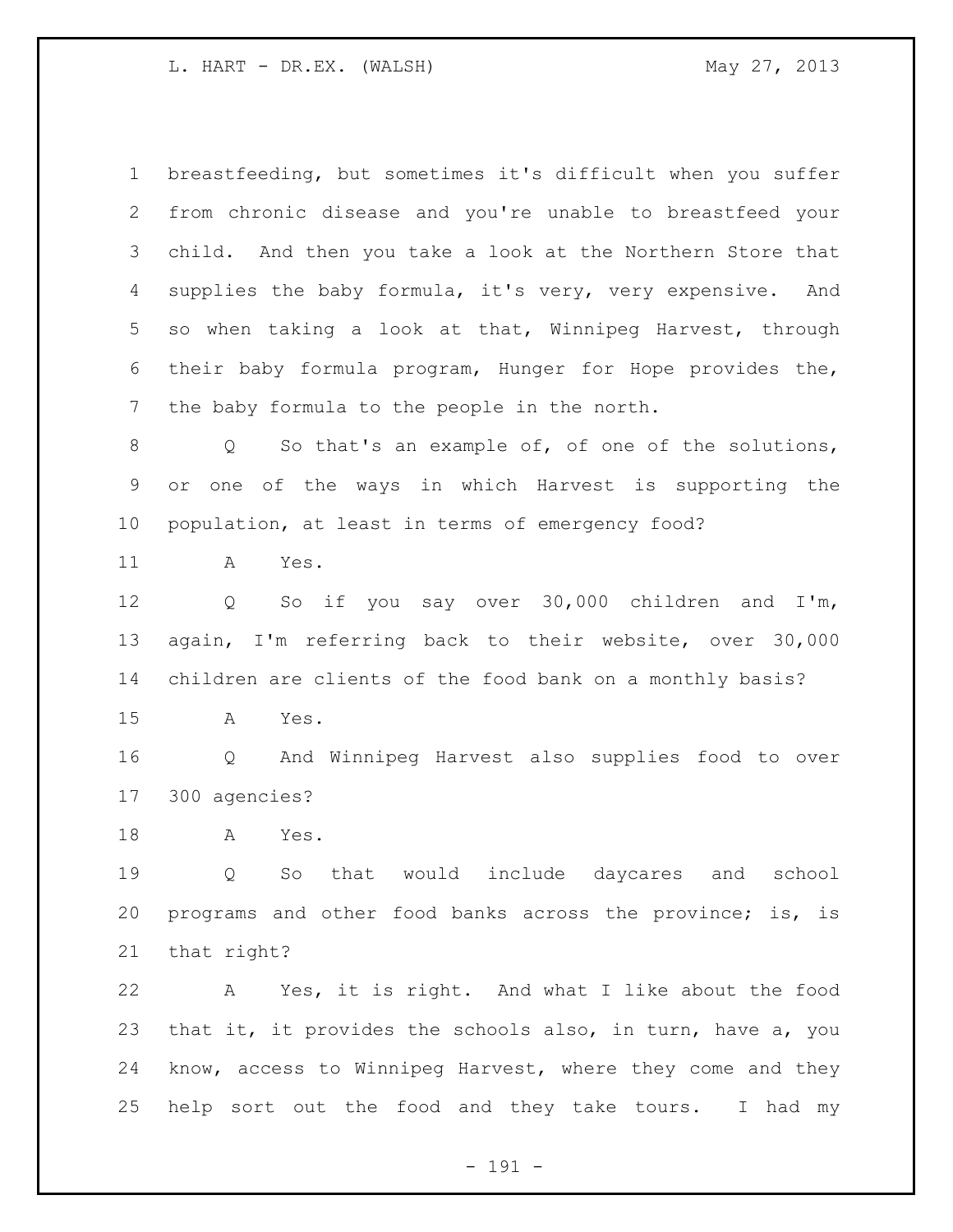grandchildren, as part of Mulvey School, come with me into the food bank and they've helped sort food out.

 Q And, and that's, that's another thing that happens at Winnipeg Harvest, is not only does it have volunteers, but many of their volunteers are children?

A Yes.

 Q Which leads me to, to the next question, Harvest often says it's more than just a food bank; what does it mean when it says that?

 A There's a lot of mentorship and apprenticeship programs at Harvest that are offered to the volunteers and clients, to give them life skills and tools that they need to become employable. Training opportunities include safe food handling certification course, forklift training, computer, cooking classes, nutrition classes, gardening, non-violence crisis intervention, hunger and poverty awareness and, and more.

 Q So those are all in addition to, to providing emergency food to individuals and food to agencies, Harvest has a number of training programs and, and some of them, or many of them related to employment?

A Yes.

Q And how is Harvest funded?

 A Harvest is, gets its revenue in terms of grants and donations, no government funding, per se and does not

- 192 -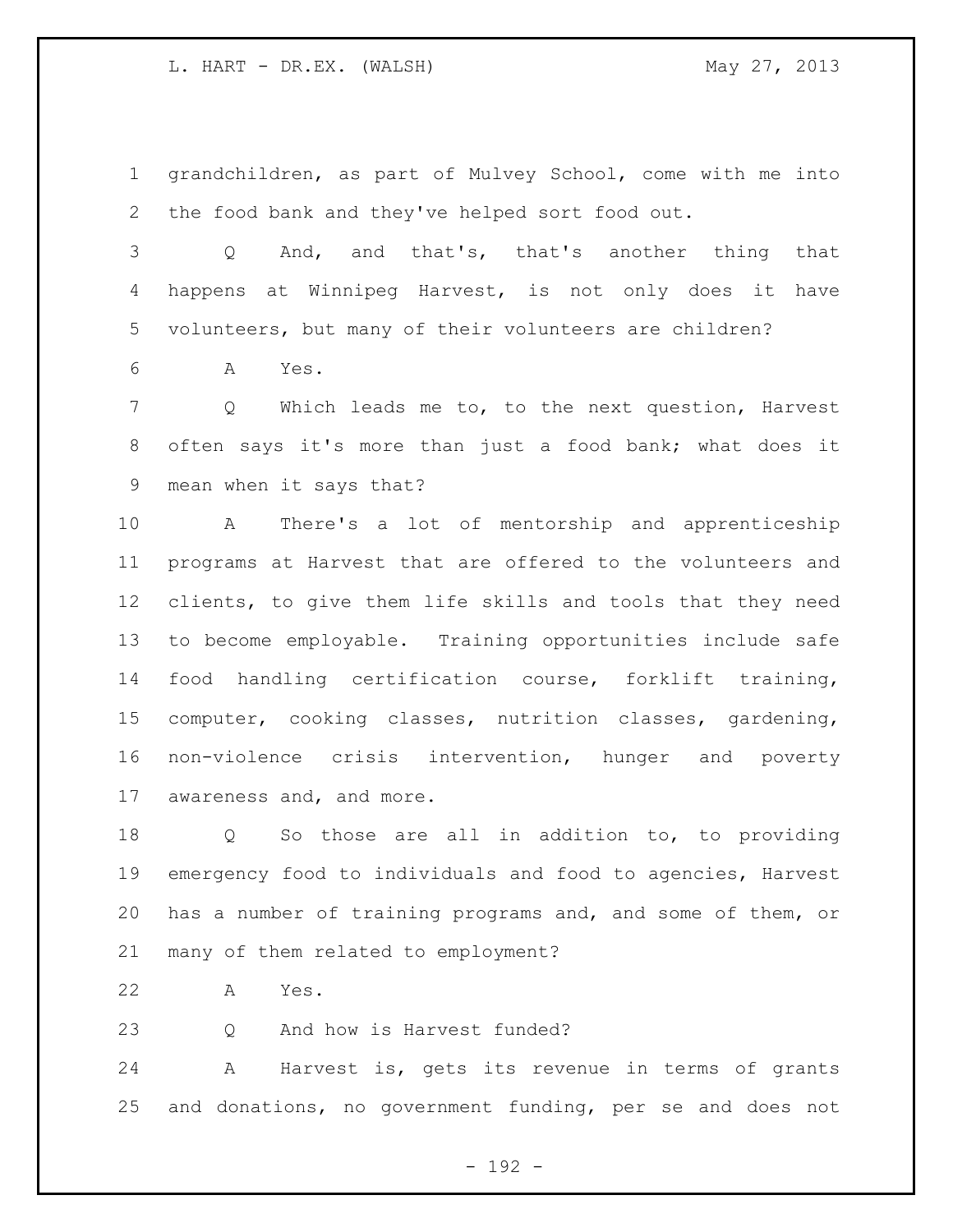receive any money from the United Way. It relies strictly on donations to keep trucks moving and the food flowing to the hunger. For each dollar donated, Winnipeg Harvest can distribute \$20 worth of food. Q And that's because it is able to rely on so many volunteer hours? A Yes. Q That's, that's where that 20 -- where that formula, one dollar translates into \$20 comes from? A Yes. 11 THE COMMISSIONER: Plus, I assume that you get food, besides donations, at a reduced price from grocery stores and so on; is that -- 14 THE WITNESS: Yes. 15 THE COMMISSIONER: -- yes. That, then that comes into the equation that you just mentioned. 17 THE WITNESS: Yes. 18 THE COMMISSIONER: Yeah. BY MS. WALSH: Q Going back to, to talking about Harvest being a place where you can see children actually making a difference and, and volunteering, you know that I've, I've spent a fair bit of time there and would you agree that, that there's a, a spirit at Harvest that belies the, the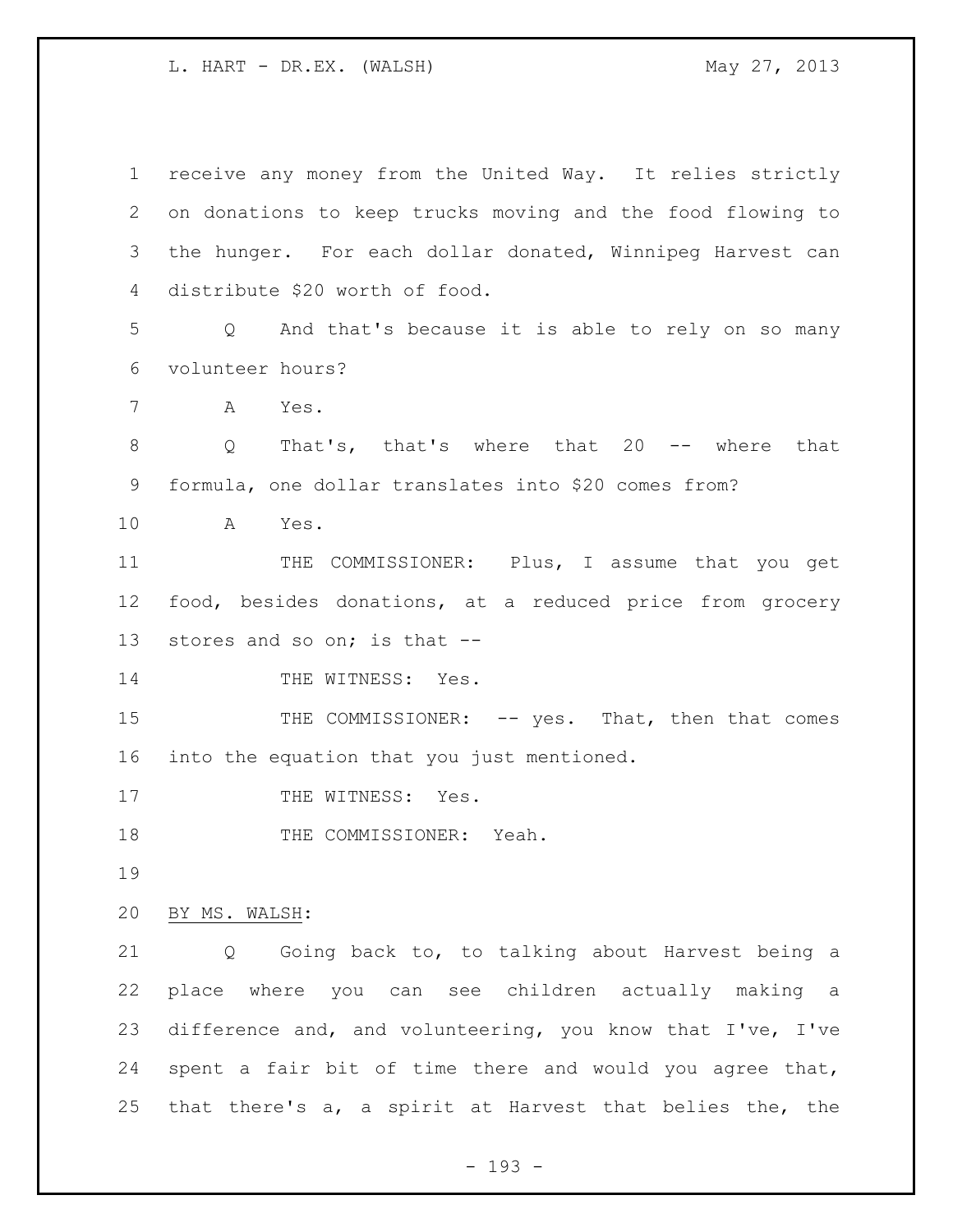underlying reason for its existence?

 A Yes. Previously to my being at Harvest, Dave Courchene was there and in taking a look at all of the work that we were doing within Harvest, myself, you know, being a spiritual advisor, is trying to -- and also with my background in health and nursing and nutrition and all of that, when you take a look at, at Harvest, from my point of view, I, I believe that it takes a look at all of this (inaudible) in terms of holistically. That's how I feel when I'm in there, it takes a look at body, mind, spirit and emotions.

 I've had a chance to educate people on a PowerPoint presentation on residential schools. I educate the board on my film, We Were Children, and about the residential school era. So it's just much more than that and they're always willing to provide a listening ear and want to, you know, take a look at everything from a, more than a general perspective. It's looking at everything in terms of more than just Winnipeg. And when I take a look at that, like, Food Banks Canada, I went to the first AGM and I was really amazed at all the food banks coming together and I never ate so much chocolate. That's just another aspect of it that I found that people really cared. I, I didn't find that, you know, with my presenting myself as an aboriginal people, that there was any thought other

- 194 -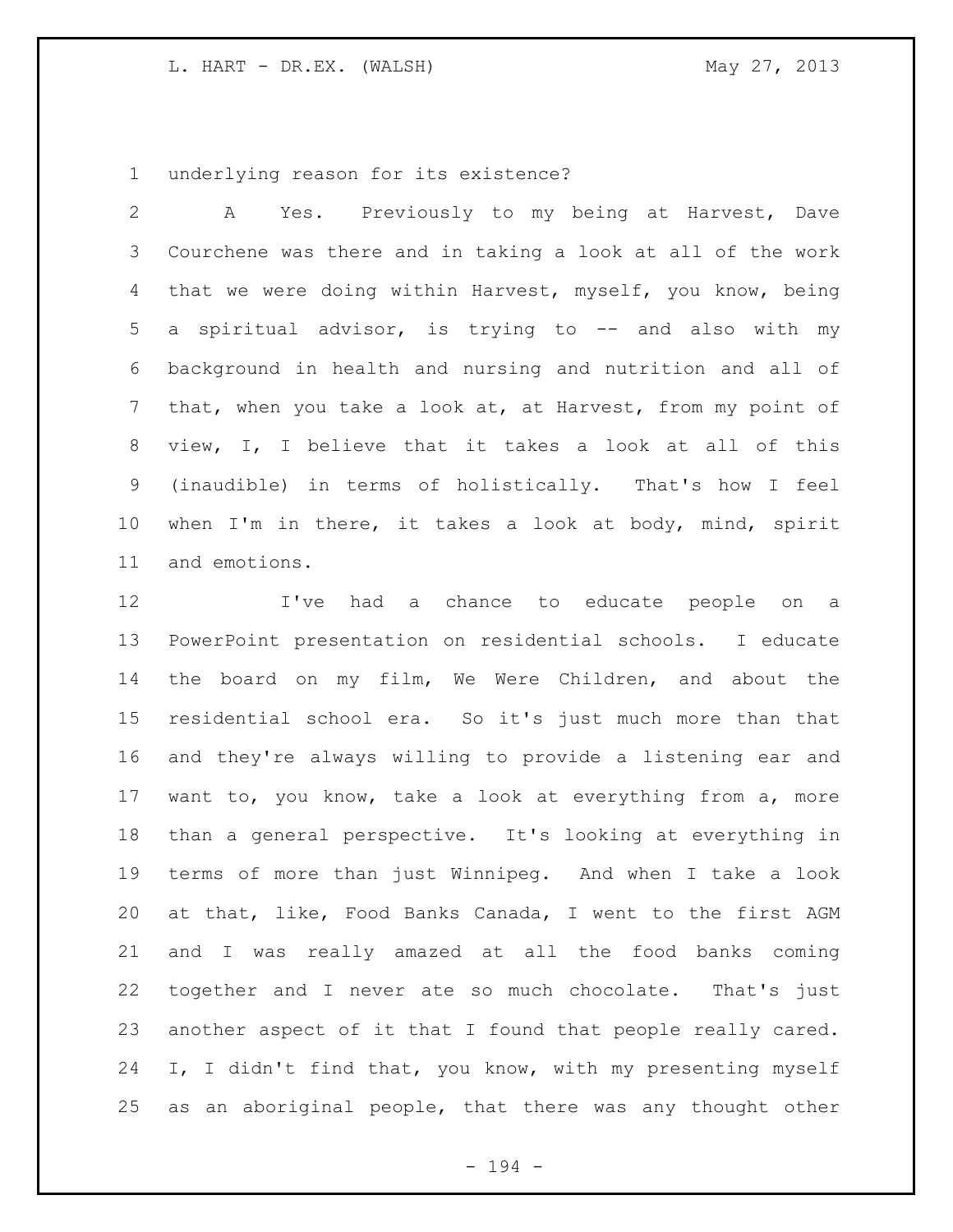than what we needed to do as a people. Like, there was no racism. Everybody was vying for the same thing and you know, if they saw you, like, coming in for lunch, they would invite you to a table and then we'd talk about all the different work that we do. And I'm always learning, not just from, you know, the board or the staff. I'm learning from the volunteers as well and it's, you know, good to sit with them and have a meal to, to say, okay, you know, what's their perspective and what's their take?

Q And --

11 A And to me, that's, that's holism and holistic approach.

 Q -- the holistic approach creates an environment that is, I guess you've described it as, as a welcoming environment, or --

A Oh, yes.

 Q Having said that, is having to rely on the food bank, as nice as Harvest might be, what is that like? Is, is that a, an attractive thing to have to do?

 A Well, I said I had to hold my head up high in order to go in there because, you know, there was a lot of different emotions, but I knew I needed help and I didn't have a income at the time. So I had to be able to feed myself in order to go and apply for a job that I needed. And I was, I was in between jobs, because I had just

- 195 -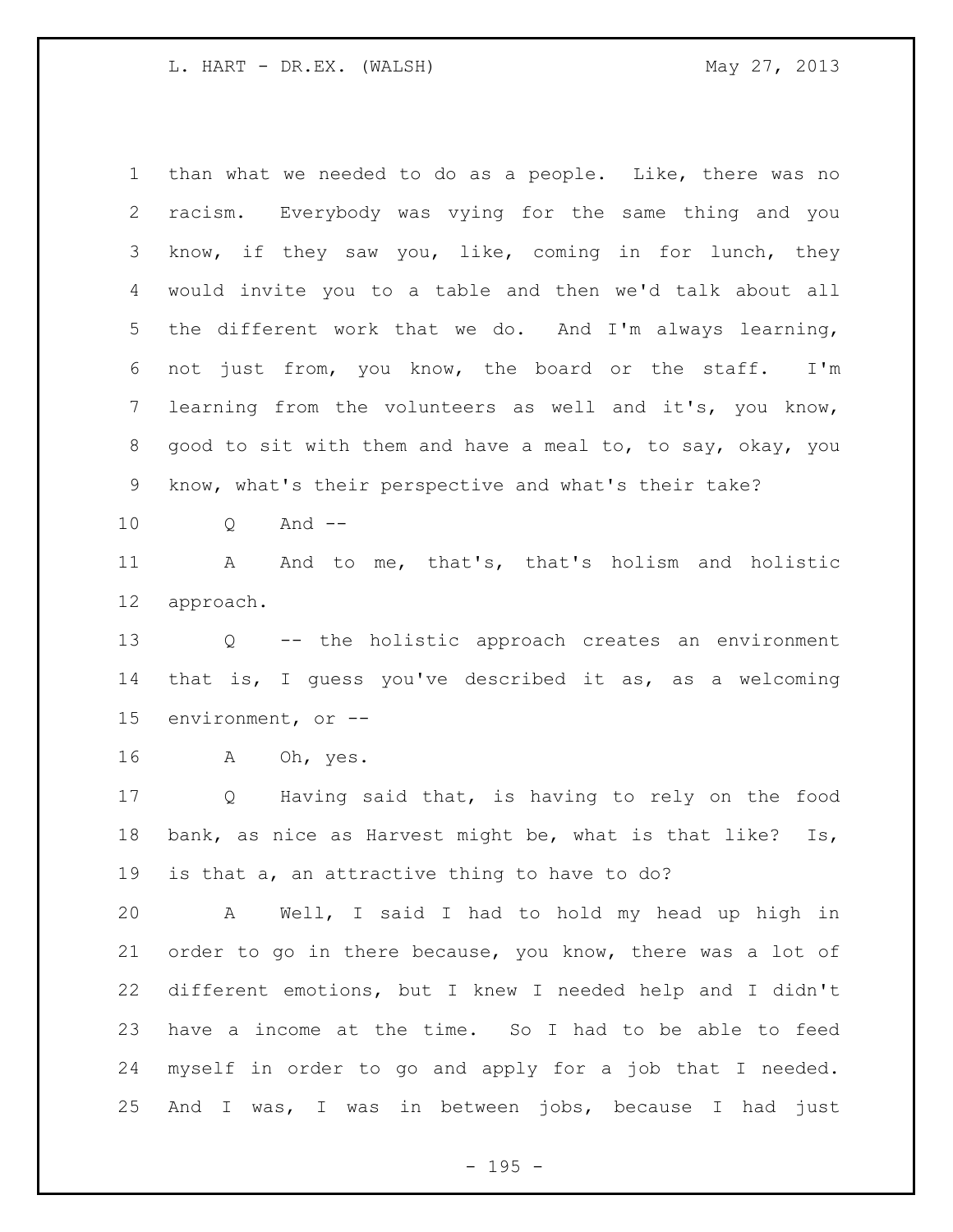finished a contract, but I didn't have any income coming in when I went through the difficulty.

 Q I'm thinking more in terms of how, how does going to Winnipeg Harvest to, to get food, compare to the experience of being able to go to the grocery store?

 A It's a very difficult thing to do and when I think back to when I went to Harvest, I felt shame when I first went there and when I took a look at the other people that were there, I said I'm, I'm no different and I think that's, that's the biggest -- it's an eye opener.

11 O Um-hum.

 A And I realized that it impacts a lot of people, not just people living in poverty.

 Q And when you go to Winnipeg Harvest, can you just, like, shop as though you're shopping at a grocery store?

A No.

Q So how, how do you get something?

19 A You get your, you get your, the packages that are sorted out and since I've been there, serving as a board member, I make sure that, you know, there's food there that has to help somebody that, you know, is suffering from chronic disease and that they have the adequate nutrition that they need. But at the time that I received my little package, I had my break, I had my peanut butter and I had,

- 196 -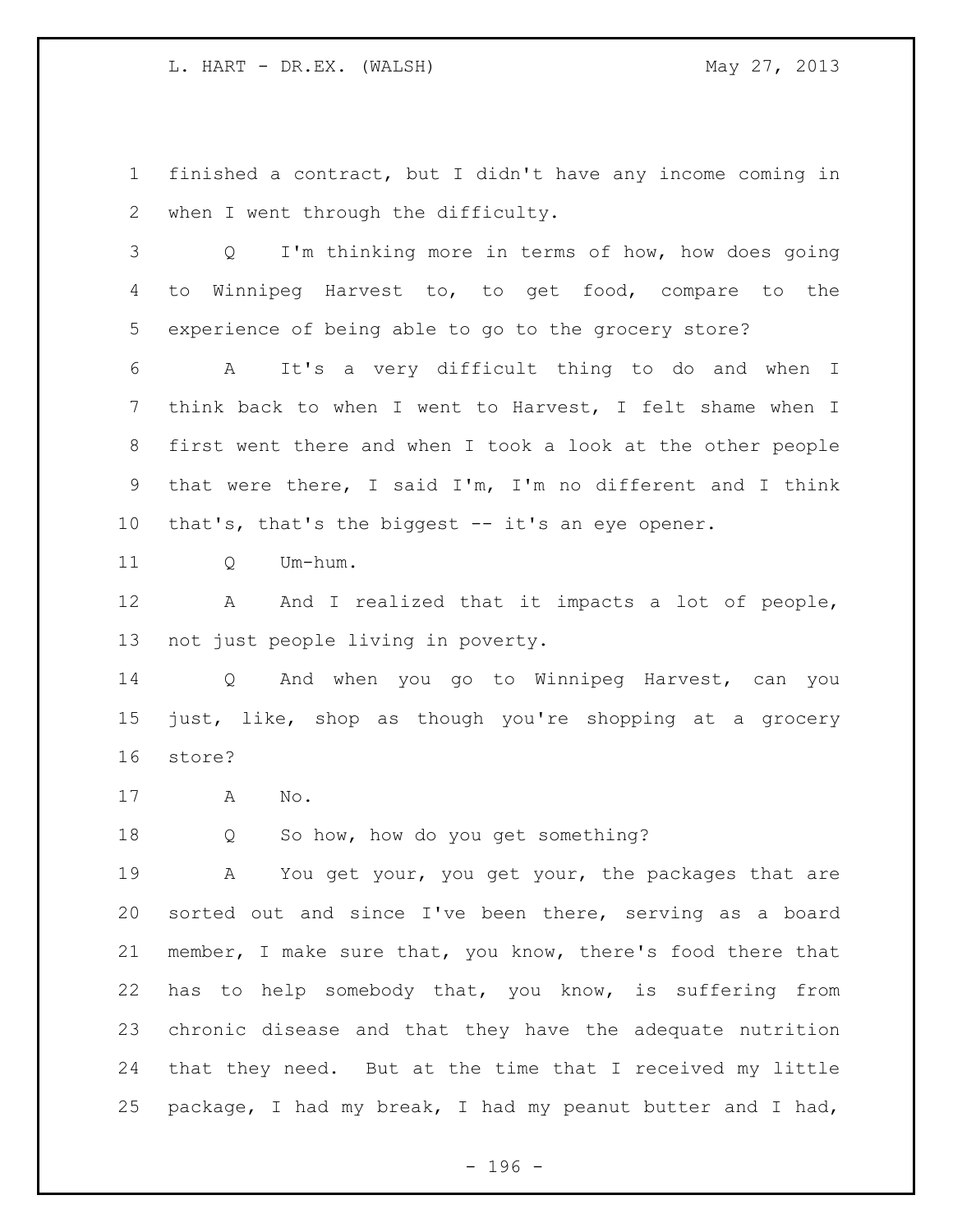you know, cans of soup and you know, it's not looking at all the four groups like they, they tell you, in terms of public awareness that you need to eat from the four groups in order to remain healthy. Q And you can't go very week -- A No. 7 0 -- to the food bank? 8 A No. Q You can only go, I think, twice, twice a month? A Yes. Q And is there much in the way of choice, or you have to take what, what's offered? A You have to take what's given to you. Q Okay. A People are getting more knowledgeable too, in terms of what to give to the food bank, because a lot of times, there's a call that's put out on what kind of food is needed. Q In terms of reasons why people need the food bank, we've heard about, from the previous witness, she talked about people using their food budget to pay for rent? A Exactly. Q And that, that's something that, that you're aware of through your experience with the food bank?

- 197 -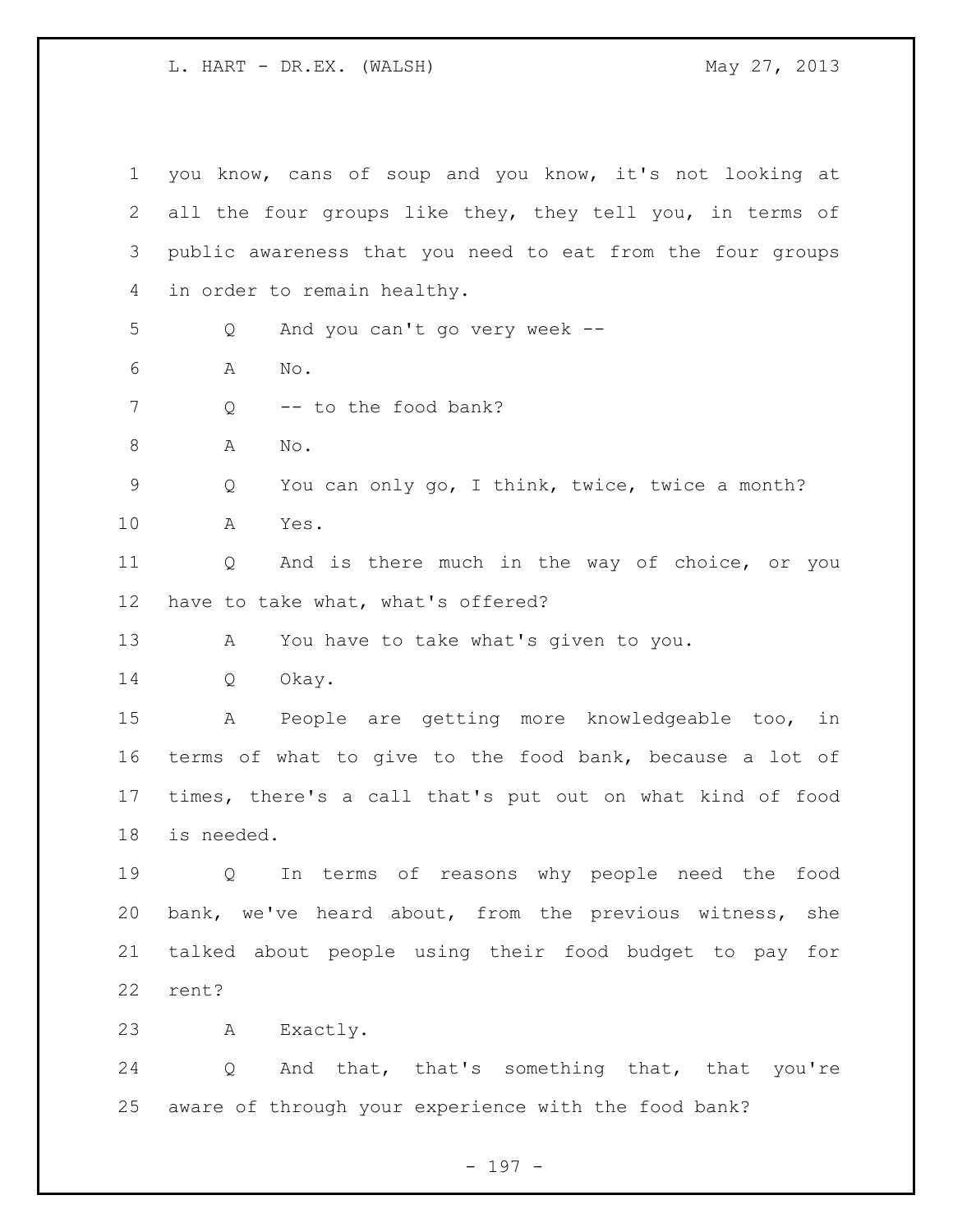A Yes. But also happens in First Nation communities, because they don't receive adequate social assistance and they have to use their money for other things that come up, like, emergencies and that and you know, when you take a look at the income assistance, it doesn't factor in all of those. Q Certain costs in a person's life are fixed? A Yes. Q So then the food, the food budget becomes the source of discretionary income? A Yes. Q And I know that Harvest has worked with the ombudsman's office on this issue. If we can pull up Exhibit 90 please? Document 19, and go to page 4, the executive summary. This report from the ombudsman's office sets out findings and conclusions of an investigation that the ombudsman did into the Employment and Income Assistance Program. The report contains 68 recommendations for administrative improvement and it says that it was: "... undertaken in response to a complaint from twelve community organizations, many of whom have clients who are also participants

- 198 -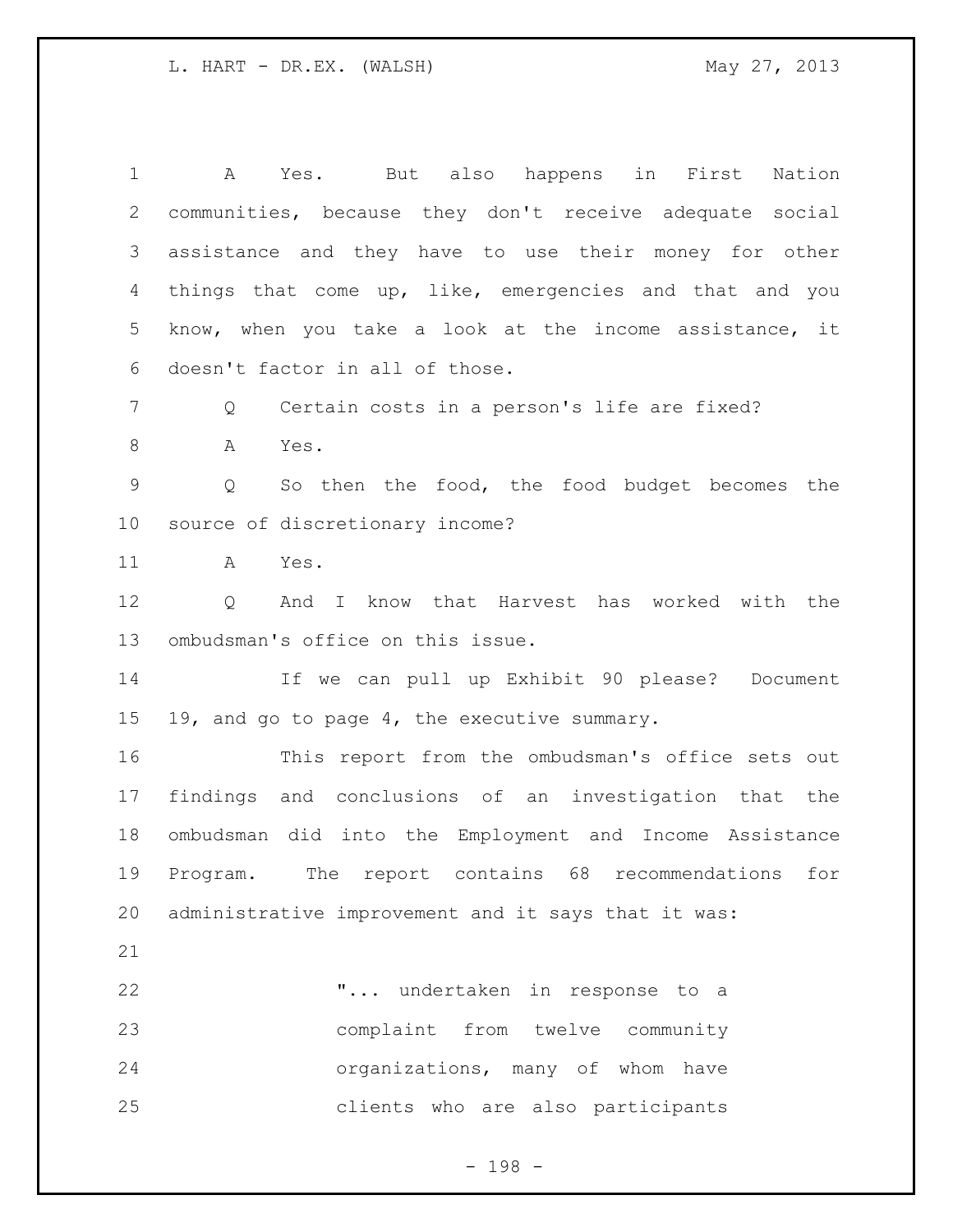in the [Employment Income Assistance] Program." And I gather that Winnipeg Harvest was one of those organizations who participated? A Yes. THE COMMISSIONER: Is your sole involvement in Harvest, at the moment, as a volunteer on the board? 9 THE WITNESS: Yes. 10 THE COMMISSIONER: Yes. BY MS. WALSH: Q And if we go to page 66 of the report, the findings, the recommendation is: 16 T... that the department institute a formal documented process for reviewing and making recommendations for periodically updating basic and shelter rates, income and asset exemptions, and other income assistance allowances in a logical and equitable manner. It is recommended that in that process, program staff be

- 199 -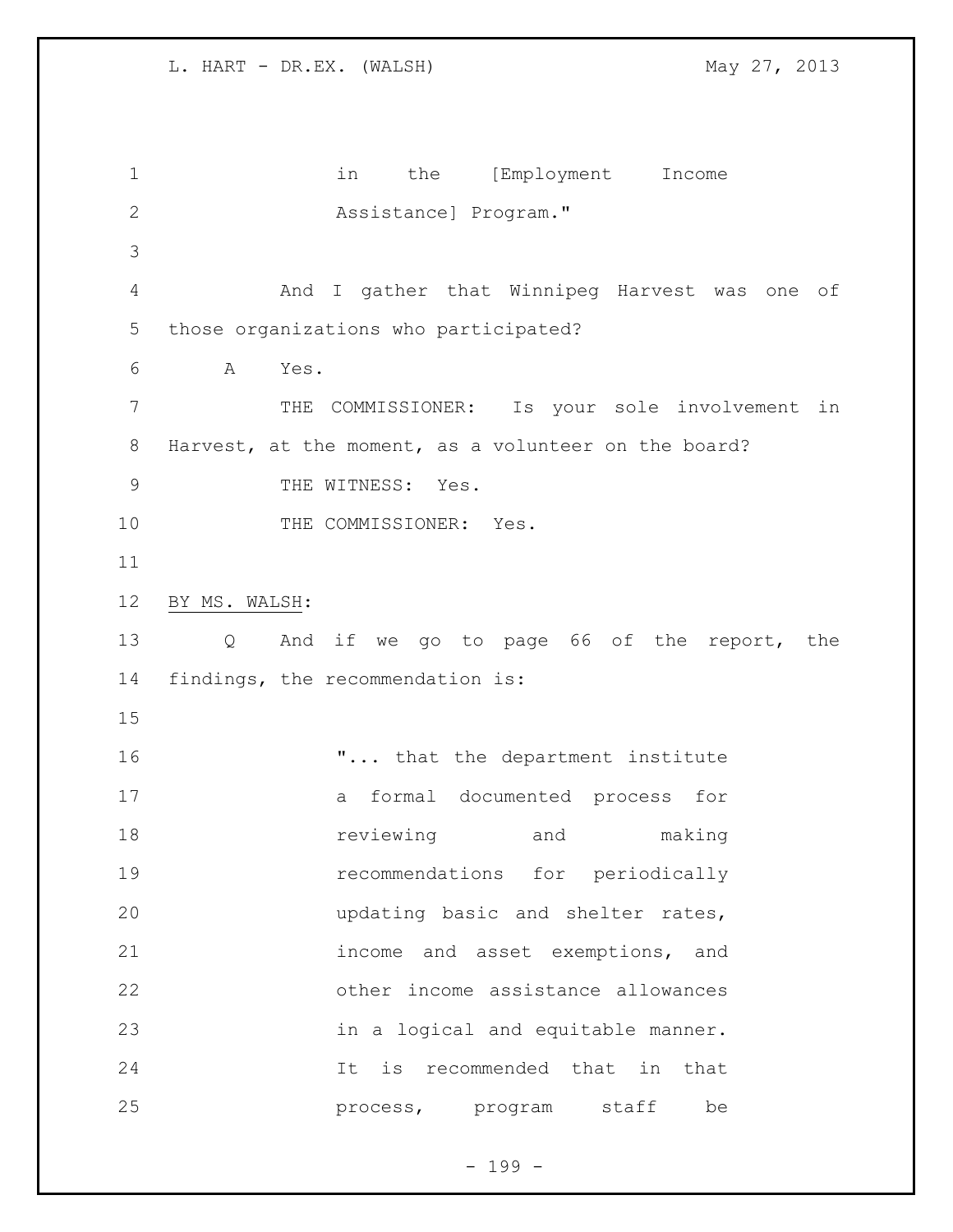consulted."

 And that, that's based on the finding of the adequacy of, of rates, relating to income assistance and, and shelter rates?

A Yes.

 Q What are some of the other reasons that leave people insecure when it comes to, to food?

 A An example of that is if a, there was a house fire and the people are, you know, without lodging. If people are suffering, like, say, from cancer and oftentimes they have to transition into palliative care. And when 13 they're in palliative care then, you know, they lose their, their house as a result of it, because they're not there to be able to make the payment.

 Q Are there transportation issues associated with, with food insecurity?

18 A Yes, there are.

Q Can you tell us a bit about that?

 A People have to travel a long distance. Extra Foods just had recently closed on Main and you have the local corner stores, but often, oftentimes, what happens is that they set their own food prices and oftentimes you're faced with a glass and you can go and look at the food and look at the expiry dates and all of that.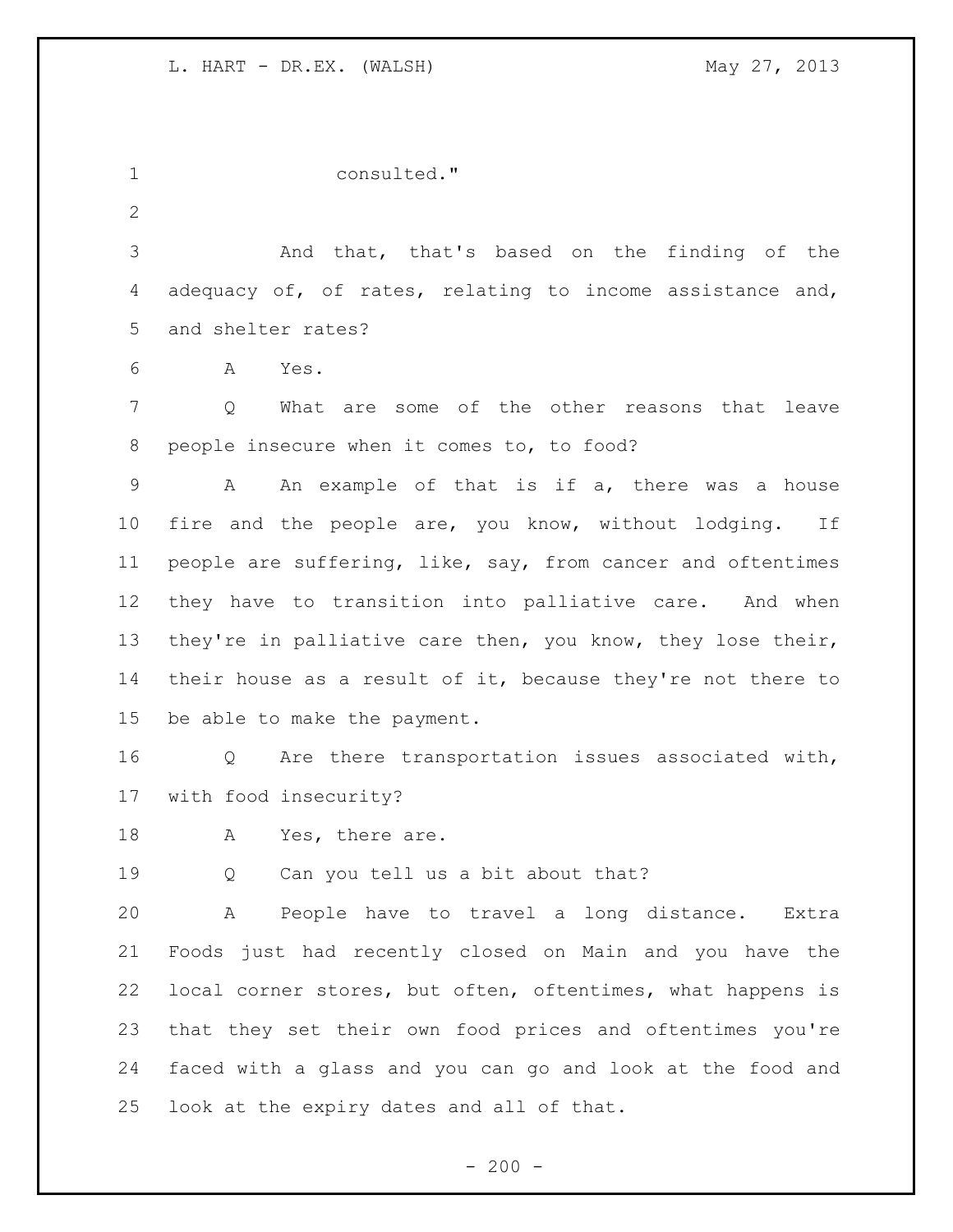And there's an organization and I can't think of its name off the top of my head, but Tara (phonetic), from that organization, takes a look at food security and is part of the group that's working in the inner city to take a look at all of those things.

 So what they do is they provide the transportation and they used to the Extra Foods, but now they have to go further away to be able to purchase their, their food that they need. And what happens is that they'll have to go to Wal-Mart, or they have to go to Sobey's, or they have to go to Safeway. And I know, beside Extra Foods, there is a, a Safeway there. And when you take a look at all of that, it's very difficult to get around. So what happens is that they have to either pay somebody to take them for food shopping, or they have to use a cab. And so the money that they have to use, they'll use it from their food money in order to be able to do the things that I stated that, in order to go to further, to Wal-Mart --

Q Because something like Wal-Mart --

A -- which is on --

Q -- is not in the inner city?

A No.

 Q Let's look at the ALL report, the Acceptable Living Level report, which is Exhibit 92.

 $- 201 -$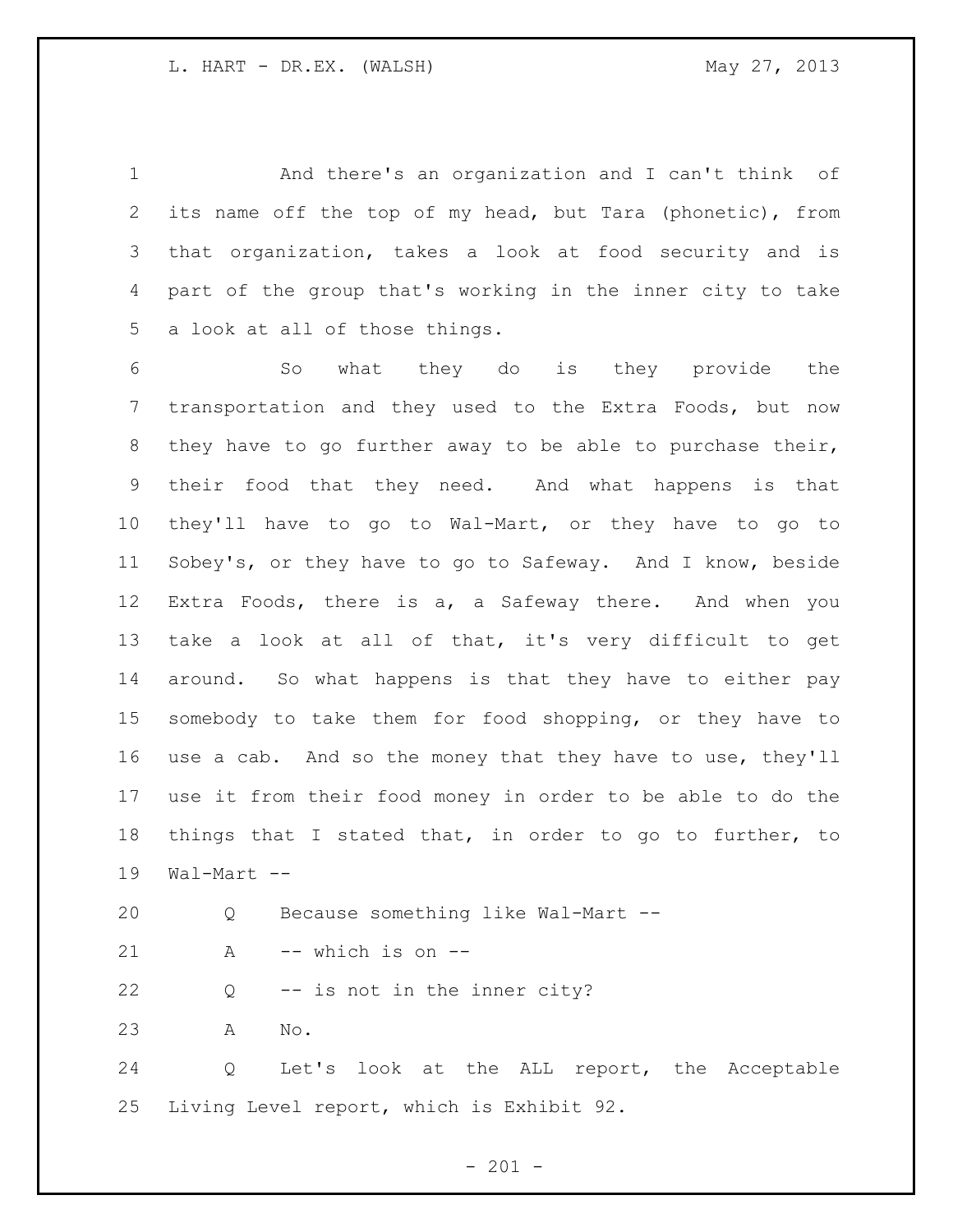1 It's number 34 on your list. Now you, you had an opportunity to participate in this, in the preparation of this report? A Yes, I did. Q Tell us what this report is? A I'll tell you from the example, in terms of a First Nation community called Little Grand Rapids, which is a fly-in community. And the Northern Store is located on one island and the community is located on a different island. And I had, I was lucky to get a, a student, a nutritionist from the University of Manitoba, so I grabbed her when I needed to. And I, since I started working at the tribal council in 2002, I always took a look at the food prices and took pictures and the price of food is very, very expensive in the Northern Store. And in order 16 to get there, to the Northern Store, people have to rely on other people providing transportation, in terms of a vehicle to get from point A to point B and then they have to rely on a cab, which is a boat, to get across to the Northern Store. So, you know, you're spending maybe \$50 in order to do that and go to the Northern Store and shop. And the times that they have to go shopping in Winnipeg, that takes a toll, in terms of the weight on a plane that you're allowed to carry food. So a lot of the

 $- 202 -$ 

people from those fly-in communities, they use the winter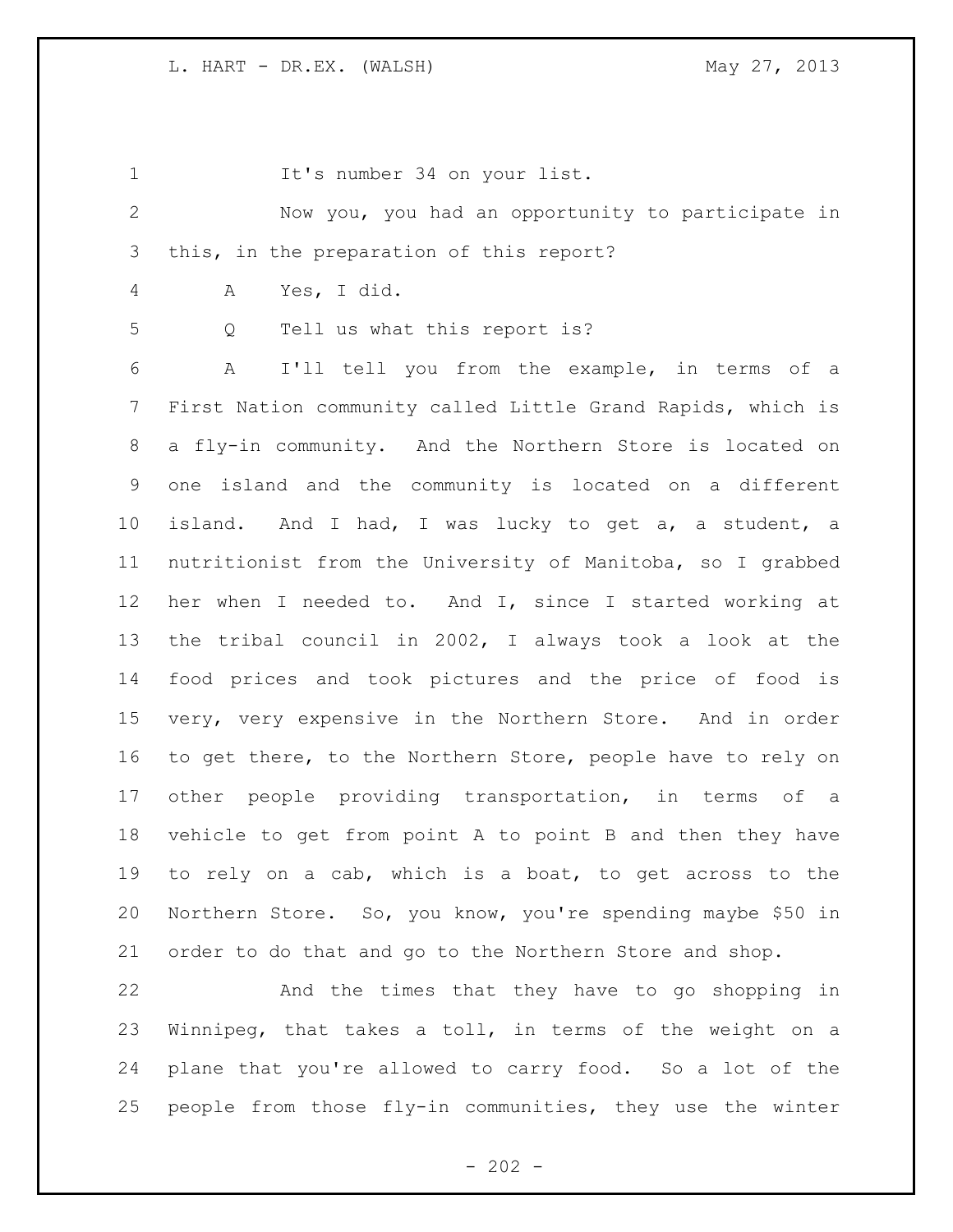roads and that's when they start, you know, stockpiling 2 their foods and they help each other out.

 Other than that, you know, it's just relying on 4 the things that I had stated, in terms of the example.

 Carrie Spence (phonetic), which is the U of M student, what she did is, I, I gave her a, a case study and I told her, you know, you're a single parent, you're suffering from diabetes and you can't breastfeed your child and you have three children all under the age. And I told him, I, what I told her to do is research, in terms of what she got in, in allowance, social allowance and what she got in child tax. And I said, what I want you to do is see if you can adequately go and shop at the Northern Store and compare it to what you'd receive in Winnipeg. And in doing that, you know, she started taking pictures, because it was a long time between 2002 until 2011 or '12, that, when she came to work with us, she was able to log everything down, so we were able to get the comparison between purchasing food in Winnipeg and purchasing food in the Northern Store. And --

21 O What was the result?

 A -- the prices were very high and she could not use what she was receiving, in order to be able to provide for her and her children. A lot of people think that, you know, housing is free in First Nation communities and it's

 $-203 -$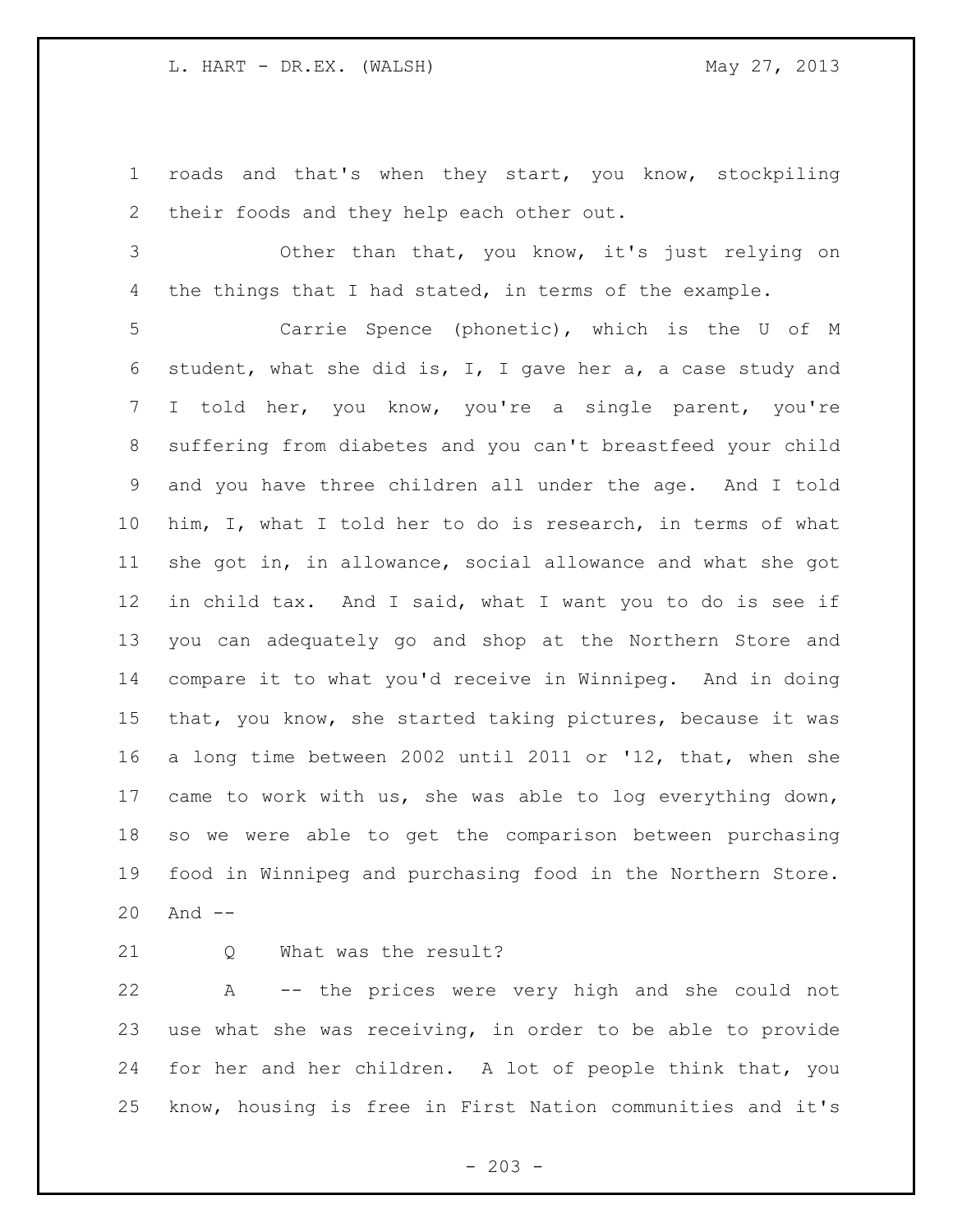not. Like, you know, you have to pay your rent and then you have to pay for, you know, your utilities and all that, so nothing is free. Q In terms of, of this Acceptable Living Level Report, it looks at how much disposable income a family needs to buy certain goods and services? A Yes. Q And looking at page 9 of the report, it says that it's: **...** real measure of living costs, based on a realistic understanding of the actual cost of living in Winnipeg." A Yes. Q So my understanding is that, from the report, is that participants looked at what it takes to reach a 19 certain level of, of living, how much that costs and they have a number of categories. If we want to go to page 8 of the report, that shows the budgets and the categories. So this shows, this graph, I think it's a little too big now, because I don't think -- can you see the whole thing? No. This -- A I need it --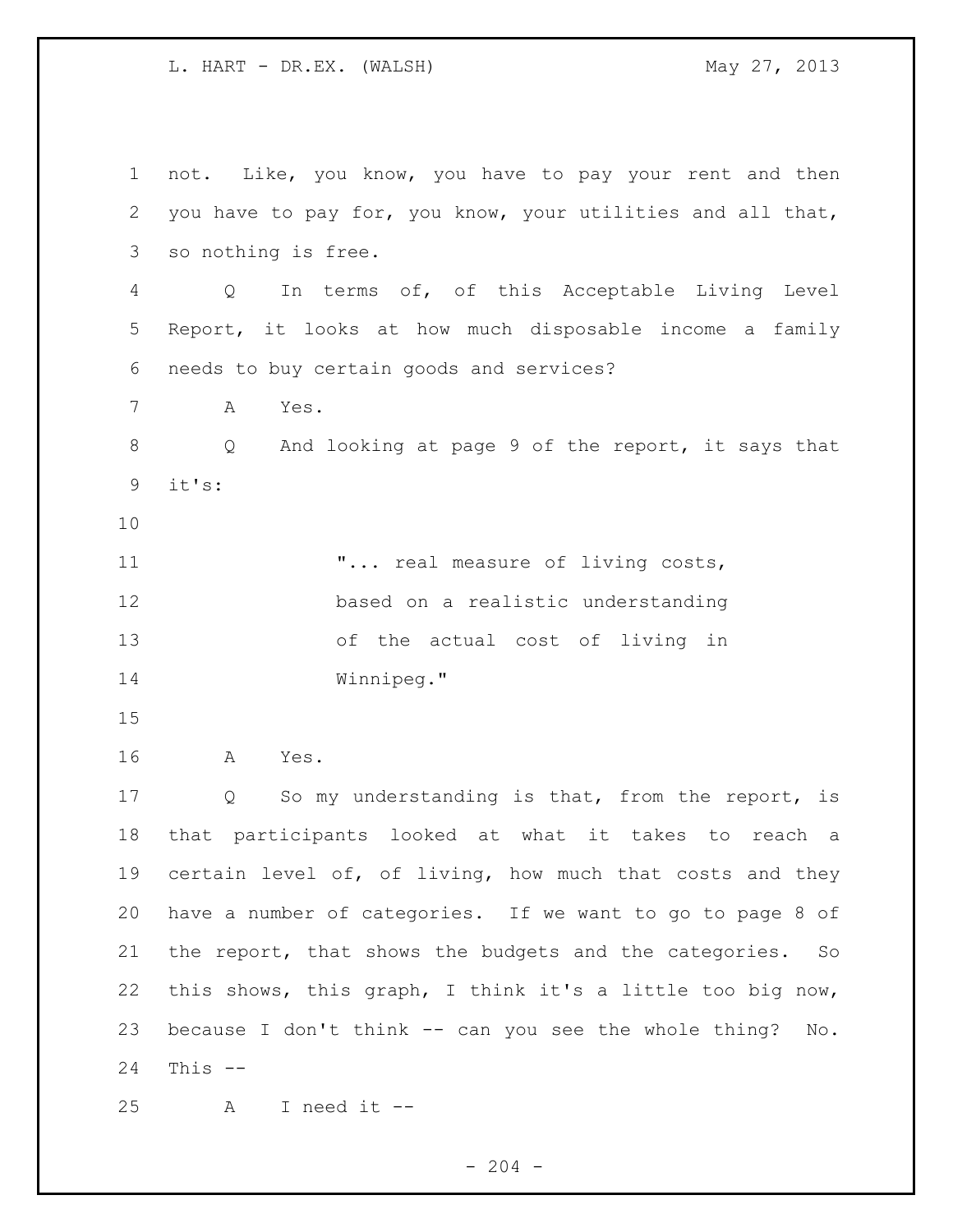Q -- shows the acceptable living level for a family of three?

 A -- oh, I was just telling her I need it just a little bit bigger, because --

Q A little bigger?

A -- I don't have my reading glasses.

 Q Ah hah, okay. So this shows from the period '97 to 2012, because it was measured on four separate occasions, every three years there's been a measurement done. Well, except there was a gap between '03 and, and 2012. But the categories that are looked at include the cost of food, personal care, clothing, shelter, health care, childcare, transportation, household operations, education, communications, risk management, banking, household furnishings and recreation. So it shows that for a family of, if we can just scroll down, one adult, two children, the acceptable living level has increased, if you want to go down to the, the chart below, you can see the, the increases. For instance, one adult, two children, has increased from \$26,945 in '97, to just over \$38,000 in 2012.

 So what this report is, is doing, if I'm correct, is showing what, what it costs to live, including all those 24 categories that, that we looked at, and then the increases since they've started measuring these goods and services --

 $- 205 -$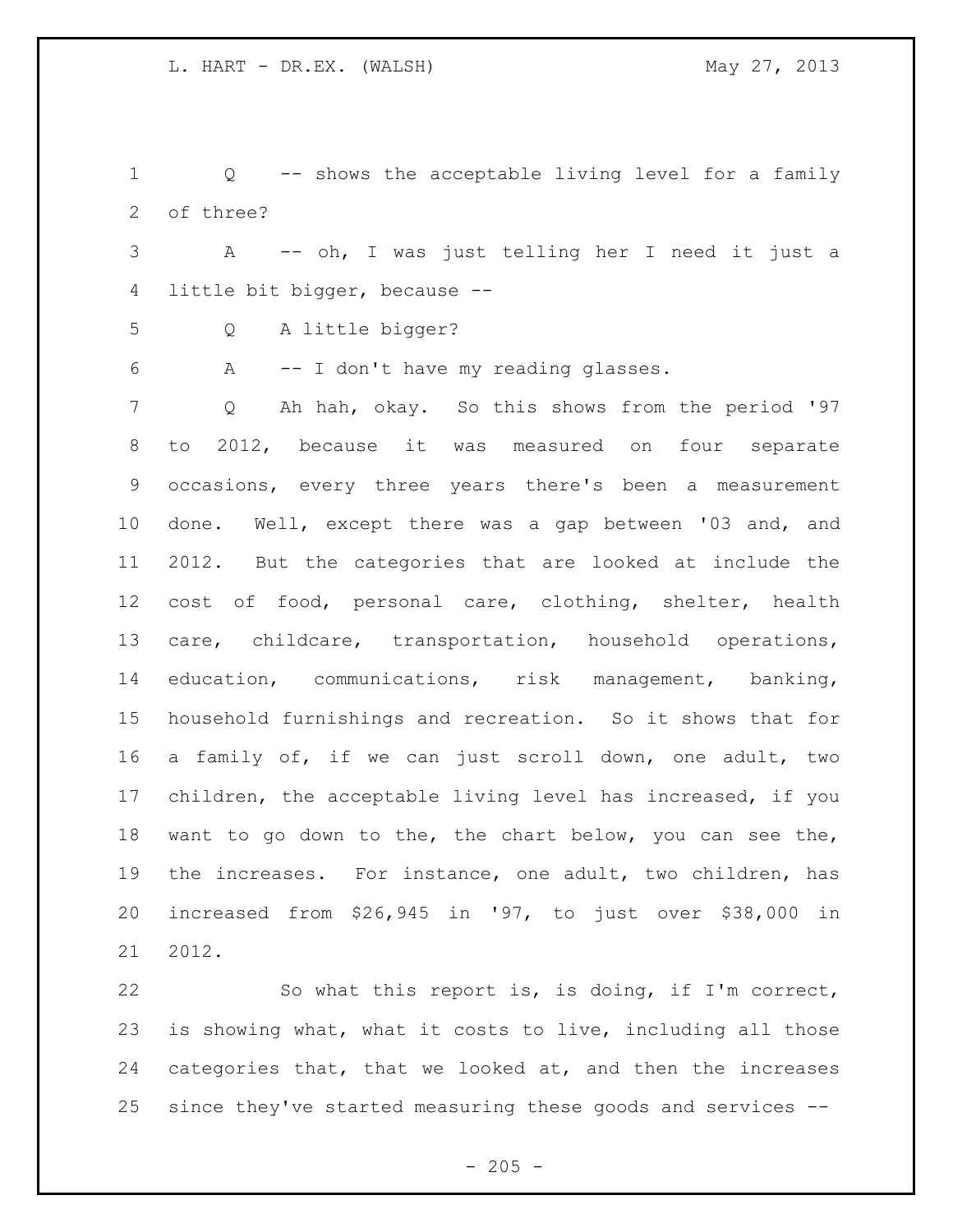A Yes. Q -- is that a fair description of what the report is doing? A Yes. Q And if we go to page 23, in terms of the conclusions, it says: 8 "Not having enough money for basic necessities, or enough money for activities which encourage social 11 inclusion, is a primary factor in creating a cycle of homelessness that has touched generations of people living in Winnipeg." A Yes. Q And is that, is that something you, you agree 18 with as  $a -$ 19 A I agree. Q -- conclusion? Let's pull up the report of the U.N. Special Rapporteur, which is number 36 on the documents. It's Exhibit 93. Last May, in May 2012, Olivier De Schutter, the U.N. Special Rapporteur, on the Right to Food, came to, to Canada?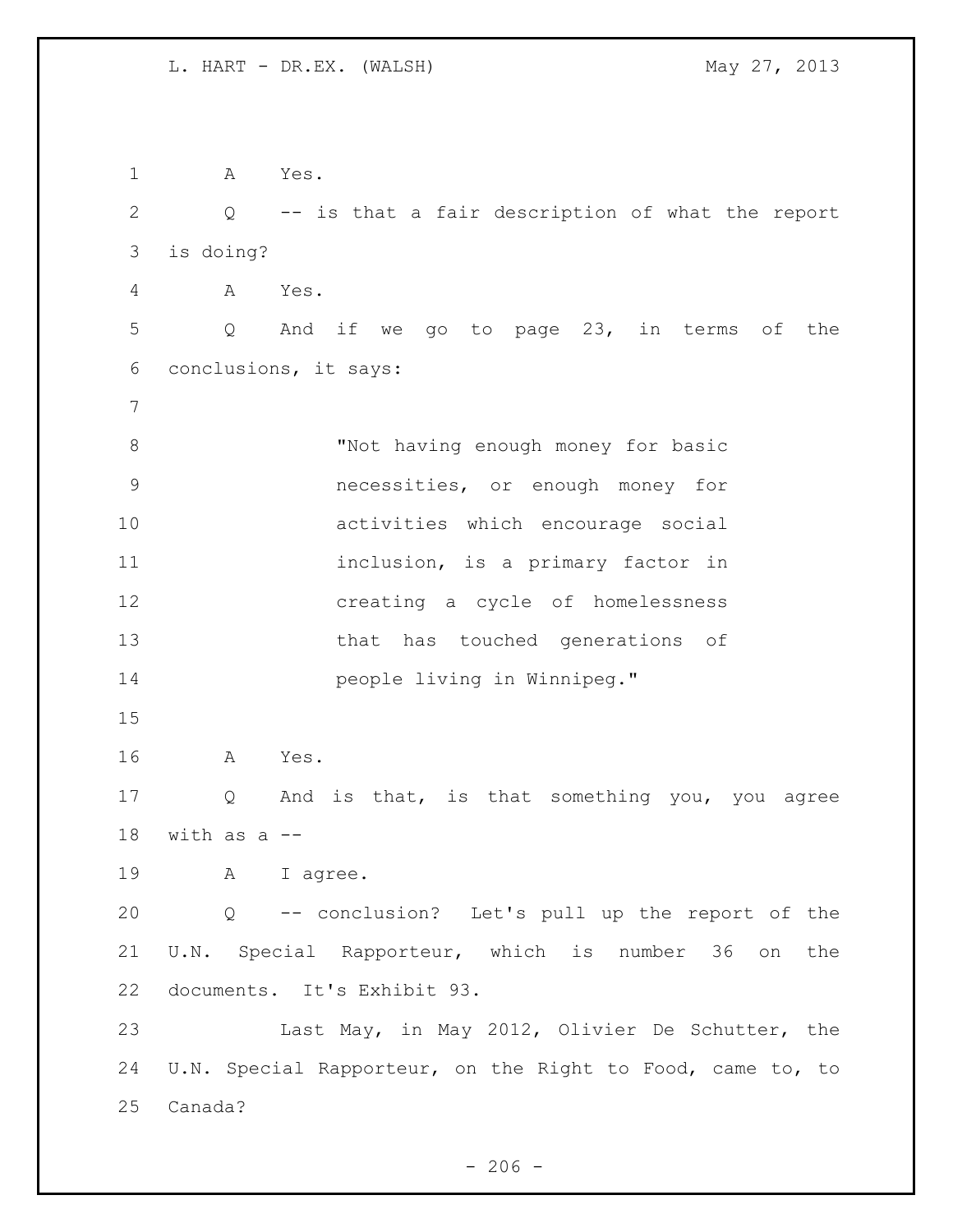A Yes.

 Q And he visited, among other places, Winnipeg Harvest?

- A Yes.
- Q You were there?

 A Yes, I was, I lobbied for him to come. I knew that in sitting on some of the committees here, in the province of Manitoba, that it wouldn't address the needs that I needed, so I made my way to Food Secure Canada. The only aboriginal people that was with Food Secure Canada at the time, they are guided by, by an elder, but he wasn't involved when we sat together. And all of the people wanted him to, you know, go to different parts of Canada 14 and I had to make a stance and I said, you know, there are a lot of issues that are, that are affecting the people here in the province of Manitoba. So I stood up and I said that, you know, we need the U.N. Special Rapporteur to come to Manitoba, because we have a lot of issues and I gave them the examples of the fly-in communities and I had all the pictures of the food prices and what it takes for a person even just to get access to food. And I was really happy that he came and with the, with the Assembly of Manitoba Chiefs, it became very political for him to go to different areas and I wanted to make sure that he went to the four arrows, which is, you know, St. Therese,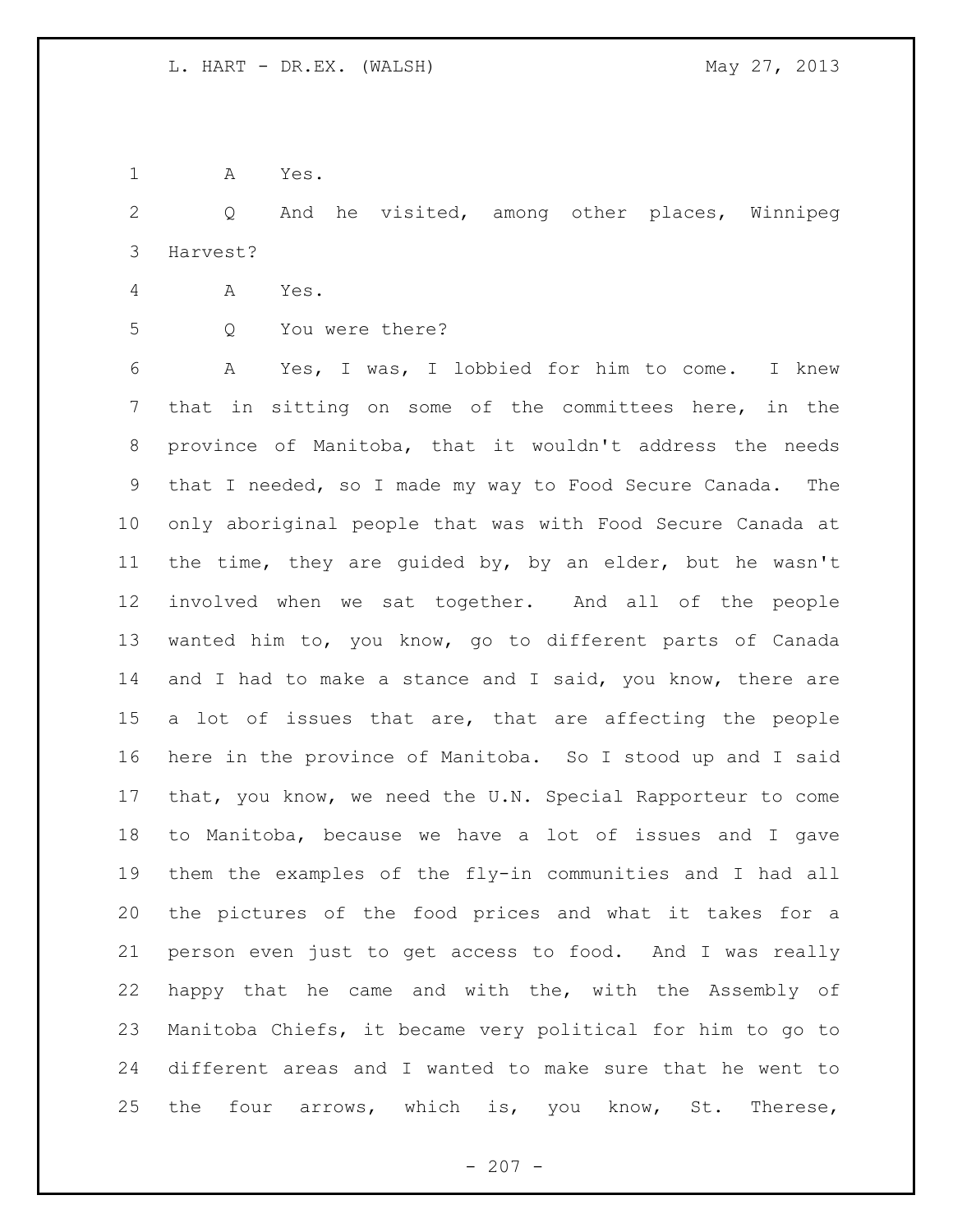Wasagamack, Red Sucker and Garden Hill, that he had a chance to visit there, because of all of the things, the issues that affect the people like being able to access clean water. And I wanted him to see that. And then he was supposed to go to the flooded communities and he didn't get a chance to go. He went to Turtle Lodge and then he went to Peguis. And so, I thought, okay, I need to make sure that I'm focusing the work that I'm doing and I live here in the city of Winnipeg and I had to make sure that he was involved with the work that I was doing because food insecurity involves everyone and I was really happy that he came to Winnipeg Harvest, you know, that made me -- it 13 touched my soul, the, the very depths of my soul, because he needed to see, firsthand, what was happening in the urban area, but also in the communities that I had named.

**And as Winnipeg Harvest does, it, you know, makes**  an invitation to all organizations that work in the city of Winnipeg and to be able to present and part of our presentation had to do with chronic disease and disability and then you know, the rest of the people that are mentioned, like Ka Ni Kanichihk and some of the aboriginal organizations in Winnipeg, but taking a look at, at it from a larger lens.

 Q And then he prepared the report that we see on the screen, that we've marked as Exhibit 93?

 $- 208 -$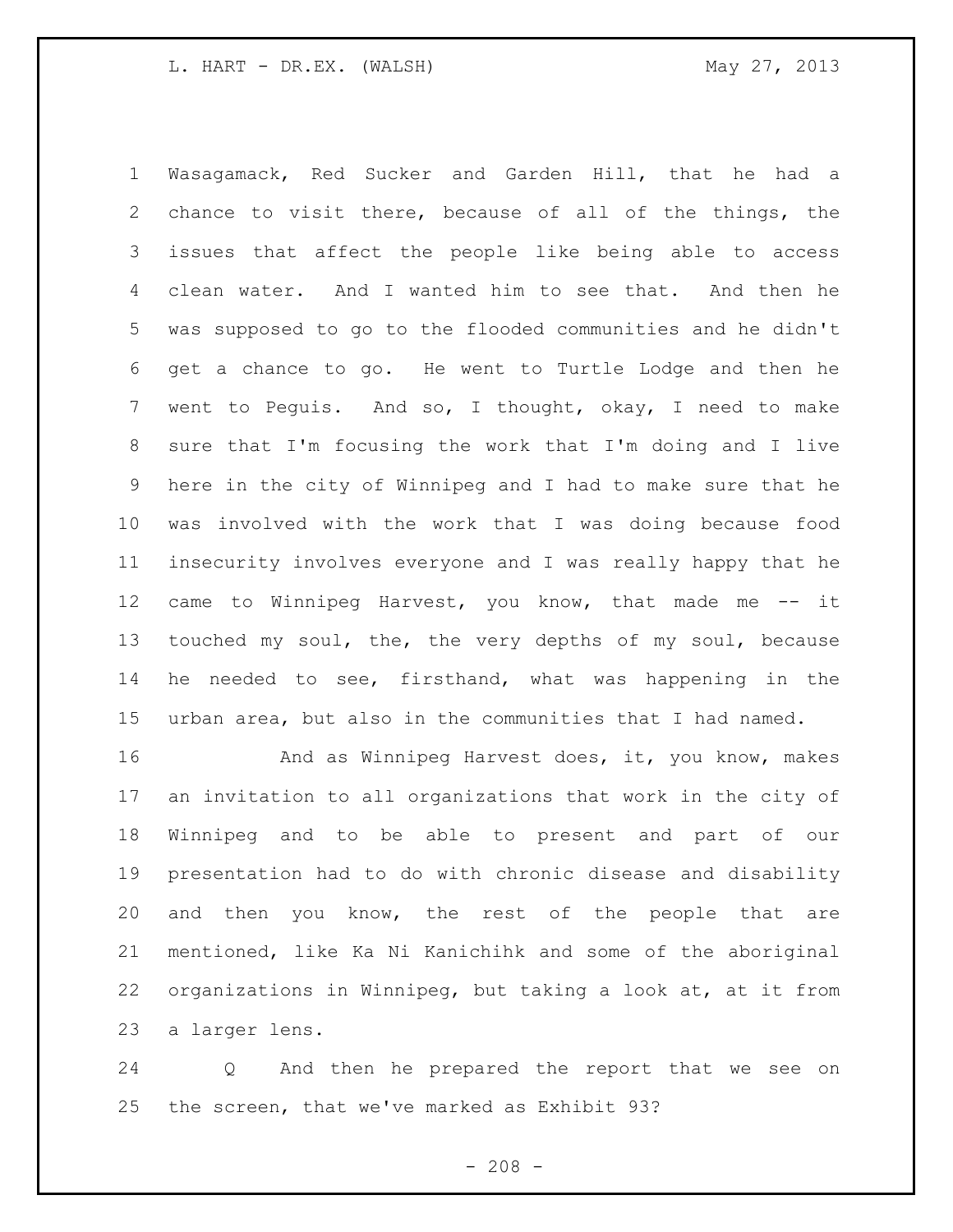A Yes.

 Q And I think you told me that, that when he came to Winnipeg Harvest, one of the things he commented on was that this was his first mission to a rich country? A Yes. Q And if we look at page 5 of the report, for instance, one of his findings, under the heading Social Protection, the last sentence of that first paragraph, he says: "Poverty affects some 3 million 12 Canadians, of whom more than 600,000 are children. In First Nations families, one in four children live in poverty." 17 And then if we scroll down, he says: "Fifty per cent of those living on social assistance are food insecure." 22 And he talks about his concern: "... that the levels of social assistance are insufficient to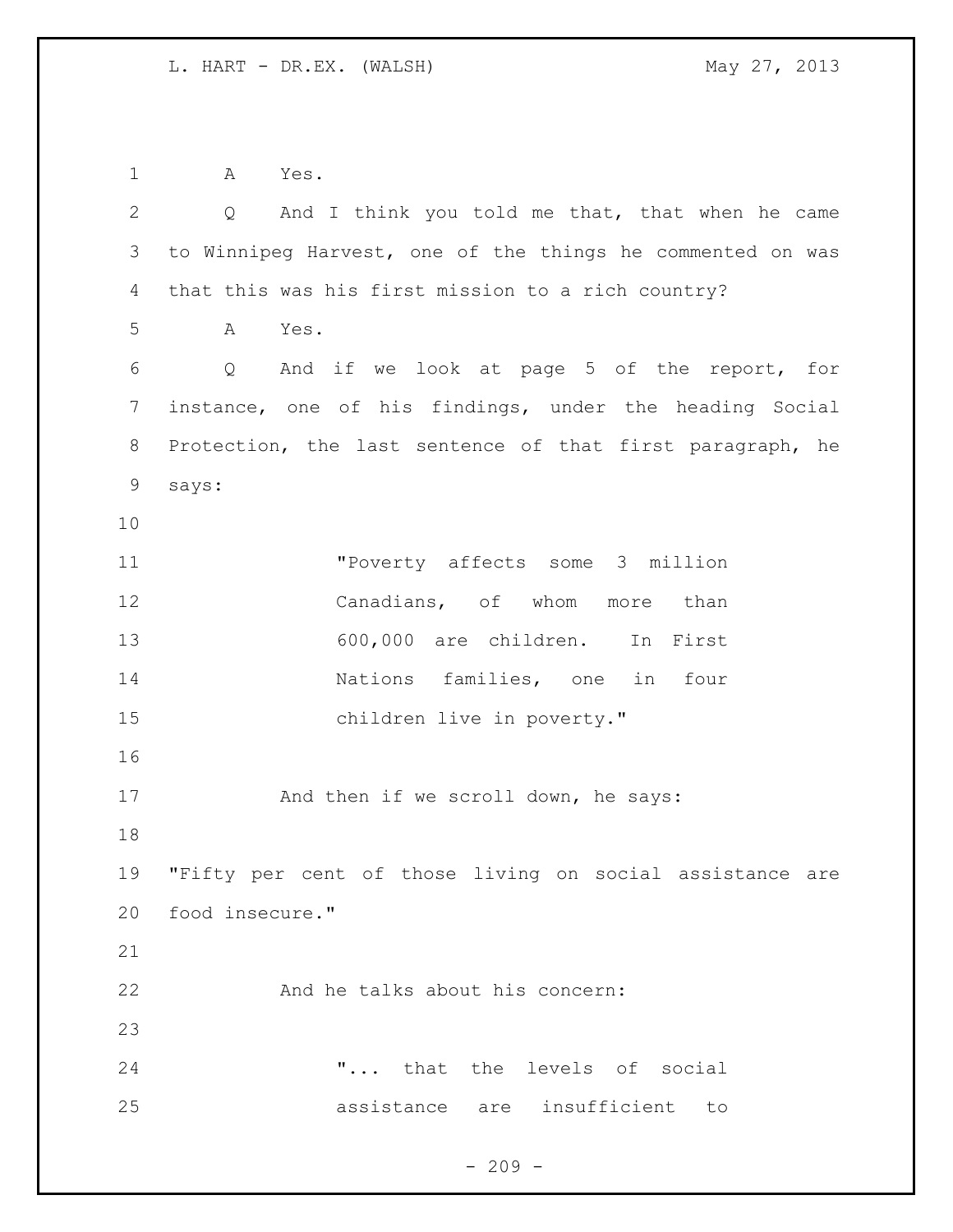| $\mathbf 1$    | meet basic goods and services for                               |
|----------------|-----------------------------------------------------------------|
| $\mathbf{2}$   | an adequate standard of living."                                |
| 3              |                                                                 |
| $\overline{4}$ | that finding consistent with the findings<br>Is                 |
| 5              | from, for example, the, the ALL report?                         |
| 6              | A<br>Yes.                                                       |
| 7              | At page 8 of his report, he talks about concerns<br>Q           |
| 8              | that you've identified, with respect to indigenous people       |
| 9              | having poor access to nutrition in isolated communities and     |
| 10             | accessing traditional and country foods.                        |
| 11             | What are, what does that mean to have access to                 |
| 12             | traditional foods?                                              |
| 13             | Before contact, we were very healthy people and<br>$\mathbf{A}$ |
| 14             | after suffering historical intergenerational trauma and you     |
| 15             | know, all the policies related, like, you know, the Indian      |
| 16             | Act and all of that, it affected -- somebody else was           |
| 17             | always the decision maker, not the people. And a lot of         |
| 18             | them that, a lot of the decision makers, like, were<br>an       |
| 19             | Indian agent or INAC, making the decisions, living with the     |
| 20             | effects of residential school, it was always somebody else      |
| 21             | making the decisions, so you didn't have time to, you know,     |
| 22             | adequately think about what it is that you needed to do in      |
| 23             | order to have access to the traditional foods.<br>Like,         |
| 24             | people started putting up fences that they didn't want any      |
| 25             | go through their lands.<br>trespassers and that, to<br>So       |

- 210 -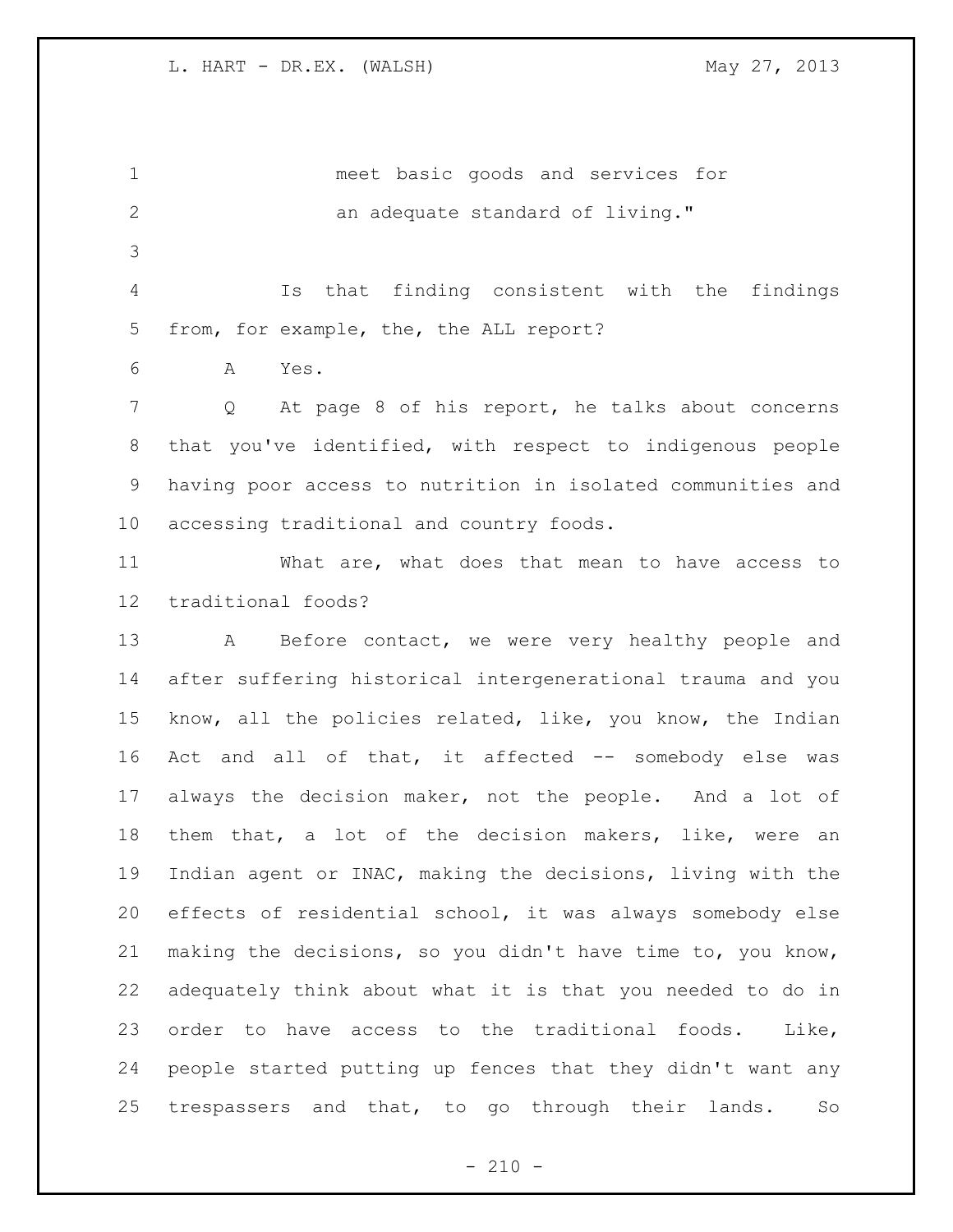oftentimes, you had to ask for permission, just to be able to pick up, sage and be able to go berry picking. And of course, you know, the parks, you can't go in there and take what you want.

 So in taking a look at all of these things, it was, it's difficult for our people now to have access to hunting, you know, there's policies and places to, the numbers of, you know, catch that you have, in terms of fish. And right now, there's a ban on moose hunting, because you know, there is, the moose population was very minute and in order to have that no hunting, they have to be able to make sure that, you know, there's plenty of moose. And in many First Nation communities, like, they have all their, you know, little, like, their fish camps and their, excuse me, their trap lines. When you go further north, it's a lot easier, but when you come further south, it's difficult. Like, you have to go in a, into a First Nation community and you have to be able to ask permission to go hunting or fishing, or anything like that. And if you live in the urban area, you can't do those things that, you know, you have to have a licence and of course, you have to have all the equipment to go hunting and, and fishing and all of that. And if you don't have an adequate income level, you can't purchase the equipment you need to be able to do that. So you have to factor in all

- 211 -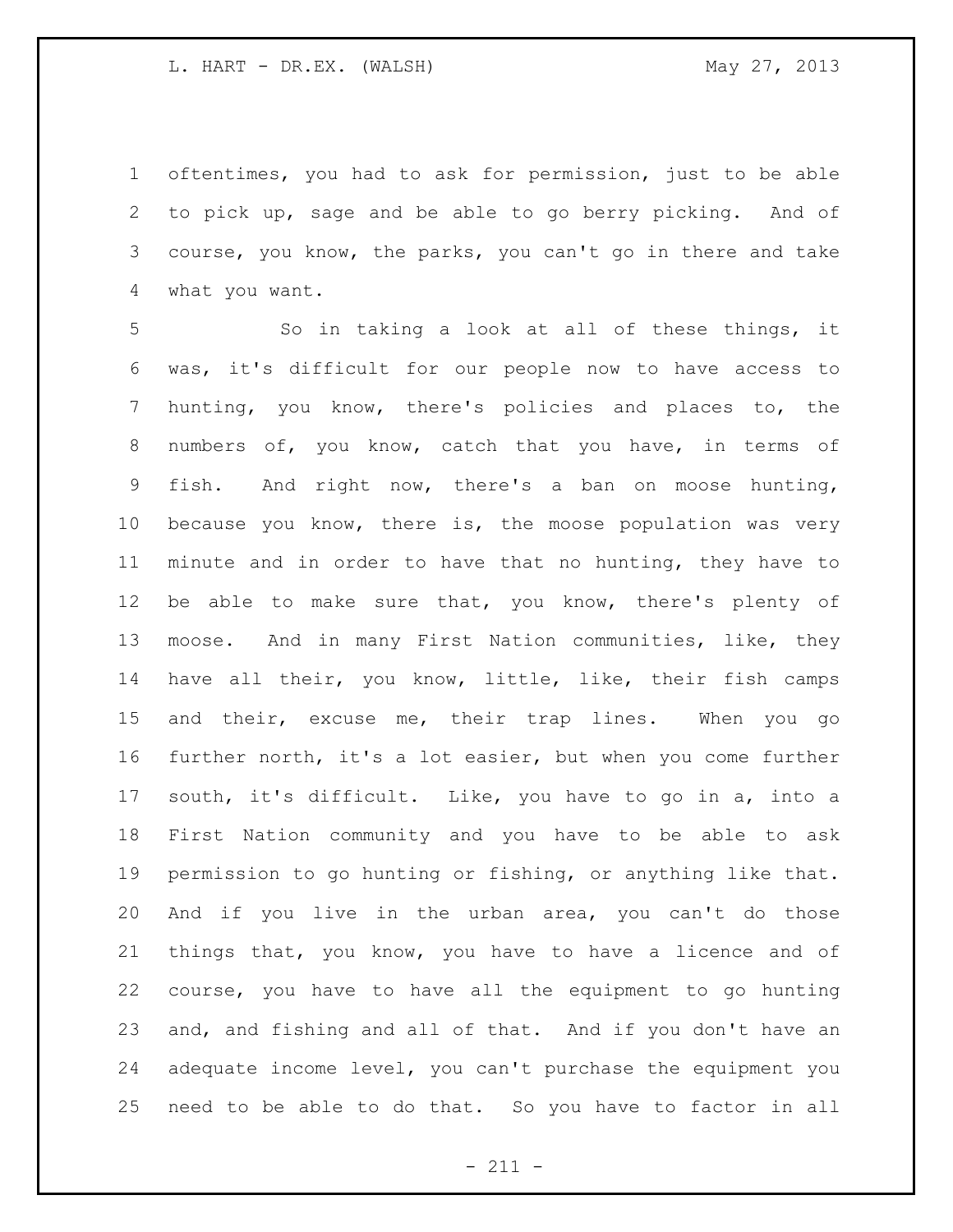these things. And of course, you have to have transportation, or depend on somebody, or give somebody money in order to go hunting or fishing.

 Q So then, then what you've described, people living in urban areas, with limited resources, are not going to have access to traditional foods?

 A No, unless it's donated. Because a lot of the fisherman, like, in both Lake Manitoba and Lake Winnipeg, a lot of times, you know, when they have their quota, they end up throwing the fish on the shore and a lot of that should be coming, like, to the food banks and all of that. And they want to be able to problem solve, rather than you know, letting the fish go to waste. And so, when you take 14 a look at these things, you have to have, you know, partnership and linkages and to be able to problem solve what the issues are.

 Q The last document that I wanted to pull up on the screen, Exhibit 94, is the Hunger Count 2012.

19 That's number 35.

 Now this document talks about food bank use in Canada generally, based on statistics from March 2012 and if we go to page 23, it shows a detailed look at the numbers in Manitoba.

Now, can we --

25 THE COMMISSIONER: What page did you say?

- 212 -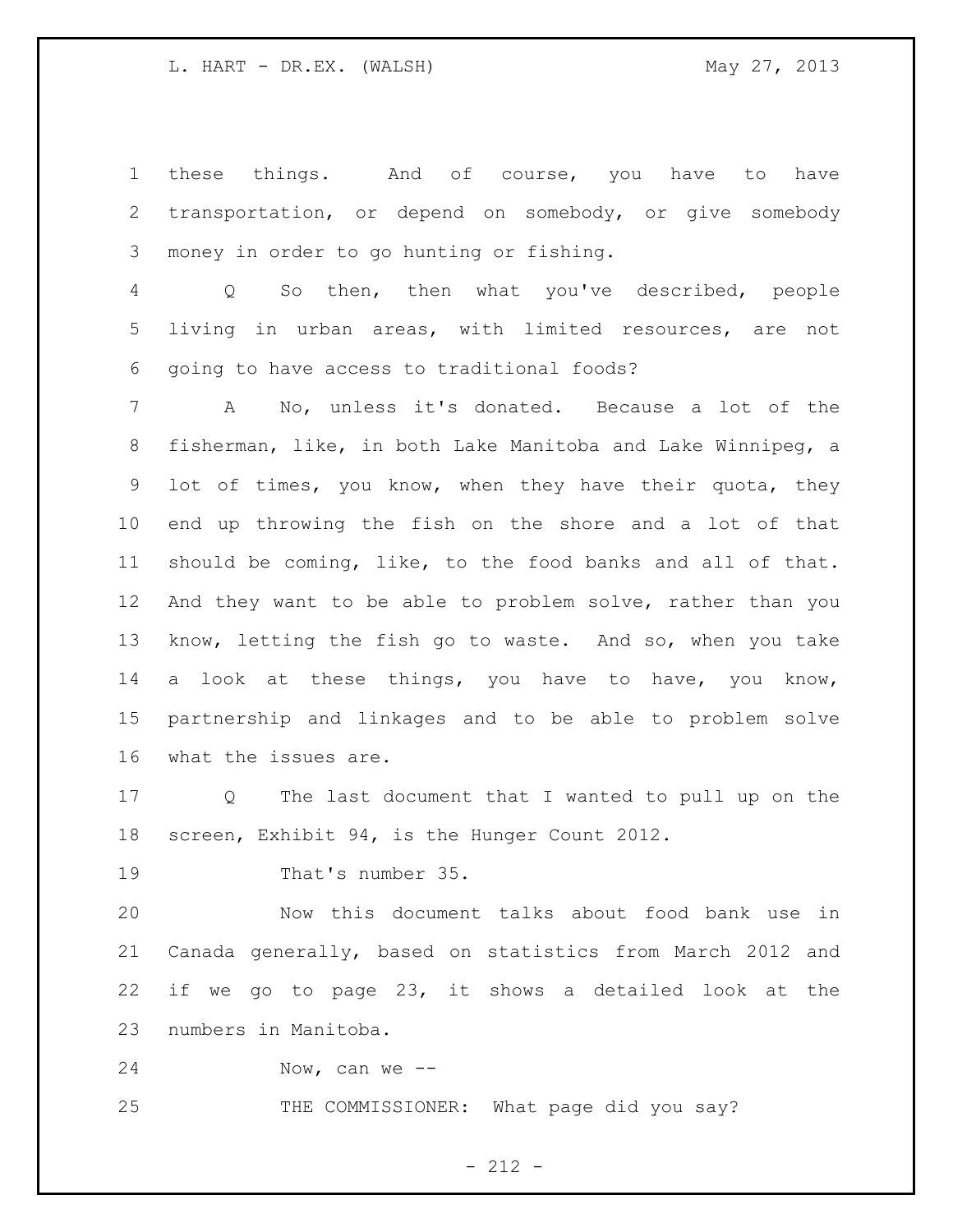MS. WALSH: Page 23, Mr. Commissioner. Can we make that bigger? Oh, well done. BY MS. WALSH: Q So looking, for instance, at the, this is the Manitoba focus, key hunger count findings, it shows food banks reporting an increase of 59 percent, 59.1 percent in 2012, that 47.6 percent of the people using food banks are under 18. It shows that, of the households receiving food, 13 percent of them were receiving assistance for the first time. And that overall, the food bank is assisting five percent of the provincial population. It also shows things like household type and primary source of income. So if we can look, for instance, just at the primary source of income table, if we can scroll down a bit please? So that shows that -- and these are for clients of, of the food bank; is that right? A Yes. Q So 13 percent of them have income from a job? A Yes. Q And yet they still need to rely on the food bank.

 A Do you want me to give you an example of that? Q Sure.

A Okay. I, like, I had mentioned that I'm an

- 213 -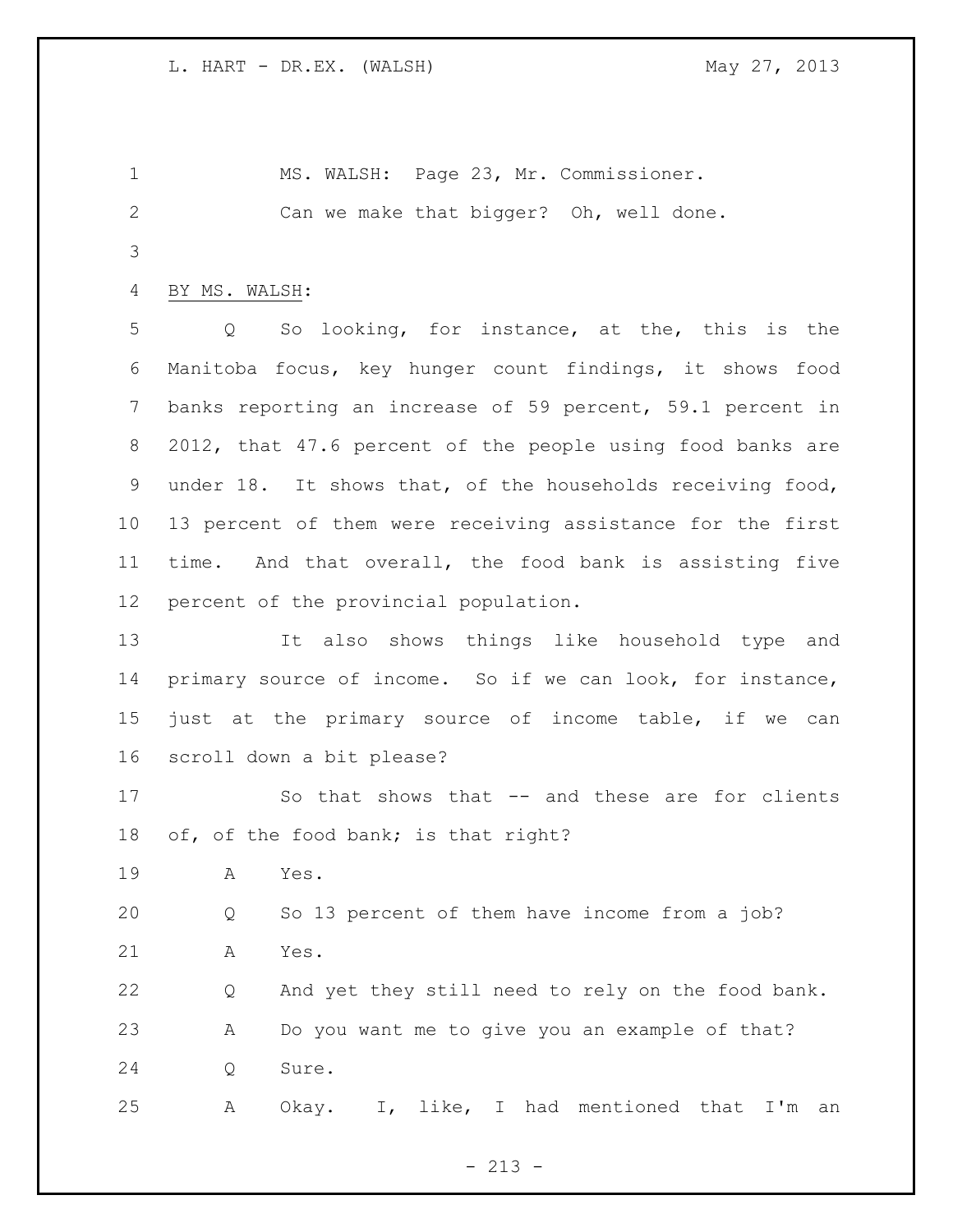L. HART - DR.EX. (WALSH) May 27, 2013

| $\mathbf{1}$ | acting tribal nursing officer. I don't make the income of   |
|--------------|-------------------------------------------------------------|
| 2            | a graduate student, less than an LPN, and in order to be    |
| 3            | full time employed, I have all of these other duties that I |
| 4            | have to do. So when you take a look at those things,        |
| 5            | that's the reason why the people rely on the food bank.     |
| 6            | Q And is it fair to say that that's, that's a myth          |
| 7            | that, that needs to be dispelled, that everybody --         |
| 8            | Α<br>Yes.                                                   |
| 9            | -- who uses the food bank is unemployed?<br>Q               |
| 10           | A<br>Yes.                                                   |
| 11           | Another primary source of income, almost 50<br>Q            |
| 12           | percent of the people who rely on the food bank, are        |
| 13           | receiving social assistance?                                |
| 14           | A<br>Yes.                                                   |
| 15           | So what does that say?<br>Q                                 |
| 16           | What it, what I feel that it, it states is that<br>A        |
| 17           | our people are not receiving the adequate amount in order   |
| 18           | to meet, meet their basic needs.                            |
| 19           | From social assistance?<br>Q                                |
| 20           | Yes.<br>A                                                   |
| 21           | So finally, can you tell us about some of the<br>Q          |
| 22           | ways that Winnipeg Harvest is looking to provide solutions  |
| 23           | for people who rely on the food bank, or if you have any    |
| 24           | specific recommendations, based on your experience?         |
| 25           | What I've talked to David about is that, in terms<br>A      |

- 214 -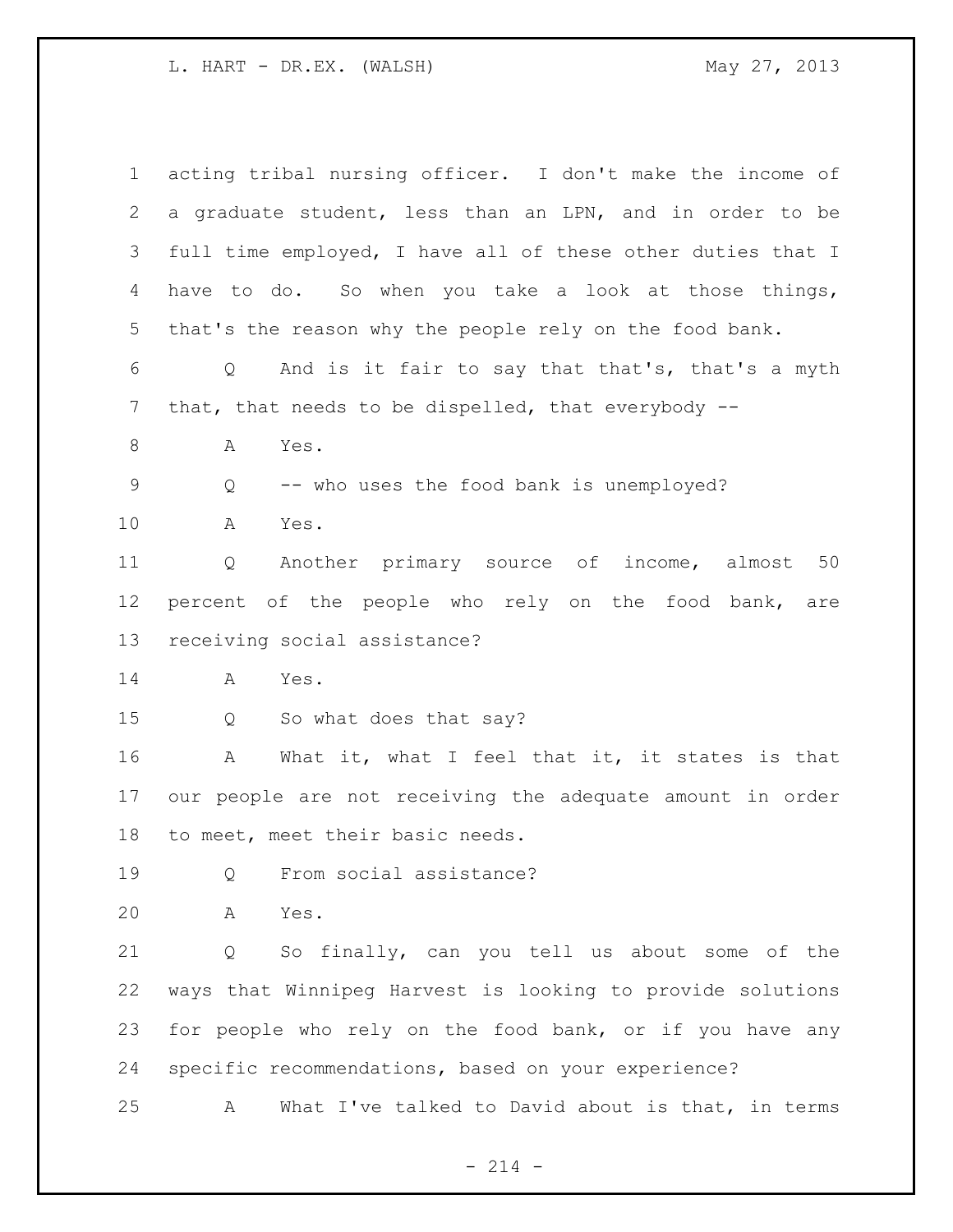of the gardening, you know, when you -- it's like going back to look at the Bible and you know, how they divided up the, the fish. But if you teach somebody how to fish, then, you know, they'll be able to provide for their family. So in looking at the gardening methods, like, we have to have a lot of partnerships in place and that requires a lot of meetings to happen. So we take a look at, like, Fort Whyte. It's a good training centre. The Harvest Moon in Clearwater, having access to them and what they do, they do a lot of education and the people in the inner city as well, working with Tara, that I mentioned, there's a, a lot of gardens within the core area and in the North End of Winnipeg and it's just getting people actively involved with gardening and being able to provide seeds, so that you know, lot of people had that way back when. And I'll talk about, like, some of the gaps, in terms of residential school survivors. That was taken away from them. A lot of the effects, in terms of Manitoba people in First Nations and, and utilizing the effects of the Churchill River diversion, in order to get hydro down south and how all the water was affected. And people had gardens all the way down to the river and how they can't water their plants, as a result of the pollution involved. So when you factor in all those things, that's what Harvest tries to take a look at, take a look at the bigger picture

 $- 215 -$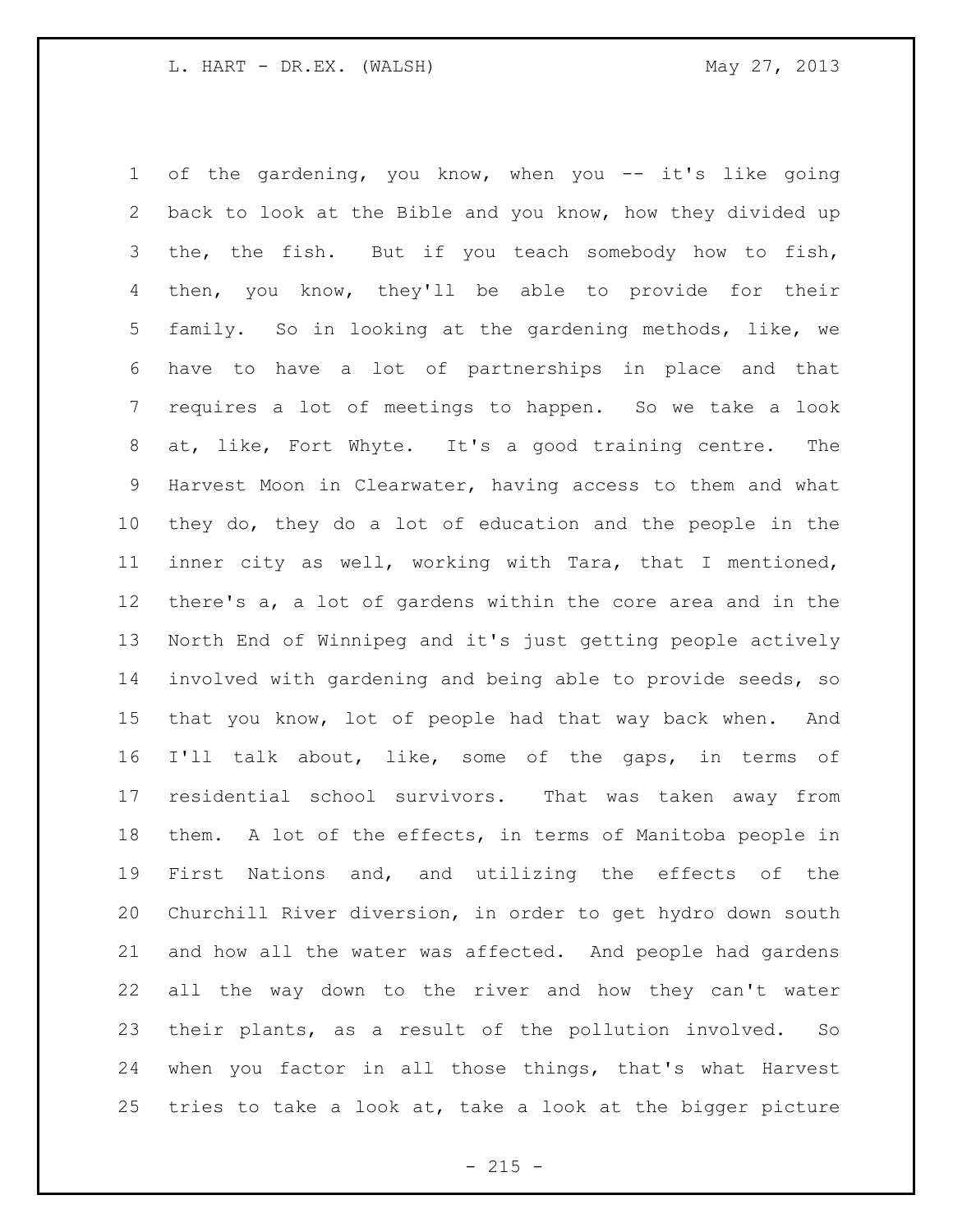and teaching people what they need to do and supporting them.

 So one of the things that we talked about is a greenhouse and how to make that cost-effective and I told him, I, I said, David, you know, we do ceremonies and you take a look at them, a day lodge, you know, you use willows and it's easy to put a plastic over it and it's very cost- effective. And when you take a look at that, in different homes around the, the city that I mentioned, within the core and within the, the North End, it's being able to change people's thinking that they don't need something like steel in order to put up a greenhouse.

Q So --

A So it's --

 Q -- enabling gardening and, and growing opportunities?

A Yes.

 Q And then, of course, the work that you, that the organization has done with showing what an acceptable living level amounts to?

A Yes.

 Q Anything else that you want to tell the Commissioner?

 A We're always looking for ways to be able to help the people and we've created a big network and partnership,

 $- 216 -$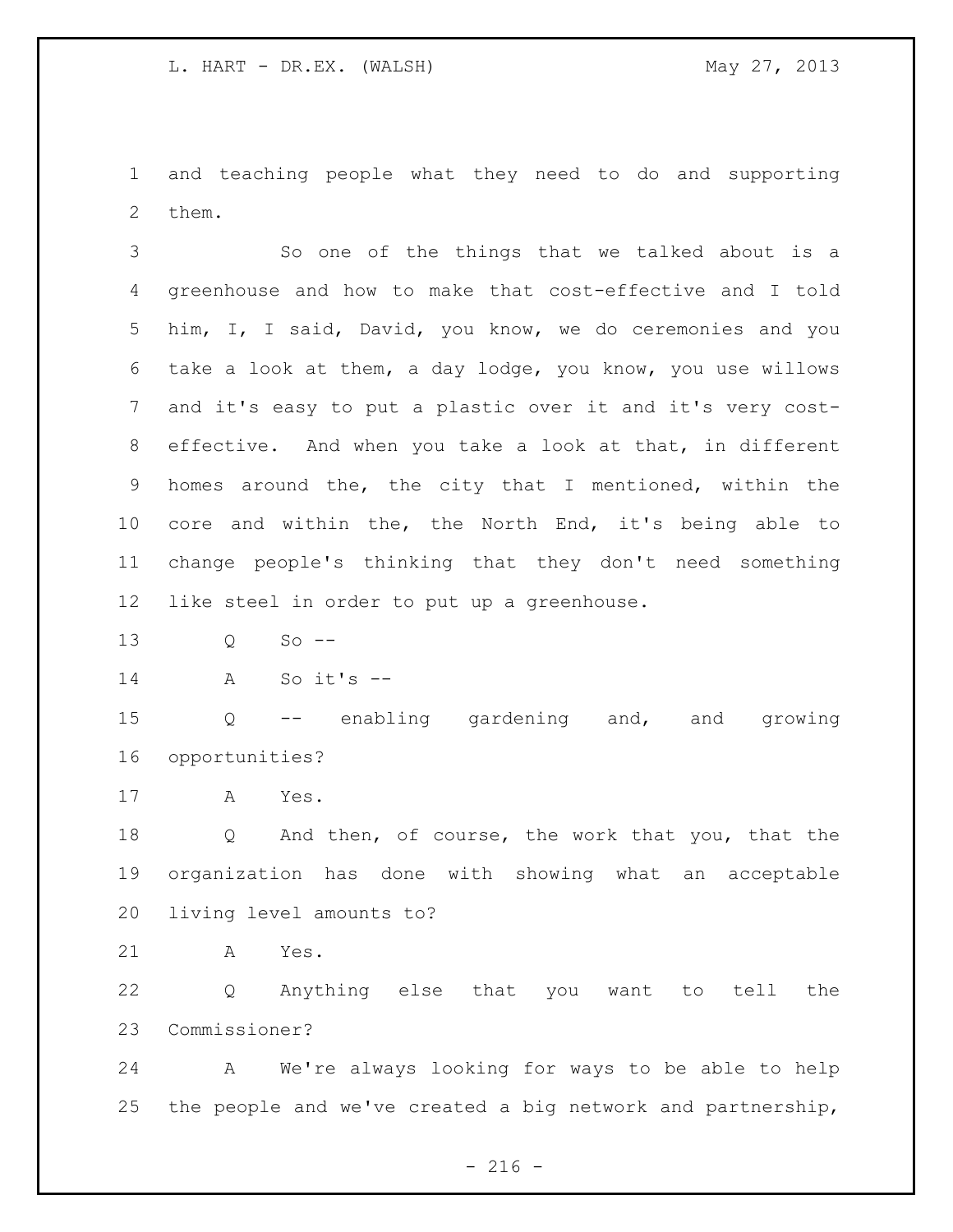L. HART - DR.EX. (WALSH) May 27, 2013

| $\mathbf 1$ | linkages, with a lot of people, corporations,<br>and        |
|-------------|-------------------------------------------------------------|
| 2           | organizations, to be able to help us, because you know, I   |
| 3           | can't think of everything, so I need all these partnerships |
| 4           | in place to be able to say okay, this is what I need to     |
| 5           | contribute and it's a learning process in itself, because I |
| 6           | don't have all the answers, as a board member. And then I   |
| 7           | hear all these ideas being thrown back and forth and I      |
| 8           | thought, oh, okay, you know, you have those aha moments and |
| 9           | you learn. It's always reciprocal and I like that.          |
| 10          | MS. WALSH: Thank you. Those are my questions.               |
| 11          | THE WITNESS: You're welcome.                                |
| 12          | THE COMMISSIONER: Anybody in the audience want              |
| 13          | to question?                                                |
| 14          | It would appear not, so witness, thank you very             |
| 15          | much for your attendance here. You've been of assistance    |
| 16          | and put out some good ideas and some factual background     |
| 17          | that will be of assistance to us, I know.                   |
| 18          | THE WITNESS: Okay. Thank you.                               |
| 19          | THE COMMISSIONER: Thanks kindly.                            |
| 20          | MS. WALSH: Thank you.                                       |
| 21          |                                                             |
| 22          | (WITNESS EXCUSED)                                           |
| 23          |                                                             |
| 24          | THE COMMISSIONER: So are we adjourned until 9:30            |
| 25          | tomorrow morning?                                           |

- 217 -